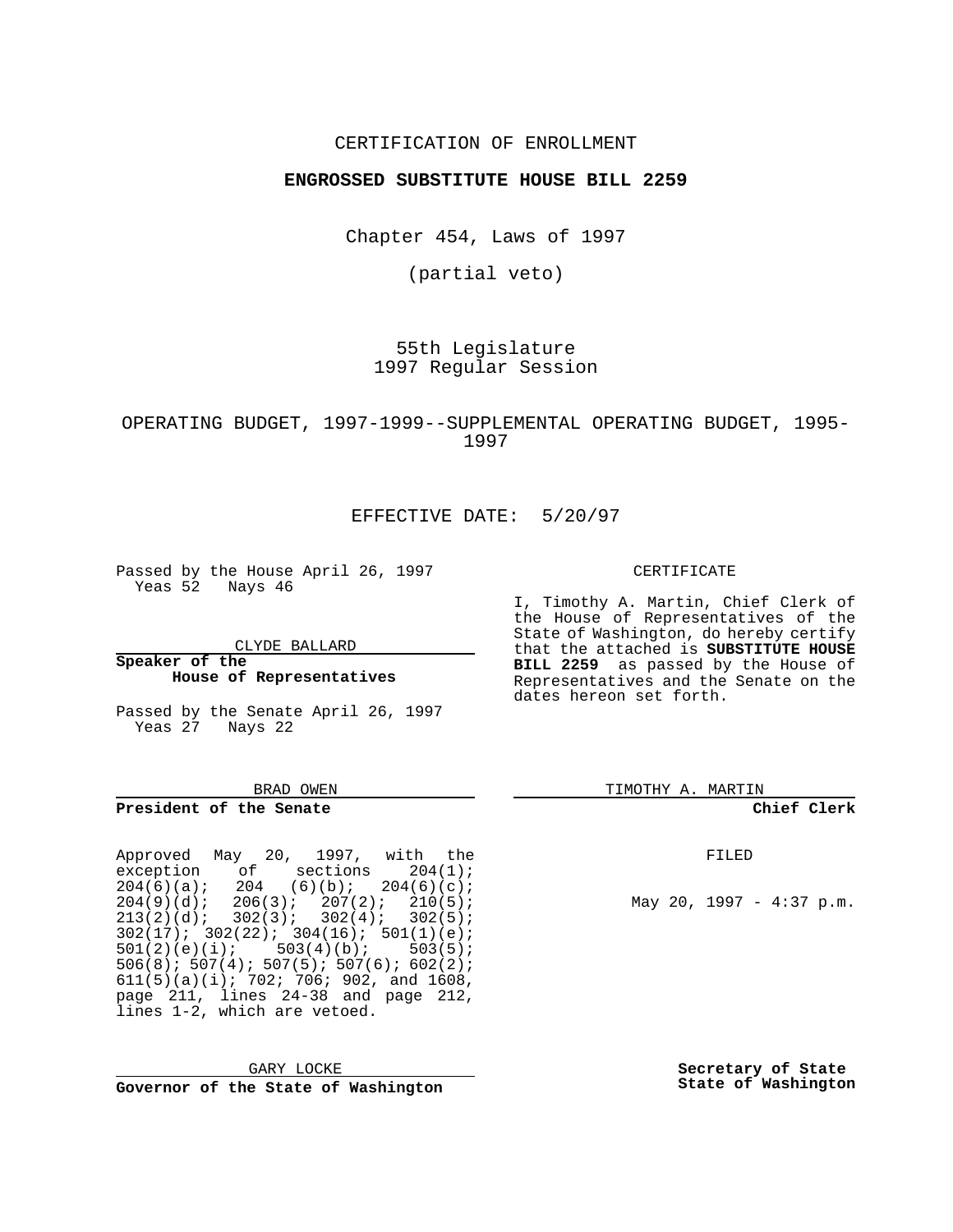## **SUBSTITUTE HOUSE BILL 2259** \_\_\_\_\_\_\_\_\_\_\_\_\_\_\_\_\_\_\_\_\_\_\_\_\_\_\_\_\_\_\_\_\_\_\_\_\_\_\_\_\_\_\_\_\_\_\_

\_\_\_\_\_\_\_\_\_\_\_\_\_\_\_\_\_\_\_\_\_\_\_\_\_\_\_\_\_\_\_\_\_\_\_\_\_\_\_\_\_\_\_\_\_\_\_

Passed Legislature - 1997 Regular Session

### **State of Washington 55th Legislature 1997 Regular Session**

**By** House Committee on Appropriations (originally sponsored by Representatives Huff, H. Sommers, Dickerson and Conway; by request of Governor Locke)

Read first time 3-31-97.

 AN ACT Relating to fiscal matters; amending RCW 43.79.445; amending 1997 c 149 ss 103, 118, 127, 149, 151, 207, 208, 211, 212, 213, 220, 218, 221, 222, 225, 302, 303, 308, 515, 610, 709, 801, and 803 (uncodified); amending 1996 c 283 ss 106, 109, 113, 114, 116, 121, 124, 132, 133, 135, 201, 202, 203, 204, 205, 206, 207, 208, 209, 210, 211, 212, 214, 215, 216, 217, 218, 220, 301, 302, 304, 305, 306, 402, 501, 502, 504, 505, 506, 507, 509, 511, 512, 514, 515, 516, 602, 603, 604, 605, 606, 607, 608, 609, 610, 613, 701, 702, 703, 705, 709, 801, 802, and 803 (uncodified); amending 1995 2nd sp.s. c 18 ss 116, 145, 210, 213, 214, and 306 (uncodified); adding new sections to 1995 2nd sp.s. c 18 (uncodified); creating new sections; repealing 1997 c 149 s 710 (uncodified) and 1997 c 149 s 719 (uncodified); making appropriations; and declaring an emergency.

BE IT ENACTED BY THE LEGISLATURE OF THE STATE OF WASHINGTON:

 NEW SECTION. **Sec. 1.** (1) A budget is hereby adopted and, subject to the provisions set forth in the following sections, the several amounts specified in parts I through VIII of this act, or so much thereof as shall be sufficient to accomplish the purposes designated, are hereby appropriated and authorized to be incurred for salaries,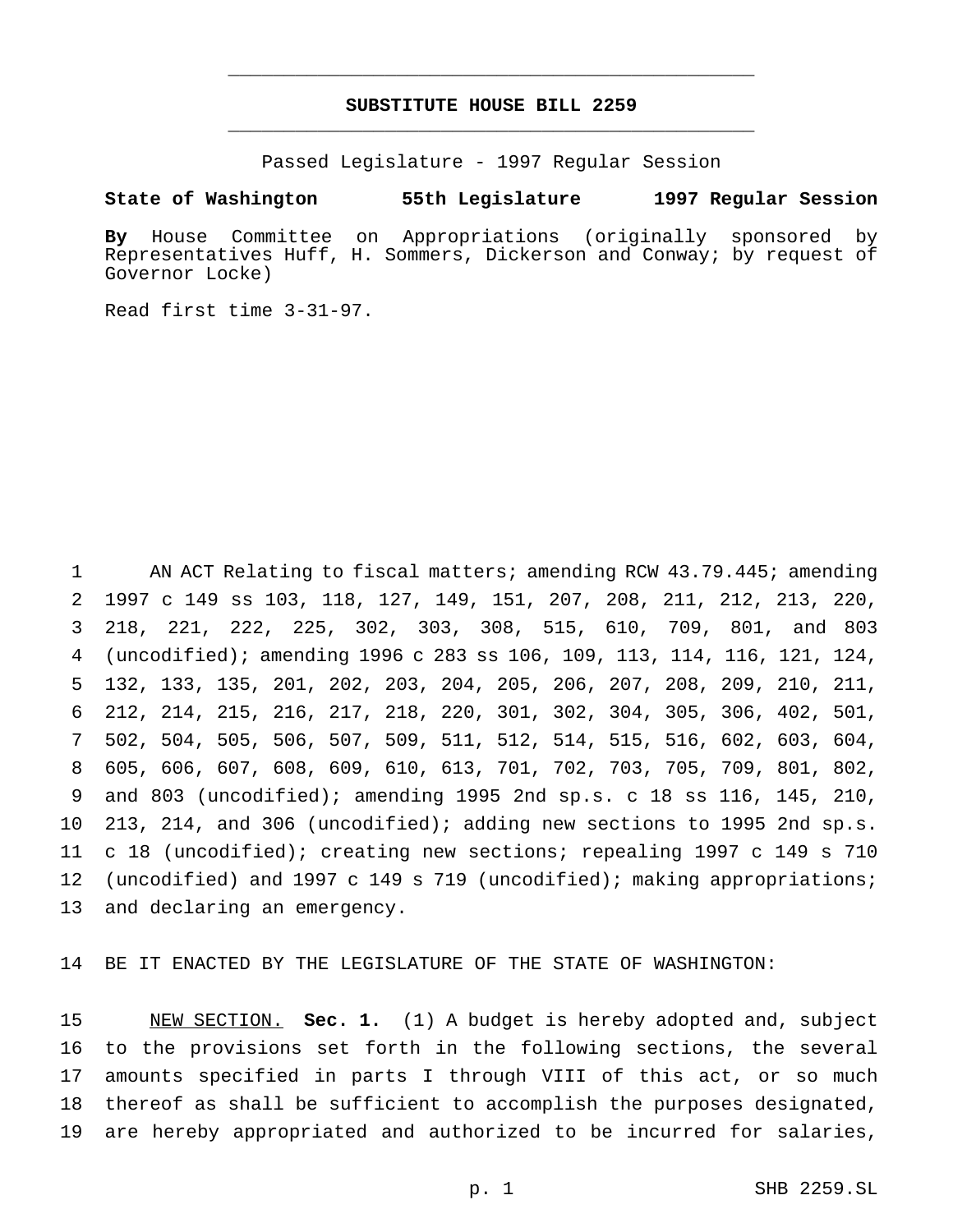wages, and other expenses of the agencies and offices of the state and for other specified purposes for the fiscal biennium beginning July 1, 1997, and ending June 30, 1999, except as otherwise provided, out of the several funds of the state hereinafter named.

 (2) Unless the context clearly requires otherwise, the definitions in this section apply throughout this act.

 (a) "Fiscal year 1998" or "FY 1998" means the fiscal year ending June 30, 1998.

 (b) "Fiscal year 1999" or "FY 1999" means the fiscal year ending June 30, 1999.

(c) "FTE" means full time equivalent.

 (d) "Lapse" or "revert" means the amount shall return to an unappropriated status.

 (e) "Provided solely" means the specified amount may be spent only for the specified purpose. Unless otherwise specifically authorized in this act, any portion of an amount provided solely for a specified purpose which is unnecessary to fulfill the specified purpose shall lapse.

## **PART I**

## **GENERAL GOVERNMENT**

 **Sec. 101.** 1997 c 149 s 103 (uncodified) is amended to read as follows:

**FOR THE JOINT LEGISLATIVE AUDIT AND REVIEW COMMITTEE**

|    |  |  |  |  |  |  |  |  | 24 General Fund Appropriation (FY 1998) $\frac{1}{5}(1,524,000)$                           |
|----|--|--|--|--|--|--|--|--|--------------------------------------------------------------------------------------------|
| 25 |  |  |  |  |  |  |  |  | 1,421,000                                                                                  |
|    |  |  |  |  |  |  |  |  | 26 General Fund Appropriation (FY 1999) $\frac{1}{5}$ ( $(\frac{1}{1}, \frac{837}{100})$ ) |
| 27 |  |  |  |  |  |  |  |  | 1,425,000                                                                                  |
| 28 |  |  |  |  |  |  |  |  | TOTAL APPROPRIATION $\frac{1}{5}$ ((3,361,000))                                            |
| 29 |  |  |  |  |  |  |  |  | 2,846,000                                                                                  |

 The appropriations in this section are subject to the following conditions and limitations:

 $($   $($   $($   $+1)$   $$$ 103,000 of the general fund fiscal year 1998 appropriation and \$412,000 of the general fund fiscal year 1999 appropriation are provided solely to implement Engrossed Substitute Senate Bill No. 5633 35 (performance audit of the department of transportation). If the bill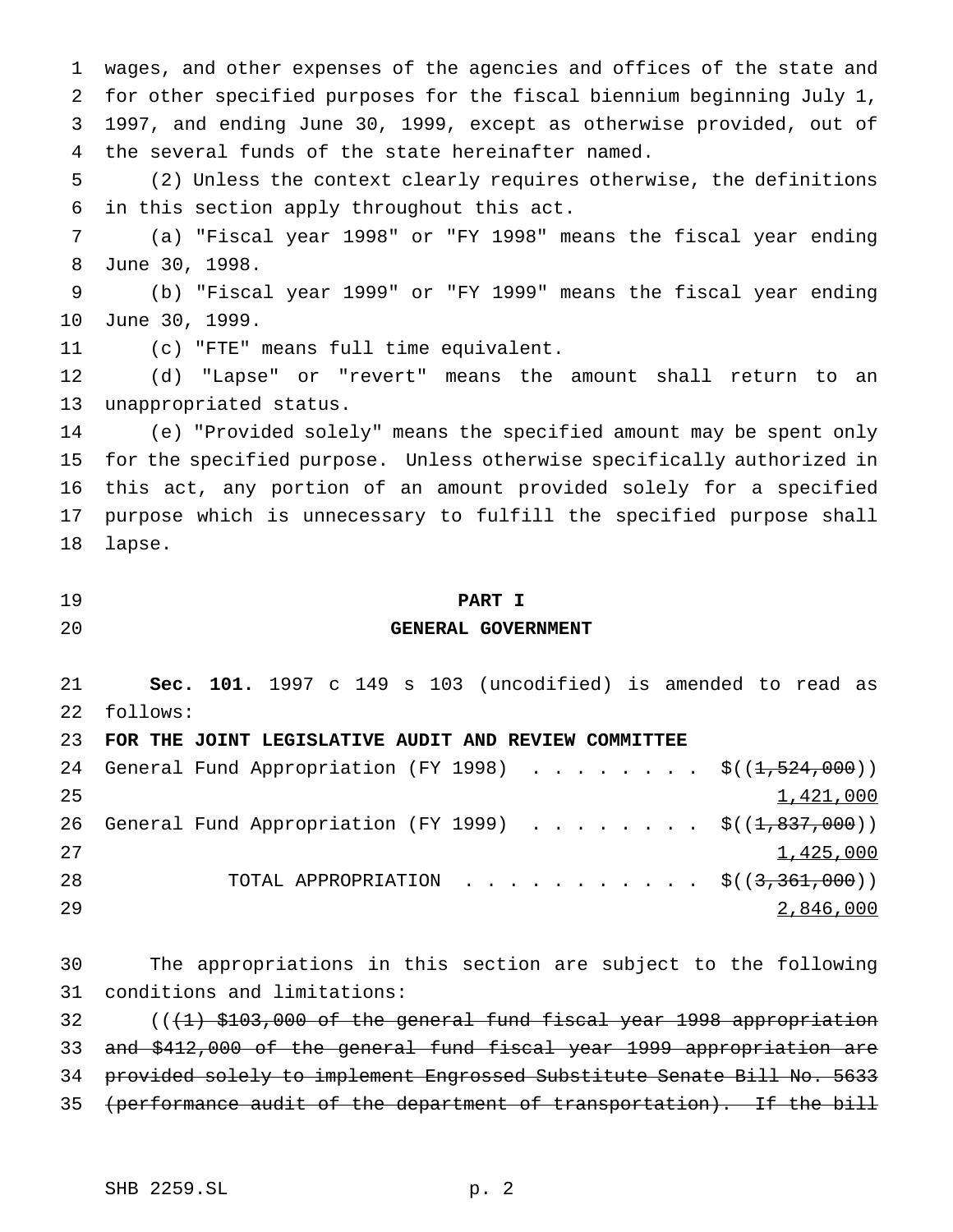1 is not enacted by June 30, 1997, the amounts provided in this 2 subsection shall lapse.  $(2)$ ) \$50,000 of the general fund appropriation for fiscal year 4 1998 is provided solely to implement Substitute Senate Bill No. 5071 5 (school district territory). If the bill is not enacted by June 30, 6 1997, the amount provided in this subsection shall lapse. 7 **Sec. 102.** 1997 c 149 s 118 (uncodified) is amended to read as 8 follows: 9 **FOR THE GOVERNOR'S OFFICE OF INDIAN AFFAIRS** 10 General Fund Appropriation (FY 1998) . . . . . . . \$ ((185,000)) 11 230,000 12 General Fund Appropriation (FY 1999)  $\ldots$ ...... \$ ( $(\pm 88,000)$ ) 13 233,000 14 TOTAL APPROPRIATION . . . . . . . . . . \$ ((373,000)) 15 463,000

16 NEW SECTION. **Sec. 103. FOR THE DEPARTMENT OF COMMUNITY, TRADE,**

17 **AND ECONOMIC DEVELOPMENT** 18 General Fund--State Appropriation (FY 1998)..... \$ 57,361,000 19 General Fund--State Appropriation (FY 1999)..... \$ 56,351,000 20 General Fund--Federal Appropriation . . . . . . . . \$ 155,278,000 21 General Fund--Private/Local Appropriation . . . . . \$ 6,903,000 22 Public Safety and Education Account 23 Appropriation . . . . . . . . . . . . . . . . \$ 8,781,000 24 Public Works Assistance Account 25 Appropriation . . . . . . . . . . . . . . . . . \$ 2,223,000 26 Building Code Council Account Appropriation..... \$ 1,318,000 27 Administrative Contingency Account 28 Appropriation . . . . . . . . . . . . . . . . \$ 1,776,000 29 Low-Income Weatherization Assistance Account 30 Appropriation . . . . . . . . . . . . . . . . \$ 923,000 31 Violence Reduction and Drug Enforcement Account 32 Appropriation . . . . . . . . . . . . . . . . \$ 6,042,000 33 Manufactured Home Installation Training Account 34 Appropriation . . . . . . . . . . . . . . . . \$ 250,000 35 Washington Housing Trust Account 36 Appropriation . . . . . . . . . . . . . . . . \$ 7,999,000 37 Public Facility Construction Loan Revolving Account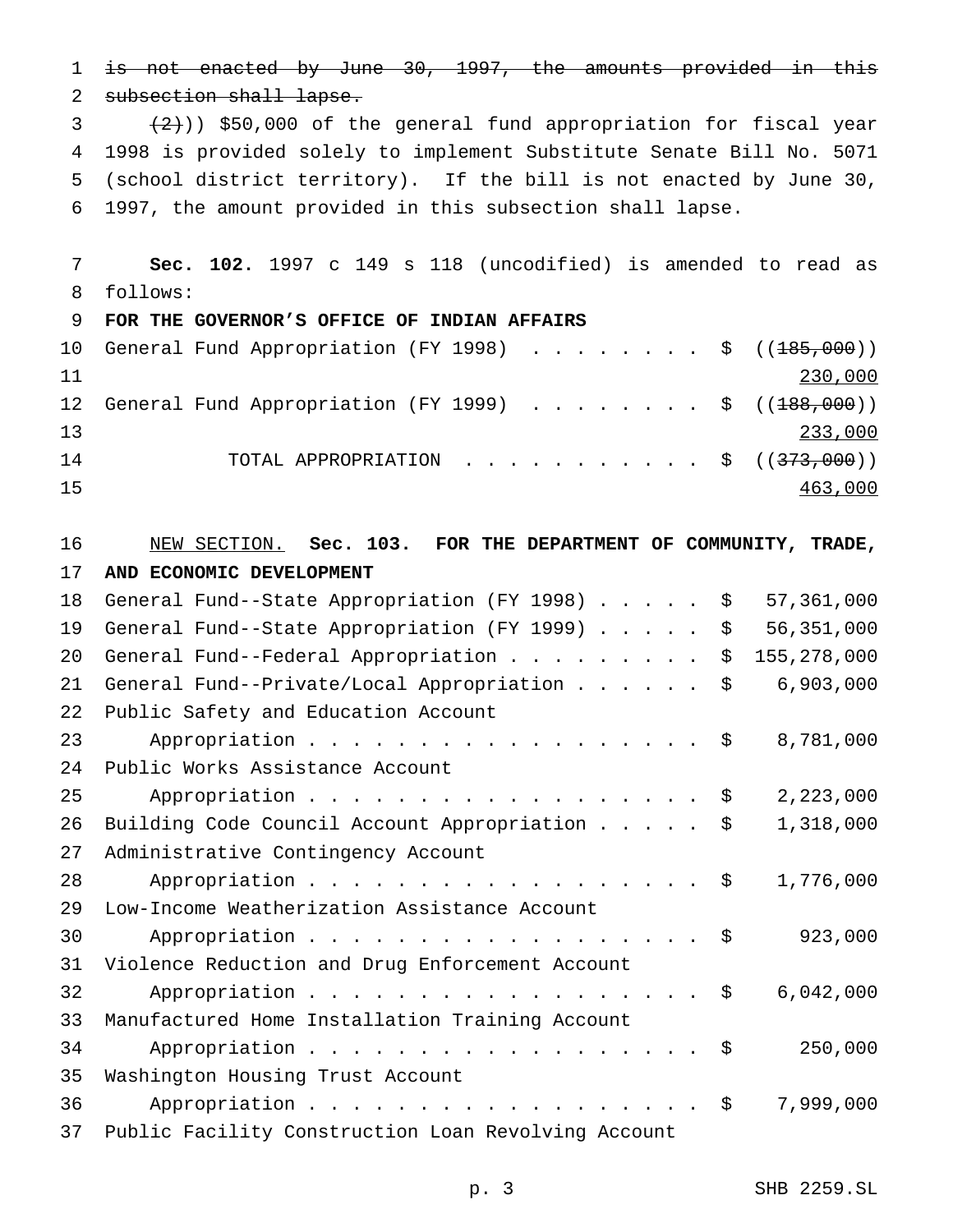| 1 Appropriation \$ 515,000                    |  |  |  |  |  |  |  |
|-----------------------------------------------|--|--|--|--|--|--|--|
| TOTAL APPROPRIATION $\ldots$ , \$ 305,720,000 |  |  |  |  |  |  |  |

 The appropriations in this section are subject to the following conditions and limitations:

 (1) \$3,282,500 of the general fund--state appropriation for fiscal year 1998 and \$3,282,500 of the general fund--state appropriation for fiscal year 1999 are provided solely for a contract with the Washington technology center. For work essential to the mission of the Washington technology center and conducted in partnership with universities, the center shall not pay any increased indirect rate nor increases in other indirect charges above the absolute amount paid during the 1995-97 biennium.

 (2) \$155,000 of the general fund--state appropriation for fiscal year 1998 and \$155,000 of the general fund--state appropriation for fiscal year 1999 are provided solely for a contract with the Washington manufacturing extension partnership.

 (3) \$9,964,000 of the general fund--federal appropriation is provided solely for the drug control and system improvement formula grant program, to be distributed in state fiscal year 1998 as follows:

 (a) \$3,603,250 to local units of governments to continue the multi-jurisdictional narcotics task forces;

 (b) \$500,000 to the department to continue the state-wide drug prosecution assistance program in support of multijurisdictional narcotics task forces;

 (c) \$1,306,075 to the Washington state patrol for coordination, investigative, and supervisory support to the multijurisdictional narcotics task forces and for methamphetamine education and response;

 (d) \$240,000 to the department for grants to support tribal law enforcement needs;

(e) \$900,000 to drug courts in eastern and western Washington;

 (f) \$300,000 to the department for grants to provide sentencing alternatives training programs to defenders;

 (g) \$200,000 for grants to support substance-abuse treatment in county jails;

 (h) \$517,075 to the department for legal advocacy for victims of domestic violence and for training of local law enforcement officers and prosecutors on domestic violence laws and procedures;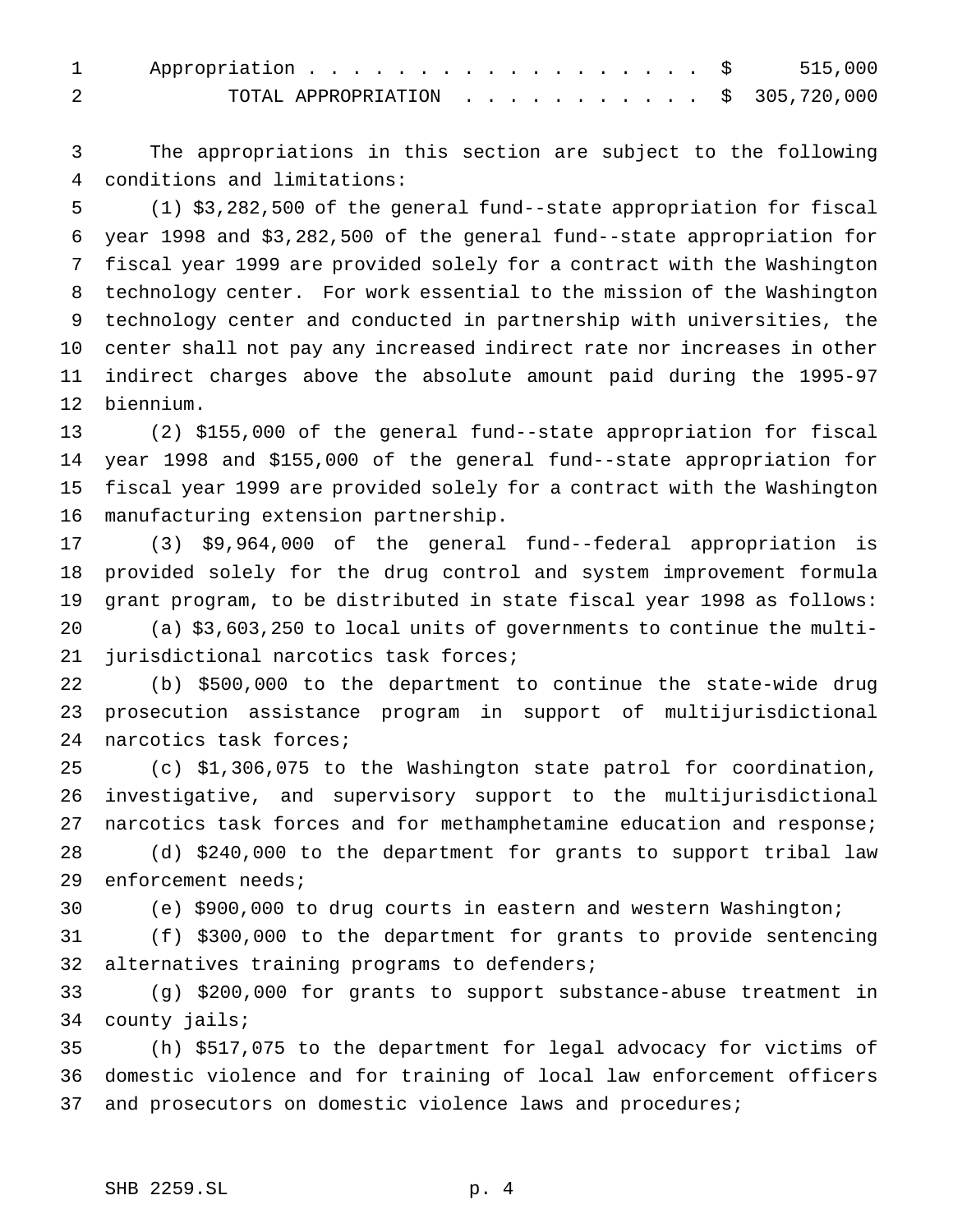(i) \$903,000 to the department to continue youth violence prevention and intervention projects;

(j) \$91,000 for the governor's council on substance abuse;

(k) \$99,000 for program evaluation and monitoring;

 (l) \$100,000 for the department of corrections for a feasibility study of replacing or updating the offender based tracking system.

 (m) \$498,200 for development of a state-wide system to track 8 criminal history records; and

 (n) No more than \$706,400 to the department for grant administration and reporting.

 These amounts represent the maximum Byrne grant expenditure authority for each program. No program may expend Byrne grant funds in excess of the amounts provided in this section. If moneys in excess of those appropriated in this section become available, whether from prior or current fiscal year Byrne grant distributions, the department shall hold these moneys in reserve and may not expend them without a specific appropriation. These moneys shall be carried forward and applied to the pool of moneys available for appropriation for programs and projects in the succeeding fiscal year. As part of its budget request for the succeeding fiscal year, the department shall estimate and request authority to spend any funds remaining in reserve as a result of this subsection.

 (4) \$1,000,000 of the general fund fiscal year 1998 appropriation and \$1,000,000 of the general fund fiscal year 1999 appropriation are provided solely to implement Engrossed Substitute House Bill No. 1576 (buildable lands) or Senate Bill No. 6094 (growth management). If neither bill is enacted by June 30, 1997, the amounts provided in this subsection shall lapse.

 (5) \$4,800,000 of the public safety and education account appropriation, \$1,000,000 of the fiscal year 1998 general fund--state appropriation, and \$1,000,000 of the fiscal year 1999 general fund-- state appropriation are provided solely for indigent civil legal representation services contracts and contracts administration. The amounts provided in this subsection are contingent upon enactment of section 2 of Engrossed Substitute House Bill No. 2276 (civil legal services for indigent persons). If section 2 of the bill is not enacted by June 30, 1997, the amount provided in this subsection shall lapse.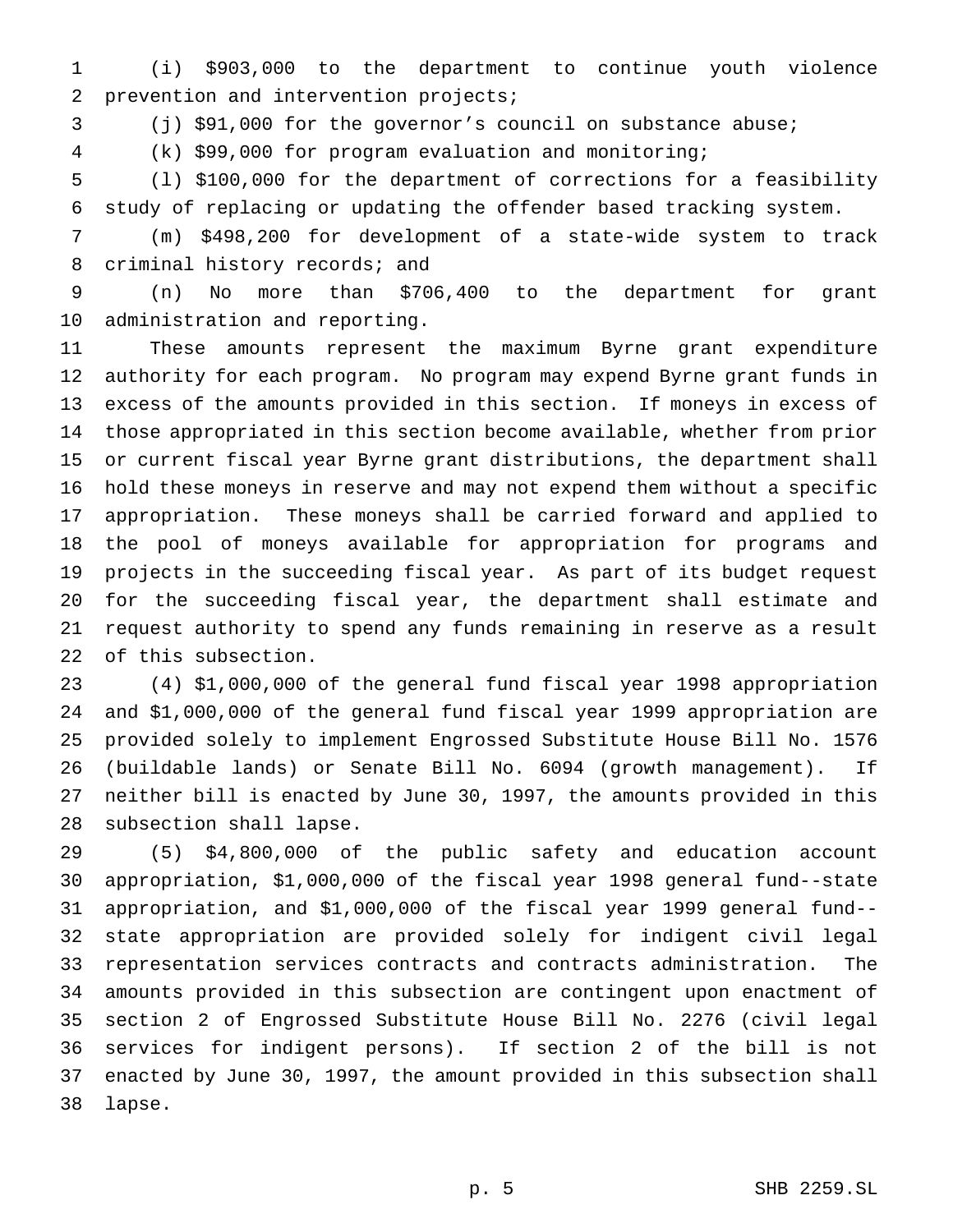(6) \$643,000 of the general fund--state fiscal year 1998 appropriation and \$643,000 of the general fund--state fiscal year 1999 appropriation are provided solely to increase payment rates for contracted early childhood education assistance program providers. It is the legislature's intent that these amounts shall be used primarily to increase compensation for persons employed in direct, front-line service delivery.

 (7) \$75,000 of the general fund--state fiscal year 1998 appropriation and \$75,000 of the general fund--state fiscal year 1999 appropriation are provided solely as a grant for the community connections program in Walla Walla county.

 (8) \$300,000 of the general fund--state fiscal year 1998 appropriation and \$300,000 of the general fund--state fiscal year 1999 appropriation are provided solely to contract with the Washington state association of court-appointed special advocates/guardians ad litem (CASA/GAL) to establish pilot programs in three counties to recruit additional community volunteers to represent the interests of children in dependency proceedings. Of this amount, a maximum of \$30,000 shall be used by the department to contract for an evaluation of the effectiveness of CASA/GAL in improving outcomes for dependent children. The evaluation shall address the cost-effectiveness of CASA/GAL and to the extent possible, identify savings in other programs of the state budget where the savings resulted from the efforts of the CASA/GAL volunteers. The department shall report to the governor and legislature by October 15, 1998.

 (9) \$75,000 of the general fund--state appropriation for fiscal year 1999 is provided solely for state sponsorship of the "BIO 99" international biotechnology conference and exhibition in the Seattle area in 1999.

 (10) \$698,000 of the general fund--state appropriation for fiscal year 1998, \$697,000 of the general fund--state appropriation for fiscal year 1999, and \$1,101,000 of the administrative contingency account appropriation are provided solely for contracting with associate development organizations.

 (11) \$50,000 of the general fund--state appropriation for fiscal year 1998 and \$50,000 of the general fund--state appropriation for fiscal year 1999 are provided solely to expand the long-term care ombudsman program.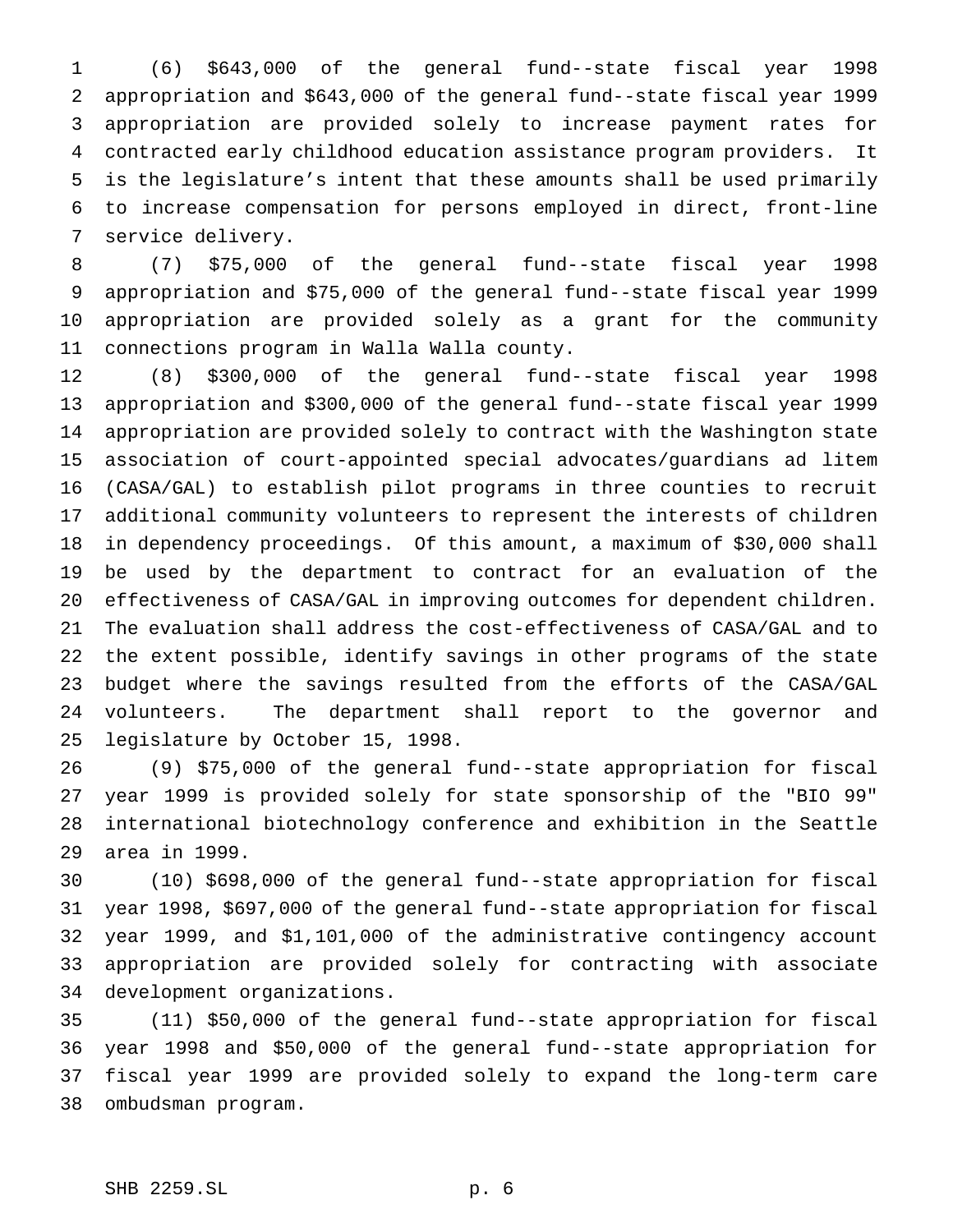(12) \$60,000 of the general fund--state appropriation for fiscal year 1998 and \$60,000 of the general fund--state appropriation for fiscal year 1999 are provided solely for implementation of the Puget Sound work plan action item DCTED-01.

 (13) \$20,000 of the general fund--state appropriation for fiscal year 1998 is provided solely for a task force on tourism promotion and development. The task force shall report to the legislature on its findings and recommendations by January 31, 1998.

 (14) \$61,000 of the general fund--state appropriation for fiscal year 1998 and \$60,000 of the general fund--state appropriation for fiscal year 1999 are provided solely for the pacific northwest economic region (PNWER).

 (15) \$123,000 of the general fund--state appropriation for fiscal year 1998 and \$124,000 of the general fund--state appropriation for fiscal year 1999 are provided solely for the community development finance program.

 (16) Within the appropriations provided in this section, the department shall conduct a study of possible financial incentives to assist in revitalization of commercial areas and report its findings and recommendations to the appropriate committees of the legislature by November 15, 1997.

 **Sec. 104.** 1997 c 149 s 127 (uncodified) is amended to read as follows:

**FOR THE OFFICE OF FINANCIAL MANAGEMENT**

|    | 25 General Fund--State Appropriation (FY 1998) \$ $((10,178,000))$ |            |
|----|--------------------------------------------------------------------|------------|
| 26 |                                                                    | 10,530,000 |
| 27 | General Fund--State Appropriation (FY 1999) \$ $((9,916,000))$     |            |
| 28 |                                                                    | 10,253,000 |
| 29 | General Fund--Federal Appropriation \$                             | 23,331,000 |
| 30 | TOTAL APPROPRIATION $\ldots$ , \$ ( $(43, 425, 000)$ )             |            |
| 31 |                                                                    | 44,114,000 |

32 ((The appropriations in this section are subject to the following conditions and limitations: \$125,000 of the general fund--state appropriation for fiscal year 1998 and \$125,000 of the general fund-- state appropriation for fiscal year 1999 are provided solely for staff 36 support for the implementation of the Washington educational network. Funds shall be transferred to the appropriate agency as required by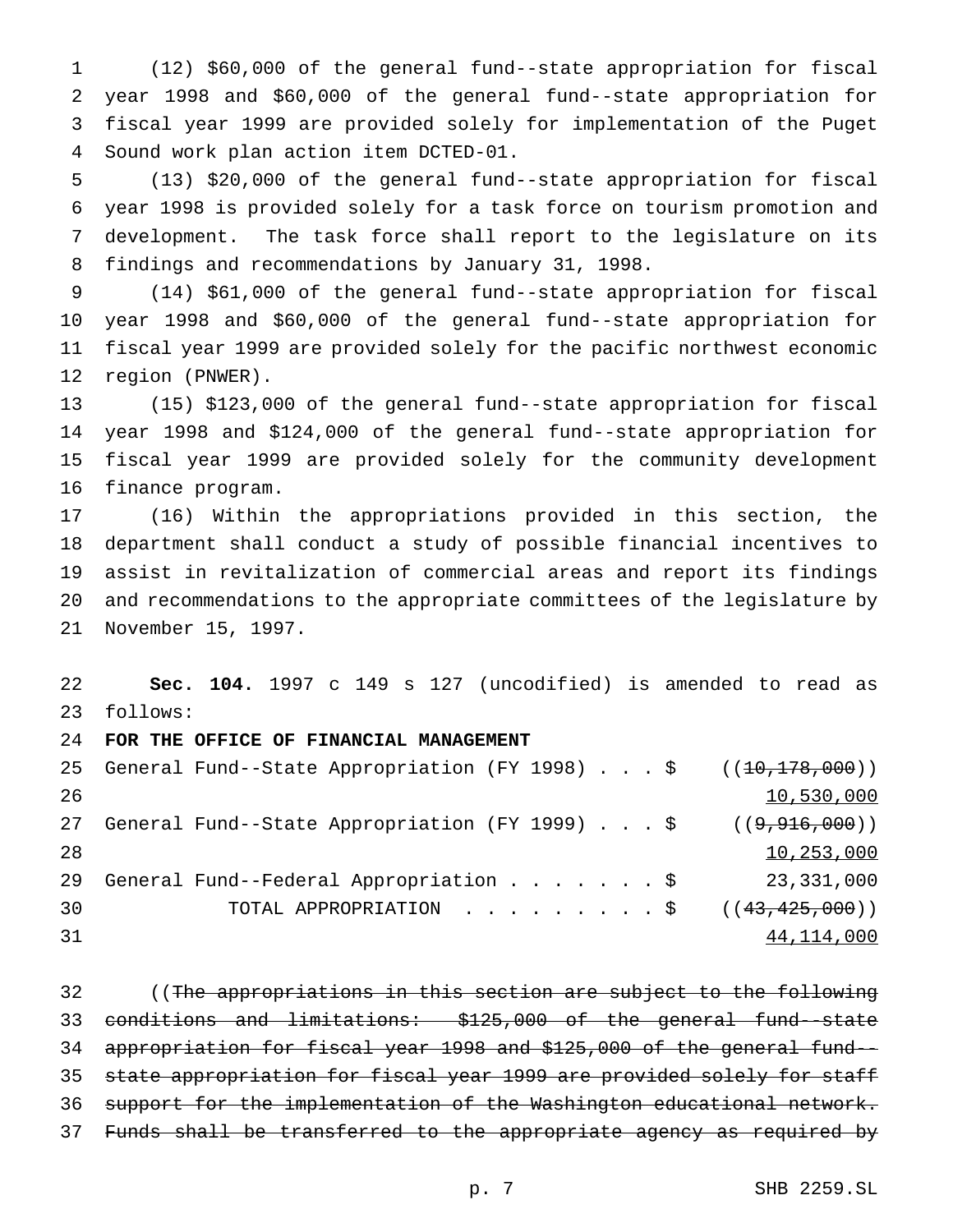Substitute House Bill No. 1698 or Substitute Senate Bill No. 5002 or

2 substantially similar legislation (K-20 telecommunications).))

 **Sec. 105.** 1997 c 149 s 149 (uncodified) is amended to read as follows:

**FOR THE MILITARY DEPARTMENT**

|    | 6 General Fund--State Appropriation (FY 1998) \$       | 8,151,000          |
|----|--------------------------------------------------------|--------------------|
| 7  | General Fund--State Appropriation (FY 1999) \$         | ((11, 735, 000))   |
| 8  |                                                        | 8,154,000          |
| 9  | General Fund--Federal Appropriation \$                 | 34, 314, 000       |
|    | 10 General Fund--Private/Local Appropriation \$        | 238,000            |
|    | 11 Flood Control Assistance Account Appropriation . \$ | 3,000,000          |
|    | 12 Enhanced 911 Account Appropriation \$               | 26,782,000         |
|    | 13 Disaster Response Account--State Appropriation . \$ | 23,977,000         |
|    | 14 Disaster Response Account--Federal Appropriation \$ | 95,419,000         |
| 15 | TOTAL APPROPRIATION \$                                 | ( (203, 616, 000)) |
| 16 |                                                        | 200,035,000        |
|    |                                                        |                    |

 The appropriations in this section are subject to the following conditions and limitations:

 (1) ((\$3,581,000 of the general fund--state appropriation for  $f$ iscal year  $1999$ ,  $3,000,000$  of the flood control assistance account 21 appropriation( $(\tau)$ ) and \$6,197,000 of the general fund--federal appropriation are provided solely for deposit in the disaster response account to cover costs pursuant to subsection (2) of this section.

 (2) \$23,977,000 of the disaster response account--state appropriation is provided solely for the state share of response and recovery costs associated with federal emergency management agency (FEMA) disaster number 1079 (November/December 1995 storms), FEMA disaster 1100 (February 1996 floods), FEMA disaster 1152 (November 1996 ice storm), FEMA disaster 1159 (December 1996 holiday storm), FEMA disaster 1172 (March 1997 floods) and to assist local governmental entities with the matching funds necessary to earn FEMA funds for FEMA disaster 1100 (February 1996 floods).

 (3) \$100,000 of the general fund--state fiscal year 1998 appropriation and \$100,000 of the general fund--state fiscal year 1999 appropriation are provided solely for the implementation of a conditional scholarship program pursuant to chapter 28B.103 RCW.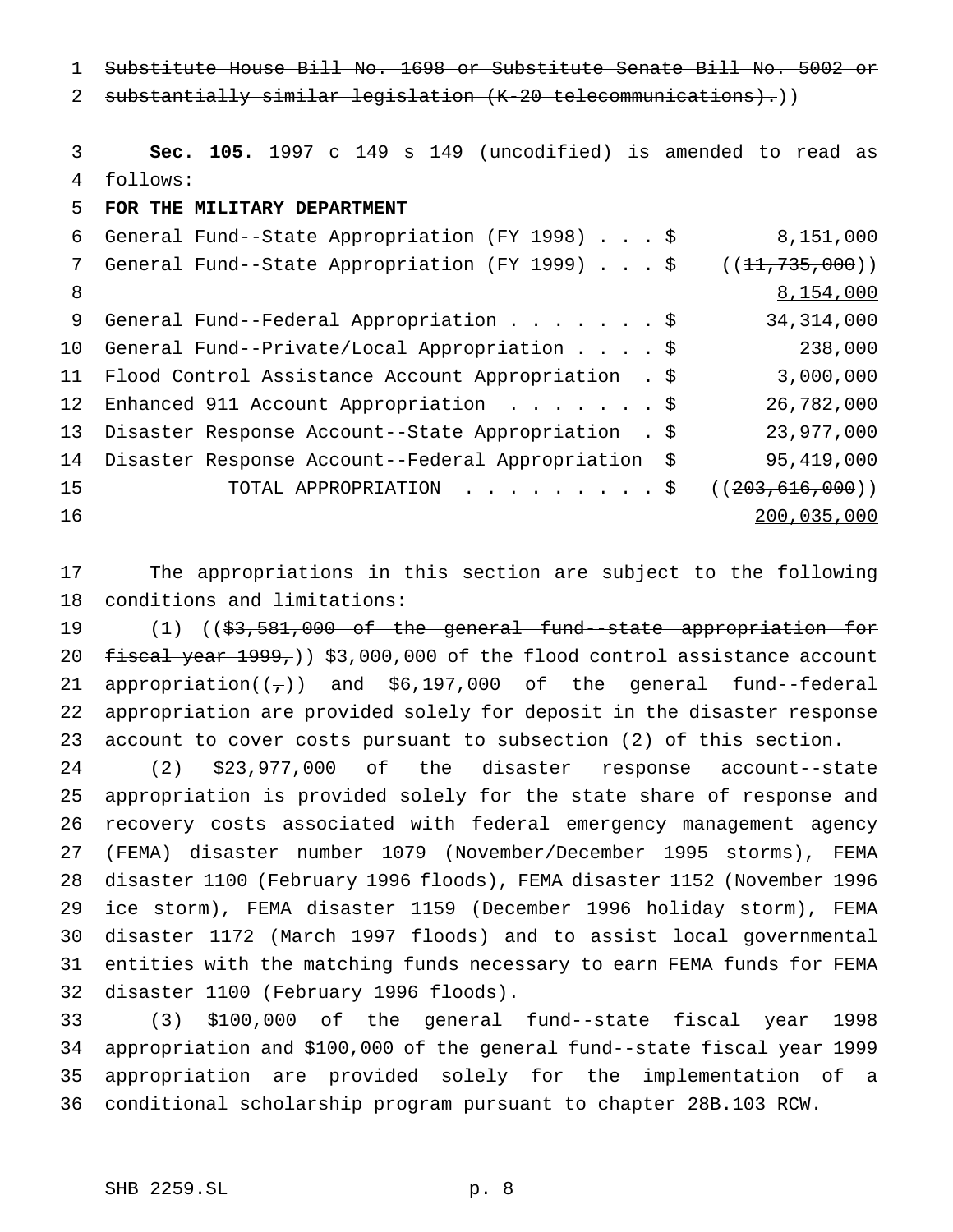(4) \$35,000 of the general fund--state fiscal year 1998 appropriation and \$35,000 of the general fund--state fiscal year 1999 appropriation are provided solely for the north county emergency medical service.

| 5            | Sec. 106. 1997 c 149 s 151 (uncodified) is amended to read as |
|--------------|---------------------------------------------------------------|
| 6            | follows:                                                      |
|              | FOR THE GROWTH PLANNING HEARINGS BOARD                        |
|              | 8 General Fund Appropriation (FY 1998) \$ $((1,247,000))$     |
| <sub>9</sub> | 1,314,000                                                     |
| 10           | General Fund Appropriation (FY 1999) \$<br>((1, 252, 000))    |
| 11           | 1,320,000                                                     |
| 12           | TOTAL APPROPRIATION \$<br>( (2, 499, 000) )                   |
| 13           | 2,634,000                                                     |
|              |                                                               |

(End of part)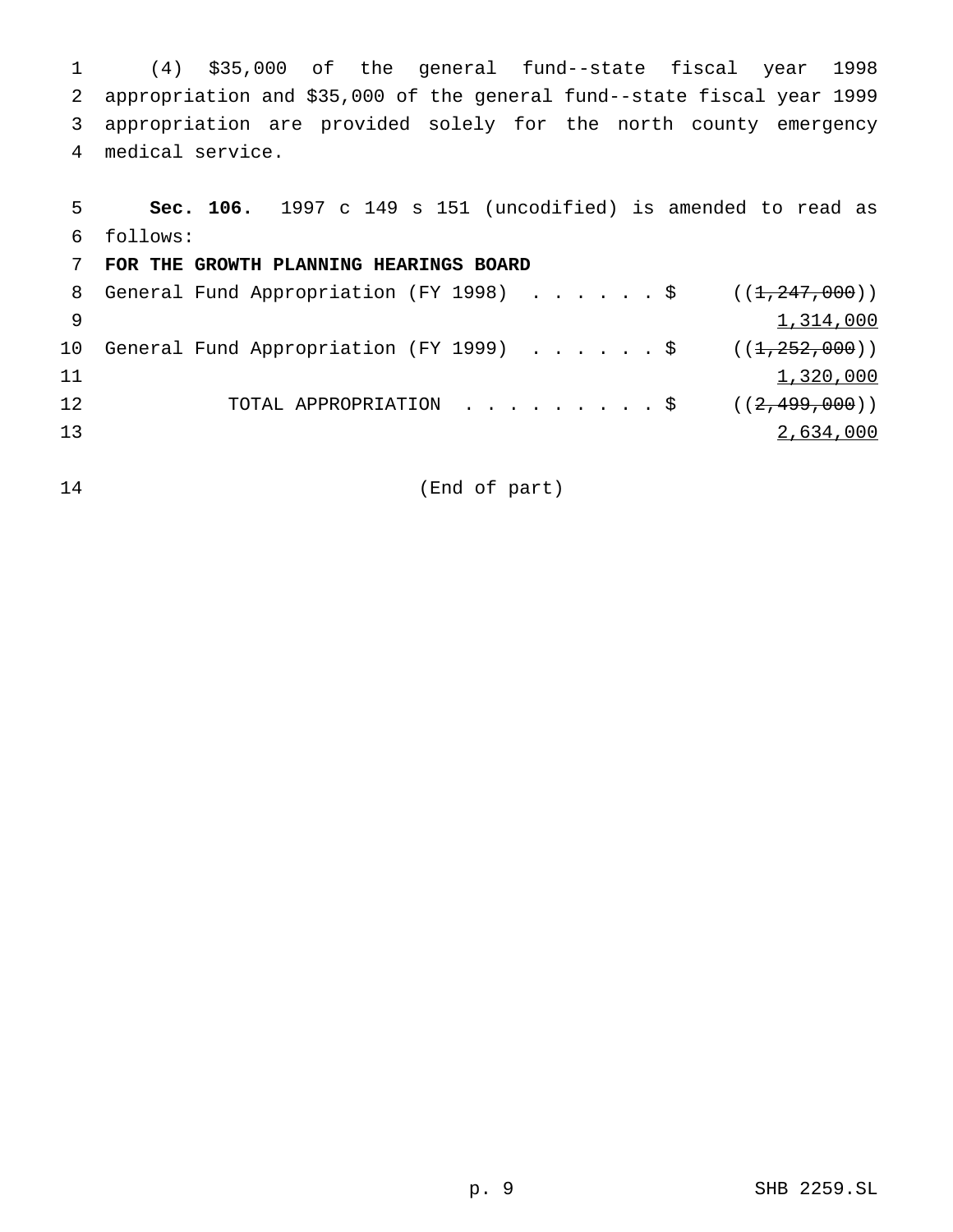|  | ٠ |  |
|--|---|--|
|  |   |  |
|  |   |  |
|  |   |  |
|  |   |  |
|  |   |  |
|  |   |  |
|  |   |  |

### **PART II**

## **HUMAN SERVICES**

 NEW SECTION. **Sec. 201. FOR THE DEPARTMENT OF SOCIAL AND HEALTH SERVICES.** (1) Appropriations made in part II of this act to the department of social and health services shall initially be allotted as required by this act. Subsequent allotment modifications shall not include transfers of moneys between sections of this act except as expressly provided in this act, nor shall allotment modifications permit moneys that are provided solely for a specified purpose to be used for other than that purpose.

 (2) The department of social and health services shall not initiate any services that will require expenditure of state general fund moneys unless expressly authorized in this act or other law. The department may seek, receive, and spend, under RCW 43.79.260 through 43.79.282, federal moneys not anticipated in this act as long as the federal funding does not require expenditure of state moneys for the program in excess of amounts anticipated in this act. If the department receives unanticipated unrestricted federal moneys, those moneys shall be spent for services authorized in this act or in any other legislation providing appropriation authority, and an equal amount of appropriated state general fund moneys shall lapse. Upon the lapsing of any moneys under this subsection, the office of financial management shall notify the legislative fiscal committees. As used in this subsection, "unrestricted federal moneys" includes block grants and other funds that federal law does not require to be spent on specifically defined projects or matched on a formula basis by state funds.

 (3) The appropriations in sections 202 through 208 of this act shall be expended for the programs and in the amounts listed in those sections.

## NEW SECTION. **Sec. 202. FOR THE DEPARTMENT OF SOCIAL AND HEALTH SERVICES--CHILDREN AND FAMILY SERVICES PROGRAM**

|  | 32 General Fund--State Appropriation (FY 1998) \$ 196,437,000  |         |
|--|----------------------------------------------------------------|---------|
|  | 33 General Fund--State Appropriation (FY 1999) \$ 208,861,000  |         |
|  | 34 General Fund--Federal Appropriation $\ldots$ \$ 252,269,000 |         |
|  | 35 General Fund--Private/Local Appropriation \$                | 400,000 |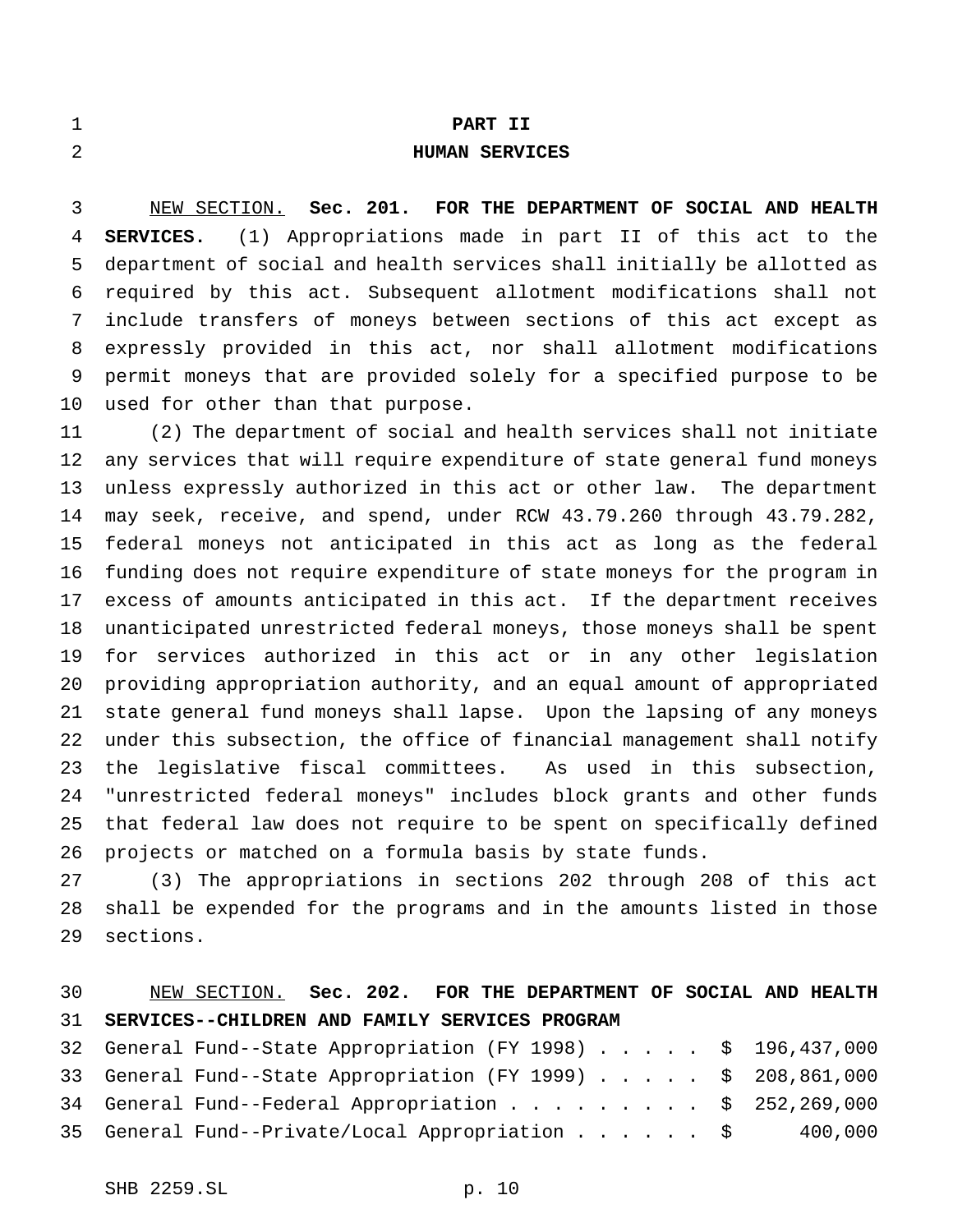| 1 Violence Reduction and Drug Enforcement Account                                                                                                                                                                                                                                                                                                                                   |  |
|-------------------------------------------------------------------------------------------------------------------------------------------------------------------------------------------------------------------------------------------------------------------------------------------------------------------------------------------------------------------------------------|--|
| 2 Appropriation \$ 4,230,000                                                                                                                                                                                                                                                                                                                                                        |  |
| TOTAL APPROPRIATION $\ldots$ , \$ 662,197,000<br>$\overline{3}$ and $\overline{3}$ and $\overline{3}$ and $\overline{3}$ and $\overline{3}$ and $\overline{3}$ and $\overline{3}$ and $\overline{3}$ and $\overline{3}$ and $\overline{3}$ and $\overline{3}$ and $\overline{3}$ and $\overline{3}$ and $\overline{3}$ and $\overline{3}$ and $\overline{3}$ and $\overline{3}$ and |  |

 The appropriations in this section are subject to the following conditions and limitations:

 (1) \$16,510,000 of the general fund--state appropriation for fiscal year 1998 and \$17,508,000 of the general fund--state appropriation for fiscal year 1999 are provided solely for purposes consistent with the maintenance of effort requirements under the federal temporary assistance for needy families program established under P.L. 104-193. (2) \$837,000 of the violence reduction and drug enforcement account appropriation and \$7,228,000 of the general fund--federal appropriation are provided solely for the operation of the family policy council, the community public health and safety networks, and delivery of services authorized under the federal family preservation and support act. Within the funds provided, the family policy council shall contract for an evaluation of the community networks with the institute for public policy and shall provide for audits of ten networks. Within the funds provided, the family policy council may build and maintain a geographic information system database tied to community network geography.

 (3) \$577,000 of the general fund--state fiscal year 1998 appropriation and \$577,000 of the general fund--state fiscal year 1999 appropriation are provided solely to contract for the operation of one pediatric interim care facility. The facility shall provide residential care for up to twelve children through two years of age. Seventy-five percent of the children served by the facility must be in need of special care as a result of substance abuse by their mothers. The facility also shall provide on-site training to biological, adoptive, or foster parents. The facility shall provide at least three months of consultation and support to parents accepting placement of children from the facility. The facility may recruit new and current foster and adoptive parents for infants served by the facility. The department shall not require case management as a condition of the contract.

 (4) \$481,000 of the general fund--state fiscal year 1998 appropriation and \$481,000 of the general fund--state fiscal year 1999 appropriation are provided solely for up to three nonfacility-based programs for the training, consultation, support, and recruitment of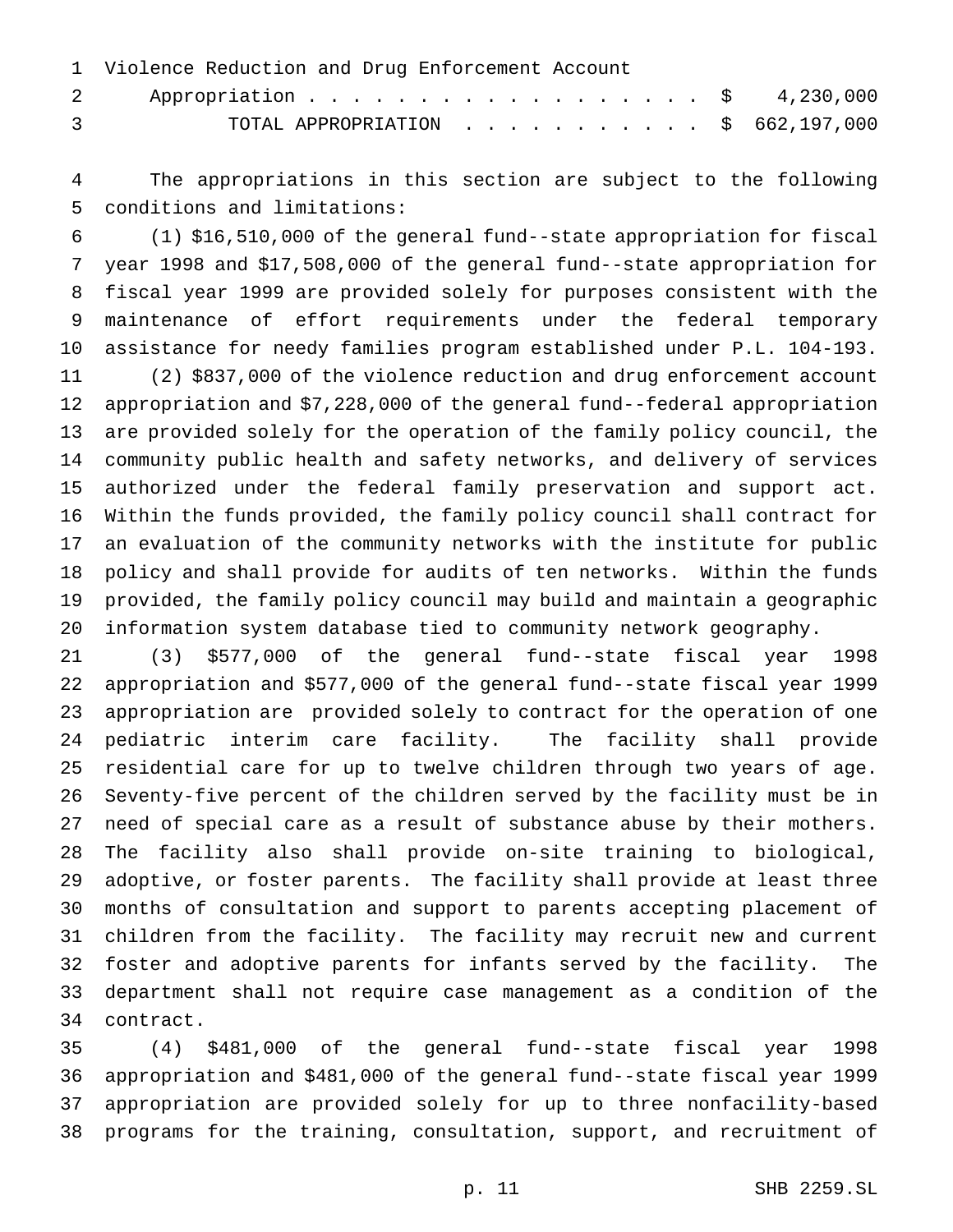biological, foster, and adoptive parents of children through age three in need of special care as a result of substance abuse by their mothers, except that each program may serve up to three medically fragile nonsubstance-abuse-affected children. In selecting nonfacility-based programs, preference shall be given to programs whose federal or private funding sources have expired or that have successfully performed under the existing pediatric interim care program.

 (5) \$640,000 of the general fund--state appropriation for fiscal year 1998 and \$640,000 of the general fund--state appropriation for fiscal year 1999 are provided solely to fund Second Substitute Senate Bill No. 5710 (juvenile care and treatment), including section 2 of the bill. Amounts provided in this subsection to implement Second Substitute Senate Bill No. 5710 must be used to serve families who are screened from the child protective services risk assessment process. Services shall be provided through contracts with community-based organizations. If neither bill is enacted by June 30, 1997, the amounts provided in this subsection shall lapse.

 (6) \$594,000 of the general fund--state appropriation for fiscal year 1998, \$556,000 of the general fund--state appropriation for fiscal year 1999, and \$290,000 of the general fund--federal appropriation are provided solely to fund the provisions of Engrossed Second Substitute House Bill No. 2046 (foster parent liaison). The department shall establish a foster parent liaison in each department of social and health services region of the state and contract with a private provider to implement a recruitment and retention program for foster parents and adoptive families. The department shall provide a minimum of two hundred additional adoptive and foster home placements by June 30, 1998. If the bill is not enacted by June 30, 1997, the amounts in this subsection shall lapse.

 (7) \$433,000 of the fiscal year 1998 general fund--state appropriation, \$395,000 of the fiscal year 1999 general fund--state appropriation, and \$894,000 of the general fund--federal appropriation are provided solely to increase the rate paid to private child-placing agencies.

 (8) \$580,000 of the general fund--state appropriation for fiscal year 1998 and \$580,000 of the general fund--state appropriation for fiscal year 1999 are provided solely for development and expansion of child care training requirements and optional training programs. The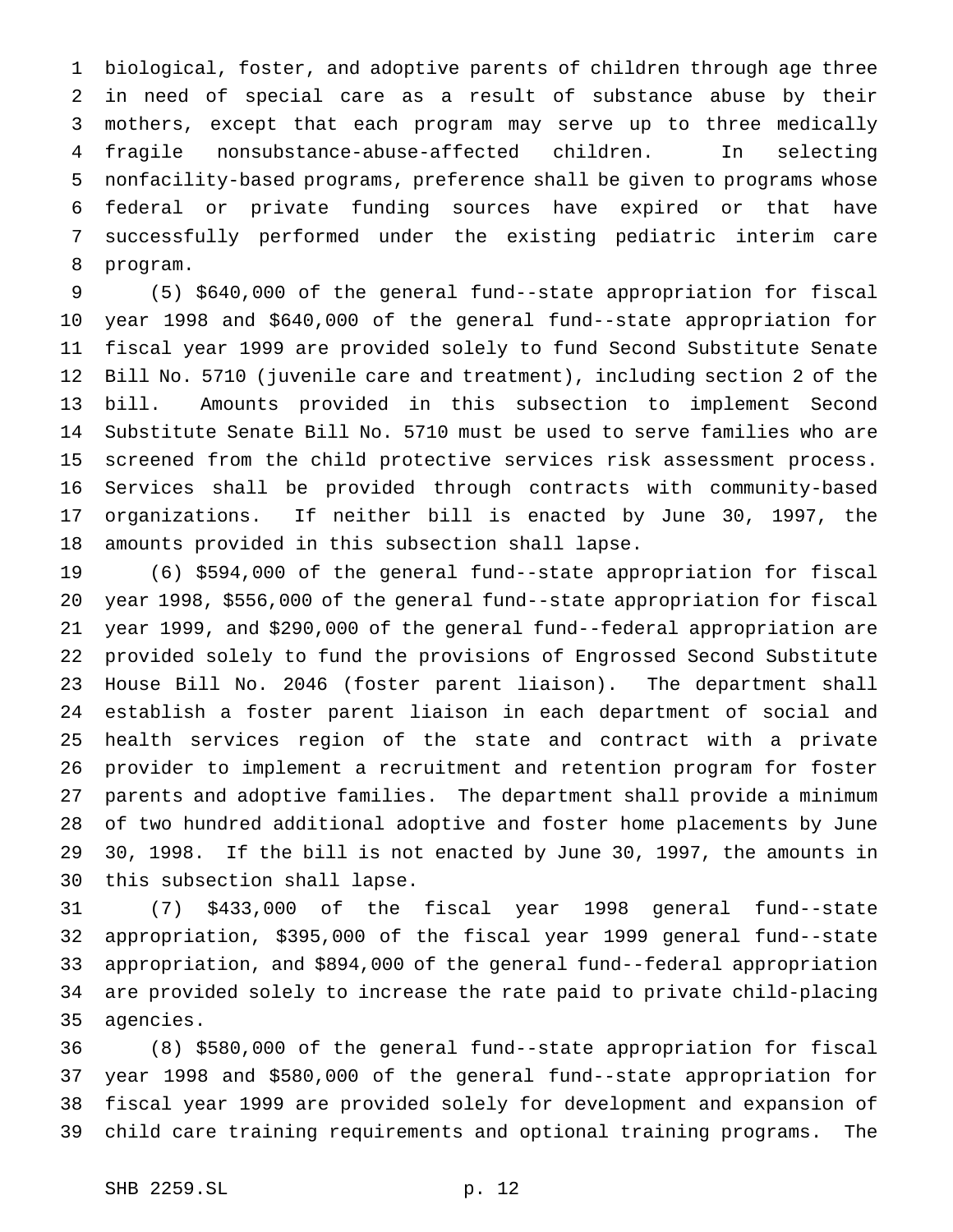department shall adopt rules to require annual training in early childhood development of all directors, supervisors, and lead staff at child care facilities. Directors, supervisors, and lead staff at child care facilities include persons licensed as family child care providers, and persons employed at child care centers or school age child care centers. The department shall establish a program to fund scholarships and grants to assist persons in meeting these training requirements. The department shall also develop criteria for approving training programs and establish a system for tracking who has received the required level of training. In adopting rules, developing curricula, setting up systems, and administering scholarship programs, the department shall consult with the child care coordinating committee and other community stakeholders.

 (9) The department shall provide a report to the legislature by November 1997 on the growth in additional rates paid to foster parents beyond the basic monthly rate. This report shall explain why exceptional, personal, and special rates are being paid for an increasing number of children and why the amount paid for these rates per child has risen in recent years. This report must also recommend methods by which the legislature may improve the current foster parent compensation system, allow for some method of controlling the growth in costs per case, and improve the department's and the legislature's ability to forecast the program's needs in future years.

 (10) \$100,000 of the general fund--state appropriation for fiscal year 1998 and \$100,000 of the general fund--state appropriation for fiscal year 1999 are provided solely for legal costs associated with the defense of vendors operating a secure treatment facility, for actions arising from the good faith performance of treatment services for behavioral difficulties or needs.

 (11) \$2,745,000 of the fiscal year 1998 general fund--state appropriation, \$2,745,000 of the fiscal year 1999 general fund--state appropriation, and \$1,944,000 of the general fund--federal appropriation are provided solely for the category of services titled "intensive family preservation services."

 (12) \$2,200,000 of the fiscal year 1998 general fund--state appropriation and \$2,200,000 of the fiscal year 1999 general fund-- state appropriation are provided solely to continue existing continuum of care and street youth projects.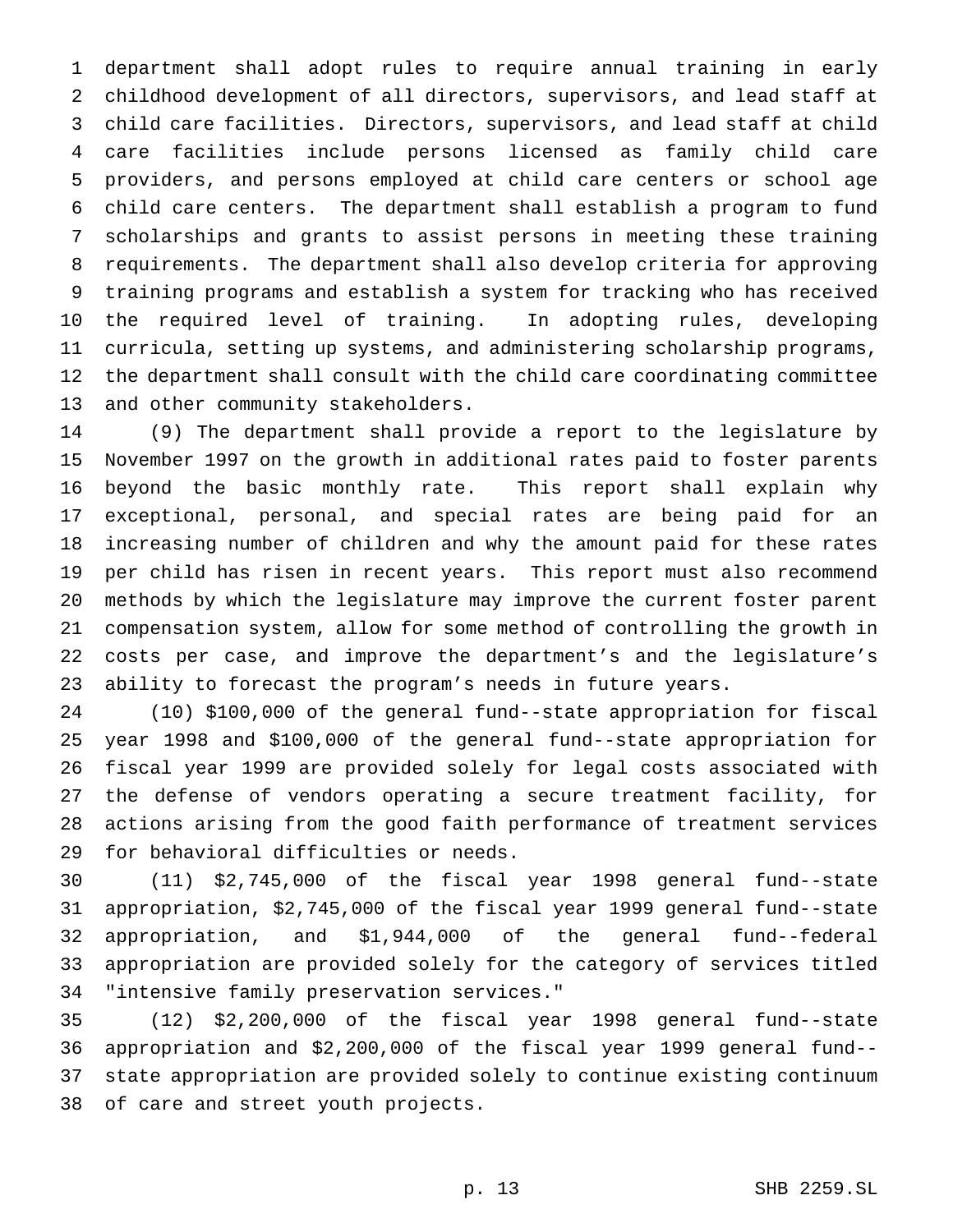(13) \$1,456,000 of the general fund--state appropriation for fiscal year 1998, \$1,474,000 of the general fund--state appropriation for fiscal year 1999 and \$1,141,000 of the general fund--federal appropriation are provided solely for the improvement of quality and capacity of the child care system and related consumer education. The activities funded by this appropriation shall include, but not be limited to: Expansion of child care resource and referral network services to serve additional families, to provide technical assistance to child care providers, and to cover currently unserved areas of the state; development of and incentives for child care during nonstandard work hours; and the development of care for infants, toddlers, preschoolers, and school age youth. These amounts are provided in addition to funding for child care training and fire inspections of child care facilities. These activities shall also improve the quality and capacity of the child care system.

# NEW SECTION. **Sec. 203. FOR THE DEPARTMENT OF SOCIAL AND HEALTH SERVICES--JUVENILE REHABILITATION PROGRAM**

(1) COMMUNITY SERVICES

|    | 19 General Fund--State Appropriation (FY 1998) \$ 32,305,000 |  |
|----|--------------------------------------------------------------|--|
|    | 20 General Fund--State Appropriation (FY 1999) \$ 32,348,000 |  |
|    | 21 General Fund--Federal Appropriation \$ 16,125,000         |  |
|    | 22 General Fund--Private/Local Appropriation \$ 378,000      |  |
|    | 23 Violence Reduction and Drug Enforcement Account           |  |
| 24 | Appropriation \$ 11,256,000                                  |  |
| 25 | TOTAL APPROPRIATION $\ldots$ , \$ 92,412,000                 |  |

 The appropriations in this subsection are subject to the following conditions and limitations:

 (a) \$527,000 of the violence reduction and drug enforcement account appropriation is provided solely for deposit in the county criminal justice assistance account solely for costs to the criminal justice system associated with the implementation of Engrossed Third Substitute House Bill No. 3900 (revising the juvenile code). If Engrossed Third Substitute House Bill No. 3900 is not enacted by June 30, 1997, the amount provided in this subsection shall lapse. The amount provided in this subsection is intended to provide funding for county adult court costs associated with the implementation of Engrossed Third Substitute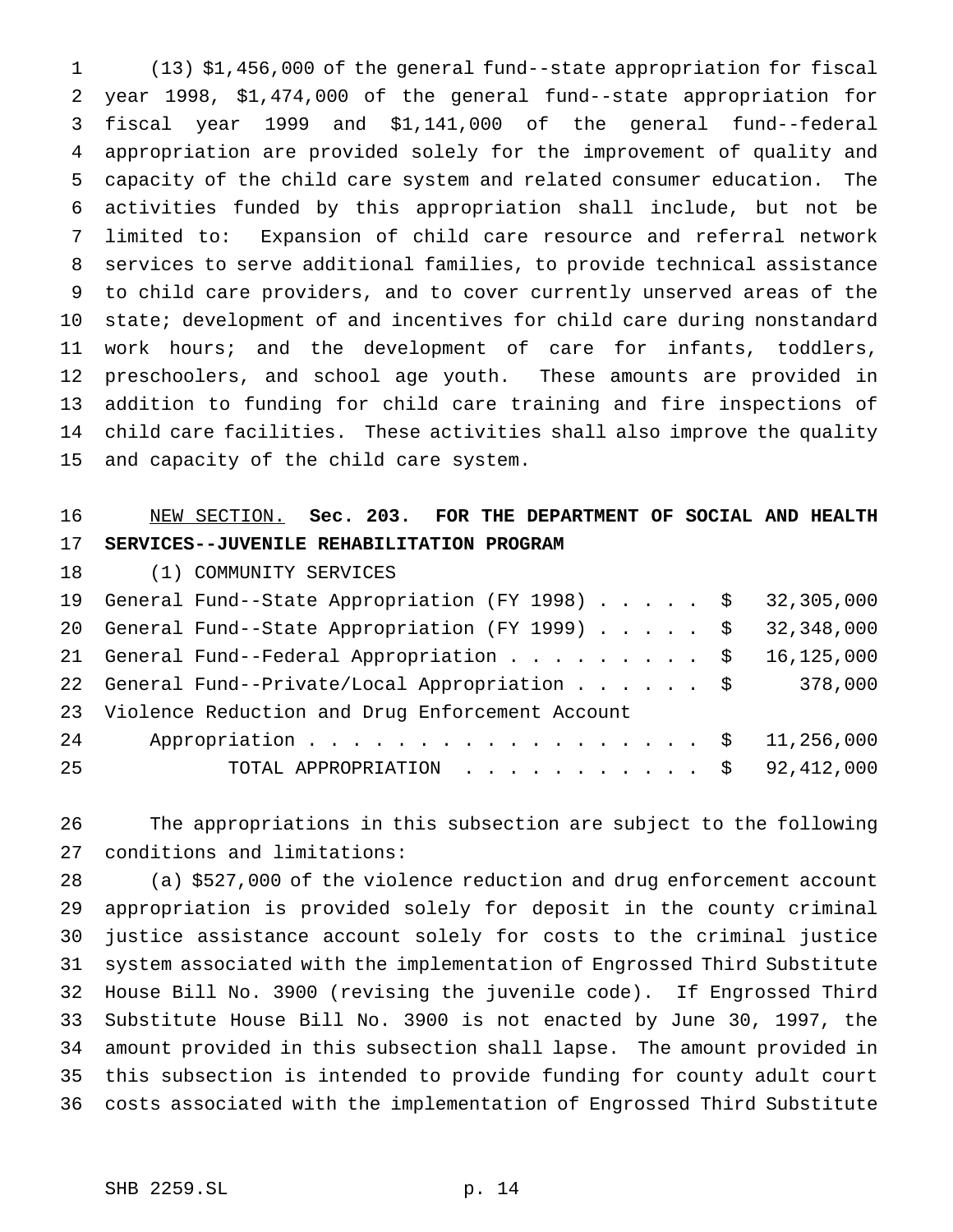House Bill No. 3900 and shall be distributed in accordance with RCW 82.14.310.

 (b) \$2,917,000 of the violence reduction and drug enforcement account is provided solely for the implementation of Engrossed Third Substitute Senate Bill No. 3900 (revising the juvenile code). The amount provided in this subsection is intended to provide funding for county impacts associated with the implementation of Third Substitute Senate Bill No. 3900 and shall be distributed to counties as prescribed in the current consolidated juvenile services (CJS) formula. If the bill is not enacted by June 30, 1997, the amounts provided shall lapse. (c) \$2,350,000 of the general fund--state fiscal year 1998 appropriation and \$2,350,000 of the general fund--state fiscal year 1999 appropriation are provided solely for an early intervention program to be administered at the county level. Moneys shall be awarded on a competitive basis to counties that have submitted plans for implementation of an early intervention program consistent with proven methodologies currently in place in the state. The juvenile rehabilitation administration shall develop criteria for evaluation of plans submitted and a timeline for awarding funding and shall assist counties in creating and submitting plans for evaluation.

 (d) \$1,221,000 of the violence reduction and drug enforcement appropriation is provided solely to implement alcohol and substance abuse treatment for locally committed offenders. The juvenile rehabilitation administration shall award these moneys on a competitive basis to counties that have submitted a plan for the provision of treatment services approved by the division of alcohol and substance abuse. The juvenile rehabilitation administration shall develop criteria for evaluation of plans submitted and a timeline for awarding funding and shall assist counties in creating and submitting plans for evaluation. If Engrossed Third Substitute House Bill No. 3900 (juvenile code revisions) is not enacted by June 30, 1997, the amount provided in this subsection shall lapse.

 (e) \$100,000 of the general fund--state fiscal year 1998 appropriation and \$100,000 of the general fund--state fiscal year 1999 appropriation are provided solely for the juvenile rehabilitation administration to contract with the institute for public policy for the responsibilities assigned in Engrossed Third Substitute House Bill No. 3900 (juvenile code revisions). If the bill is not enacted by June 30, 1997, the amounts provided in this subsection shall lapse.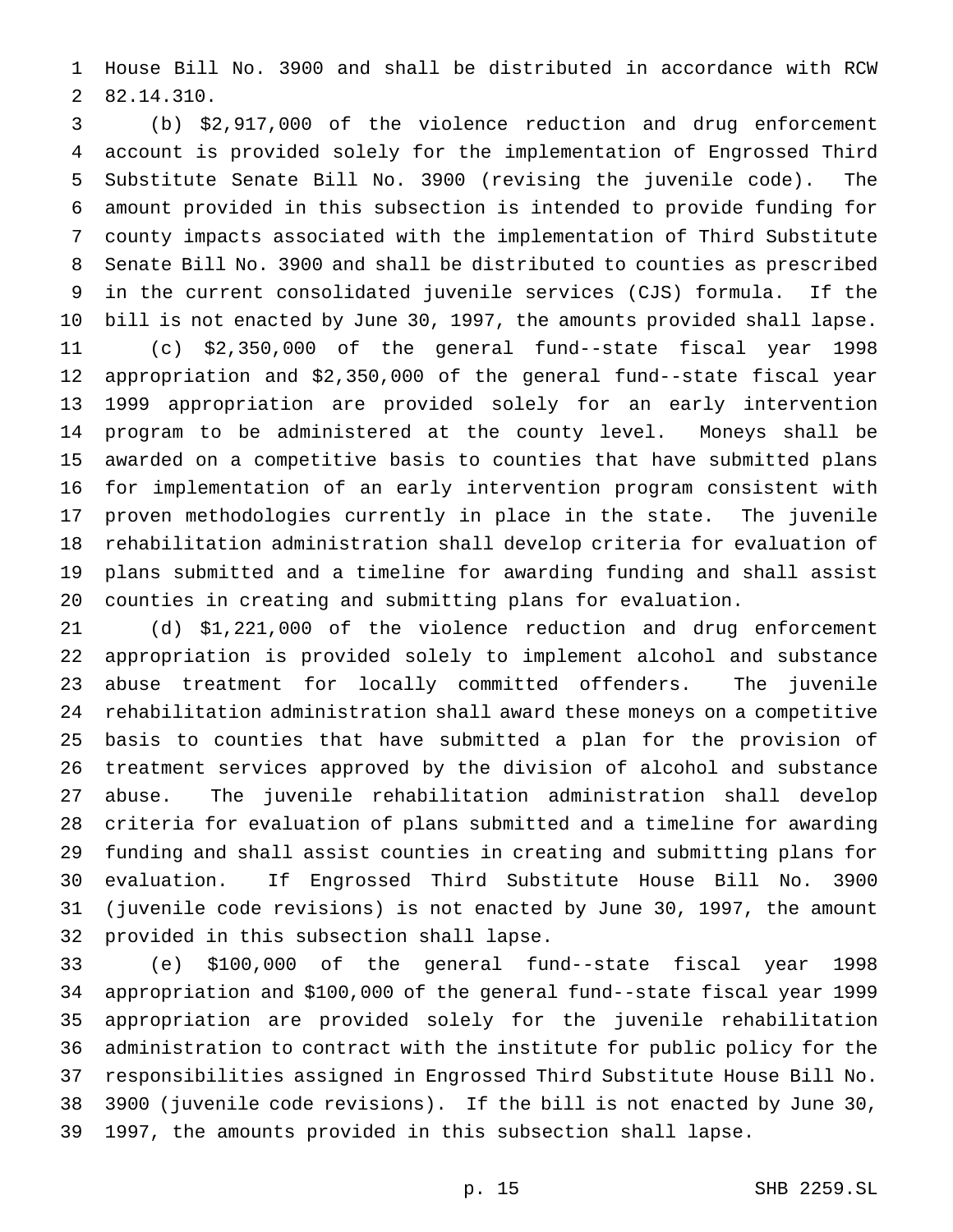(f) \$400,000 of the violence reduction and drug enforcement account appropriation is provided solely for the development of standards measuring the effectiveness of chemical dependency treatment and for conducting evaluations of chemical dependency programs pursuant to Engrossed Third Substitute House Bill No. 3900 (revising the juvenile code). If the bill is not enacted by June 30, 1997, the amount provided in this subsection shall lapse. The juvenile rehabilitation administration shall consult with the division of alcohol and substance abuse and contract with the University of Washington to develop the standards and conduct the evaluations.

 (g) \$150,000 of the general fund--state fiscal year 1998 appropriation and \$150,000 of the general fund--state fiscal year 1999 appropriation are provided solely for a contract to expand the services of the teamchild project to additional sites. Priority use of these funds shall be to provide teamchild service to early repeat offenders to help ensure they receive appropriate child welfare and educational services.

(2) INSTITUTIONAL SERVICES

|    | 19 General Fund--State Appropriation (FY 1998) \$ 44,782,000 |  |
|----|--------------------------------------------------------------|--|
|    | 20 General Fund--State Appropriation (FY 1999) \$ 44,662,000 |  |
|    | 21 General Fund--Private/Local Appropriation \$ 727,000      |  |
|    | 22 Violence Reduction and Drug Enforcement Account           |  |
| 23 | Appropriation \$ 15,281,000                                  |  |
| 24 | TOTAL APPROPRIATION $\ldots$ , \$ 105,452,000                |  |

 The appropriations in this subsection are subject to the following conditions and limitations: \$3,680,000 of the violence reduction and drug enforcement account appropriation is provided solely for the implementation of Engrossed Third Substitute House Bill No. 3900 (juvenile code revisions). If the bill is not enacted by June 30, 1997, the amount provided in this subsection shall lapse.

(3) PROGRAM SUPPORT

| 32 General Fund--State Appropriation (FY 1998) \$ 1,922,000 |         |
|-------------------------------------------------------------|---------|
| 33 General Fund--State Appropriation (FY 1999) \$ 1,610,000 |         |
| 34 General Fund--Federal Appropriation $\ldots$ \$ 156,000  |         |
| 35 Violence Reduction and Drug Enforcement Account          |         |
| Appropriation $\frac{1}{2}$<br>36 —                         | 421,000 |
|                                                             |         |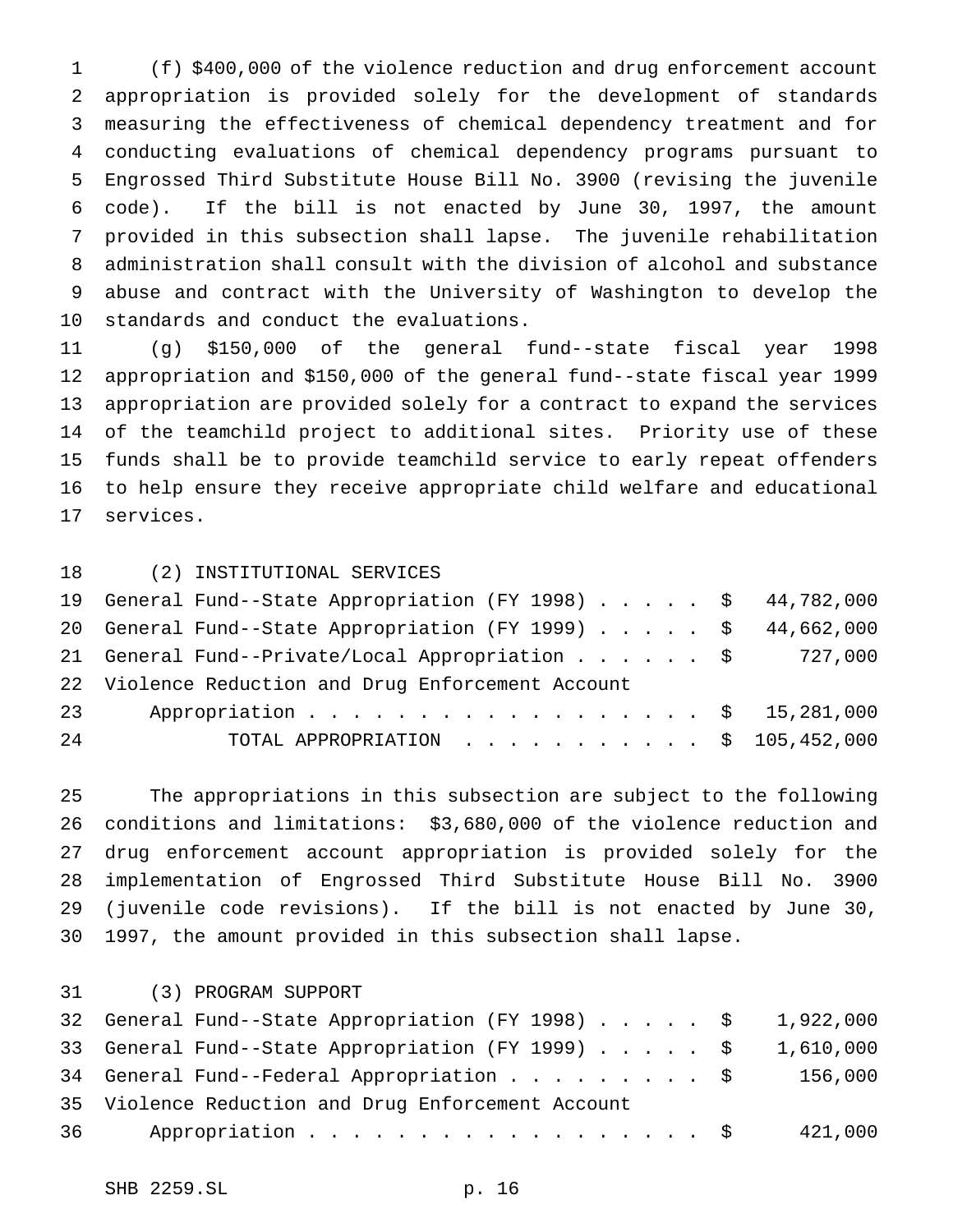1 TOTAL APPROPRIATION . . . . . . . . . . \$ 4,109,000

 The appropriations in this subsection are subject to the following conditions and limitations:

 (a) \$92,000 of the general fund--state fiscal year 1998 appropriation and \$36,000 of the general fund--state fiscal year 1999 appropriation are provided solely for the implementation of Substitute Senate Bill No. 5759 (risk classification). If the bill is not enacted by June 30, 1997, the amounts provided shall lapse.

 (b) \$206,000 of the general fund--state fiscal year 1998 appropriation is provided solely for the implementation of Engrossed Second Substitute Senate Bill No. 5710 (juvenile care and treatment). If the bill is not enacted by June 30, 1997, the amount provided shall lapse.

 (c) \$97,000 of the general fund--state fiscal year 1998 appropriation and \$36,000 of the general fund--state fiscal year 1999 appropriation are provided solely for the implementation of Engrossed Third Substitute House Bill No. 3900 (juvenile code revisions). If the bill is not enacted by June 30, 1997, the amounts provided shall lapse. (d) Within the amounts provided in this subsection, the juvenile rehabilitation administration (JRA) shall develop by January 1, 1998, a staffing model for noncustody functions at JRA institutions and work camps. The models should, whenever possible, reflect the most efficient practices currently being used within the system.

 \***Sec. 204.** 1997 c 149 s 207 (uncodified) is amended to read as follows:

 **FOR THE DEPARTMENT OF SOCIAL AND HEALTH SERVICES--ECONOMIC SERVICES PROGRAM**

 General Fund--State Appropriation (FY 1998)..... \$ 543,150,000 General Fund--State Appropriation (FY 1999)..... \$ 529,985,000 General Fund--Federal Appropriation......... \$ 952,618,000 TOTAL APPROPRIATION ........... \$2,025,753,000

 The appropriations in this section are subject to the following conditions and limitations:

34 (1) General assistance--unemployable recipients who are assessed as

35 needing alcohol or drug treatment shall be assigned a protective payee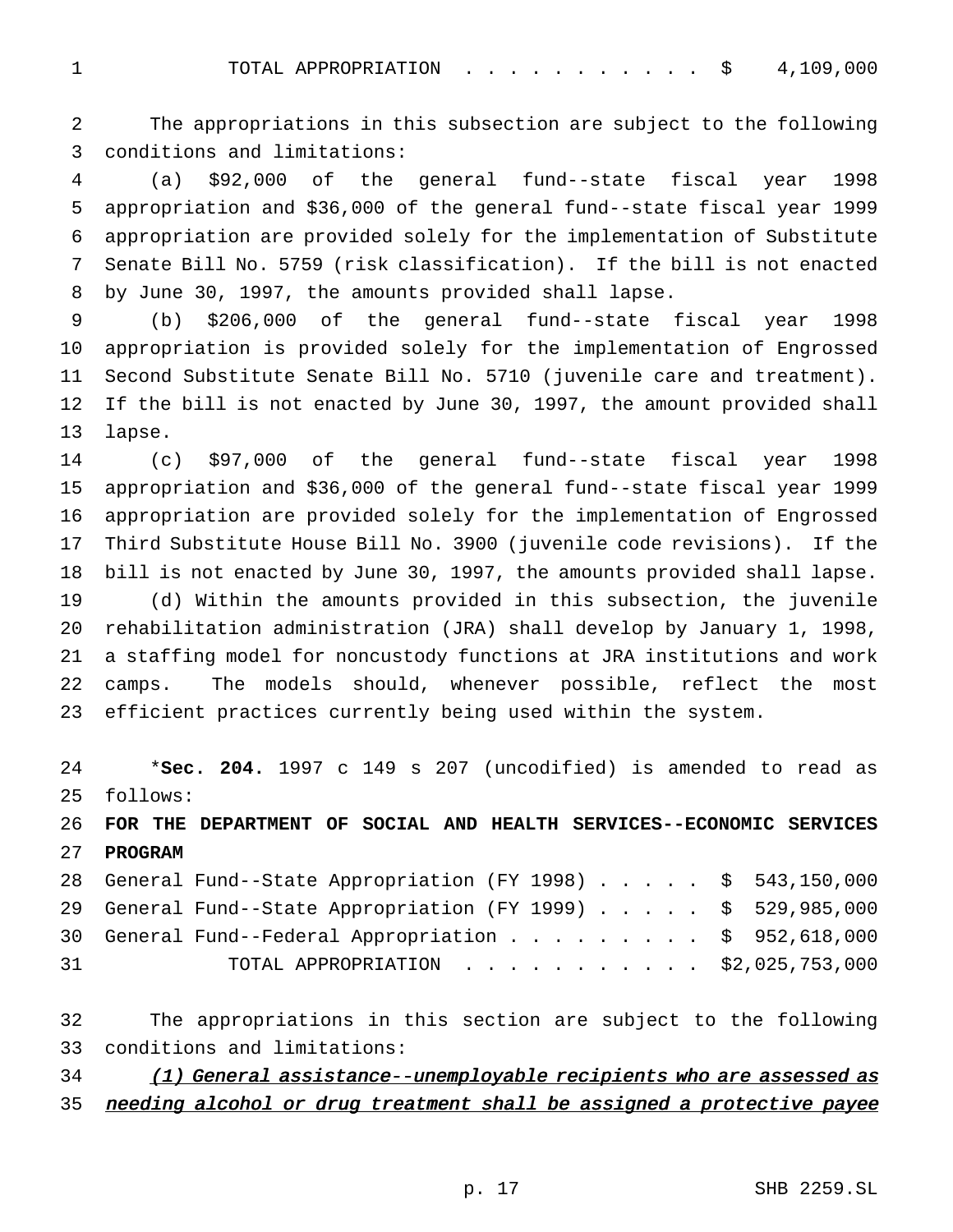# 1 to prevent the diversion of cash assistance toward purchasing alcohol 2 or other drugs.

 (2) The legislature finds that, with the passage of the federal personal responsibility and work opportunity act and Engrossed House Bill No. 3901, the temporary assistance for needy families is no longer an entitlement. The legislature declares that the currently appropriated level for the program is sufficient for the next few budget cycles. To the extent, however, that currently appropriated amounts exceed costs during the 1997-99 biennium, the department is encouraged to set aside excess federal funds for use in future years. (3) \$485,000 of the general fund--state fiscal year 1998 appropriation, \$3,186,000 of the general fund--state fiscal year 1999 appropriation, and \$3,168,000 of the general fund--federal appropriation are provided solely to continue to implement the previously competitively procured electronic benefits transfer system through the western states EBT alliance for distribution of cash grants and food stamps so as to meet the requirements of P.L. 104-193.

 (4) \$50,000 of the fiscal year 1998 general fund--state appropriation is provided solely for a study of child care affordability as directed in section 403 of Engrossed House Bill No. 3901 (implementing welfare reform). The study shall be performed by the Washington institute for public policy. If the bill is not enacted by June 30, 1997, the amount provided in this subsection shall lapse. (5) \$500,000 of the fiscal year 1998 general fund--state appropriation and \$500,000 of the fiscal year 1999 general fund--state appropriation are provided solely for an evaluation of the WorkFirst program as directed in section 705 of Engrossed House Bill No. 3901 (implementing welfare reform). The study shall be performed by the joint legislative audit and review committee. If the bill is not enacted by June 30, 1997, the amount provided in this subsection shall lapse.

 (6) \$73,129,000 of the general fund--federal appropriation is provided solely for child care assistance for low-income families in the WorkFirst program and for low-income working families as authorized in Engrossed House Bill No. 3901 (implementing welfare reform). All child care assistance provided shall be subject to a monthly copay to 37 be paid by the family receiving the assistance.

38 (a) The monthly copay required shall be a minimum of ten dollars 39 for families with incomes below seventy-four percent of the federal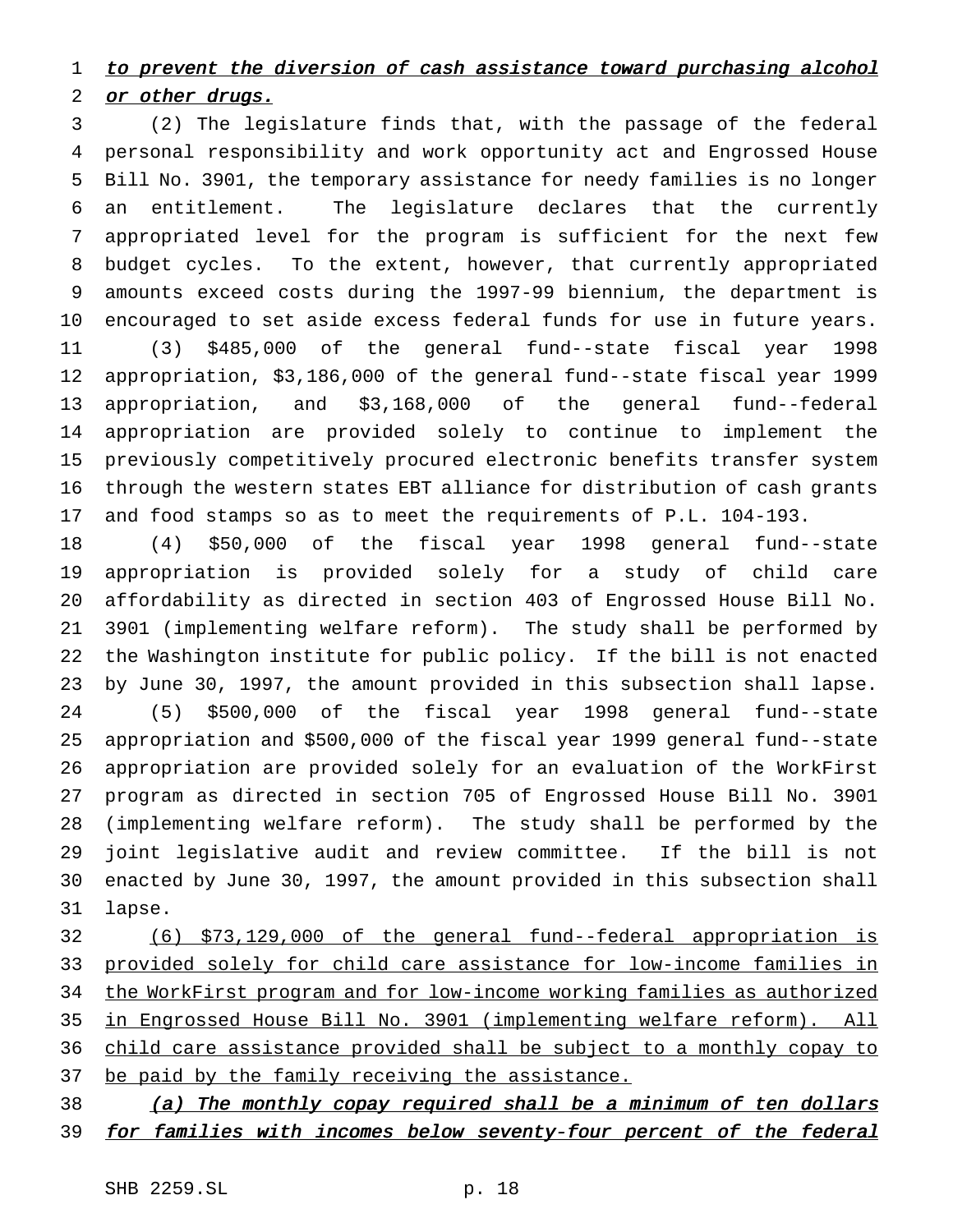1 poverty level adjusted for family size. For families with incomes at 2 or above seventy-four percent of the federal poverty level adjusted for 3 family size, the monthly copay shall be the greater of twenty dollars 4 or forty-seven percent of the family's income above one hundred percent 5 of the federal poverty level adjusted for family size. Child care 6 assistance shall not be provided to families with incomes above one 7 hundred seventy-five percent of the federal poverty level adjusted for 8 family size.

9 (b) The copay schedule defined in (a) of this subsection shall be 10 in effect unless the department establishes a waiting list for the 11 child care assistance program authorized in Engrossed House Bill No. 12 3901 (implementing welfare reform) or unless the quarterly reports 13 required by section 321 of the bill indicate that child care 14 expenditures will exceed appropriations made for that purpose at the 15 end of the fiscal year.

16 (c) If either of the conditions in (b) of this subsection occurs, 17 the monthly copay required shall be a minimum of ten dollars per month 18 for families with incomes below seventy-four percent of the federal 19 poverty level adjusted for family size. For families with incomes at 20 or above seventy-four percent of the federal poverty level adjusted for 21 family size, the monthly copay shall be the greater of ten dollars or 22 thirty percent of the family's income above seventy-four percent of the 23 federal poverty level adjusted for family size. For families with 24 incomes at or above one hundred percent of the federal poverty level 25 adjusted for family size, the monthly copay shall be the greater of one 26 hundred dollars or twenty-nine percent of the family's income in excess 27 of seventy-four percent of the federal poverty level adjusted for 28 family size. For families with incomes at or above one hundred thirty-29 one percent of the federal poverty level adjusted for family size, the 30 monthly copay shall be fifty percent of the family's income in excess 31 of one hundred percent of the federal poverty level adjusted for family 32 size. Child care assistance shall not be provided to families with 33 incomes above one hundred seventy-five percent of the federal poverty 34 level adjusted for family size.

 (7) \$7,624,000 of the fiscal year 1998 general fund--state appropriation, \$18,489,000 of the fiscal year 1999 general fund--state appropriation, and \$29,781,000 of the general fund--federal appropriation are provided solely for implementation of Engrossed House Bill No. 3901 (implementing welfare reform), including sections 404 and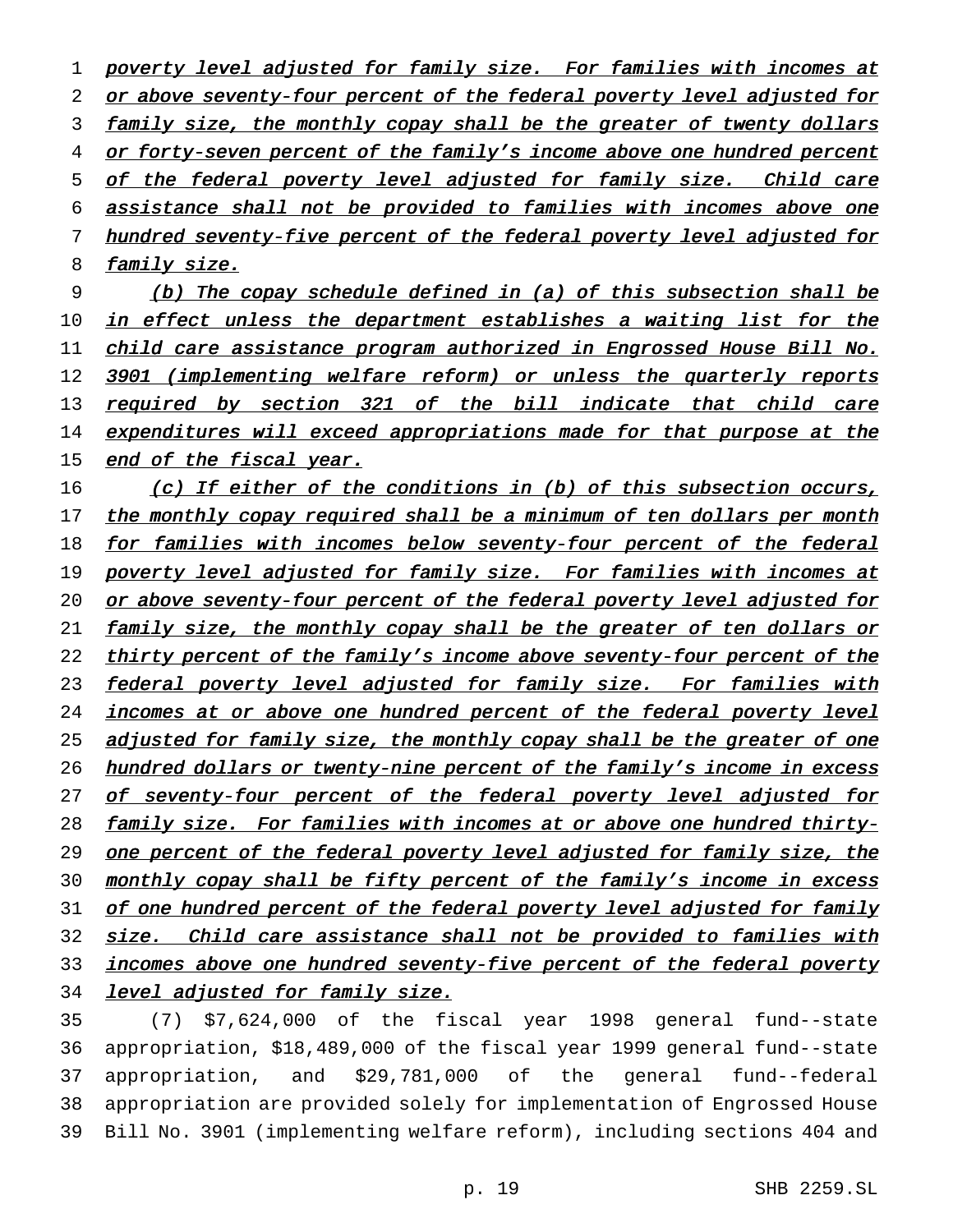405. If the bill is not enacted by June 30, 1997, the amounts provided in this subsection shall lapse. The level of benefits in the food program for legal immigrants authorized in the bill shall be equivalent 4 to benefits provided by the federal food stamp program.

 (8) \$89,722,000 of the fiscal year 1998 general fund--state appropriation and \$75,466,000 of the fiscal year 1999 general fund-- state appropriation are provided solely for cash assistance to recipients in the general assistance--unemployable program. The 9 department shall take any and all actions necessary to maintain 10 expenditures within these amounts.

 (9) \$55,995,000 of the fiscal year 1998 general fund--state appropriation, \$55,995,000 of the fiscal year 1999 general fund--state appropriation, and \$184,510,000 of the general fund--federal 14 appropriation are provided solely to administer a low-income child care program as authorized in Engrossed House Bill No. 3901 (implementing welfare reform). The child care program funds shall be allotted as follows:

 (a) Each six-month period shall have \$27,997,500 general fund-- 19 state and \$46,127,500 general fund--federal funds allotted to be spent during that six-month period for low-income child care assistance.

 (b) The department may spend up to the allotted amount for child 22 care assistance during each six-month period. Any funds not spent during the six-month period may be held over and allotted in the next six-month period, subject to the provisions of subsection (6) of this section.

 (c) Federal funds allotted for child care but not spent in fiscal year 1998 may be transferred to fiscal year 1999 for allotment but state funds must be spent in the year appropriated.

29 (d) The department shall operate the low-income child care 30 assistance program within funds appropriated by the legislature for 31 that purpose.

**\*Sec. 204 was partially vetoed. See message at end of chapter.**

 **Sec. 205.** 1997 c 149 s 208 (uncodified) is amended to read as follows: **FOR THE DEPARTMENT OF SOCIAL AND HEALTH SERVICES--ALCOHOL AND SUBSTANCE ABUSE PROGRAM** 37 General Fund--State Appropriation (FY 1998)  $\ldots$  ;  $\frac{1}{5}$  ( $(\frac{14}{714}, \frac{1000}{10})$ ) 14,466,000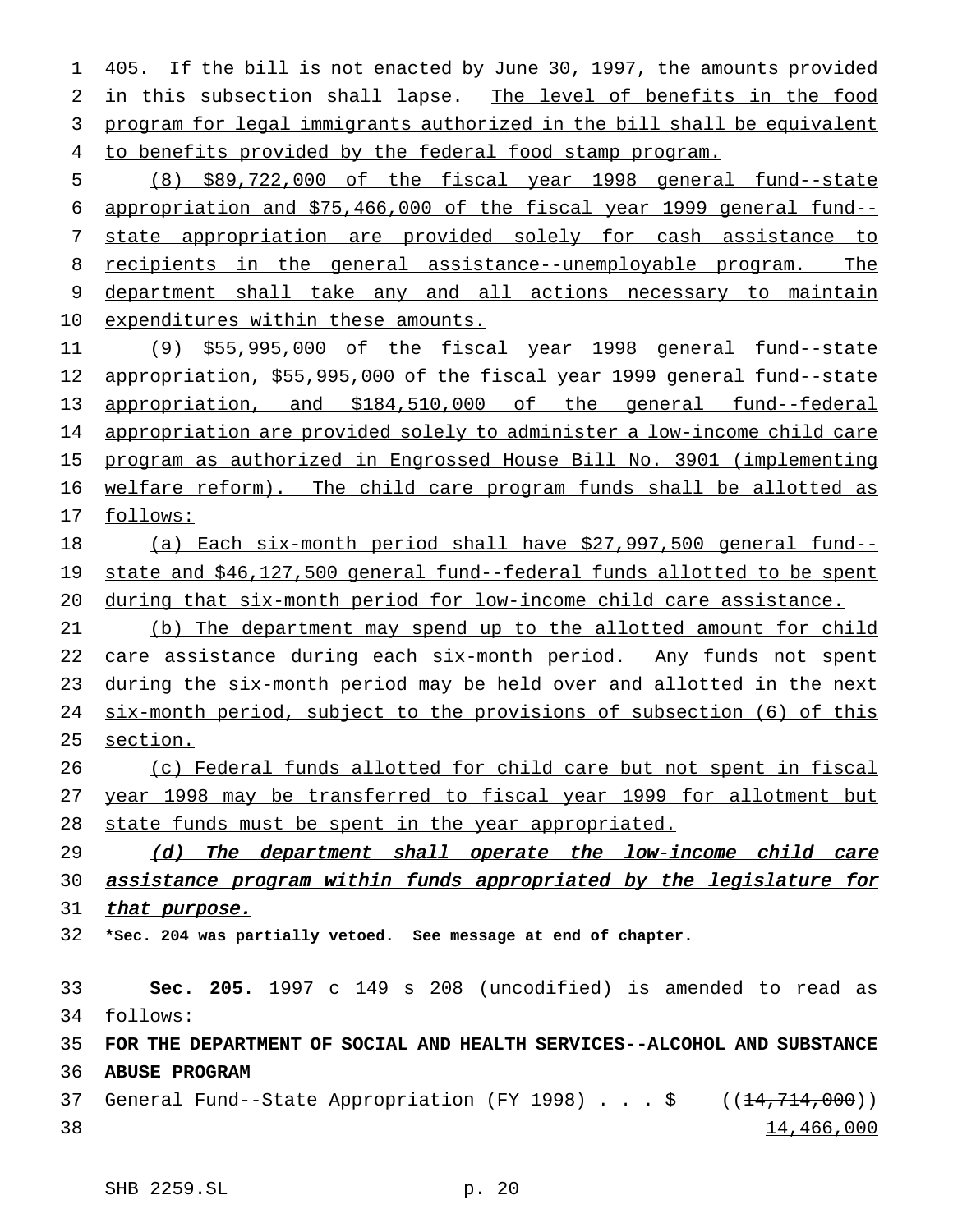|    | 1 General Fund--State Appropriation (FY 1999) \$ ((14,829,000)) |             |
|----|-----------------------------------------------------------------|-------------|
| 2  |                                                                 | 14,334,000  |
| 3  | General Fund--Federal Appropriation \$                          | 80,497,000  |
|    | 4 General Fund--Private/Local Appropriation \$                  | 630,000     |
|    | 5 Violence Reduction and Drug Enforcement Account               |             |
| 6  | Appropriation \$                                                | 72,900,000  |
|    | TOTAL APPROPRIATION \$ $((183, 570, 000))$                      |             |
| -8 |                                                                 | 182,827,000 |
|    |                                                                 |             |

 The appropriations in this section are subject to the following conditions and limitations:

 (1) \$2,062,000 of the general fund--federal appropriation and \$7,482,000 of the violence reduction and drug enforcement account appropriation are provided solely for the grant programs for school districts and educational service districts set forth in RCW 28A.170.080 through 28A.170.100, including state support activities, as administered through the office of the superintendent of public instruction.

 (2) \$1,902,000 of the general fund--state fiscal year 1998 appropriation, \$1,902,000 of the general fund--state fiscal year 1999 appropriation, and \$1,592,000 of the general fund--federal appropriation are provided solely for alcohol and substance abuse assessment, treatment, including treatment for drug affected infants and toddlers, and child care services for clients of the division of children and family services. Assessment shall be provided by approved chemical dependency treatment programs as requested by child protective services personnel in the division of children and family services. Child care shall be provided as deemed necessary by the division of children and family services while parents requiring alcohol and substance abuse treatment are attending treatment programs.

 (3) \$760,000 of the fiscal year 1998 general fund--state appropriation and \$760,000 of the fiscal year 1999 general fund--state appropriation are provided solely to fund a program serving mothers of children affected by fetal alcohol syndrome and related conditions, known as the birth-to-three program. The program may be operated in two cities in the state.

 $((+4)$  \$248,000 of the fiscal year 1998 general fund-state appropriation and \$495,000 of the fiscal year 1999 general fund--state appropriation are provided solely to implement Engrossed Third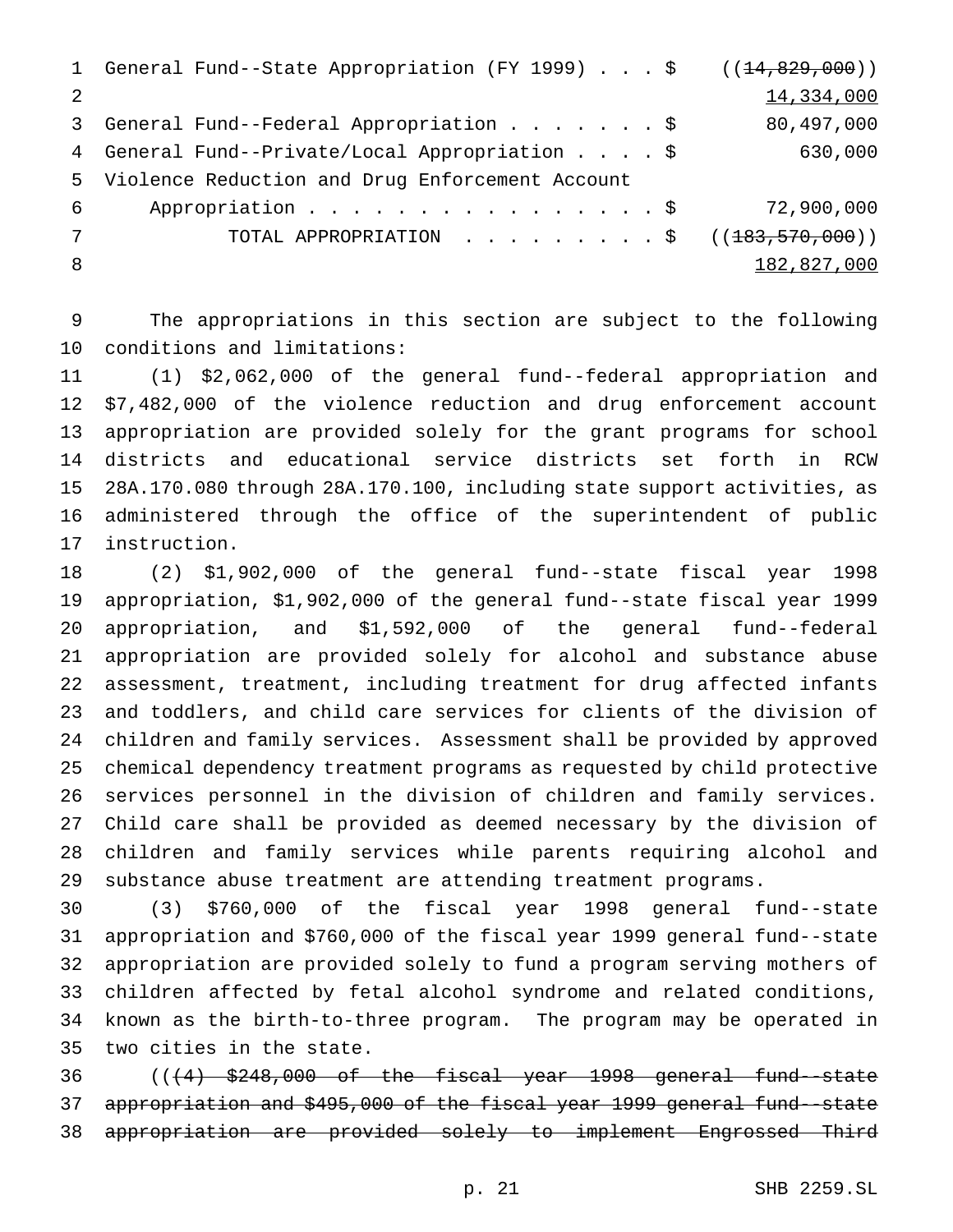Substitute House Bill No. 3900 (revising the juvenile code). If the

bill is not enacted by June 30, 1997, the amounts provided in this

3 subsection shall lapse.))

 \***Sec. 206.** 1997 c 149 s 211 (uncodified) is amended to read as follows:

# **FOR THE DEPARTMENT OF SOCIAL AND HEALTH SERVICES--ADMINISTRATION AND SUPPORTING SERVICES PROGRAM**

|    | 8 General Fund--State Appropriation (FY 1998) \$ 24,572,000 |  |
|----|-------------------------------------------------------------|--|
|    | 9 General Fund--State Appropriation (FY 1999) \$ 23,956,000 |  |
|    | 10 General Fund--Federal Appropriation \$ 40,352,000        |  |
|    | 11 General Fund--Private/Local Appropriation \$ 270,000     |  |
| 12 | TOTAL APPROPRIATION $\ldots$ , \$ 89,150,000                |  |

 The appropriations in this section are subject to the following conditions and limitations:

 (1) The department may transfer up to \$1,289,000 of the general fund--state appropriation for fiscal year 1998, \$1,757,000 of the general fund--state appropriation for fiscal year 1999, and \$2,813,000 of the general fund--federal appropriation to the administration and supporting services program from various other programs to implement administrative reductions.

 (2) The secretary of social and health services and the director of labor and industries shall report to the appropriate fiscal and policy committees of the legislature by July 1, 1997, and every six months thereafter on the measurable changes in employee injury and time-loss rates that have occurred in the state developmental disabilities, juvenile rehabilitation, and mental health institutions as a result of the upfront loss-control discount agreement between the agencies.

28 (3) The department shall not expend any funding for staffing or publication of the sexual minority initiative.

 (4) \$60,000 of the general fund--state appropriation for fiscal year 1998 is provided solely for a welfare fraud pilot program as described by House Bill No. 1822 (welfare fraud investigation).

 (5) \$55,000 of the fiscal year 1998 general fund--state appropriation, \$64,000 of the fiscal year 1999 general fund--state appropriation, and \$231,000 of the general fund--federal appropriation are provided solely for implementation of Engrossed House Bill No. 3901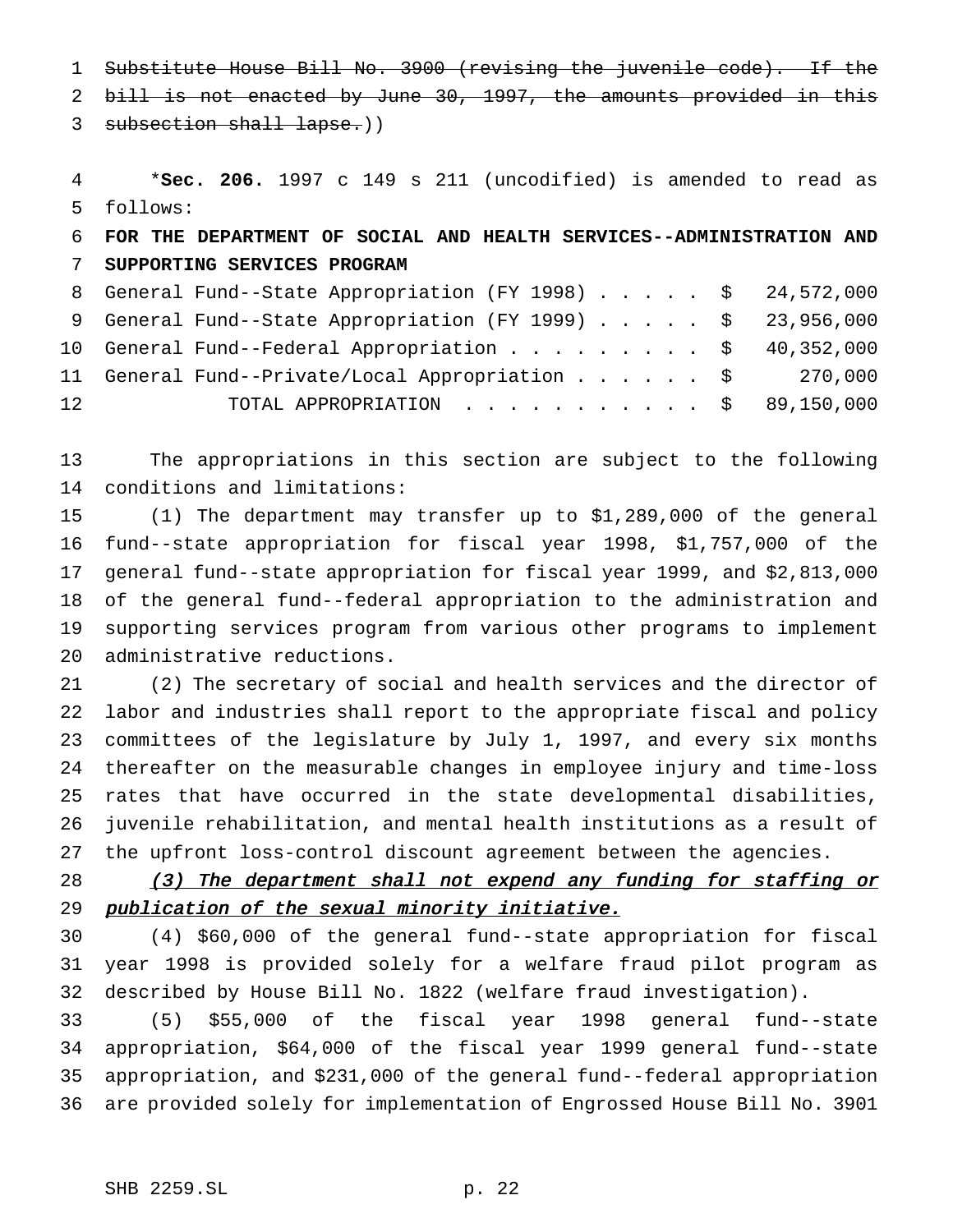(implementing welfare reform). If the bill is not enacted by June 30,

1997, the amounts provided in this subsection shall lapse.

**\*Sec. 206 was partially vetoed. See message at end of chapter.**

 \***Sec. 207.** 1997 c 149 s 212 (uncodified) is amended to read as follows:

| 7 General Fund--State Appropriation (FY 1998) \$ 21,122,000<br>8 General Fund--State Appropriation (FY 1999) \$ 20,877,000<br>9 General Fund--Federal Appropriation \$ 145,739,000<br>10 General Fund--Private/Local Appropriation \$ 33,207,000<br>11<br>TOTAL APPROPRIATION $\ldots$ \$ 220,945,000 | 6 FOR THE DEPARTMENT OF SOCIAL AND HEALTH SERVICES--CHILD SUPPORT PROGRAM |  |
|-------------------------------------------------------------------------------------------------------------------------------------------------------------------------------------------------------------------------------------------------------------------------------------------------------|---------------------------------------------------------------------------|--|
|                                                                                                                                                                                                                                                                                                       |                                                                           |  |
|                                                                                                                                                                                                                                                                                                       |                                                                           |  |
|                                                                                                                                                                                                                                                                                                       |                                                                           |  |
|                                                                                                                                                                                                                                                                                                       |                                                                           |  |
|                                                                                                                                                                                                                                                                                                       |                                                                           |  |

 The appropriations provided in this section are subject to the following conditions and limitations:

 (1) The department shall contract with private collection agencies to pursue collection of AFDC child support arrearages in cases that might otherwise consume a disproportionate share of the department's collection efforts. The department's child support collection staff shall determine which cases are appropriate for referral to private collection agencies. In determining appropriate contract provisions, the department shall consult with other states that have successfully contracted with private collection agencies to the extent allowed by federal support enforcement regulations.

23 (2) The department shall request a waiver from federal support 24 enforcement regulations to replace the current program audit criteria, 25 which is process-based, with performance measures based on program outcomes.

 (3) The amounts appropriated in this section for child support legal services shall be expended only by means of contracts with local prosecutor's offices.

 (4) \$305,000 of the general fund--state fiscal year 1998 appropriation, \$494,000 of the general fund--state fiscal year 1999 appropriation, and \$1,408,000 of the general fund--federal appropriation are provided solely to implement Engrossed House Bill No. 3901 (implementing welfare reform). If the bill is not enacted by June 30, 1997, the amounts provided in this subsection shall lapse. **\*Sec. 207 was partially vetoed. See message at end of chapter.**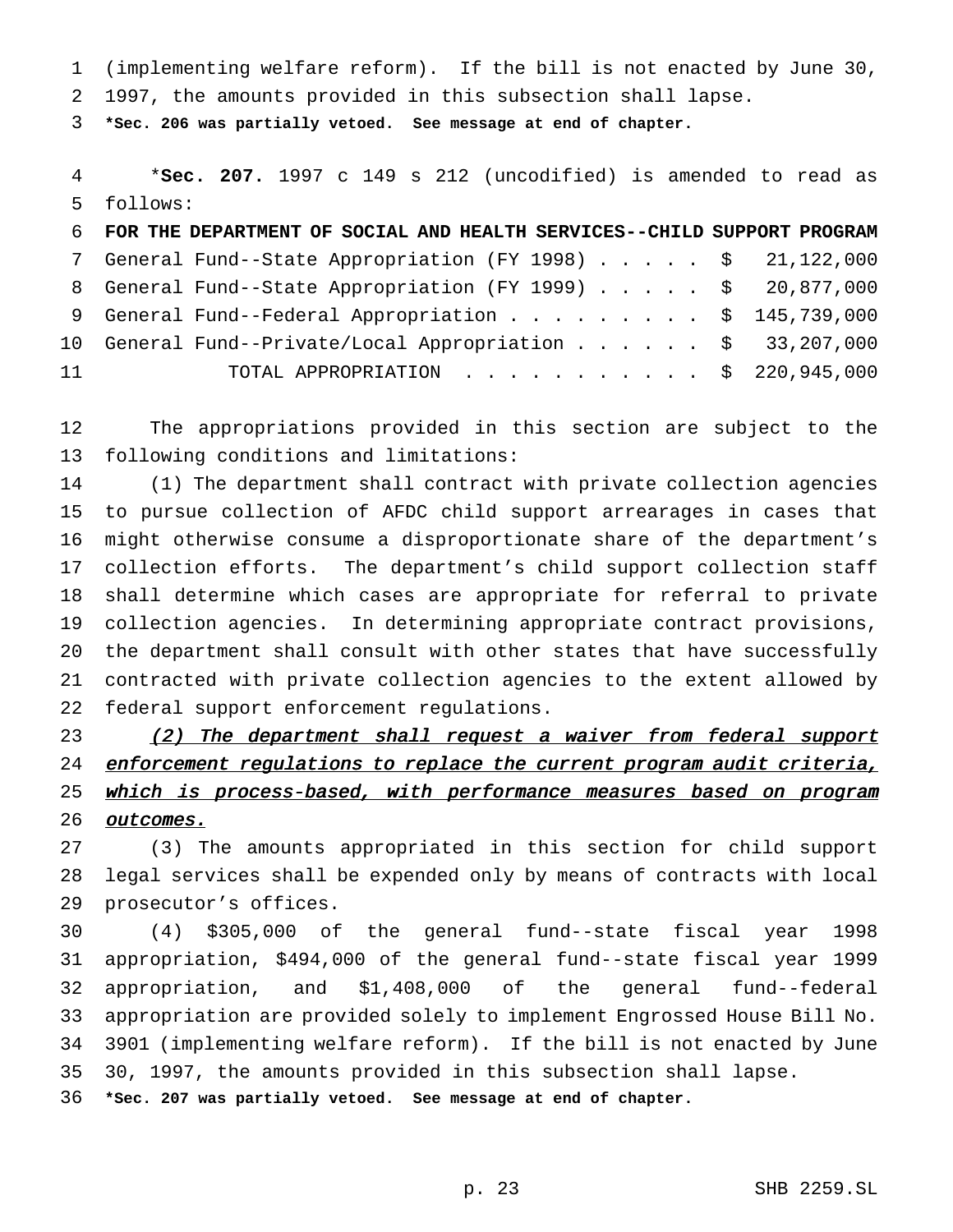**Sec. 208.** 1997 c 149 s 213 (uncodified) is amended to read as follows: **FOR THE DEPARTMENT OF SOCIAL AND HEALTH SERVICES--PAYMENTS TO OTHER AGENCIES PROGRAM** General Fund--State Appropriation (FY 1998)..... \$ 47,435,000 General Fund--State Appropriation (FY 1999)..... \$ 47,514,000 7 General Fund--Federal Appropriation . . . . . . . . \$ 54,366,000 8 Health Services Account Appropriation . . . . . . . \$ 1,502,000 Violence Reduction and Drug Enforcement Account 10 Appropriation . . . . . . . . . . . . . . . . \$ 2,215,000 TOTAL APPROPRIATION ........... \$ 153,032,000 The appropriations in this section are subject to the following conditions and limitations: (1) \$22,893,000 of the general fund--state appropriation for fiscal year 1998, \$22,835,000 of the general fund--state appropriation for fiscal year 1999, \$35,431,000 of the general fund--federal appropriation, \$2,215,000 of the violence reduction and drug 18 enforcement account appropriation, and \$1,502,000 of the health services account appropriation are provided solely to increase the 20 rates of contracted service providers. The department need not provide 21 all vendors with the same percentage rate increase. Rather, the department is encouraged to use these funds to help assure an adequate 23 supply of qualified vendors. Vendors providing services in markets 24 where recruitment and retention of qualified providers is a problem may 25 receive larger rate increases than other vendors. It is the legislature's intent that these amounts shall be used primarily to increase compensation for persons employed in direct, front-line 28 service delivery. Any rate increases granted as a result of this section must be implemented so that the carry-forward costs into the 1999-01 biennium do not exceed the amounts provided in this subsection. Within thirty days of granting a vendor rate increase under this section, the department shall report the following information to the fiscal committees of the legislature: (a) The amounts and effective dates of any increases granted; (b) the process and criteria used to 35 determine the increases; and (c) any data used in that process. In accordance with RCW 43.88.110(1), the department and the office of financial management shall allot funds appropriated in this section to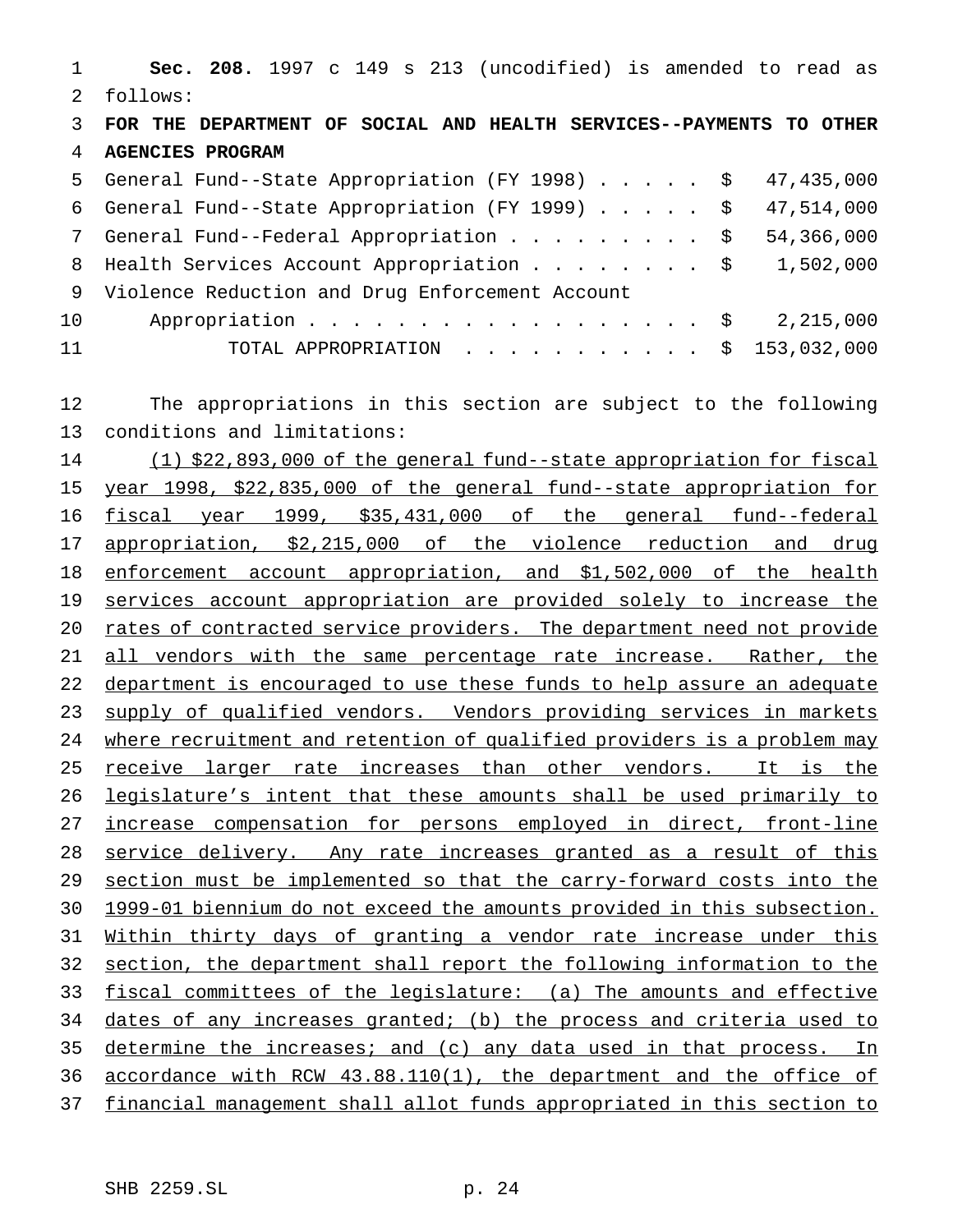1 the programs and budget units from which the funds will be expended. Such allotments shall be completed no later than September 15, 1997. (2) \$263,000 of the fiscal year 1998 general fund--state appropriation, \$349,000 of the fiscal year 1999 general fund--state appropriation, and \$1,186,000 of the general fund--federal appropriation are provided solely for implementation of Engrossed House Bill No. 3901 (implementing welfare reform). If the bill is not enacted by June 30, 1997, the amounts provided in this subsection shall lapse.

 **Sec. 209.** 1997 c 149 s 220 (uncodified) is amended to read as follows:

**FOR THE DEPARTMENT OF VETERANS AFFAIRS**

(1) HEADQUARTERS

|    | 14 General Fund Appropriation (FY 1998) \$((1,339,000))                               |           |
|----|---------------------------------------------------------------------------------------|-----------|
| 15 |                                                                                       | 1,409,000 |
|    | 16 General Fund Appropriation (FY 1999) $\frac{1}{5}((\frac{1}{2}, \frac{334}{100}))$ |           |
| 17 |                                                                                       | 1,404,000 |
|    | 18 Industrial Insurance Premium Refund Account                                        |           |
| 19 | Appropriation $\frac{1}{2}$                                                           | 80,000    |
| 20 | Charitable, Educational, Penal, and Reformatory                                       |           |
| 21 | Institutions Account Appropriation \$                                                 | 4,000     |
| 22 | TOTAL APPROPRIATION \$ $((2, 757, 000))$                                              |           |
| 23 |                                                                                       | 2,897,000 |

(2) FIELD SERVICES

|    | 25 General Fund--State Appropriation (FY 1998) \$ 2,418,000 |        |
|----|-------------------------------------------------------------|--------|
|    | 26 General Fund--State Appropriation (FY 1999) \$ 2,420,000 |        |
|    | 27 General Fund--Federal Appropriation \$                   | 26,000 |
|    | 28 General Fund--Private/Local Appropriation \$             | 85,000 |
| 29 | TOTAL APPROPRIATION $\ldots$ , \$ 4,949,000                 |        |

(3) INSTITUTIONAL SERVICES

|    | 31 General Fund--State Appropriation (FY 1998) \$ | 6,101,000  |
|----|---------------------------------------------------|------------|
|    | 32 General Fund--State Appropriation (FY 1999) \$ | 5,369,000  |
|    | 33 General Fund--Federal Appropriation \$         | 19,556,000 |
|    | 34 General Fund--Private/Local Appropriation \$   | 14,583,000 |
| 35 | TOTAL APPROPRIATION \$                            | 45,609,000 |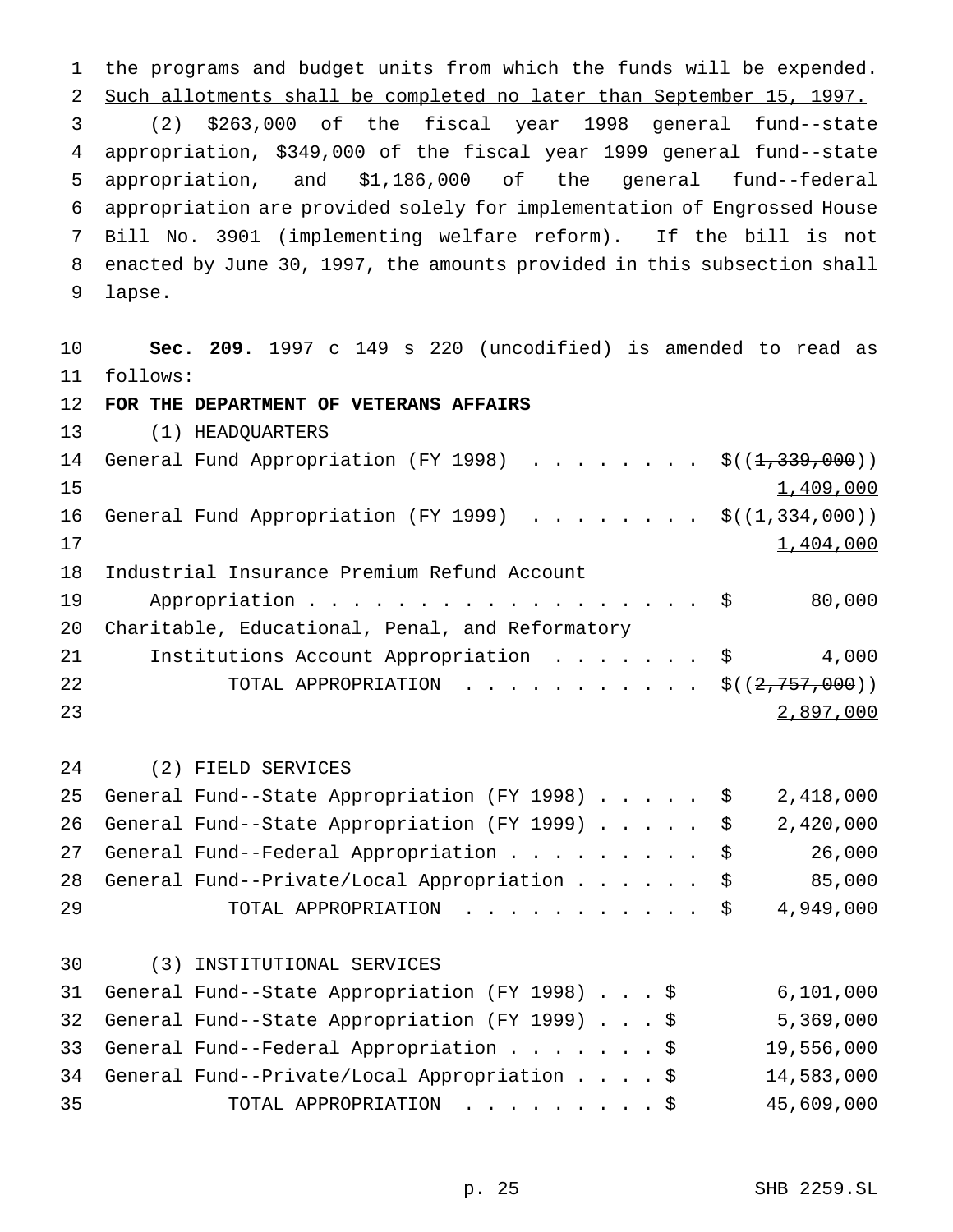| 1          | *NEW SECTION. Sec. 210. FOR THE STATE HEALTH CARE AUTHORITY |             |
|------------|-------------------------------------------------------------|-------------|
|            | 2 General Fund--State Appropriation (FY 1998) \$            | 6,316,000   |
|            | 3 General Fund--State Appropriation (FY 1999) \$            | 6,317,000   |
|            | 4 State Health Care Authority Administration                |             |
|            | 5 Account Appropriation \$                                  | 14,719,000  |
|            | 6 Health Services Account Appropriation \$                  | 330,628,000 |
| $7\degree$ | TOTAL APPROPRIATION \$                                      | 357,980,000 |

 The appropriations in this section are subject to the following conditions and limitations:

 (1) The general fund--state appropriations are provided solely for health care services provided through local community clinics.

 (2) Within funds appropriated in this section and sections 205 and 206 of chapter 149, Laws of 1997, the health care authority shall continue to provide an enhanced basic health plan subsidy option for foster parents licensed under chapter 74.15 RCW and workers in state- funded homecare programs. Under this enhanced subsidy option, foster parents and homecare workers with family incomes below 200 percent of the federal poverty level shall be allowed to enroll in the basic health plan at a cost of ten dollars per covered worker per month.

 (3) Effective October 1997, the health care authority shall require organizations and individuals that are paid to deliver basic health plan services to contribute a minimum of thirty dollars per enrollee per month if the organization or individual chooses to sponsor an individual's enrollment in the subsidized basic health plan.

 (4) \$150,000 of the health services account appropriation is provided solely to implement health care savings accounts. If legislation requiring a pilot project of such accounts is not enacted by June 30, 1997, the amount provided in this subsection shall lapse.

 (5) The health care authority shall report to the fiscal committees of the legislature by December 1, 1997, on the number of basic health plan enrollees who are illegal aliens but are not resident citizens, legal aliens, legal refugees, or legal asylees.

 (6) \$270,000 of the health services account appropriation is provided solely to pay commissions to agents and brokers in accordance with RCW 70.47.015(5) for application assistance provided to persons on the reservation list as of June 30, 1997, who enroll in the subsidized basic health plan on or after July 1, 1997.

**\*Sec. 210 was partially vetoed. See message at end of chapter.**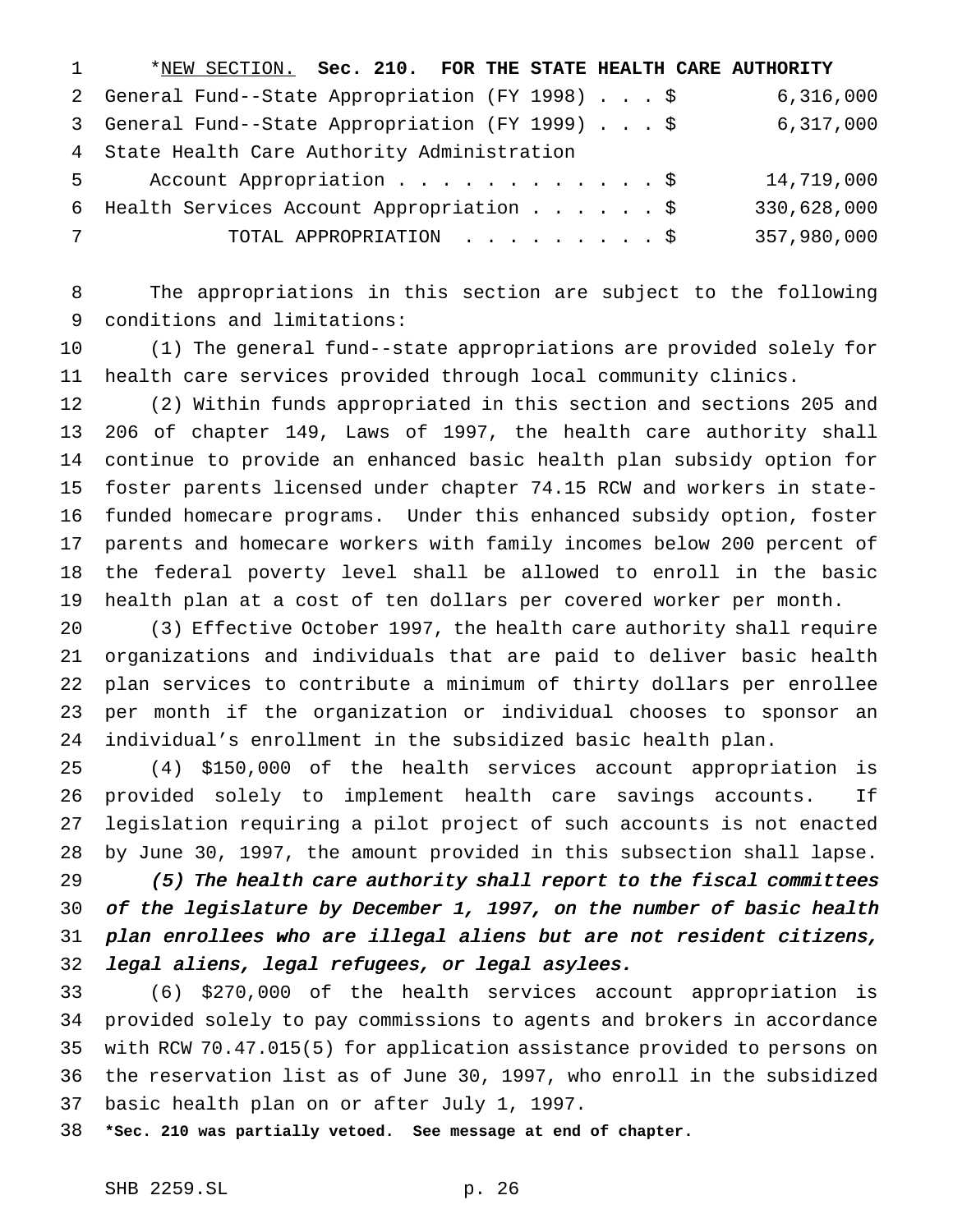**Sec. 211.** 1997 c 149 s 218 (uncodified) is amended to read as follows: **FOR THE DEPARTMENT OF LABOR AND INDUSTRIES** General Fund Appropriation (FY 1998) ......\$ 6,805,000 General Fund Appropriation (FY 1999) ......\$ 6,848,000 Public Safety and Education Account-- 7 State Appropriation . . . . . . . . . . . . \$ 16,246,000 Public Safety and Education Account-- 9 Federal Appropriation . . . . . . . . . . . \$ 6,002,000 Public Safety and Education Account-- 11 Private/Local Appropriation . . . . . . . . \$ 2,014,000 Electrical License Account Appropriation ....\$ 22,542,000 Farm Labor Revolving Account Appropriation ...\$ 28,000 Worker and Community Right-to-Know Account 15 Appropriation . . . . . . . . . . . . . . . \$ 2,187,000 Public Works Administration Account 17 Appropriation . . . . . . . . . . . . . . . \$ 1,975,000 18 Accident Account--State Appropriation . . . . . \$ ((<del>146,849,000</del>)) 146,901,000 Accident Account--Federal Appropriation.....\$ 9,112,000 21 Medical Aid Account--State Appropriation . . . . \$ ((<del>155,220,000</del>)) 22  $\frac{155,276,000}{2}$  Medical Aid Account--Federal Appropriation ...\$ 1,592,000 24 Plumbing Certificate Account Appropriation . . . \$ ((846,000)) 25 947,000 Pressure Systems Safety Account Appropriation..\$ 2,106,000 27 TOTAL APPROPRIATION . . . . . . . . \$ ((<del>380,372,000</del>)) 380,581,000

 The appropriations in this section are subject to the following conditions and limitations:

 (1) Expenditures of funds appropriated in this section for the information systems projects identified in agency budget requests as "claims service delivery", "electrical permitting and inspection system", and "credentialing information system" are conditioned upon compliance with section 902 of this act.

 (2) Pursuant to RCW 7.68.015, the department shall operate the crime victims compensation program within the public safety and education account funds appropriated in this section. In the event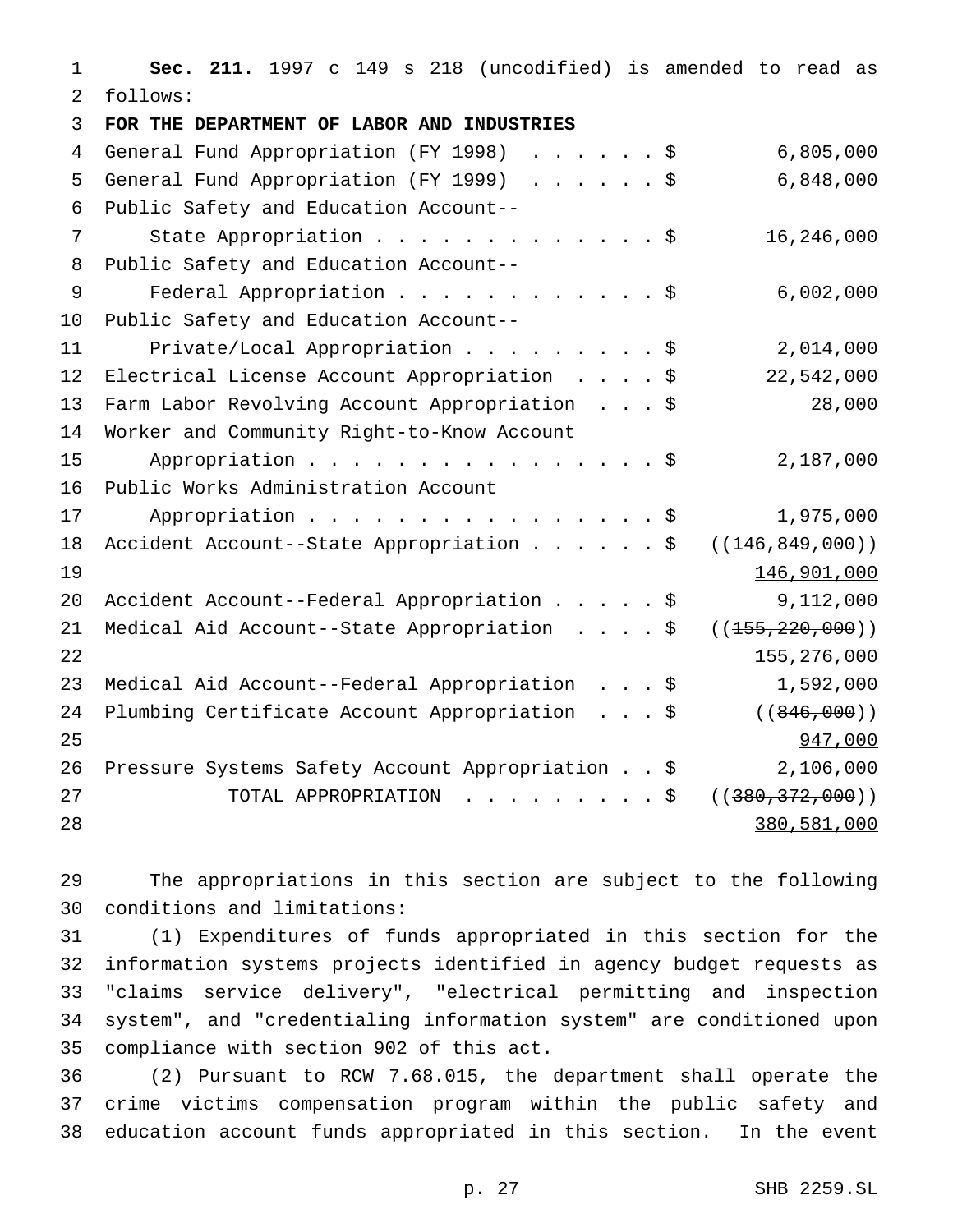that cost containment measures are necessary, the department may (a) institute copayments for services; (b) develop preferred provider and managed care contracts; (c) coordinate with the department of social and health services to use the public safety and education account as matching funds for federal Title XIX reimbursement, to the extent this maximizes total funds available for services to crime victims.

 (3) \$54,000 of the general fund appropriation for fiscal year 1998 and \$54,000 of the general fund appropriation for fiscal year 1999 are provided solely for an interagency agreement to reimburse the board of industrial insurance appeals for crime victims appeals.

 (4) The secretary of social and health services and the director of labor and industries shall report to the appropriate fiscal and policy committees of the legislature by July 1, 1997, and every six months thereafter on the measurable changes in employee injury and time-loss rates that have occurred in the state developmental disabilities, juvenile rehabilitation, and mental health institutions as a result of the upfront loss-control discount agreement between the agencies.

18 (5) ((\$43,000 of the general fund--state appropriation for fiscal year 1998, \$35,000 of the general fund--state appropriation for fiscal year 1999, \$20,000 of the electrical license account appropriation, and \$58,000 of the plumbing certificate account appropriation are provided solely for the implementation of Engrossed House Bill No. 3901 23 (implementing welfare reform). If the bill is not enacted by June 30, 24 1997, the amount provided shall lapse.

 $(6)$ ) The expenditures of the elevator, factory assembled structures, and contractors' registration and compliance programs may not exceed the revenues generated by these programs.

 (6) \$101,000 of the plumbing certificate account appropriation is provided solely for the implementation of Substitute Senate Bill No. 5749 (pipe installer). If the bill is not enacted by June 30, 1997, 31 the amount provided shall lapse.

 (7) \$56,000 of the medical aid account appropriation and \$52,000 of the accident account appropriation are provided solely for evaluating 34 agency operational improvements.

 (8) \$593,000 of nonappropriated funds from the medical aid account shall be provided solely for allocation to the joint legislative audit 37 and review committee for a performance audit and operations review of the state workers' compensation system pursuant to Substitute Senate Bill No. 6030.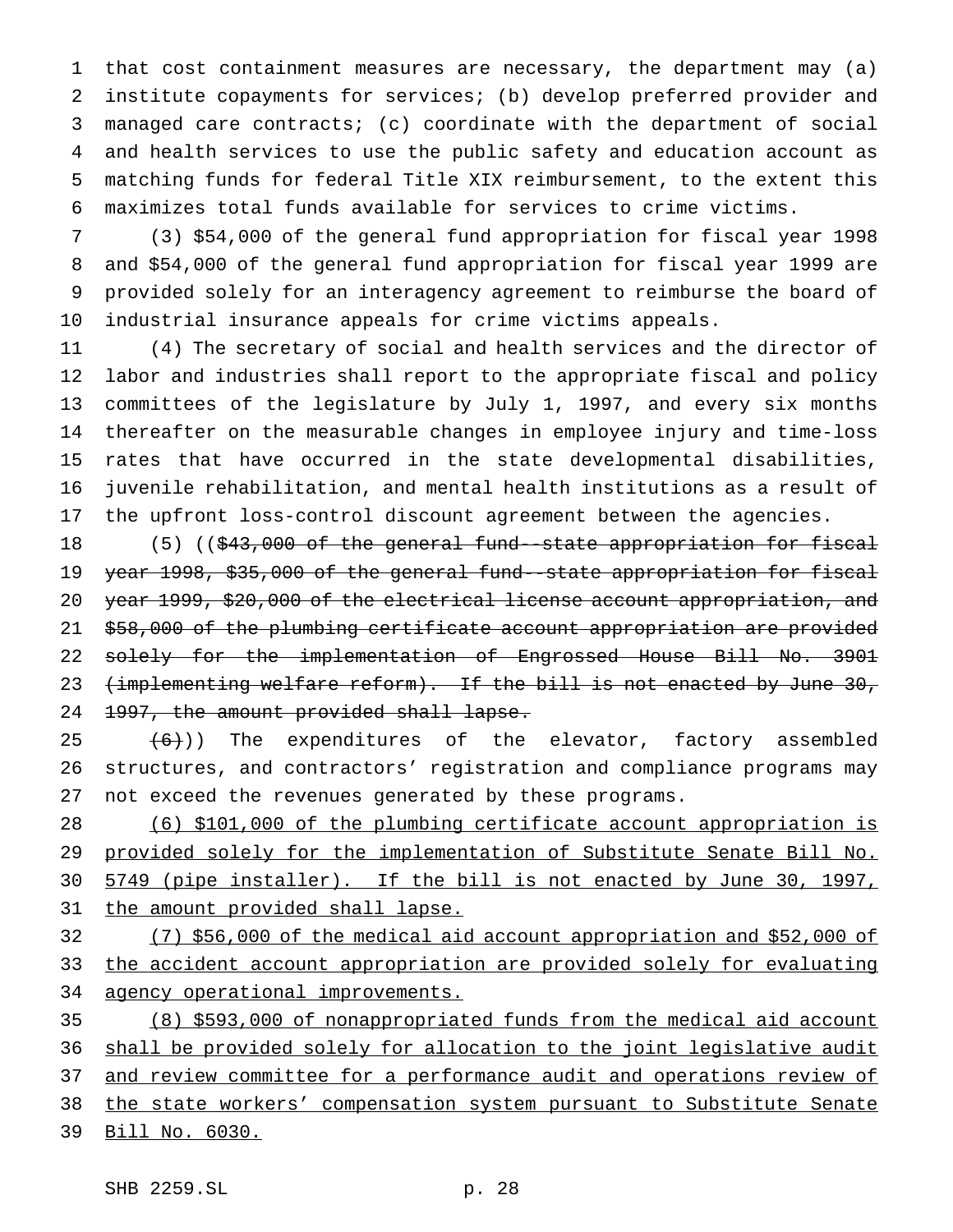**Sec. 212.** 1997 c 149 s 221 (uncodified) is amended to read as follows: **FOR THE DEPARTMENT OF HEALTH** 4 General Fund--State Appropriation (FY 1998) . . . \$ ((53,955,000)) 62,996,000 General Fund--State Appropriation (FY 1999)...\$ ((57,462,000)) 65,741,000 8 General Fund--Federal Appropriation . . . . . . \$ 259,139,000 General Fund--Private/Local Appropriation....\$ 24,351,000 Hospital Commission Account Appropriation....\$ 3,089,000 Health Professions Account Appropriation ....\$ 36,038,000 Emergency Medical and Trauma Care Services Account 13 Appropriation . . . . . . . . . . . . . . \$ 21,042,000 Safe Drinking Water Account Appropriation....\$ 2,494,000 15 Death Investigations Account Appropriation . . . \$ 1,000,000 Drinking Water Assistance Account--Federal 17 Appropriation . . . . . . . . . . . . . . . \$ 5,385,000 Waterworks Operator Certification Appropriation . \$ 588,000 19 Water Quality Account Appropriation . . . . . . \$ 3,065,000 20 Violence Reduction and Drug ((Education)) 21 Enforcement Account Appropriation . . . . . \$ 469,000 State Toxics Control Account Appropriation ...\$ 2,854,000 Medical Test Site Licensure Account Appropriation \$ 1,624,000 Youth Tobacco Prevention Account Appropriation . \$ 1,812,000 25 Health Services Account Appropriation . . . . . \$ ((24,224,000)) 26 12,474,000 27 TOTAL APPROPRIATION . . . . . . . . \$ ((497,591,000)) 504,161,000

 The appropriations in this section are subject to the following conditions and limitations:

 (1) \$2,134,000 of the health professions account appropriation is provided solely for the development and implementation of a licensing and disciplinary management system. Expenditures are conditioned upon compliance with section 902 of this act. These funds shall not be expended without appropriate project approval by the department of information systems.

 (2) Funding provided in this section for the drinking water program data management system shall not be expended without appropriate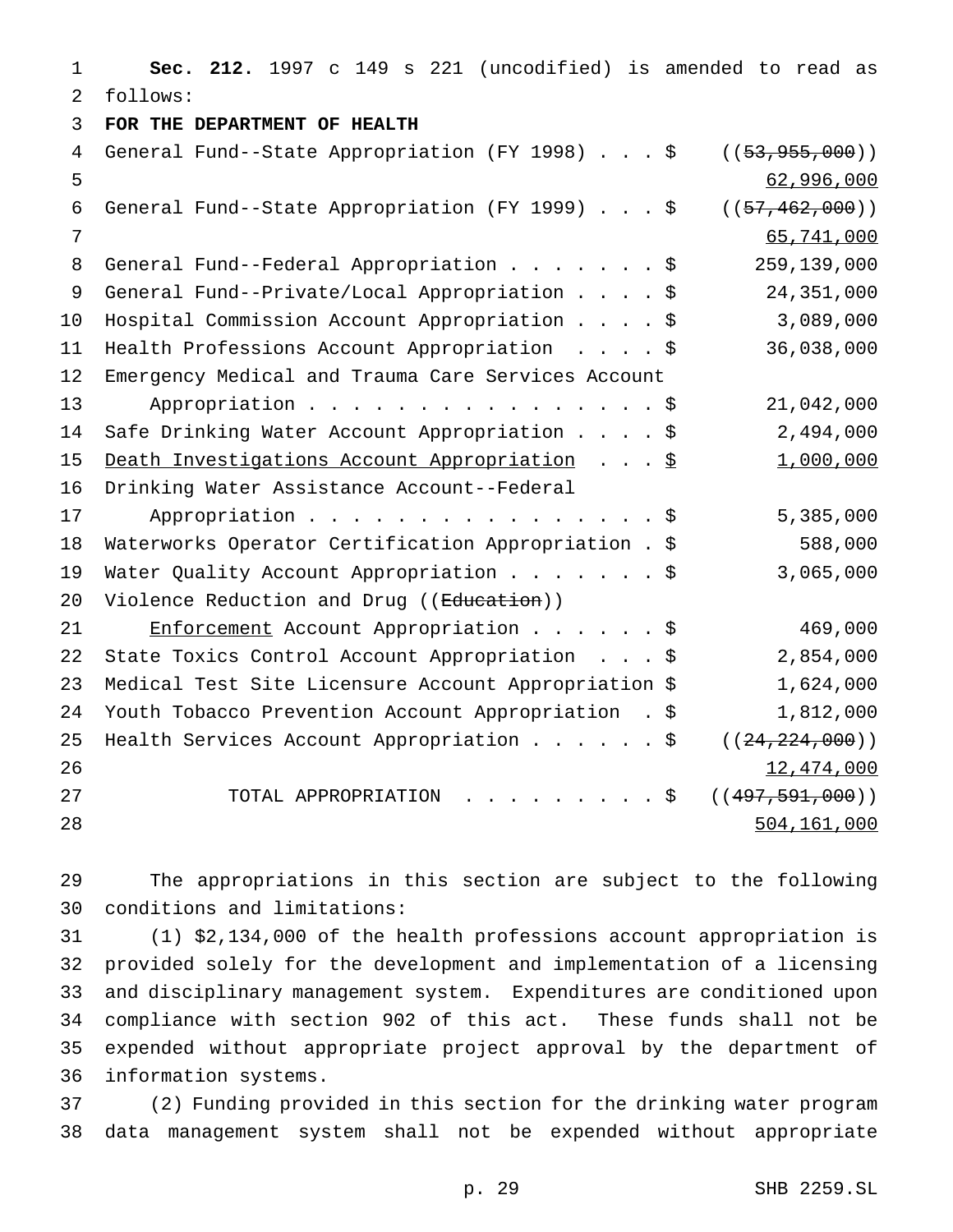project approval by the department of information systems. Expenditures are conditioned upon compliance with section 902 of this act.

 (3) The department is authorized to raise existing fees charged to the nursing professions and midwives, by the pharmacy board, and for boarding home licenses, in excess of the fiscal growth factor established by Initiative Measure No. 601, if necessary, to meet the actual costs of conducting business.

 (4) \$1,633,000 of the general fund--state fiscal year 1998 appropriation and \$1,634,000 of the general fund--state fiscal year 1999 appropriation are provided solely for the implementation of the Puget Sound water work plan and agency action items, DOH-01, DOH-02, DOH-03, DOH-04, DOH-05, DOH-06, DOH-07, DOH-08, DOH-09, DOH-10, DOH-11, and DOH-12.

 (5) \$10,000,000 of the health services account appropriation is provided solely for distribution to local health departments for distribution on a per capita basis. Prior to distributing these funds, the department shall adopt rules and procedures to ensure that these funds are not used to replace current local support for public health programs.

 (6) \$500,000 of the general fund--state appropriation for fiscal year 1998 and \$500,000 of the general fund--state appropriation for fiscal year 1999 are provided solely for operation of a youth suicide prevention program at the state level, including a state-wide public educational campaign to increase knowledge of suicide risk and ability to respond and provision of twenty-four hour crisis hotlines, staffed to provide suicidal youth and caregivers a source of instant help.

 (7) The department of health shall not initiate any services that will require expenditure of state general fund moneys unless expressly authorized in this act or other law. The department may seek, receive, and spend, under RCW 43.79.260 through 43.79.282, federal moneys not anticipated in this act as long as the federal funding does not require expenditure of state moneys for the program in excess of amounts anticipated in this act. If the department receives unanticipated unrestricted federal moneys, those moneys shall be spent for services authorized in this act or in any other legislation that provides appropriation authority, and an equal amount of appropriated state moneys shall lapse. Upon the lapsing of any moneys under this subsection, the office of financial management shall notify the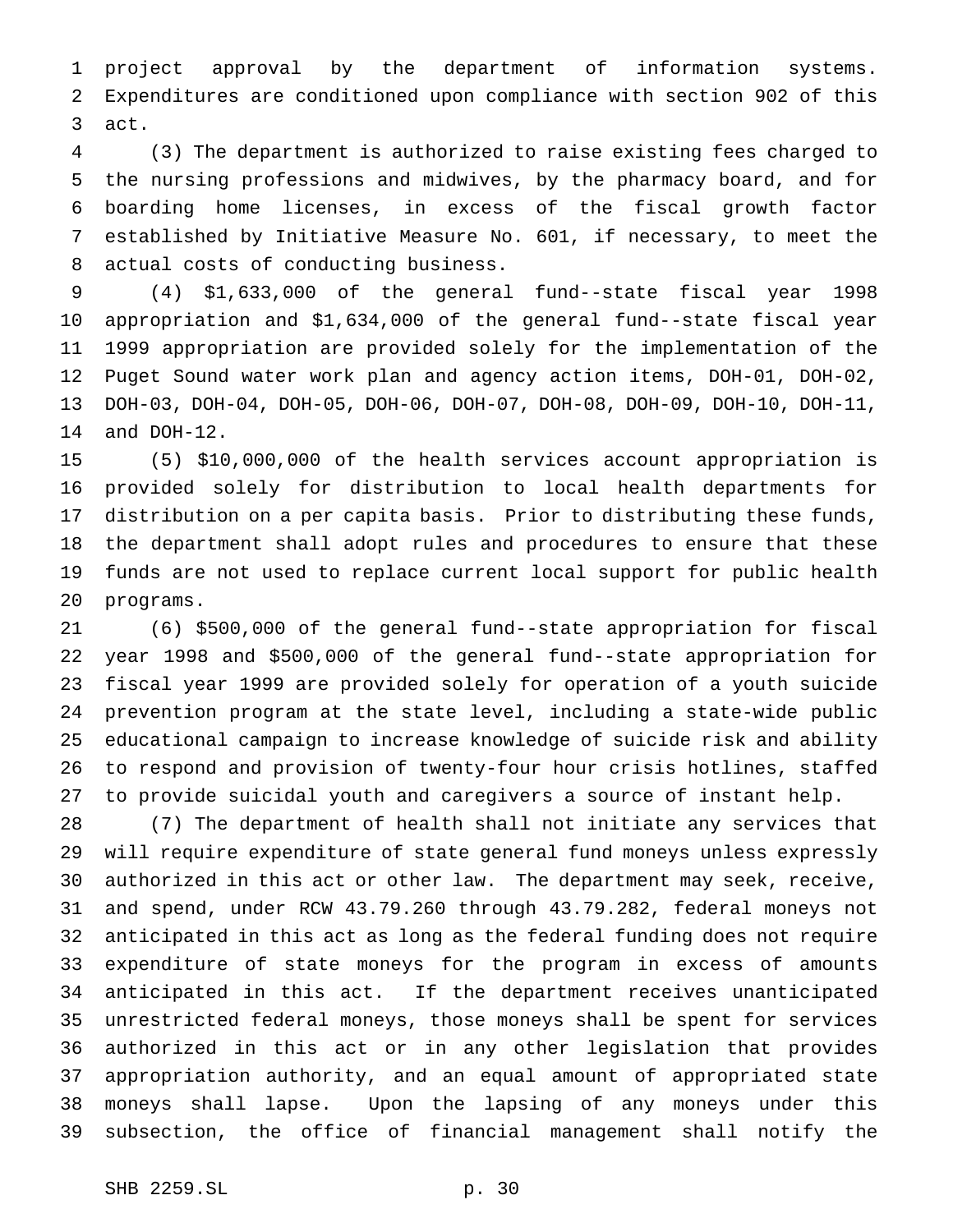legislative fiscal committees. As used in this subsection, "unrestricted federal moneys" includes block grants and other funds that federal law does not require to be spent on specifically defined projects or matched on a formula basis by state funds.

 (8) \$259,000 of the health professions account appropriation is provided solely to implement Engrossed House Bill No. 3901 (implementing welfare reform). If the bill is not enacted by June 30, 1997, the amounts provided in this subsection shall lapse.

 (9) \$150,000 of the general fund--state fiscal year 1998 appropriation and \$150,000 of the general fund--state fiscal year 1999 appropriation are provided solely for community-based oral health grants that may fund sealant programs, education, prevention, and other oral health interventions. The grants may be awarded to state or federally funded community and migrant health centers, tribal clinics, or public health jurisdictions. Priority shall be given to communities with established oral health coalitions. Grant applications for oral health education and prevention grants shall include (a) an assessment of the community's oral health education and prevention needs; (b) identification of the population to be served; and (c) a description of the grant program's predicted outcomes.

 (10) \$21,042,000 of the emergency medical and trauma care services account appropriation is provided solely for implementation of Substitute Senate Bill No. 5127 (trauma care services). If the bill is not enacted by June 30, 1997, the amount provided in this subsection shall lapse.

 (11) \$500,000 of the general fund--state appropriation for fiscal year 1998 and \$500,000 of the general fund--state appropriation for fiscal year 1999 are provided solely for family support and provider training services for children with special health care needs.

 (12) \$300,000 of the general fund--federal appropriation is provided solely for an abstinence education program which complies with P.L. 104-193. \$400,000 of the general fund--federal appropriation is provided solely for abstinence education projects at the office of the superintendent of public instruction and shall be transferred to the office of the superintendent of public instruction for the 1998-99 school year. The department shall apply for abstinence education funds made available by the federal personal responsibility and work opportunity act of 1996 and implement a program that complies with the requirements of that act.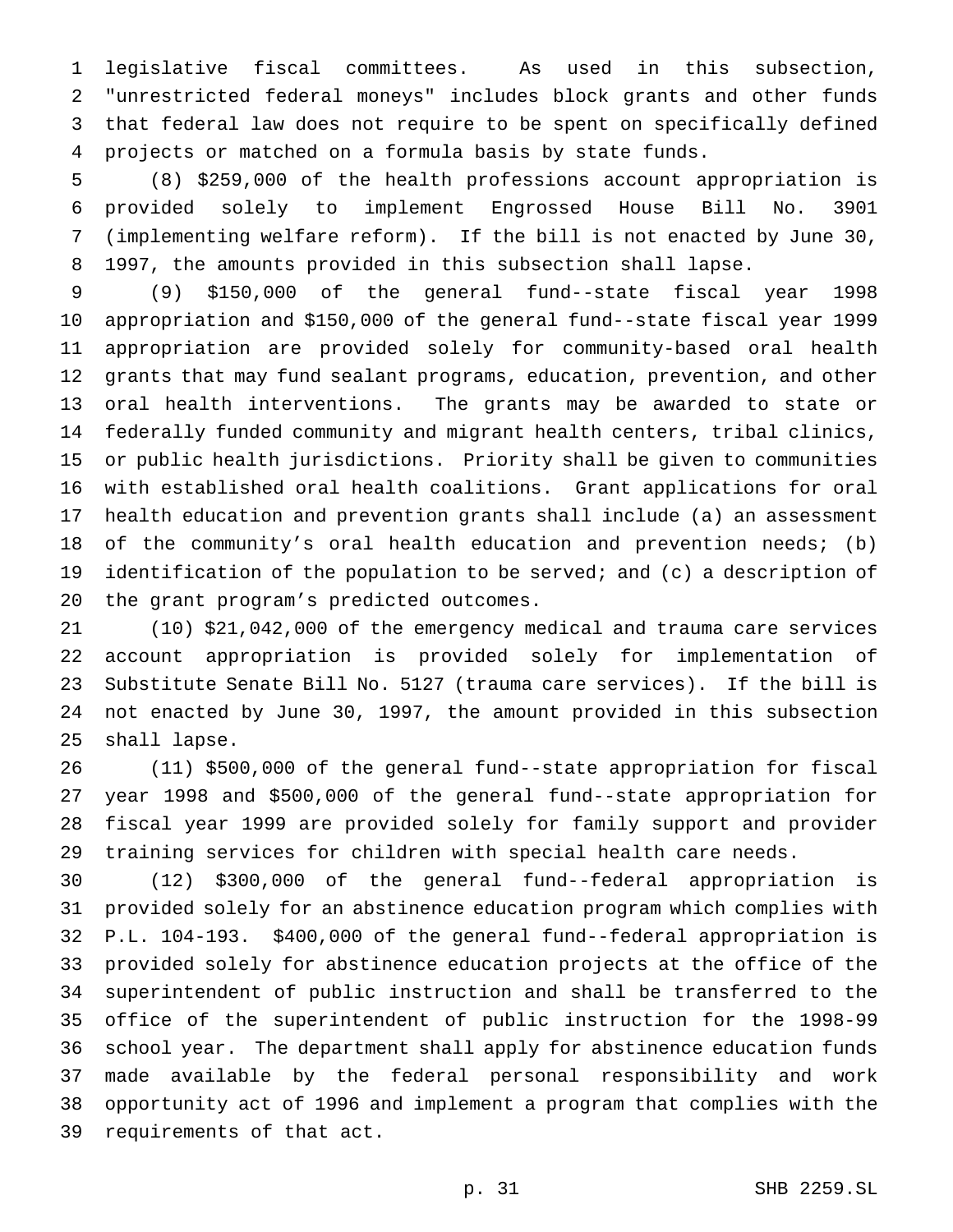(13) \$50,000 of the general fund--state appropriation for fiscal year 1998 and \$50,000 of the general fund--state appropriation for fiscal year 1999 are provided solely for the implementation of Second Substitute House Bill No. 1191 (mandated health benefit review). If the bill is not enacted by June 30, 1997, the amounts provided in this section shall lapse.

 (14) \$100,000 of the general fund--state appropriation for fiscal year 1998 and \$100,000 of the general fund--state appropriation for fiscal year 1999 are provided solely for the volunteer retired provider program. Funds shall be used to increase children's access to dental care services in rural and underserved communities by paying malpractice insurance and professional licensing fees for retired dentists participating in the program.

 (15) \$852,000 of the drinking water assistance account--federal appropriation is provided solely for an interagency agreement with the department of community, trade, and economic development to administer, in cooperation with the public works board, loans to local governments and public water systems for projects and activities to protect and improve the state's drinking water facilities and resources.

 (16) ((Amounts provided in this section are sufficient to operate the AIDS prescription drug program. To operate the program within the 22 appropriated amount, the department shall limit new enrollments, manage access to the most expensive drug regimens, establish waiting lists and 24 priority rankings, assist clients in accessing drug assistance programs 25 sponsored by drug manufacturers, or pursue other means of managing 26 expenditures by the program.)) \$3,347,000 of the fiscal year 1998 general fund--state appropriation and \$3,347,000 of the fiscal year 1999 general fund--state appropriation are provided solely for the AIDS 29 prescription drug program and HIV intervention program. The department 30 shall operate the program within total appropriations. The department 31 shall take such actions as are necessary to control expenditures, including administrative efficiencies such as reductions to provider reimbursement rates, modifications to financial eligibility, 34 modifications to the scope of services, and client cost sharing mechanisms. The department shall identify program policy changes 36 required to manage within the amounts provided.

 (17) Funding provided in this section is sufficient to implement section 8 of Engrossed Substitute House Bill No. 2264 (eliminating the health care policy board).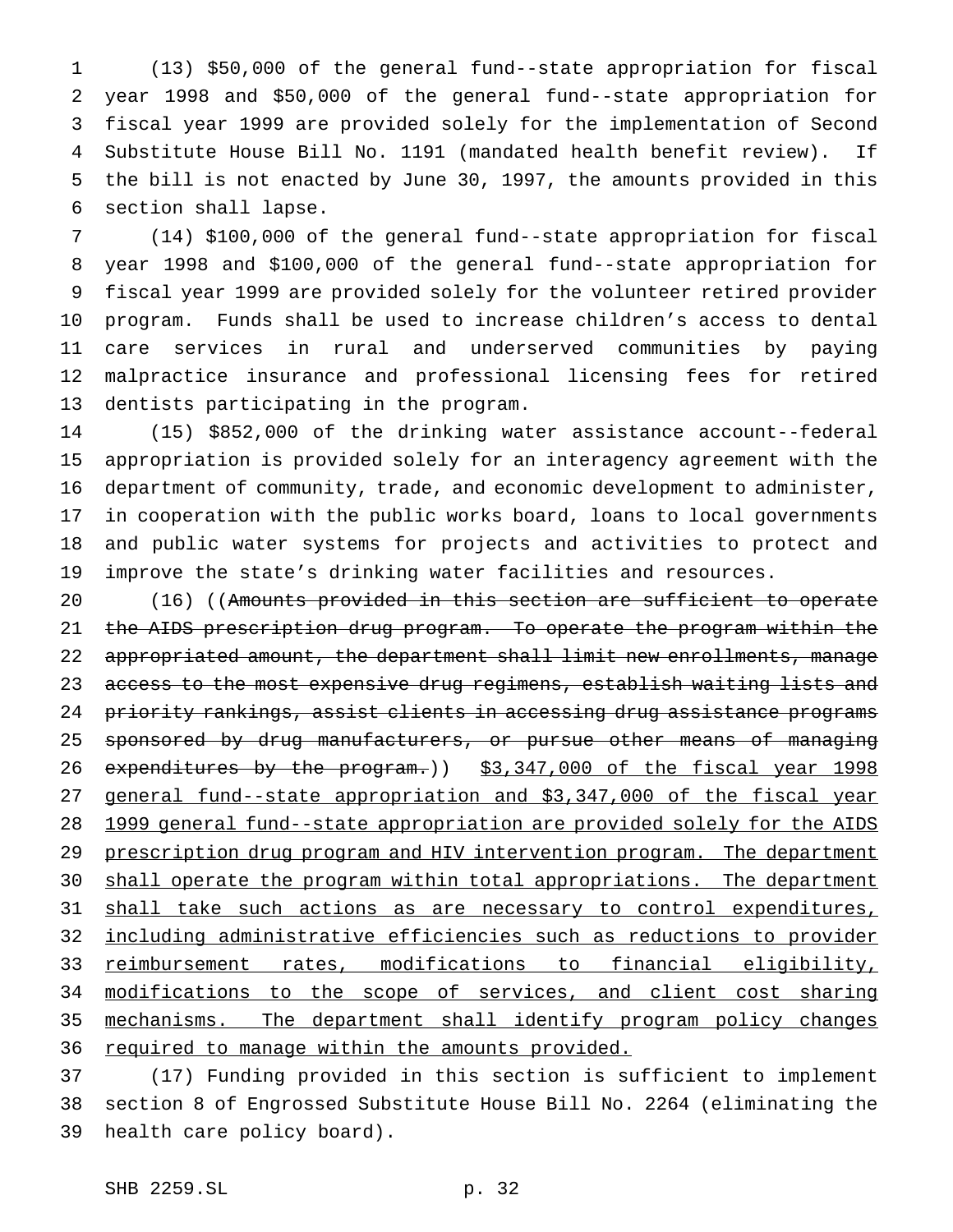(18) ((\$4,150,000 of the health services account)) \$2,075,000 of the fiscal year 1998 general fund--state appropriation and \$2,075,000 3 of the fiscal year 1999 general fund--state appropriation ((is)) are provided solely for the Washington poison center.

 (19) \$1,000,000 of the death investigations account appropriation is provided solely for the implementation of state-wide child mortality reviews. Local health jurisdictions shall coordinate child mortality 8 reviews for children from birth to eighteen years of age, develop local child mortality review protocols, and serve as the appointing authority 10 and lead agency for local child death review teams. The department of health shall develop standard aggregate data elements, collect and 12 analyze local child mortality review data, provide technical assistance 13 to local child mortality review teams, and approve local child death 14 review protocols. If House Bill No. 1269 (death investigations 15 account) is not enacted by June 30, 1997, the amount provided in this subsection shall lapse.

 (20) \$1,125,000 of the fiscal year 1998 general fund--state appropriation and \$1,125,000 of the fiscal year 1999 general fund-- 19 state appropriation are provided solely for deposit in the county public health account.

 (21) \$60,000 of the general fund--state appropriation for fiscal year 1998 and \$60,000 of the general fund--state appropriation for 23 fiscal year 1999 are provided solely for attorney general services and such other activities not covered by fee revenues as are necessary for implementation of Engrossed Substitute House Bill No. 2264 (health care 26 policy). If the bill is not enacted by June 30, 1997, the amounts 27 provided in this subsection shall lapse.

 (22) \$250,000 of the fiscal year 1998 general fund--state appropriation \$250,000 of the fiscal year 1999 general fund--state appropriation are provided solely for operation of a naturopathic health clinic constructed in 1996.

 \***Sec. 213.** 1997 c 149 s 222 (uncodified) is amended to read as follows:

## **FOR THE DEPARTMENT OF CORRECTIONS**

(1) ADMINISTRATION AND PROGRAM SUPPORT

|                                                    | 36 General Fund Appropriation (FY 1998) \$ 13,926,000 |
|----------------------------------------------------|-------------------------------------------------------|
|                                                    | 37 General Fund Appropriation (FY 1999) \$ 13,910,000 |
| 38 Violence Reduction and Drug Enforcement Account |                                                       |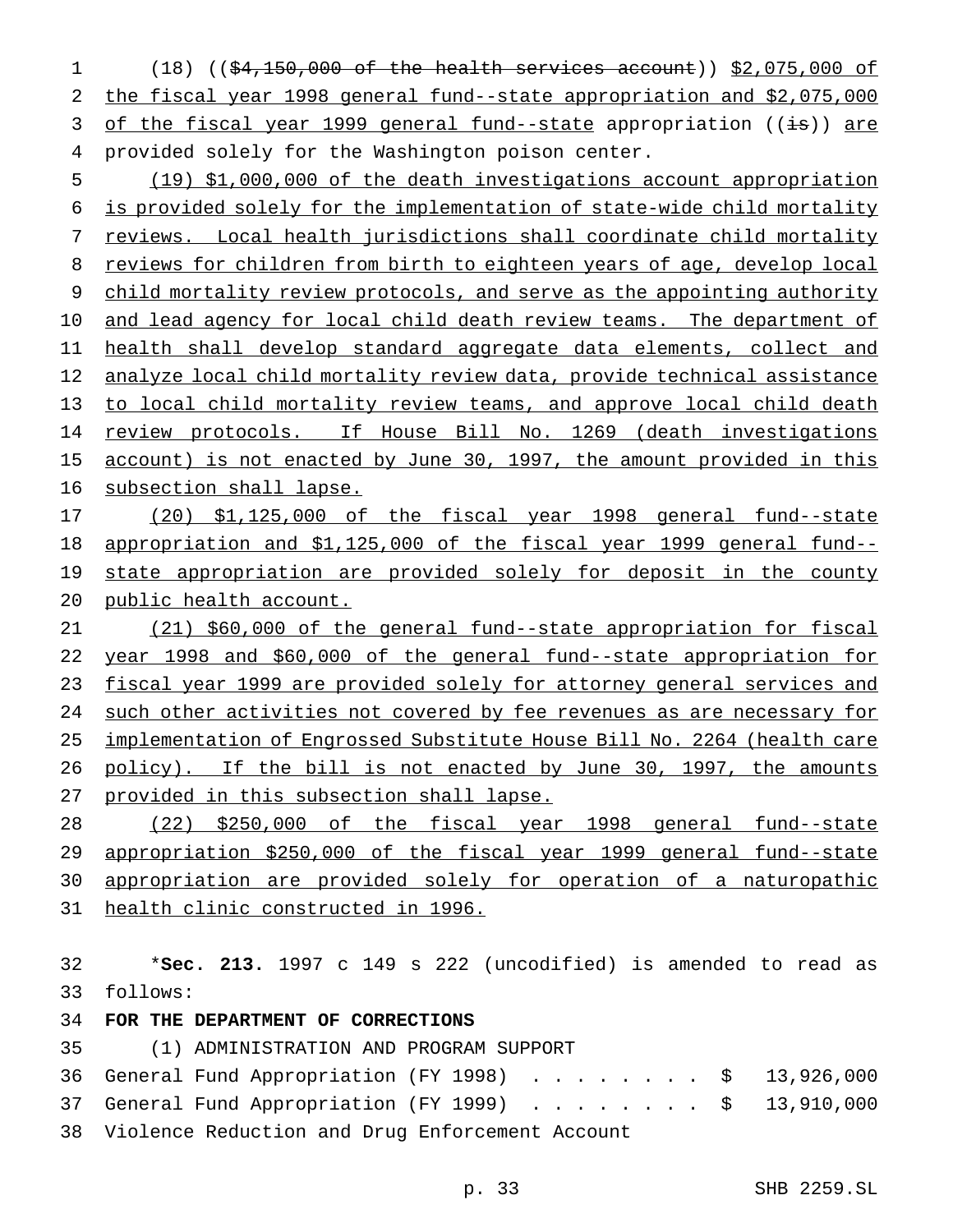| 1 Appropriation \$ 500,000                   |  |  |  |  |  |  |  |
|----------------------------------------------|--|--|--|--|--|--|--|
| TOTAL APPROPRIATION $\ldots$ , \$ 28,336,000 |  |  |  |  |  |  |  |

 The appropriations in this subsection are subject to the following conditions and limitations:

 (a) \$187,000 of the general fund fiscal year 1998 appropriation and \$155,000 of the general fund fiscal year 1999 appropriation are provided solely for implementation of Substitute Senate Bill No. 5759 (risk classification). If the bill is not enacted by July 1, 1997, the amounts provided shall lapse.

 (b) \$500,000 of the violence reduction and drug enforcement account appropriation is provided solely for a feasibility study regarding the replacement of the department's offender based tracking system.

(2) INSTITUTIONAL SERVICES

| 14 General Fund--State Appropriation (FY 1998) \$ 291,745,000       |  |
|---------------------------------------------------------------------|--|
| 15 General Fund--State Appropriation (FY 1999) \$ 304,000,000       |  |
| General Fund--Federal Appropriation $\frac{18,097,000}{18,090,000}$ |  |
| Industrial Insurance Premium Rebate Account<br>17                   |  |
| Appropriation $\frac{1}{2}$ 673,000                                 |  |
| Violence Reduction and Drug Enforcement Account                     |  |
| Appropriation $\frac{1}{5}$ 1,614,000                               |  |
| TOTAL APPROPRIATION $\ldots$ , $\S$ 616,129,000                     |  |
|                                                                     |  |

## The appropriations in this subsection are subject to the following conditions and limitations:

 (a) The department shall provide funding for the pet partnership program at the Washington corrections center for women at a level at least equal to that provided in the 1995-97 biennium.

 (b) \$4,839,000 of the general fund--state fiscal year 1998 appropriation and \$6,481,000 of the general fund--state fiscal year 1999 appropriation are provided solely for the criminal justice costs associated with the implementation of Engrossed Third Substitute House Bill No. 3900 (revising the juvenile code). If Engrossed Third Substitute House Bill No. 3900 is not enacted by June 30, 1997, the amounts provided shall lapse.

 (c) The department of corrections shall accomplish personnel 35 reductions with the least possible impact on correctional custody staff, community custody staff, and correctional industries. For the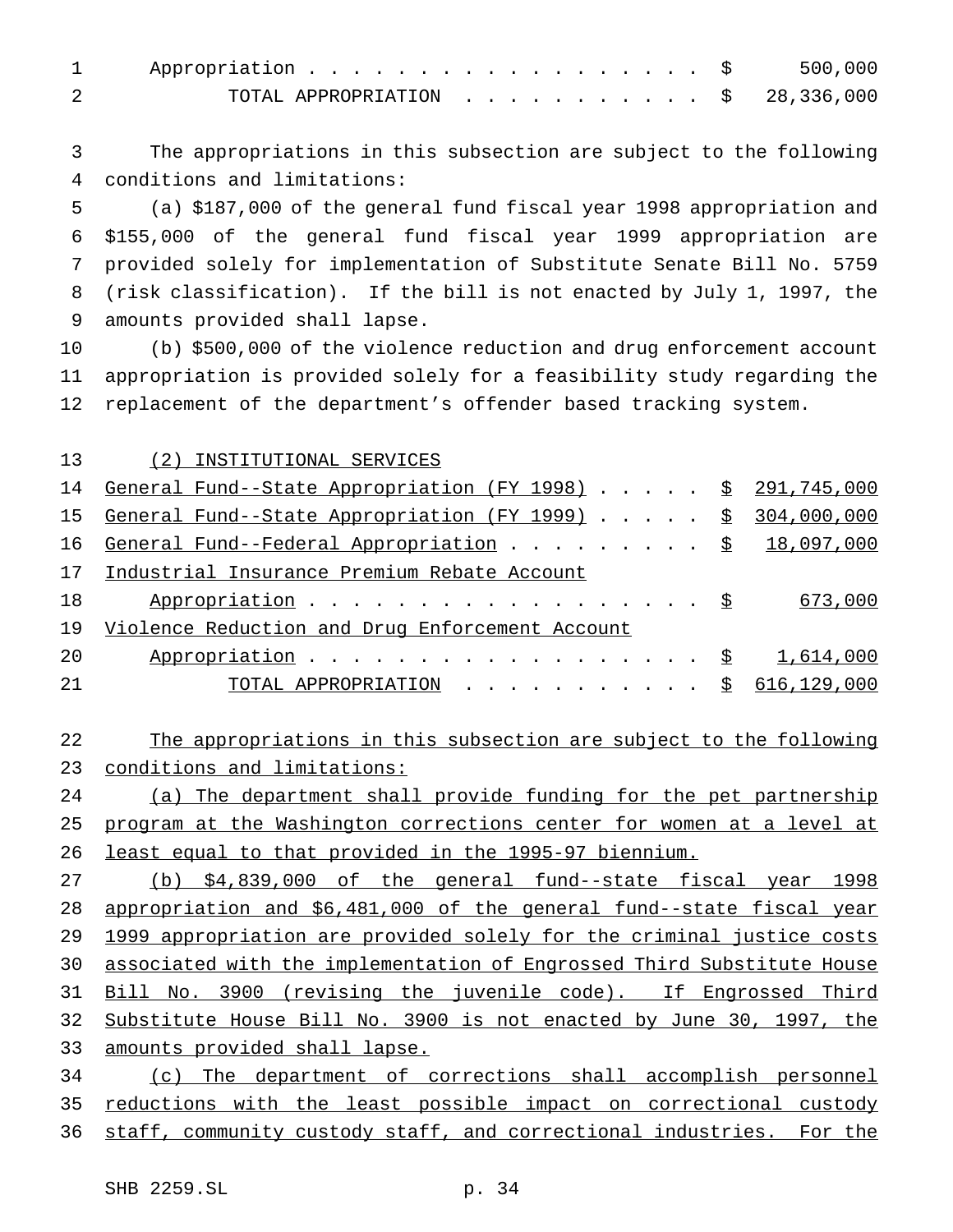purposes of this subsection, correctional custody staff means employees responsible for the direct supervision of offenders.

3 (d) It is the intent of the legislature that the department reduce health care expenditures in the 1997-99 biennium using the scenario identified in the health services delivery system study which limited health care costs to \$43,000,000 in fiscal year <sup>1998</sup> and \$40,700,000 in 7 fiscal year 1999. The department shall consult with direct health care 8 service providers and health care staff in implementing this scenario. (e) \$296,000 of the general fund--state appropriation for fiscal year 1998 and \$297,000 of the general fund--state appropriation for fiscal year 1999 are provided solely to increase payment rates for 12 contracted education providers. It is the legislature's intent that these amounts shall be used primarily to increase compensation for persons employed in direct, front-line service delivery.

15 (f) The department may expend funds generated by contractual agreements entered into for mitigation of severe overcrowding in local 17 jails. If any funds are generated in excess of actual costs, they shall be deposited in the state general fund. Expenditures shall not 19 exceed revenue generated by such agreements and shall be treated as recovery of costs.

 (3) COMMUNITY CORRECTIONS 22 General Fund Appropriation (FY 1998) . . . . . \$ ((89,364,000)) 89,377,000 24 General Fund Appropriation (FY 1999) . . . . . . \$ ((90,416,000)) 90,495,000 26 TOTAL APPROPRIATION . . . . . . . . \$ ((<del>179,780,000</del>)) 179,872,000

 The appropriations in this subsection are subject to the following conditions and limitations:

30 (a) \$((<del>14,000</del>)) 27,000 of the general fund fiscal year 1998 31 appropriation and  $$((106,000))$  185,000 of the general fund fiscal year 1999 appropriation are provided solely for the criminal justice costs 33 associated with the implementation of  $((R<sub>CW</sub> 13.04.030 as amended by))$  Engrossed Third Substitute House Bill No. 3900 (revising the juvenile 35 code). If ((RCW 13.04.030 is not amended by)) Engrossed Third Substitute House Bill No. 3900 is not enacted by June 30, 1997, the amounts provided shall lapse.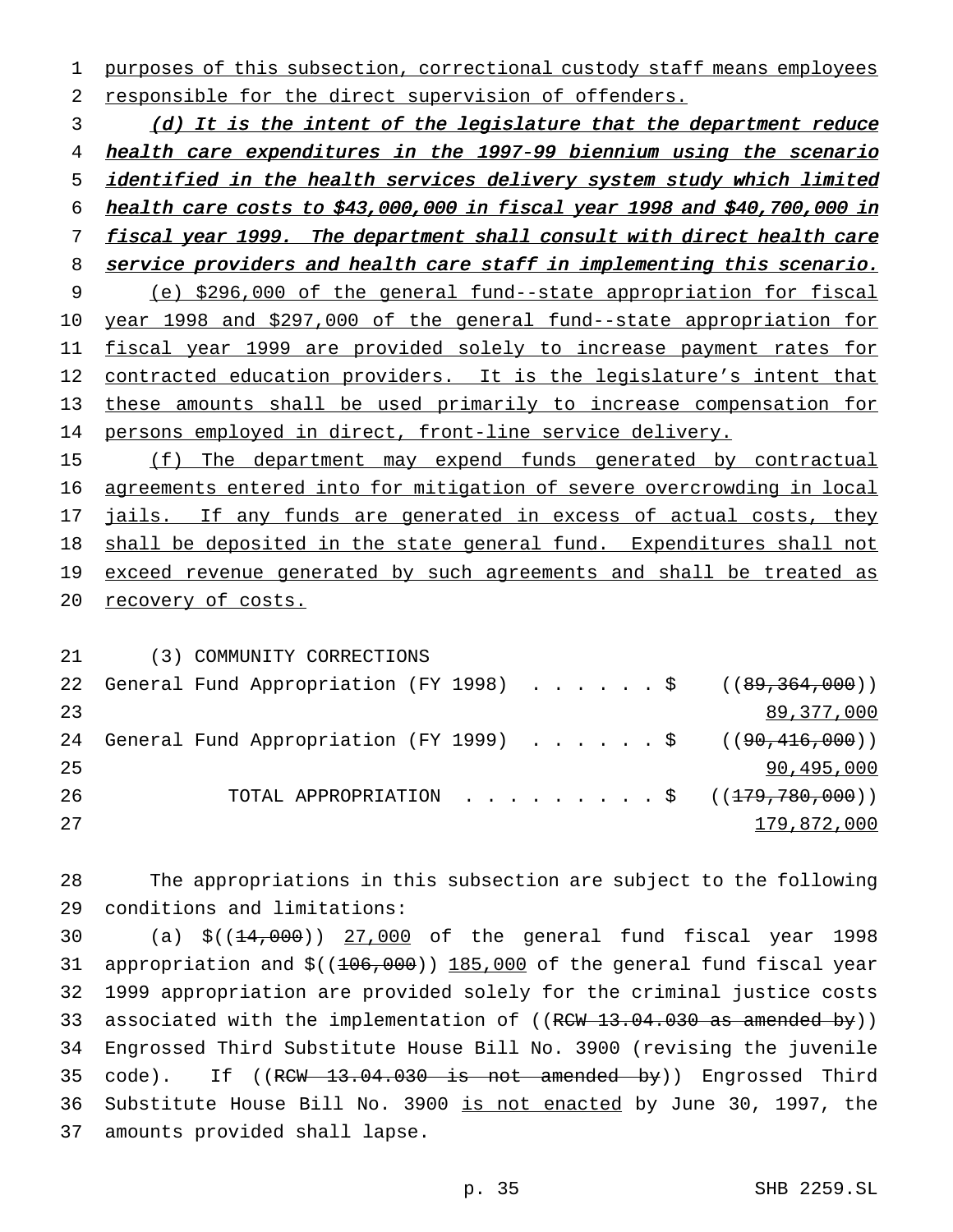(b) The department of corrections shall accomplish personnel reductions with the least possible impact on correctional custody staff, community custody staff, and correctional industries. For the purposes of this subsection, correctional custody staff means employees responsible for the direct supervision of offenders.

 (c) \$467,000 of the general fund appropriation for fiscal year 1998 and \$505,000 of the general fund appropriation for fiscal year 1999 are provided solely to increase payment rates for contracted education providers and contracted work release facilities. It is the legislature's intent that these amounts shall be used primarily to increase compensation for persons employed in direct, front-line service delivery.

|    | 13 (4) CORRECTIONAL INDUSTRIES                       |  |
|----|------------------------------------------------------|--|
|    | 14 General Fund Appropriation (FY 1998) \$ 4,055,000 |  |
|    | 15 General Fund Appropriation (FY 1999) \$ 4,167,000 |  |
| 16 | TOTAL APPROPRIATION $\ldots$ , \$ 8,222,000          |  |

 The appropriations in this subsection are subject to the following conditions and limitations:

 (a) \$100,000 of the general fund fiscal year 1998 appropriation and \$100,000 of the general fund fiscal year 1999 appropriation are provided solely for transfer to the jail industries board. The board shall use the amounts provided only for administrative expenses, equipment purchases, and technical assistance associated with advising cities and counties in developing, promoting, and implementing consistent, safe, and efficient offender work programs.

 (b) \$50,000 of the general fund appropriation for fiscal year 1998 and \$50,000 of the general fund appropriation for fiscal year 1999 are provided solely for the correctional industries board of directors to hire one staff person, responsible directly to the board, to assist the board in fulfilling its duties.

(5) INTERAGENCY PAYMENTS

|    |  | 35 *Sec. 213 was partially vetoed. See message at end of chapter. |  |  |  |  |  |  |
|----|--|-------------------------------------------------------------------|--|--|--|--|--|--|
| 34 |  | TOTAL APPROPRIATION $\ldots$ , \$ 13,389,000                      |  |  |  |  |  |  |
|    |  | 33 General Fund Appropriation (FY 1999) \$ 6,444,000              |  |  |  |  |  |  |
|    |  | 32 General Fund Appropriation (FY 1998) \$ 6,945,000              |  |  |  |  |  |  |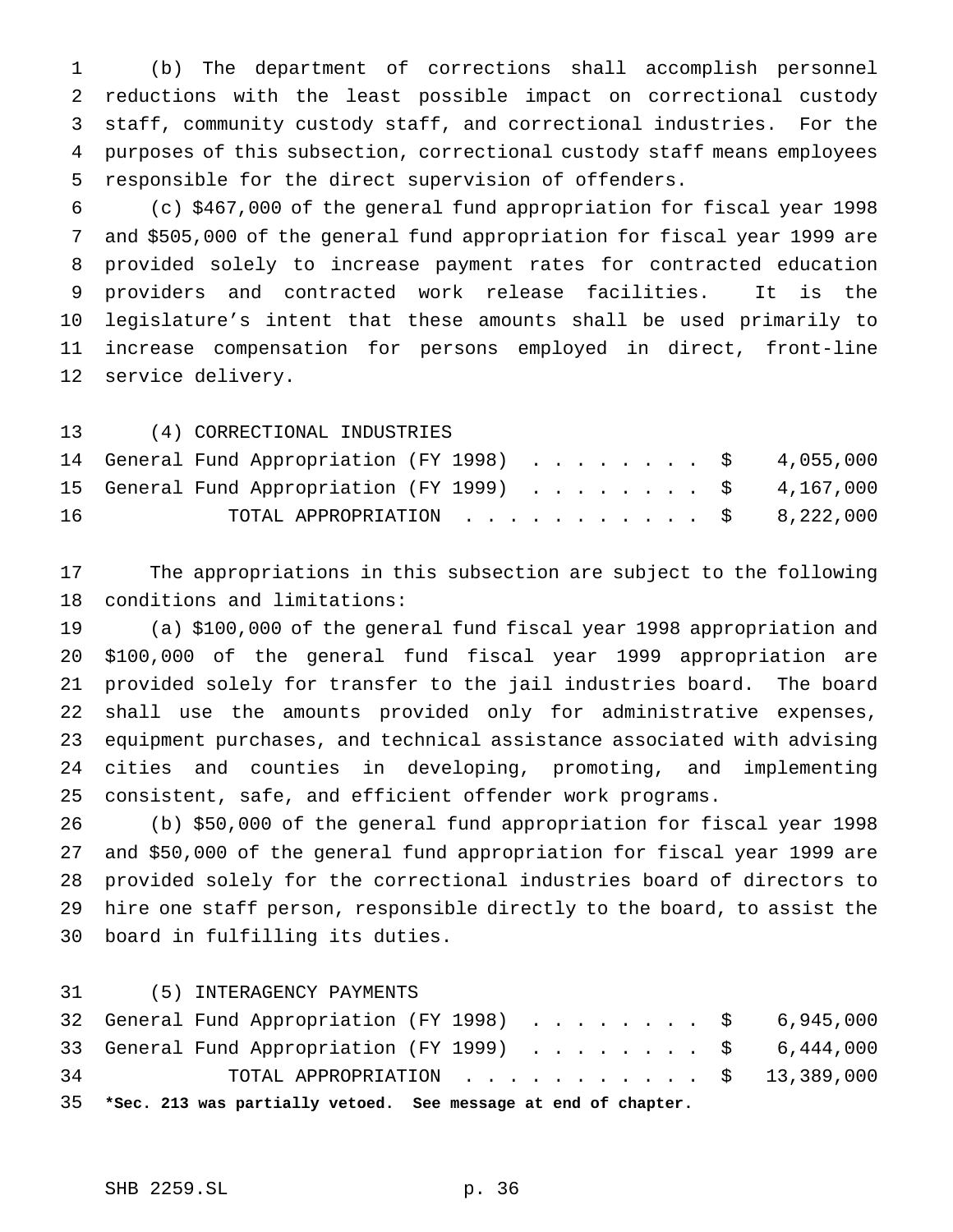**Sec. 214.** 1997 c 149 s 225 (uncodified) is amended to read as follows:

**FOR THE EMPLOYMENT SECURITY DEPARTMENT**

| 4  | General Fund--State Appropriation (FY 1998) \$     | 1,260,000         |
|----|----------------------------------------------------|-------------------|
| 5  | General Fund--State Appropriation (FY 1999) \$     | 1,261,000         |
| 6  | General Fund--Federal Appropriation \$             | 173,595,000       |
| 7  | General Fund--Private/Local Appropriation \$       | 24,842,000        |
| 8  | Unemployment Compensation Administration Account-- |                   |
| 9  | Federal Appropriation \$                           | 181,985,000       |
| 10 | Administrative Contingency Account                 |                   |
| 11 | Appropriation \$                                   | 12,579,000        |
| 12 | Employment Service Administrative Account          |                   |
| 13 | Appropriation \$                                   | 13,176,000        |
| 14 | Employment & Training Trust Account                |                   |
| 15 | Appropriation \$                                   | 600,000           |
| 16 | TOTAL APPROPRIATION \$                             | ((406, 777, 000)) |
| 17 |                                                    | 409,298,000       |
|    |                                                    |                   |

 The appropriations in this section are subject to the following conditions and limitations:

 (1) Expenditures of funds appropriated in this section for the information systems projects identified in agency budget requests as "claims and adjudication call centers", "data/wage quality initiative", and "one stop information connectivity" are conditioned upon compliance with section 902 of this act.

 (2) \$600,000 of the employment and training trust account appropriation is provided solely for the account's share of unemployment insurance tax collection costs.

 (3) \$1,126,000 of the general fund--federal appropriation is provided solely for the continuation of job placement centers colocated on community and technical college campuses.

 (4) The employment security department shall spend no more than \$25,049,511 of the unemployment compensation administration account-- federal appropriation for the general unemployment insurance development effort (GUIDE) project, except that the department may exceed this amount by up to \$2,600,000 to offset the cost associated with any vendor-caused delay. The additional spending authority is contingent upon the department fully recovering these moneys from any project vendors failing to perform in full. Authority to spend the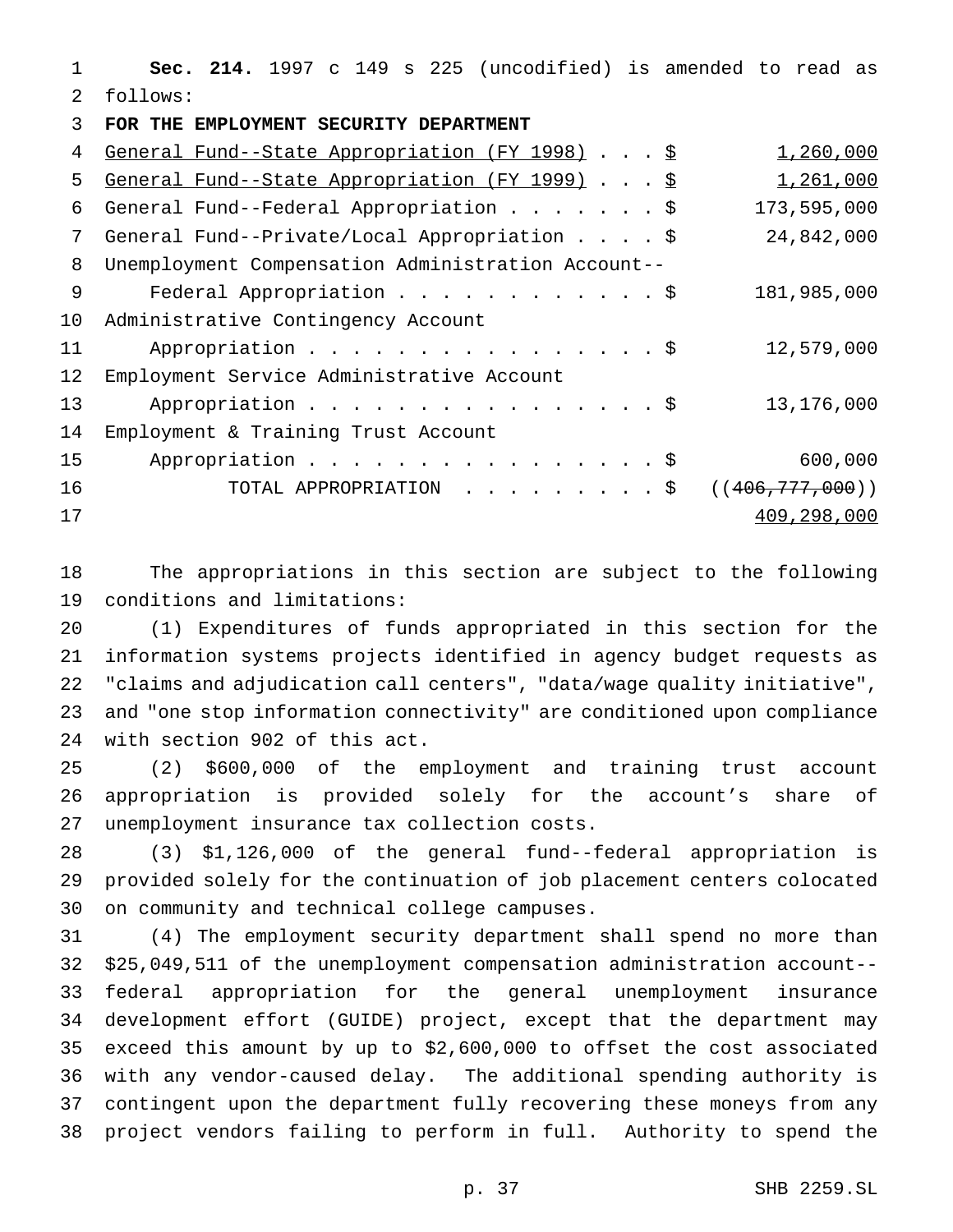amount provided by this subsection is conditioned on compliance with section 902 of this act.

 (5) ((\$114,000 of the administrative contingency account appropriation is provided solely for the King county reemployment 5 support center.)) \$60,000 of the general fund--state fiscal year 1998 appropriation and \$61,000 of the general fund--state fiscal year 1999 appropriation are provided solely for the King county reemployment 8 support center. (6) \$1,200,000 of the general fund--state fiscal year 1998 appropriation and \$1,200,000 of the general fund--state fiscal year 1999 appropriation are provided solely for labor market information and

12 employer outreach activities.

(End of part)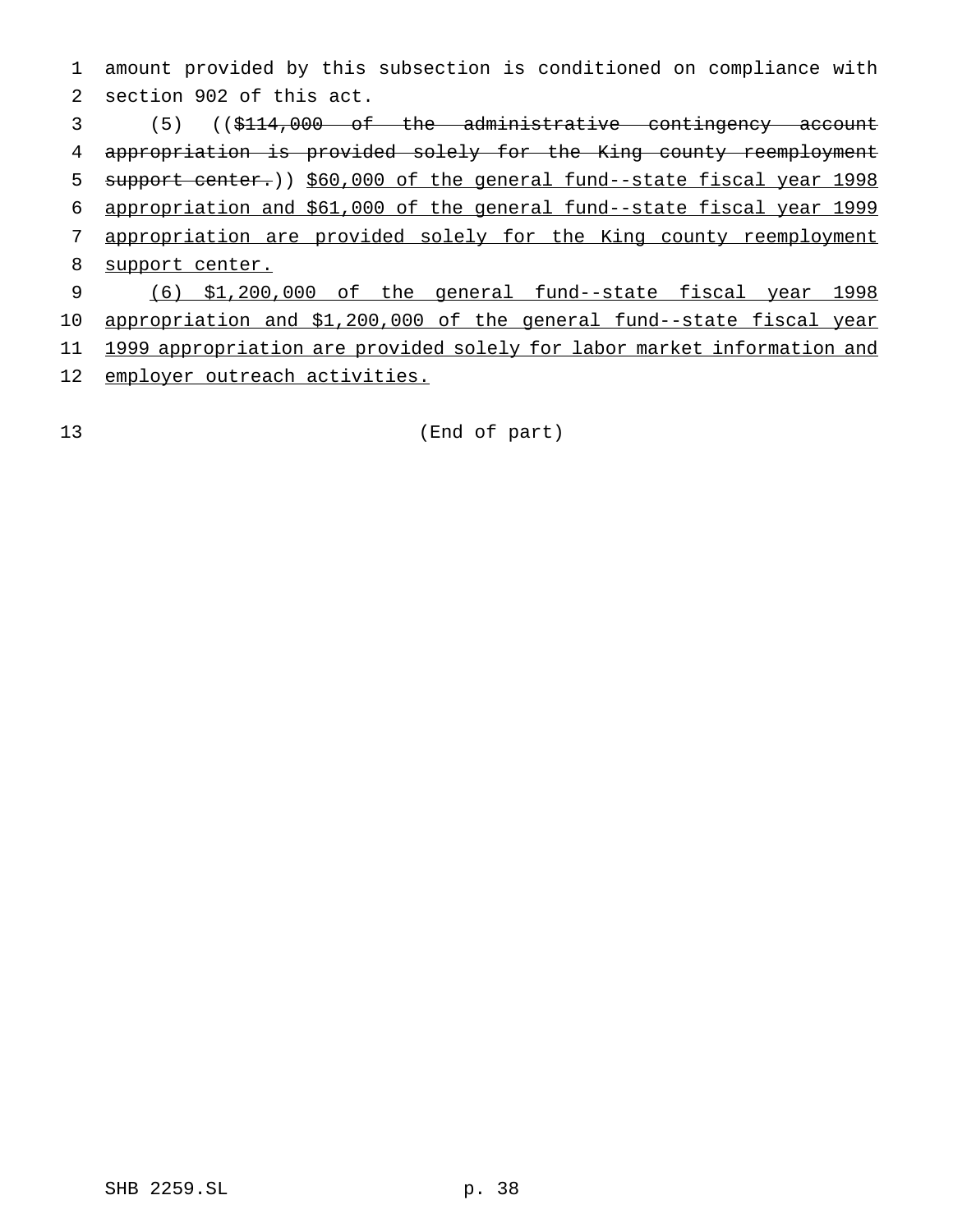| ٠ | PART III |  |
|---|----------|--|
|   |          |  |

## **NATURAL RESOURCES**

| $\overline{3}$ | NEW SECTION. Sec. 301. FOR THE COLUMBIA RIVER GORGE COMMISSION |         |
|----------------|----------------------------------------------------------------|---------|
|                | 4 General Fund--State Appropriation (FY 1998) \$               | 213,000 |
|                | 5 General Fund--State Appropriation (FY 1999) \$               | 222,000 |
|                | 6 General Fund--Private/Local Appropriation \$                 | 435,000 |
| 7              | TOTAL APPROPRIATION \$                                         | 870,000 |

 The appropriations in this section are subject to the following condition and limitation: \$120,000 of the general fund--state appropriation for fiscal year 1998, \$120,000 of the general fund--state appropriation for fiscal year 1999, and \$240,000 of the general fund-- local appropriation are provided solely for each Columbia river gorge county to receive an \$80,000 grant for the purposes of implementing the scenic area management plan. If a Columbia river gorge county has not adopted an ordinance to implement the scenic area management plan in accordance with the national scenic area act (P.L. 99-663), then the grant funds for that county may be used by the commission to implement the plan for that county.

 \***Sec. 302.** 1997 c 149 s 302 (uncodified) is amended to read as follows:

**FOR THE DEPARTMENT OF ECOLOGY**

| 22 | General Fund--State Appropriation (FY 1998) \$    | ((27, 749, 000)) |
|----|---------------------------------------------------|------------------|
| 23 |                                                   | 27,748,000       |
| 24 | General Fund--State Appropriation (FY 1999) \$    | ((27, 794, 000)) |
| 25 |                                                   | 27,795,000       |
| 26 | General Fund--Federal Appropriation $\frac{1}{5}$ | 45, 315, 000     |
| 27 | General Fund--Private/Local Appropriation \$      | 643,000          |
| 28 | Special Grass Seed Burning Research Account       |                  |
| 29 | Appropriation \$                                  | 42,000           |
| 30 | Reclamation Revolving Account Appropriation \$    | 2,441,000        |
| 31 | Flood Control Assistance Account Appropriation \$ | 4,850,000        |
| 32 | State Emergency Water Projects Revolving Account  |                  |
| 33 | Appropriation $\frac{1}{9}$                       | 319,000          |
| 34 | Waste Reduction/Recycling/Litter Control          |                  |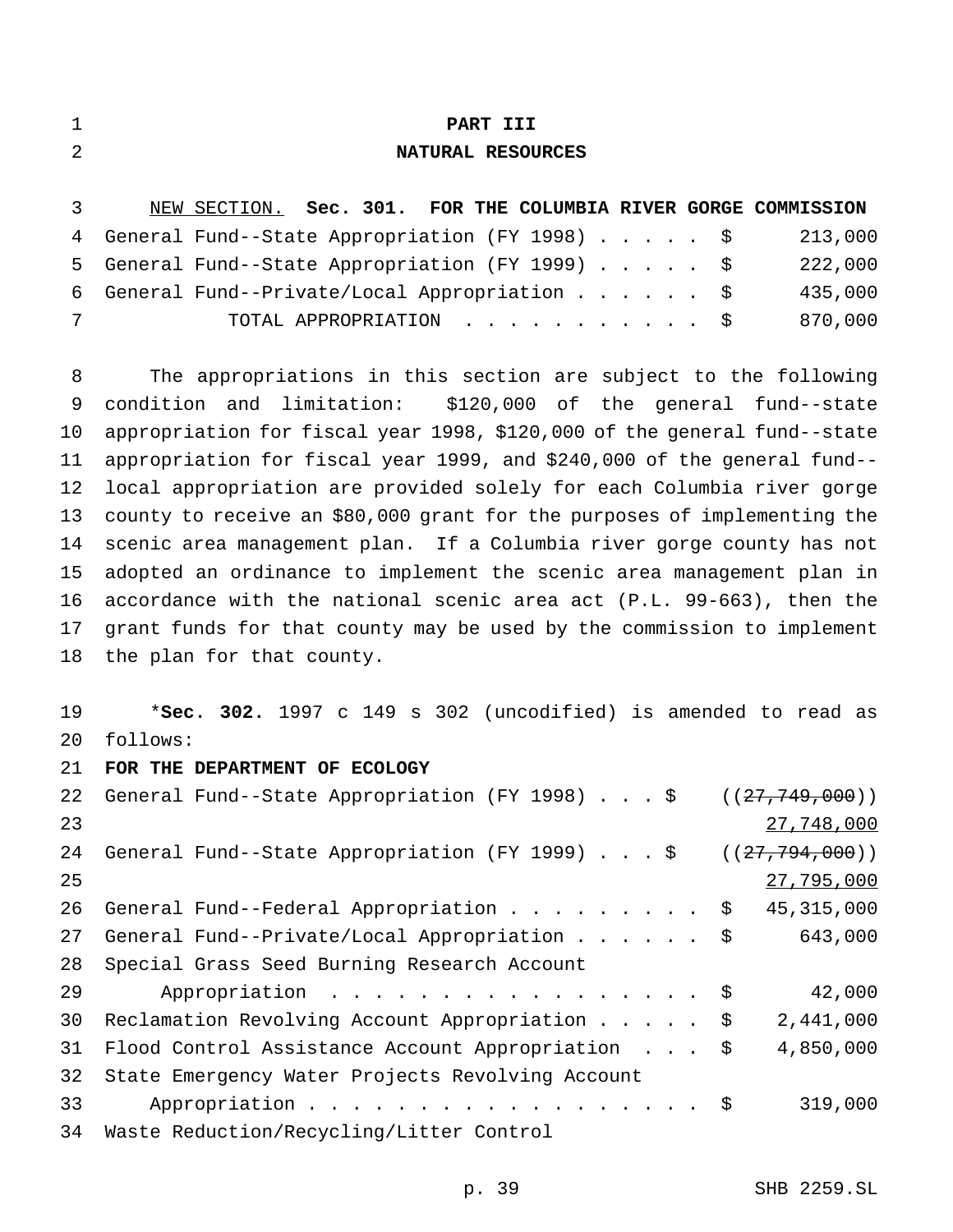| 1  | 10,316,000<br>\$<br>Appropriation                                                                                  |
|----|--------------------------------------------------------------------------------------------------------------------|
| 2  | State and Local Improvements Revolving Account                                                                     |
| 3  | 601,000<br>(Waste Facilities) Appropriation<br>\$                                                                  |
| 4  | State and Local Improvements Revolving Account                                                                     |
| 5  | (Water Supply Facilities) Appropriation<br>1,366,000<br>\$                                                         |
| 6  | \$<br>182,000<br>Basic Data Account Appropriation                                                                  |
| 7  | Vehicle Tire Recycling Account Appropriation<br>1,194,000<br>\$                                                    |
| 8  | 2,892,000<br>Water Quality Account Appropriation<br>\$                                                             |
| 9  | Wood Stove Education and Enforcement Account                                                                       |
| 10 | 1,055,000<br>Appropriation<br>\$                                                                                   |
| 11 | Worker and Community Right-to-Know Account                                                                         |
| 12 | 469,000<br>Appropriation<br>\$                                                                                     |
| 13 | ((53, 160, 000))<br>State Toxics Control Account Appropriation \$                                                  |
| 14 | 53,715,000                                                                                                         |
| 15 | 4,342,000<br>Local Toxics Control Account Appropriation<br>\$                                                      |
| 16 | 20,378,000<br>Water Quality Permit Account Appropriation<br>\$                                                     |
| 17 | \$<br>2,443,000<br>Underground Storage Tank Account Appropriation                                                  |
| 18 | \$<br>1,021,000<br>Solid Waste Management Account Appropriation                                                    |
| 19 | 3,615,000<br>Hazardous Waste Assistance Account Appropriation<br>\$                                                |
| 20 | 16,224,000<br>Air Pollution Control Account Appropriation<br>\$                                                    |
| 21 | Oil Spill Administration Account Appropriation<br>6,958,000<br>\$                                                  |
| 22 | \$<br>4,033,000<br>Air Operating Permit Account Appropriation<br>$\mathbf{r}$ . The set of the set of $\mathbf{r}$ |
| 23 | Freshwater Aquatic Weeds Account Appropriation<br>1,829,000<br>\$                                                  |
| 24 | Oil Spill Response Account Appropriation<br>7,078,000<br>\$                                                        |
| 25 | 42,000<br>Metals Mining Account Appropriation<br>\$                                                                |
| 26 | Water Pollution Control Revolving Account--State                                                                   |
| 27 | Appropriation $\$\,$<br>349,000                                                                                    |
| 28 | Water Pollution Control Revolving Account--Federal                                                                 |
| 29 | Appropriation<br>1,726,000<br>$\ddot{\mathsf{S}}$                                                                  |
| 30 | \$<br>567,000<br>Biosolids Permit Account Appropriation                                                            |
| 31 | \$<br>247,000<br>Environmental Excellence Account Appropriation                                                    |
| 32 | TOTAL APPROPRIATION $\frac{1}{5}$ ((251, 240, 000))                                                                |
| 33 | 251,795,000                                                                                                        |

 The appropriations in this section are subject to the following conditions and limitations:

 (1) \$3,211,000 of the general fund--state appropriation for fiscal year 1998, \$3,211,000 of the general fund--state appropriation for fiscal year 1999, \$394,000 of the general fund--federal appropriation,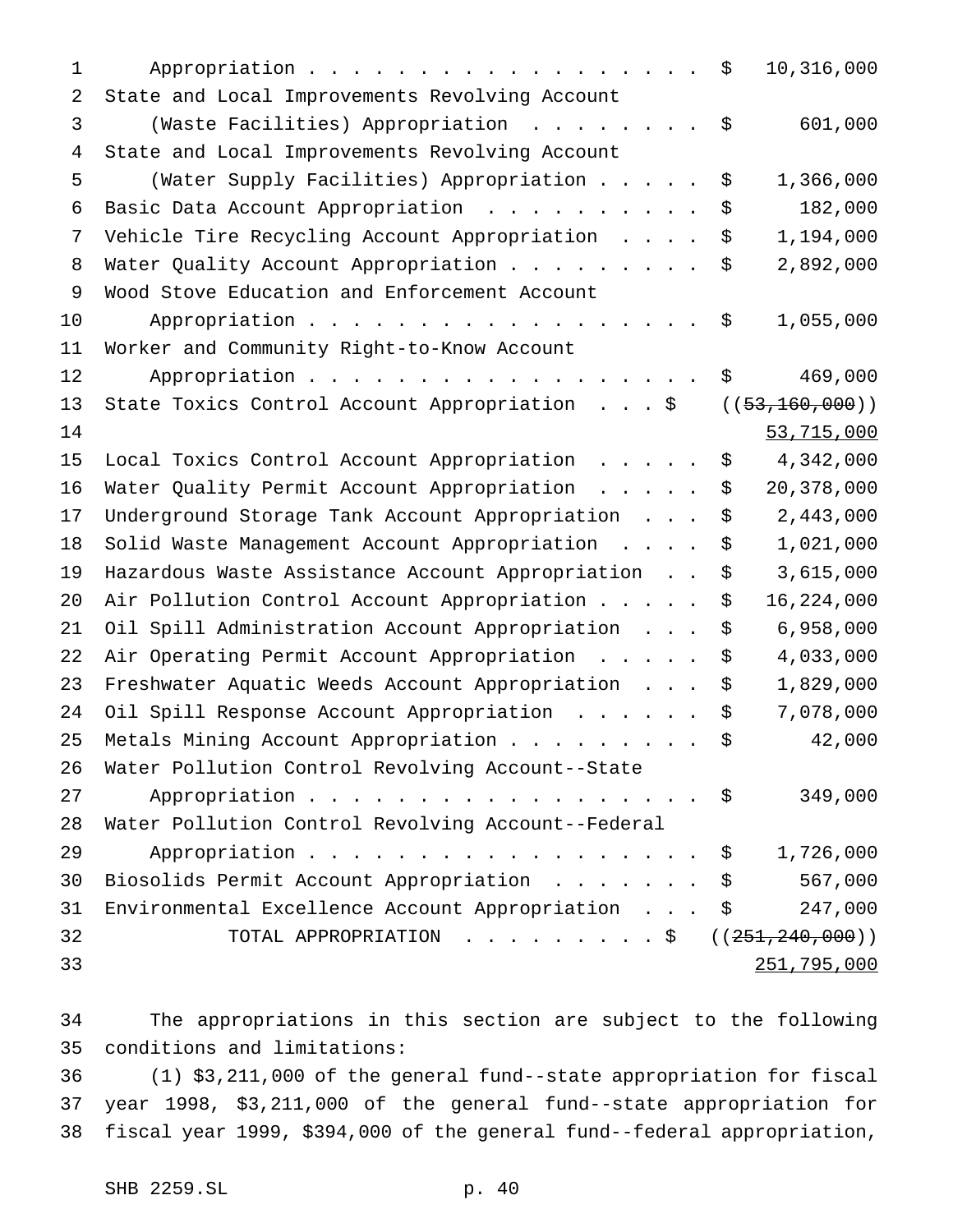\$2,017,000 of the oil spill administration account, \$819,000 of the state toxics control account appropriation, and \$3,591,000 of the water quality permit fee account are provided solely for the implementation of the Puget Sound work plan and agency action items DOE-01, DOE-02, DOE-03, DOE-04, DOE-05, DOE-06, DOE-07, DOE-08, and DOE-09.

6 (2) \$2,000,000 of the state toxics control account appropriation is 7 provided solely for the following purposes:

 (a) To conduct remedial actions for sites for which there are no potentially liable persons, for which potentially liable persons cannot be found, or for which potentially liable persons are unable to pay for remedial actions; and

12 (b) To provide funding to assist potentially liable persons under 13 RCW 70.105D.070(2)(d)(xi) to pay for the cost of the remedial actions; 14 and

15 (c) To conduct remedial actions for sites for which potentially 16 liable persons have refused to conduct remedial actions required by the 17 department; and

18 (d) To contract for services as necessary to support remedial 19 actions.

20 (3) \$1,500,000 of the general fund--state appropriation for fiscal 21 year 1998 and \$1,900,000 of the general fund--state appropriation for 22 fiscal year 1999 are provided solely for the processing of water right 23 permit applications, continued implementation of water resources data 24 management systems, and providing technical and data support to local 25 watershed planning efforts in accordance with sections 101 through 116 26 of Second Substitute House Bill No. 2054 (water resource management). 27 If any of sections 101 through 116 and 701 through 716 of Second 28 Substitute House Bill No. 2054 is not enacted by June 30, 1997, the 29 amounts provided in this subsection shall lapse.

30 (4) \$2,500,000 of the general fund--state appropriation for fiscal 31 year 1998 and \$2,500,000 of the general fund--state appropriation for 32 fiscal year 1999 are appropriated for grants to local WRIA planning 33 units established in accordance with sections 101 through 116 of Second 34 Substitute House Bill No. 2054 (water resource management). If any of 35 sections 101 through 116 and 701 through 716 of Second Substitute House 36 Bill No. 2054 is not enacted by June 30, 1997, the amounts provided in 37 this subsection shall lapse.

38 (5) \$200,000 of the general fund--state appropriation for fiscal 39 year 1998 is provided solely for the implementation of Engrossed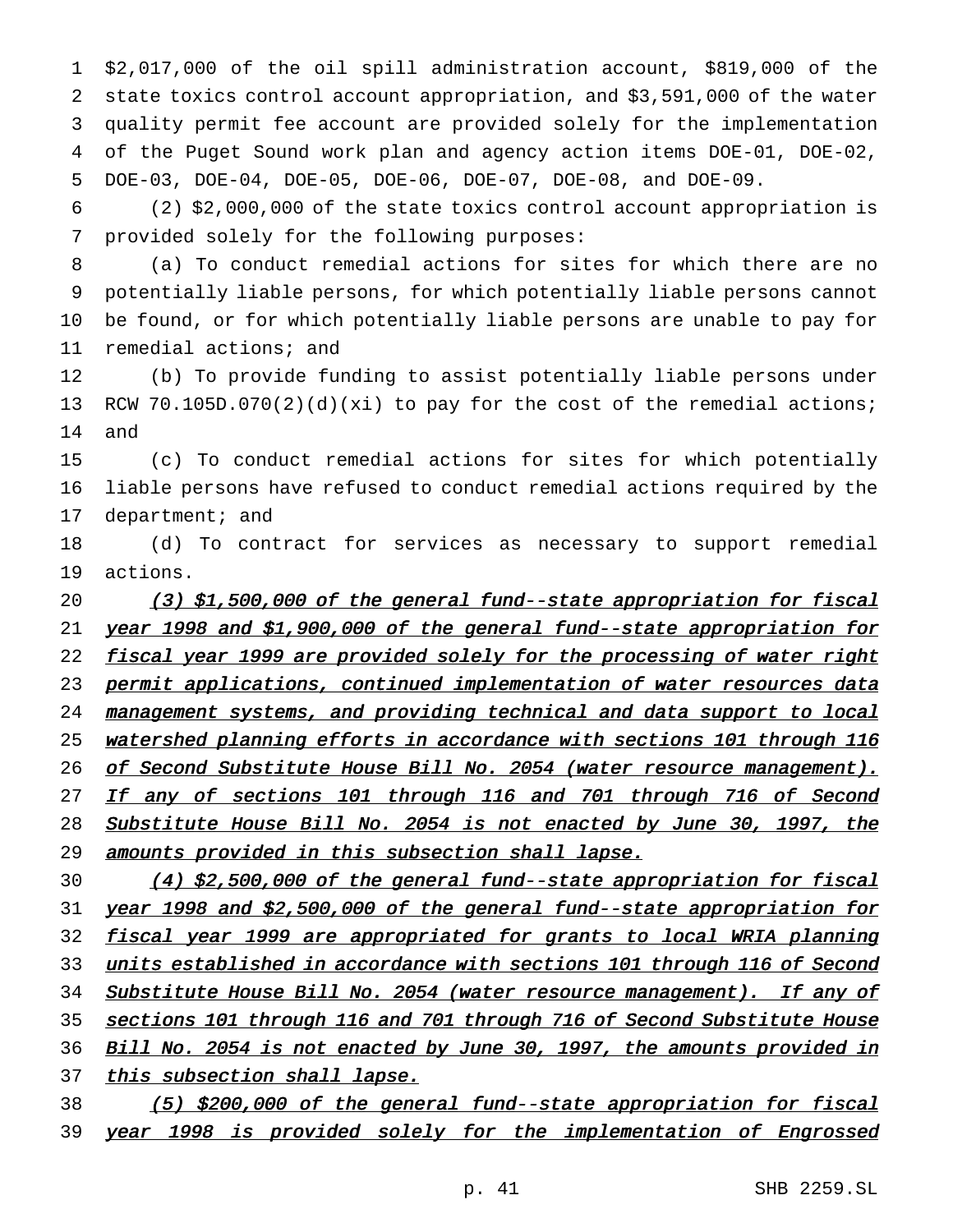1 Substitute House Bill No. 1111 (water rights). If the bill is not 2 enacted by June 30, 1997, the amount provided in this subsection shall **lapse.** 

 (6) \$200,000 of the general fund--state appropriation for fiscal year 1998 is provided solely for the implementation of Engrossed Substitute House Bill No. 1118 (reopening a water rights claim filing period). If the bill is not enacted by June 30, 1997, the amount 8 provided in this subsection shall lapse.

 (7) \$3,600,000 of the general fund--state appropriation for fiscal year 1998 and \$3,600,000 of the general fund--state appropriation for fiscal year 1999 are provided solely for the auto emissions inspection and maintenance program. Expenditures of the amounts provided in this subsection are contingent upon a like amount being deposited in the general fund from the auto emission inspection fees in accordance with RCW 70.120.170(4).

 (8) \$170,000 of the oil spill administration account appropriation is provided solely for implementation of the Puget Sound work plan action item UW-02 through a contract with the University of Washington's Sea Grant program in order to develop an educational program that targets small spills from commercial fishing vessels, ferries, cruise ships, ports, and marinas.

 (9) The merger of the office of marine safety into the department of ecology shall be accomplished in a manner that will maintain a priority focus on oil spill prevention, as well as maintain a strong oil spill response capability. The merged program shall be established to provide a high level of visibility and ensure that there shall not be a diminution of the existing level of effort from the merged programs.

 (10) The entire environmental excellence account appropriation is provided solely for the implementation of Engrossed Second Substitute House Bill No. 1866 (environmental excellence). If the bill is not enacted by June 30, 1997, the amount provided in this subsection shall lapse. In implementing the bill, the department shall organize the needed expertise to process environmental excellence applications after an application has been received.

 (11) \$200,000 of the freshwater aquatic weeds account appropriation is provided solely to address saltcedar weed problems.

38 (12) ((\$4,498,000 of the waste reduction/recycling/litter control account appropriation is provided for fiscal year 1998 to be expended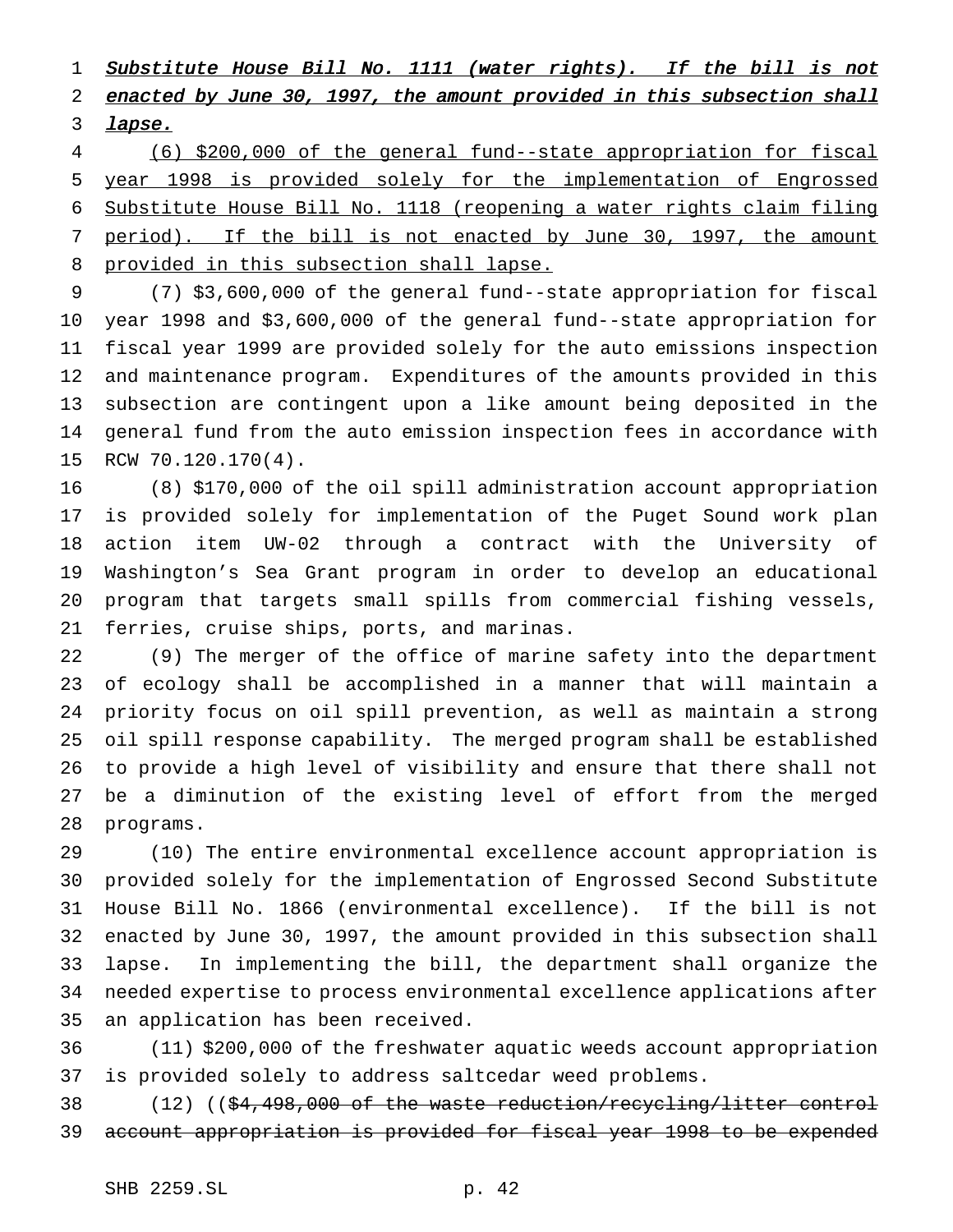in accordance with Second Substitute Senate Bill No. 5842 (litter 2 control and recycling).) \$4,498,000 of the waste reduction, recycling, and litter control account appropriation is provided for fiscal year 1998 and \$5,818,000 is provided for fiscal year 1999 to be expended in the following ratios: Fifty percent for a litter patrol program to employ youth and correctional work crews to remove litter from places 7 that are most visible to the public; twenty percent for grants to local 8 governments for litter cleanup under RCW 70.93.250; and thirty percent for public education and awareness programs and programs to foster 10 local waste reduction and recycling efforts. From the amounts provided 11 ((for fiscal year 1998)) in this subsection, the department shall provide \$352,000 through an interagency agreement to the department of corrections to hire correctional crews to remove litter in areas that 14 are not accessible to youth crews. ((\$5,818,000 of the waste reduction/recycling/litter control account appropriation is provided for fiscal year 1999. The amount provided for fiscal year 1999 is to 17 remain in unallotted status until the recommendations of the task force established in Second Substitute Senate Bill No. 5842 are acted upon by 19 the legislature during the 1998 legislative session. If Substitute Senate Bill No. 5842 is not enacted by June 30, 1997, the amount 21 provided for fiscal year 1999 shall lapse.))

 (13) The entire biosolids permit account appropriation is provided solely for implementation of Engrossed Senate Bill No. 5590 (biosolids management). If the bill is not enacted by June 30, 1997, the entire appropriation is null and void.

 (14) \$29,000 of the general fund--state appropriation for fiscal year 1998 and \$99,000 of the general fund--state appropriation for fiscal year 1999 are provided solely for the implementation of Substitute House Bill No. 1985 (landscape management plans). If the bill is not enacted by June 30, 1997, the amounts provided in this subsection shall lapse.

 (15) \$60,000 of the freshwater aquatic weeds account appropriation is provided solely for a grant to the department of fish and wildlife to control and eradicate purple loosestrife using the most cost- effective methods available, including chemical control where appropriate.

 (16) \$250,000 of the flood control assistance account appropriation is provided solely as a reappropriation to complete the Skokomish valley flood reduction plan. The amount provided in this subsection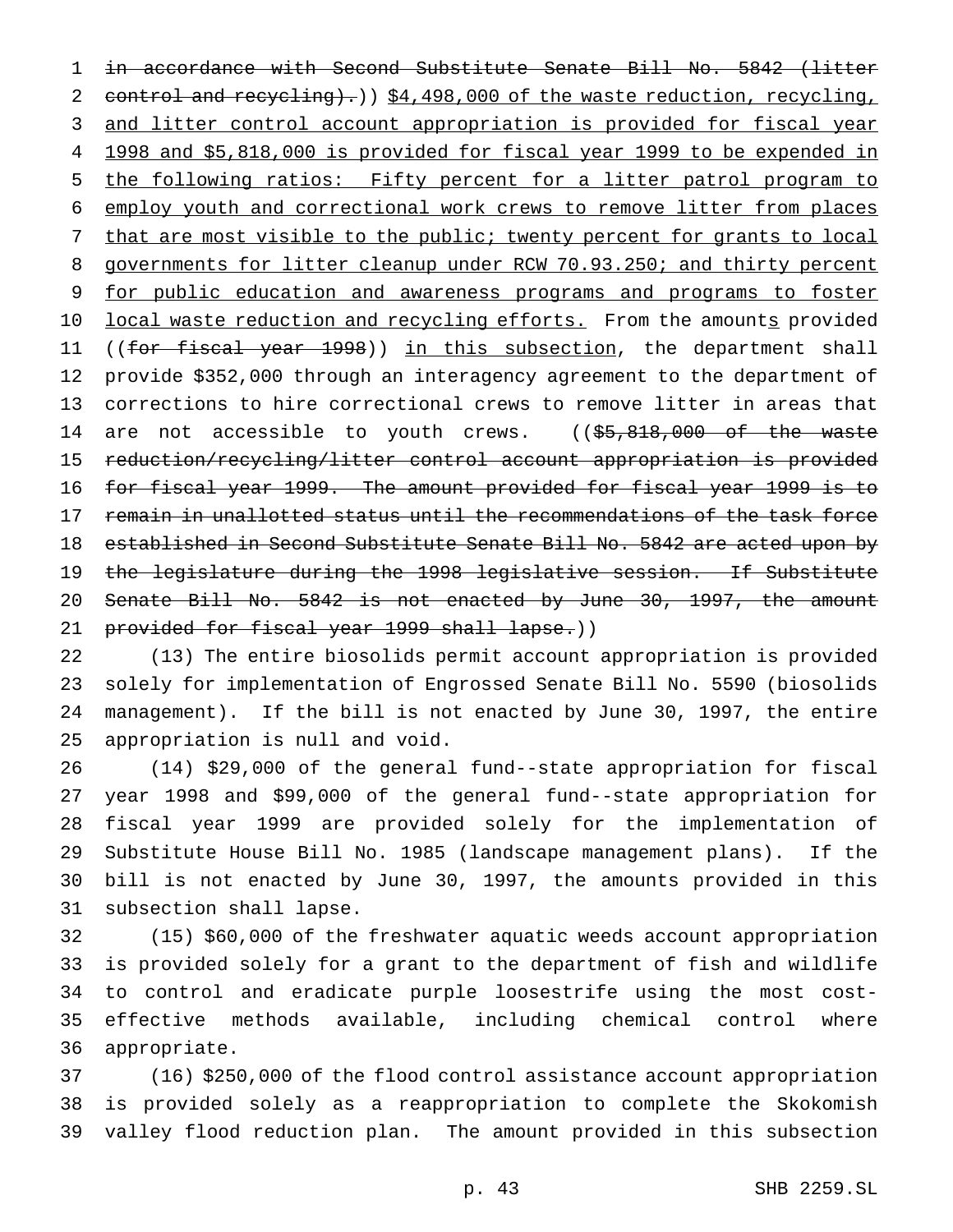1 shall be reduced by the amount expended from this account for the 2 Skokomish valley flood reduction plan during the biennium ending June 3 30, 1997.

# 4 (17) The number of special purpose vehicles in the department's 5 fleet on July 1, 1997, shall be reduced by fifty percent as of June 30, 6 1999. Special purpose vehicles may be replaced by fuel efficient 7 economy vehicles or not replaced at all depending on the vehicle 8 requirements of the agency. An exception to this reduction in the 9 number of special purpose vehicles is provided for those special 10 purpose vehicles used by the department's youth corps program. Special 11 purpose vehicle is defined as a four-wheel drive off-road motor 12 vehicle.

 (18) \$600,000 of the flood control assistance account appropriation is provided solely to complete flood control projects that were awarded funds during the 1995-97 biennium. These funds shall be spent only to complete projects that could not be completed during the 1995-97 biennium due to delays caused by weather or delays in the permitting 18 process.

19 (19) \$113,000 of the general fund--state appropriation for fiscal year 1998 and \$112,000 of the general fund--state appropriation for fiscal year 1999 are provided solely for implementation of Substitute Senate Bill No. 5505 (assistance to water applicants). If the bill is 23 not enacted by June 30, 1997, the amounts provided in this subsection shall lapse.

 (20) \$70,000 of the general fund--state appropriation for fiscal year 1998 and \$70,000 of the general fund--state appropriation for fiscal year 1999 are provided solely for implementation of Substitute Senate Bill No. 5785 (consolidation of groundwater rights). If the 29 bill is not enacted by June 30, 1997, the amounts provided in this 30 subsection shall lapse.

 (21) \$20,000 of the general fund--state appropriation for fiscal year 1998 and \$20,000 of the general fund--state appropriation for fiscal year 1999 are provided solely for implementation of Substitute Senate Bill No. 5276 (water right applications). If the bill is not enacted by June 30, 1997, the amounts provided in this subsection shall 36 lapse.

37 (22) \$35,000 of the general fund--state appropriation for fiscal 38 year 1998 and \$35,000 of the general fund--state appropriation for 39 fiscal year 1999 are provided solely for implementation of Substitute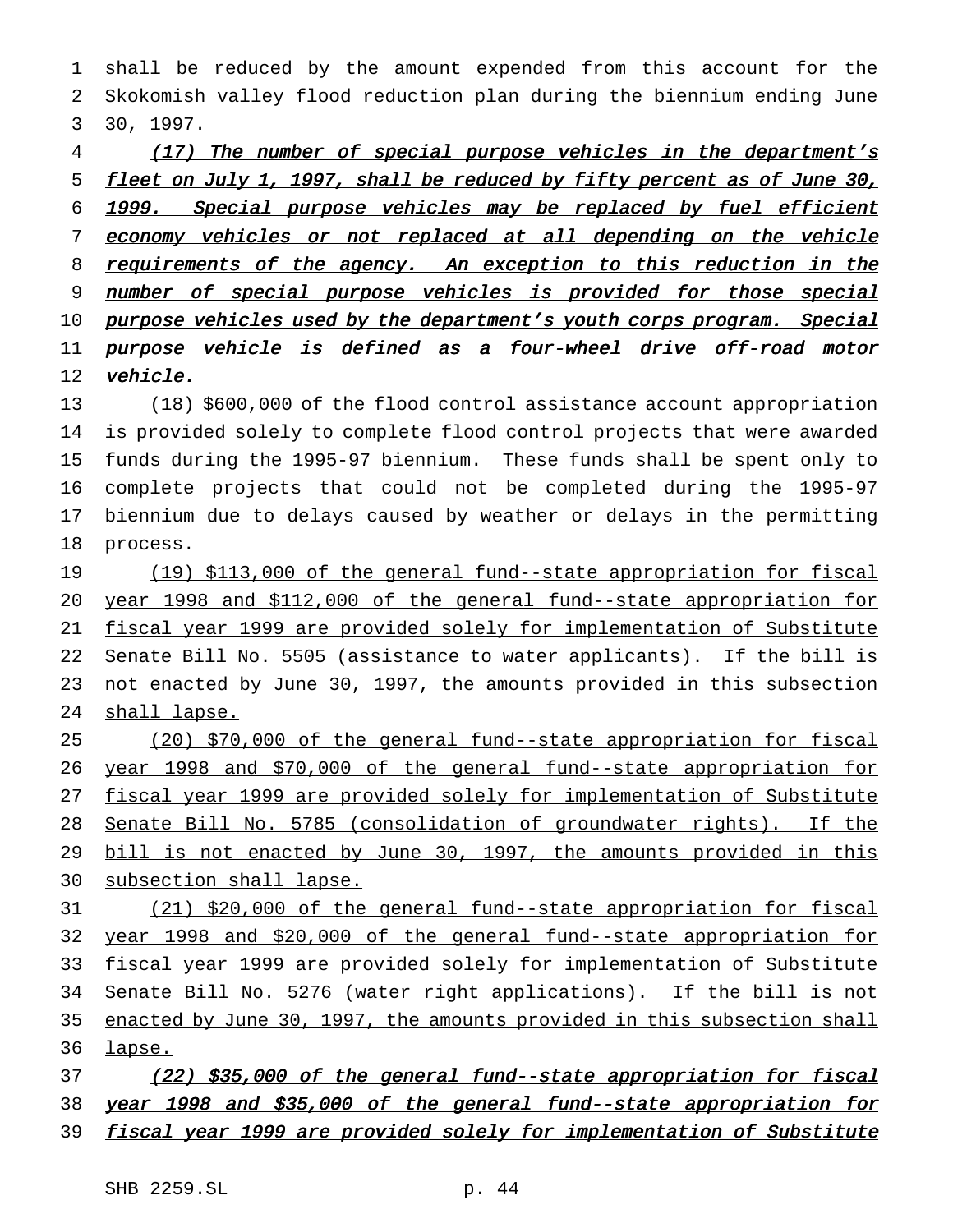Senate Bill No. <sup>5030</sup> (lakewater irrigation). If the bill is not enacted by June 30, 1997, the amounts provided in this subsection shall *lapse.*  (23) \$500,000 of the general fund--state appropriation for fiscal year 1998 and \$500,000 of the general fund--state appropriation for fiscal year 1999 are provided solely for the continuation of the southwest Washington coastal erosion study. **\*Sec. 302 was partially vetoed. See message at end of chapter. Sec. 303.** 1997 c 149 s 303 (uncodified) is amended to read as follows: **FOR THE STATE PARKS AND RECREATION COMMISSION** 12 General Fund--State Appropriation (FY 1998) . . . \$ ((21,026,000)) 20,526,000 14 General Fund--State Appropriation (FY 1999).... \$ ((20,835,000)) 20,335,000 16 General Fund--Federal Appropriation . . . . . . . . \$ 2,428,000 General Fund--Private/Local Appropriation...... \$ 59,000 Winter Recreation Program Account Appropriation... \$ 759,000 19 Off Road Vehicle Account Appropriation . . . . . . \$ 251,000 20 Snowmobile Account Appropriation . . . . . . . . . \$ 2,290,000 Aquatic Lands Enhancement Account Appropriation... \$ 321,000 Public Safety and Education Account Appropriation . . \$ 48,000 Industrial Insurance Premium Refund Appropriation . . \$ 10,000 Waste Reduction/Recycling/Litter Control 25 Appropriation . . . . . . . . . . . . . . . . \$ 34,000 26 Water Trail Program Account Appropriation . . . . . \$ 14,000 Parks Renewal and Stewardship Account Appropriation . \$ 25,344,000 28 TOTAL APPROPRIATION . . . . . . . . \$ ((73, 419, 000)) 72,419,000

 The appropriations in this section are subject to the following conditions and limitations:

 (1) \$189,000 of the aquatic lands enhancement account appropriation is provided solely for the implementation of the Puget Sound work plan agency action items P&RC-01 and P&RC-03.

 (2) \$264,000 of the general fund--federal appropriation is provided for boater programs state-wide and for implementation of the Puget Sound work plan.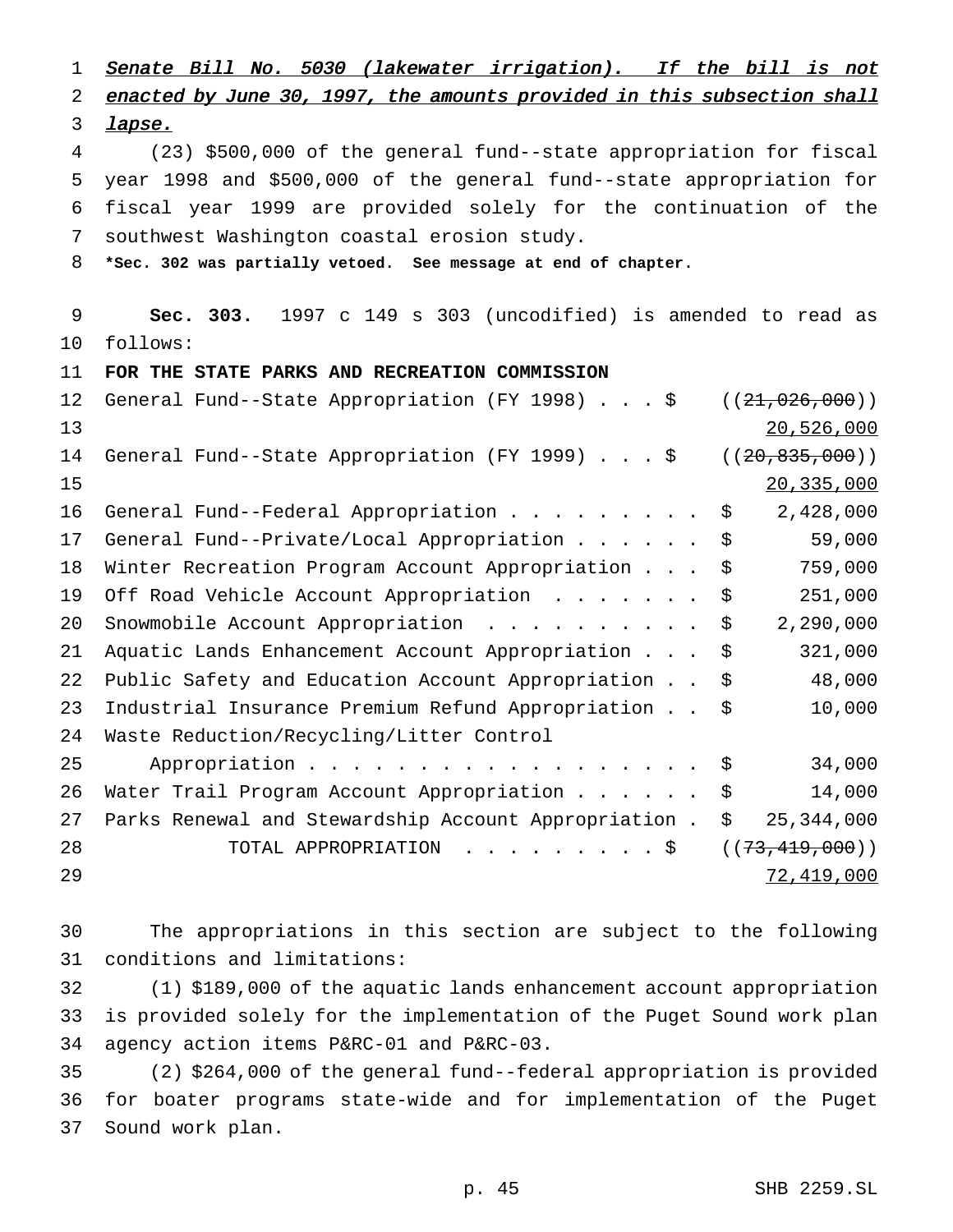(3) \$45,000 of the general fund--state appropriation for fiscal year 1998 is provided solely for a feasibility study of a public/private effort to establish a reserve for recreation and environmental studies in southwest Kitsap county.

 (4) Within the funds provided in this section, the state parks and recreation commission shall provide to the legislature a status report on implementation of the recommendations contained in the 1994 study on the restructuring of Washington state parks. This status report shall include an evaluation of the campsite reservation system including the identification of any incremental changes in revenues associated with implementation of the system and a progress report on other enterprise activities being undertaken by the commission. The report may also include recommendations on other revenue generating options. In preparing the report, the commission is encouraged to work with interested parties to develop a long-term strategy to support the park system. The commission shall provide this report by December 1, 1997. (5) \$85,000 of the general fund--state appropriation for fiscal year 1998 and \$165,000 of the general fund--state appropriation for fiscal year 1999 are provided solely for development of underwater park programs and facilities. The department shall work with the underwater parks program task force to develop specific plans for the use of these funds.

| 23 | *NEW SECTION. Sec. 304. FOR THE DEPARTMENT OF FISH AND WILDLIFE |                  |
|----|-----------------------------------------------------------------|------------------|
| 24 | General Fund--State Appropriation (FY 1998) \$                  | 36,049,000       |
| 25 | General Fund--State Appropriation (FY 1999) \$                  | 36,571,000       |
| 26 | General Fund--Federal Appropriation \$                          | 73,015,000       |
| 27 | General Fund--Private/Local Appropriation                       | \$<br>26,758,000 |
| 28 | Off Road Vehicle Account Appropriation                          | \$<br>488,000    |
| 29 | Aquatic Lands Enhancement Account Appropriation                 | \$<br>5,593,000  |
| 30 | Public Safety and Education Account Appropriation               | \$<br>590,000    |
| 31 | Industrial Insurance Premium Refund Appropriation               | \$<br>120,000    |
| 32 | Recreational Fisheries Enhancement Appropriation                | \$<br>2,387,000  |
| 33 | Warm Water Game Fish Account Appropriation                      | \$<br>2,419,000  |
| 34 | Wildlife Account Appropriation                                  | \$<br>52,372,000 |
| 35 | Game Special Wildlife Account--State Appropriation.             | \$<br>1,911,000  |
| 36 | Game Special Wildlife Account--Federal Appropriation            | \$<br>10,844,000 |
| 37 | Game Special Wildlife Account--Private/Local                    |                  |
| 38 | Appropriation \$                                                | 350,000          |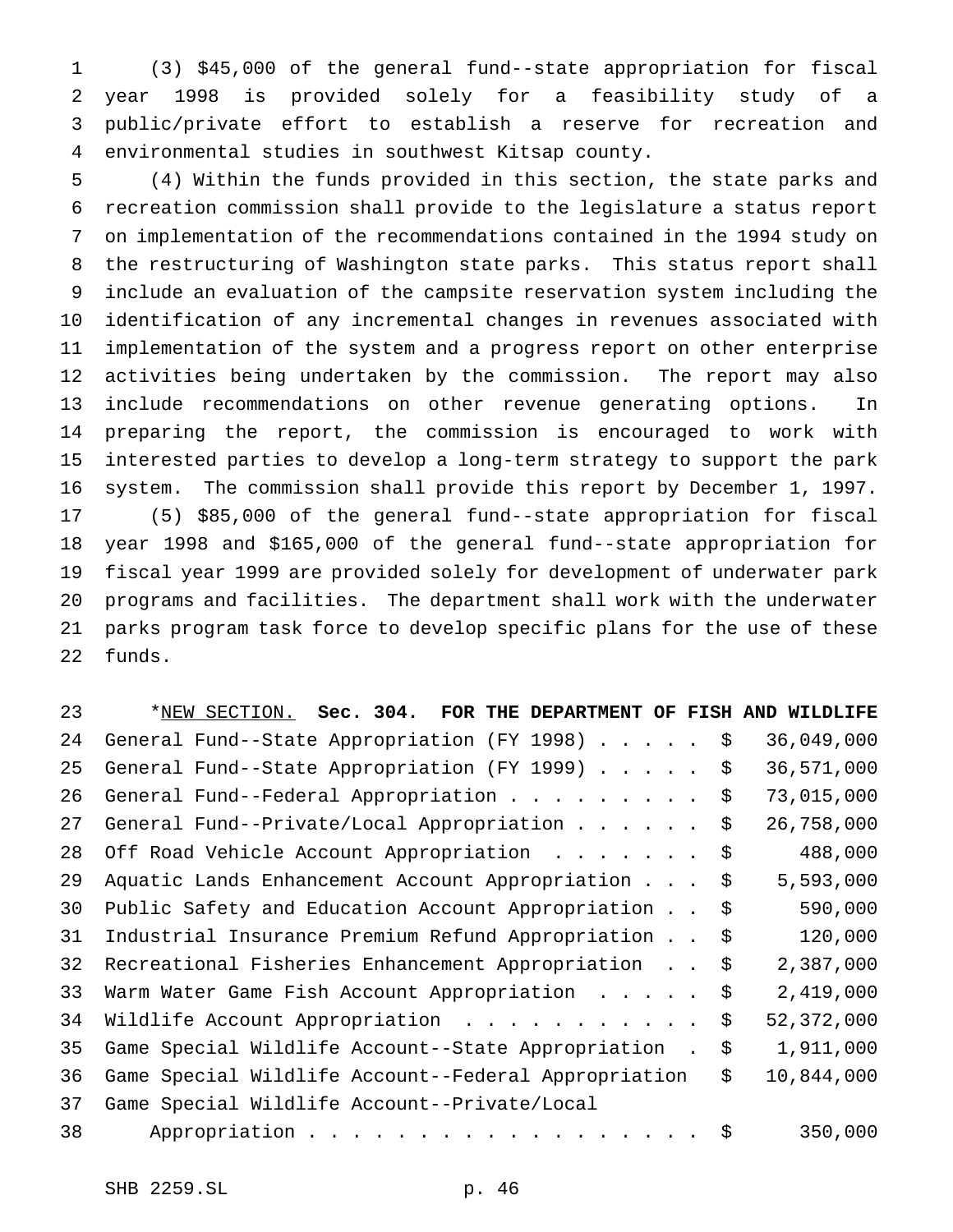|            | 1 Oil Spill Administration Account Appropriation \$ |  |  | 843,000 |
|------------|-----------------------------------------------------|--|--|---------|
|            | 2 Environmental Excellence Account Appropriation \$ |  |  | 20,000  |
|            | 3 Eastern Washington Pheasant Enhancement Account   |  |  |         |
| $4\degree$ | Appropriation \$                                    |  |  | 547,000 |
| -5         | TOTAL APPROPRIATION $\ldots$ , \$ 250,877,000       |  |  |         |

 The appropriations in this section are subject to the following conditions and limitations:

 (1) \$1,181,000 of the general fund--state appropriation for fiscal year 1998 and \$1,181,000 of the general fund--state appropriation for fiscal year 1999 are provided solely for the implementation of the Puget Sound work plan agency action items DFW-01, DFW-03, DFW-04, and DFW-8 through DFW-15.

 (2) \$188,000 of the general fund--state appropriation for fiscal year 1998 and \$155,000 of the general fund--state appropriation for fiscal year 1999 are provided solely for a maintenance and inspection program for department-owned dams. The department shall submit a report to the governor and the appropriate legislative committees by October 1, 1998, on the status of department-owned dams. This report shall provide a recommendation, including a cost estimate, on whether each facility should continue to be maintained or should be decommissioned.

 (3) \$832,000 of the general fund--state appropriation for fiscal year 1998 and \$825,000 of the general fund--state appropriation for fiscal year 1999 are provided solely to implement salmon recovery activities and other actions required to respond to federal listings of salmon species under the endangered species act.

 (4) \$350,000 of the wildlife account appropriation, \$72,000 of the general fund--state appropriation for fiscal year 1998, and \$73,000 of the general fund--state appropriation for fiscal year 1999 are provided solely for control and eradication of class B designate weeds on department owned and managed lands. The amounts from the general fund--state appropriations are provided solely for control of spartina. (5) \$140,000 of the wildlife account appropriation is provided solely for a cooperative effort with the department of agriculture for

research and eradication of purple loosestrife on state lands.

 (6) In controlling weeds on state-owned lands, the department shall use the most cost-effective methods available, including chemical control where appropriate, and the department shall report to the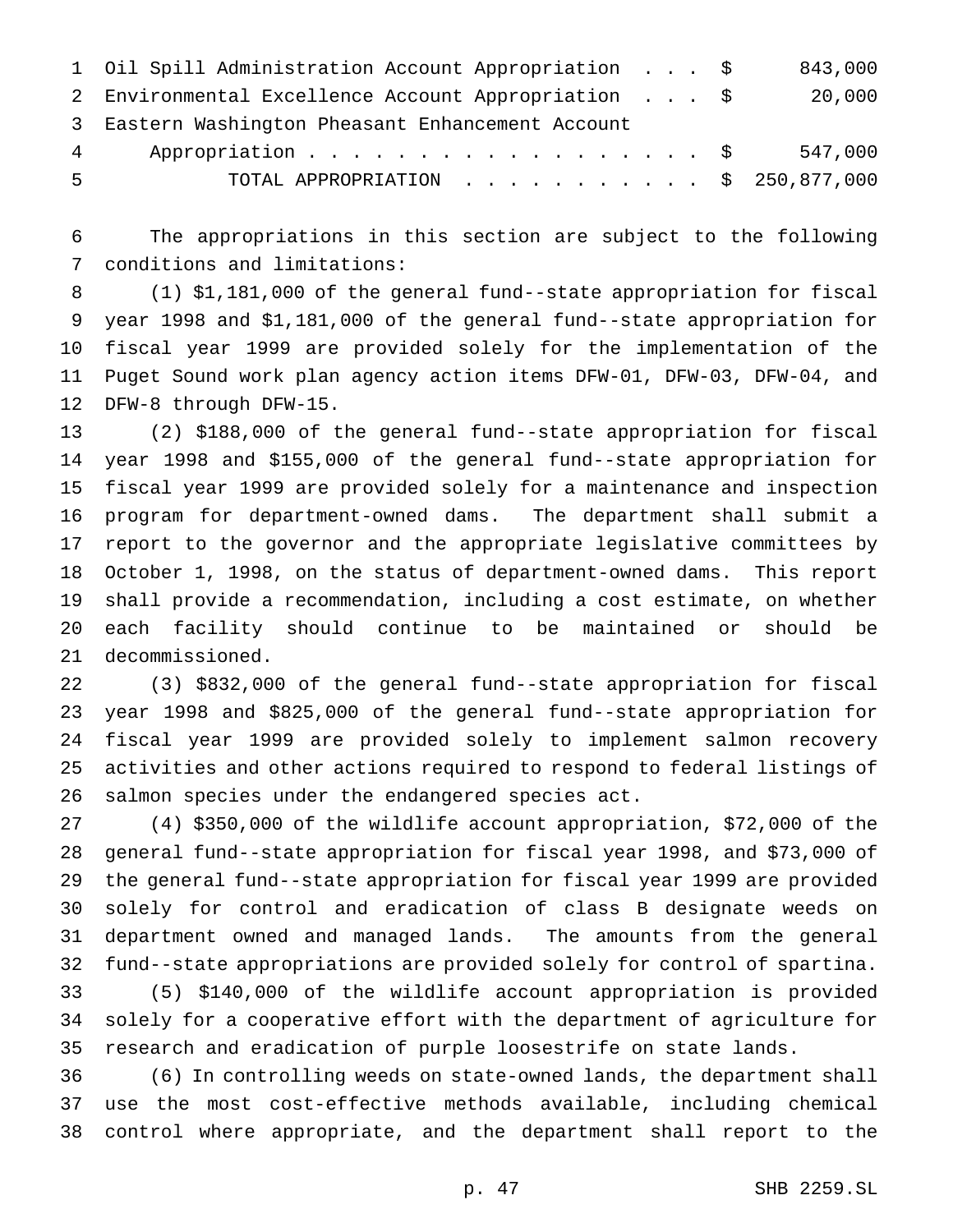appropriate committees of the legislature by January 1, 1998, on control methods, costs, and acres treated during the previous year.

 (7) A maximum of \$1,000,000 is provided from the wildlife fund for fiscal year 1998. The amount provided in this subsection is for the emergency feeding of deer and elk that may be starving and that are posing a risk to private property due to severe winter conditions during the winter of 1997-98. The amount expended under this subsection must not exceed the amount raised pursuant to section 3 of Substitute House Bill No. 1478. Of the amount expended under this subsection, not more than fifty percent may be from fee revenue generated pursuant to section 3 of Substitute House Bill No. 1478. If the bill is not enacted by June 30, 1997, the amount provided in this subsection shall lapse.

 (8) \$193,000 of the general fund--state appropriation for fiscal year 1998, \$194,000 of the general fund--state appropriation for fiscal year 1999, and \$300,000 of the wildlife account appropriation are provided solely for the design and development of an automated license system.

 (9) The department is directed to offer for sale its Cessna 421 aircraft by June 30, 1998. Proceeds from the sale shall be deposited in the wildlife account.

 (10) \$500,000 of the general fund--state appropriation for fiscal year 1998 and \$500,000 of the general fund--state appropriation for fiscal year 1999 are provided solely to continue the department's habitat partnerships program during the 1997-99 biennium.

 (11) \$350,000 of the general fund--state appropriation for fiscal year 1998 and \$350,000 of the general fund--state appropriation for fiscal year 1999 are provided solely for purchase of monitoring equipment necessary to fully implement mass marking of coho salmon.

 (12) \$238,000 of the general fund--state appropriation for fiscal year 1998 and \$219,000 of the general fund--state appropriation for fiscal year 1999 are provided solely for the implementation of Substitute House Bill No. 1985 (landscape management plans). If the bill is not enacted by June 30, 1997, the amounts provided in this subsection shall lapse.

 (13) \$150,000 of the general fund--state appropriation for fiscal year 1998 and \$150,000 of the general fund--state appropriation for fiscal year 1999 are provided solely for a contract with the United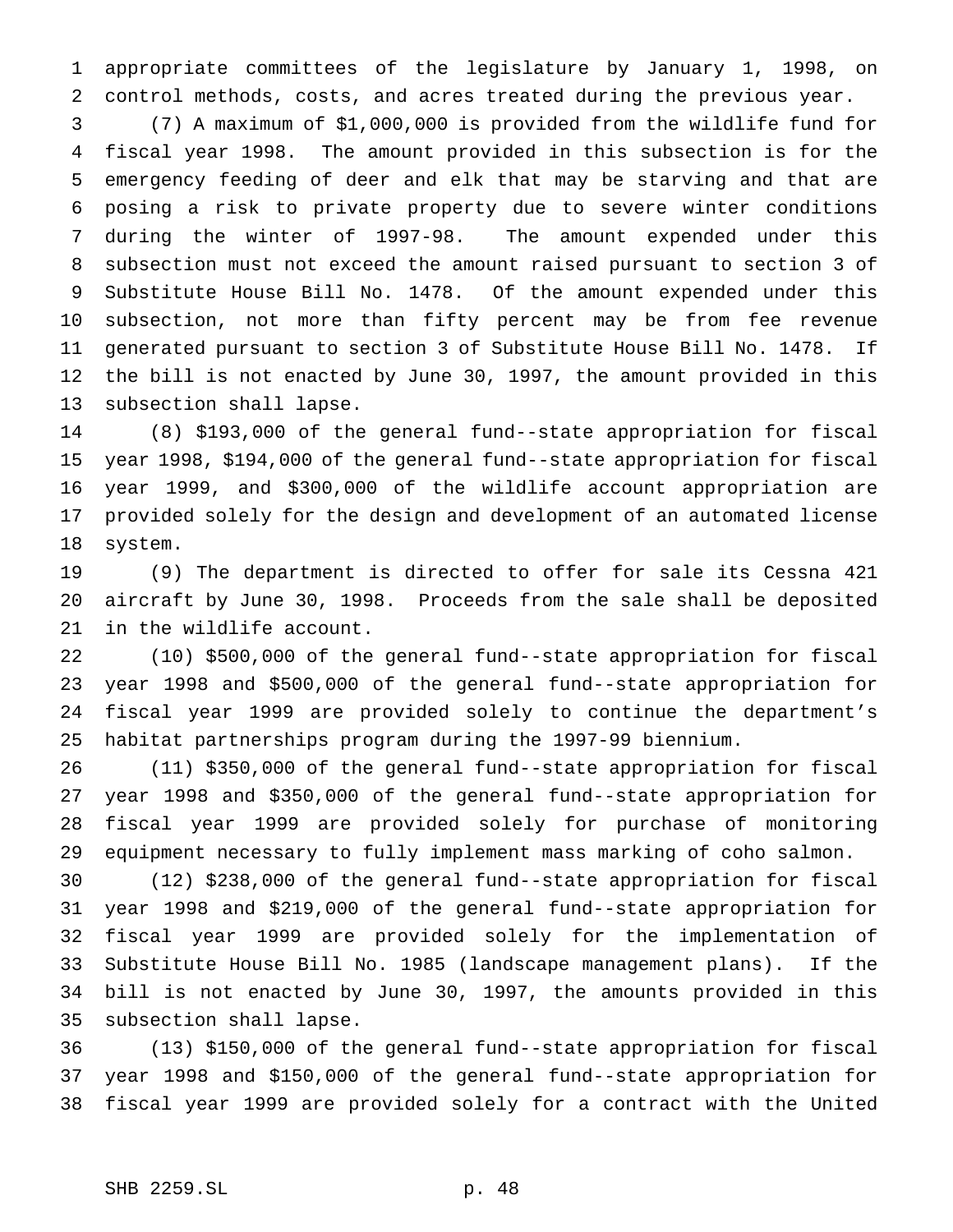States department of agriculture to carry out animal damage control projects throughout the state related to cougars, bears, and coyotes. (14) \$97,000 of the general fund--state appropriation for fiscal year 1998 and \$98,000 of the general fund--state appropriation for fiscal year 1999 are provided solely to implement animal damage control programs for Canada geese in the lower Columbia river basin.

 (15) \$170,000 of the general fund--state appropriation for fiscal year 1998, \$170,000 of the general fund--state appropriation for fiscal year 1999, and \$360,000 of the wildlife account appropriation are provided solely to hire additional enforcement officers to address problem wildlife throughout the state.

 (16) \$197,000 of the general fund--state appropriation for fiscal year <sup>1998</sup> and \$196,000 of the general fund--state appropriation for fiscal year <sup>1999</sup> are provided solely to implement Substitute Senate Bill No. <sup>5120</sup> (remote site incubators). If the bill is not enacted by June 30, 1997, the amounts provided in this subsection shall lapse.

 (17) \$133,000 of the general fund--state appropriation for fiscal year 1998 and \$133,000 of the general fund--state appropriation for fiscal year 1999 are provided solely to implement Substitute Senate Bill No. 5442 (flood control permitting). If the bill is not enacted by June 30, 1997, the amounts provided in this subsection shall lapse. (18) \$100,000 of the aquatic lands enhancement account appropriation is provided solely for grants to the regional fisheries enhancement groups.

 (19) \$547,000 of the eastern Washington pheasant enhancement account appropriation is provided solely for implementation of Substitute Senate Bill No. 5104 (pheasant enhancement program). If the bill is not enacted by June 30, 1997, the amounts provided in this subsection shall lapse.

 (20) \$150,000 of the general fund--state appropriation for fiscal year 1998 and \$150,000 of the general fund--state appropriation for fiscal year 1999 are provided solely to hire Washington conservation corps crews to maintain department-owned and managed lands.

 (21) The entire environmental excellence account appropriation is provided solely for implementation of Engrossed Second Substitute House Bill No. 1866 (environmental excellence). If the bill is not enacted by June 30, 1997, the entire appropriation is null and void.

 (22) \$156,000 of the recreational fisheries enhancement appropriation is provided solely for Substitute Senate Bill No. 5102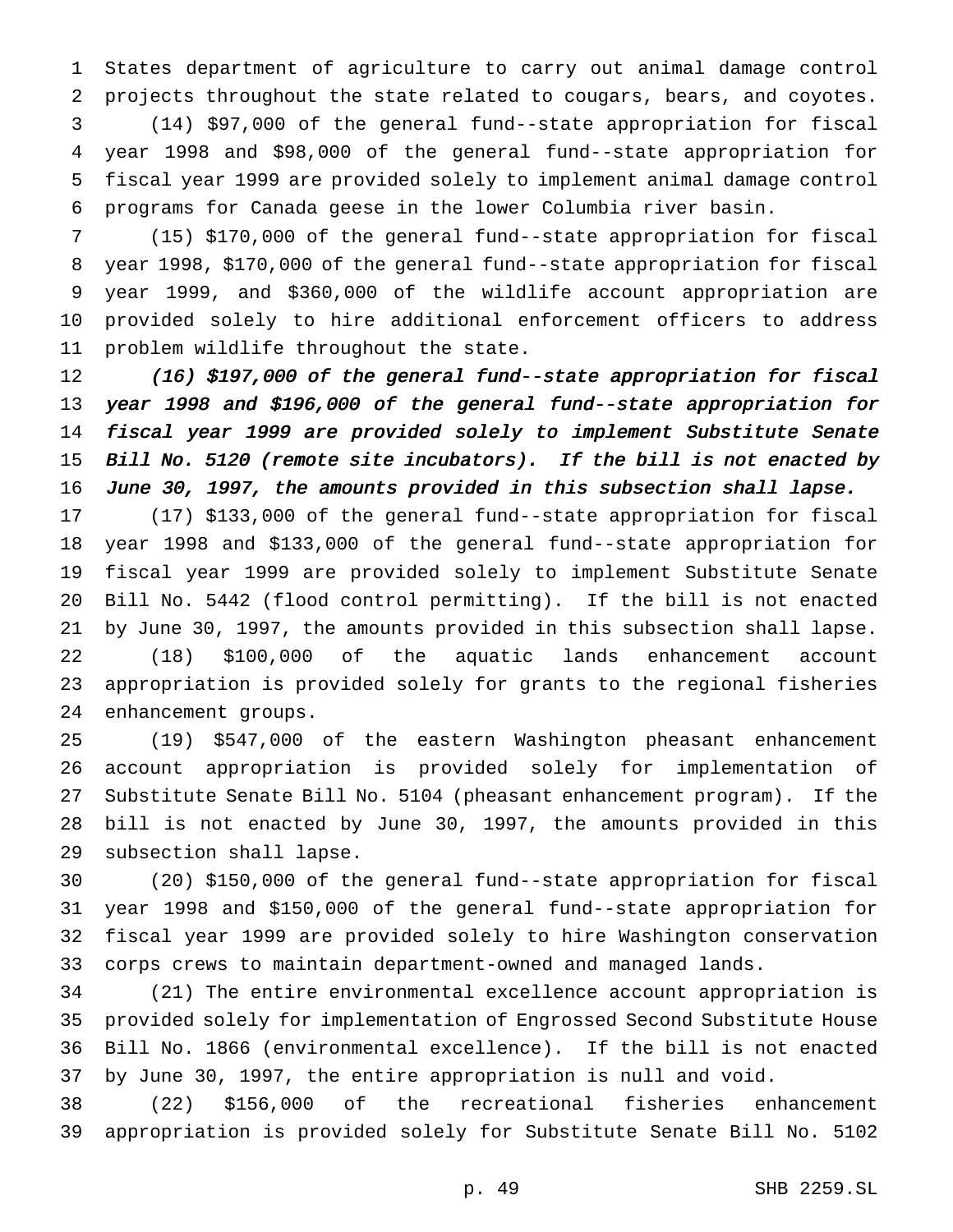(fishing license surcharge). If the bill is not enacted by June 30, 1997, the amount provided in this subsection shall lapse.

 (23) \$25,000 of the general fund--state appropriation for fiscal year 1998 and \$25,000 of the general fund--state appropriation for fiscal year 1999 are provided solely for staffing and operation of the Tennant Lake interpretive center.

**\*Sec. 304 was partially vetoed. See message at end of chapter.**

 **Sec. 305.** 1997 c 149 s 308 (uncodified) is each amended to read as follows:

**FOR THE DEPARTMENT OF NATURAL RESOURCES**

| 11 | General Fund--State Appropriation (FY 1998) \$      | ((25, 117, 000))   |
|----|-----------------------------------------------------|--------------------|
| 12 |                                                     | 23,767,000         |
| 13 | General Fund--State Appropriation (FY 1999) \$      | ((25, 518, 000))   |
| 14 |                                                     | 24,168,000         |
| 15 | General Fund--Federal Appropriation                 | 1,156,000<br>\$    |
| 16 | General Fund--Private/Local Appropriation           | 422,000<br>\$      |
| 17 | Forest Development Account Appropriation            | 49,923,000<br>\$   |
| 18 | Off Road Vehicle Account Appropriation              | 3,628,000<br>\$    |
| 19 | Surveys and Maps Account Appropriation              | 2,088,000<br>\$    |
| 20 | Aquatic Lands Enhancement Account Appropriation     | 4,869,000<br>\$    |
| 21 | Resources Management Cost Account Appropriation     | 89,613,000<br>\$   |
| 22 | Waste Reduction/Recycling/Litter Control            |                    |
| 23 | Appropriation                                       | 450,000<br>\$      |
| 24 | Surface Mining Reclamation Account Appropriation    | 1,420,000<br>\$    |
| 25 | Aquatic Land Dredged Material Disposal Site Account |                    |
| 26 | Appropriation                                       | 751,000<br>\$      |
| 27 | Natural Resources Conservation Areas Stewardship    |                    |
| 28 | Account Appropriation                               | 77,000<br>\$       |
| 29 | Air Pollution Control Account Appropriation         | 890,000<br>\$      |
| 30 | Metals Mining Account Appropriation                 | \$<br>62,000       |
| 31 | TOTAL APPROPRIATION \$                              | ( (205, 984, 000)) |
| 32 |                                                     | 203, 284, 000      |

 The appropriations in this section are subject to the following conditions and limitations:

 (1) \$7,017,000 of the general fund--state appropriation for fiscal year 1998 and \$6,900,000 of the general fund--state appropriation for fiscal year 1999 are provided solely for emergency fire suppression.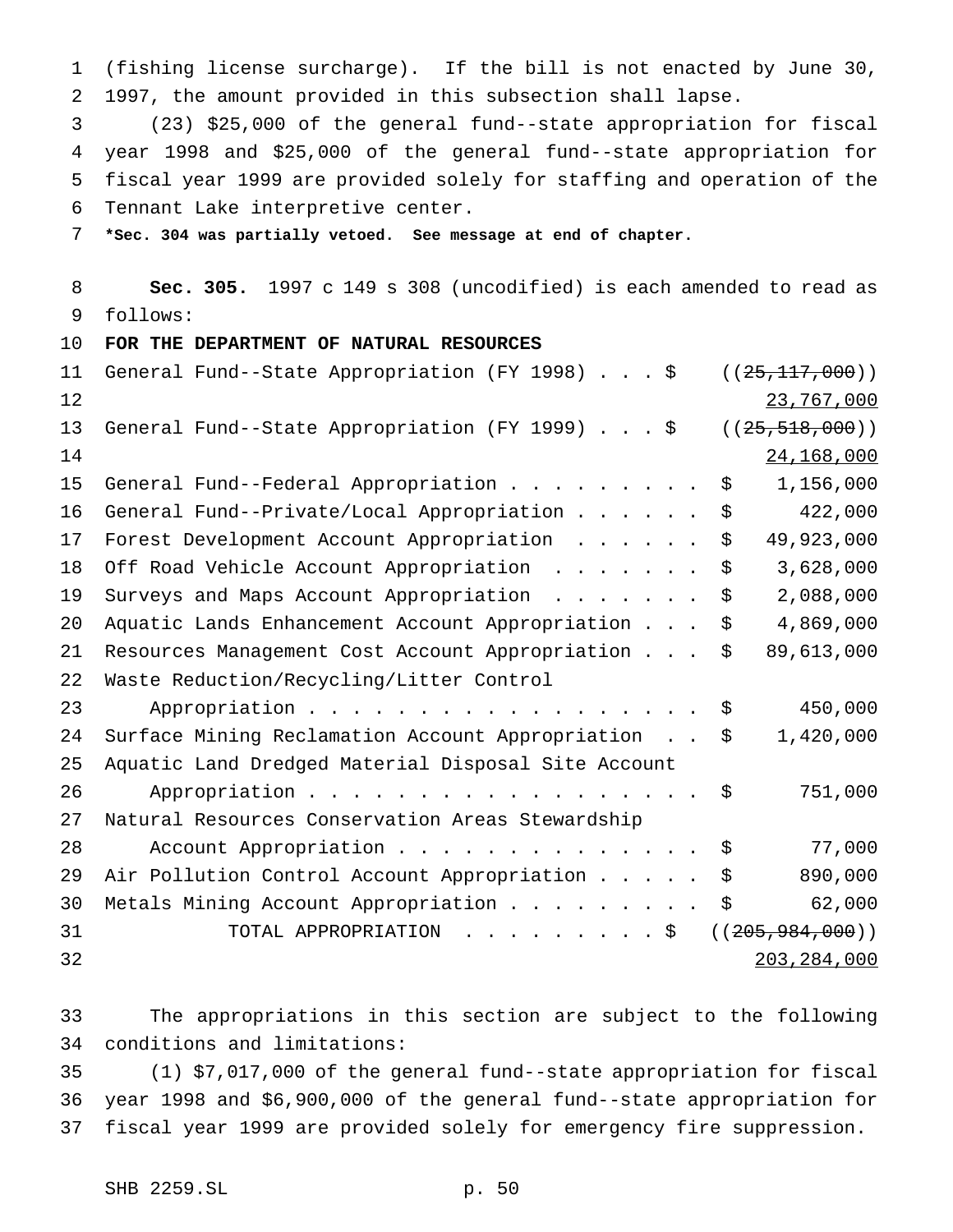(2) \$18,000 of the general fund--state appropriation for fiscal year 1998, \$18,000 of the general fund--state appropriation for fiscal year 1999, and \$957,000 of the aquatic lands enhancement account appropriation are provided solely for the implementation of the Puget Sound work plan agency action items DNR-01, DNR-02, and DNR-04.

 (3) \$450,000 of the resource management cost account appropriation is provided solely for the control and eradication of class B designate weeds on state lands. The department shall use the most cost-effective methods available, including chemical control where appropriate, and report to the appropriate committees of the legislature by January 1, 1998, on control methods, costs, and acres treated during the previous year.

13 (4) \$((2,682,000)) 1,332,000 of the general fund--state 14 appropriation for fiscal year 1998 and \$((3,063,000)) 1,713,000 of the general fund--state appropriation for fiscal year 1999 are provided solely for fire protection activities.

 (5) \$541,000 of the general fund--state appropriation for fiscal year 1998 and \$549,000 of the general fund--state appropriation for fiscal year 1999 are provided solely for the stewardship of natural area preserves, natural resource conservation areas, and the operation of the natural heritage program.

 (6) \$2,300,000 of the aquatic lands enhancement account appropriation is provided for the department's portion of the Eagle Harbor settlement.

 (7) \$195,000 of the general fund--state appropriation for fiscal year 1998 and \$220,000 of the general fund--state appropriation for fiscal year 1999 are provided solely for the implementation of Substitute House Bill No. 1985 (landscape management plans). If the bill is not enacted by June 30, 1997, the amounts provided in this subsection shall lapse.

 (8) \$600,000 of the general fund--state appropriation for fiscal year 1998 and \$600,000 of the general fund--state appropriation for fiscal year 1999 are provided solely for the cooperative monitoring, evaluation, and research projects related to implementation of the timber-fish-wildlife agreement.

 (9) \$6,568,000 of the forest development account appropriation is provided solely for silviculture activities on forest board lands. To the extent that forest board counties apply for reconveyance of lands pursuant to Substitute Senate Bill No. 5325 (county land transfers),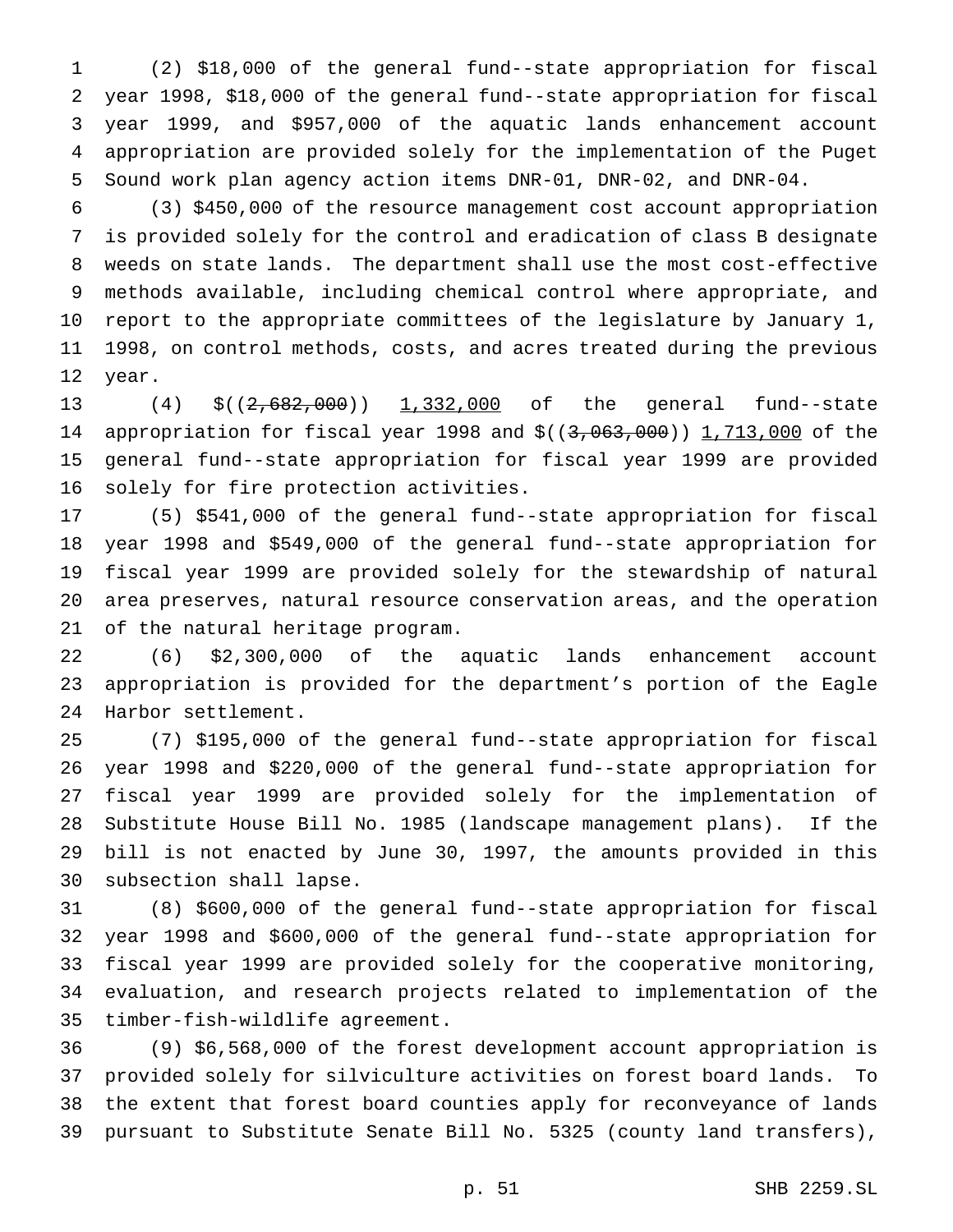the amount provided in this subsection shall be reduced by an amount equal to the estimated silvicultural expenditures planned in each county that applies for reconveyance.

(End of part)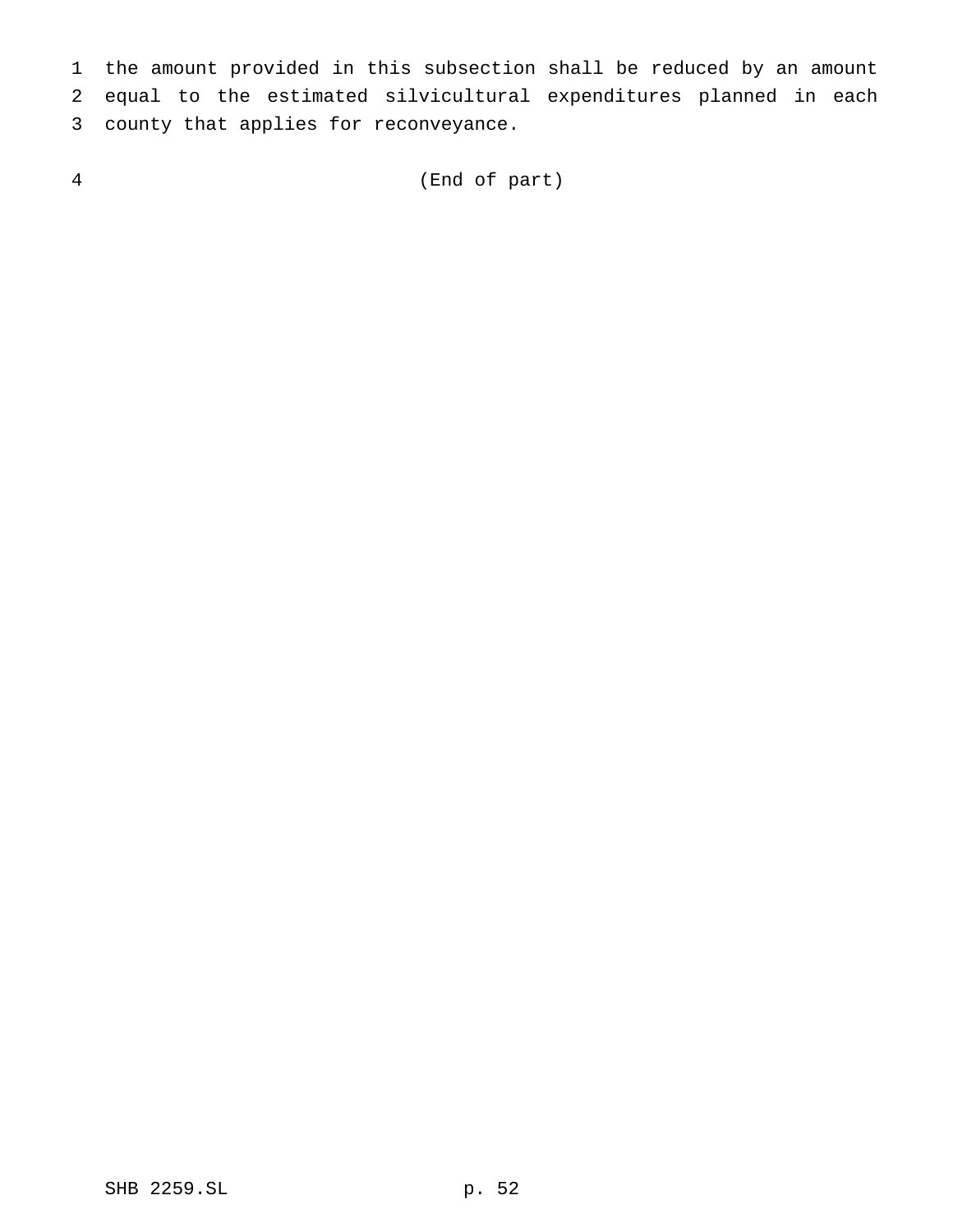| 1              | <b>PART V</b>                                                                         |
|----------------|---------------------------------------------------------------------------------------|
| $\mathfrak{D}$ | <b>EDUCATION</b>                                                                      |
|                |                                                                                       |
| 3              | SECTION. Sec. 501. FOR<br>*NEW<br><b>THE</b><br><b>SUPERINTENDENT</b><br>OF<br>PUBLIC |
| 4              | INSTRUCTION--FOR STATE ADMINISTRATION                                                 |
| 5              | General Fund--State Appropriation (FY 1998) \$<br>20,758,000                          |
| 6              | General Fund--State Appropriation (FY 1999)<br>40,775,000<br>$\ddot{\mathcal{S}}$     |
| 7              | 49,439,000<br>General Fund--Federal Appropriation $\ldots$ \$                         |
| 8              | Public Safety and Education Account                                                   |
| 9              | Appropriation $\frac{1}{5}$<br>2,598,000                                              |
| 10             | Violence Reduction and Drug Enforcement Account                                       |
| 11             | Appropriation $\frac{1}{5}$<br>3,672,000                                              |
| 12             | Education Savings Account Appropriation<br>\$<br>39, 312, 000                         |
| 13             | TOTAL APPROPRIATION<br>156,554,000<br>\$                                              |
|                |                                                                                       |
| 14             | The appropriations in this section are subject to the following                       |

conditions and limitations:

(1) AGENCY OPERATIONS

 (a) \$394,000 of the general fund--state appropriation for fiscal year 1998 and \$394,000 of the general fund--state appropriation for fiscal year 1999 are provided solely for the operation and expenses of the state board of education, including basic education assistance activities.

 (b)(i) \$250,000 of the general fund--state appropriation for fiscal year 1998 and \$250,000 of the general fund--state appropriation for fiscal year 1999 are provided solely for enhancing computer systems and support in the office of superintendent of public instruction. These amounts shall be used to: Make a database of school information available electronically to schools, state government, and the general public; reduce agency and school district administrative costs through 29 more effective use of technology; and replace paper reporting and publication to the extent feasible with electronic media. The superintendent, in cooperation with the commission on student learning, shall develop a state student record system including elements reflecting student achievement. The system shall be made available to the office of financial management and the legislature with suitable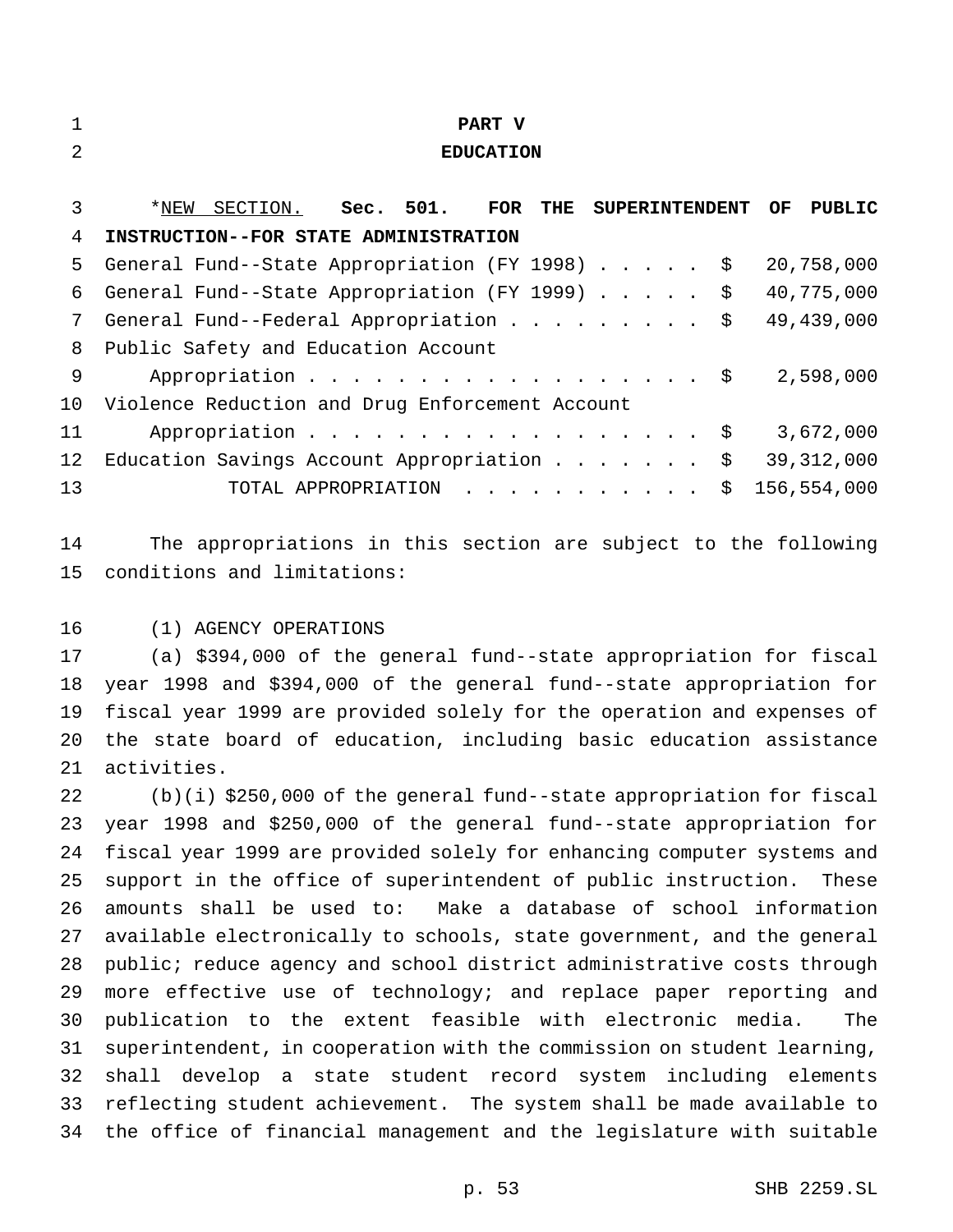safeguards of student confidentiality. The superintendent shall report to the office of financial management and the legislative fiscal committees by December 1 of each year of the biennium on the progress and plans for the expenditure of these amounts.

 (ii) The superintendent, in cooperation with the commission on student learning, shall develop a feasibility plan for a state student record system, including elements reflecting student academic achievement on goals 1 and 2 under RCW 28A.150.210. The feasibility plan shall be made available to the office of financial management and the fiscal and education committees of the legislature for approval before a student records database is established, and shall identify data elements to be collected and suitable safeguards of student confidentiality and proper use of database records, with particular attention to eliminating unnecessary and intrusive data about nonacademic related information.

 (c) \$348,000 of the public safety and education account appropriation is provided solely for administration of the traffic safety education program, including in-service training related to instruction in the risks of driving while under the influence of alcohol and other drugs.

 (d) \$50,000 of the general fund--state appropriation for fiscal year 1998 and \$50,000 of the general fund--state appropriation for fiscal year 1999 are provided solely to implement Substitute Senate Bill No. 5394 (school audit resolutions).

 (e) The superintendent of public instruction shall not accept, allocate, or expend any federal funds to implement the federal goals <sup>2000</sup> program.

(2) STATE-WIDE PROGRAMS

 (a) \$2,174,000 of the general fund--state appropriation is provided for in-service training and educational programs conducted by the Pacific Science Center.

 (b) \$63,000 of the general fund--state appropriation is provided for operation of the Cispus environmental learning center.

 (c) \$2,754,000 of the general fund--state appropriation is provided for educational centers, including state support activities. \$100,000 of this amount is provided to help stabilize funding through distribution among existing education centers that are currently funded by the state at an amount less than \$100,000 a biennium.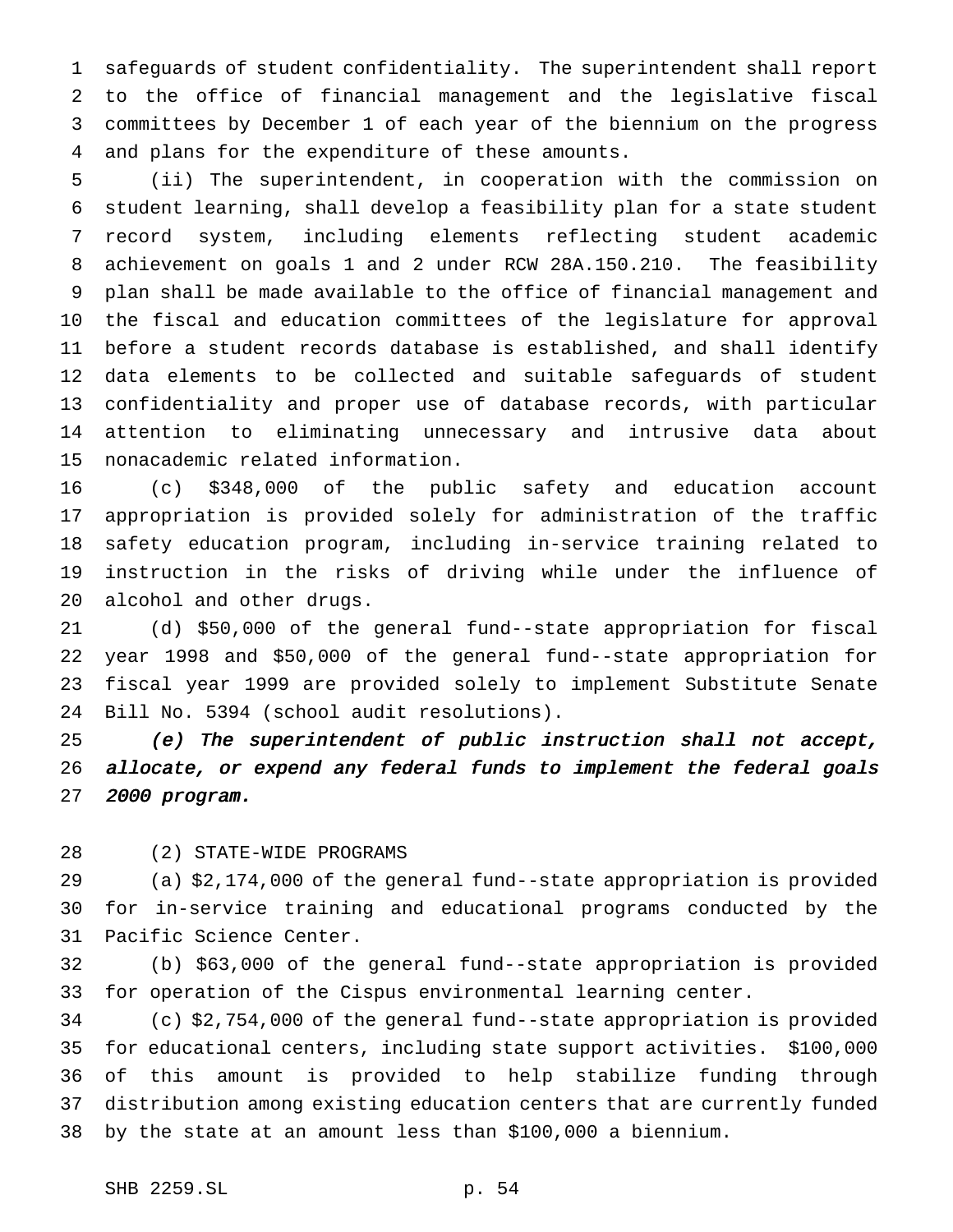(d) \$100,000 of the general fund--state appropriation is provided for an organization in southwest Washington that received funding from the Spokane educational center in the 1995-97 biennium and provides educational services to students who have dropped out.

 (e) \$2,500,000 of the general fund--state fiscal year 1998 appropriation and \$2,500,000 of the general fund--state fiscal year 1999 appropriation are provided solely for implementation of reading initiatives to improve reading in early grades as enacted by the 1997 legislature. Of this amount:

 (i) \$700,000 is provided solely to implement Second Substitute Senate Bill No. <sup>5508</sup> to fund the standardized norm-referenced third 12 grade reading test; and

 (ii) \$4,300,000 is provided solely to implement Engrossed Substitute House Bill No. 2042. Funds shall be used solely for the selection of the second grade reading tests in accordance with section 2 of the bill, and grants to school districts in accordance with sections 4 and 7 of the bill.

 (f) \$3,672,000 of the violence reduction and drug enforcement account appropriation and \$2,250,000 of the public safety education account appropriation are provided solely for matching grants to enhance security in schools. Not more than seventy-five percent of a district's total expenditures for school security in any school year may be paid from a grant under this subsection. The grants shall be expended solely for the costs of employing or contracting for building security monitors in schools during school hours and school events. Of the amount provided in this subsection, at least \$2,850,000 shall be spent for grants to districts that, during the 1988-89 school year, employed or contracted for security monitors in schools during school hours. However, these grants may be used only for increases in school district expenditures for school security over expenditure levels for the 1988-89 school year.

 (g) \$200,000 of the general fund--state appropriation for fiscal year 1998, \$200,000 of the general fund--state appropriation for fiscal year 1999, and \$400,000 of the general fund--federal appropriation transferred from the department of health are provided solely for a program that provides grants to school districts for media campaigns promoting sexual abstinence and addressing the importance of delaying sexual activity, pregnancy, and childbearing until individuals are ready to nurture and support their children. Grants to the school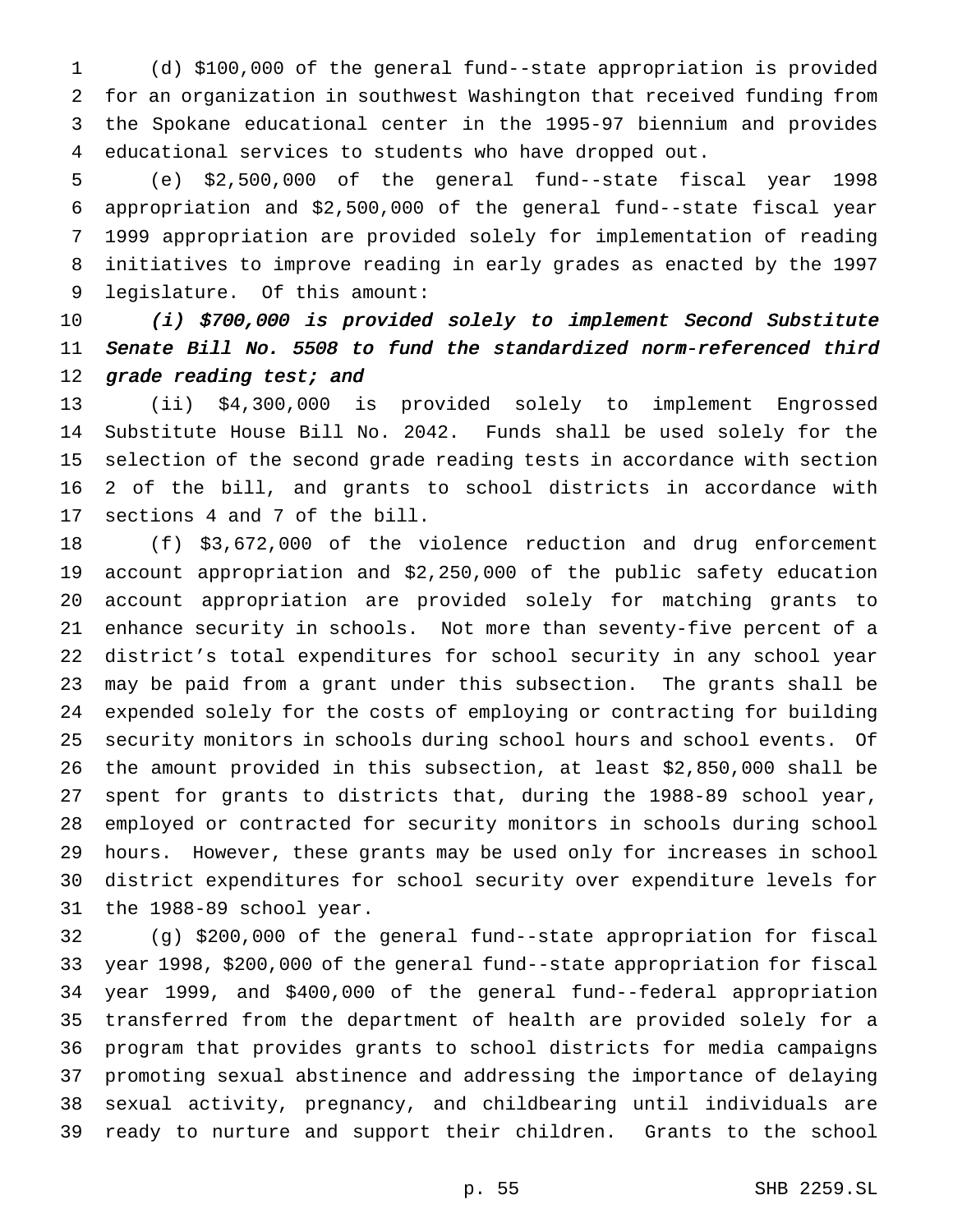districts shall be for projects that are substantially designed and produced by students. The grants shall require a local private sector match equal to one-half of the state grant, which may include in-kind contribution of technical or other assistance from consultants or firms involved in public relations, advertising broadcasting, and graphics or video production or other related fields.

 (h) \$1,500,000 of the general fund--state appropriation for fiscal year 1998 and \$1,500,000 of the general fund--state appropriation for fiscal year 1999 are provided solely for school district petitions to juvenile court for truant students as provided in RCW 28A.225.030 and 28A.225.035. Allocation of this money to school districts shall be based on the number of petitions filed.

 (i) \$300,000 of the general fund--state appropriation is provided for alcohol and drug prevention programs pursuant to RCW 66.08.180.

 (j)(i) \$19,656,000 of the education savings account appropriation for fiscal year 1998 and \$19,656,000 of the education savings account appropriation for fiscal year 1999 are provided solely for matching grants and related state activities to provide school district consortia with programs utilizing technology to improve learning. A maximum of \$100,000 each fiscal year of this amount is provided for administrative support and oversight of the K-20 network by the superintendent of public instruction. The superintendent of public instruction shall convene a technology grants committee representing private sector technology, school districts, and educational service districts to recommend to the superintendent grant proposals that have the best plans for improving student learning through innovative curriculum using technology as a learning tool and evaluating the effectiveness of the curriculum innovations. After considering the technology grants committee recommendations, the superintendent shall make matching grant awards, including granting at least fifteen percent of funds on the basis of criteria in (ii)(A) through (C) of this 32 subsection  $(2)(j)$ .

 (ii) Priority for award of funds will be to (A) school districts most in need of assistance due to financial limits, (B) school districts least prepared to take advantage of technology as a means of improving student learning, and (C) school districts in economically distressed areas. The superintendent of public instruction, in consultation with the technology grants committee, shall propose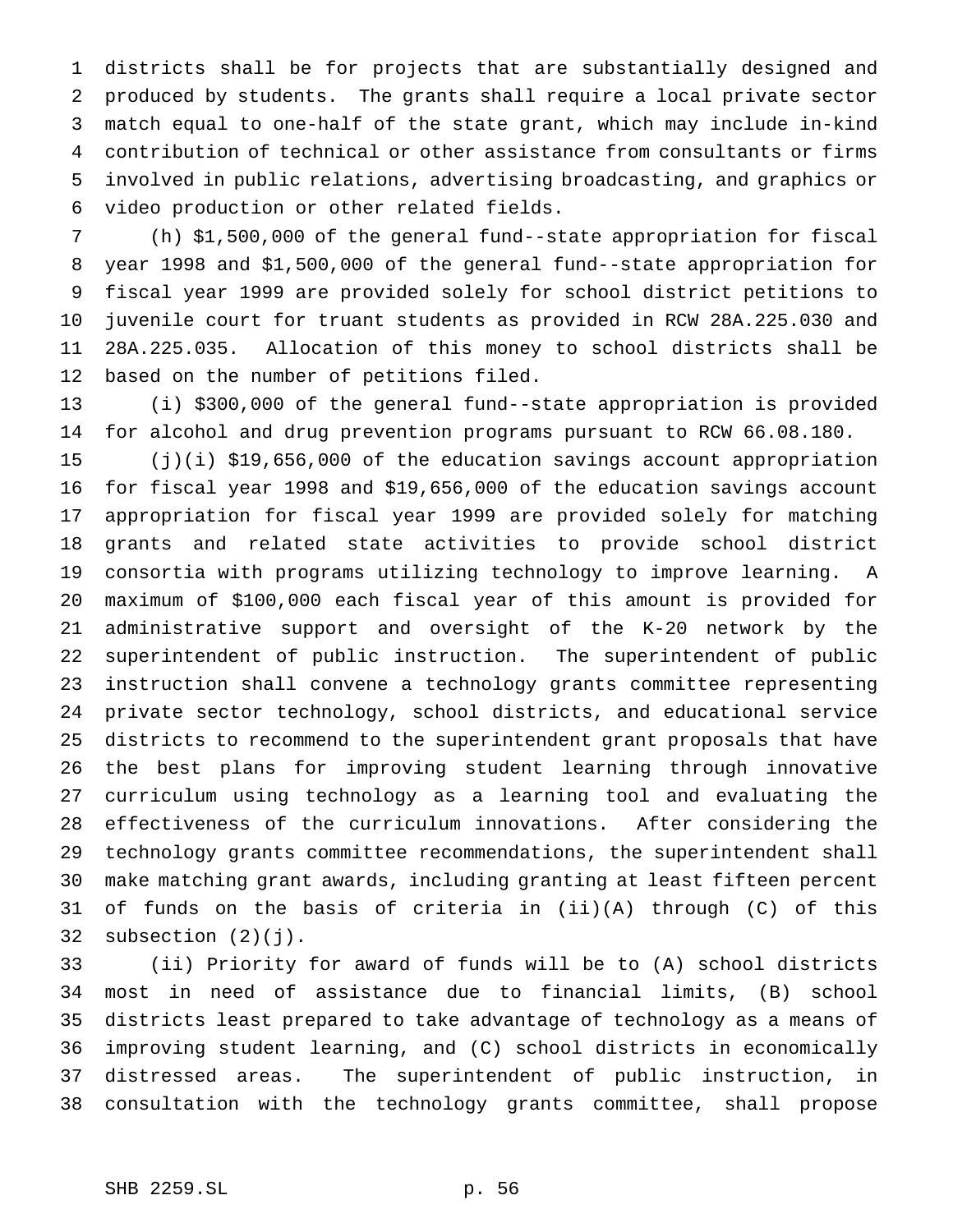options to the committee for identifying and prioritizing districts according to criteria in (i) and (ii) of this subsection (2)(j).

 (iii) Options for review criteria to be considered by the superintendent of public instruction include, but are not limited to, free and reduced lunches, levy revenues, ending fund balances, equipment inventories, and surveys of technology preparedness. An "economically distressed area" is (A) a county with an unemployment rate that is at least twenty percent above the state-wide average for the previous three years; (B) a county that has experienced sudden and severe or long-term and severe loss of employment, or erosion of its economic base resulting in decline of its dominant industries; or (C) a district within a county which (I) has at least seventy percent of its families and unrelated individuals with incomes below eighty percent of the county's median income for families and unrelated individuals; and (II) has an unemployment rate which is at least forty percent higher than the county's unemployment rate.

 (k) \$50,000 of the general fund--state appropriations is provided as matching funds for district contributions to provide analysis of the efficiency of school district business practices. The superintendent of public instruction shall establish criteria, make awards, and provide a report to the fiscal committees of the legislature by December 15, 1997, on the progress and details of analysis funded under this subsection (2)(k).

 (l) \$19,977,000 of the general fund--state appropriation for fiscal year 1999 is provided solely for the purchase of classroom instructional materials and supplies. The superintendent shall allocate the funds at a maximum rate of \$20.82 per full-time equivalent student, beginning September 1, 1998, and ending June 30, 1999. The expenditure of the funds shall be determined at each school site by the school building staff, parents, and the community. School districts shall distribute all funds received to school buildings without deduction.

 (m) \$15,000 of the general fund--state appropriation is provided solely to assist local districts vocational education programs in applying for low frequency FM radio licenses with the federal communications commission.

 (n) \$35,000 of the general fund--state appropriation is provided solely to the state board of education to design a program to encourage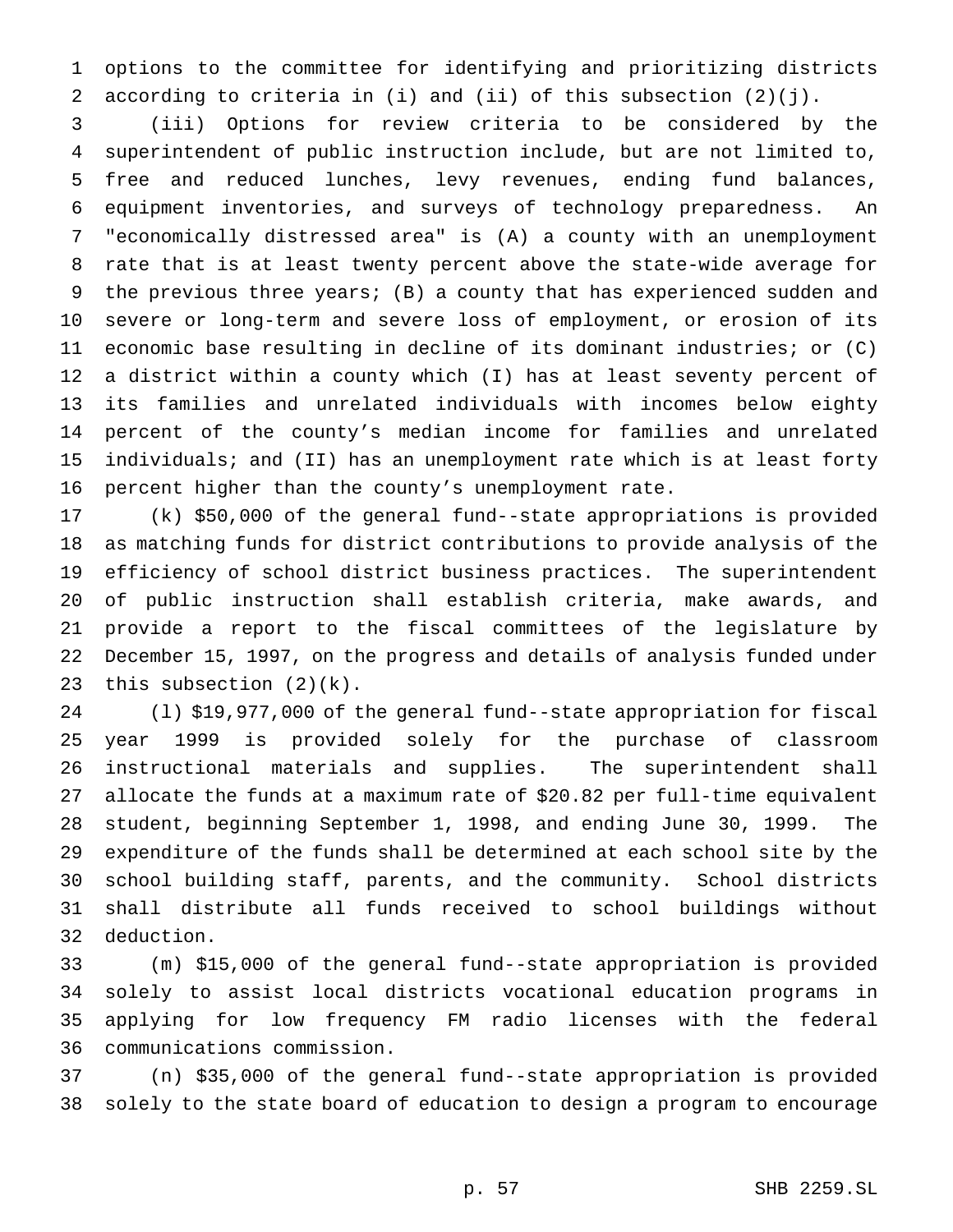high school students and other adults to pursue careers as vocational education teachers in the subject matter of agriculture.

 (o) \$25,000 of the general fund--state appropriation for fiscal year 1998 and \$25,000 of the general fund--state appropriation for fiscal year 1999 are provided solely for allocation to the primary coordinators of the state geographic alliance to improve the teaching of geography in schools.

 (p) \$1,000,000 of the general fund--state appropriation is provided for state administrative costs and start-up grants for alternative programs and services that improve instruction and learning for at-risk and expelled students consistent with the objectives of Engrossed House Bill No. 1581 (disruptive students/offenders). Each grant application shall contain proposed performance indicators and an evaluation plan to measure the success of the program and its impact on improved student learning. Applications shall contain the applicant's plan for maintaining the program and/or services after the grant period, shall address the needs of students who cannot be accommodated within the framework of existing school programs or services and shall address how the applicant will serve any student within the proposed program's target age range regardless of the reason for truancy, suspension, expulsion, or other disciplinary action. Up to \$50,000 per year may be used by the superintendent of public instruction for grant administration. The superintendent shall submit an evaluation of the alternative program start-up grants provided under this section, and section 501(2)(q), chapter 283, Laws of 1996, to the fiscal and education committees of the legislature by November 15, 1998. Grants shall be awarded to applicants showing the greatest potential for improved student learning for at-risk students including:

 (i) Students who have been suspended, expelled, or are subject to other disciplinary actions;

 (ii) Students with unexcused absences who need intervention from community truancy boards or family support programs;

(iii) Students who have left school; and

(iv) Students involved with the court system.

 The office of the superintendent of public instruction shall prepare a report describing student recruitment, program offerings, staffing practices, and available indicators of program effectiveness of alternative education programs funded with state and, to the extent information is available, local funds. The report shall contain a plan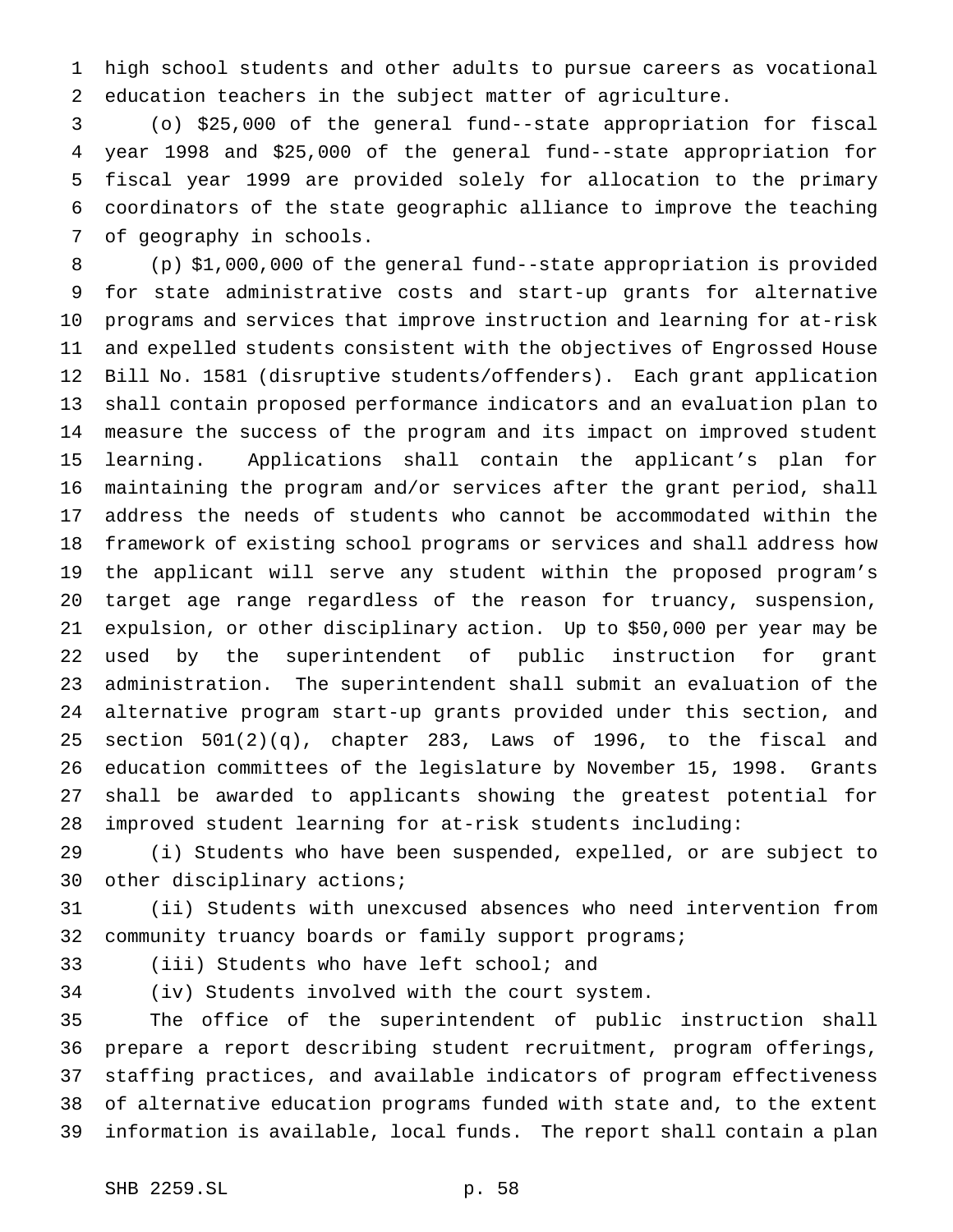for conducting an evaluation of the educational effectiveness of alternative education programs.

 (q) \$1,600,000 of the general fund--state appropriation is provided for grants for magnet schools to be distributed as recommended by the superintendent of public instruction pursuant to chapter 232, section 516(13), Laws of 1992.

 (r) \$4,300,000 of the general fund--state appropriation is provided for complex need grants. Grants shall be provided according to amounts shown in LEAP Document 30C as developed on April 27, 1997, at 03:00 hours.

**\*Sec. 501 was partially vetoed. See message at end of chapter.**

## NEW SECTION. **Sec. 502. FOR THE SUPERINTENDENT OF PUBLIC INSTRUCTION--BASIC EDUCATION EMPLOYEE COMPENSATION**

 (1) The following calculations determine the salaries used in the general fund allocations for certificated instructional, certificated administrative, and classified staff units under section 502, chapter 149, Laws of 1997:

 (a) Salary allocations for certificated instructional staff units shall be determined for each district by multiplying the district's certificated instructional derived base salary shown on LEAP Document 12D, by the district's average staff mix factor for basic education and special education certificated instructional staff in that school year, 23 computed using LEAP Document 1A; and

 (b) Salary allocations for certificated administrative staff units and classified staff units for each district shall be based on the district's certificated administrative and classified salary allocation amounts shown on LEAP Document 12D.

(2) For the purposes of this section:

 (a) "Basic education certificated instructional staff" is defined as provided in RCW 28A.150.100 and "special education certificated staff" means staff assigned to the state-supported special education program pursuant to chapter 28A.155 RCW in positions requiring a certificate;

 (b) "LEAP Document 1A" means the computerized tabulation establishing staff mix factors for certificated instructional staff according to education and years of experience, as developed by the legislative evaluation and accountability program committee on April 8, 1991, at 13:35 hours; and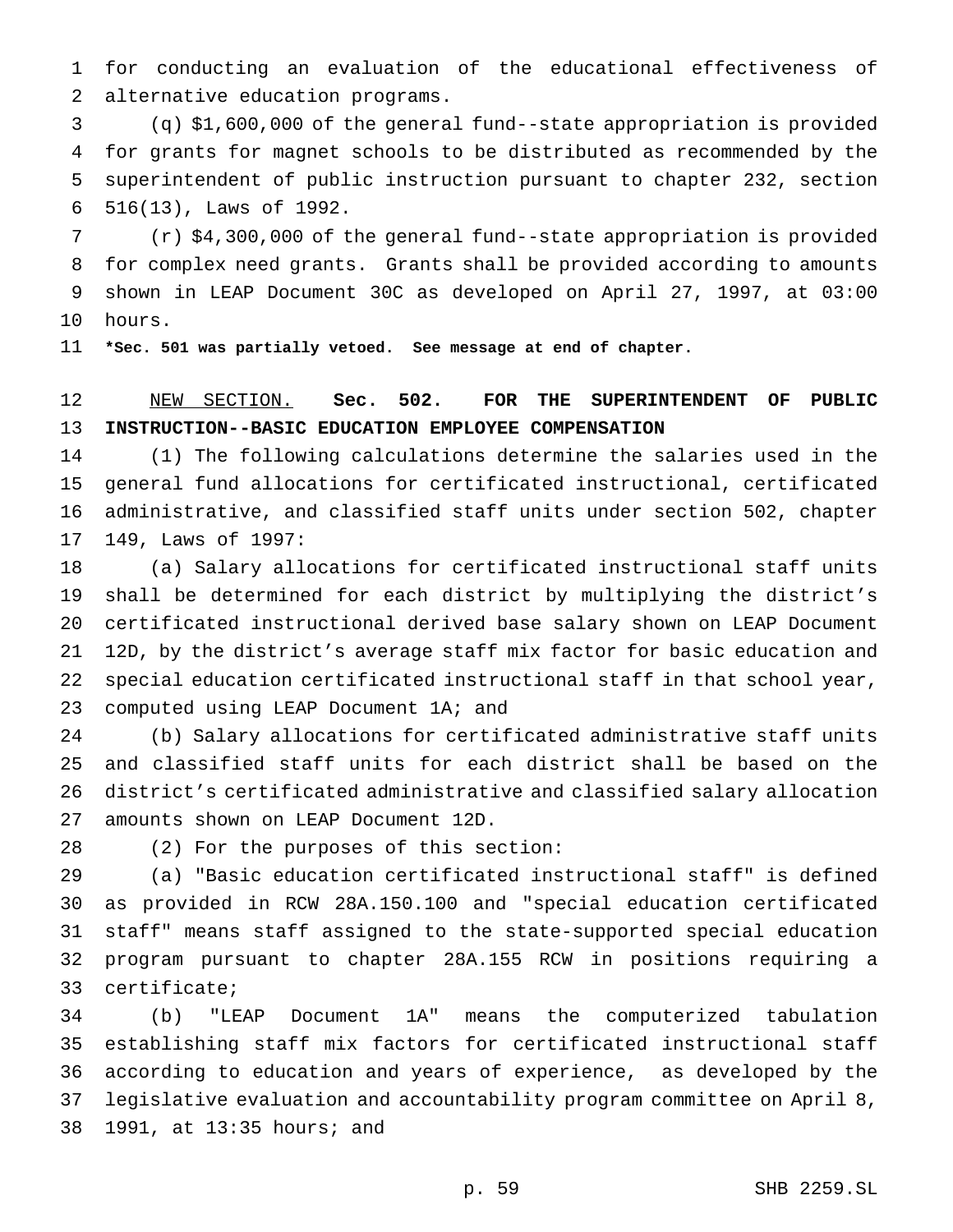(c) "LEAP Document 12D" means the computerized tabulation of 1997- 98 and 1998-99 school year salary allocations for certificated administrative staff and classified staff and derived base salaries for certificated instructional staff as developed by the legislative evaluation and accountability program committee on March 21, 1997 at 16:37 hours.

 (3) Incremental fringe benefit factors shall be applied to salary adjustments at a rate of 19.58 percent for certificated staff and 15.15 percent for classified staff for both years of the biennium.

 (4)(a) Pursuant to RCW 28A.150.410, the following state-wide salary allocation schedules for certificated instructional staff are established for basic education salary allocations:

- 
- STATE-WIDE SALARY ALLOCATION SCHEDULE
- 

FOR THE 1997-98 AND 1998-99 SCHOOL YEARS

Years of

| 16 | Service       | BA     | $BA+15$ | $BA+30$ | <b>BA+45</b> | BA+90  |
|----|---------------|--------|---------|---------|--------------|--------|
| 17 | 0             | 22,950 | 23,570  | 24,212  | 24,855       | 26,920 |
| 18 | $\mathbf 1$   | 23,702 | 24,342  | 25,005  | 25,690       | 27,816 |
| 19 | 2             | 24,469 | 25,129  | 25,812  | 26,563       | 28,725 |
| 20 | 3             | 25,275 | 25,955  | 26,657  | 27,450       | 29,650 |
| 21 | 4             | 26,095 | 26,818  | 27,540  | 28,375       | 30,632 |
| 22 | 5             | 26,953 | 27,695  | 28,437  | 29,336       | 31,629 |
| 23 | 6             | 27,847 | 28,586  | 29,370  | 30,333       | 32,661 |
| 24 | 7             | 28,756 | 29,513  | 30,316  | 31,341       | 33,727 |
| 25 | 8             | 29,678 | 30,477  | 31,299  | 32,408       | 34,827 |
| 26 | 9             |        | 31,475  | 32,337  | 33,487       | 35,962 |
| 27 | 10            |        |         | 33,388  | 34,621       | 37,129 |
| 28 | 11            |        |         |         | 35,788       | 38,351 |
| 29 | 12            |        |         |         | 36,918       | 39,605 |
| 30 | 13            |        |         |         |              | 40,890 |
| 31 | 14            |        |         |         |              | 42,182 |
| 32 | 15<br>or more |        |         |         |              | 43,279 |

|    | 33 Years of |        |                         |       | MA+90  |
|----|-------------|--------|-------------------------|-------|--------|
|    | 34 Service  | BA+135 | MA                      | MA+45 | or PHD |
| 35 | $\bigcap$   |        | 28, 251 27, 516 29, 581 |       | 30,912 |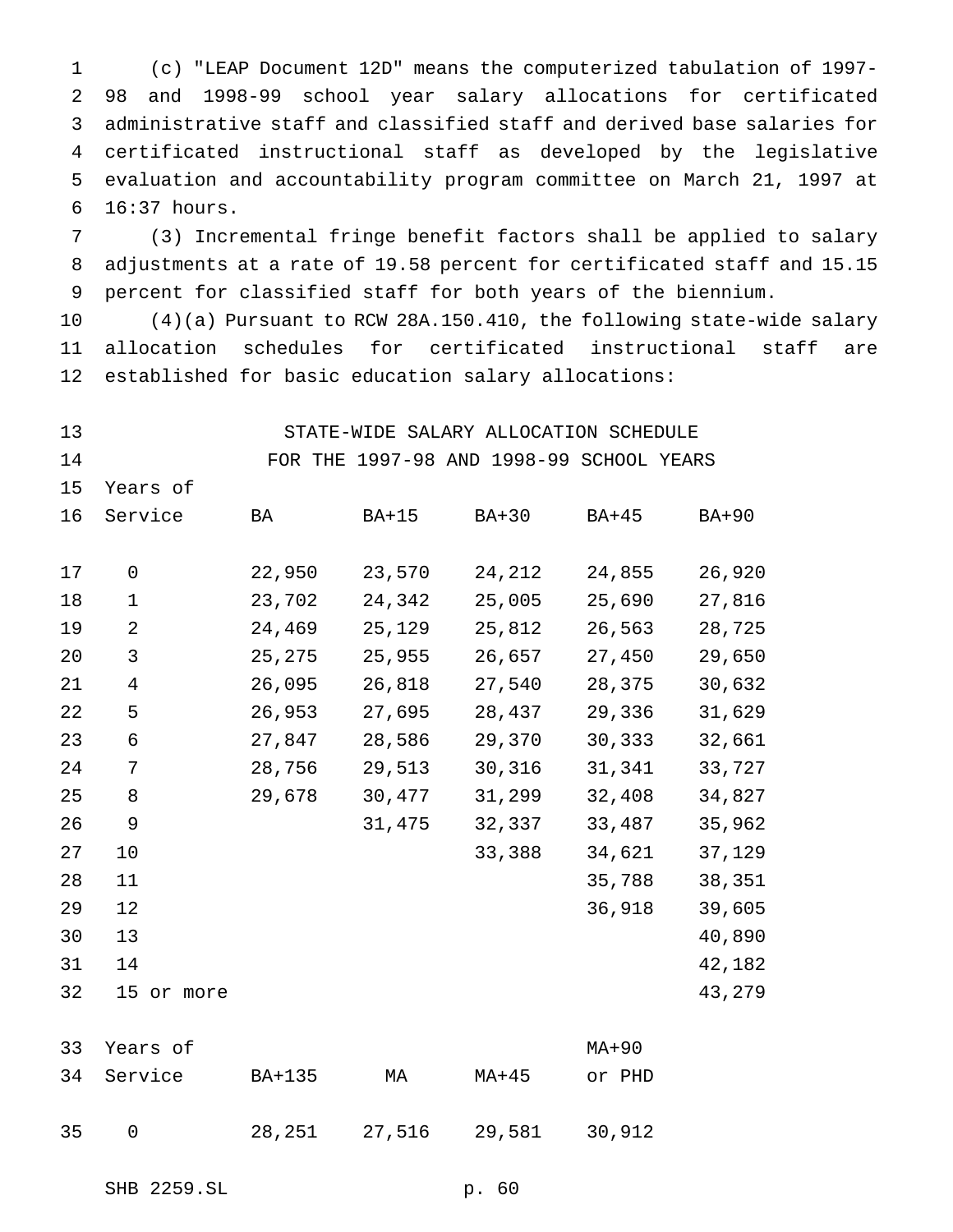| 1              | $\mathbf 1$ | 29,165  | 28,351 | 30,477 | 31,825 |
|----------------|-------------|---------|--------|--------|--------|
| 2              | 2           | 30,115  | 29,224 | 31,386 | 32,774 |
| 3              | 3           | 31,100  | 30,111 | 32,311 | 33,761 |
| $\overline{4}$ | 4           | 32,123  | 31,036 | 33,293 | 34,783 |
| 5              | 5           | 33,180  | 31,996 | 34,290 | 35,840 |
| 6              | 6           | 34,250  | 32,994 | 35,322 | 36,911 |
| 7              | 7           | 35,377  | 34,002 | 36,388 | 38,038 |
| 8              | 8           | 36,537  | 35,069 | 37,488 | 39,198 |
| 9              | 9           | 37,730  | 36,147 | 38,623 | 40,391 |
| 10             | 10          | 38,956  | 37,282 | 39,790 | 41,617 |
| 11             | 11          | 40,214  | 38,449 | 41,012 | 42,875 |
| 12             | 12          | 41,525  | 39,662 | 42,266 | 44,186 |
| 13             | 13          | 42,867  | 40,917 | 43,551 | 45,528 |
| 14             | 14          | 44,260  | 42,210 | 44,927 | 46,921 |
| 15             | 15 or more  | 45, 411 | 43,307 | 46,095 | 48,141 |
|                |             |         |        |        |        |

 (b) As used in this subsection, the column headings "BA+(N)" refer to the number of credits earned since receiving the baccalaureate degree.

 (c) For credits earned after the baccalaureate degree but before the masters degree, any credits in excess of forty-five credits may be counted after the masters degree. Thus, as used in this subsection, the column headings "MA+(N)" refer to the total of:

(i) Credits earned since receiving the masters degree; and

 (ii) Any credits in excess of forty-five credits that were earned after the baccalaureate degree but before the masters degree.

(5) For the purposes of this section:

(a) "BA" means a baccalaureate degree.

(b) "MA" means a masters degree.

(c) "PHD" means a doctorate degree.

 (d) "Years of service" shall be calculated under the same rules adopted by the superintendent of public instruction.

 (e) "Credits" means college quarter hour credits and equivalent in- service credits computed in accordance with RCW 28A.415.020 and chapter 90, Laws of 1997.

 (6) No more than ninety college quarter-hour credits received by any employee after the baccalaureate degree may be used to determine compensation allocations under the state salary allocation schedule and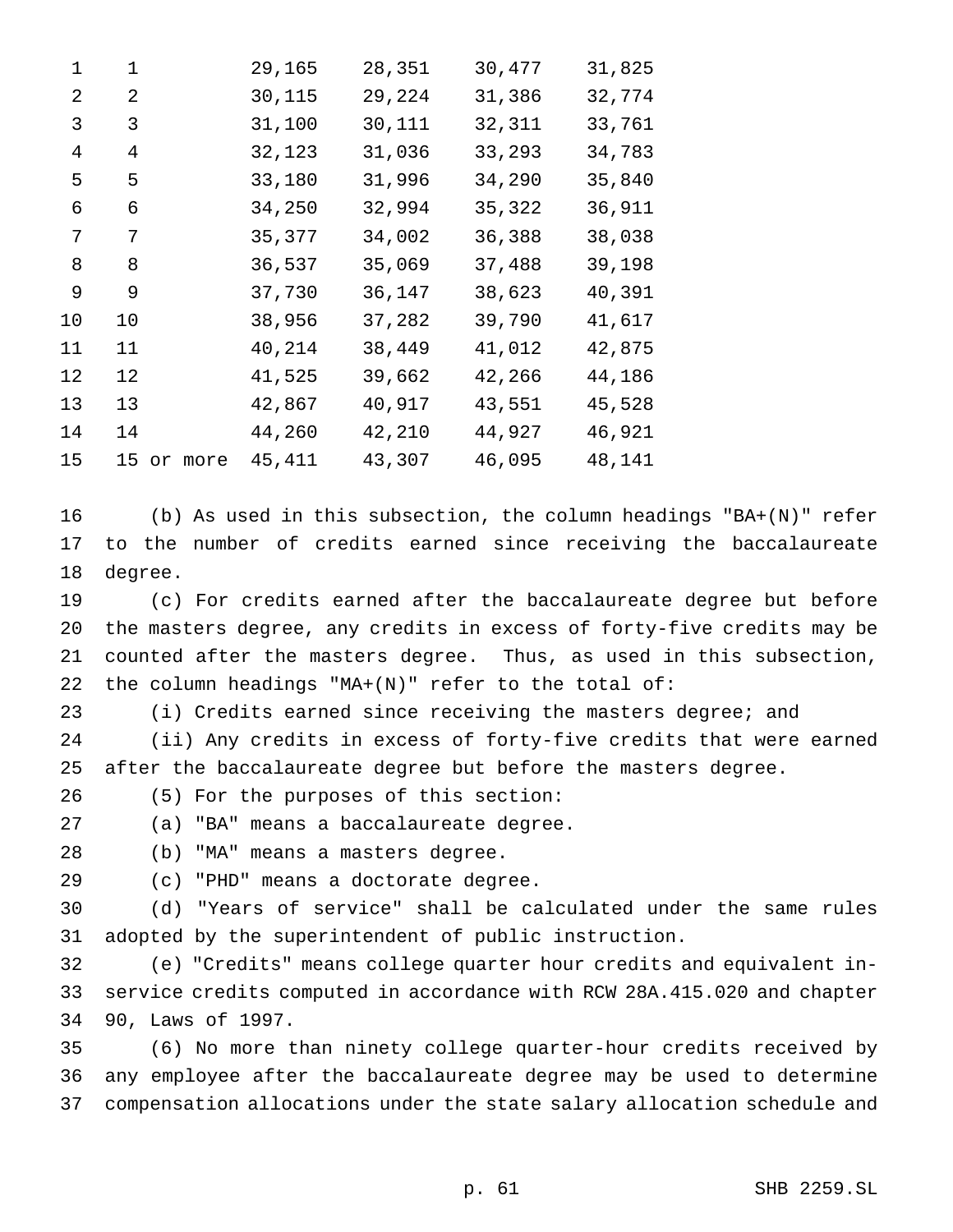LEAP documents referenced in this act, or any replacement schedules and documents, unless:

(a) The employee has a masters degree; or

 (b) The credits were used in generating state salary allocations before January 1, 1992.

 (7) The salary allocation schedules established in this section are for allocation purposes only except as provided in RCW 28A.400.200(2).

 \*NEW SECTION. **Sec. 503. FOR THE SUPERINTENDENT OF PUBLIC INSTRUCTION--FOR SCHOOL EMPLOYEE COMPENSATION ADJUSTMENTS** 10 General Fund Appropriation (FY 1998) . . . . . . . \$ 79,966,000 11 General Fund Appropriation (FY 1999) . . . . . . . . \$ 116,310,000

TOTAL APPROPRIATION ........... \$ 196,276,000

 The appropriations in this section are subject to the following conditions and limitations:

 (1) \$176,525,000 is provided for a cost of living adjustment of 3.0 percent effective September 1, 1997, for state formula staff units. The appropriations include associated incremental fringe benefit allocations at rates of 19.58 percent for certificated staff and 15.15 percent for classified staff.

 (a) The appropriations in this section include the increased portion of salaries and incremental fringe benefits for all relevant state-funded school programs in part V of this act. Salary adjustments for state employees in the office of superintendent of public instruction and the education reform program are provided in part VII of this act. Increases for general apportionment (basic education) are based on the salary allocation schedules and methodology in section 502 of this act. Increases for special education result from increases in each district's basic education allocation per student. Increases for educational service districts and institutional education programs are determined by the superintendent of public instruction using the methodology for general apportionment salaries and benefits in section 502 of this act.

 (b) The appropriations in this section provide salary increase and incremental fringe benefit allocations based on formula adjustments as follows: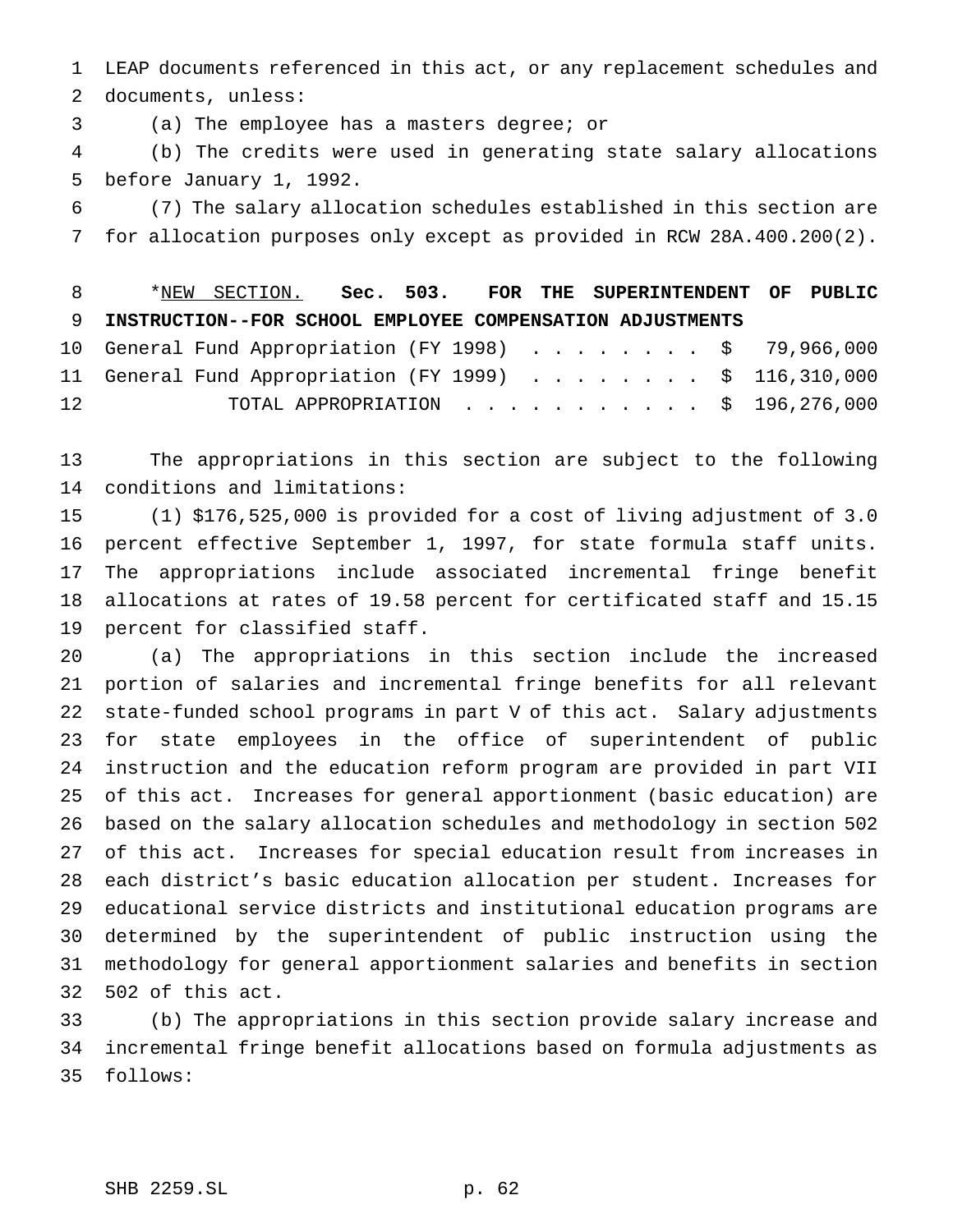(i) For pupil transportation, an increase of \$0.60 per weighted pupil-mile for the 1997-98 school year and maintained for the 1998-99 school year;

 (ii) For education of highly capable students, an increase of \$6.81 per formula student for the 1997-98 school year and maintained for the 1998-99 school year; and

 (iii) For transitional bilingual education, an increase of \$17.69 per eligible bilingual student for the 1997-98 school year and maintained for the 1998-99 school year; and

 (iv) For learning assistance, an increase of \$8.74 per entitlement unit for the 1997-98 school year and maintained for the 1998-99 school year.

 (c) The appropriations in this section include \$912,000 for salary increase adjustments for substitute teachers at a rate of \$10.64 per unit in the 1997-98 school year and maintained in the 1998-99 school year.

 (2) \$19,751,000 is provided for adjustments to insurance benefit allocations. The maintenance rate for insurance benefit allocations is \$314.51 per month for the 1997-98 and 1998-99 school years. The appropriations in this section provide increases of \$2.83 per month for the 1997-98 school year and \$18.41 per month for the 1998-99 school year at the following rates:

 (a) For pupil transportation, an increase of \$0.03 per weighted pupil-mile for the 1997-98 school year and \$0.19 for the 1998-99 school year;

 (b) For education of highly capable students, an increase of \$0.20 per formula student for the 1997-98 school year and \$1.35 for the 1998- 99 school year;

 (c) For transitional bilingual education, an increase of \$.46 per eligible bilingual student for the 1997-98 school year and \$3.44 for the 1998-99 school year; and

 (d) For learning assistance, an increase of \$.36 per funded unit for the 1997-98 school year and \$2.70 for the 1998-99 school year.

 (3) The rates specified in this section are subject to revision each year by the legislature.

 (4)(a) For the 1997-98 school year, the superintendent shall prepare a report showing the allowable derived base salary for certificated instructional staff in accordance with RCW 28A.400.200 and LEAP Document 12D, and the actual derived base salary paid by each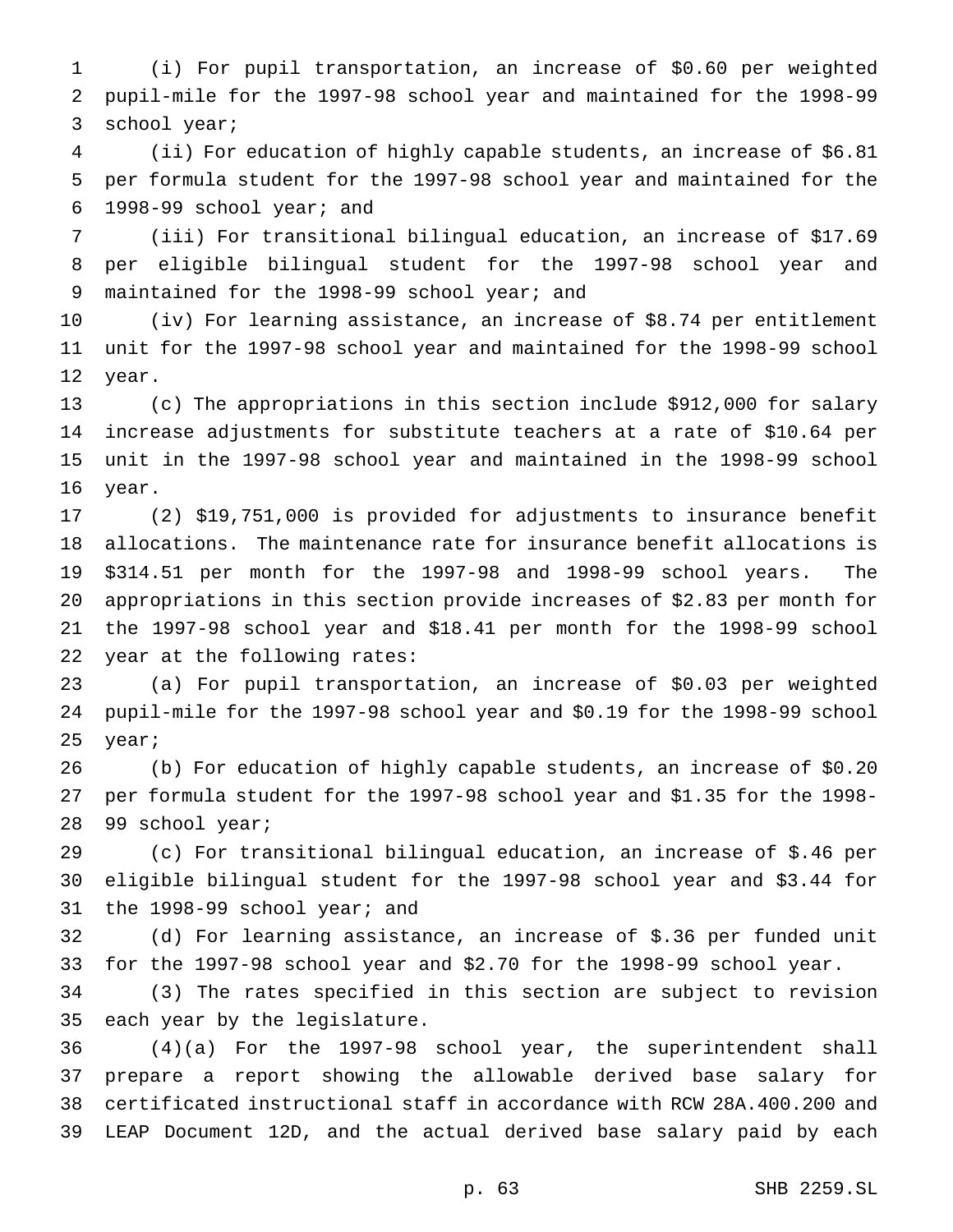school district as shown on the S-275 report and shall make the report available to the fiscal committees of the legislature no later than February 15, 1998.

 (b) For the 1998-99 school year, the superintendent shall reduce the percent of salary increase funds provided in this section for certificated instructional staff in the basic education and special education programs by the percentage by which <sup>a</sup> district exceeds the allowable derived base salary for certificated instructional staff as shown on LEAP Document 12D.

 (5) Cost-of-living funds provided to school districts under this section for classified staff shall be distributed to each and every formula funded employee at 3.0 percent, effective September 1, 1997. **\*Sec. 503 was partially vetoed. See message at end of chapter.**

 NEW SECTION. **Sec. 504. FOR THE SUPERINTENDENT OF PUBLIC INSTRUCTION--FOR LOCAL EFFORT ASSISTANCE** General Fund Appropriation (FY 1998) ......\$ 84,347,000 General Fund Appropriation (FY 1999) ......\$ 89,605,000 TOTAL APPROPRIATION .........\$ 173,952,000

 **Sec. 505.** 1997 c 149 s 512 (uncodified) is amended to read as follows:

 **FOR THE SUPERINTENDENT OF PUBLIC INSTRUCTION--FOR INSTITUTIONAL EDUCATION PROGRAMS** 23 General Fund--State Appropriation (FY 1998)...\$ ((18,327,000)) 18,026,000 25 General Fund--State Appropriation (FY 1999)  $\ldots$  \$ ( $(\pm 9, 131, 000)$ ) 18,983,000 General Fund--Federal Appropriation.......\$ 8,548,000 28 TOTAL APPROPRIATION . . . . . . . . \$ ((46,006,000)) 45,557,000

 The appropriations in this section are subject to the following conditions and limitations:

 (1) The general fund--state appropriation for fiscal year 1998 includes such funds as are necessary for the remaining months of the 1996-97 school year.

 (2) State funding provided under this section is based on salaries and other expenditures for a 220-day school year. The superintendent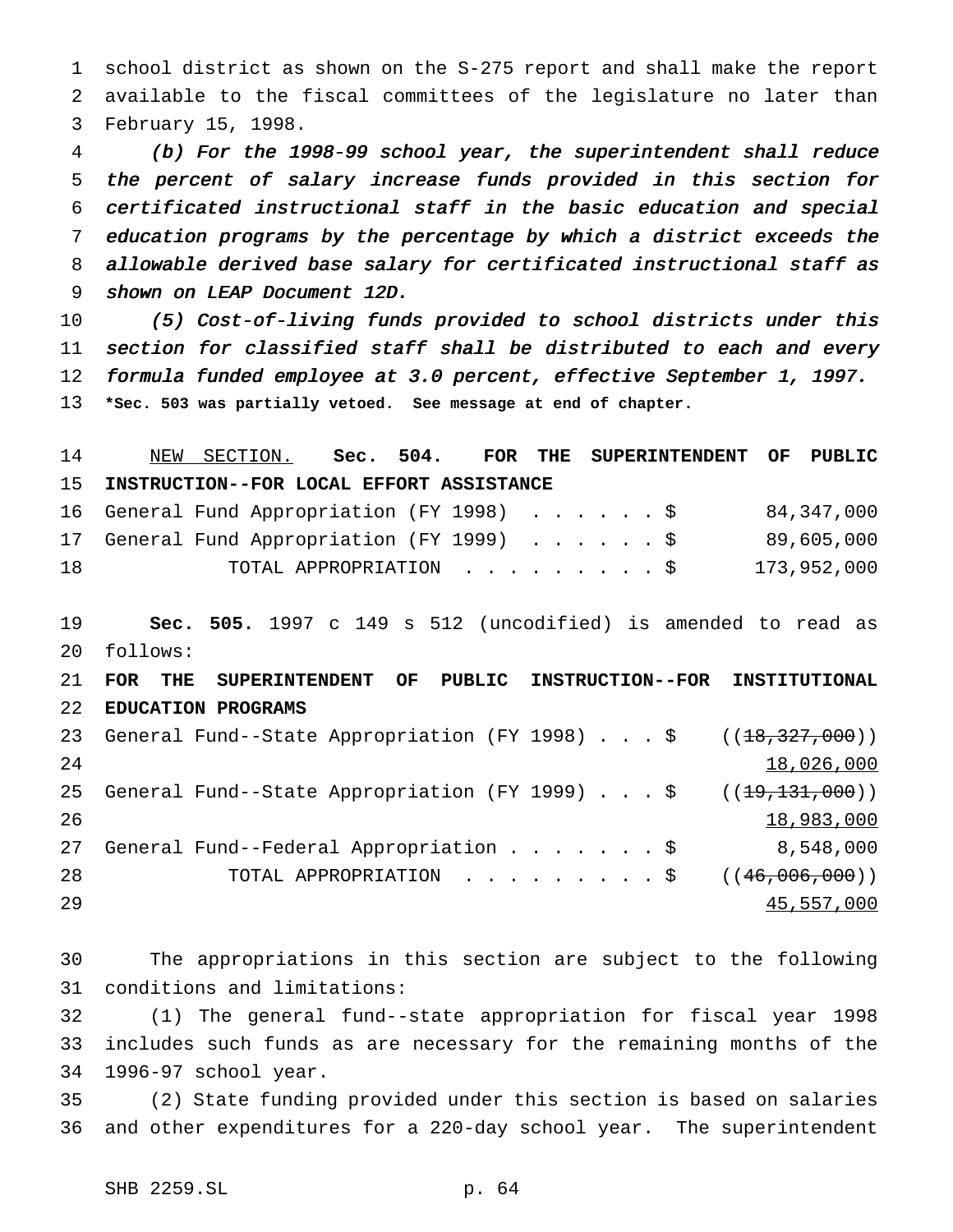of public instruction shall monitor school district expenditure plans for institutional education programs to ensure that districts plan for a full-time summer program.

 (3) State funding for each institutional education program shall be based on the institution's annual average full-time equivalent student enrollment. Staffing ratios for each category of institution shall remain the same as those funded in the 1995-97 biennium.

8 (4) \$((758,000)) 341,000 of the general fund--state fiscal year 9 1998 appropriation and  $$((704,000))$  407,000 of the general fund--state fiscal year 1999 appropriation are provided solely for the implementation of Engrossed Third Substitute House Bill No. 3900 (revising the juvenile code). If the bill is not enacted by June 30, 1997, the amounts provided in this subsection shall lapse.

 \*NEW SECTION. **Sec. 506. FOR THE SUPERINTENDENT OF PUBLIC INSTRUCTION--EDUCATION REFORM PROGRAMS**

|    |  | 16 General Fund Appropriation (FY 1998) \$ 18,905,000 |  |  |  |  |  |  |  |
|----|--|-------------------------------------------------------|--|--|--|--|--|--|--|
|    |  | 17 General Fund Appropriation (FY 1999) \$ 21,868,000 |  |  |  |  |  |  |  |
| 18 |  | TOTAL APPROPRIATION $\ldots$ , \$ 40,773,000          |  |  |  |  |  |  |  |

 The appropriations in this section are subject to the following conditions and limitations:

 (1) \$18,103,000 is provided for the operation of the commission on student learning and the development and implementation of student assessments. The commission shall cooperate with the superintendent of public instruction in defining measures of student achievement to be included in the student record system developed by the superintendent pursuant to section 501(1)(b) of this act.

 (2) \$2,190,000 is provided solely for training of paraprofessional classroom assistants and certificated staff who work with classroom assistants as provided in RCW 28A.415.310.

 (3) \$2,970,000 is provided for mentor teacher assistance, including state support activities, under RCW 28A.415.250 and 28A.415.260. Funds for the teacher assistance program shall be allocated to school districts based on the number of beginning teachers.

 (4) \$4,050,000 is provided for improving technology infrastructure, monitoring and reporting on school district technology development, promoting standards for school district technology, promoting statewide coordination and planning for technology development, and providing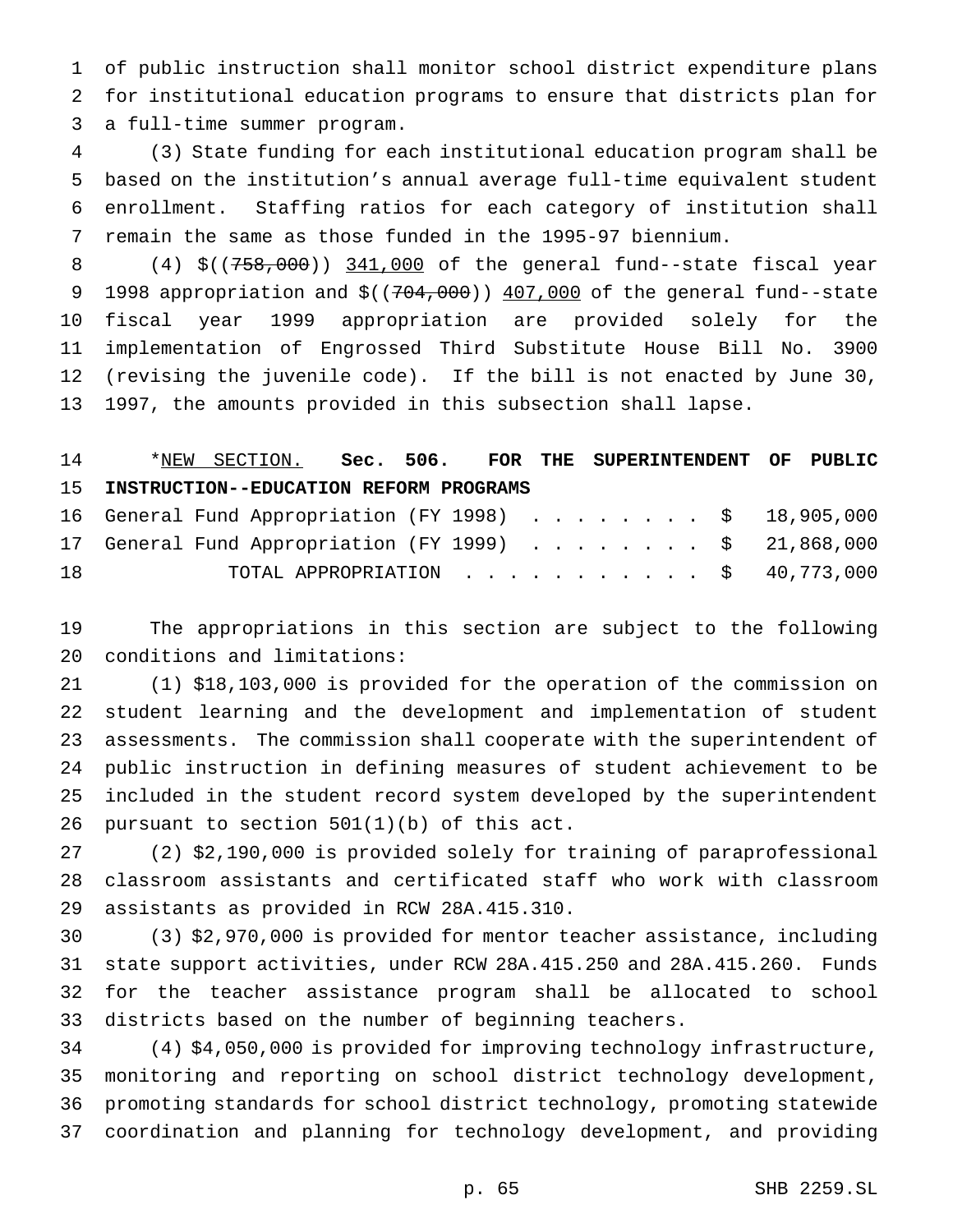regional educational technology support centers, including state support activities, under chapter 28A.650 RCW.

 (5) \$7,200,000 is provided for grants to school districts to provide a continuum of care for children and families to help children become ready to learn. Grant proposals from school districts shall contain local plans designed collaboratively with community service providers. If a continuum of care program exists in the area in which the school district is located, the local plan shall provide for coordination with existing programs to the greatest extent possible. Grant funds shall be allocated pursuant to RCW 70.190.040.

 (6) \$5,000,000 is provided solely for the meals for kids program under RCW 28A.235.145 through 28A.235.155.

 (7) \$1,260,000 is provided for technical assistance related to education reform through the office of the superintendent of public instruction, in consultation with the commission on student learning, as specified in RCW 28A.300.130 (center for the improvement of student learning).

18 (8) The superintendent of public instruction shall not accept, allocate, or expend any federal funds to implement the federal goals <sup>2000</sup> program.

**\*Sec. 506 was partially vetoed. See message at end of chapter.**

 \***Sec. 507.** 1997 c 149 s 515 (uncodified) is amended to read as follows:

 **FOR THE SUPERINTENDENT OF PUBLIC INSTRUCTION--FOR TRANSITIONAL BILINGUAL PROGRAMS**

|    |  | 26 General Fund Appropriation (FY 1998) \$ 31,146,000 |  |  |  |  |  |  |  |
|----|--|-------------------------------------------------------|--|--|--|--|--|--|--|
|    |  | 27 General Fund Appropriation (FY 1999) \$ 33,414,000 |  |  |  |  |  |  |  |
| 28 |  | TOTAL APPROPRIATION $\ldots$ , \$ 64,560,000          |  |  |  |  |  |  |  |

 The appropriations in this section are subject to the following conditions and limitations:

 (1) The appropriation for fiscal year 1998 provides such funds as are necessary for the remaining months of the 1996-97 school year.

 (2) The superintendent of public instruction shall study the formula components proposed for the 1998-99 school year and prepare a 35 report to the legislature no later than January 15, 1998.

 (3) The superintendent shall distribute a maximum of \$643.78 per eligible bilingual student in the 1997-98 school year, exclusive of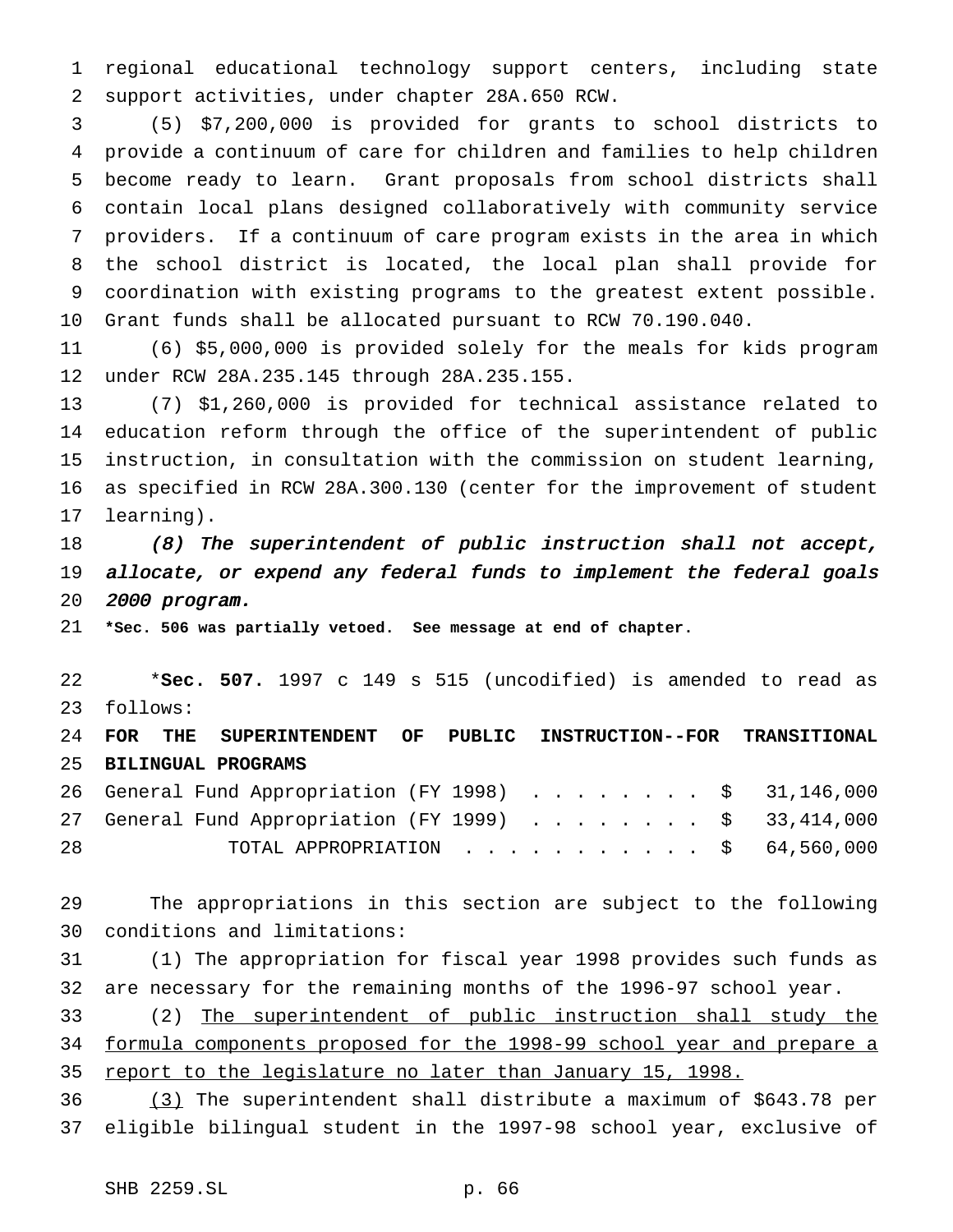1 salary and benefit adjustments provided in section ((504)) 503 of this 2 act. 3 (4) <sup>A</sup> student shall be eligible for funding under this section if 4 the student is enrolled in grades K-12 pursuant to WAC 392-121-106 and 5 is receiving specialized instruction pursuant to chapter 28A.180 RCW. 6 (5) The superintendent shall distribute <sup>a</sup> maximum of \$643.78 per 7 eligible weighted bilingual student in the 1998-99 school year 8 exclusive of salary and benefit adjustments provided in section 503 of 9 this act. 10 (6) The following factors shall be used to calculate weightings for 11 the 1998-99 school year. 12 (a) Grades Level 13 (*i*) K-5 . . . . . . . . . . 35 14 (*ii*) 6-8 . . . . . . . . . 50 15 (<u>iii) 9-12</u> . . . . . . . . <u>.72</u> 16 (b) Time in Program

17 (*i*) Up to 1 year . . . . . 82 18 (ii) 1 to 2 years  $\ldots$  . . . . . 62 19 (*iii*) 2 to 3 years . . . . <u>. 41</u> 20 (iv) more than 3 years . . . 21

21 (c) The grade level weight and time in program weight shall be 22 summed for each eligible student and the result shall be multiplied by 23 the rate per weighted student specified in subsection (4) of this 24 section.

25 (d) Time in program under (b) of this subsection shall be 26 calculated in accordance with WAC 392-160-035.

27 **\*Sec. 507 was partially vetoed. See message at end of chapter.**

 NEW SECTION. **Sec. 508. FOR THE SUPERINTENDENT OF PUBLIC INSTRUCTION--LOCAL ENHANCEMENT FUNDS** General Fund Appropriation (FY 1998) ........ \$ 49,815,000 31 General Fund Appropriation (FY 1999) . . . . . . . . \$ 56,962,000 TOTAL APPROPRIATION ........... \$ 106,777,000

33 The appropriations in this section are subject to the following 34 conditions and limitations: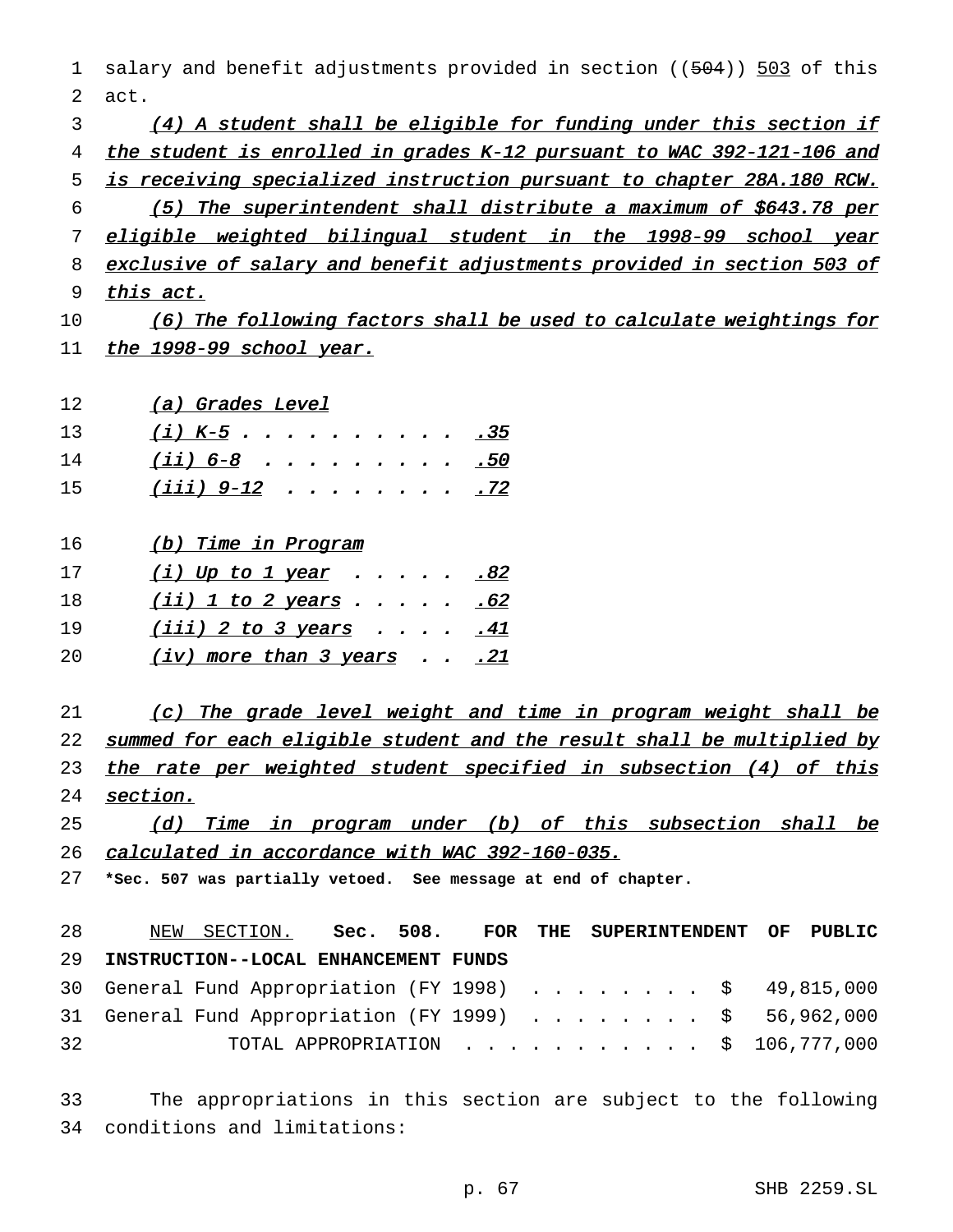(1) A maximum of \$50,841,000 is provided for learning improvement allocations to school districts to enhance the ability of instructional staff to teach and assess the essential academic learning requirements for reading, writing, communication, and math in accordance with the timelines and requirements established under RCW 28A.630.885. However, special emphasis shall be given to the successful teaching of reading. Allocations under this section shall be subject to the following conditions and limitations:

 (a) In accordance with the timetable for the implementation of the assessment system by the commission on student learning, the allocations for the 1997-98 and 1998-99 school years shall be at a maximum annual rate per full-time equivalent student of \$36.69 for students enrolled in grades K-4, \$30.00 for students enrolled in grades 5-7, and \$22.95 for students enrolled in grades 8-12. Allocations shall be made on the monthly apportionment schedule provided in RCW 28A.510.250.

(b) A district receiving learning improvement allocations shall:

 (i) Develop and keep on file at each building a student learning improvement plan to achieve the student learning goals and essential academic learning requirements and to implement the assessment system as it is developed. The plan shall delineate how the learning improvement allocations will be used to accomplish the foregoing. The 23 plan shall be made available to the public upon request;

 (ii) Maintain a policy regarding the involvement of school staff, parents, and community members in instructional decisions;

 (iii) File a report by October 1, 1998, and October 1, 1999, with the office of the superintendent of public instruction, in a format developed by the superintendent that: Enumerates the activities funded 29 by these allocations; the amount expended for each activity; describes how the activity improved understanding, teaching, and assessment of the essential academic learning requirements by instructional staff; and identifies any amounts expended from this allocation for supplemental contracts; and

 (iv) Provide parents and the local community with specific information on the use of this allocation by including in the annual performance report required in RCW 28A.320.205, information on how funds allocated under this subsection were spent and the results achieved.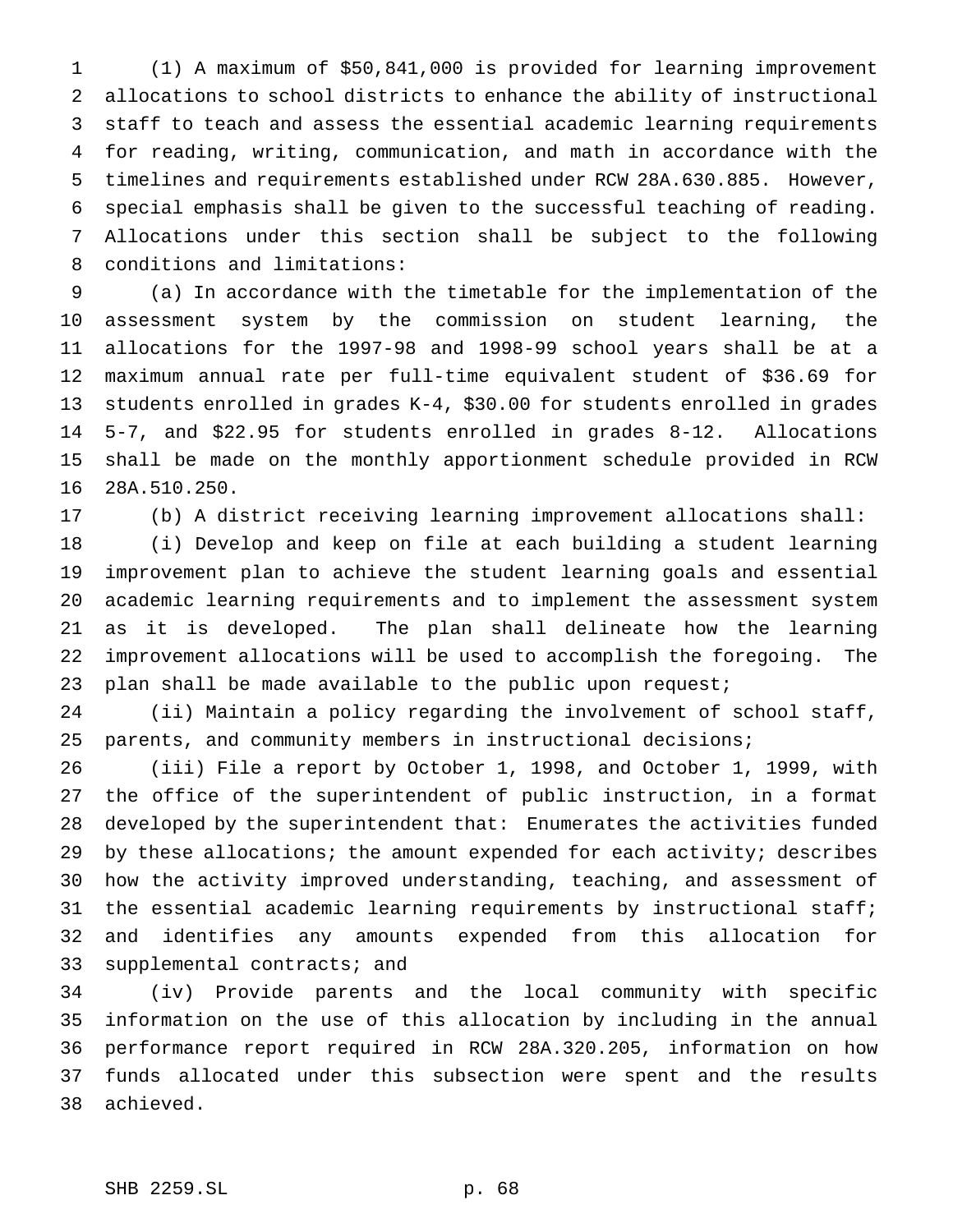(c) The superintendent of public instruction shall compile and analyze the school district reports and present the results to the office of financial management and the appropriate committees of the legislature no later than November 15, 1998, and November 15, 1999.

 (2) \$55,937,000 is provided for local education program enhancements to meet educational needs as identified by the school district, including alternative education programs. This amount includes such amounts as are necessary for the remainder of the 1996-97 school year. Allocations for the 1997-98 and 1998-99 school year shall be at a maximum annual rate of \$29.86 per full-time equivalent student as determined pursuant to subsection (3) of this section. Allocations shall be made on the monthly apportionment payment schedule provided in RCW 28A.510.250.

 (3) Allocations provided under this section shall be based on school district annual average full-time equivalent enrollment in grades kindergarten through twelve: PROVIDED, That for school districts enrolling not more than one hundred average annual full-time equivalent students, and for small school plants within any school district designated as remote and necessary schools, the allocations shall be as follows:

 (a) Enrollment of not more than 60 average annual full-time equivalent students in grades kindergarten through six shall generate funding based on sixty full-time equivalent students;

 (b) Enrollment of not more than 20 average annual full-time equivalent students in grades seven and eight shall generate funding based on twenty full-time equivalent students; and

 (c) Enrollment of not more than 60 average annual full-time equivalent students in grades nine through twelve shall generate funding based on sixty full-time equivalent students.

 (4) Funding provided pursuant to this section does not fall within the definition of basic education for purposes of Article IX of the state Constitution and the state's funding duty thereunder.

 (5) Receipt by a school district of one-fourth of the district's allocation of funds under this section, shall be conditioned on a finding by the superintendent that:

 (a) The district is enrolled as a medicaid service provider and is actively pursuing federal matching funds for medical services provided through special education programs, pursuant to RCW 74.09.5241 through 74.09.5256 (Title XIX funding); and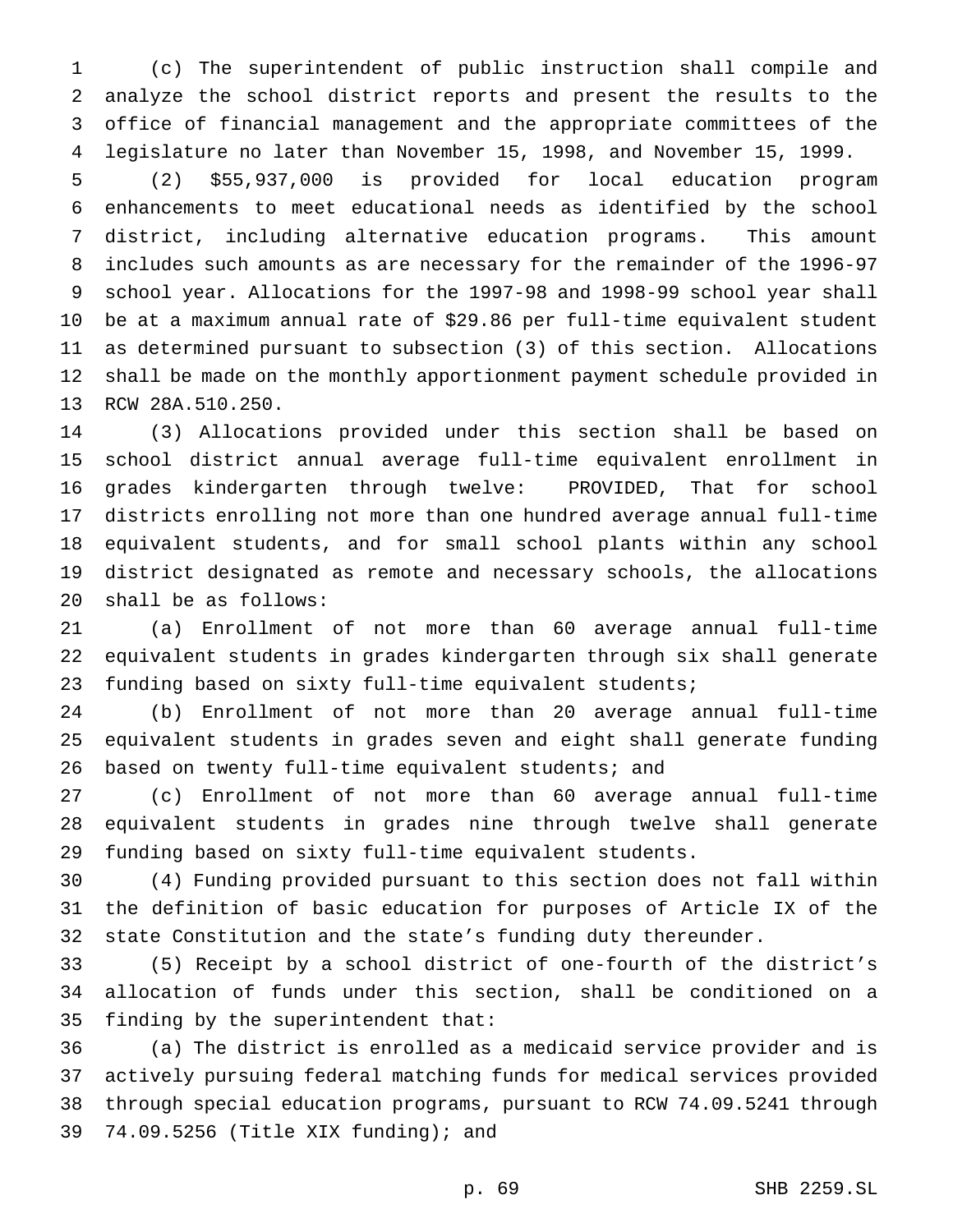(b) The district is filing truancy petitions as required under chapter 312, Laws of 1995 and RCW 28A.225.030.

NEW SECTION. **Sec. 509. FOR THE STATE BOARD OF EDUCATION**

Education Savings Account Appropriation to the

5 Common School Construction Account . . . . . . \$ 12,621,000

(End of part)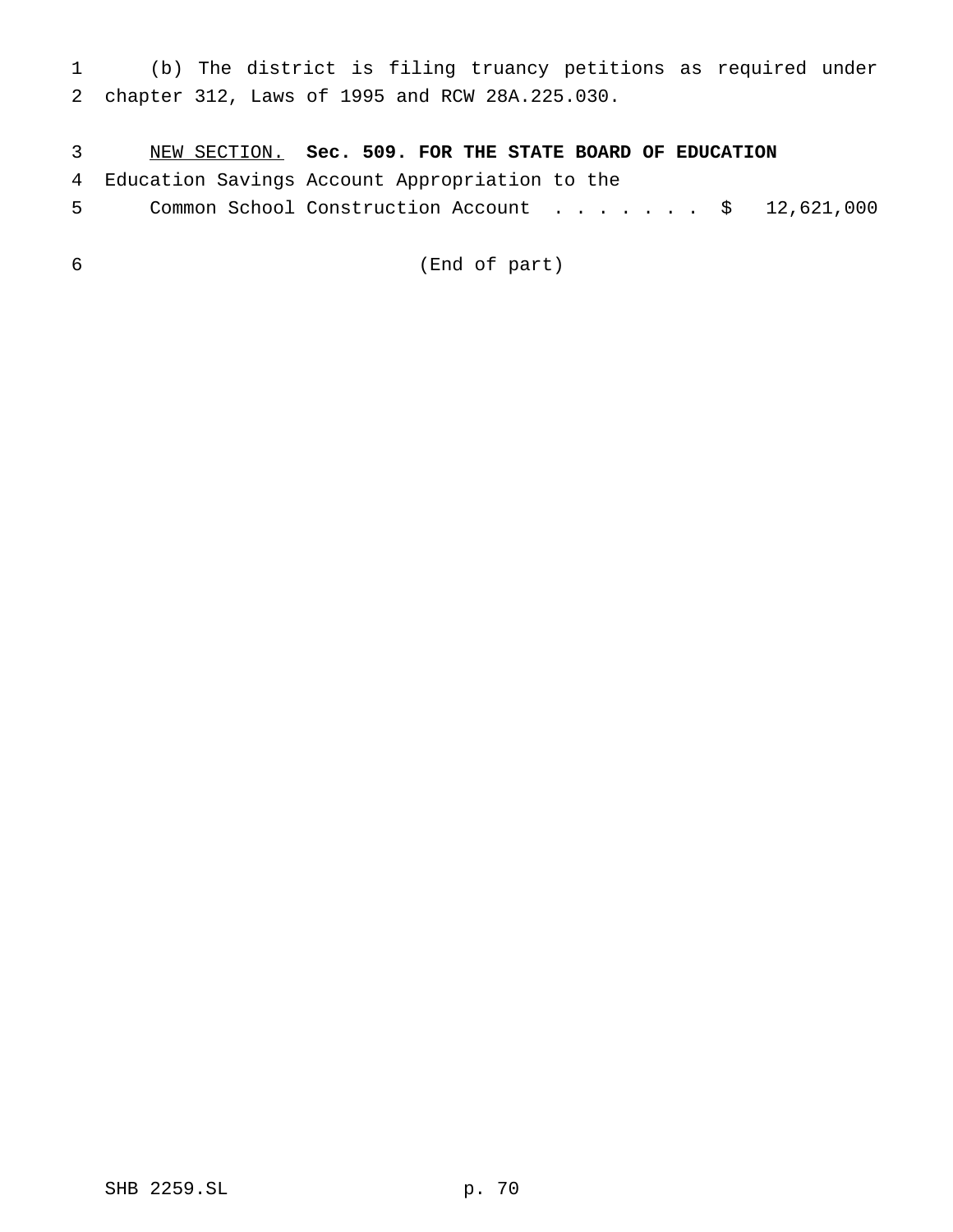### **PART VI**

## **HIGHER EDUCATION**

 NEW SECTION. **Sec. 601.** The appropriations in sections 603 through 609 of this act are subject to the following conditions and limitations:

 (1) "Institutions" means the institutions of higher education receiving appropriations under sections 603 through 609 of this act.

 (2)(a) The salary increases provided or referenced in this subsection shall be the allowable salary increases provided at institutions of higher education, excluding increases associated with normally occurring promotions and increases related to faculty and professional staff retention, and excluding increases associated with employees under the jurisdiction of chapter 41.56 RCW pursuant to the provisions of RCW 28B.16.015.

 (b) Each institution of higher education shall provide to each classified staff employee as defined by the office of financial management a salary increase of 3.0 percent on July 1, 1997. Each institution of higher education shall provide to instructional and research faculty, exempt professional staff, academic administrators, academic librarians, counselors, teaching and research assistants as classified by the office of financial management, and all other nonclassified staff, including those employees under RCW 28B.16.015, an average salary increase of 3.0 percent on July 1, 1997. For employees under the jurisdiction of chapter 41.56 RCW pursuant to the provisions of RCW 28B.16.015, distribution of the salary increases will be in accordance with the applicable collective bargaining agreement. However, an increase shall not be provided to any classified employee whose salary is above the approved salary range maximum for the class to which the employee's position is allocated. To collect consistent data for use by the legislature, the office of financial management, and other state agencies for policy and planning purposes, institutions of higher education shall report personnel data to be used in the department of personnel's human resource data warehouse in compliance with uniform reporting procedures established by the department of personnel.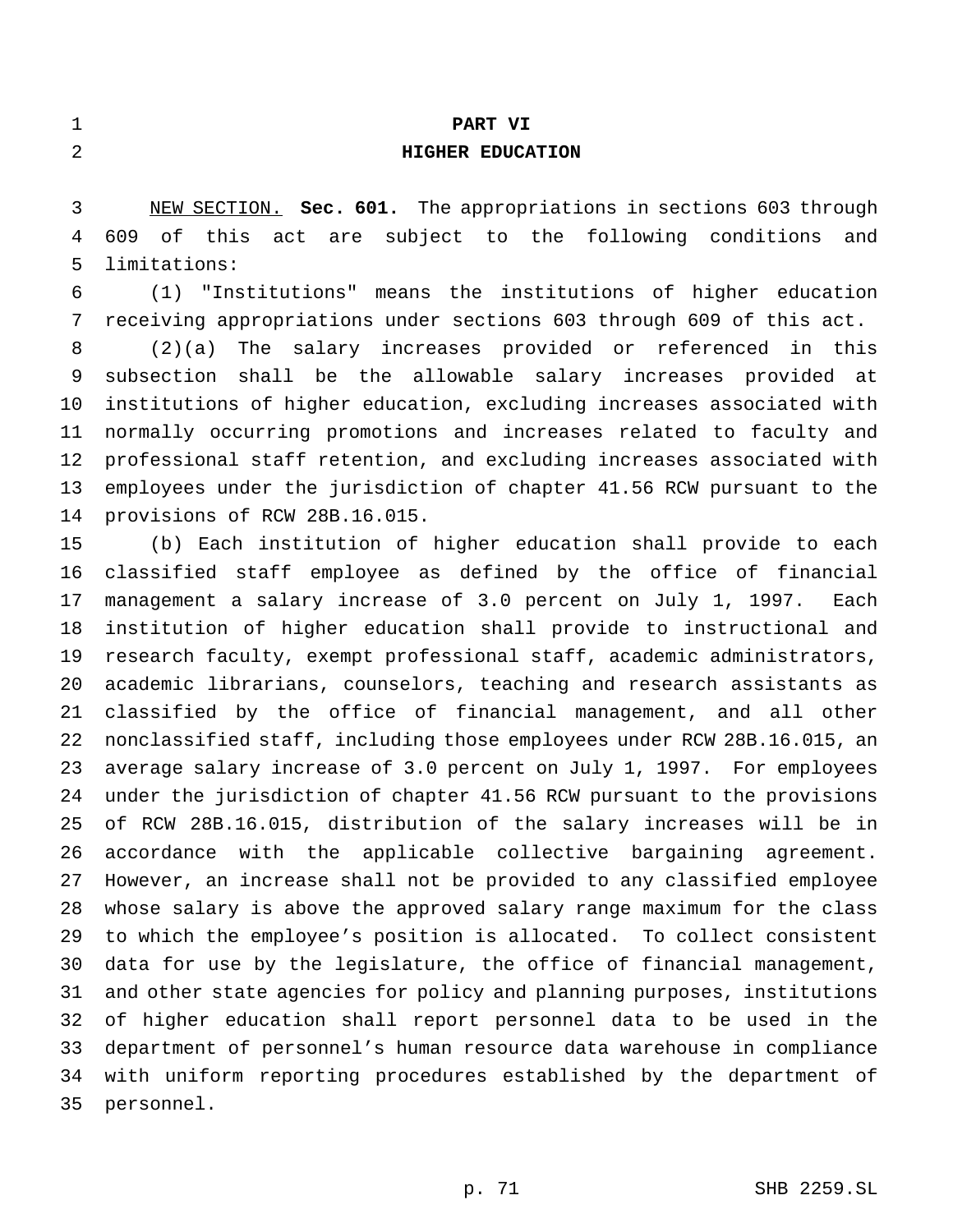(c) Each institution of higher education receiving appropriations under sections 604 through 609 of this act may provide to instructional and research faculty, exempt professional staff, academic administrators, academic librarians, counselors, teaching and research assistants, as classified by the office of financial management, and all other nonclassified staff, but not including employees under RCW 28B.16.015, an additional average salary increase of 1.0 percent on July 1, 1997, and an average salary increase of 2.0 percent on July 1, 1998. Any salary increases authorized under this subsection (2)(c) shall not be included in an institution's salary base. It is the intent of the legislature that general fund--state support for an institution shall not increase during the current or any future biennium as a result of any salary increases authorized under this subsection (2)(c).

 (d) Specific salary increases authorized in sections 603 through 609 of this act are in addition to any salary increase provided in this subsection.

 (3)(a) Each institution receiving appropriations under sections 604 through 609 of this act shall submit plans for achieving measurable and specific improvements in academic years 1997-98 and 1998-99 to the higher education coordinating board. The plans, to be prepared at the direction of the board, shall be submitted by August 15, 1997 (for academic year 1997-98) and June 30, 1998 (for academic year 1998-99). The following measures and goals will be used for the 1997-99 biennium:

| 25 |                                                | Goal |
|----|------------------------------------------------|------|
| 26 | (i) Undergraduate graduation efficiency index: |      |
| 27 | For students beginning as freshmen             | 95   |
| 28 | For transfer students                          | 90.  |

 (ii) Undergraduate student retention, defined as the percentage of all undergraduate students who return for the next year at the same institution, measured from fall to fall:

 Research universities 95% Comprehensive universities and college 90%

 (iii) Graduation rates, defined as the percentage of an entering freshmen class at each institution that graduates within five years: Research universities 65%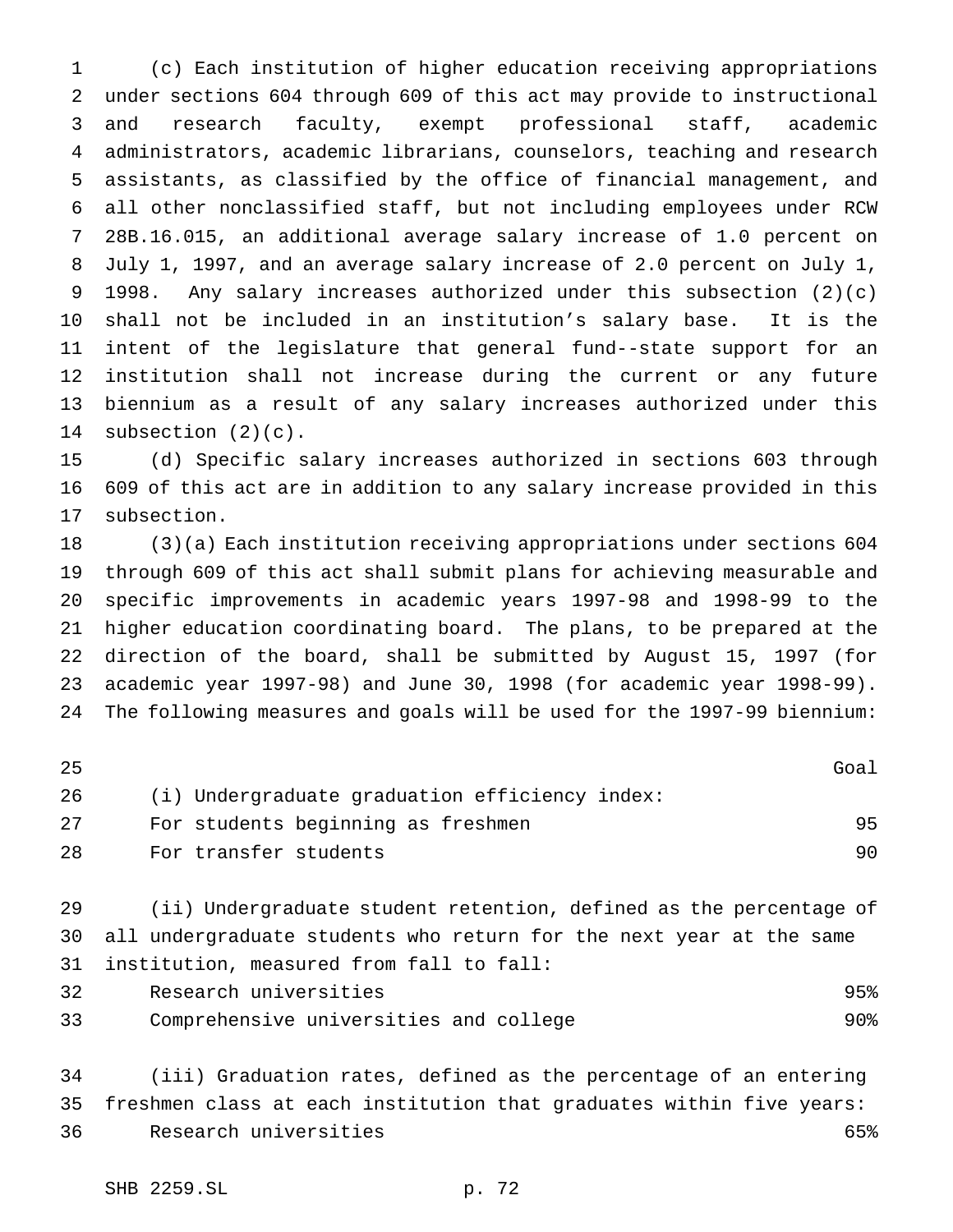(iv) A measure of faculty productivity, with goals and targets in accord with the legislative intent to achieve measurable and specific improvements, to be determined by the higher education coordinating board, in consultation with the institutions receiving appropriations under sections 604 through 609 of this act.

 (v) An additional measure and goal to be selected by the higher education coordinating board for each institution, in consultation with each institution.

 (b) Academic year 1995-96 shall be the baseline year against which performance in academic year 1997-98 shall be measured. Academic year 1997-98 shall be the baseline year against which performance in academic year 1998-99 shall be measured. The difference between each institution's baseline year and the state-wide performance goals shall be calculated and shall be the performance gap for each institution for each measure for each year. The higher education coordinating board shall set performance targets for closing the performance gap for each measure for each institution. Performance targets shall be set at levels that reflect meaningful and substantial progress towards the state-wide performance goals. Each institution shall report to the higher education coordinating board on its actual performance achievement for each measure for academic year 1997-98 by June 30, 1998, except that performance reporting for the student retention measure shall be completed by October 15, 1998.

 (4) The state board for community and technical colleges shall develop an implementation plan for measurable and specific improvements in productivity, efficiency, and student retention in academic years 1997-98 and 1998-99 consistent with the performance management system developed by the work force training and education coordinating board and for the following long-term performance goals:

| 31 |                                                  | Goal      |
|----|--------------------------------------------------|-----------|
| 32 | (a) Hourly wages for vocational graduates        | \$12/hour |
| 33 | (b) Academic students transferring to Washington |           |
| 34 | higher education institutions                    | 67%       |
| 35 | (c) Core course completion rates                 | 85%       |
| 36 | (d) Graduation efficiency index                  | 95        |
|    |                                                  |           |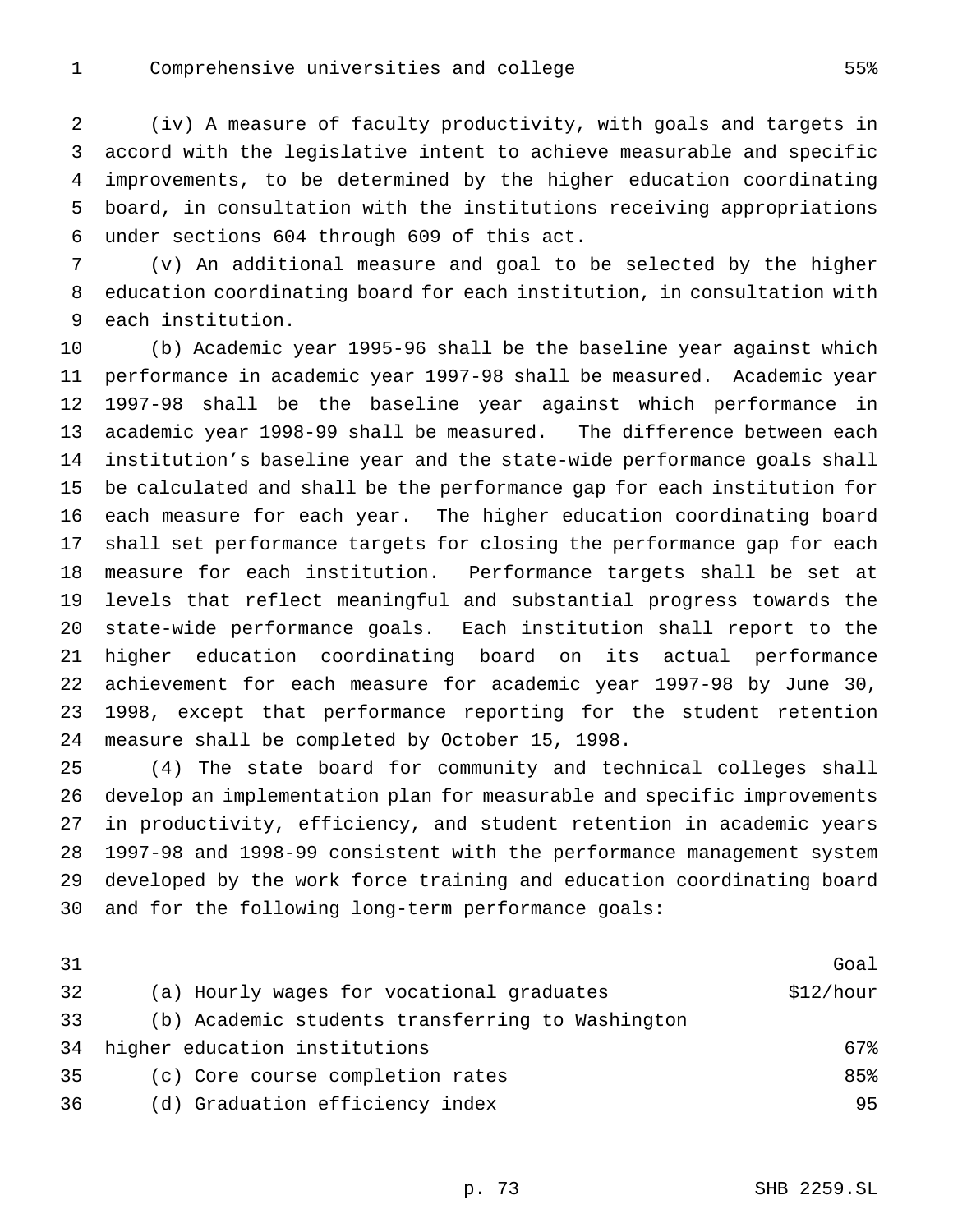(5) The state's public institutions of higher education increasingly are being called upon to become more efficient in conducting the business operations necessary to support the carrying out of their academic missions. The legislature recognizes that state laws and regulations may have the unintended effect of acting as barriers to efficient operation in some instances, and desires to encourage the institutions of higher education to think beyond the constraints of current law in identifying opportunities for improved efficiency. Accordingly, the legislature requests that the institutions of higher education, working together through the council of presidents' office and the state board for community and technical colleges, identify opportunities for changes in state law that would form the basis for a new efficiency compact with the state, for consideration no later than the 1999 legislative session.

 \*NEW SECTION. **Sec. 602.** (1) The appropriations in sections 603 through 609 of this act provide state general fund support or employment and training trust account support for full-time equivalent student enrollments at each institution of higher education. Listed below are the annual full-time equivalent student enrollments by institution assumed in this act.

| 21 | $1997 - 98$ | 1998-99 |
|----|-------------|---------|
| 22 | Annual      | Annual  |
| 23 | Average     | Average |

University of Washington

| 25 Main campus    | 31,297 | 31,527 |
|-------------------|--------|--------|
| 26 Bothell branch | 775    | 895    |
| 27 Tacoma branch  | 847    | 992    |

Washington State University

| 29 Main campus       | 17,403 | 17,723 |
|----------------------|--------|--------|
| 30 Spokane branch    | 352    | 442    |
| 31 Tri-Cities branch | 754    | 814    |
| 32 Vancouver branch  | 851    | 971    |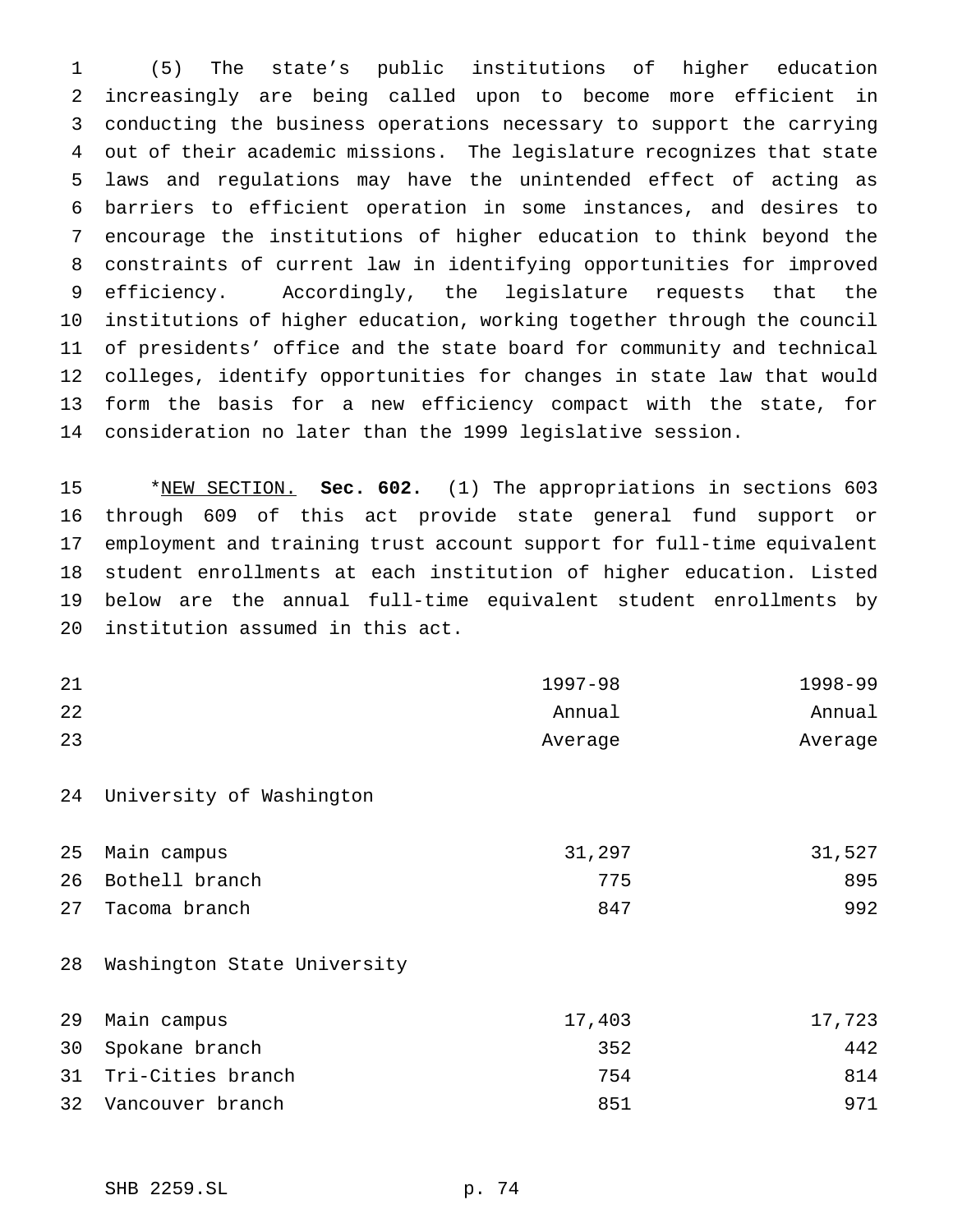|                 | 1 Central Washington University | 7,346   | 7,446   |
|-----------------|---------------------------------|---------|---------|
| 2               | Eastern Washington University   | 7,739   | 7,739   |
| 3               | The Evergreen State College     | 3,496   | 3,576   |
|                 | 4 Western Washington University | 10,188  | 10,338  |
|                 | 5 State Board for Community and |         |         |
| 6 —             | Technical Colleges              | 116,426 | 118,526 |
| $7\overline{ }$ | Higher Education Coordinating   |         |         |
| 8               | Board                           | 50      | 50      |

 (2) The legislature intends to reduce general fund--state support for student enrollments by average instructional funding as calculated by the higher education coordinating board for enrollments below the budgeted levels in subsection (1) of this section, except that, for campuses with less than 1,500 budgeted full-time equivalent (FTE) student enrollments, enrollment targets shall be set at <sup>95</sup> percent of 15 the budgeted enrollment level, and except that underenrollment at Eastern Washington University shall be administered in accordance with section 606(5) of this act.

**\*Sec. 602 was partially vetoed. See message at end of chapter.**

 NEW SECTION. **Sec. 603. FOR THE STATE BOARD FOR COMMUNITY AND TECHNICAL COLLEGES**

|    | 21 General Fund--State Appropriation (FY 1998) \$ 382,891,000 |
|----|---------------------------------------------------------------|
|    | 22 General Fund--State Appropriation (FY 1999) \$ 420,961,000 |
|    | 23 General Fund--Federal Appropriation \$ 11,404,000          |
|    | 24 Employment and Training Trust Account                      |
| 25 | Appropriation \$ 26,346,000                                   |
| 26 | TOTAL APPROPRIATION $\ldots$ , \$ 841,602,000                 |

 The appropriations in this section are subject to the following conditions and limitations:

 (1) \$2,718,000 of the general fund--state appropriation for fiscal year 1998 and \$4,079,000 of the general fund--state appropriation for fiscal year 1999 shall be held in reserve by the board. These funds are provided for improvements in productivity, efficiency, and student retention. The board may approve the fiscal year 1998 allocation of funds under this subsection upon completion of an implementation plan. The implementation plan shall be submitted by the board to the appropriate legislative committees and the office of financial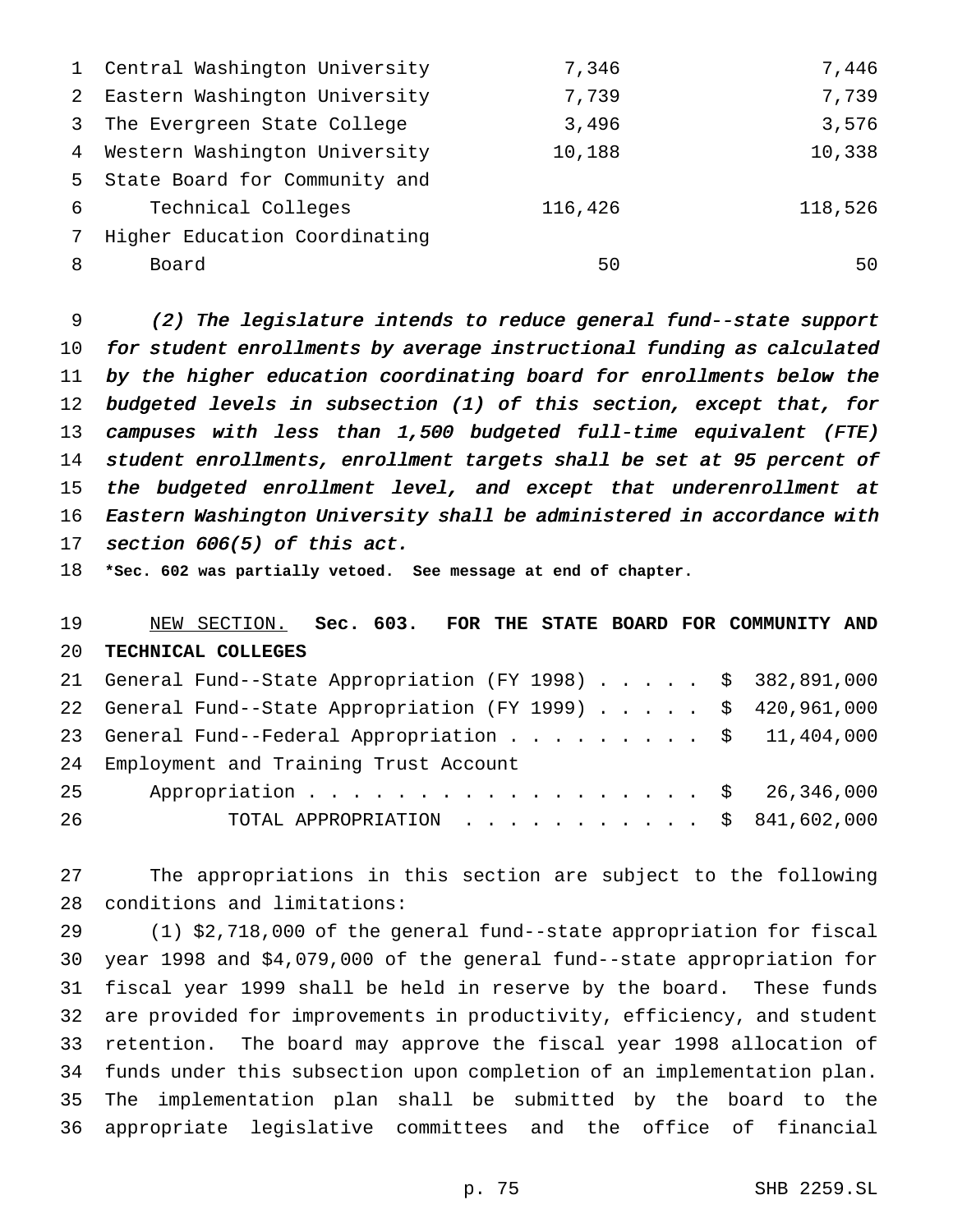management in accordance with section 601(4) of this act by September 1, 1997. The board may approve the fiscal year 1999 allocation of funds under this subsection based on the board's evaluation of:

 (a) College performance compared to the goals for productivity, efficiency, and student retention as submitted in the plan required in section 601(4) of this act; and

 (b) The quality and effectiveness of the strategies the colleges propose to achieve continued improvement in quality and efficiency during the 1998-99 academic year.

 (2) \$2,553,000 of the general fund--state appropriation for fiscal year 1998, \$28,761,000 of the general fund--state appropriation for fiscal year 1999, and the entire employment and training trust account appropriation are provided solely as special funds for training and related support services, including financial aid, child care, and transportation, as specified in chapter 226, Laws of 1993 (employment and training for unemployed workers) and Substitute House Bill No. 2214.

 (a) Funding is provided to support up to 7,200 full-time equivalent students in each fiscal year.

 (b) The state board for community and technical colleges shall submit a plan for the allocation of the full-time equivalent students provided in this subsection to the workforce training and education coordinating board for review and approval.

 (3) \$1,441,000 of the general fund--state appropriation for fiscal year 1998 and \$1,441,000 of the general fund--state appropriation for fiscal year 1999 are provided solely for 500 FTE enrollment slots to implement RCW 28B.50.259 (timber-dependent communities).

 (4) \$1,862,500 of the general fund--state appropriation for fiscal year 1998 and \$1,862,500 of the general fund--state appropriation for fiscal year 1999 are provided solely for assessment of student outcomes at community and technical colleges.

 (5) \$706,000 of the general fund--state appropriation for fiscal year 1998 and \$706,000 of general fund--state appropriation for fiscal year 1999 are provided solely to recruit and retain minority students and faculty.

 (6) Up to \$1,035,000 of the general fund--state appropriation for fiscal year 1998 and up to \$2,102,000 of the general fund--state appropriation for fiscal year 1999 may be used in combination with salary and benefit savings from faculty turnover to provide faculty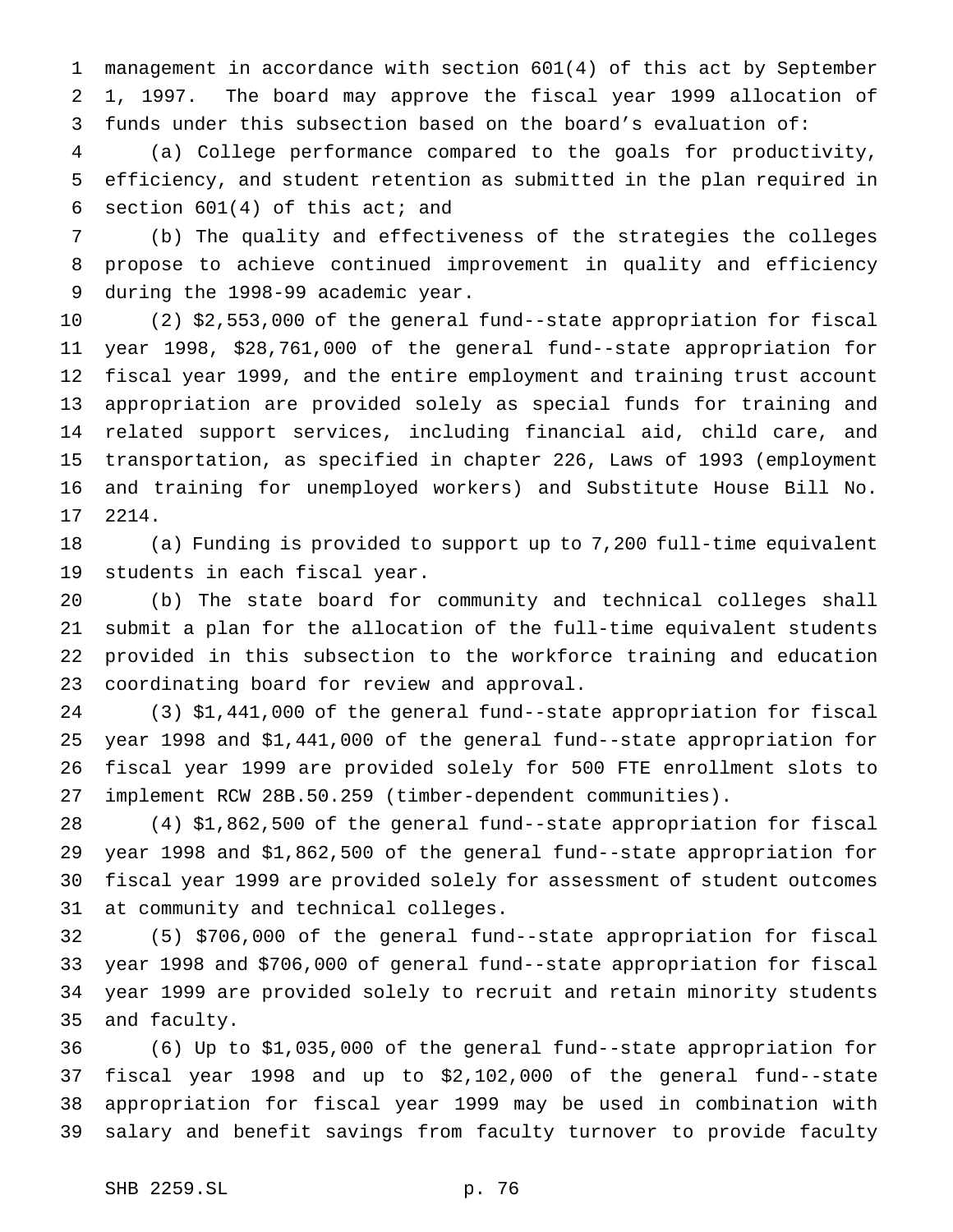salary increments and associated benefits. To the extent general salary increase funding is used to pay faculty increments, the general salary increase shall be reduced by the same amount.

 (7) To address part-time faculty salary disparities and to increase the ratio of full-time to part-time faculty instructors, the board shall provide salary increases to part-time instructors or hire additional full-time instructional staff under the following conditions and limitations: (a) The amount used for such purposes shall not exceed an amount equivalent to an additional salary increase of 1.0 percent on July 1, 1997, and an additional salary increase of 2.0 percent on July 1, 1998, for instructional faculty as classified by the office of financial management; and (b) at least \$2,934,000 shall be spent for the purposes of this subsection.

 (8) \$83,000 of the general fund--state appropriation for fiscal year 1998 and \$1,567,000 of the general fund--state appropriation for fiscal year 1999 are provided for personnel and expenses to develop curricula, library resources, and operations of Cascadia Community College. It is the legislature's intent to use the opportunity provided by the establishment of the new institution to conduct a pilot project of budgeting based on instructional standards and outcomes. The college shall use a portion of the available funds to develop a set of measurable standards and outcomes as the basis for budget development in the 1999-01 biennium.

 (9) The technical colleges may increase tuition and fees to conform with the percentage increase in community college operating fees enacted by the 1997 legislature. The community colleges may charge up to the maximum level authorized for services and activities fees in RCW 28B.15.069.

 (10) Community and technical colleges with below-average faculty salaries may use funds identified by the state board in the 1997-98 and 1998-99 operating allocations to increase faculty salaries no higher than the system-wide average.

 (11) \$1,000,000 of the general fund--state appropriation for fiscal year 1998 and \$1,000,000 of the general fund--state appropriation for fiscal year 1999 are provided solely for tuition support for students enrolled in work-based learning programs.

 NEW SECTION. **Sec. 604. FOR UNIVERSITY OF WASHINGTON** 38 General Fund Appropriation (FY 1998) . . . . . . . . \$ 283,923,000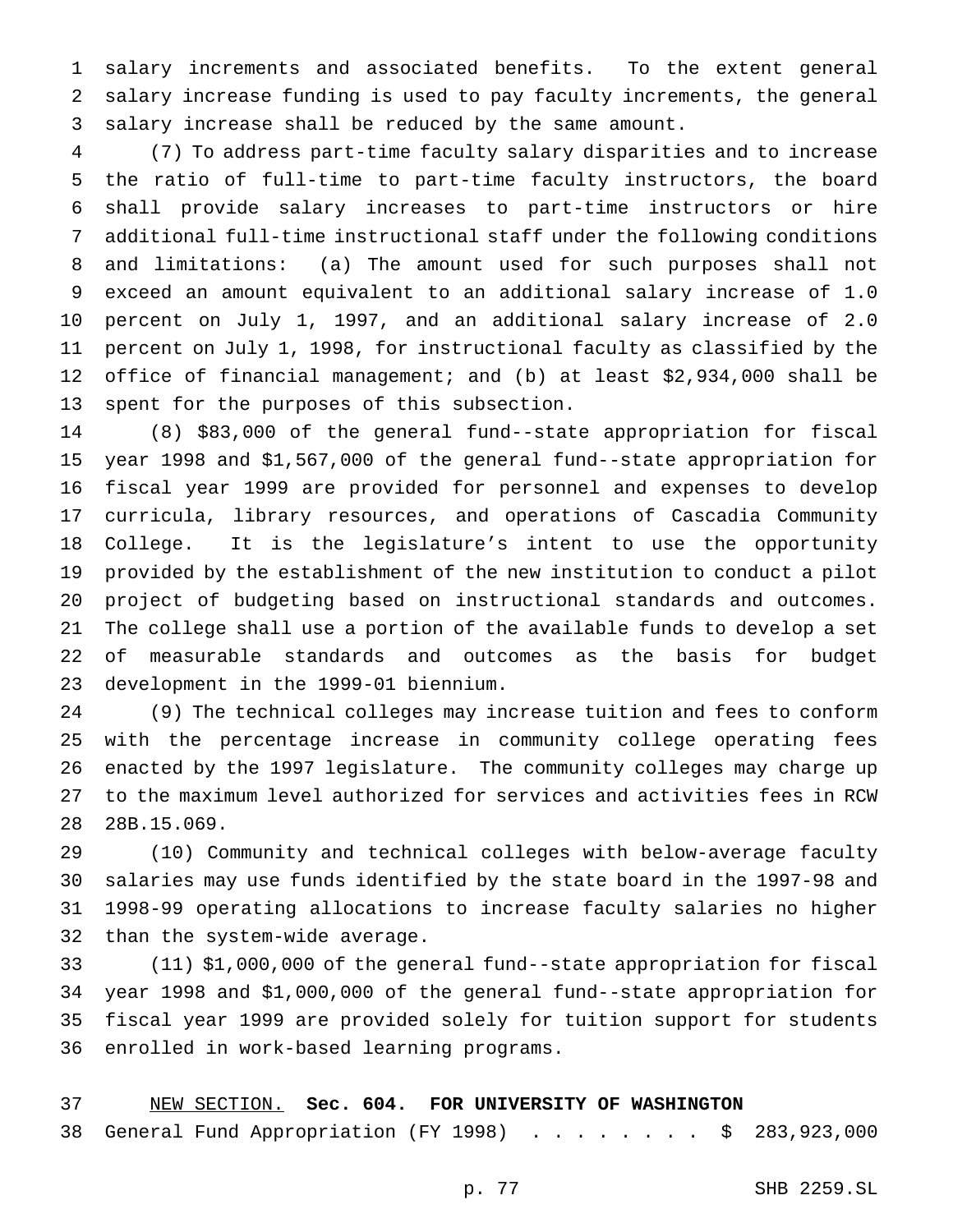| 2 Death Investigations Account Appropriation \$ 1,810,000<br>3 Industrial Insurance Premium Refund Account<br>$\overline{4}$<br>5 Accident Account Appropriation \$<br>6 Medical Aid Account Appropriation \$ |                  |  |  |  |  |  |                                               |
|---------------------------------------------------------------------------------------------------------------------------------------------------------------------------------------------------------------|------------------|--|--|--|--|--|-----------------------------------------------|
|                                                                                                                                                                                                               |                  |  |  |  |  |  |                                               |
|                                                                                                                                                                                                               |                  |  |  |  |  |  |                                               |
|                                                                                                                                                                                                               | Appropriation \$ |  |  |  |  |  | 514,000                                       |
|                                                                                                                                                                                                               |                  |  |  |  |  |  | 4,969,000                                     |
|                                                                                                                                                                                                               |                  |  |  |  |  |  | 4,989,000                                     |
| $7\overline{ }$                                                                                                                                                                                               |                  |  |  |  |  |  | TOTAL APPROPRIATION $\ldots$ , \$ 586,012,000 |

 The appropriations in this section are subject to the following conditions and limitations:

 (1) \$2,019,000 of the general fund appropriation for fiscal year 1998 and \$3,029,000 of the general fund appropriation for fiscal year 1999 shall be placed in reserve. The office of financial management shall approve the allotment of amounts under this subsection upon notification by the higher education coordinating board. These amounts are provided for the preparation of plans and for the achievement of measurable and specific improvements towards performance and accountability goals as outlined in section 601(3) of this act.

 (2) \$800,000 of the general fund appropriation for fiscal year 1998 and \$1,896,000 of the general fund appropriation for fiscal year 1999 are provided solely to support additional upper-division and graduate level enrollments at the Tacoma branch campus above the 1996-97 budgeted FTE level.

 (3) \$593,000 of the general fund appropriation for fiscal year 1998 and \$1,547,000 of the general fund appropriation for fiscal year 1999 are provided solely to support additional upper-division and graduate level enrollments at the Bothell branch campus above the 1996-97 budgeted FTE level.

 (4) \$186,000 of the general fund appropriation for fiscal year 1998 and \$186,000 of the general fund appropriation for fiscal year 1999 are provided solely for assessment of student outcomes.

 (5) \$324,000 of the general fund appropriation for fiscal year 1998 and \$324,000 of the general fund appropriation for fiscal year 1999 are provided solely to recruit and retain minority students and faculty.

 (6) \$130,000 of the general fund appropriation for fiscal year 1998 and \$130,000 of the general fund appropriation for fiscal year 1999 are provided solely for the implementation of the Puget Sound work plan agency action item UW-01.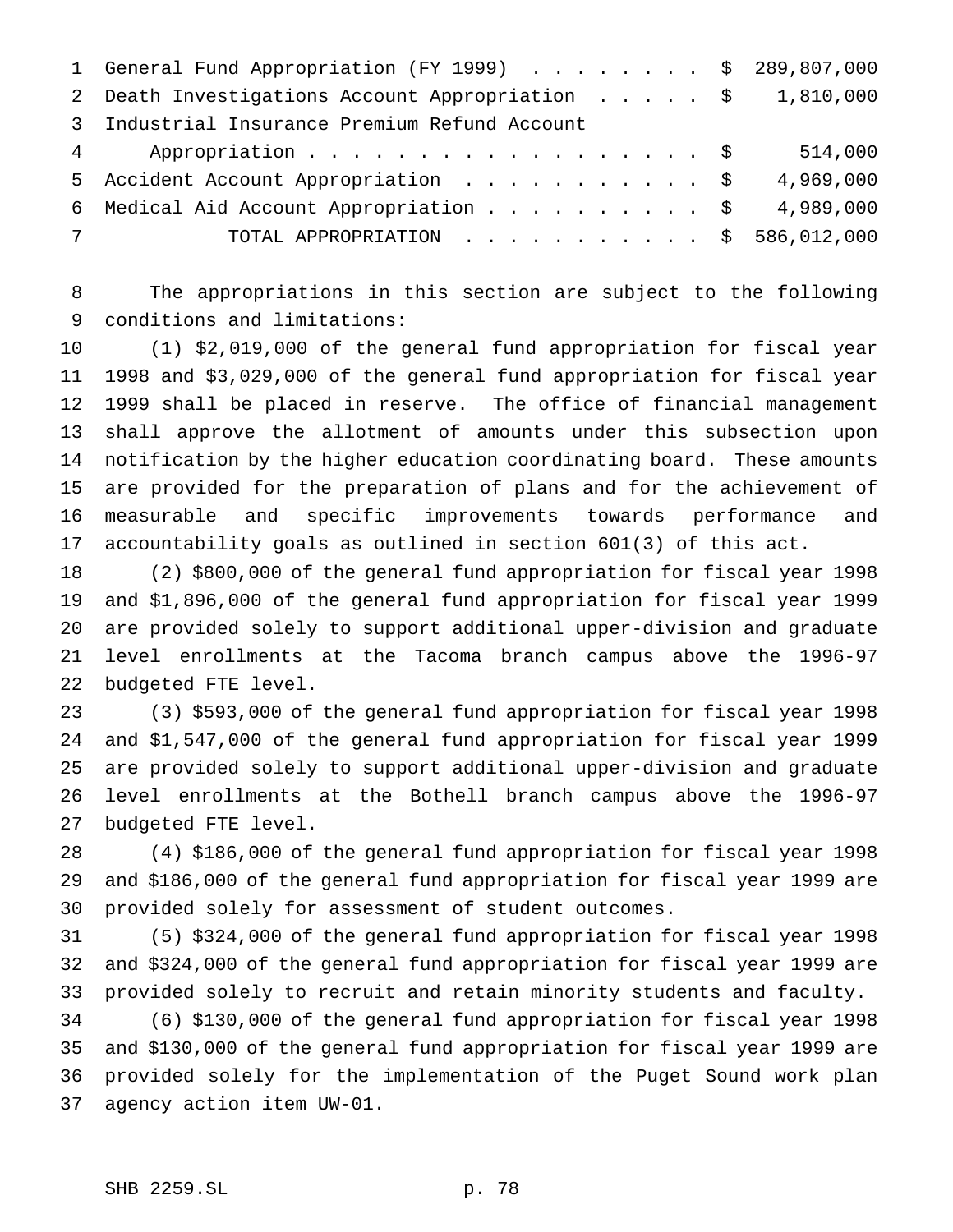(7) \$1,200,000 of the general fund appropriation for fiscal year 1998 and \$1,200,000 of the general fund appropriation for fiscal year 1999 are provided solely for competitively offered faculty recruitment and retention salary adjustments. The university shall provide a report in their 1999-01 biennial operating budget request submittal on the effective expenditure of funds for the purposes of this subsection.

 (8) \$47,000 of the fiscal year 1998 general fund appropriation and \$47,000 of the fiscal year 1999 general fund appropriation are provided solely to employ a fossil preparator/educator in the Burke Museum. The entire amounts provided in this subsection shall be provided directly to the Burke Museum.

 (9) \$75,000 of the general fund appropriation for fiscal year 1998 and \$75,000 of the general fund appropriation for fiscal year 1999 are provided solely for enhancements to research capabilities at the Olympic natural resources center.

| 16 | NEW SECTION. Sec. 605. FOR WASHINGTON STATE UNIVERSITY    |                                    |  |  |  |  |  |
|----|-----------------------------------------------------------|------------------------------------|--|--|--|--|--|
|    | 17 General Fund Appropriation (FY 1998) \$ 166,644,000    |                                    |  |  |  |  |  |
|    | 18 General Fund Appropriation (FY 1999) \$ 172,819,000    |                                    |  |  |  |  |  |
|    | 19 Air Pollution Control Account Appropriation \$ 206,000 |                                    |  |  |  |  |  |
| 20 |                                                           | TOTAL APPROPRIATION \$ 339,669,000 |  |  |  |  |  |

 The appropriations in this section are subject to the following conditions and limitations:

 (1) \$1,204,000 of the general fund appropriation for fiscal year 1998 and \$1,807,000 of the general fund appropriation for fiscal year 1999 shall be placed in reserve. The office of financial management shall approve the allotment of amounts under this subsection upon notification by the higher education coordinating board. These amounts are provided for the preparation of plans and for the achievement of measurable and specific improvements towards performance and accountability goals as outlined in section 601(3) of this act.

 (2) \$1,059,000 of the general fund appropriation for fiscal year 1999 is provided solely to support additional upper-division and graduate level enrollments at the Vancouver branch campus above the 1996-97 budgeted FTE level.

 (3) \$263,000 of the general fund appropriation for fiscal year 1998 and \$789,000 of the general fund appropriation for fiscal year 1999 are provided solely to support additional upper-division and graduate level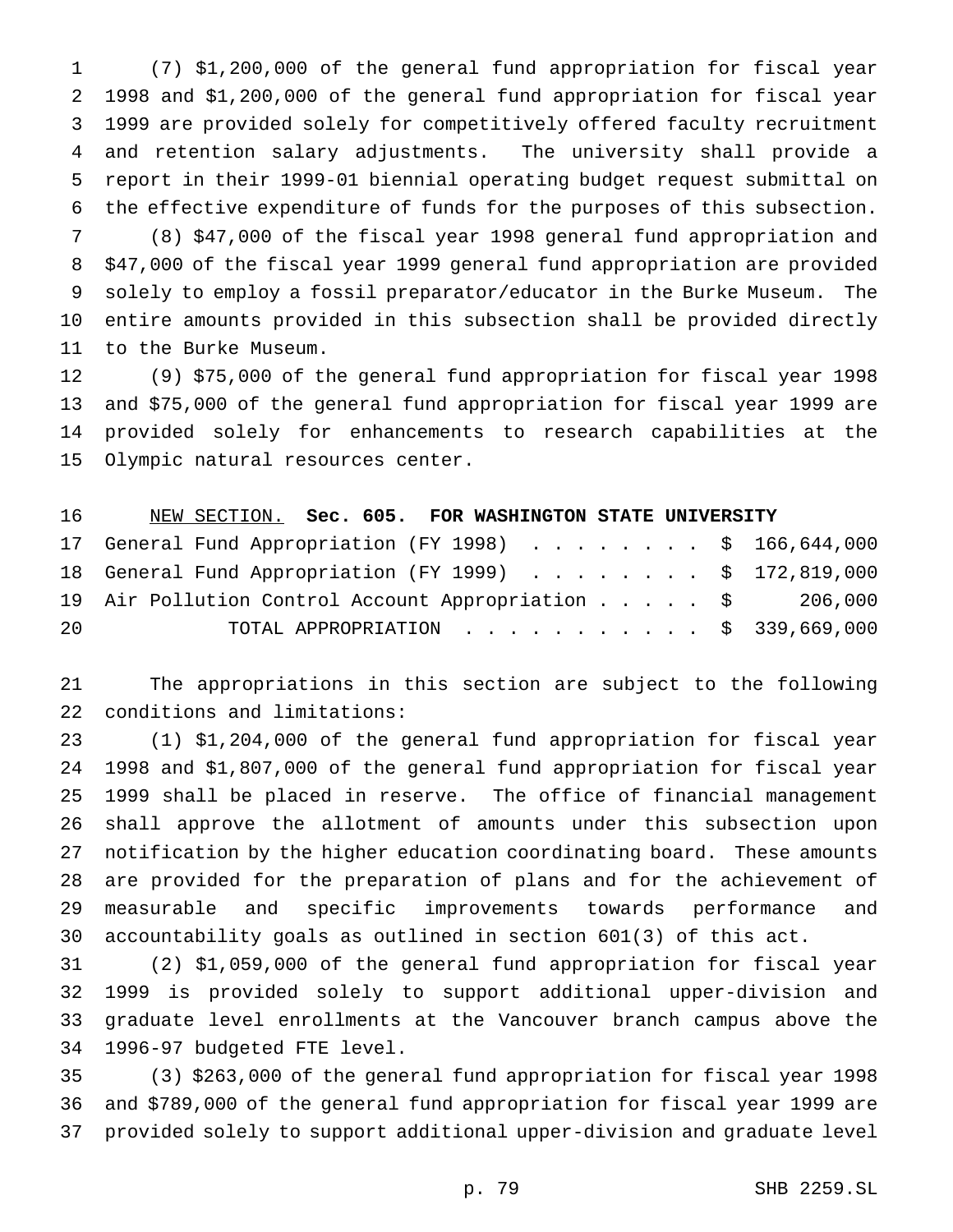enrollments at the Tri-Cities branch campus above the 1996-97 budgeted FTE level.

 (4) \$971,000 of the general fund appropriation for fiscal year 1999 is provided solely to support additional upper-division and graduate level enrollments at the Spokane branch campus above the 1996-97 budgeted FTE level.

 (5) \$186,000 of the general fund appropriation for fiscal year 1998 and \$186,000 of the general fund appropriation for fiscal year 1999 are provided solely for assessment of student outcomes.

 (6) \$140,000 of the general fund appropriation for fiscal year 1998 and \$140,000 of the general fund appropriation for fiscal year 1999 are provided solely to recruit and retain minority students and faculty.

 (7) \$157,000 of the general fund appropriation for fiscal year 1998 and \$157,000 of the general fund appropriation for fiscal year 1999 are provided solely for the implementation of the Puget Sound work plan agency action item WSU-01.

 (8) \$600,000 of the general fund appropriation for fiscal year 1998 and \$600,000 of the general fund appropriation for fiscal year 1999 are provided solely for competitively offered faculty recruitment and retention salary adjustments. The university shall provide a report in their 1999-01 biennial operating budget request submittal on the effective expenditure of funds for the purposes of this subsection.

 (9) \$50,000 of the general fund appropriation for fiscal year 1998 and \$50,000 of the general fund appropriation for fiscal year 1999 are provided solely for yellow star thistle research.

 (10) \$55,000 of the general fund appropriation for fiscal year 1998 and \$55,000 of the general fund appropriation for fiscal year 1999 are provided solely for the Goldendale distance learning center.

| 29 | NEW SECTION. Sec. 606. FOR EASTERN WASHINGTON UNIVERSITY |  |  |  |  |  |  |                                                       |
|----|----------------------------------------------------------|--|--|--|--|--|--|-------------------------------------------------------|
|    |                                                          |  |  |  |  |  |  | 30 General Fund Appropriation (FY 1998) \$ 39,211,000 |
|    |                                                          |  |  |  |  |  |  | 31 General Fund Appropriation (FY 1999) \$ 39,489,000 |
| 32 |                                                          |  |  |  |  |  |  | TOTAL APPROPRIATION $\ldots$ , \$ 78,700,000          |

 The appropriations in this section are subject to the following conditions and limitations:

 (1) \$285,000 of the general fund appropriation for fiscal year 1998 and \$428,000 of the general fund appropriation for fiscal year 1999 shall be placed in reserve. The office of financial management shall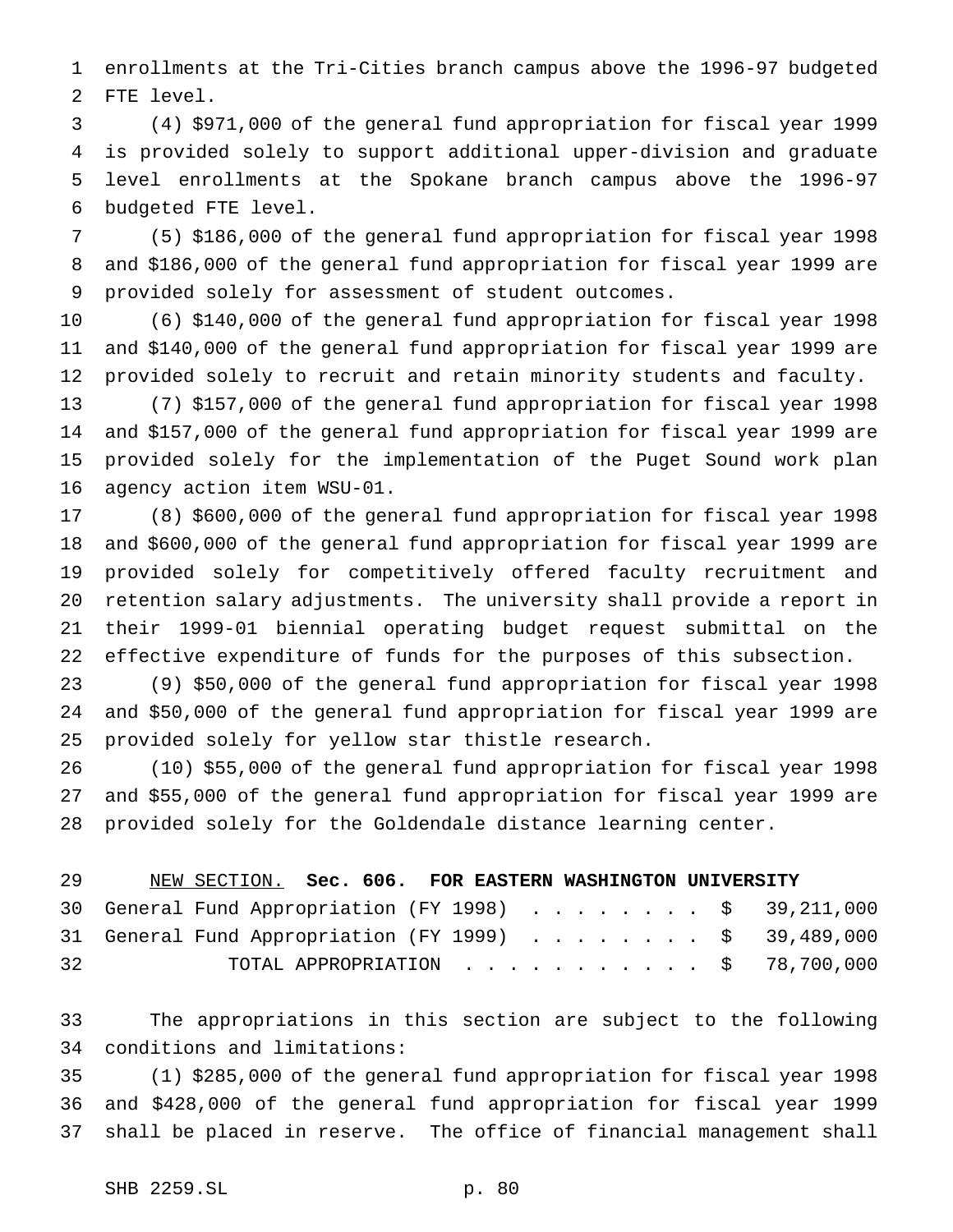approve the allotment of amounts under this subsection upon notification by the higher education coordinating board. These amounts are provided for the preparation of plans and for the achievement of measurable and specific improvements towards performance and accountability goals as outlined in section 601(3) of this act.

 (2) \$186,000 of the general fund appropriation for fiscal year 1998 and \$186,000 of the general fund appropriation for fiscal year 1999 are provided solely for assessment of student outcomes.

 (3) \$93,000 of the general fund appropriation for fiscal year 1998 and \$93,000 of the general fund appropriation for fiscal year 1999 are provided solely to recruit and retain minority students and faculty.

 (4) \$53,000 of the general fund--state appropriation for fiscal year 1998 and \$54,000 of the general fund--state appropriation for fiscal year 1999 are provided solely for competitively offered faculty recruitment and retention salary adjustments. The university shall provide a report in their 1999-01 biennial operating budget request submittal on the effective expenditure of funds for the purposes of this subsection.

 (5) \$3,188,000 of the general fund appropriation for fiscal year 1998 and \$3,188,000 of the general fund appropriation for fiscal year 1999 shall be placed in reserve pending attainment of budgeted enrollments of 6,942 FTEs. The office of financial management shall approve the allotment of funds under this subsection at the annual rate of \$4,000 for annual student FTEs in excess of 6,942 based on tenth day quarterly enrollment and the office of financial management's quarterly budget driver report. In addition, allotments of reserve funds in this section shall be approved by the office of financial management upon approval by the higher education coordinating board for (a) actions that will result in additional enrollment growth, and (b) contractual obligations in fiscal year 1998 to the extent such funds are required.

| 31 | NEW SECTION. Sec. 607. FOR CENTRAL WASHINGTON UNIVERSITY |  |  |  |  |  |  |                                                       |
|----|----------------------------------------------------------|--|--|--|--|--|--|-------------------------------------------------------|
|    |                                                          |  |  |  |  |  |  | 32 General Fund Appropriation (FY 1998) \$ 37,214,000 |
|    |                                                          |  |  |  |  |  |  | 33 General Fund Appropriation (FY 1999) \$ 38,616,000 |
| 34 |                                                          |  |  |  |  |  |  | TOTAL APPROPRIATION $\ldots$ , \$ 75,830,000          |

 The appropriations in this section are subject to the following conditions and limitations: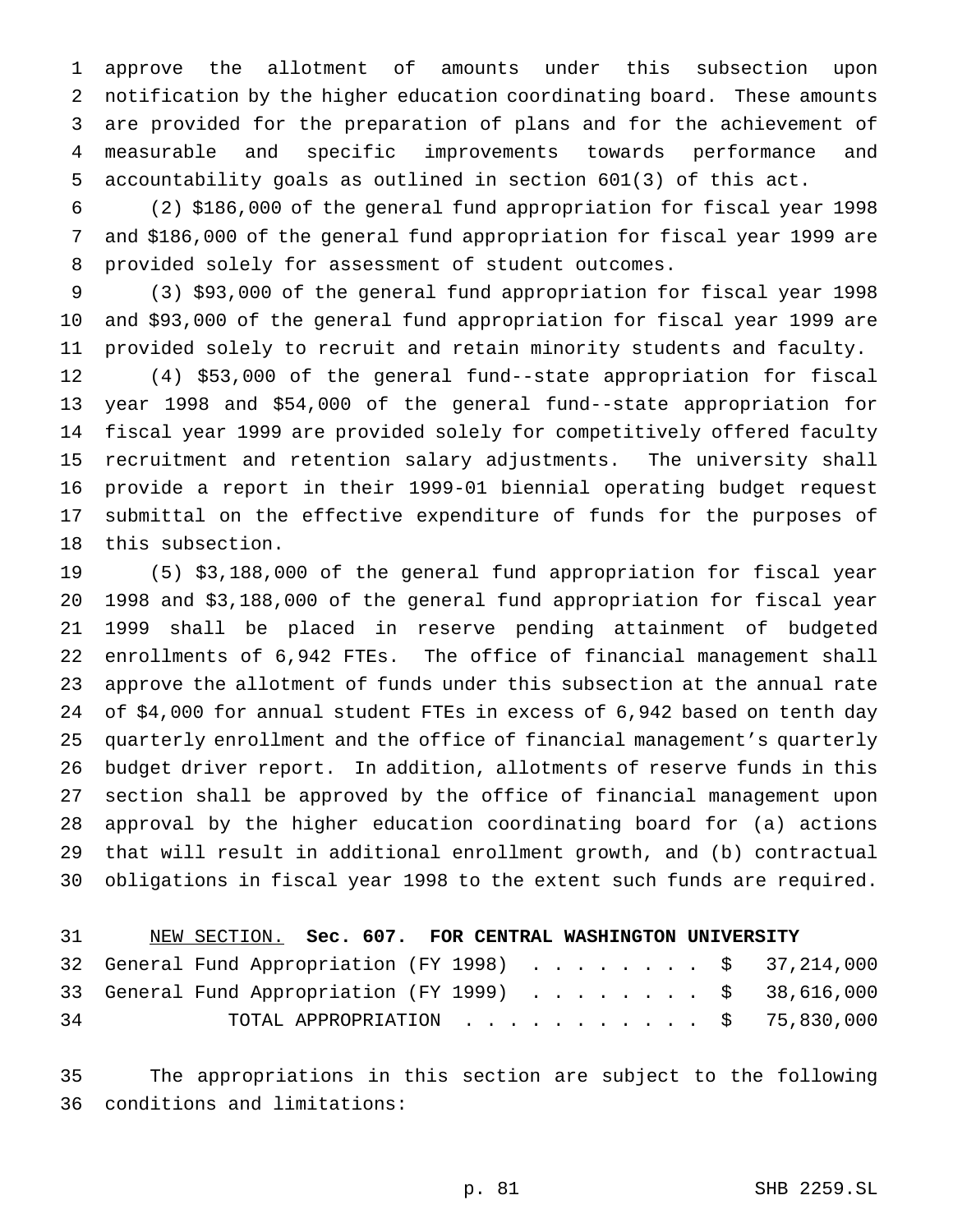(1) \$269,000 of the general fund appropriation for fiscal year 1998 and \$403,000 of the general fund appropriation for fiscal year 1999 shall be placed in reserve. The office of financial management shall approve the allotment of amounts under this subsection upon notification by the higher education coordinating board. These amounts are provided for the preparation of plans and for the achievement of measurable and specific improvements towards performance and accountability goals as outlined in section 601(3) of this act.

 (2) \$186,000 of the general fund appropriation for fiscal year 1998 and \$186,000 of the general fund appropriation for fiscal year 1999 are provided solely for assessment of student outcomes.

 (3) \$70,000 of the general fund appropriation for fiscal year 1998 and \$70,000 of the general fund appropriation for fiscal year 1999 are provided solely to recruit and retain minority students and faculty.

 (4) \$51,000 of the general fund appropriation for fiscal year 1998 and \$51,000 of the general fund appropriation for fiscal year 1999 are provided solely for competitively offered faculty recruitment and retention salary adjustments. The college shall provide a report in their 1999-01 biennial operating budget request submittal on the effective expenditure of funds for the purposes of this subsection.

|    | NEW SECTION. Sec. 608. FOR THE EVERGREEN STATE COLLEGE |  |  |  |  |  |  |  |  |
|----|--------------------------------------------------------|--|--|--|--|--|--|--|--|
|    | 22 General Fund Appropriation (FY 1998) \$ 20,151,000  |  |  |  |  |  |  |  |  |
|    | 23 General Fund Appropriation (FY 1999) \$ 20,518,000  |  |  |  |  |  |  |  |  |
| 24 | TOTAL APPROPRIATION $\ldots$ , \$ 40,669,000           |  |  |  |  |  |  |  |  |

 The appropriations in this section is subject to the following conditions and limitations:

 (1) \$144,000 of the general fund appropriation for fiscal year 1998 and \$217,000 of the general fund appropriation for fiscal year 1999 shall be placed in reserve. The office of financial management shall approve the allotment of amounts under this subsection upon notification by the higher education coordinating board. These amounts are provided for the preparation of plans and for the achievement of measurable and specific improvements towards performance and accountability goals as outlined in section 601(3) of this act.

 (2) \$186,000 of the general fund appropriation for fiscal year 1998 and \$186,000 of the general fund appropriation for fiscal year 1999 are provided solely for assessment of student outcomes.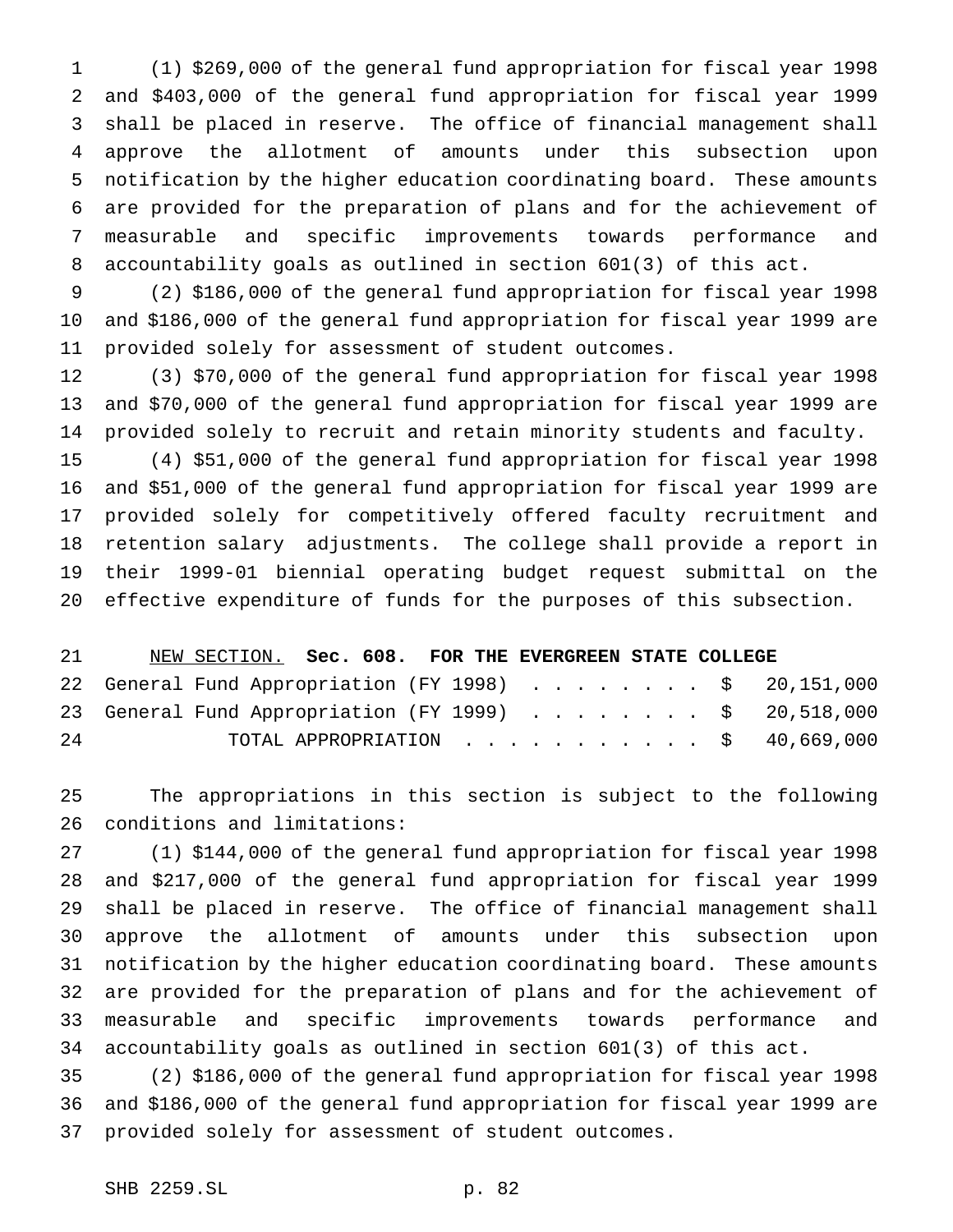(3) \$47,000 of the general fund appropriation for fiscal year 1998 and \$47,000 of the general fund appropriation for fiscal year 1999 are provided solely to recruit and retain minority students and faculty. (4) \$29,000 of the general fund appropriation for fiscal year 1998 and \$29,000 of the general fund appropriation for fiscal year 1999 are provided solely for competitively offered faculty recruitment and retention salary adjustments. The college shall provide a report in their 1999-01 biennial operating budget request submittal on the effective expenditure of funds for the purposes of this subsection.

 NEW SECTION. **Sec. 609. FOR WESTERN WASHINGTON UNIVERSITY** 11 General Fund Appropriation (FY 1998) . . . . . . . . \$ 47,822,000 12 General Fund Appropriation (FY 1999) . . . . . . . . \$ 48,855,000 TOTAL APPROPRIATION ........... \$ 96,677,000

 The appropriations in this section are subject to the following conditions and limitations:

 (1) \$342,000 of the general fund appropriation for fiscal year 1998 and \$514,000 of the general fund appropriation for fiscal year 1999 shall be placed in reserve. The office of financial management shall approve the allotment of amounts under this subsection upon notification by the higher education coordinating board. These amounts are provided for the preparation of plans and for the achievement of measurable and specific improvements towards performance and accountability goals as outlined in section 601(3) of this act.

 (2) \$186,000 of the general fund appropriation for fiscal year 1998 and \$186,000 of the general fund appropriation for fiscal year 1999 are provided solely for assessment of student outcomes.

 (3) \$93,000 of the general fund appropriation for fiscal year 1998 and \$93,000 of the general fund appropriation for fiscal year 1999 are provided solely to recruit and retain minority students and faculty.

 (4) \$66,000 of the general fund appropriation for fiscal year 1998 and \$67,000 of the general fund appropriation for fiscal year 1999 are provided solely for competitively offered faculty recruitment and retention salary adjustments. The university shall provide a report in their 1999-01 biennial operating budget request submittal on the effective expenditure of funds for the purposes of this subsection.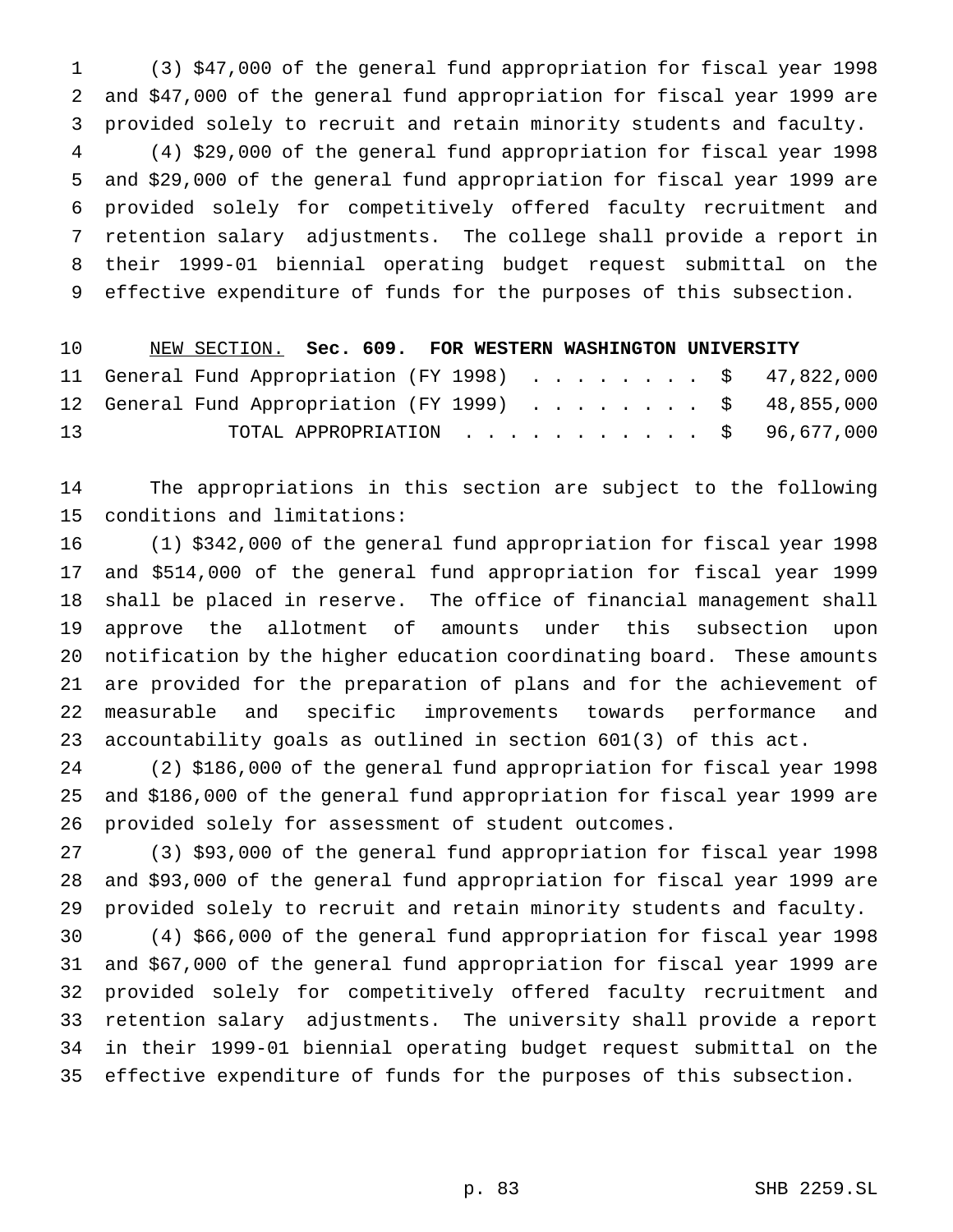**Sec. 610.** 1997 c 149 s 610 (uncodified) is amended to read as follows:

 **FOR THE HIGHER EDUCATION COORDINATING BOARD--POLICY COORDINATION AND ADMINISTRATION**

|    | 5 General Fund--State Appropriation (FY 1998) \$ 2,734,000 |         |
|----|------------------------------------------------------------|---------|
|    | 6 General Fund--State Appropriation (FY 1999) \$ 2,615,000 |         |
|    | 7 General Fund--Federal Appropriation \$                   | 693,000 |
| -8 | TOTAL APPROPRIATION $\ldots$ , \$ 6,042,000                |         |

 The appropriations in this section are provided to carry out the accountability, performance measurement, policy coordination, planning, studies and administrative functions of the board and are subject to the following conditions and limitations:

13 (1) The board shall set performance targets, review, recommend 14 changes if necessary, and approve plans defined in section 601(3)(a) of this act for achieving measurable and specific improvements in academic years 1997-98 and 1998-99. By October 1, 1997, the board shall notify 17 the office of financial management to allot institutions' fiscal year 18 1998 performance funds held in reserve, based upon the adequacy of plans prepared by the institutions.

 (2) The board shall develop criteria to assess institutions' performance and shall use those criteria in determining the allotment 22 of performance and accountability funds. The board shall evaluate each 23 institution's achievement of performance targets for the 1997-98 academic year and, by August 1, 1998, the board shall notify the office of financial management to allot institutions' fiscal year 1999 performance funds held in reserve, based upon each institution's performance, except for performance funds held for achievement of the 28 student retention measure. For the student retention measure, the board shall notify the office of financial management by November 1, 1998, to allot institutions' fiscal year 1999 performance funds held in reserve, based upon each institution's performance.

 (3) By January, 1999, the board shall recommend to the office of financial management and appropriate legislative committees any recommended additions, deletions, or revisions to the performance and accountability measures in sections 601(3) of this act as part of the next master plan for higher education. The recommendations shall be developed in consultation with the institutions of higher education and may include additional performance indicators to measure successful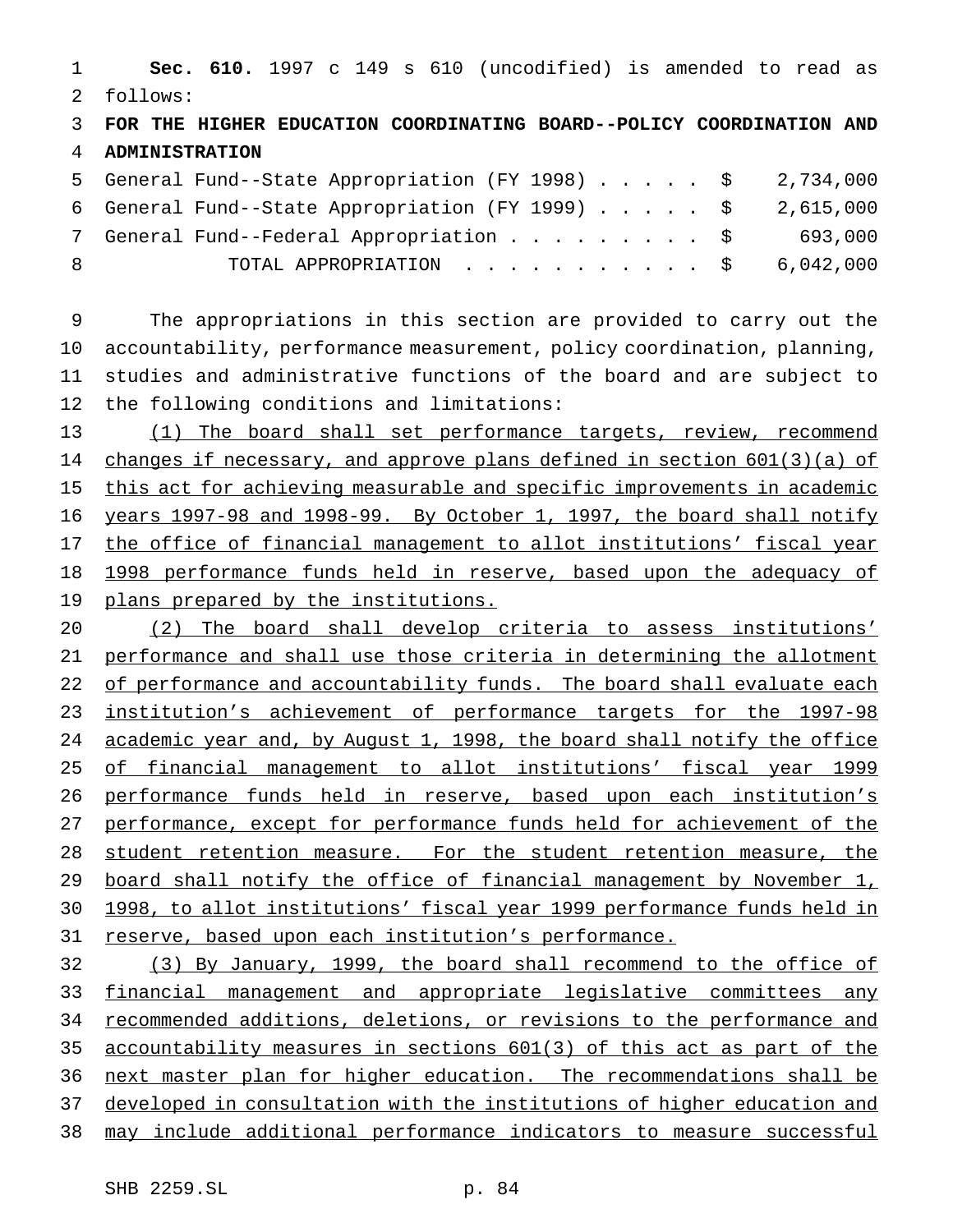student learning and other student outcomes for possible inclusion in

the 1999-01 operating budget.

 (4) \$280,000 of the general fund--state appropriation for fiscal year 1998 and \$280,000 of the general fund--state appropriation for fiscal year 1999 are provided solely for enrollment to implement RCW 28B.80.570 through 28B.80.585 (rural natural resources impact areas). The number of students served shall be 50 full-time equivalent students per fiscal year. The board shall ensure that enrollments reported under this subsection meet the criteria outlined in RCW 28B.80.570 through 28B.80.585.

 (5) \$70,000 of the general fund--state appropriation for fiscal year 1998 and \$70,000 of the general fund--state appropriation for fiscal year 1999 are provided to develop a competency based admissions system for higher education institutions. The board shall complete the competency based admissions system and issue a report outlining the competency based admissions system by January 1999.

 (6) \$500,000 of the general fund--state appropriation for fiscal year 1998 and \$500,000 of the general fund--state appropriation for fiscal year 1999 are provided solely for activities related to higher education facilities planning, project monitoring, and access issues related to capital facilities. Of this amount, \$50,000 is provided for a study of higher education needs of Okanogan county and surrounding communities with consideration given to alternative approaches to educational service delivery, facility expansion, relocation or partnership, and long-term growth and future educational demands of the region.

 (7) \$150,000 of the general fund--state appropriation for fiscal year 1998 is provided solely as one-time funding for computer upgrades.

## \*NEW SECTION. **Sec. 611. FOR THE HIGHER EDUCATION COORDINATING BOARD--FINANCIAL AID AND GRANT PROGRAMS**

|    | 31 General Fund--State Appropriation (FY 1998) \$ 89,369,000 |  |
|----|--------------------------------------------------------------|--|
|    | 32 General Fund--State Appropriation (FY 1999) \$ 96,209,000 |  |
|    | 33 General Fund--Federal Appropriation $\ldots$ \$ 8,255,000 |  |
| 34 | TOTAL APPROPRIATION \$ 193,833,000                           |  |

 The appropriations in this section are subject to the following conditions and limitations: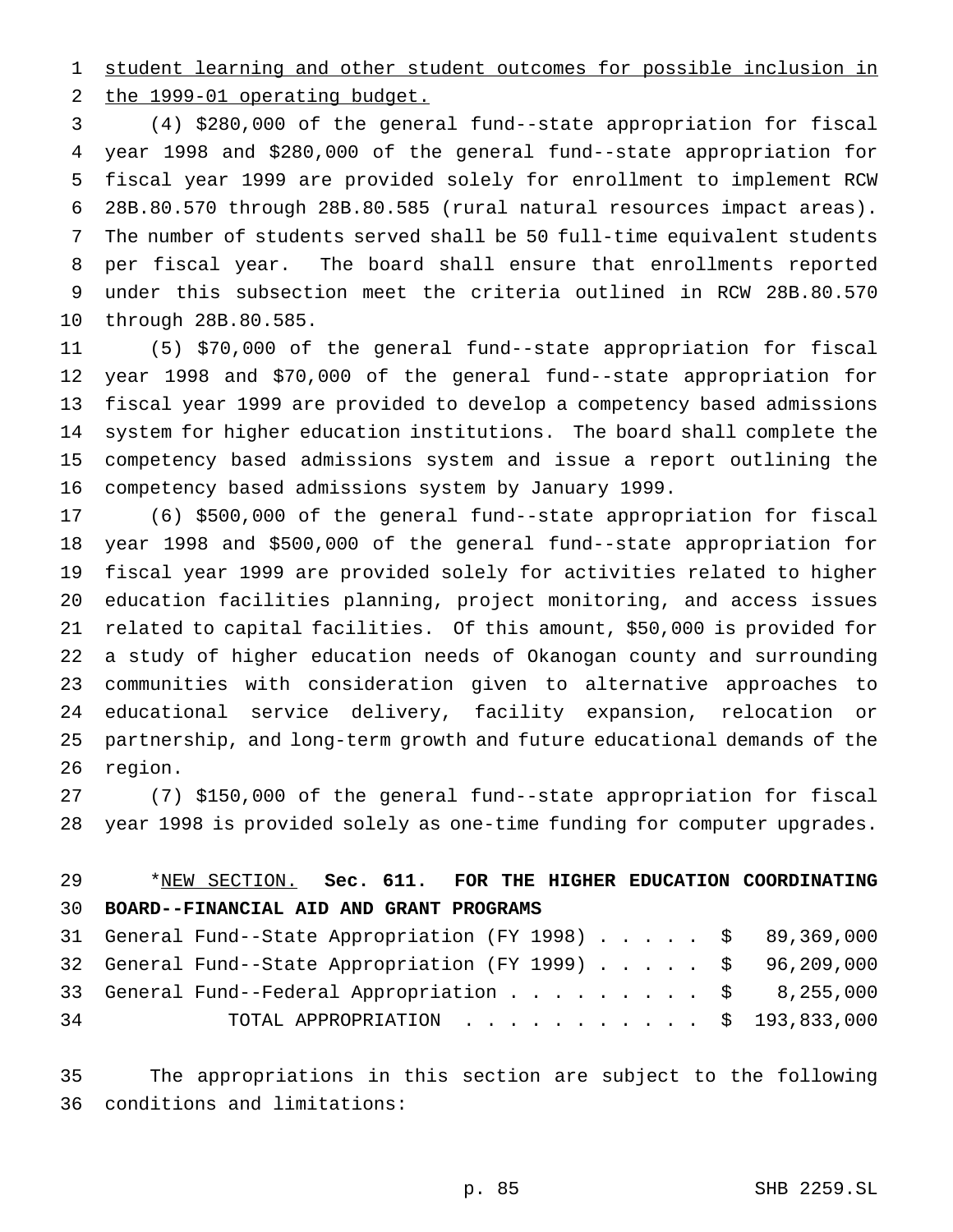(1) \$527,000 of the general fund--state appropriation for fiscal year 1998 and \$526,000 of the general fund--state appropriation for fiscal year 1999 are provided solely for the displaced homemakers program.

 (2) \$216,000 of the general fund--state appropriation for fiscal year 1998 and \$220,000 of the general fund--state appropriation for fiscal year 1999 are provided solely for the western interstate commission for higher education.

 (3) \$118,000 of the general fund--state appropriation for fiscal year 1998 and \$118,000 of the general fund--state appropriation for fiscal year 1999 are provided solely for the health personnel resources plan.

 (4) \$1,000,000 of the general fund--state appropriation for fiscal year 1998 and \$1,000,000 of the general fund--state appropriation for fiscal year 1999 are provided solely for the scholarships and loans program under chapter 28B.115 RCW, the health professional conditional scholarship program. This amount shall be deposited to the health professional loan repayment and scholarship trust fund to carry out the purposes of the program.

 (5) \$86,783,000 of the general fund--state appropriation for fiscal year 1998 and \$93,728,000 of the general fund--state appropriation for fiscal year 1999 are provided solely for student financial aid, 23 including all administrative costs. The amounts in  $(a)$ ,  $(b)$ , and  $(c)$  of this subsection are sufficient to implement Second Substitute House Bill No. 1851 (higher education financial aid). Of these amounts:

 (a) \$67,266,000 of the general fund--state appropriation for fiscal year 1998 and \$73,968,000 of the general fund--state appropriation for fiscal year 1999 are provided solely for the state need grant program.

 (i) Unless an alternative method for distribution of the state need grant is enacted which distributes grants based on tuition costs, for the purposes of determination of eligibility for state need grants for the 1998-99 academic year, the higher education coordinating board shall establish family income equivalencies for independent students having financial responsibility for children and independent students with no financial responsibility for children, respectively, based on the United States bureau of labor statistics' low budget standard for persons in the 20-35 year age group, in accordance with the recommendations of the <sup>1996</sup> student financial aid policy advisory committee.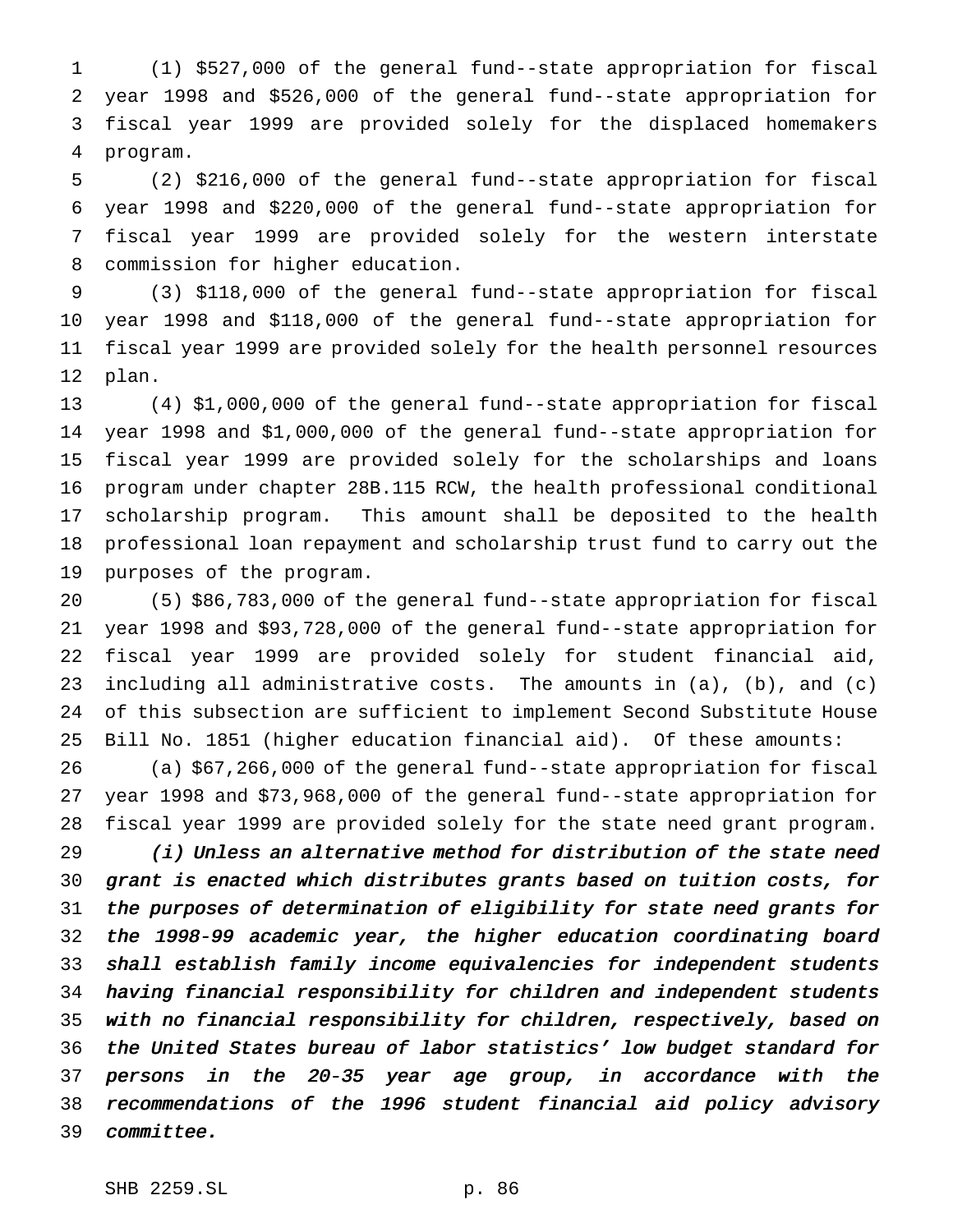(ii) After April 1 of each fiscal year, up to one percent of the annual appropriation for the state need grant program may be transferred to the state work study program.

 (b) \$15,350,000 of the general fund--state appropriation for fiscal year 1998 and \$15,350,000 of the general fund--state appropriation for fiscal year 1999 are provided solely for the state work study program. After April 1 of each fiscal year, up to one percent of the annual appropriation for the state work study program may be transferred to the state need grant program;

 (c) \$2,420,000 of the general fund--state appropriation for fiscal year 1998 and \$2,420,000 of the general fund--state appropriation for fiscal year 1999 are provided solely for educational opportunity grants. For the purpose of establishing eligibility for the equal opportunity grant program for placebound students under RCW 28B.101.020, Thurston county lies within the branch campus service area of the Tacoma branch campus of the University of Washington;

 (d) A maximum of 2.1 percent of the general fund--state appropriation for fiscal year 1998 and 2.1 percent of the general fund--state appropriation for fiscal year 1999 may be expended for financial aid administration, excluding the four percent state work study program administrative allowance provision;

 (e) \$230,000 of the general fund--state appropriation for fiscal year 1998 and \$201,000 of the general fund--state appropriation for fiscal year 1999 are provided solely for the educator's excellence awards. Any educator's excellence moneys not awarded by April 1st of each year may be transferred by the board to either the Washington scholars program or, in consultation with the workforce training and education coordinating board, to the Washington award for vocational excellence;

 (f) \$1,011,000 of the general fund--state appropriation for fiscal year 1998 and \$1,265,000 of the general fund--state appropriation for fiscal year 1999 are provided solely to implement the Washington scholars program. Any Washington scholars program moneys not awarded by April 1st of each year may be transferred by the board to either the educator's excellence awards or, in consultation with the workforce training and education coordinating board, to the Washington award for vocational excellence;

 (g) \$456,000 of the general fund--state appropriation for fiscal year 1998 and \$474,000 of the general fund--state appropriation for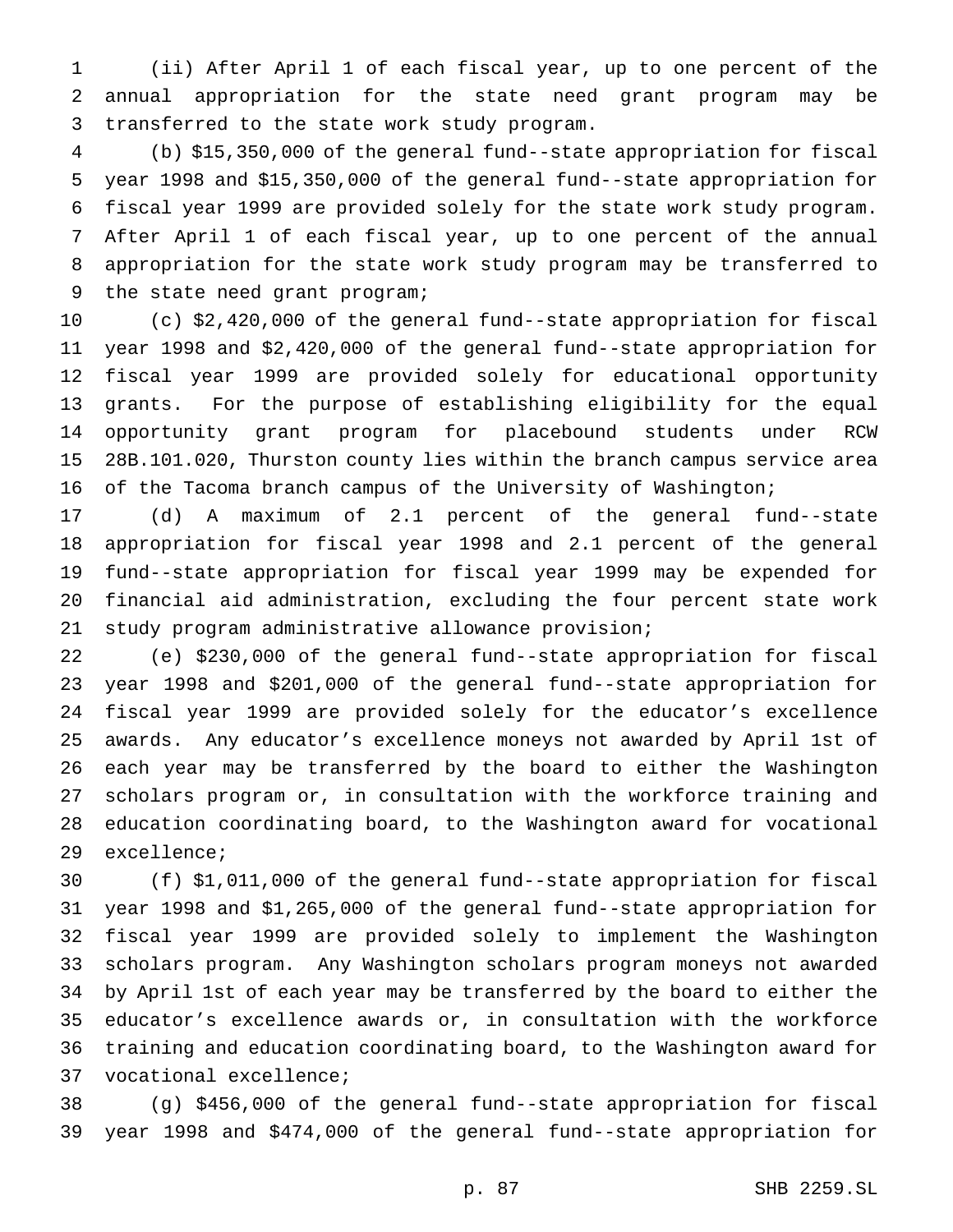fiscal year 1999 are provided solely to implement Washington award for vocational excellence program. Any Washington award for vocational program moneys not awarded by April 1st of each year may be transferred by the board to either the educator's excellence awards or the Washington scholars program;

 (h) \$51,000 of the general fund--state appropriation for fiscal year 1998 and \$51,000 of the general fund--state appropriation for fiscal year 1999 are provided solely for community scholarship matching grants of \$2,000 each. To be eligible for the matching grant, a nonprofit community organization organized under section 501(c)(3) of the internal revenue code must demonstrate that it has raised \$2,000 in new moneys for college scholarships after the effective date of this act. No organization may receive more than one \$2,000 matching grant; and

 (6) \$175,000 of the general fund--state appropriation for fiscal year 1998 and \$175,000 of the general fund--state appropriation for fiscal year 1999 are provided solely to implement Engrossed Second Substitute House Bill No. 1372 or Second Substitute Senate Bill No. 5106 (Washington advanced college tuition payment program). If neither Engrossed Second Substitute House Bill No. 1372 nor Second Substitute Senate Bill No. 5106 is enacted by June 30, 1997, the amounts provided in this subsection shall lapse.

 (7) \$187,000 of the general fund--state appropriation for fiscal year 1998 and \$188,000 of the general fund--state appropriation for fiscal year 1999 are provided solely for a demonstration project in the 1997-99 biennium to provide undergraduate fellowships based upon the graduate fellowship program.

 (8) Funding is provided in this section for the development of three models for tuition charges for distance learning programs. Institutions involved in distance education or extended learning shall provide information to the board on the usage, cost, and revenue generated by such programs.

**\*Sec. 611 was partially vetoed. See message at end of chapter.**

(End of part)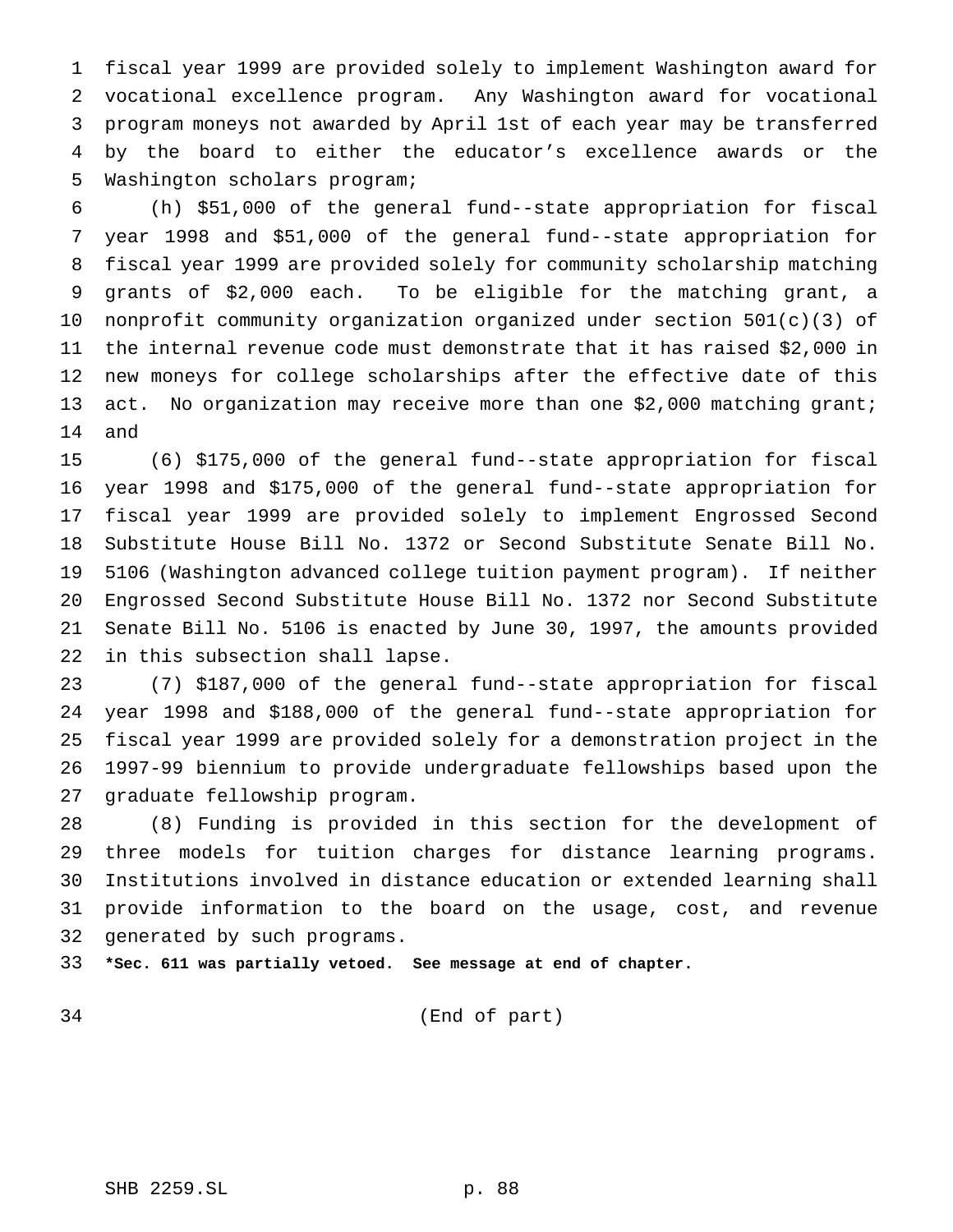| $\mathbf 1$    | PART VII                                                                                                                                           |
|----------------|----------------------------------------------------------------------------------------------------------------------------------------------------|
| $\overline{a}$ | SPECIAL APPROPRIATIONS                                                                                                                             |
|                |                                                                                                                                                    |
| 3              | Sec. 701. 1997 c 149 s 709 (uncodified) is amended to read as                                                                                      |
| 4              | follows:                                                                                                                                           |
| 5              | FOR THE OFFICE OF FINANCIAL MANAGEMENT--EMERGENCY FUND                                                                                             |
| 6              | General Fund Appropriation (FY 1998) \$ $((500,000))$                                                                                              |
| 7              | 850,000                                                                                                                                            |
| 8              | General Fund Appropriation (FY 1999) \$ $((500,000))$                                                                                              |
| 9              | 850,000                                                                                                                                            |
| 10             | TOTAL APPROPRIATION $\frac{1}{5}((1,000,000))$                                                                                                     |
| 11             | 1,700,000                                                                                                                                          |
|                |                                                                                                                                                    |
| 12             | The appropriation in this section is for the governor's emergency                                                                                  |
| 13             | fund for the critically necessary work of any agency.                                                                                              |
|                |                                                                                                                                                    |
| 14             | *NEW SECTION. Sec. 702. YEAR 2000 ALLOCATIONS. 1997 c 149 s 710                                                                                    |
| 15             | (uncodified) is repealed.                                                                                                                          |
| 16             | *Sec. 702 was vetoed. See message at end of chapter.                                                                                               |
|                |                                                                                                                                                    |
| 17             | NEW SECTION. Sec. 703. SALARY COST OF LIVING ADJUSTMENT                                                                                            |
| 18             | General Fund--State Appropriation (FY 1998) \$<br>31,031,000                                                                                       |
| 19             | General Fund--State Appropriation (FY 1999)<br>31,421,000<br>\$                                                                                    |
| 20             | General Fund--Federal Appropriation<br>17,578,000<br>\$                                                                                            |
| 21             | Salary and Insurance Increase Revolving Account                                                                                                    |
| 22             | 48,678,000<br>Appropriation<br>Ş.                                                                                                                  |
| 23             | 128,708,000<br>TOTAL APPROPRIATION<br>Ş.<br>$\mathbf{r}$ , $\mathbf{r}$ , $\mathbf{r}$ , $\mathbf{r}$ , $\mathbf{r}$ , $\mathbf{r}$ , $\mathbf{r}$ |
|                |                                                                                                                                                    |
| 24             | The appropriations in this section shall be expended solely for the                                                                                |
| 25             | purposes designated in this section and are subject to the conditions                                                                              |
| 26             | and limitations in this section:                                                                                                                   |
| 27             | (1) In addition to the purposes set forth in subsections (2) and                                                                                   |
| 28             | (3) of this section, appropriations in this section are provided solely                                                                            |
| 29             | for a 3.0 percent salary increase effective July 1, 1997, for all                                                                                  |
| 30             | classified employees, including those employees in the Washington                                                                                  |
| 31             | management service, and exempt employees under the jurisdiction of the                                                                             |
| 32             | personnel resources board.                                                                                                                         |
|                |                                                                                                                                                    |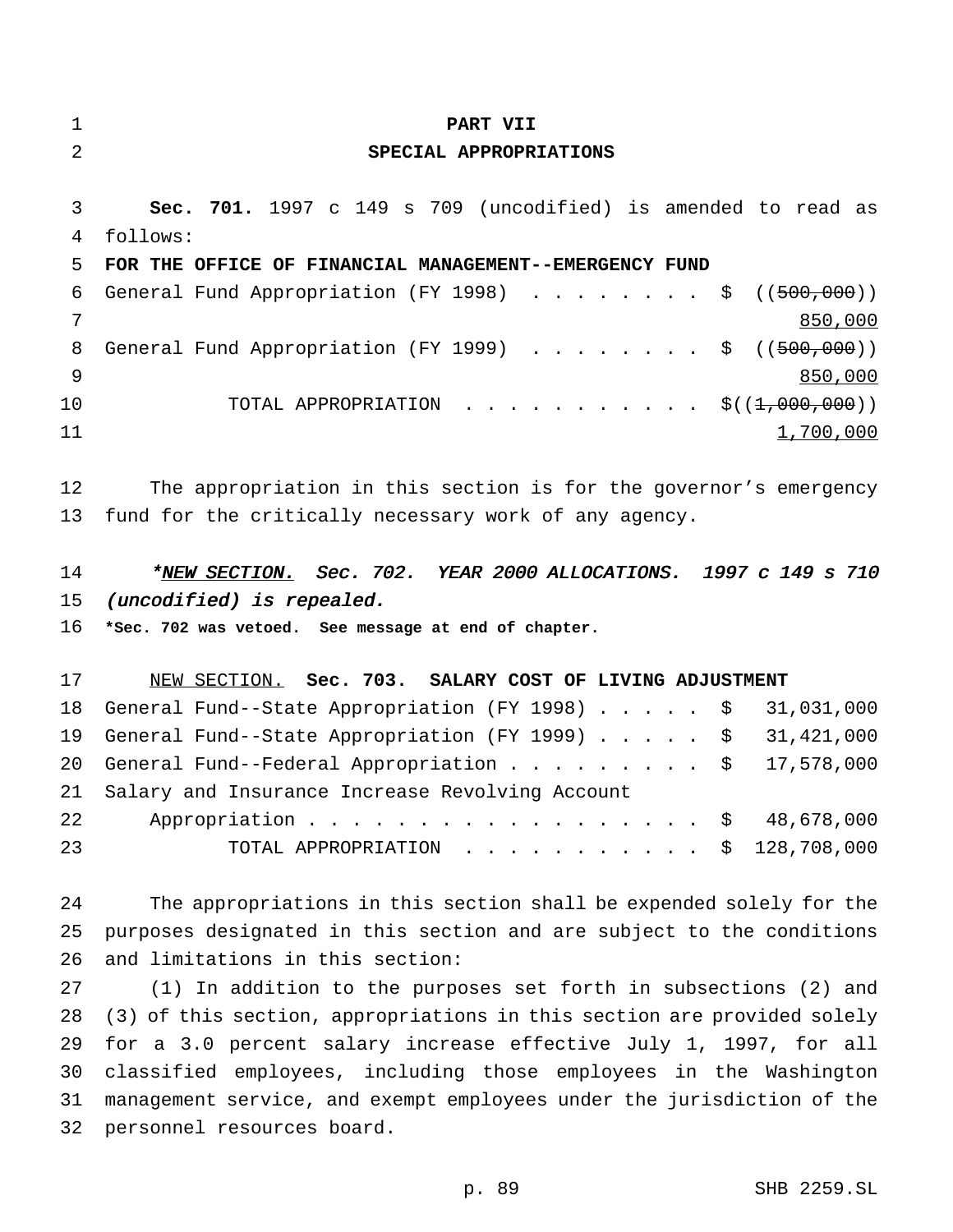(2) The appropriations in this section are sufficient to fund a 3.0 percent salary increase effective July 1, 1997, for general government, legislative, and judicial employees exempt from merit system rules whose salaries are not set by the commission on salaries for elected officials.

 (3) The salary and insurance increase revolving account appropriation in this section includes funds sufficient to fund a 3.0 percent salary increase effective July 1, 1997, for ferry workers consistent with the 1997-99 transportation appropriations act.

 (4) No salary increase may be paid under this section to any person whose salary has been Y-rated pursuant to rules adopted by the personnel resources board.

 NEW SECTION. **Sec. 704. FOR THE OFFICE OF FINANCIAL MANAGEMENT-- COMPENSATION ACTIONS OF PERSONNEL RESOURCES BOARD** 15 General Fund Appropriation (FY 1998) . . . . . . . . \$ 5,289,000 16 General Fund Appropriation (FY 1999) . . . . . . . \$ 10,642,000 Salary and Insurance Increase Revolving 18 Account Appropriation . . . . . . . . . . . . . \$ 8,862,000 TOTAL APPROPRIATION ........... \$ 24,793,000

 The appropriations in this section shall be expended solely for the purposes designated in this section and are subject to the conditions and limitations in this section.

 (1) Funding is provided to fully implement the recommendations of the Washington personnel resources board consistent with the provisions of chapter 319, Laws of 1996.

 (2) Implementation of the salary adjustments for the various clerical classes, physicians, dental classifications, pharmacists, maintenance custodians, medical records technicians, fish/wildlife biologists, fish/wildlife enforcement, habitat technicians, and fiscal technician classifications will be effective July 1, 1997. Implementation of the salary adjustments for safety classifications, park rangers, park aides, correctional officers/sergeants, community corrections specialists, tax information specialists, industrial relations specialists, electrical classifications at the department of labor and industries, fingerprint technicians, some labor relations classifications, health benefits specialists, foresters/land managers, and liquor enforcement officers will be effective July 1, 1998.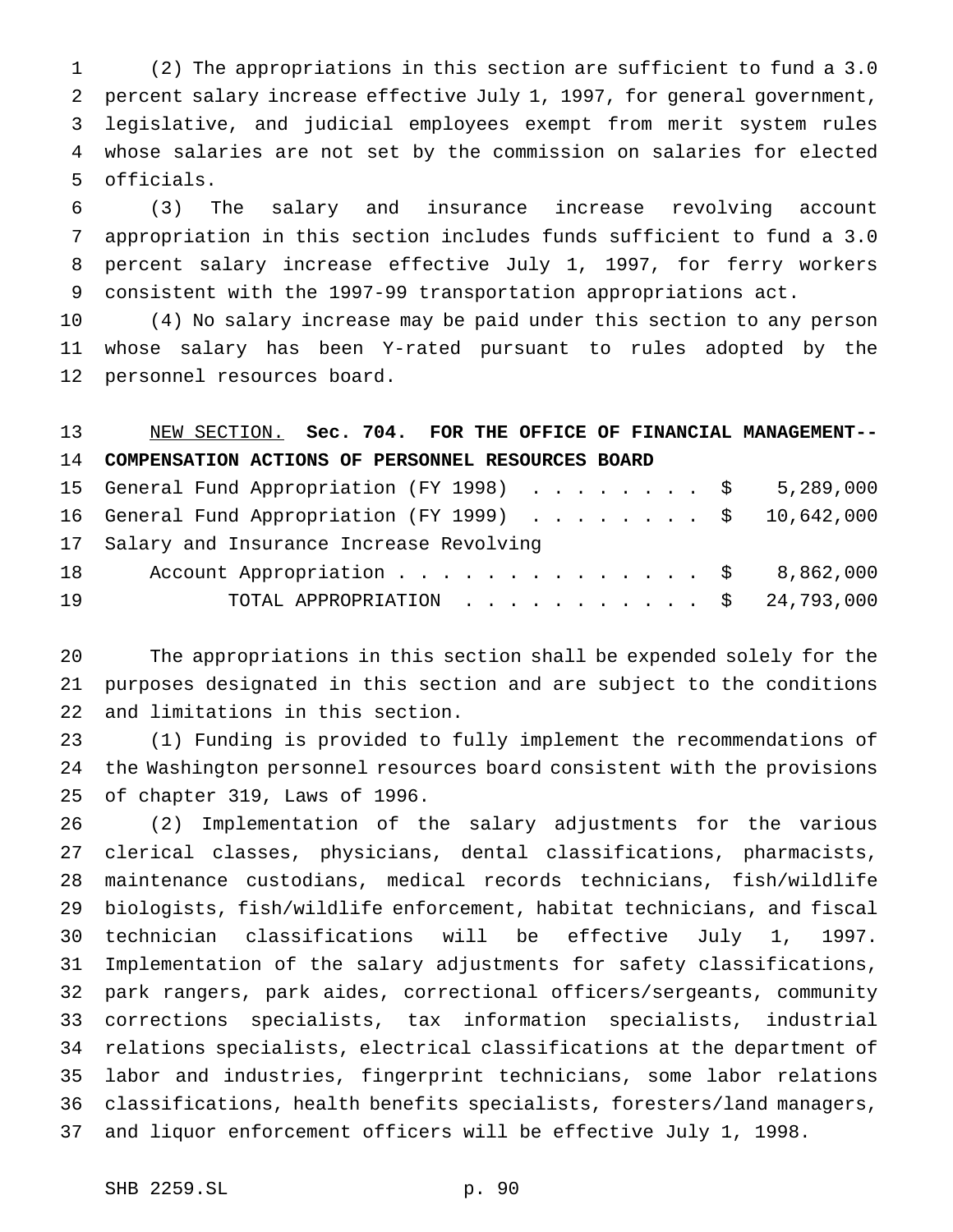NEW SECTION. **Sec. 705. FOR THE STATE HEALTH CARE AUTHORITY-- HEALTH CARE CONTINGENCY RESERVE**

3 General Fund Appropriation (FY 1998) . . . . . . . \$ 1,000,000

 The appropriation in this section is subject to the following conditions and limitations: The appropriation is provided for deposit in the public employees' and retirees' insurance account to provide a contingency reserve.

8 \* NEW SECTION. Sec. 706. REGULATORY REFORM. 1997 c 149 s 719 (uncodified) is repealed.

**\*Sec. 706 was vetoed. See message at end of chapter.**

(End of part)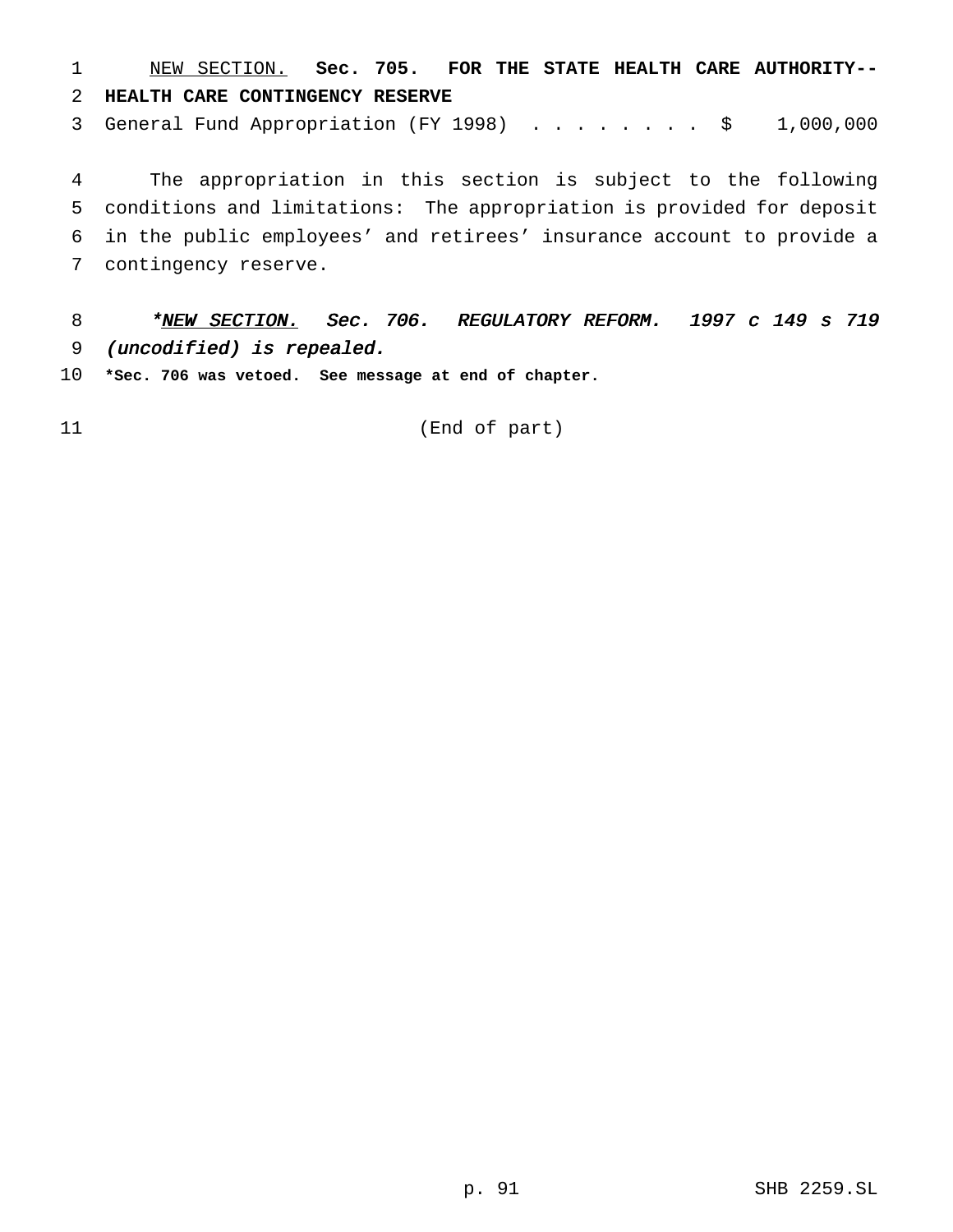| $\mathbf 1$ | PART VIII                                                                                                                                                        |
|-------------|------------------------------------------------------------------------------------------------------------------------------------------------------------------|
| 2           | OTHER TRANSFERS AND APPROPRIATIONS                                                                                                                               |
|             |                                                                                                                                                                  |
| 3           | Sec. 801. 1997 c 149 s 801 (uncodified) is amended to read as                                                                                                    |
| 4           | follows:                                                                                                                                                         |
| 5           | FOR THE STATE TREASURER--STATE REVENUES FOR DISTRIBUTION                                                                                                         |
| 6           | General Fund Appropriation for fire insurance                                                                                                                    |
| 7           | premiums distribution<br>6,617,250<br>Ş.                                                                                                                         |
| 8           | General Fund Appropriation for public utility                                                                                                                    |
| 9           | district excise tax distribution<br>35, 183, 803<br>$\mathbf{r}$ , $\mathbf{r}$ , $\mathbf{r}$ , $\mathbf{r}$ , $\mathbf{r}$ , $\mathbf{r}$ , $\mathbf{r}$<br>\$ |
| 10          | General Fund Appropriation for prosecuting attorneys                                                                                                             |
| 11          | salaries<br>2,960,000<br>\$                                                                                                                                      |
| 12          | General Fund Appropriation for motor vehicle excise                                                                                                              |
| 13          | tax distribution<br>84,721,573<br>\$                                                                                                                             |
| 14          | General Fund Appropriation for local mass transit                                                                                                                |
| 15          | 383, 208, 166<br>assistance<br>\$                                                                                                                                |
| 16          | General Fund Appropriation for camper and travel                                                                                                                 |
| 17          | 3,904,937<br>trailer excise tax distribution<br>\$                                                                                                               |
| 18          | General Fund Appropriation for boating                                                                                                                           |
| 19          | safety/education and law enforcement                                                                                                                             |
| 20          | distribution<br>3,616,000<br>\$                                                                                                                                  |
| 21          | Aquatic Lands Enhancement Account Appropriation                                                                                                                  |
| 22          | 142,000<br>for harbor improvement revenue distribution \$                                                                                                        |
| 23          | Liquor Excise Tax Account Appropriation for liquor                                                                                                               |
| 24          | excise tax distribution<br>22, 287, 746<br>S                                                                                                                     |
| 25          | Liquor Revolving Fund Appropriation for liquor                                                                                                                   |
| 26          | profits distribution $\ldots$ \$ 36,989,000                                                                                                                      |
| 27          | Timber Tax Distribution Account Appropriation                                                                                                                    |
| 28          | for distribution to "Timber" counties \$ 107,146,000                                                                                                             |
| 29          | Municipal Sales and Use Tax Equalization Account                                                                                                                 |
| 30          | 66,860,014<br>Appropriation<br>$\mathsf{S}$                                                                                                                      |
| 31          | County Sales and Use Tax Equalization Account                                                                                                                    |
| 32          | Appropriation $\frac{1}{2}$<br>11,843,224                                                                                                                        |
| 33          | Death Investigations Account Appropriation for                                                                                                                   |
| 34          | distribution to counties for publicly funded                                                                                                                     |
| 35          | 1,266,000<br>$\ddot{\mathsf{S}}$                                                                                                                                 |
| 36          | County Criminal Justice Account Appropriation $\frac{2}{3}$ ((80,552,471))                                                                                       |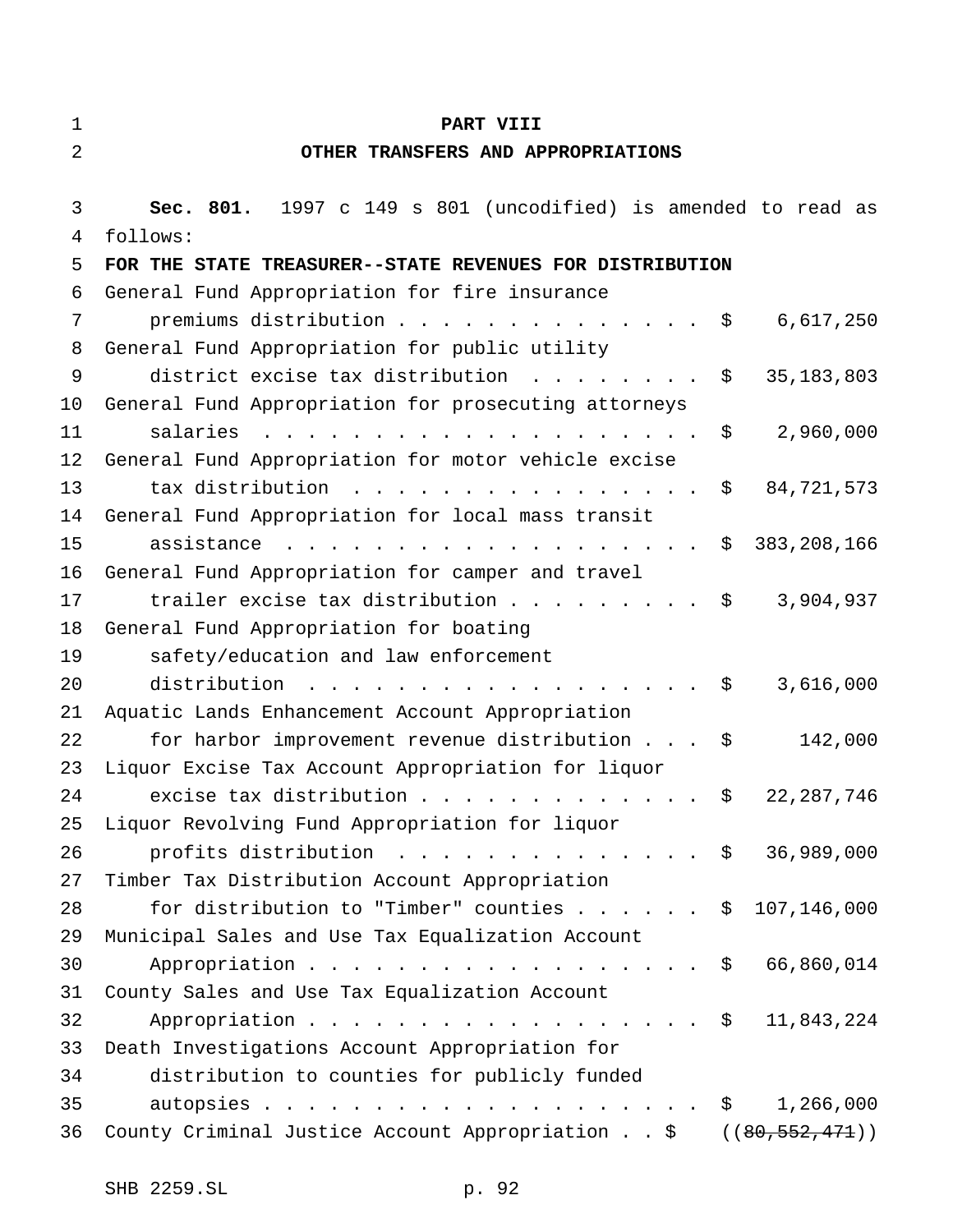|     |                                                                  |  | 80,634,471  |
|-----|------------------------------------------------------------------|--|-------------|
|     | 2 Municipal Criminal Justice Account Appropriation \$ 32,042,450 |  |             |
|     | 3 County Public Health Account Appropriation \$ 43,773,588       |  |             |
| 4   |                                                                  |  |             |
| -5. |                                                                  |  | 923,196,222 |

 The total expenditures from the state treasury under the appropriations in this section shall not exceed the funds available under statutory distributions for the stated purposes.

 **Sec. 802.** 1997 c 149 s 803 (uncodified) is amended to read as follows:

**FOR THE STATE TREASURER--TRANSFERS**

 General Fund: For transfer to the Water Quality 13 Account.................................\$ 26,607,000 General Fund: For transfer to the Flood Control 15 Assistance Account . . . . . . . . . . . . . . \$ 4,000,000 State Convention and Trade Center Account: For transfer to the State Convention and Trade 18 Center Operations Account . . . . . . . . . . . \$ 3,877,000 Water Quality Account: For transfer to the Water Pollution Control Account. Transfers shall be made at intervals coinciding with deposits of federal capitalization grant money into the account. The amounts transferred shall not exceed the match required for each federal deposit..................... \$ 21,688,000 State Treasurer's Service Account: For transfer to the general fund on or before June 30, 1999 an amount up to \$3,600,000 in excess of the cash requirements of the State Treasurer's Service Account..................... \$ 3,600,000 ((Health Services Account: For transfer to the 32 County Public Health Account . . . . . . . . . \$ 2,250,000)) Public Works Assistance Account: For transfer to 34 the Drinking Water Assistance Account . . . . . \$ 9,949,000 County Sales and Use Tax Equalization Account: For transfer to the County Public Health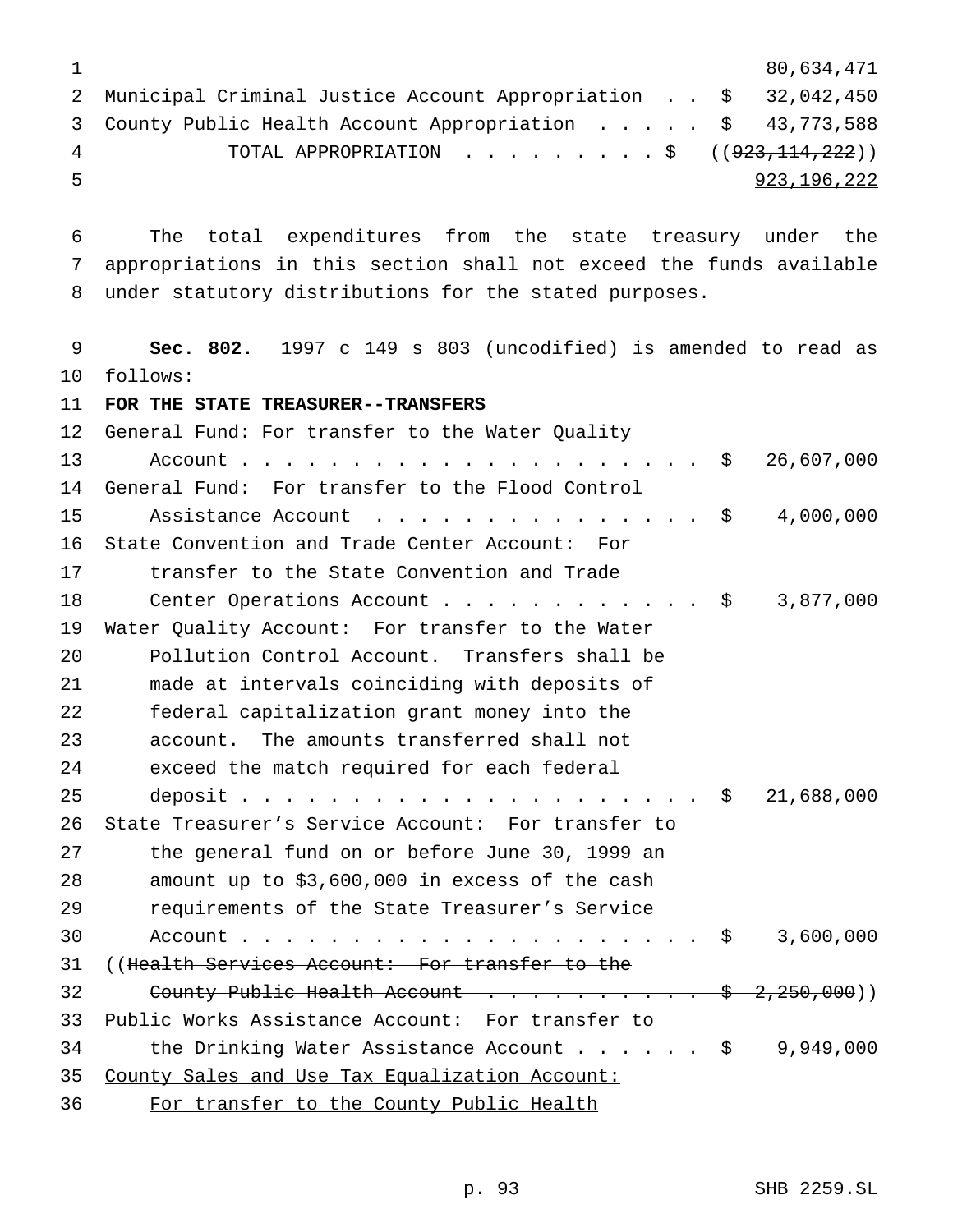| 1 |  |  |  |  |  |  |  |  |  |  |  |  |  |  |
|---|--|--|--|--|--|--|--|--|--|--|--|--|--|--|
|   |  |  |  |  |  |  |  |  |  |  |  |  |  |  |

(End of part)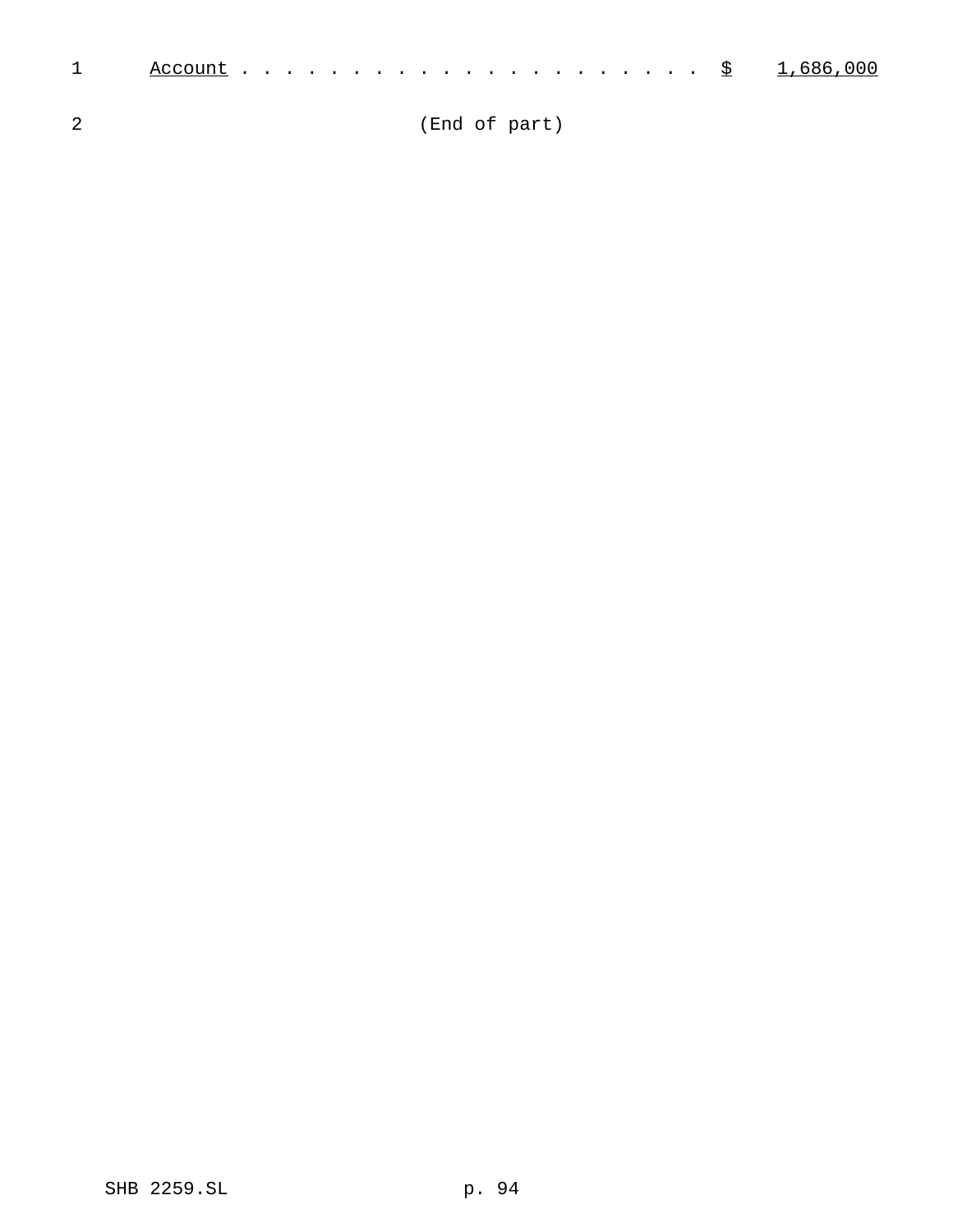| $\mathbf 1$ | PART IX                                                                  |
|-------------|--------------------------------------------------------------------------|
| 2           | <b>MISCELLANEOUS</b>                                                     |
|             |                                                                          |
| 3           | Sec. 901. RCW 43.79.445 and 1995 c 398 s 9 are each amended to           |
| 4           | read as follows:                                                         |
| 5           | There is established an account in the state treasury referred to        |
| 6           | as the "death investigations( $(4)$ ) account" which shall exist for the |
| 7           | purpose of receiving, holding, investing, and disbursing funds           |
| 8           | appropriated or provided in RCW 70.58.107 and any moneys appropriated    |
| 9           | or otherwise provided thereafter.                                        |
| 10          | Moneys in the death investigations $(2)$ account shall be disbursed      |
| 11          | by the state treasurer once every year on December 31 and at any other   |
| 12          | time determined by the treasurer.<br>The treasurer shall<br>make         |
| 13          | disbursements to: The state toxicology laboratory, counties for the      |
| 14          | cost of autopsies, the University of Washington to fund the state        |
| 15          | forensic pathology fellowship program, the state patrol for providing    |
| 16          | partial funding for the state dental identification system, the          |
| 17          | criminal justice training commission for training county coroners,       |
| 18          | medical examiners<br>and their staff, and the<br>state<br>forensic       |
| 19          | investigations council. Funds from the death investigations account      |
| 20          | may be appropriated during the 1997-99 biennium for the purposes of      |
| 21          | state-wide child mortality reviews administered by the department of     |
| 22          | health.                                                                  |
| 23          | The University of Washington and the Washington state forensic           |
| 24          | investigations council shall jointly determine the yearly amount for     |
| 25          | the state forensic pathology fellowship program established by RCW       |
| 26          | 28B.20.426.                                                              |

27 \*NEW SECTION. Sec. 902. No funding appropriated in this act shall be expended to support the governor's council on environmental education.

**\*Sec. 902 was vetoed. See message at end of chapter.**

(End of part)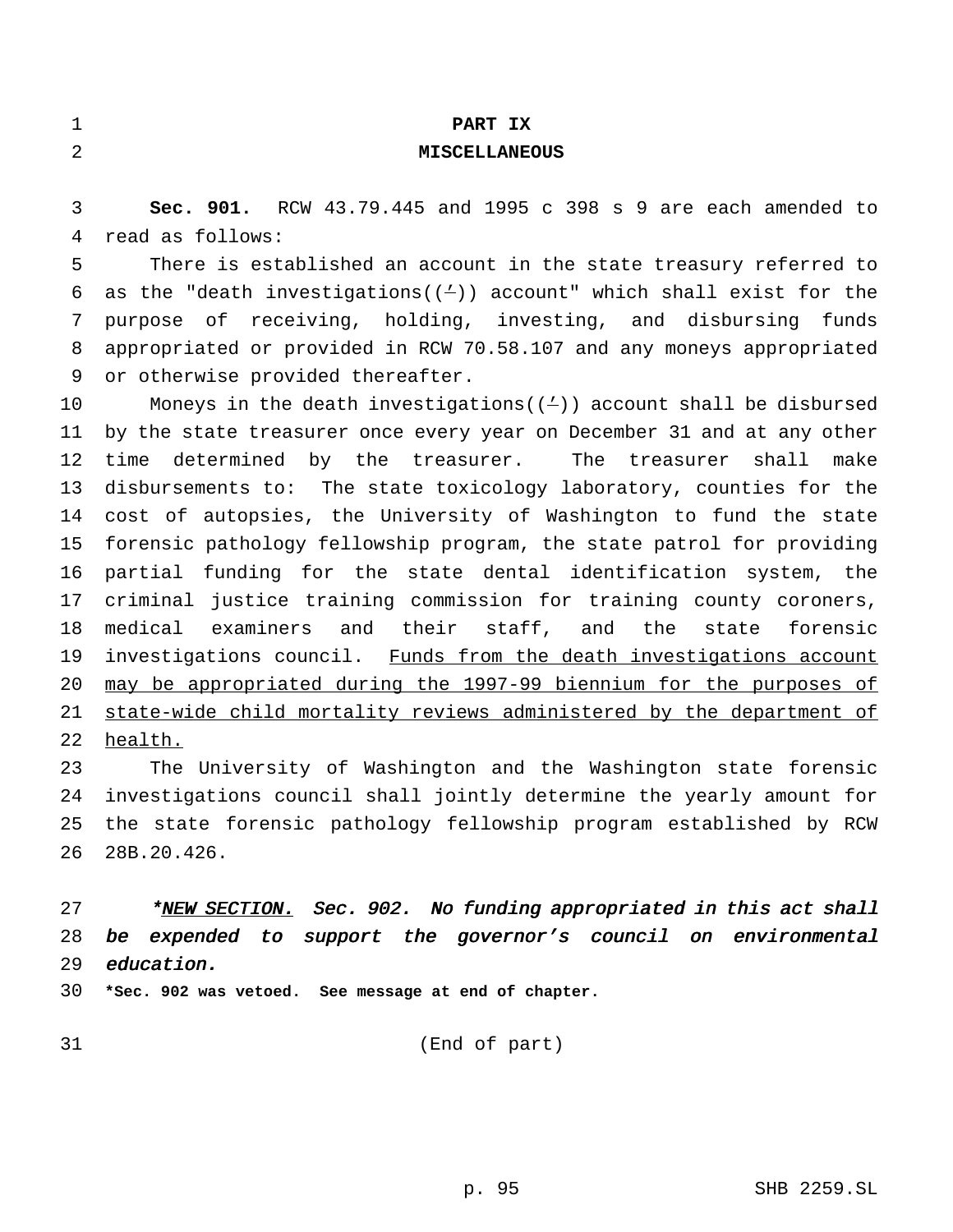| $\mathbf 1$ | PART X                                                           |
|-------------|------------------------------------------------------------------|
| 2           | GENERAL GOVERNMENT                                               |
| 3           | Sec. 1001. 1996 c 283 s 106 (uncodified) is amended to read as   |
| 4           | follows:                                                         |
| 5           | FOR THE LAW LIBRARY                                              |
| 6           | General Fund Appropriation (FY 1996) \$<br>1,607,000             |
| 7           | General Fund Appropriation (FY 1997) \$<br>((1, 597, 000))       |
| 8           | 1,608,000                                                        |
| 9           | TOTAL APPROPRIATION \$<br>((3, 204, 000))                        |
| 10          | 3,215,000                                                        |
|             |                                                                  |
| 11          | Sec. 1002. 1996 c 283 s 109 (uncodified) is amended to read as   |
| 12          | follows:                                                         |
| 13          | FOR THE ADMINISTRATOR FOR THE COURTS                             |
| 14          | General Fund Appropriation (FY 1996) \$<br>11,658,000            |
| 15          | General Fund Appropriation (FY 1997) \$<br>11,832,000            |
| 16          | Public Safety and Education Account--State                       |
| 17          | Appropriation \$<br>36,605,000                                   |
| 18          | Public Safety and Education Account--Private/Local               |
| 19          | Appropriation \$<br>4,000                                        |
| 20          | Violence Reduction and Drug Enforcement Account                  |
| 21          | Appropriation \$<br>35,000                                       |
| 22          | Judicial Information Systems Account                             |
| 23          | 13,074,000<br>Appropriation $\frac{1}{5}$                        |
| 24          | TOTAL APPROPRIATION \$ $((73, 204, 000))$                        |
| 25          | 73,208,000                                                       |
|             |                                                                  |
| 26          | The appropriations in this section are subject to the following  |
| 27          | conditions and limitations:                                      |
| 28          | (1) Funding provided in the judicial information systems account |

 shall be used to fund computer systems for the supreme court, the court of appeals, and the office of the administrator for the courts. Expanding services to the courts, technology improvements, and criminal justice proposals shall receive priority consideration for the use of these funds.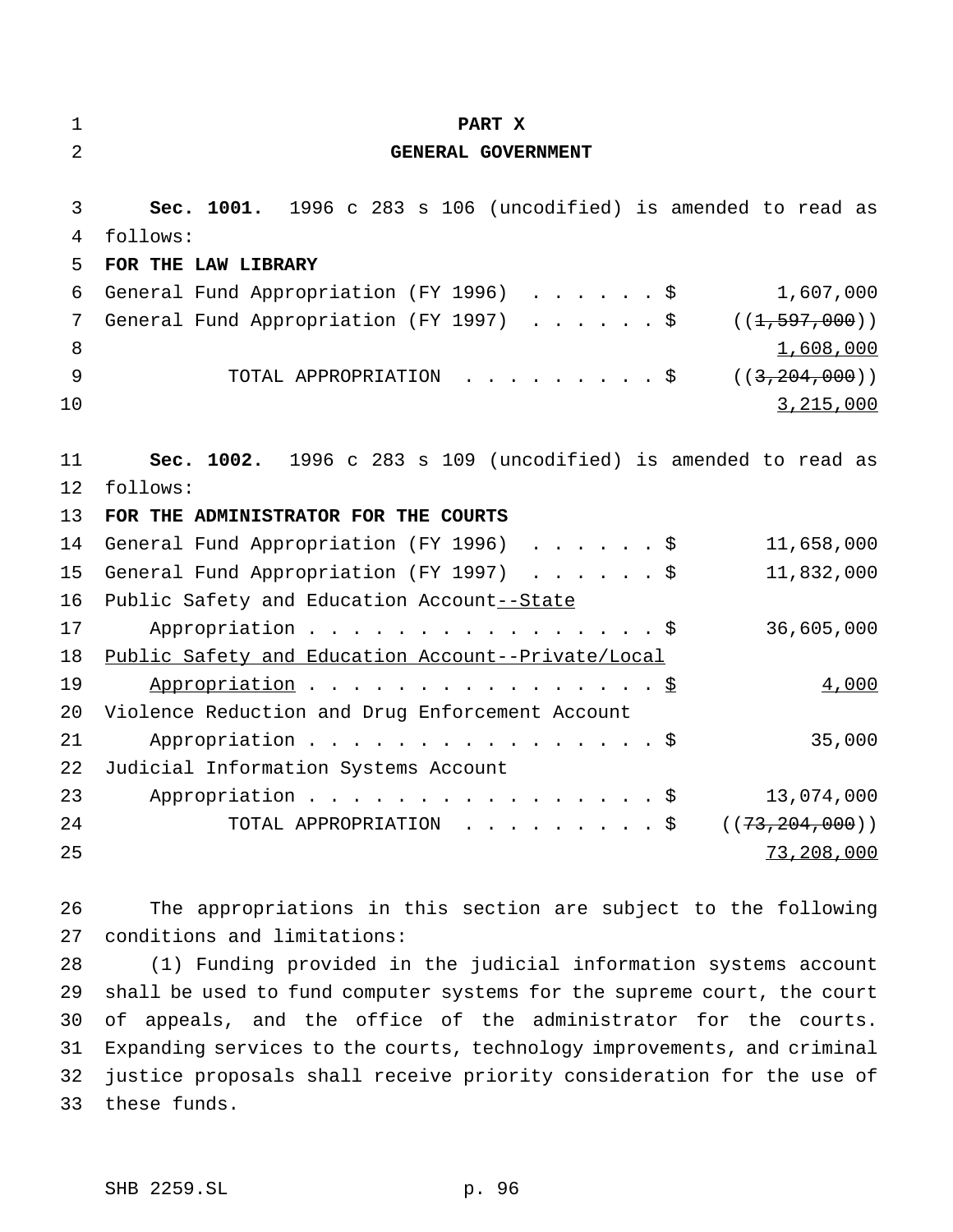(2) \$63,000 of the general fund appropriation is provided solely to implement Second Substitute Senate Bill No. 5235 (judgeship for Clark county). If the bill is not enacted by June 30, 1995, the amount provided in this subsection shall lapse.

 (3) \$6,510,000 of the public safety and education account appropriation is provided solely for the continuation of treatment alternatives to street crimes (TASC) programs in Pierce, Snohomish, Clark, King, Spokane, and Yakima counties.

9  $(4)$  ((\$9,326,000 of the public safety and education account is 10 provided solely for the indigent appeals program.

 $(5+)$ ) \$26,000 of the public safety and education account and \$1,385,000 of the judicial information systems account are to implement Engrossed Substitute Senate Bill No. 5219 (domestic violence). If the bill is not enacted by June 30, 1995, the amounts provided in this subsection shall lapse.

 $((\lbrace 6 \rbrace) \rbrace$  (5) \$138,000 of the public safety and education account is provided solely for Thurston county impact costs.

18  $((+7))$  (6) \$223,000 of the public safety and education account is provided solely for the gender and justice commission.

 $((\{8\})$   $(7)$  \$308,000 of the public safety and education account appropriation is provided solely for the minority and justice commission.

 $((\Theta)^{8})$  (8) No moneys appropriated in this section may be expended by the administrator for the courts for payments in excess of fifty percent of the employer contribution on behalf of superior court judges for insurance and health care plans and federal social security and medicare and medical aid benefits. Consistent with Article IV, section 13 of the state Constitution and 1996 Attorney General's Opinion No. 2, it is the intent of the legislature that the cost of these employer contributions shall be shared equally between the state and the county or counties in which the judges serve. The administrator for the courts shall establish procedures for the collection and disbursement of these employer contributions.

 (( $(11)$ )) (9) \$35,000 of the violence reduction and drug enforcement account appropriation is provided solely to contract with the Washington state institute for public policy to collect data and information from jurisdictions within the state of Washington and outside the state of Washington, including other nations, that have experience with developing protocols and training standards for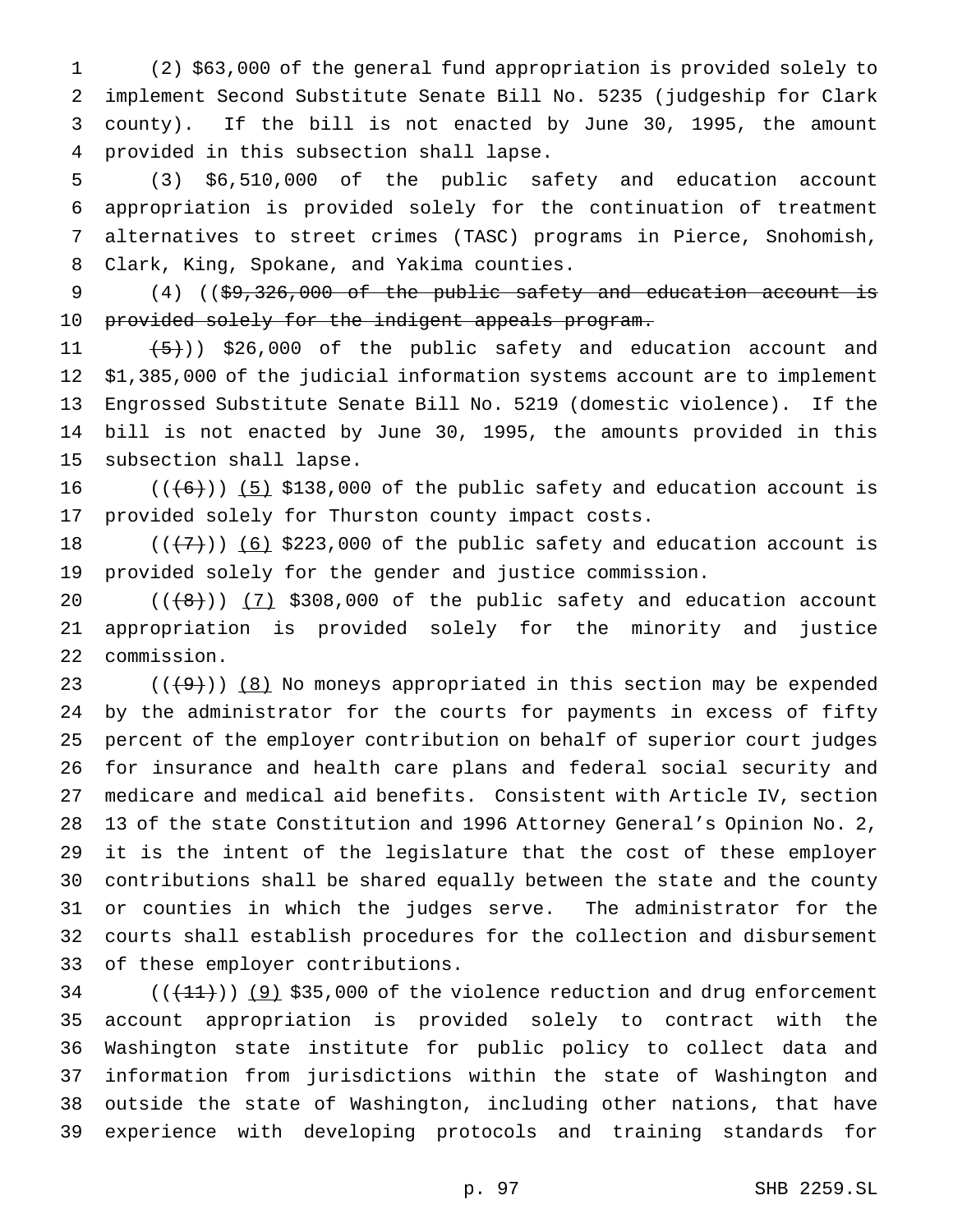investigating child sexual abuse. The Washington state institute for public policy shall report to the legislature on the results of this study no later than December 1, 1996. **Sec. 1003.** 1995 2nd sp.s. c 18 s 116 (uncodified) is amended to read as follows: **FOR THE LIEUTENANT GOVERNOR** 7 General Fund Appropriation (FY 1996) . . . . . . . \$ 242,000 8 General Fund Appropriation (FY 1997) . . . . . . . \$ ((243,000)) 276,000 10 TOTAL APPROPRIATION . . . . . . . . . . \$ ((<del>485,000</del>)) 11 518,000 **Sec. 1004.** 1996 c 283 s 113 (uncodified) is amended to read as follows: **FOR THE PUBLIC DISCLOSURE COMMISSION** General Fund Appropriation (FY 1996) ......\$ 1,125,000 16 General Fund Appropriation (FY 1997) . . . . . \$ ((<del>1,051,000</del>)) 17 183,000 Industrial Insurance Premium Refund Account 19 Appropriation . . . . . . . . . . . . . . . \$ 725 20 TOTAL APPROPRIATION . . . . . . . . \$ ((<del>2,176,725</del>)) 21 2008,725 **Sec. 1005.** 1996 c 283 s 114 (uncodified) is amended to read as follows: **FOR THE SECRETARY OF STATE** General Fund Appropriation (FY 1996) ......\$ 10,857,000 26 General Fund Appropriation (FY 1997) . . . . . \$ ((5,992,000)) 27 6,182,000 Archives and Records Management Account Appropriation................\$ 5,215,000 Department of Personnel Service Account 31 Appropriation . . . . . . . . . . . . . . . \$ 647,000 32 TOTAL APPROPRIATION .........\$ ((<del>22,711,000</del>)) 22,901,000

 The appropriations in this section are subject to the following conditions and limitations: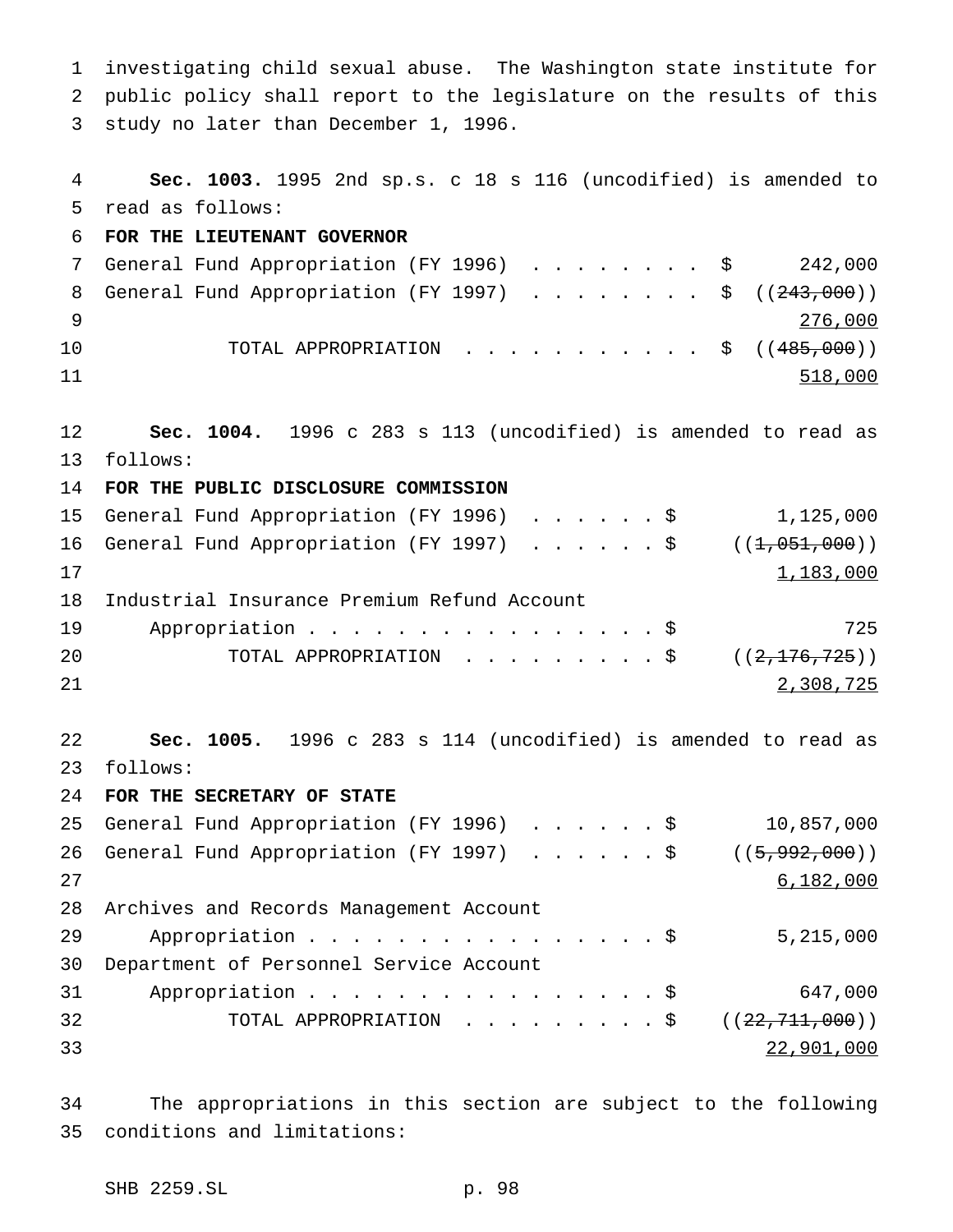(1) \$5,559,975 of the general fund appropriation is provided solely to reimburse counties for the state's share of primary and general election costs and the costs of conducting mandatory recounts on state measures.

 (2) \$((5,233,762)) 5,403,762 of the general fund appropriation is provided solely for the verification of initiative and referendum petitions, maintenance of related voter registration records, legal advertising of state measures, and the publication and distribution of the voters and candidates pamphlet.

 (3) \$140,000 of the general fund appropriation is provided solely for the state's participation in the United States census block boundary suggestion program.

 (4) \$1,440,000 of the archives and records management account appropriation is provided solely for records services to local governments under Senate Bill No. 6718 and shall be paid solely out of revenue collected under that bill. If the bill is not enacted by June 30, 1996, the amount provided in this subsection shall lapse.

 (5) \$10,000 of the archives and records management account appropriation is provided solely for the purposes of Substitute House Bill No. 1497 (preservation of electronic public records).

 (6) \$20,000 of the general fund appropriation for fiscal year 1997 22 is provided solely for the state's participation in the United States 23 census block boundary suggestion program to update precinct and other geographical data to facilitate the 2000 census and redistricting 25 process.

 **Sec. 1006.** 1996 c 283 s 116 (uncodified) is amended to read as follows:

## **FOR THE STATE AUDITOR**

|    | 29 General Fund Appropriation (FY 1996) \$        | 78,000     |
|----|---------------------------------------------------|------------|
|    | 30 General Fund Appropriation (FY 1997) \$        | 430,000    |
|    | 31 Auditing Services Revolving Account            |            |
| 32 | Appropriation \$ $((11,814,000))$                 |            |
| 33 |                                                   | 11,965,000 |
| 34 | TOTAL APPROPRIATION ( $\left(12,322,000\right)$ ) |            |
| 35 |                                                   | 12,473,000 |

 The appropriations in this section are subject to the following conditions and limitations:

p. 99 SHB 2259.SL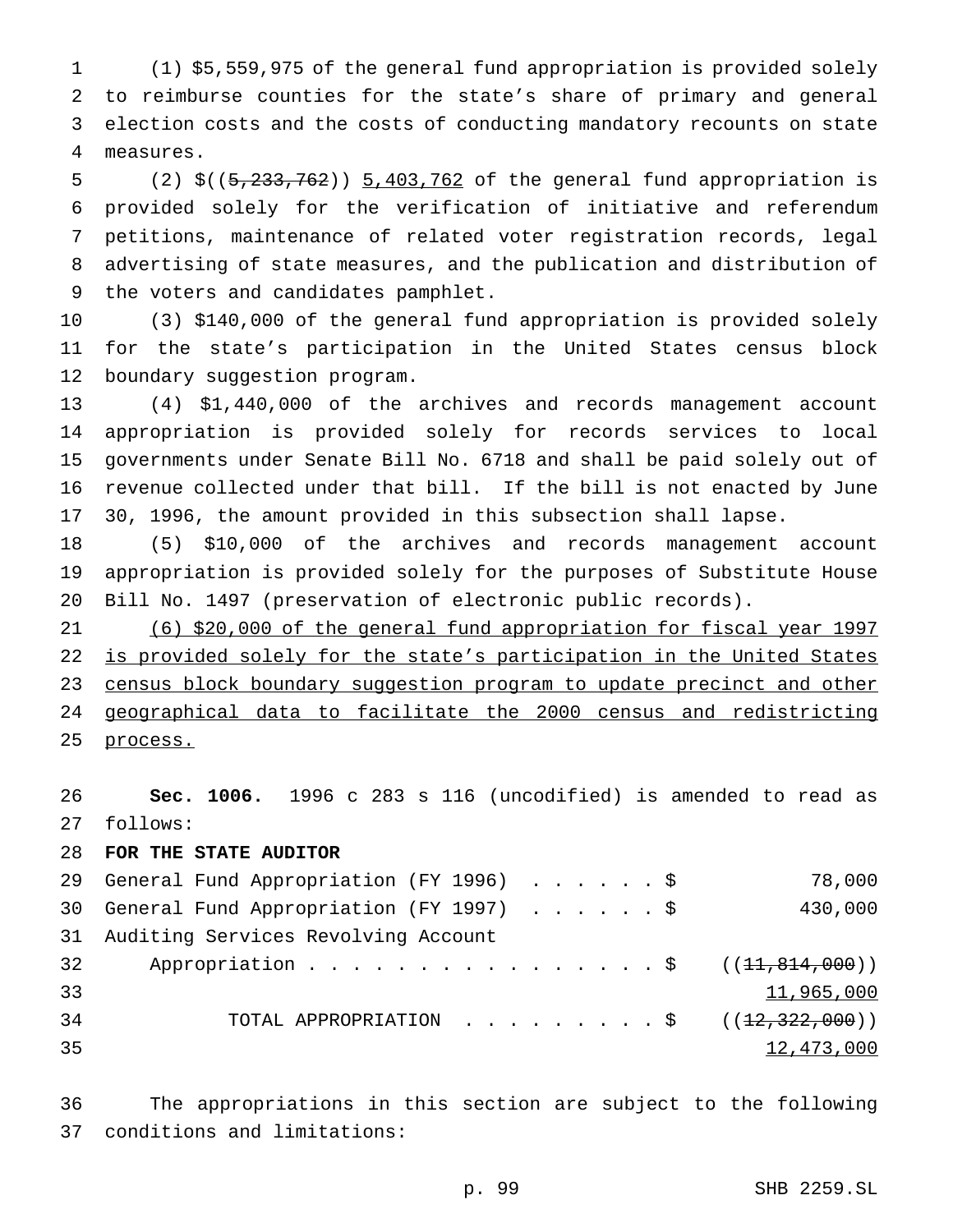(1) Audits of school districts by the division of municipal corporations shall include findings regarding the accuracy of: (a) Student enrollment data; and (b) the experience and education of the district's certified instructional staff, as reported to the superintendent of public instruction for allocation of state funding.

 (2) The state auditor, in consultation with the legislative budget committee, shall conduct a performance audit of the state investment board. In conducting the audit, the state auditor shall: (a) Establish and publish a schedule of the performance audit and shall solicit public comments relative to the operations of the state investment board at least three months prior to conducting the scheduled performance audit; (b) under the provisions of chapter 39.29 RCW, obtain and utilize a private firm to conduct the audit. The firm selected shall utilize professional staff possessing the education, training, and practical experience in auditing private and governmental entities responsible for the investment of funds necessary to capably conduct the audit required by this subsection. The firm selected for the audit shall determine the extent to which the state investment board is operating consistently with the performance audit measures developed by the state auditor, acting together with the board, the legislative budget committee, the office of financial management, the state treasurer, and other state agencies, as appropriate. The audit measures shall incorporate appropriate institutional investment industry criteria for measuring management practices and operations. The firm shall recommend in its report any actions deemed appropriate that the board can take to operate more consistently with such measures. The cost of the performance audit conducted shall be paid by the board from nonappropriated investment earnings.

 (3) \$486,000 of the general fund appropriation is provided solely for staff and related costs to audit special education programs that exhibit unusual rates of growth, extraordinarily high costs, or other characteristics requiring attention of the state safety net committee. The auditor shall consult with the superintendent of public instruction regarding training and other staffing assistance needed to provide expertise to the audit staff.

 **Sec. 1007.** 1996 c 283 s 121 (uncodified) is amended to read as follows:

**FOR THE DEPARTMENT OF COMMUNITY, TRADE, AND ECONOMIC DEVELOPMENT**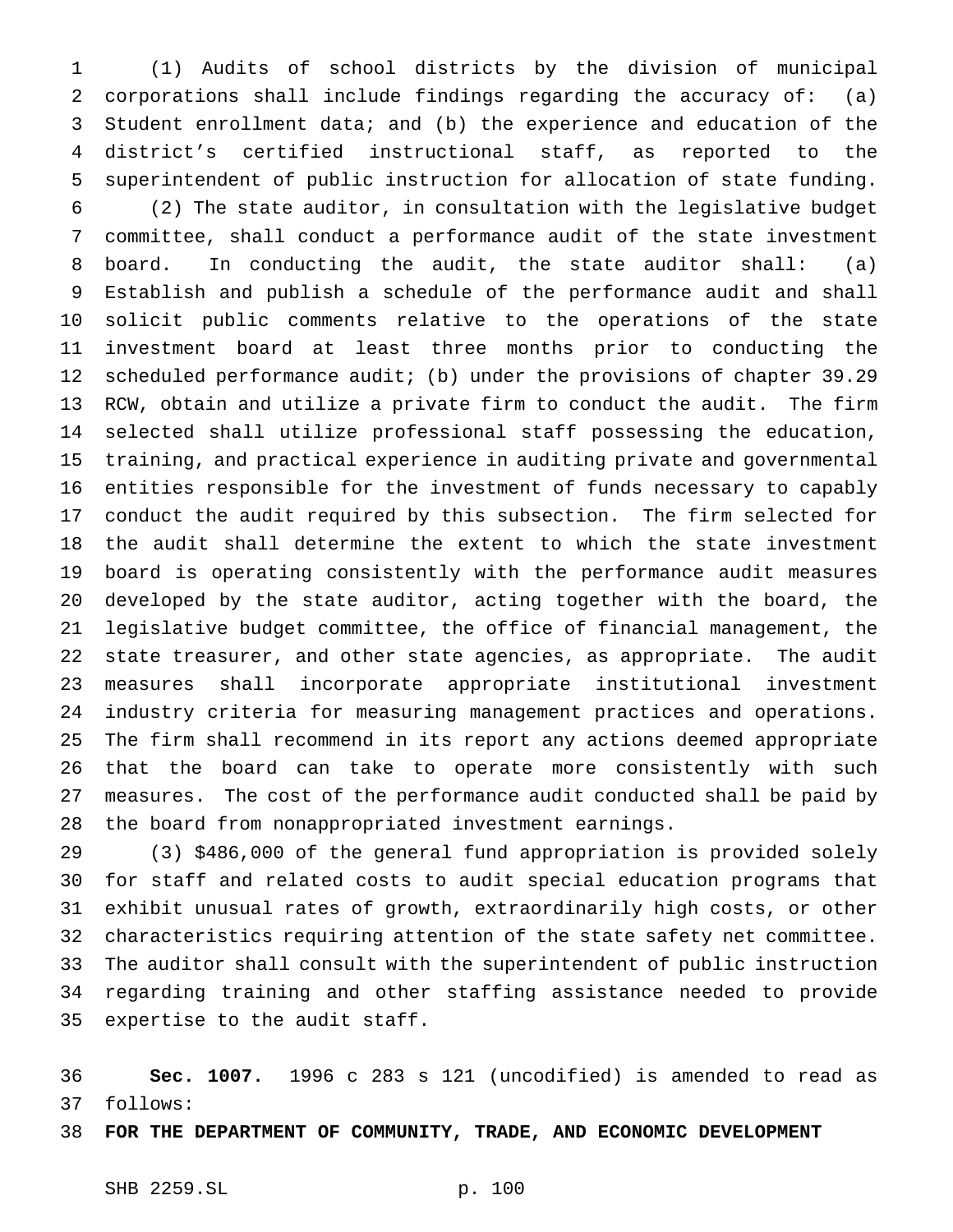General Fund--State Appropriation (FY 1996)...\$ 49,164,000 2 General Fund--State Appropriation (FY 1997) . . . \$ ((55,149,000)) 55,441,000 4 General Fund--Federal Appropriation . . . . . . \$ 149,005,000 General Fund--Private/Local Appropriation....\$ ((4,290,000))  $\frac{4,499,000}{2}$  Public Safety and Education Account 8 Appropriation . . . . . . . . . . . . . . . \$ 8,764,000 Waste Reduction, Recycling, and Litter Control 10 Account Appropriation . . . . . . . . . . \$ 2,206,000 Washington Marketplace Program Account 12 Appropriation . . . . . . . . . . . . . . . \$ 150,000 Public Works Assistance Account 14 Appropriation . . . . . . . . . . . . . . \$ 1,166,000 Building Code Council Account 16 Appropriation . . . . . . . . . . . . . . \$ 1,289,000 Administrative Contingency Account 18 Appropriation . . . . . . . . . . . . . . \$ 1,776,000 Low-Income Weatherization Assistance Account Appropriation................\$ 923,000 Violence Reduction and Drug Enforcement Account 22 Appropriation . . . . . . . . . . . . . . \$ 6,027,000 Manufactured Home Installation Training Account 24 Appropriation . . . . . . . . . . . . . . \$ 250,000 Washington Housing Trust Account 26 Appropriation . . . . . . . . . . . . . . \$ 7,986,000 Public Facility Construction Revolving Account 28 Appropriation . . . . . . . . . . . . . . \$ 238,000 Solid Waste Management Account Appropriation . . \$ 700,000 Vehicle Tire Recycling Account Appropriation . . \$ 499,000 Growth Management Planning and Environmental Review Fund Appropriation..........\$ 3,000,000 33 TOTAL APPROPRIATION . . . . . . . . \$ ((<del>293,582,000</del>)) 293,083,000

 The appropriations in this section are subject to the following conditions and limitations:

 (1) \$6,065,000 of the general fund--state appropriation is provided solely for a contract with the Washington technology center. For work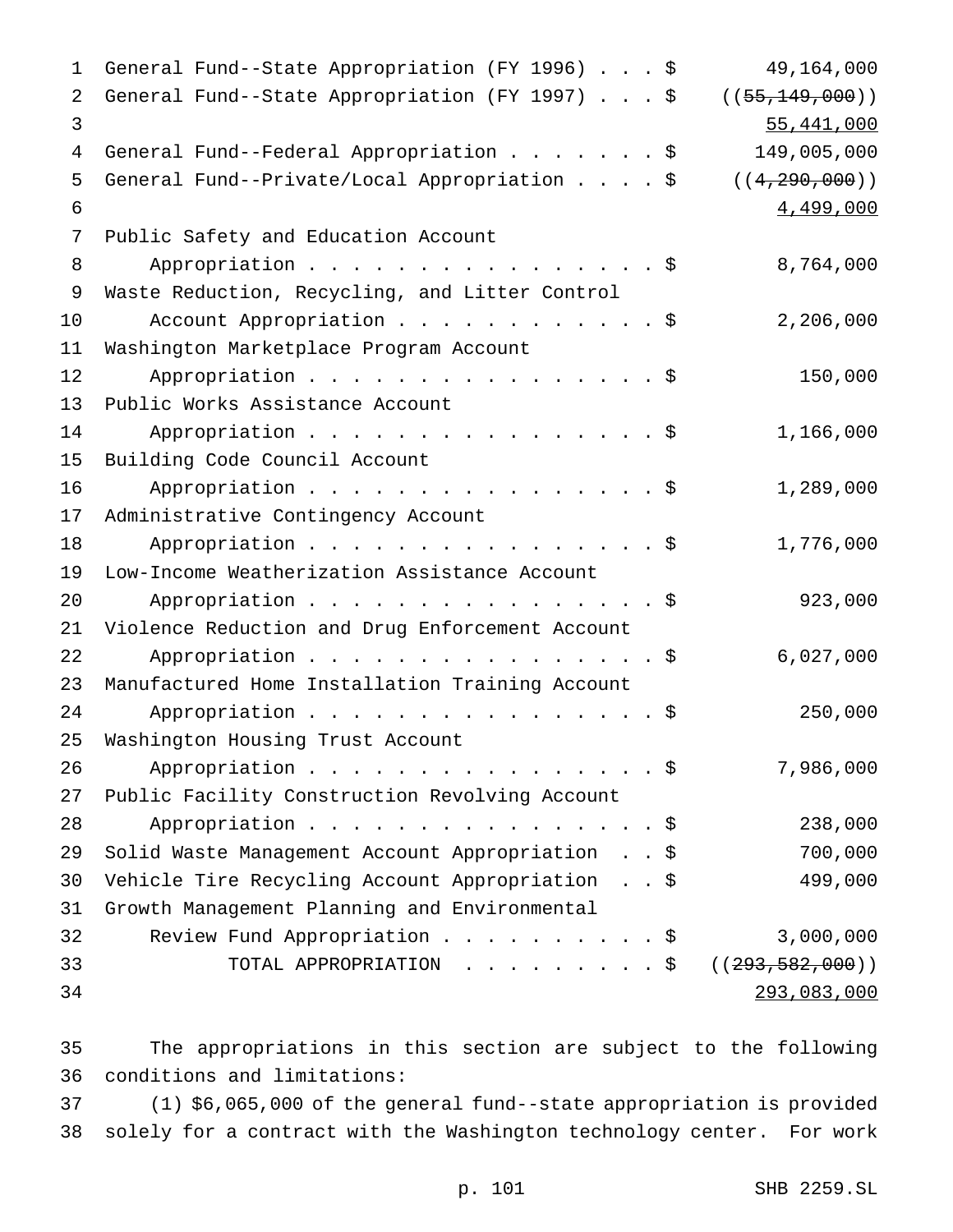essential to the mission of the Washington technology center and conducted in partnership with universities, the center shall not pay any increased indirect rate nor increases in other indirect charges above the absolute amount paid during the 1993-95 biennium.

 (2) \$538,000 of the general fund--state appropriation is provided solely to implement Substitute House Bill No. 1724 (growth management).

 (3) \$1,000,000 of the general fund--state appropriation is provided to offset reductions in federal community services block grant funding for community action agencies. The department shall set aside \$3,800,000 of federal community development block grant funds for distribution to local governments to allocate to community action agencies state-wide.

 (4) \$8,915,000 of the general fund--federal appropriation is provided solely for the drug control and system improvement formula grant program, to be distributed in state fiscal year 1996 as follows: (a) \$3,603,250 to local units of government to continue

multijurisdictional drug task forces;

 (b) \$934,000 to the Washington state patrol for coordination, technical assistance, and investigative and supervisory staff support 20 for multijurisdictional narcotics task forces;

 (c) \$456,000 to the department to continue the state-wide drug prosecution assistance program;

 (d) \$93,000 to the department to continue a substance-abuse treatment in jails program, to test the effect of treatment on future criminal behavior;

 (e) \$744,000 to the department to continue the youth violence 27 prevention and intervention projects;

 (f) \$240,000 to the department for grants to support tribal law enforcement needs;

 (g) \$495,000 is provided to the Washington state patrol for a state-wide integrated narcotics system;

 (h) \$538,000 to the department for grant administration and program evaluation, monitoring, and reporting, pursuant to federal requirements;

(i) \$51,000 to the Washington state patrol for data collection;

 (j) \$445,750 to the office of financial management for the criminal history records improvement program;

 (k) \$42,000 to the department to support local services to victims of domestic violence;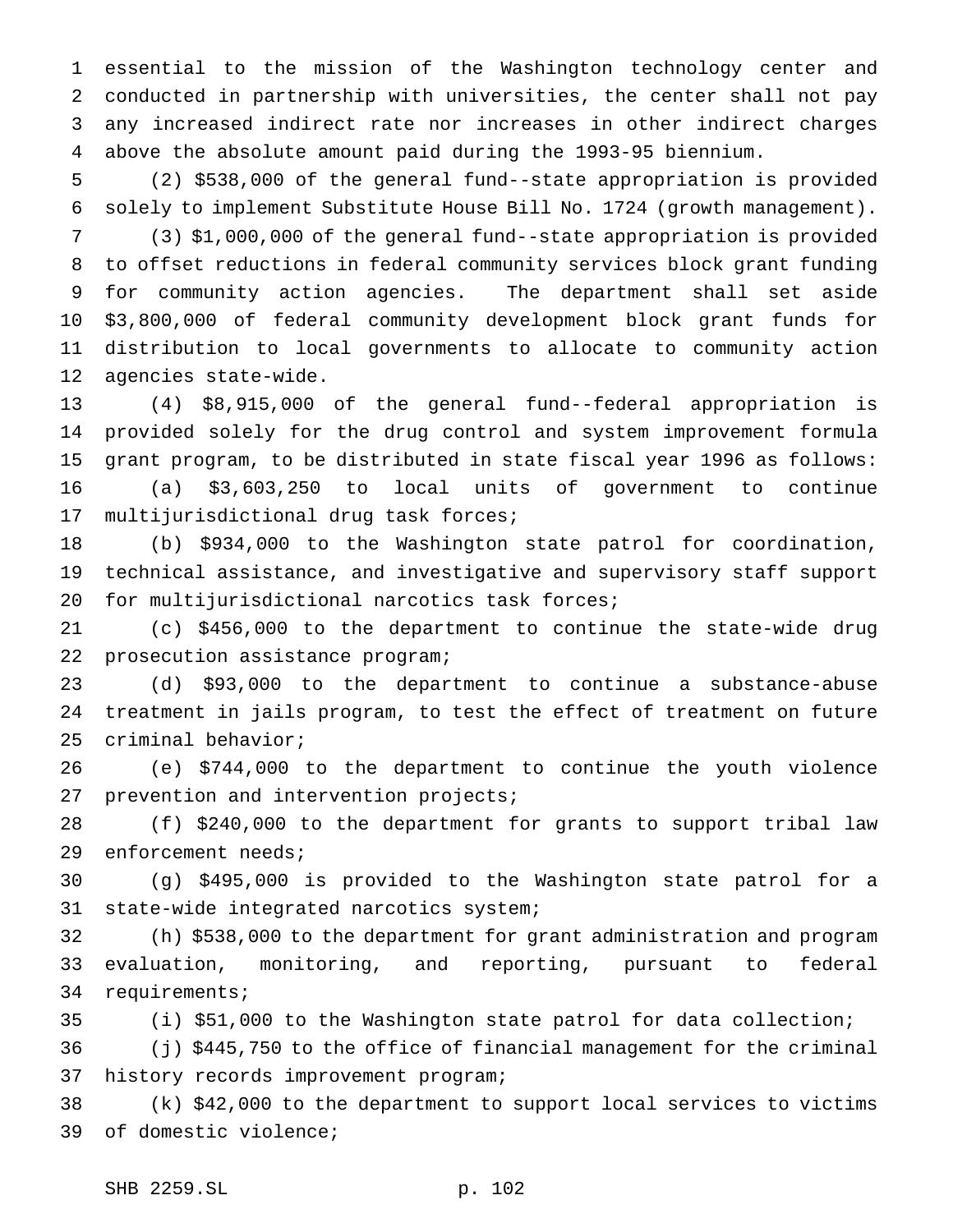(l) \$300,000 to the department of community, trade, and economic development for domestic violence legal advocacy;

 (m) \$300,000 to the department of community, trade, and economic development for grants to provide a defender training program; and

 (n) \$673,000 to the department of corrections for the expansion of correctional industries projects that place inmates in a realistic working and training environment.

 (5) \$8,699,000 of the general fund--federal appropriation is provided solely for the drug control and system improvement formula grant program, to be distributed in state fiscal year 1997 as follows: (a) \$3,600,000 to local units of government to continue

multijurisdictional narcotics task forces;

 (b) \$934,000 to the Washington state patrol for coordination, technical assistance, and investigative and supervisory support staff for multijurisdictional narcotics task forces;

 (c) \$500,000 to the department to continue the state-wide drug prosecution assistance program in support of multijurisdictional narcotics task forces;

(d) \$450,000 to drug courts in eastern and western Washington;

 (e) \$744,000 to the department to continue the youth violence prevention and intervention projects;

 (f) \$93,000 to the department to continue a substance-abuse treatment in jails program to test the effect of treatment on future criminal behavior;

 (g) \$42,000 to the department to provide training to local law enforcement officers, prosecutors, and domestic violence experts on domestic violence laws and procedures;

 (h) \$300,000 to the department to support local services to victims of domestic violence;

 (i) \$240,000 to the department for grants to support tribal law enforcement needs;

 (j) \$300,000 to the department for grants to provide juvenile sentencing alternative training programs to defenders;

 (k) \$560,000 to the department for grant administration, evaluation, monitoring, and reporting on Byrne grant programs, and the governor's council on substance abuse;

 (l) \$435,000 to the office of financial management for the criminal history records improvement program;

(m) \$51,000 to the Washington state patrol for data collection; and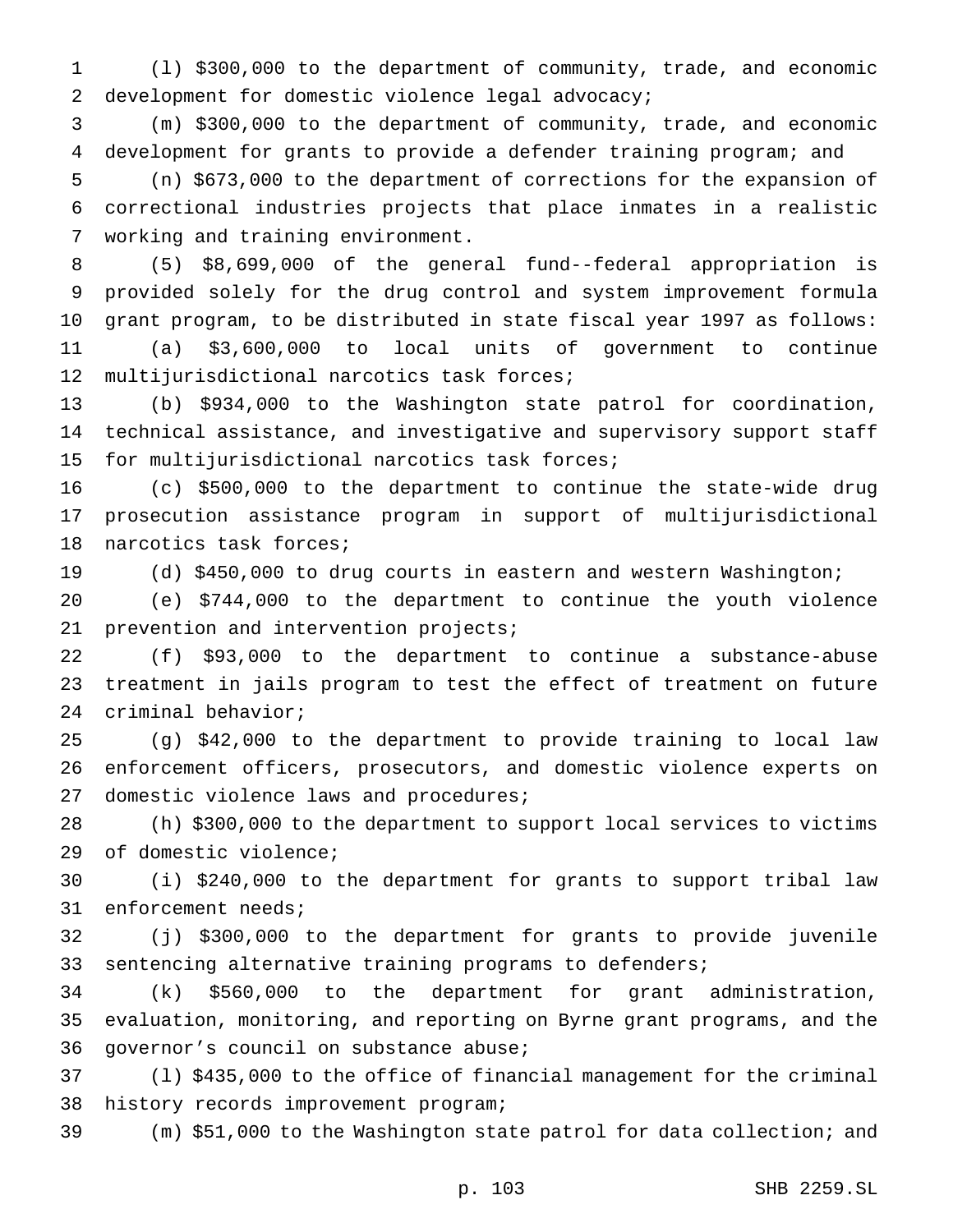(n) \$450,000 to the department of corrections for the expansion of correctional industries projects that place inmates in a realistic working and training environment.

 If additional funds become available or if any funds remain unexpended for the drug control and system improvement formula grant program under this subsection, up to \$95,000 additional may be used for the operation of the governor's council on substance abuse, including implementation of the recommendations of the legislative budget committee report on drug and alcohol abuse programs.

 (6) \$3,960,000 of the public safety and education account appropriation is provided solely for the office of crime victims' advocacy.

 (7) \$216,000 of the general fund--state appropriation is provided solely to implement Engrossed Substitute House Bill No. 1010 (regulatory reform). If the bill is not enacted by June 30, 1995, the amount provided in this subsection shall lapse.

 (8) \$200,000 of the general fund--state appropriation is provided solely as a grant for the community connections program in Walla Walla county.

 (9) \$30,000 of the Washington housing trust account appropriation is provided solely for the department to conduct an assessment of the per square foot cost associated with constructing or rehabilitating buildings financed by the housing trust fund for low-income housing. The department may contract with specially trained teams to conduct this assessment. The department shall report to the legislature by December 31, 1995. The report shall include:

 (a) The per square foot cost of each type of housing unit financed by the housing trust fund;

 (b) An assessment of the factors that affect the per square foot cost;

 (c) Recommendations for reducing the per square foot cost, if possible;

(d) Guidelines for housing costs per person assisted; and

(e) Other relevant information.

 (10) \$350,000 of the general fund--state appropriation is provided solely for the retired senior volunteer program.

 (11) \$300,000 of the general fund--state appropriation is provided solely to implement House Bill No. 1687 (court-appointed special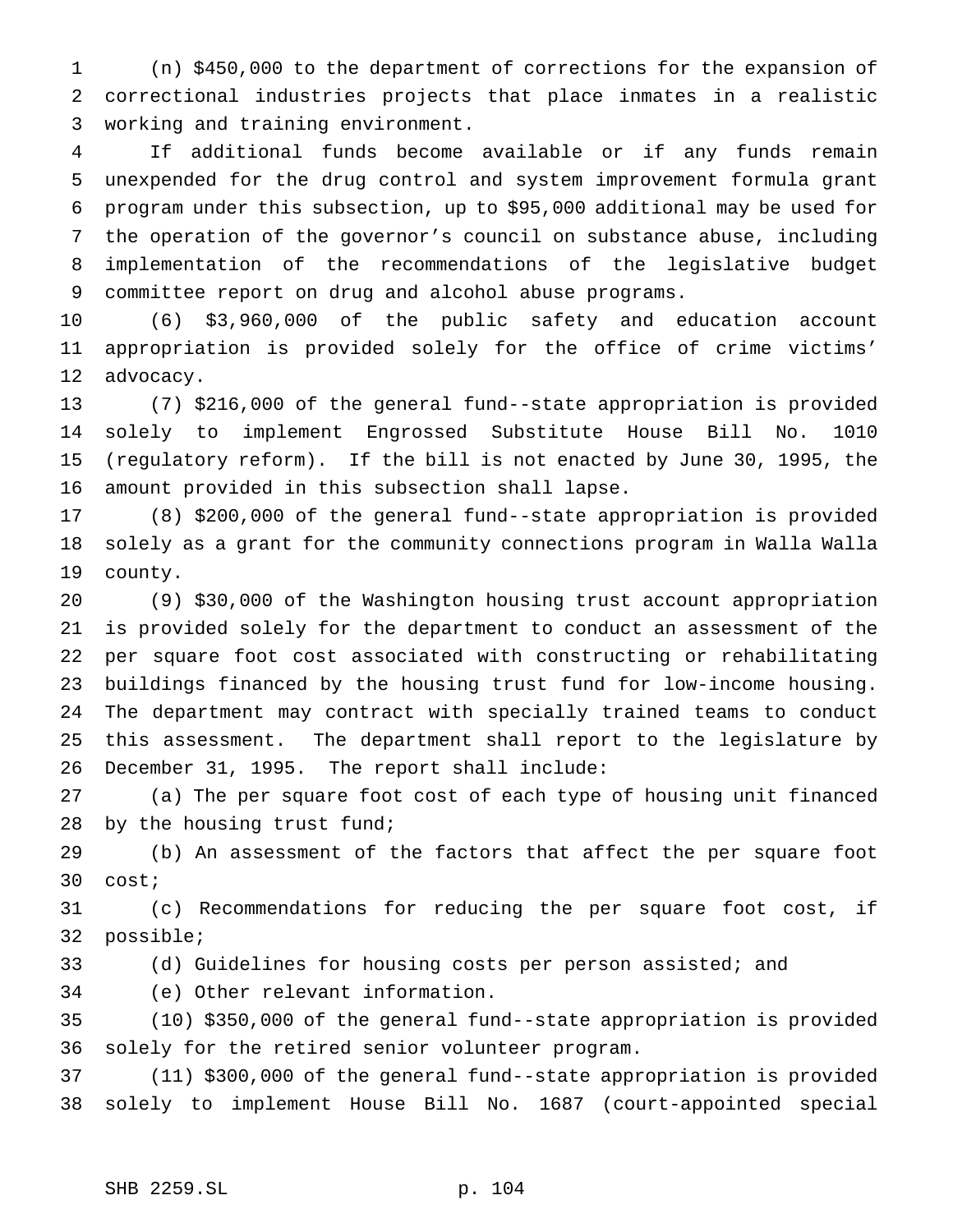advocates). If the bill is not enacted by June 30, 1995, the amount provided in this subsection shall lapse.

 (12) \$50,000 of the general fund--state appropriation is provided solely for the purpose of a feasibility study of the infrastructure, logistical, and informational needs for the region involving Washington, Oregon, and British Columbia to host the summer Olympic Games in the year 2004 or 2008. The feasibility study shall be conducted using the services of a nonprofit corporation currently pursuing and having shown progress toward this purpose. The amount provided in this subsection may be expended only to the extent that it is matched on a dollar-for-dollar basis by funds for the same purpose from nonstate sources.

 (13) \$100,000 of the general fund--state appropriation is provided solely as a grant to a nonprofit organization for costs associated with development of the Columbia Breaks Fire Interpretive Center.

 (14) \$100,000 of the general fund--state appropriation is provided solely for the Pierce county long-term care ombudsman program.

 (15) \$60,000 of the general fund--state appropriation is provided solely for the Pacific Northwest economic region.

 (16) \$500,000 of the general fund--state appropriation is provided solely for distribution to the city of Burien for analysis of the proposed Port of Seattle third runway including preparation of a draft environmental impact statement and other technical studies. The amount provided in this subsection shall not be expended directly or indirectly for litigation, public relations, or any form of consulting services for the purposes of opposing the construction of the proposed third runway.

 (17) Not more than \$458,000 of the general fund--state appropriation may be expended for the operation of the Pacific northwest export assistance project. The department will continue to implement a plan for assessing fees for services provided by the project. It is the intent of the legislature that the revenues raised to defray the expenditures of this program will be increased to fifty percent of the expenditures in fiscal year 1996 and seventy-five percent of the expenditures in fiscal year 1997. Beginning in fiscal year 1998, the legislature intends that this program will be fully self-supporting.

 (18) \$4,804,000 of the public safety and education account appropriation is provided solely for contracts with qualified legal aid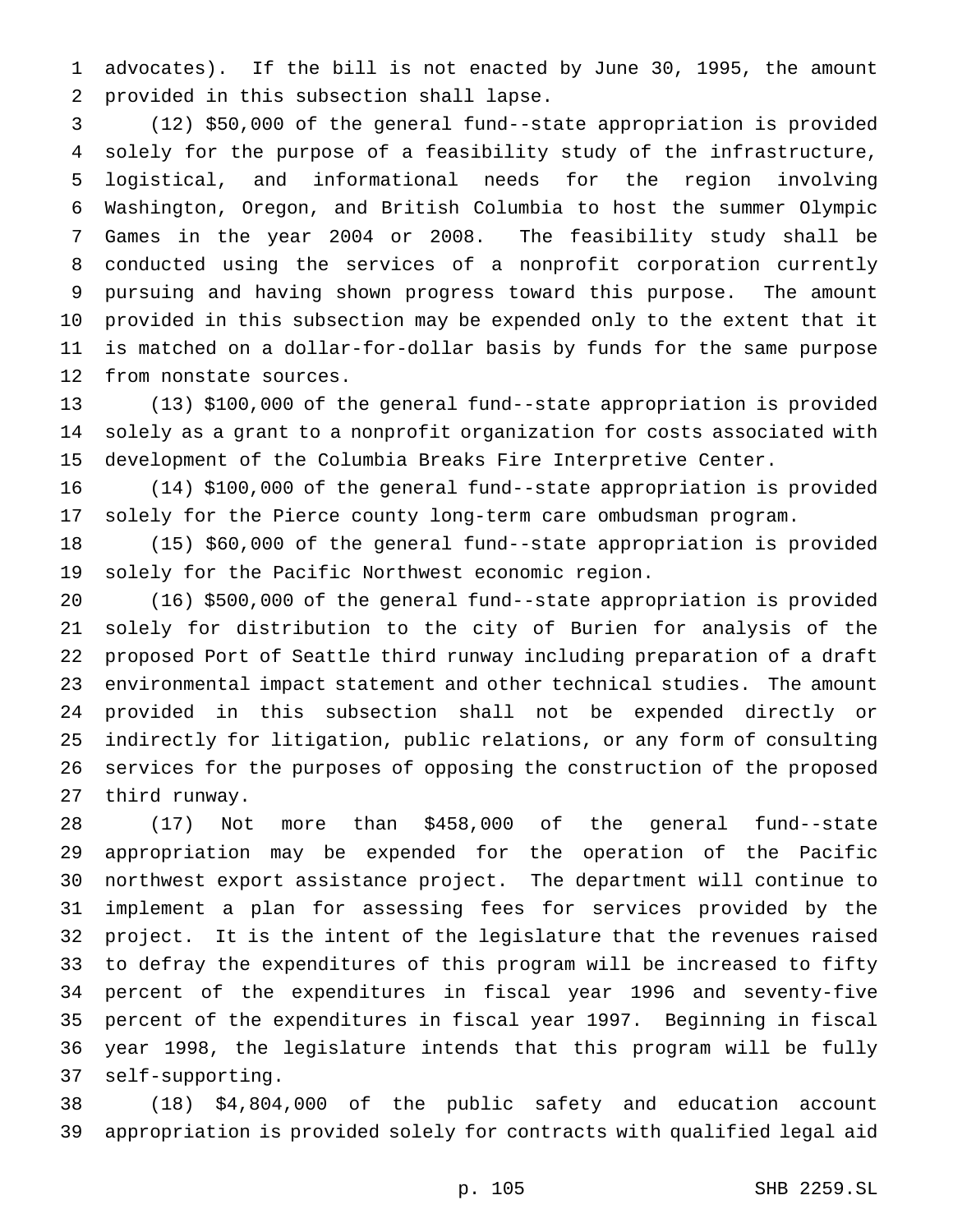programs for civil indigent legal representation pursuant to RCW 43.08.260. It is the intent of the legislature to ensure that legal aid programs receiving funds appropriated in this act pursuant to RCW 43.08.260 comply with all applicable restrictions on use of these funds. To this end, during the 1995-97 fiscal biennium the department shall monitor compliance with the authorizing legislation, shall oversee the implementation of this subsection, and shall report directly to the appropriations committee of the house of representatives and the ways and means committee of the senate.

 (a) It is the intent of the legislature to improve communications between legal aid programs and persons affected by the activities of legal aid programs. There is established for the 1995-97 fiscal biennium a task force on agricultural interests/legal aid relations. The task force shall promote better understanding and cooperation between agricultural interests and legal aid programs and shall provide a forum for discussion of issues of common concern. The task force shall not involve itself in pending litigation.

 (i) The task force shall consist of the following sixteen members: Four representatives of agricultural organizations, to be appointed by the legislator members; two individuals who represent the corresponding interests of legal clients, to be appointed by organizations designated by the three legal services programs; two representatives of Evergreen Legal Services, to be appointed by its board of directors; one representative each from Puget Sound Legal Assistance Foundation and Spokane Legal Services Center, each to be appointed by its directors; one member from each of the majority and minority caucuses of the house of representatives, to be appointed by the speaker of the house of representatives; one member from each of the majority and minority 29 caucuses of the senate, to be appointed by the president of the senate; and two members of the supreme court-appointed access to justice board, to be appointed by the board. During fiscal year 1996, the task force shall be chaired by a legislative member, to be selected by the task force members. During fiscal year 1997, the committee shall be chaired by a nonlegislator member, to be selected by the task force members.

 (ii) All costs associated with the meetings shall be borne by the individual task force members or by the organizations that the individuals represent. No task force member shall be eligible for reimbursement of expenses under RCW 43.03.050 or 43.03.060. Nothing in this subsection prevents the legal aid programs from using funds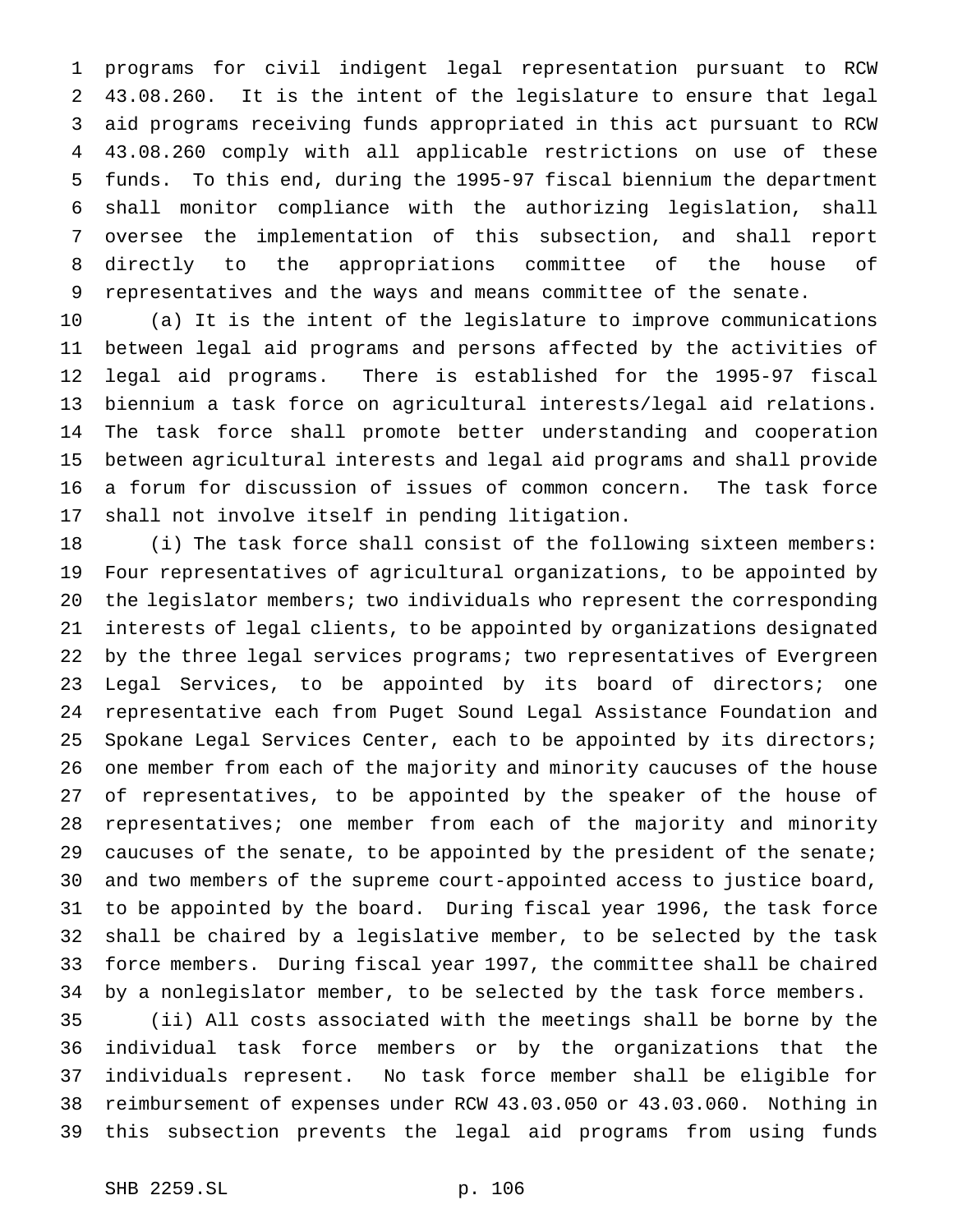appropriated in this act to reimburse their representatives or the individuals representing legal clients.

 (iii) The task force will meet at least four times during the first year of the biennium and as frequently as necessary thereafter at mutually agreed upon times and locations. Any member of the task force may place items on meeting agendas. Members present at the first two task force meetings shall agree upon a format for subsequent meetings.

 (b) The legislature recognizes that farmworkers have the right to receive basic information and to consult with attorneys at farm labor camps without fear of intimidation or retaliation. It is the intent of the legislature and in the interest of the public to ensure the safety of all persons affected by legal aid programs' farm labor camp outreach activities. Legal aid program employees have the legal right to enter the common areas of a labor camp or to request permission of employees to enter their dwellings. Employees living in grower supplied housing have the right to refuse entry to anyone including attorneys unless they have a warrant. Individual employees living in employer supplied housing do not have the right to force legal aid program employees to leave common areas of housing (outside) as long as one person who resides in the associated dwellings wants that person to be there. Any legal aid program employee wishing to visit employees housed on grower property has the right to enter the driveway commonly used by the housing occupants. This means that if agricultural employees must use a grower's personal driveway to get to their housing, legal aid program employees also may use that driveway to access the housing without a warrant so long as at least some of the housing is occupied. When conducting outreach activities that involve entry onto labor camps, legal aid programs shall establish and abide by policies regarding conduct of outreach activities. The policies shall include a requirement that legal aid program employees identify themselves to persons whom they encounter at farm labor camps. The legal aid programs shall provide copies of their current outreach policies to known agricultural organizations and shall provide copies upon request to any owner of property on which farmworkers are housed. Legal aid program employees involved in outreach activities shall attempt to inform operators of licensed farm labor camps or their agents, and known grower organizations of the approximate time frame for outreach activities and shall cooperate with operators of farm labor camps at which farmworkers are housed in assuring compliance with all pertinent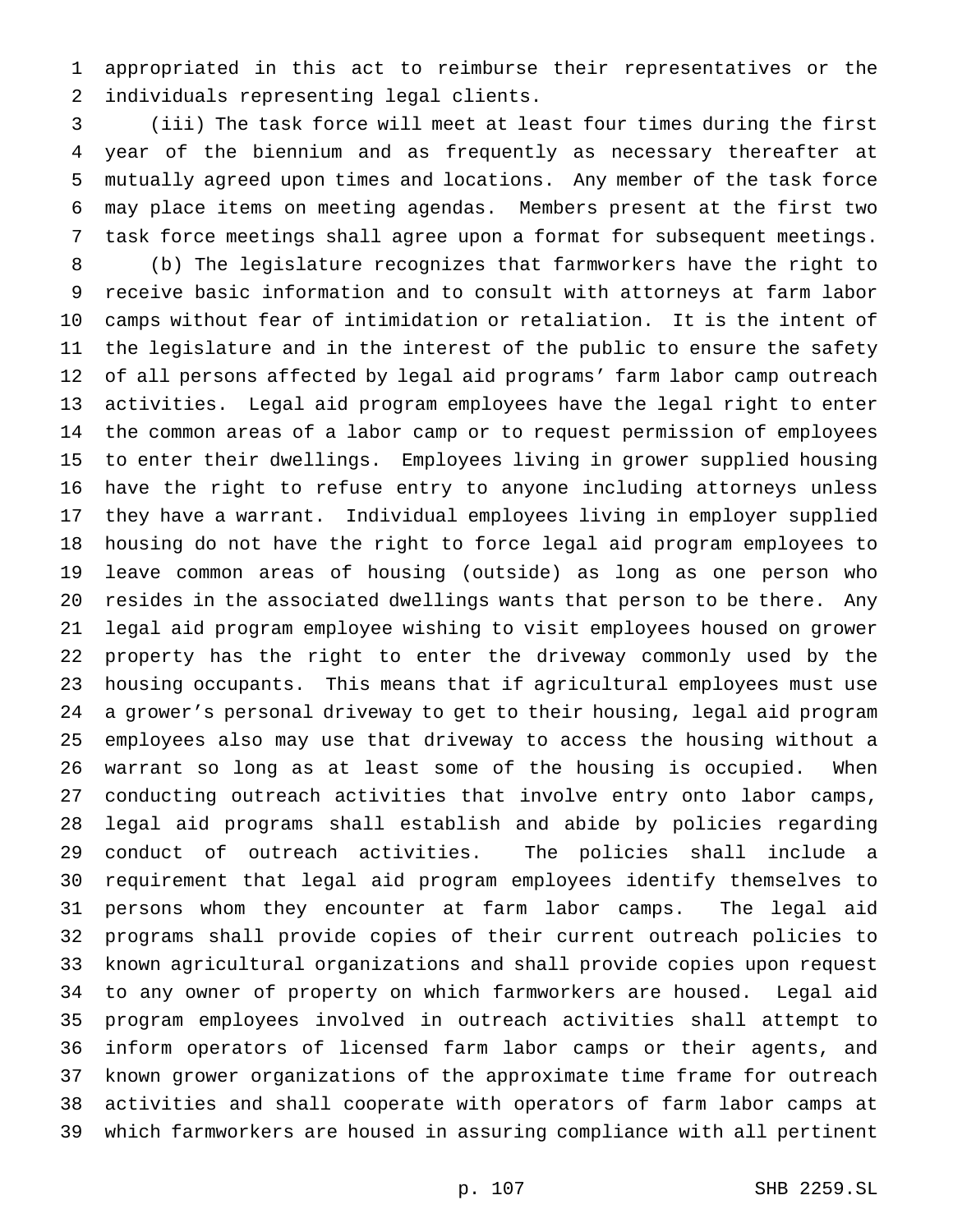laws and ordinances, including those related to trespass and harassment. Employers who believe that Evergreen Legal Services Outreach Guidelines have been violated shall promptly provide all available information on the alleged violation to the director of Evergreen Legal Services and to the chair of the Task Force on Agricultural Interests/Legal Aid Relations. Evergreen Legal Services will promptly investigate any alleged violations of the outreach guidelines and inform the complaining party of the result. If the resolution of the investigation is not satisfactory to the complainant, the matter shall be placed on the Task Force agenda for discussion at the next scheduled meeting. Employers who believe that Evergreen Legal Services staff members have trespassed should immediately contact local law enforcement authorities.

 (c) It is the intent of the legislature to provide the greatest amount of legal services to the largest number of clients by discouraging inefficient use of state funding for indigent legal representation. To this end, it is the intent of the legislature that, prior to the commencement of litigation against any private employer relating to the terms and conditions of employment legal aid programs receiving funds appropriated in this act make good faith written demand for the requested relief, a good faith offer of settlement or an offer to submit to nonbinding arbitration prior to filing a lawsuit, unless the making of the offer is, in the opinion of the director of the legal services program or his/her designee, clearly prejudicial to: (i) The health, safety, or security of the client; or (ii) the timely availability of judicial relief. The director of the legal aid program may designate not more than two persons for purposes of making the determination of prejudice permitted by this section.

 (d)(i) The legislature encourages legal aid programs to devote their state and nonstate funding to the basic, daily legal needs of indigent persons. No funds appropriated under this act may be used for legal representation and activities outside the scope of RCW 43.08.260.

 (ii) No funds appropriated in this act may be used for lobbying as defined in RCW 43.08.260(3). Legal aid programs receiving funds appropriated in this act shall comply with all restrictions on lobbying contained in Federal Legal Services Corporation Act (P.L. 99-951) and regulations promulgated thereunder.

 (e) No funds appropriated in this act may be used by legal aid programs for representation of undocumented aliens.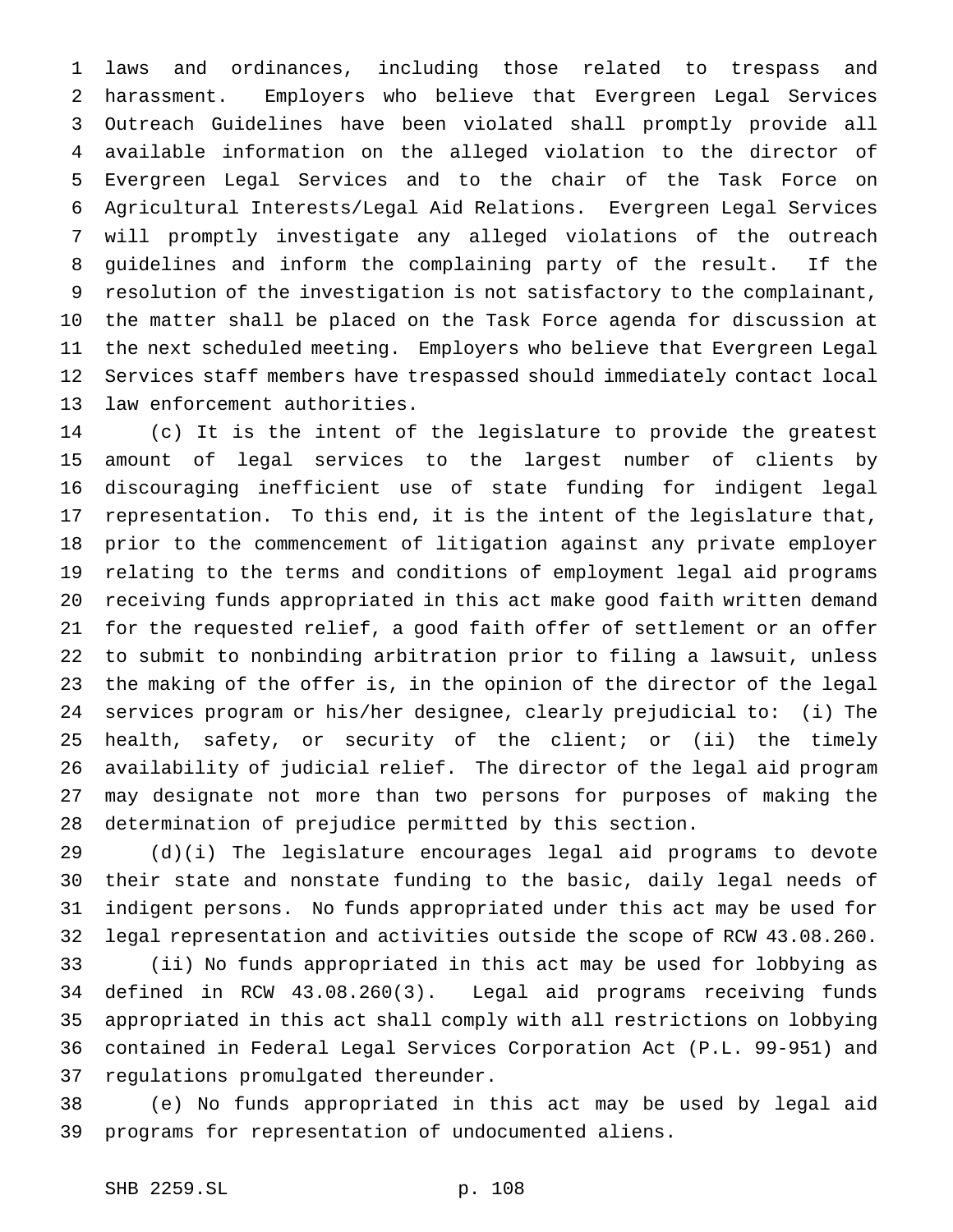(f) The legislature recognizes the duty of legal aid programs to preserve inviolate and prevent the disclosure of, in the absence of knowing and voluntary client consent, client information protected by the United States Constitution, the Washington Constitution, the attorney-client privilege, or any applicable attorney rule of professional conduct. However, to the extent permitted by applicable law, legal aid programs receiving funds appropriated in this act shall, upon request, provide information on their activities to the department and to legislators for purposes of monitoring compliance with authorizing legislation and this subsection.

 (g) Nothing in this subsection is intended to limit the authority of existing entities, including but not limited to the Washington state bar association, the public disclosure commission, and the Federal Legal Services Corporation, to resolve complaints or disputes within their jurisdiction.

 (19) \$839,000 of the general fund--state appropriation is provided solely for energy-related functions transferred by Fourth Substitute House Bill No. 2009 (state energy office). Of this amount:

 (a) \$379,000 is provided solely for expenses related to vacation leave buyout and unemployment payments resulting from the closure of the state energy office;

 (b) \$44,000 is provided solely for extended insurance benefits for employees separated as a result of Fourth Substitute House Bill No. 2009. An eligible employee may receive a state subsidy of \$150 per month toward his or her insurance benefits purchased under the federal consolidated omnibus budget reconciliation act (COBRA) for a period not 27 to exceed one year from the date of separation;

 (c) \$120,000 is provided solely for costs of closing out the financial reporting systems and contract obligations of the state energy office, and to connect the department's wide area network to workstations in the energy office building; and

 (d) \$296,000 is provided to match oil surcharge funding for energy policy and planning staff.

 (20) \$2,614,000 of the general fund--private/local appropriation is provided solely to operate the energy facility site evaluation council. (21) \$1,000,000 of the general fund--state appropriation is provided solely to increase state matching funds for the federal headstart program.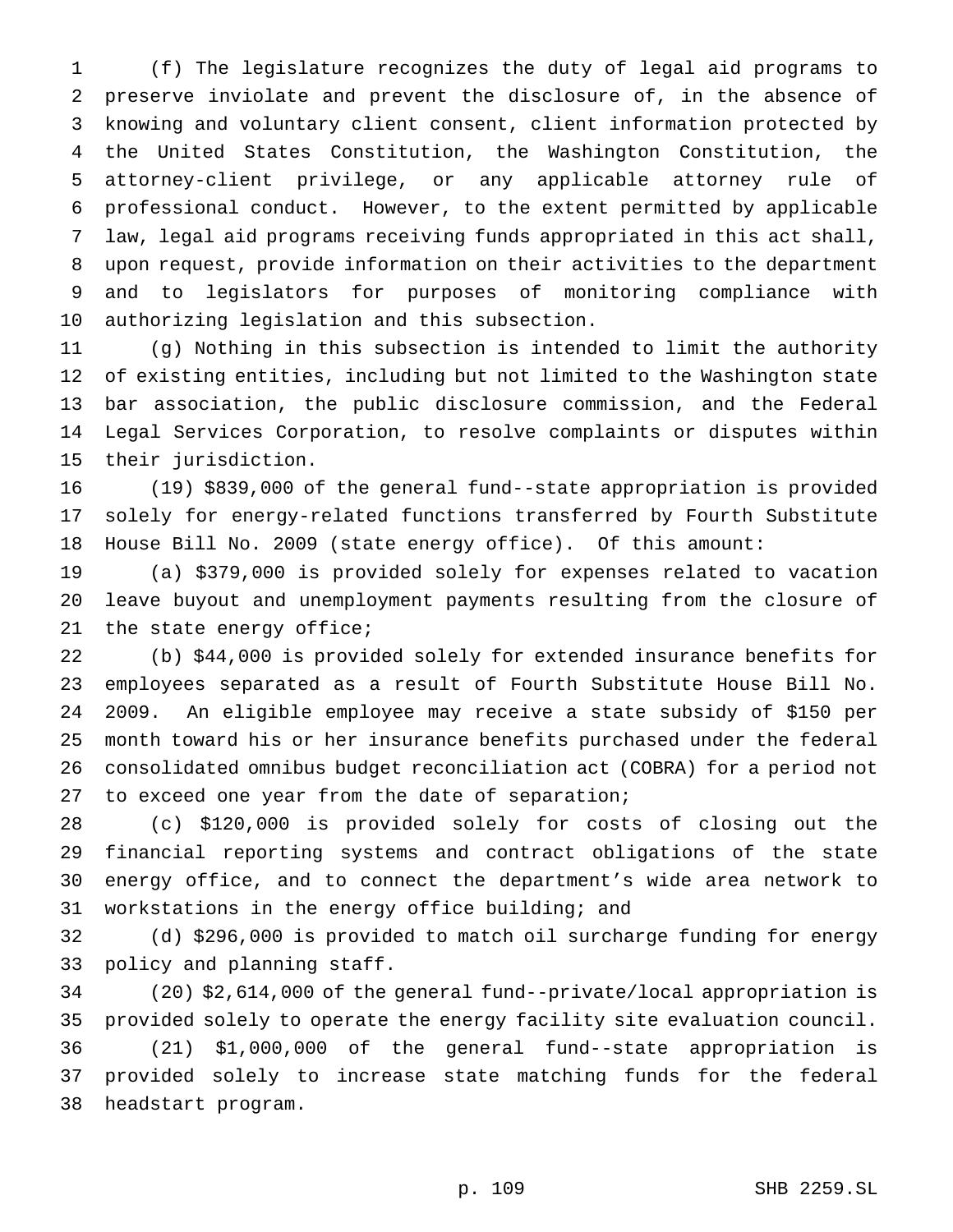(22) \$2,000,000 of the general fund--federal appropriation is provided solely to develop and operate housing for low-income farmworkers. The housing assistance program shall administer the funds in accordance with chapter 43.185 RCW. The department of community, trade, and economic development shall work in cooperation with the department of health, the department of labor and industries, and the department of social and health services to review proposals and make recommendations to the funding approval board that oversees the distribution of housing assistance program funds. An advisory group representing growers, farmworkers, and other interested parties shall be formed to assist the interagency workgroup.

 (23) \$1,865,000 of the general fund--state appropriation is provided solely for the delivery of services to victims of sexual assault as provided for by Substitute House Bill No. 2579 (sexual abuse victims). The department shall establish an interagency agreement with the department of social and health services for the transfer of funds made available under the federal victims of crime act for the purposes of implementing Substitute House Bill No. 2579. If the bill is not enacted by June 30, 1996, the requirements of this subsection shall be null and void and the amount provided in this subsection shall lapse. (24) \$1,000,000 of the general fund--state appropriation is provided solely for the tourism development program.

 $((+26))$   $(25)$  \$3,862,000 of the general fund--state appropriation is provided solely to increase the number of children served through the early childhood education and assistance program. These funds shall be used to serve children that are on waiting lists to enroll in the federal headstart program or the state early childhood education and assistance program.

 $((+27))$   $(26)$  \$25,000 of the general fund--state appropriation is provided solely for a grant to the city of Burien to study the feasibility of purchasing property within the city for park purposes.

32  $((+28))$   $(27)$  \$100,000 of the general fund--state appropriation is provided solely for Washington state dues for the Pacific Northwest economic region (PNWER) and to support the PNWER CATALIST program.

 (28) \$50,000 of the general fund--state appropriation for fiscal year 1997 is provided solely for the state of Washington's contribution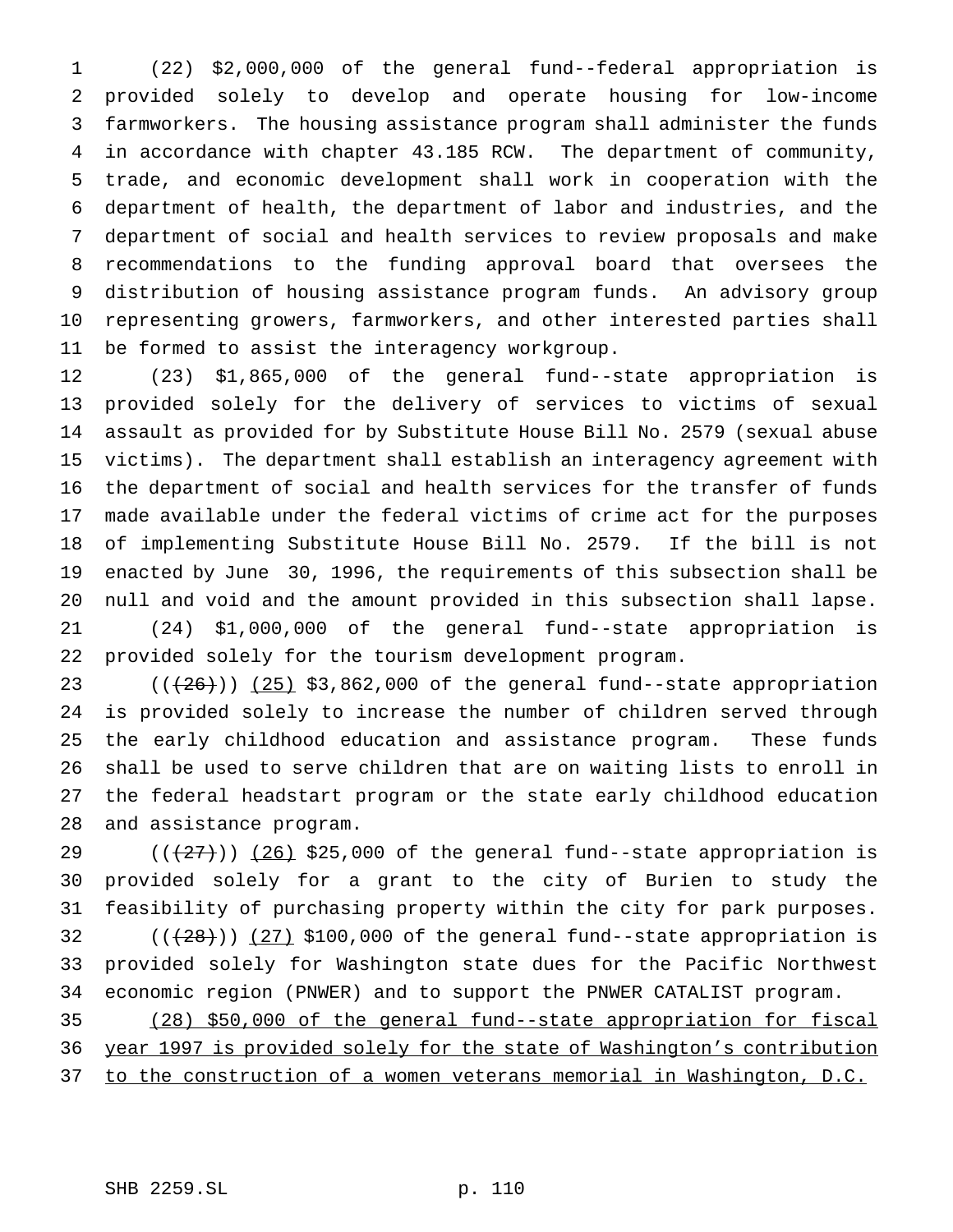**Sec. 1008.** 1996 c 283 s 124 (uncodified) is amended to read as follows: **FOR THE OFFICE OF FINANCIAL MANAGEMENT**

|    | 4 General Fund--State Appropriation (FY 1996) \$ | 9,282,000        |
|----|--------------------------------------------------|------------------|
| 5  | General Fund--State Appropriation (FY 1997) \$   | 9,588,000        |
|    | 6 General Fund--Federal Appropriation \$         | ((12, 432, 000)) |
| 7  |                                                  | 13,865,000       |
|    | 8 General Fund--Private/Local Appropriation \$   | 720,000          |
| 9  | Health Services Account Appropriation \$         | 330,000          |
| 10 | Public Safety and Education Account              |                  |
| 11 | Appropriation \$                                 | 200,000          |
| 12 | TOTAL APPROPRIATION \$                           | ((32, 552, 000)) |
| 13 |                                                  | 33,985,000       |

 The appropriations in this subsection are subject to the following conditions and limitations:

 (1) \$300,000 of the general fund--state appropriation is provided solely as the state's share of funding for the "Americorps" youth employment program.

 (2) By December 20, 1996, the office of financial management shall report to the government operations and fiscal committees of the legislature on the implementation of chapter 40.07 RCW, relating to the management and control of state publications. The report shall include recommendations concerning the use of alternative methods of distribution, including electronic publication, of agency reports and other publications and notices.

 $((+3)$  \$250,000 of the general fund--state appropriation is provided 27 solely for technical assistance to state agencies in the development of performance measurements pursuant to Engrossed Substitute Senate Bill 29 No. 6680. If the bill is not enacted by June 30, 1996, the amount 30 provided in this subsection shall lapse.))

 **Sec. 1009.** 1996 c 283 s 132 (uncodified) is amended to read as follows:

**FOR THE DEPARTMENT OF INFORMATION SERVICES**

|                                        |  |  |  | 27,000,000                                                                                                          |
|----------------------------------------|--|--|--|---------------------------------------------------------------------------------------------------------------------|
| 35 State Building Construction Account |  |  |  |                                                                                                                     |
| 36 —                                   |  |  |  | 15,300,000                                                                                                          |
|                                        |  |  |  |                                                                                                                     |
|                                        |  |  |  | 34 K-20 Technology Account Appropriation \$<br>Appropriation \$<br>TOTAL APPROPRIATION $\ldots$ , \$ ((54,300,000)) |

p. 111 SHB 2259.SL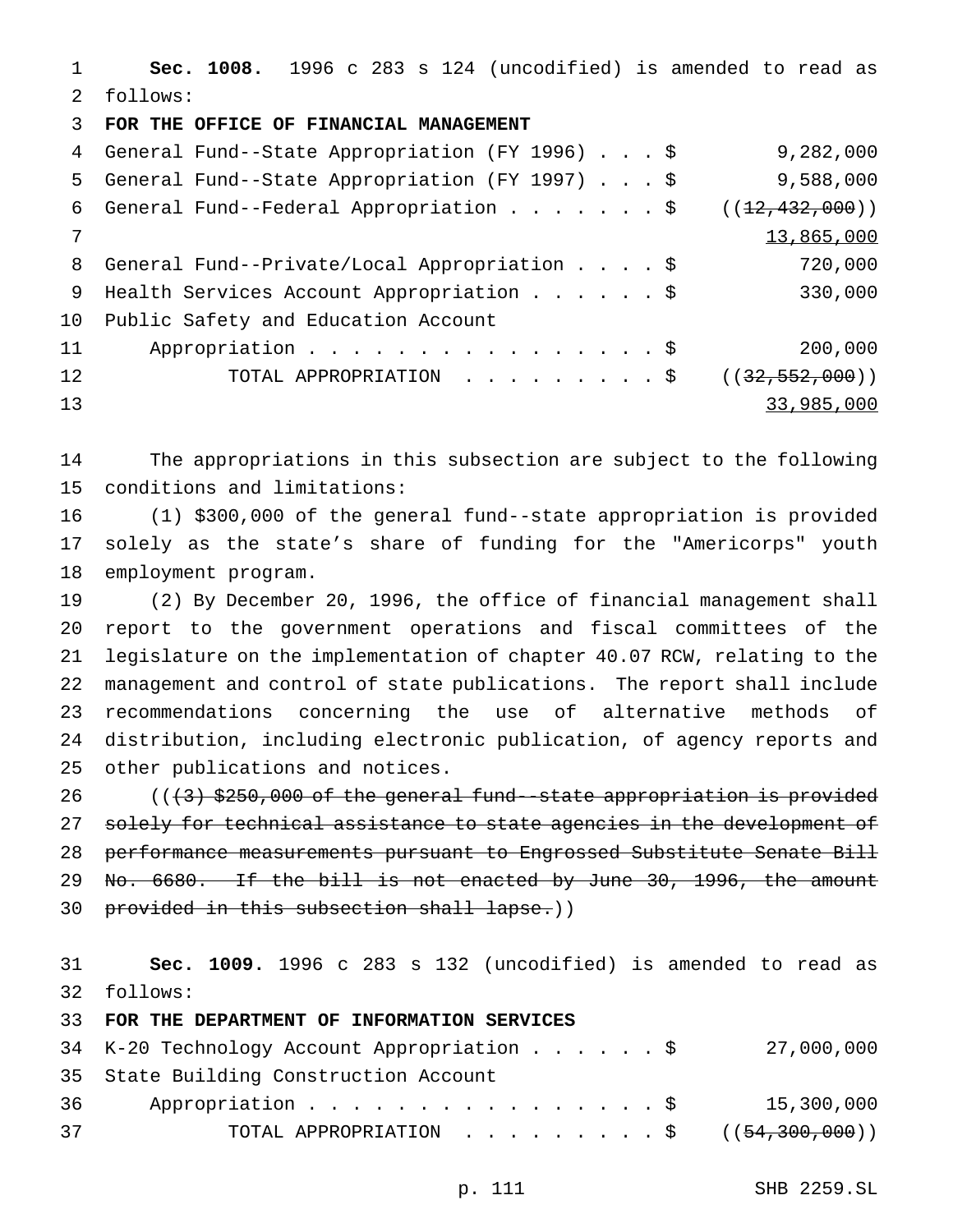The appropriations in this section are subject to the following conditions and limitations:

 (1) The appropriations in this section shall be expended in accordance with Senate Bill No. 6705 (higher education technology plan).

 (2) \$((27,000,000)) 37,678,000 is appropriated from the general fund for deposit in the K-20 technology account for the purposes of this section.

10 (3) \$1,500,000 is appropriated from the general fund for deposit in 11 the education and technology revolving fund for the purposes of capitalizing the revolving fund established in Senate Bill No. 6004 or House Bill No. 2197.

 (4) Expenditures of the funds from the state building construction account appropriation may be made only for capital purposes. Acquisitions made from these funds shall meet the criteria of bondability guidelines published by the office of financial management 18 in the capital budget instruction manual. Any moneys remaining unexpended from the state building construction account appropriation on June 30, 1997, shall be deposited in the K-20 technology account.

 (5) If Senate Bill No. 6705 is not enacted by June 30, 1996, the appropriations in this section shall lapse.

 **Sec. 1010.** 1996 c 283 s 133 (uncodified) is amended to read as follows:

**FOR THE LIQUOR CONTROL BOARD**

26 Liquor Revolving Account Appropriation . . . . \$ ((<del>113,604,000</del>)) 113,652,000 Liquor Control Board Construction and Maintenance 29 Account Appropriation . . . . . . . . . . . \$ 534,000 30 TOTAL APPROPRIATION . . . . . . . . . <u>\$</u> 114,186,000

 The appropriation in this section is subject to the following conditions and limitations: \$143,000 of the liquor control revolving account appropriation for administrative expenses is provided solely for implementation of House Bill No. 2341 (credit card sales pilot program). If the bill is not enacted by June 30, 1996, this amount shall lapse.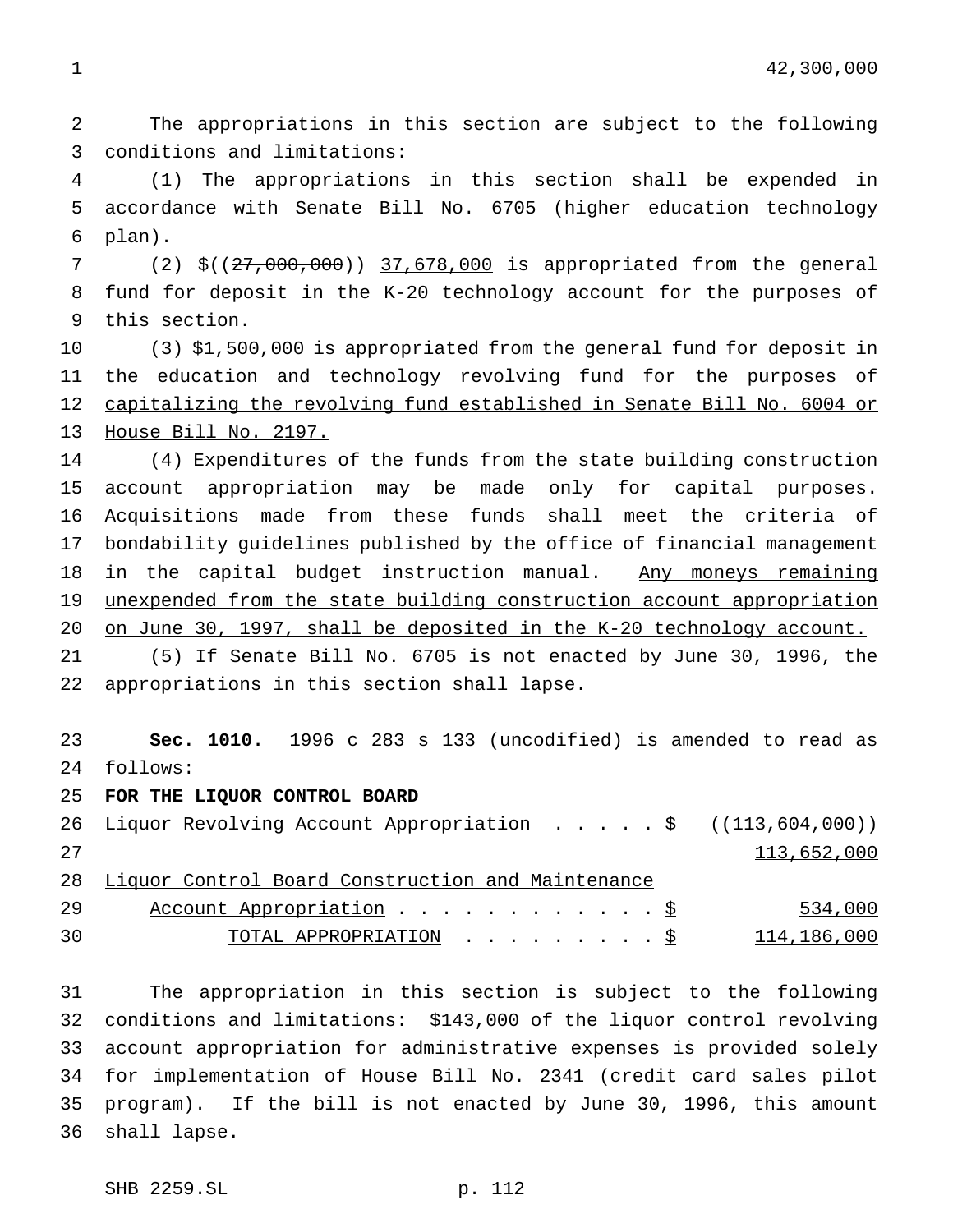**Sec. 1011.** 1996 c 283 s 135 (uncodified) is amended to read as follows: **FOR THE MILITARY DEPARTMENT** General Fund--State Appropriation (FY 1996)...\$ 7,594,000 General Fund--State Appropriation (FY 1997)...\$ ((7,597,000)) 26,803,000 7 General Fund--Federal Appropriation . . . . . . \$ ((129,215,000)) 8 127, 215, 000 General Fund--Private/Local Appropriation....\$ 237,000 Enhanced 911 Account Appropriation .......\$ 26,781,000 Industrial Insurance Premium Refund Account 12 Appropriation . . . . . . . . . . . . . . . \$ 34,000 13 Flood Control Assistance Account Appropriation . \$ ((23,181,000)) 20,181,000 Disaster Response Account--State 16 Appropriation . . . . . . . . . . . . . . . <u>\$</u> 3,226,000 Disaster Response Account--Federal 18 Appropriation . . . . . . . . . . . . . . . <u>\$ 18,871,000</u> 19 TOTAL APPROPRIATION . . . . . . . . \$ ((<del>194,639,000</del>)) 230,942,000

 The appropriations in this section are subject to the following conditions and limitations:

 (1) \$205,238 of the total appropriation is provided solely to pay loan obligations on the energy partnership contract number 90-07-01. This obligation includes unpaid installments from September 1993 through June 1997. This amount may be reduced by any payments made in the 1993-95 Biennium on installments made in the 1993-95 Biennium on installments due between September 1993 and June 1995.

 (2) \$70,000 of the general fund--state appropriation is provided solely for the north county emergency medical service.

31 (3) \$((23,181,000)) 20,181,000 of the flood control assistance account appropriation is provided solely for state and local response and recovery cost associated with federal emergency management agency (FEMA) Disaster Number 1079 (November/December 1995 storms), FEMA Disaster 1100, (February 1996 floods), and for prior biennia disaster 36 recovery costs. ((Of this amount, \$1,078,000 is for prior disasters, \$3,618,000 is for the November/December 1995 storms, and \$18,485,000 is 38 for the February 1996 floods.))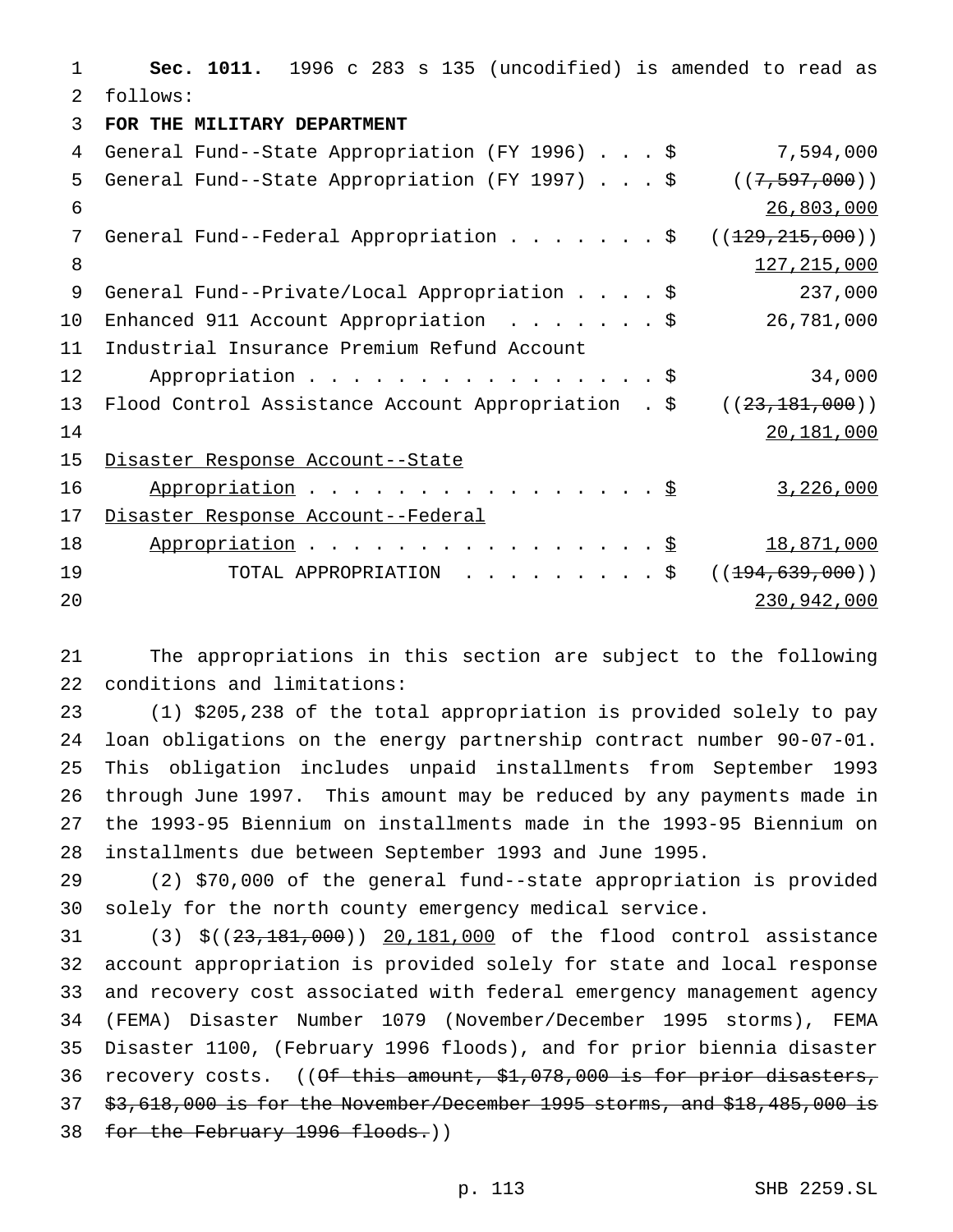(4) \$3,226,000 of the disaster response account--state appropriation is provided solely for the state share of response and 3 recovery costs associated with federal emergency management agency (FEMA) disaster number 1152 (November 1996 ice storm), FEMA disaster 1159 (December 1996 holiday storm), and FEMA 1172 (March 1997 floods). (5) \$18,006,000 of the general fund--state appropriation for fiscal year 1997 is provided solely for deposit in the disaster response account to cover costs associated with natural disasters sustained in the 1995-97 biennium.

 **Sec. 1012.** 1995 2nd sp.s. c 18 s 145 (uncodified) is amended to read as follows:

**FOR THE INSURANCE COMMISSIONER**

13 General Fund--Federal Appropriation . . . . . . \$ ((104,000)) 141,000 Insurance Commissioner's Regulatory Account 16 Appropriation . . . . . . . . . . . . . . \$ ((20, 126, 000)) 20,194,000 18 TOTAL APPROPRIATION . . . . . . . . \$ ((20,230,000)) 20,335,000

 The appropriations in this section are subject to the following conditions and limitations:

 (1) The insurance commissioner shall obtain the approval of the department of information services for any feasibility plan for proposed technology improvements.

 (2) \$895,000 of the insurance commissioner's regulatory account appropriation is provided solely for implementing Engrossed Substitute House Bill No. 1010 (regulatory reform). If the bill is not enacted by June 30, 1995, the amount provided in this subsection shall lapse.

(End of part)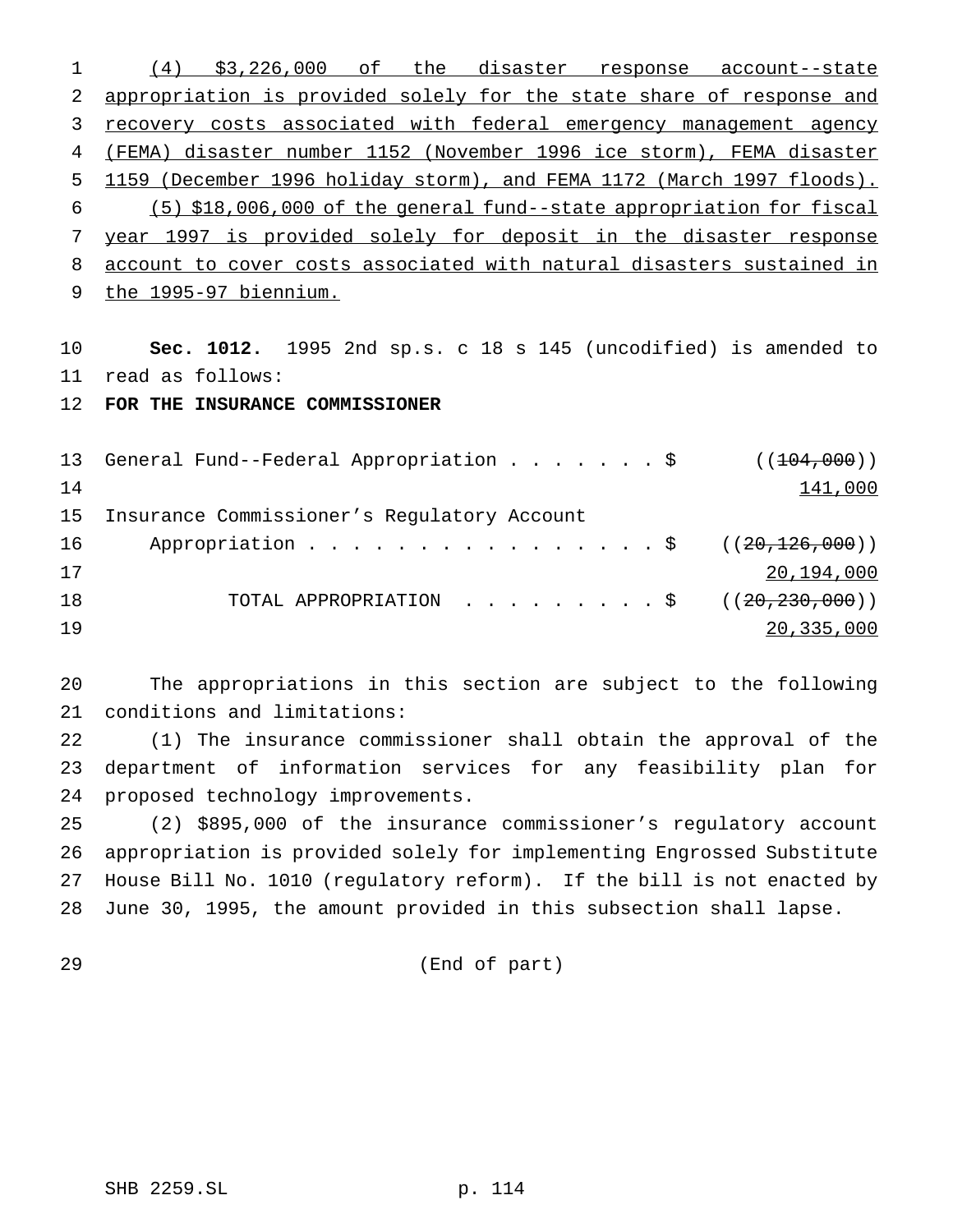| $\mathbf 1$ | PART XI                                                                                                          |
|-------------|------------------------------------------------------------------------------------------------------------------|
| 2           | <b>HUMAN SERVICES</b>                                                                                            |
|             |                                                                                                                  |
| 3           | Sec. 1101. 1996 c 283 s 201 (uncodified) is amended to read as                                                   |
| 4           | follows:                                                                                                         |
| 5           | <b>SOCIAL</b><br><b>FOR</b><br>OF<br><b>AND</b><br>(1)<br>THE<br><b>DEPARTMENT</b><br><b>HEALTH</b><br>SERVICES. |
| 6           | Appropriations made in this act to the department of social and health                                           |
| 7           | services shall initially be allotted as required by this act.                                                    |
| 8           | Subsequent allotment modifications shall not include transfers of                                                |
| 9           | moneys between sections of this act except as expressly provided in                                              |
| $10 \,$     | this act, nor shall allotment modifications permit moneys that are                                               |
| 11          | provided solely for a specified purpose to be used for other than that                                           |
| 12          | purpose.                                                                                                         |
| 13          | (2) The department of social and health services shall not initiate                                              |
| 14          | any services that will require expenditure of state general fund moneys                                          |
| 15          | unless expressly authorized in this act or other law. The department                                             |
| 16          | may seek, receive, and spend, under RCW 43.79.260 through 43.79.282,                                             |
| 17          | federal moneys not anticipated in this act as long as the federal                                                |
| 18          | funding does not require expenditure of state moneys for the program in                                          |
| 19          | excess of amounts anticipated in this act. If the department receives                                            |
| 20          | unanticipated unrestricted federal moneys, those moneys shall be spent                                           |
| 21          | for services authorized in this act or in any other legislation                                                  |
| 22          | providing appropriation authority, and an equal amount of appropriated                                           |
| 23          | state general fund moneys shall lapse. Upon the lapsing of any moneys                                            |
| 24          | under this subsection, the office of financial management shall notify                                           |
| 25          | the legislative fiscal committees. As used in this subsection,                                                   |
| 26          | "unrestricted federal moneys" includes block grants and other funds                                              |
| 27          | that federal law does not require to be spent on specifically defined                                            |
| 28          | projects or matched on a formula basis by state funds.                                                           |
| 29          | (3) The appropriations in sections 202 through $((211))$ 213 of                                                  |
| 30          | chapter 18, Laws of 1995 2nd sp. sess. as amended, shall be expended                                             |
| 31          | for the programs and in the amounts listed in those sections. However,                                           |
| 32          | after May 1, $((1996)) 1997$ , unless specifically prohibited by this act,                                       |
| 33          | the department may transfer ((general fund-state appropriations for                                              |
| 34          | fiscal year 1996)) moneys among programs after approval by the director                                          |
| 35          | of financial management. The director of financial management shall                                              |
| 36          | notify the appropriate fiscal committees of the senate and house of                                              |
|             |                                                                                                                  |
|             | SHB 2259.SL<br>p. 115                                                                                            |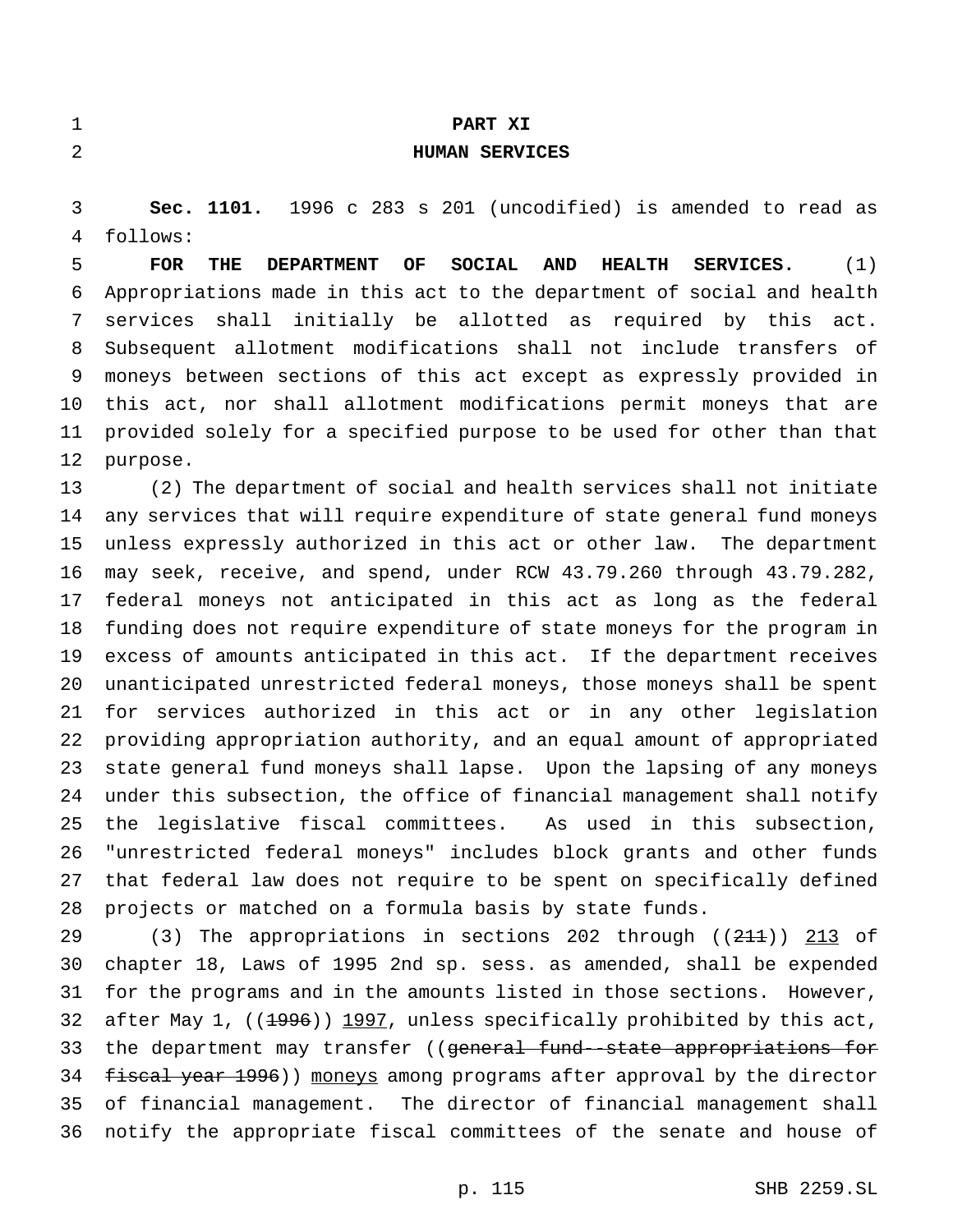1 representatives in writing prior to approving any deviations from the appropriation levels. (4) The department shall use up to \$4,987,000 by which general fund--state expenditures are below allotted levels to replace federal social service block grant funds during fiscal year 1996. **Sec. 1102.** 1996 c 283 s 202 (uncodified) is amended to read as follows: **FOR THE DEPARTMENT OF SOCIAL AND HEALTH SERVICES--CHILDREN AND FAMILY SERVICES PROGRAM** General Fund--State Appropriation (FY 1996)...\$ 146,537,000 11 General Fund--State Appropriation (FY 1997)...\$ ((<del>173,376,000</del>)) 180,159,000 13 General Fund--Federal Appropriation . . . . . . \$ ((272,379,000)) 274,431,000 General Fund--Private/Local Appropriation....\$ 400,000 Violence Reduction and Drug Enforcement Account 17 Appropriation . . . . . . . . . . . . . . \$ 5,719,000 18 TOTAL APPROPRIATION . . . . . . . . \$ ((598,411,000)) 607,246,000

 The appropriations in this section are subject to the following conditions and limitations:

 (1) \$1,660,000 of the general fund--state appropriation for fiscal year 1996 and \$10,086,000 of the general fund--federal appropriation are provided solely for the modification of the case and management information system (CAMIS). Authority to expend these funds is conditioned on compliance with section 902 of this act.

27 (2) \$((5,524,000)) 1,524,000 of the general fund--state appropriation is provided solely to implement the division's responsibilities under Engrossed Second Substitute Senate Bill No. 5439 (nonoffender at-risk youth). Of this amount:

 (a) \$150,000 of the general fund--state appropriation is provided in fiscal year 1996 to develop a plan for children at risk. The department shall work with a variety of service providers and community representatives, including the community public health and safety networks, and shall present the plan to the legislature and the governor by December 1, 1995. The plan shall contain a strategy for the development of an intensive treatment system with outcome-based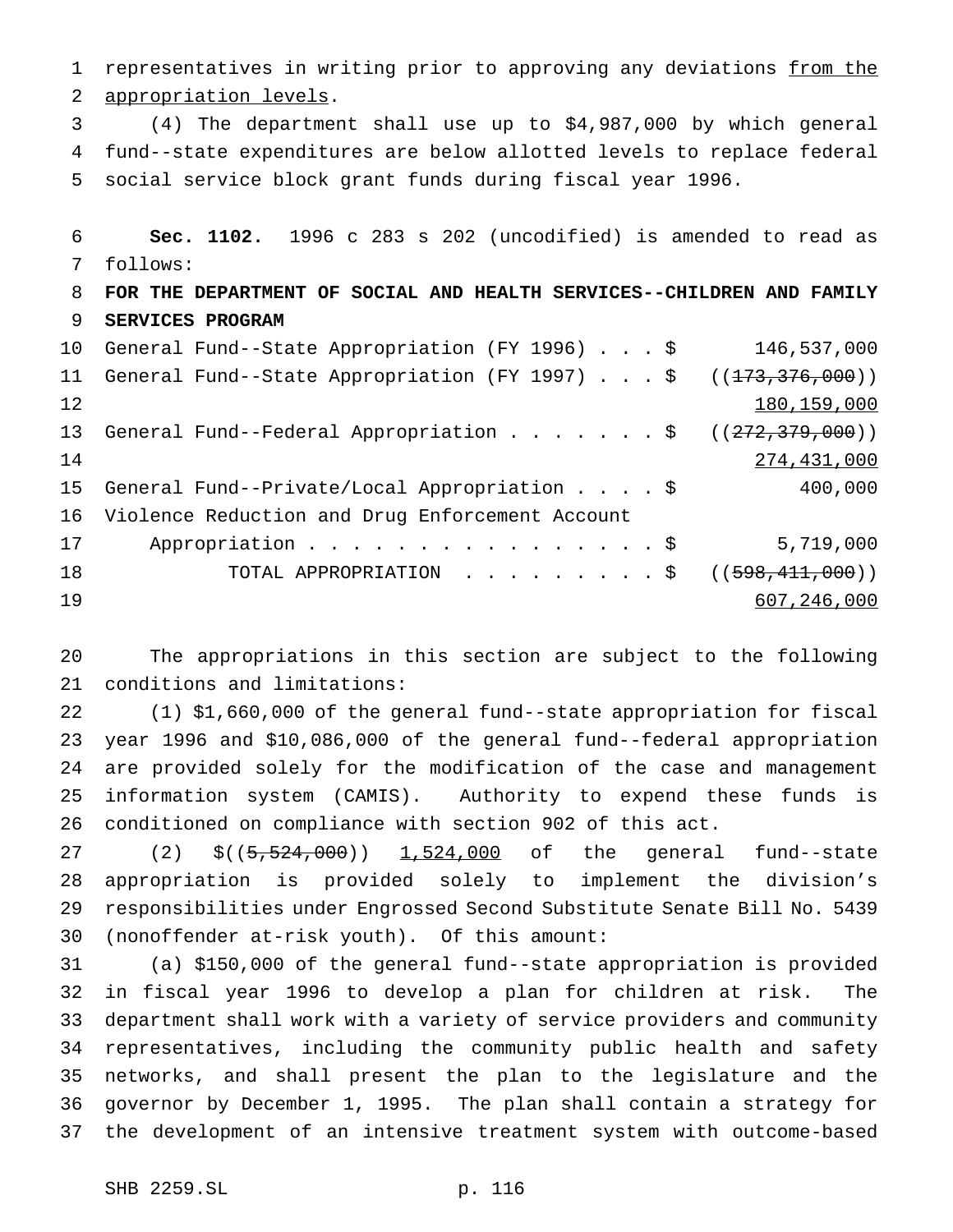information on the level of services that are achievable under an annual appropriation of \$5,000,000, \$7,000,000, and \$9,000,000; address the issue of chronic runaways; and determine caseload impacts.

 (b) \$219,000 of the general fund--state appropriation is provided 5 in fiscal year 1996 and  $$((4,678,000))$  678,000 of the general fund-- state appropriation is provided in fiscal year 1997 for crisis residential center training and administrative duties and secure crisis residential center contracts.

 (c) \$266,000 of the general fund--state appropriation is provided for the multidisciplinary teams and \$211,000 of the general fund--state appropriation is provided in fiscal year 1997 for family reconciliation services.

 (d) The state may enter into agreements with the counties to provide residential and treatment services to runaway youth at a rate of reimbursement to be negotiated by the state and county.

 (3) \$1,997,000 of the violence reduction and drug enforcement account appropriation and \$8,421,000 of the general fund--federal appropriation are provided solely for the operation of the family policy council, the community public health and safety networks, and delivery of services authorized under the federal family preservation and support act. Of these amounts:

 (a) \$1,060,000 of the violence reduction and drug enforcement account appropriation is provided solely for distribution to the community public health and safety networks for planning in fiscal year 1996.

 (b) \$937,000 of the violence reduction and drug enforcement account appropriation is provided for staff in the children and family services division of the department of social and health services to support family policy council activities. The family policy council is directed to provide training, design, technical assistance, consultation, and direct service dollars to the networks. Of this amount, \$300,000 is provided for the evaluation activities outlined in RCW 70.190.050, to be conducted exclusively by the Washington state institute for public policy. To the extent that private funds can be raised for the evaluation activities, the state funding may be retained by the department to support the family policy council activities.

 (c) \$8,421,000 of the general fund--federal appropriation is provided solely for the delivery of services authorized by the federal family preservation and support act.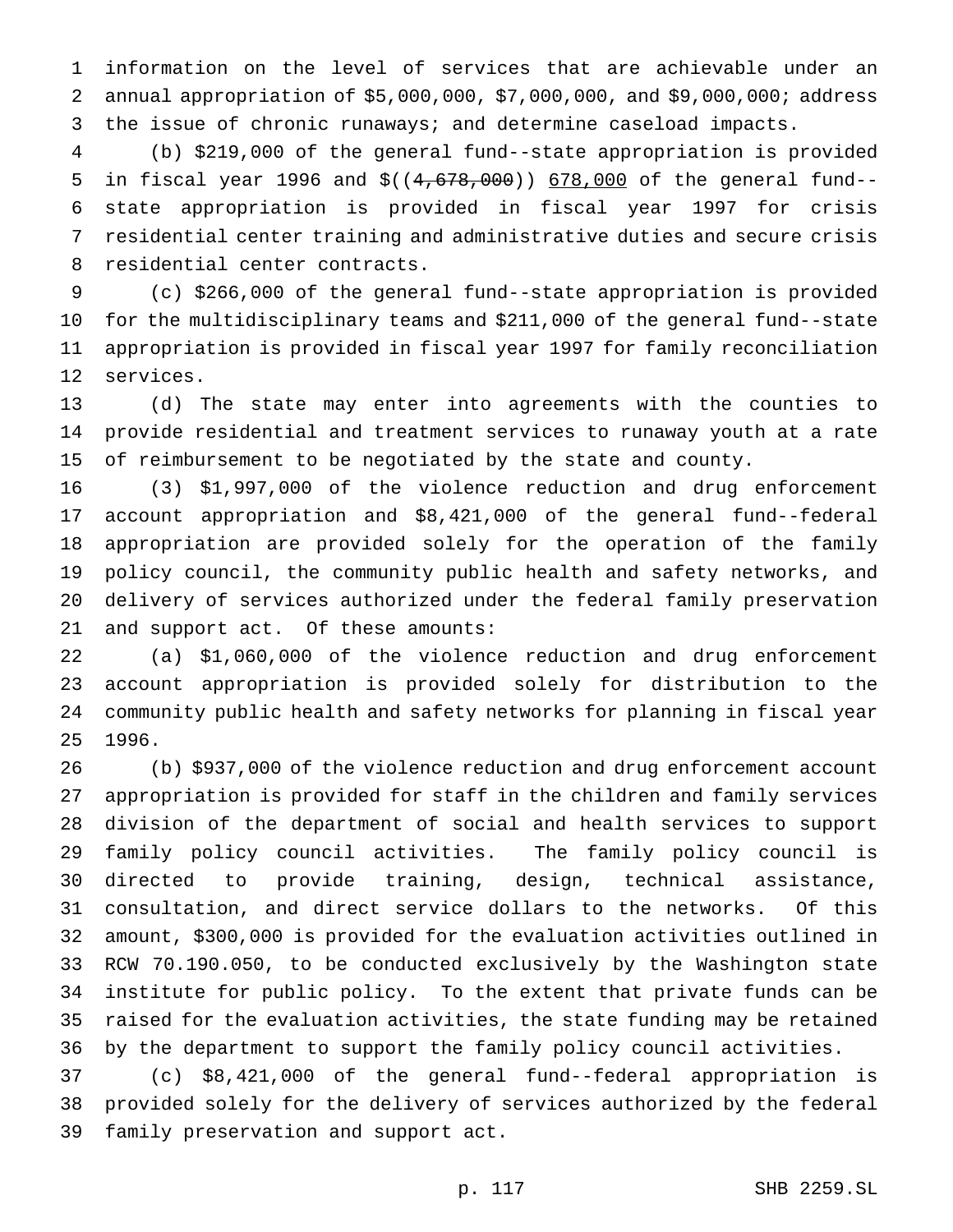(4) \$2,575,000 of the general fund--state appropriation is provided solely to implement Engrossed Substitute Senate Bill No. 5885 (family preservation services). If the bill is not enacted by June 30, 1995, the amount provided in this subsection shall lapse. Of this amount: (a) \$75,000 is provided in fiscal year 1996 to develop an implementation and evaluation plan for providing intensive family preservation services and family preservation services. The department shall present the plan to the legislature and the governor no later than December 1, 1995. The plan shall contain outcome based information on the level of services that are achievable under an annual appropriation of \$3,000,000, \$5,000,000, and \$7,000,000; and

 (b) \$2,500,000 is provided in fiscal year 1997 for additional family preservation services based upon the report.

 (5) \$4,646,000 of the general fund--state is provided solely to increase payment rates to contracted social services providers. It is the legislature's intent that these funds shall be used primarily to increase compensation for persons employed in direct, front-line service delivery.

 (6) \$2,672,000 of the general fund--state is provided solely to increase payment rates to contracted social services child care providers. It is the legislature's intent that these funds shall be used primarily to increase compensation for persons employed in direct, front-line service delivery.

 (7) \$854,000 of the violence reduction and drug enforcement account appropriation and \$300,000 of the general fund--state appropriation are provided solely to contract for the operation of one pediatric interim care facility. The facility shall provide residential care for up to twelve children through two years of age. Seventy-five percent of the children served by the facility must be in need of special care as a result of substance abuse by their mothers. The facility also shall provide on-site training to biological, adoptive, or foster parents. The facility shall provide at least three months of consultation and support to parents accepting placement of children from the facility. The facility may recruit new and current foster and adoptive parents for infants served by the facility. The department shall not require case management as a condition of the contract.

 (8) \$700,000 of the general fund--state appropriation and \$262,000 of the violence reduction and drug enforcement account appropriation are provided solely for up to three nonfacility-based programs for the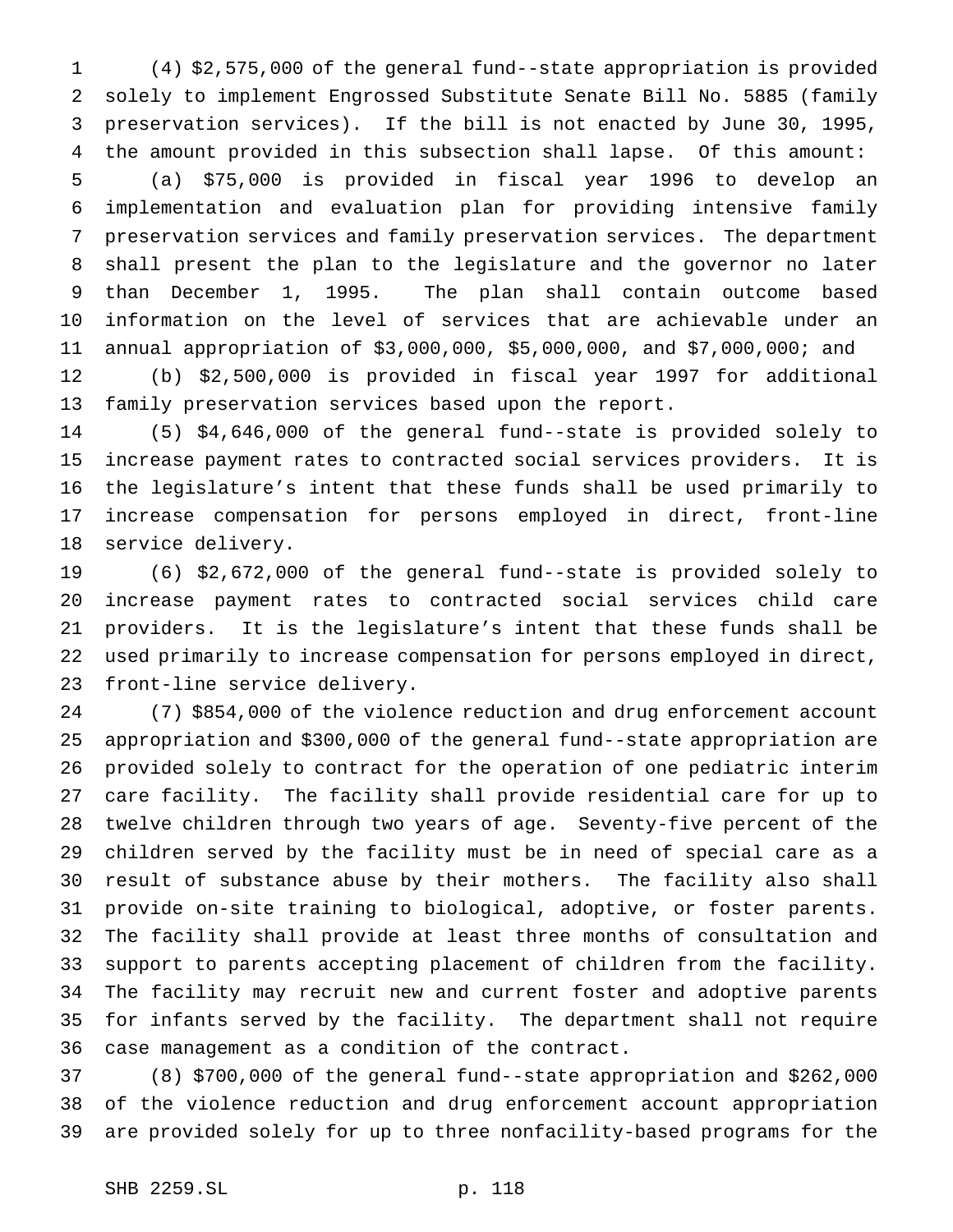training, consultation, support, and recruitment of biological, foster, and adoptive parents of children through age three in need of special care as a result of substance abuse by their mothers, except that each program may serve up to three medically fragile nonsubstance-abuse- affected children. In selecting nonfacility-based programs, preference shall be given to programs whose federal or private funding sources have expired or have successfully performed under the existing pediatric interim care program.

 (9) \$5,613,000 of the general fund--state appropriation is provided solely for implementation of chapter 312, Laws of 1995 and Second Substitute House Bill No. 2217 (at-risk youth). If the bill is not enacted by June 30, 1996, the amount provided in this subsection shall lapse. Of this amount:

 (a) \$1,000,000 of the general fund--state appropriation is provided solely for court-ordered secure treatment of at-risk youth as provided for in section 3 of Second Substitute House Bill No. 2217 (at-risk youth);

 (b) \$573,000 of the general fund--state appropriation is provided solely for increased family reconciliation services;

 (c) \$500,000 of the general fund--state appropriation is provided solely for therapeutic child care;

 (d) \$2,300,000 of the general fund--state appropriation is provided solely for the juvenile court administrators to process petitions for truancy, children in need of services, and at-risk youth;

 (e) \$240,000 of the general fund--state appropriation is provided solely for crisis residential center assessments of at-risk youth; and (f) \$1,000,000 of the general fund--state appropriation shall be allocated to the superintendent of public instruction for competitive grants to assist the operation of community truancy boards established by school districts pursuant to RCW 28A.225.025.

 (10) \$2,000,000 of the general fund--state appropriation is provided solely for implementation of chapter 311, Laws of 1995 (Engrossed Substitute Senate Bill No. 5885, services to families). Of this amount, \$1,000,000 is provided solely to expand the category of services titled "intensive family preservation services," and \$1,000,000 is provided solely to create a new category of services titled "family preservation services."

 (11) \$327,000 of the general fund--state appropriation is provided solely for transfer to the public health and safety networks. Each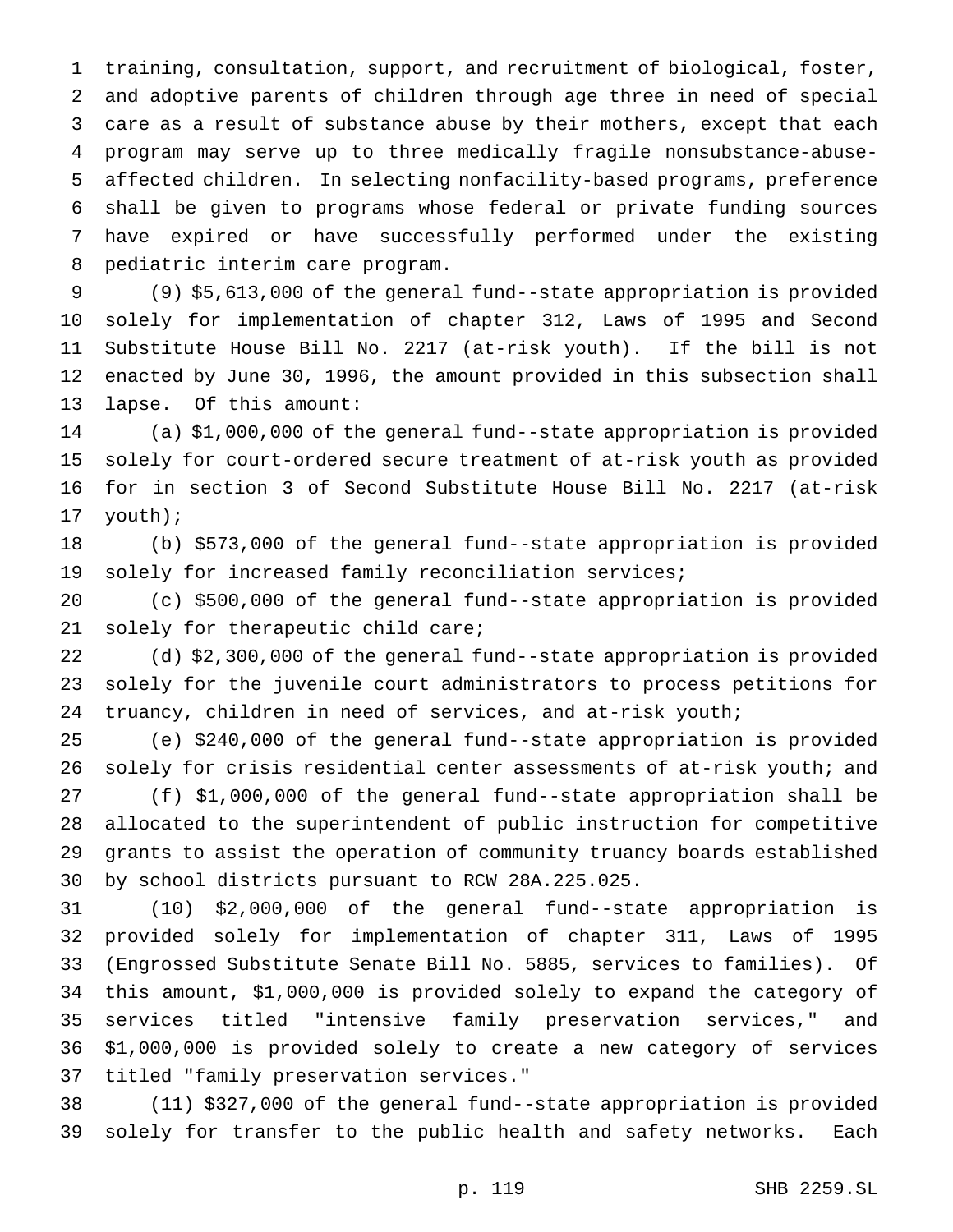public health and safety network may receive up to \$2,600 general fund--state and up to \$2,500 general fund--federal per month for the purposes of infrastructure funding, including planning, network meeting support, fiscal agent payments, and liability insurance. Funding may be provided only after the network's plan is submitted to the family policy council and only after the plan is approved.

 (12) \$4,941,000 of the general fund--state appropriation and \$4,941,000 of the general fund--federal appropriation are provided solely to increase the availability of employment child care to low-income families.

 (13) Of the general fund--state appropriation for fiscal year 1997, \$16,766,000 is allocated for purposes consistent with the maintenance 13 of effort requirements under the federal temporary assistance for needy families program established under P.L. 104-193.

 **Sec. 1103.** 1996 c 283 s 203 (uncodified) is amended to read as follows:

 **FOR THE DEPARTMENT OF SOCIAL AND HEALTH SERVICES--JUVENILE REHABILITATION PROGRAM**

(1) COMMUNITY SERVICES

| 20 | General Fund--State Appropriation (FY 1996) \$  | 25,622,000       |
|----|-------------------------------------------------|------------------|
| 21 | General Fund--State Appropriation (FY 1997) \$  | ((29, 828, 000)) |
| 22 |                                                 | 29,345,000       |
| 23 | General Fund--Federal Appropriation \$          | ((20, 191, 000)) |
| 24 |                                                 | 18,008,000       |
| 25 | General Fund--Private/Local Appropriation \$    | ( (286,000))     |
| 26 |                                                 | 269,000          |
| 27 | Violence Reduction and Drug Enforcement Account |                  |
| 28 | Appropriation \$                                | ((5, 695, 000))  |
| 29 |                                                 | 3,211,000        |
| 30 | TOTAL APPROPRIATION \$                          | ((81, 622, 000)) |
| 31 |                                                 | 76,455,000       |

 The appropriations in this subsection are subject to the following conditions and limitations:

 (a) \$650,000 of the general fund--state appropriation for fiscal year 1996 and \$650,000 of the general fund--state appropriation for fiscal year 1997 are provided solely for operation of learning and life skills centers established pursuant to chapter 152, Laws of 1994.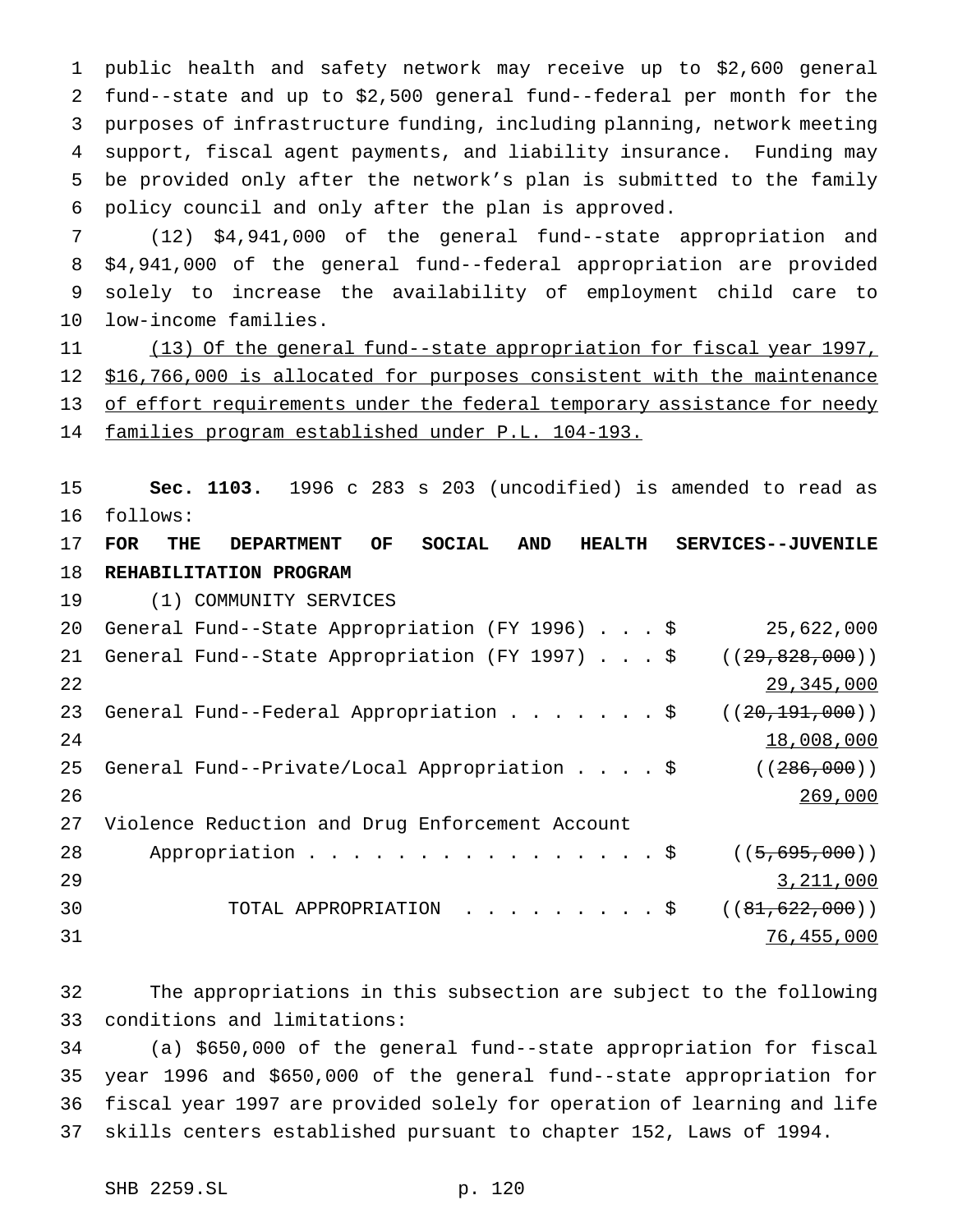(b) \$1,379,000 of the general fund--state appropriation and \$134,000 of the violence reduction and drug enforcement account appropriation are provided solely to increase payment rates to contracted social services providers. It is the legislature's intent that these funds shall be used primarily to increase compensation for persons employed in direct, front-line service delivery.

 (c) \$2,350,000 of the general fund--state appropriation is provided solely for an early intervention program to be administered at the county level. Funds shall be awarded on a competitive basis to counties which have submitted a plan for implementation of an early intervention program consistent with proven methodologies currently in place in the state. The juvenile rehabilitation administration shall develop criteria for evaluation of plans submitted and a timeline for awarding funding and shall assist counties in creating and submitting plans for evaluation.

(2) INSTITUTIONAL SERVICES

| 17 | General Fund--State Appropriation (FY 1996) \$  | 28,727,000         |
|----|-------------------------------------------------|--------------------|
| 18 | General Fund--State Appropriation (FY 1997) \$  | ((32, 511, 000))   |
| 19 |                                                 | 44,527,000         |
| 20 | General Fund--Federal Appropriation \$          | ((24, 915, 000))   |
| 21 |                                                 | 11,879,000         |
| 22 | General Fund--Private/Local Appropriation \$    | ( (830, 000) )     |
| 23 |                                                 | 747,000            |
| 24 | Violence Reduction and Drug Enforcement Account |                    |
| 25 | Appropriation $\frac{1}{5}$                     | ((10, 894, 000))   |
| 26 |                                                 | 9,202,000          |
| 27 | TOTAL APPROPRIATION \$                          | ( (97, 877, 000) ) |
| 28 |                                                 | 95,082,000         |
| 29 | (3) PROGRAM SUPPORT                             |                    |
| 30 | General Fund--State Appropriation (FY 1996) \$  | 1,231,000          |
| 31 | General Fund--State Appropriation (FY 1997) \$  | ((1, 236, 000))    |
| 32 |                                                 | 1,599,000          |
| 33 | General Fund--Federal Appropriation \$          | ( (881,000) )      |
| 34 |                                                 | 518,000            |
| 35 | Violence Reduction and Drug Enforcement Account |                    |
| 36 | Appropriation \$                                | 421,000            |
| 37 | TOTAL APPROPRIATION \$                          | 3,769,000          |
| 38 | (4) SPECIAL PROJECTS                            |                    |
| 39 | General Fund--Federal Appropriation \$          | 107,000            |
|    |                                                 |                    |

p. 121 SHB 2259.SL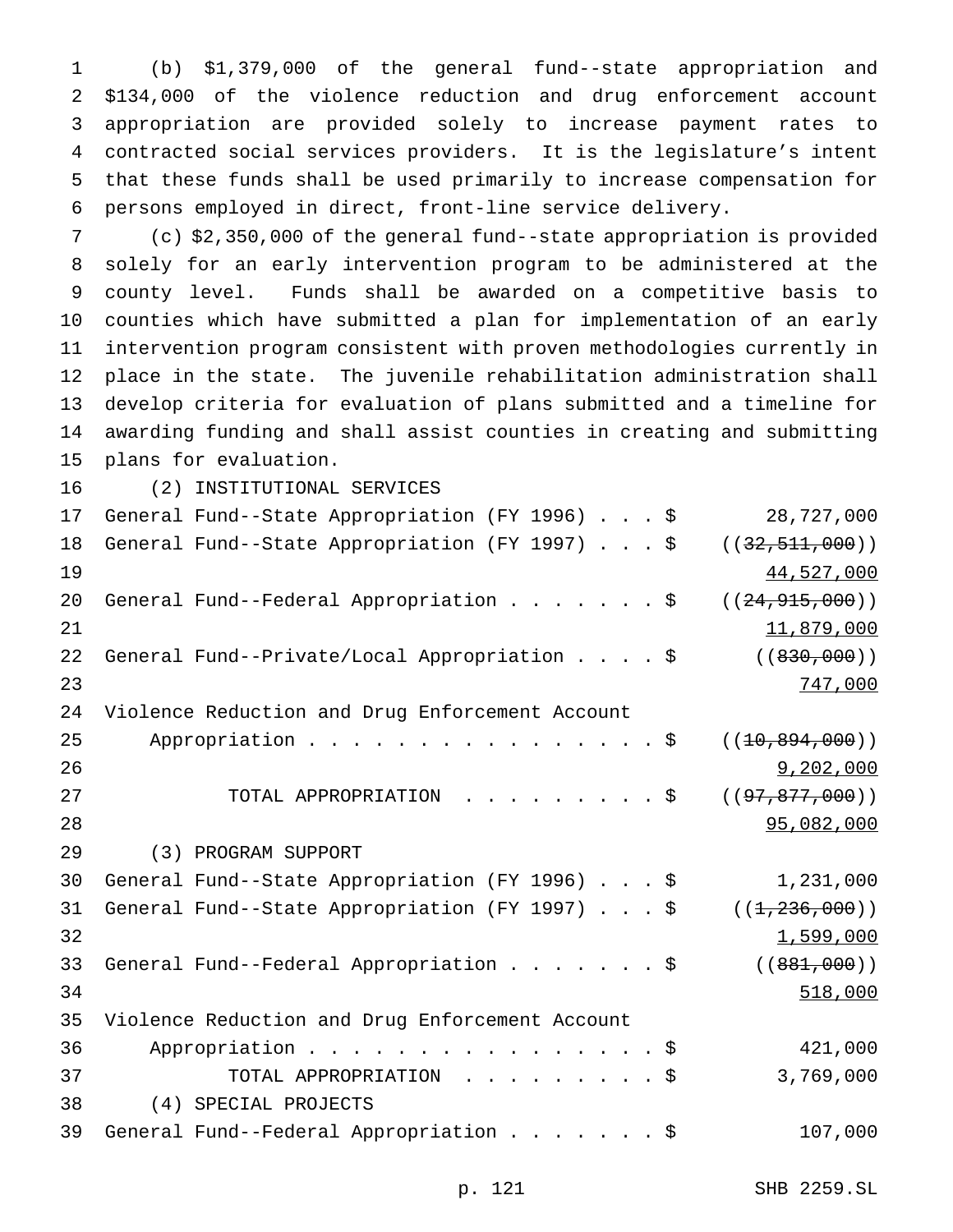| $\mathbf{1}$  | Violence Reduction and Drug Enforcement Account                         |
|---------------|-------------------------------------------------------------------------|
| $\mathcal{L}$ | Appropriation \$<br>1,177,000                                           |
| 3             | TOTAL APPROPRIATION \$<br>1,284,000                                     |
|               |                                                                         |
| 4             | Sec. 1104. 1996 c 283 s 204 (uncodified) is amended to read as          |
| 5             | follows:                                                                |
| 6             | FOR THE DEPARTMENT OF SOCIAL AND HEALTH SERVICES--MENTAL HEALTH PROGRAM |
| 7             | (1) COMMUNITY SERVICES/REGIONAL SUPPORT NETWORKS                        |
| 8             | General Fund--State Appropriation (FY 1996) \$<br>160,689,000           |
| 9             | General Fund--State Appropriation (FY 1997) \$<br>((165, 967, 000))     |
| 10            | 159, 141, 000                                                           |
| 11            | General Fund--Federal Appropriation \$<br>( (232, 449, 000) )           |
| 12            | 265,995,000                                                             |
| 13            | 4,000,000<br>General Fund--Private/Local Appropriation \$               |
| 14            | Health Services Account Appropriation $\frac{1}{5}$<br>((19, 517, 000)) |
| 15            | 18,327,000                                                              |
| 16            | TOTAL APPROPRIATION \$<br>((582, 622, 000))                             |
| 17            | 608,152,000                                                             |

 The appropriations in this subsection are subject to the following conditions and limitations:

 (a) \$8,160,000 of the general fund--state appropriation and \$279,000 of the health services account appropriation are provided solely to increase payment rates to contracted social services providers. It is the legislature's intent that these funds shall be used primarily to increase compensation for persons employed in direct, front-line service delivery.

 (b) Regional support networks shall use portions of the general fund--state appropriation for implementation of working agreements with the vocational rehabilitation program which will maximize the use of federal funding for vocational programs.

 (c) From the general fund--state appropriation in this section, the secretary of social and health services shall assure that regional support networks reimburse the aging and adult services program for the general fund--state cost of medicaid personal care services that are used by enrolled regional support network consumers by reason of their psychiatric disability. The secretary of social and health services shall convene representatives from the aging and adult services program, the mental health division, and the regional support networks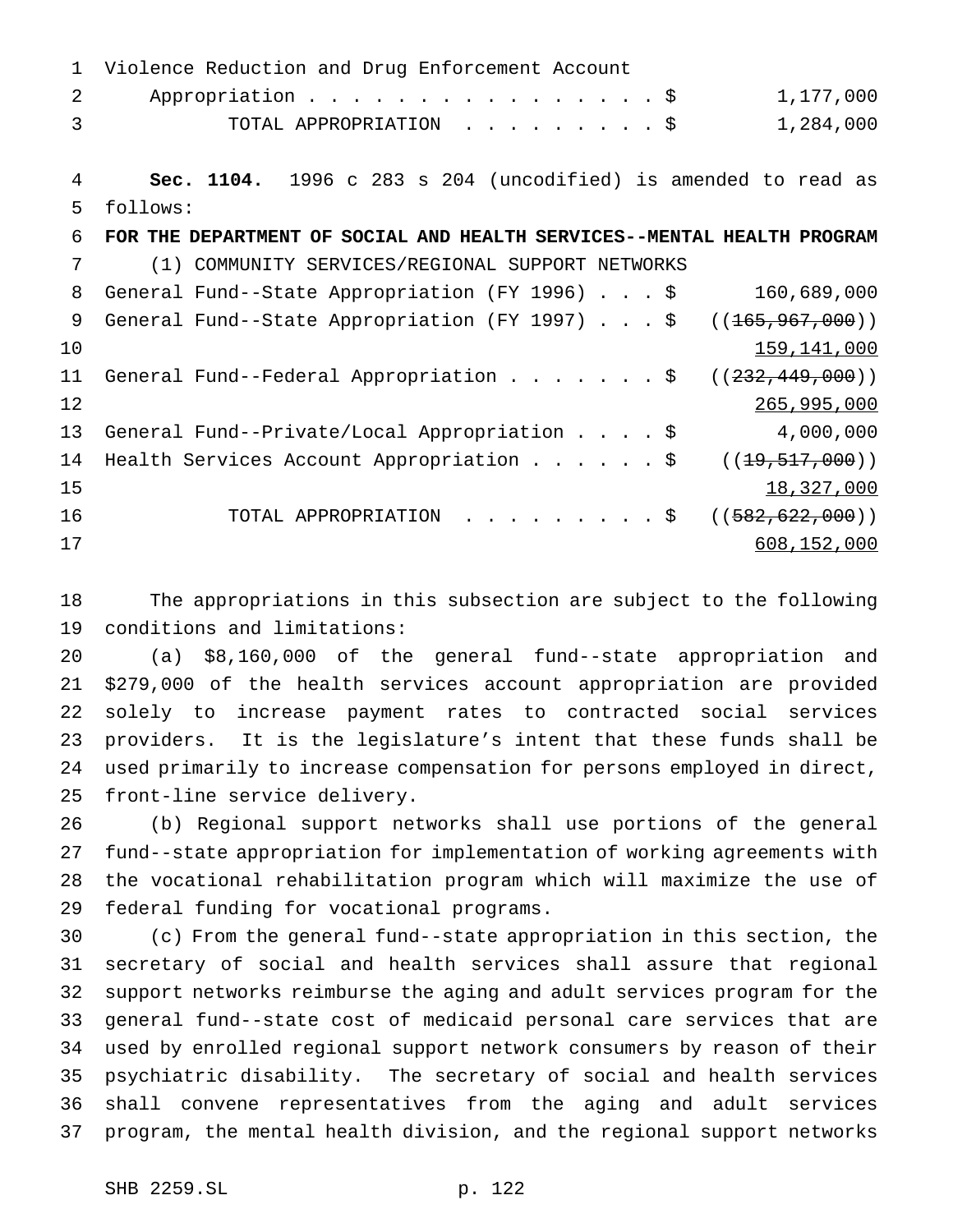to establish an equitable and efficient mechanism for accomplishing this reimbursement.

 (d) \$1,000,000 of the general fund--state appropriation is provided solely to implement the division's responsibilities under Engrossed Second Substitute Senate Bill No. 5439 (nonoffender at-risk youth).

 (e) At least 30 days prior to entering contracts that would capitate payments for voluntary psychiatric hospitalizations, the mental health division shall report the proposed capitation rates, and the assumptions and calculations by which they were established, to the budget and forecasting divisions of the office of financial management, the appropriations committee of the house of representatives, and the ways and means committee of the senate.

 (f) \$2,474,000 of the general fund--state appropriation for fiscal year 1997 and \$2,526,000 of the general fund--federal appropriation are 15 provided solely for medicare cross over payments. These amounts 16 provide funding to implement the federal court order in South Sound 17 Radiologists v. Quasim, C95-121WP (1996), which ruled that payments 18 should be made at 50 percent of the medicare amount, regardless of 19 medicaid limits. These payments shall be made by the state directly to service providers.

(2) INSTITUTIONAL SERVICES

| 22  | General Fund--State Appropriation (FY 1996) \$          | 52,673,000          |
|-----|---------------------------------------------------------|---------------------|
| 23  | General Fund--State Appropriation (FY 1997) \$          | ( (56, 293, 000) )  |
| 2.4 |                                                         | 59,527,000          |
| 25  | General Fund--Federal Appropriation $\frac{1}{5}$       | ( (119, 325, 000))  |
| 26  |                                                         | 126,954,000         |
| 27  | General Fund--Private/Local Appropriation $\frac{1}{5}$ | (39, 130, 000)      |
| 28  |                                                         | 28,587,000          |
| 29  | Industrial Insurance Premium Refund Account             |                     |
| 30  | Appropriation \$                                        | 747,000             |
| 31  | TOTAL APPROPRIATION \$                                  | ( (268, 168, 000) ) |
| 32  |                                                         | 268,488,000         |

 The appropriations in this subsection are subject to the following conditions and limitations:

 (a) The mental health program at Western state hospital shall continue to utilize labor provided by the Tacoma prerelease program of the department of corrections.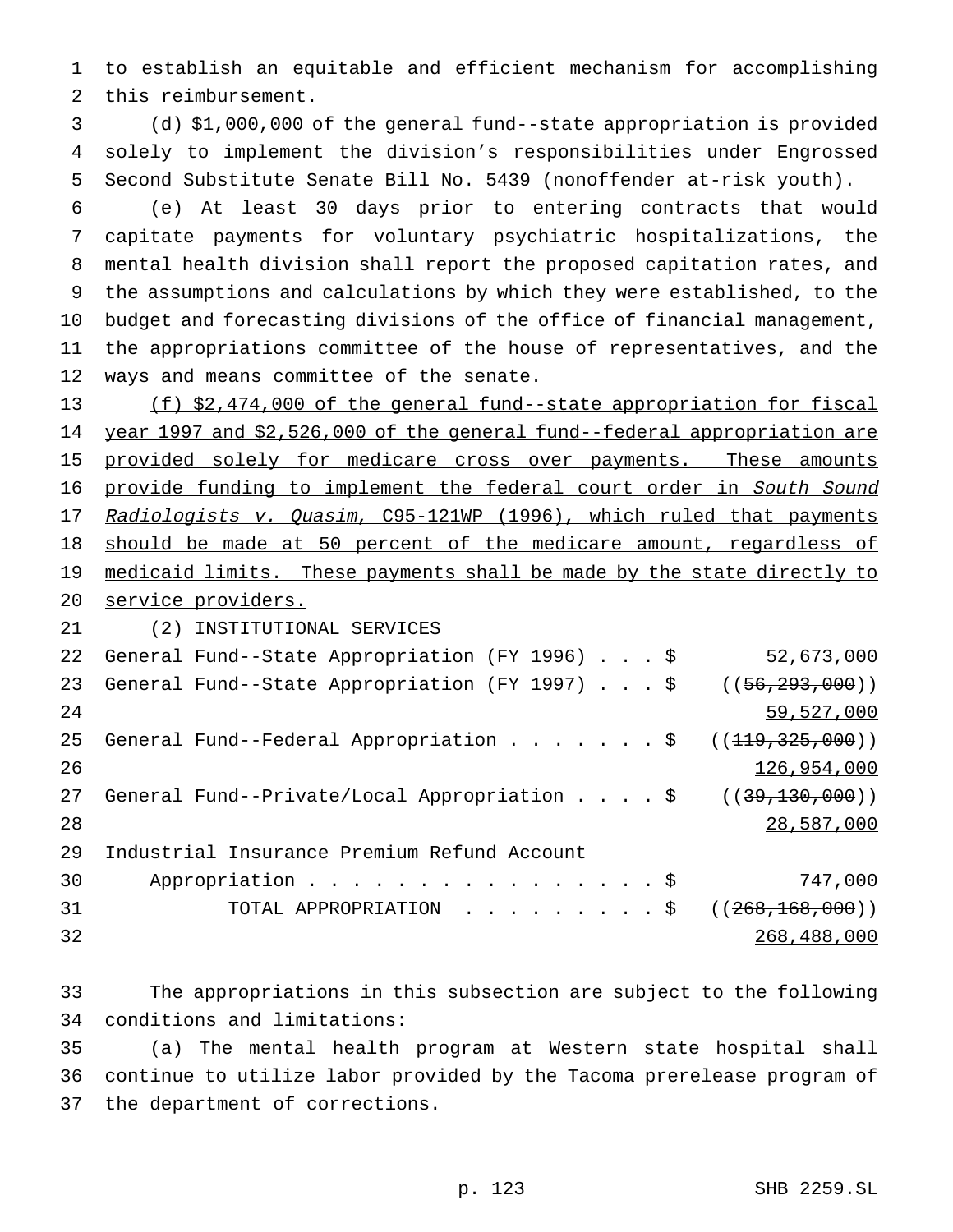(b) The state mental hospitals may use funds appropriated in this subsection to purchase goods and supplies through hospital group purchasing organizations, when it is cost-effective to do so. (3) CIVIL COMMITMENT General Fund Appropriation (FY 1996) ......\$ 3,470,000 6 General Fund Appropriation (FY 1997) . . . . . \$ ((3,533,000)) 7 and  $\frac{4,106,000}{2}$ 8 TOTAL APPROPRIATION . . . . . . . . \$ ((7,003,000)) 7,576,000 (4) SPECIAL PROJECTS General Fund--Federal Appropriation.......\$ 6,341,000 General Fund--State Appropriation (FY 1997)...\$ 950,000 13 TOTAL APPROPRIATION . . . . . . . . \$ 7,291,000 The appropriations in this subsection are subject to the following conditions and limitations: The general fund--state appropriation in this section is provided solely for continued operation of the primary intervention program, in the school districts in which those projects previously operated, to the extent they continue to meet contract terms and performance standards. (5) PROGRAM SUPPORT General Fund--State Appropriation (FY 1996)...\$ 2,549,000 22 General Fund--State Appropriation (FY 1997)...\$ ((2,544,000)) 2,550,000 24 General Fund--Federal Appropriation . . . . . . \$ ((<del>1,511,000</del>)) 25 1,517,000 26 TOTAL APPROPRIATION . . . . . . . . \$ ((<del>6,604,000</del>)) 6,616,000 **Sec. 1105.** 1996 c 283 s 205 (uncodified) is amended to read as follows: **FOR THE DEPARTMENT OF SOCIAL AND HEALTH SERVICES--DEVELOPMENTAL DISABILITIES PROGRAM** (1) COMMUNITY SERVICES General Fund--State Appropriation (FY 1996)...\$ 121,641,000 34 General Fund--State Appropriation (FY 1997)...\$ ((<del>126,500,000</del>)) 35 129,191,000 36 General Fund--Federal Appropriation . . . . . . \$ ((170,481,000)) 173,060,000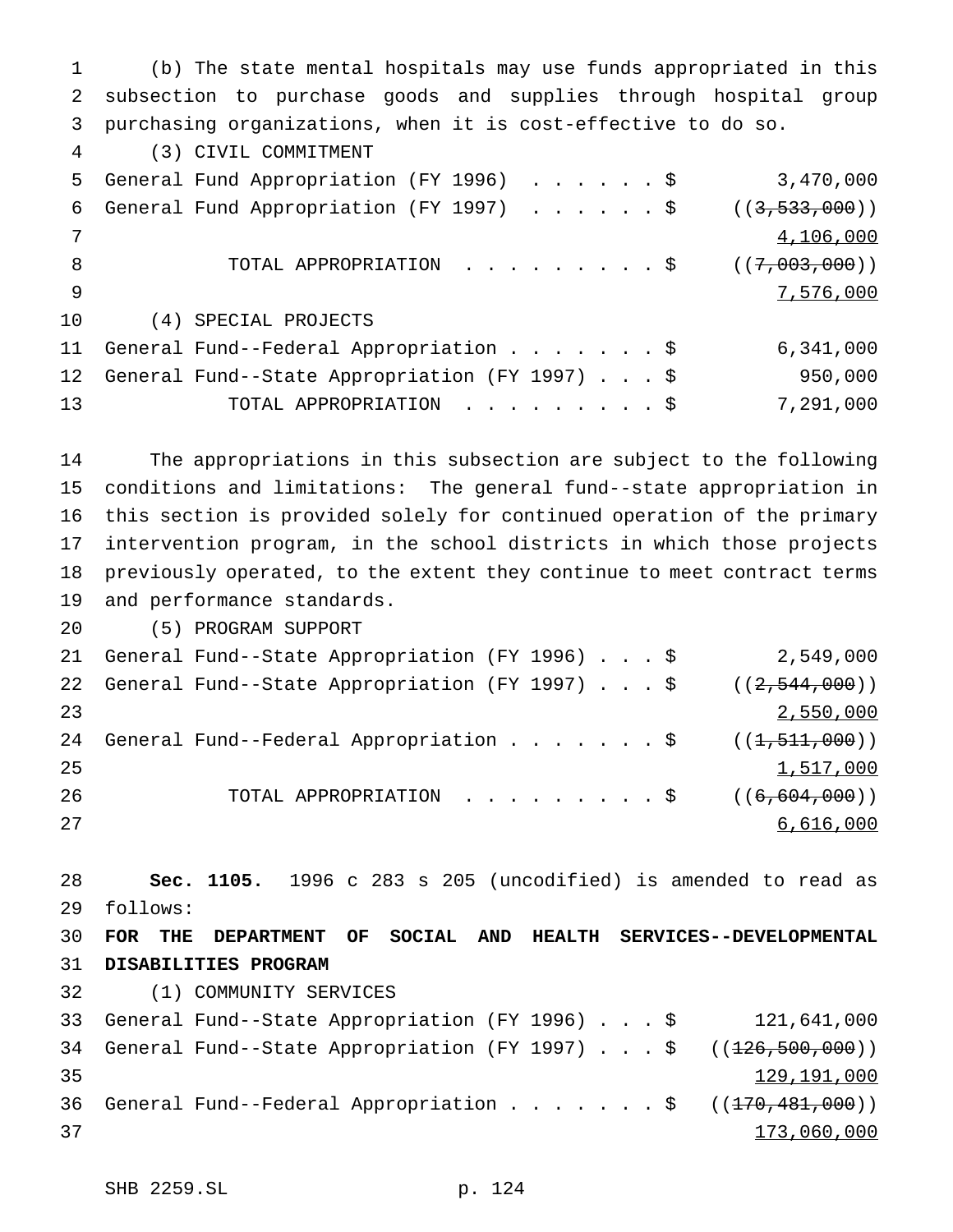1 Health Services Account Appropriation . . . . . \$ ((4,679,000)) 2 4,879,000 3 TOTAL APPROPRIATION . . . . . . . . \$ ((423,301,000)) 428,771,000 (2) INSTITUTIONAL SERVICES General Fund--State Appropriation (FY 1996)...\$ 62,152,000 7 General Fund--State Appropriation (FY 1997) . . . \$ ((<del>62,291,000</del>)) 8 62,691,000 9 General Fund--Federal Appropriation . . . . . . \$ ((<del>140,652,000</del>))  $140,252,000$  General Fund--Private/Local Appropriation....\$ 9,100,000 12 TOTAL APPROPRIATION . . . . . . . . \$ 274,195,000 (3) PROGRAM SUPPORT General Fund--State Appropriation (FY 1996)...\$ 2,964,000 15 General Fund--State Appropriation (FY 1997)...\$ ((3,000,000)) 3,170,000 17 General Fund--Federal Appropriation . . . . . . \$ ((940,000)) 1,014,000 19 TOTAL APPROPRIATION . . . . . . . . \$ ((<del>6,904,000</del>)) 7,148,000 (4) SPECIAL PROJECTS General Fund--Federal Appropriation.......\$ 7,878,000 (5) The appropriations in this section are subject to the following conditions and limitations: (a) \$6,569,000 of the general fund--state appropriation and \$19,000 of the health services account appropriation and \$4,298,000 of the general fund--federal appropriation are provided solely to increase payment rates to contracted social services providers. It is the legislature's intent that these funds shall be used primarily to increase compensation for persons employed in direct, front-line service delivery. (b) \$1,447,000 of the general fund--state appropriation is provided solely for employment or other day programs for eligible persons who complete a high school curriculum during the 1995-97 biennium. (c) \$500,000 of the health services account appropriation is provided solely for fiscal year 1996 and \$3,500,000 of the health services account appropriation is provided solely for fiscal year 1997 for family support services for families who need but are currently unable to receive such services because of funding limitations. The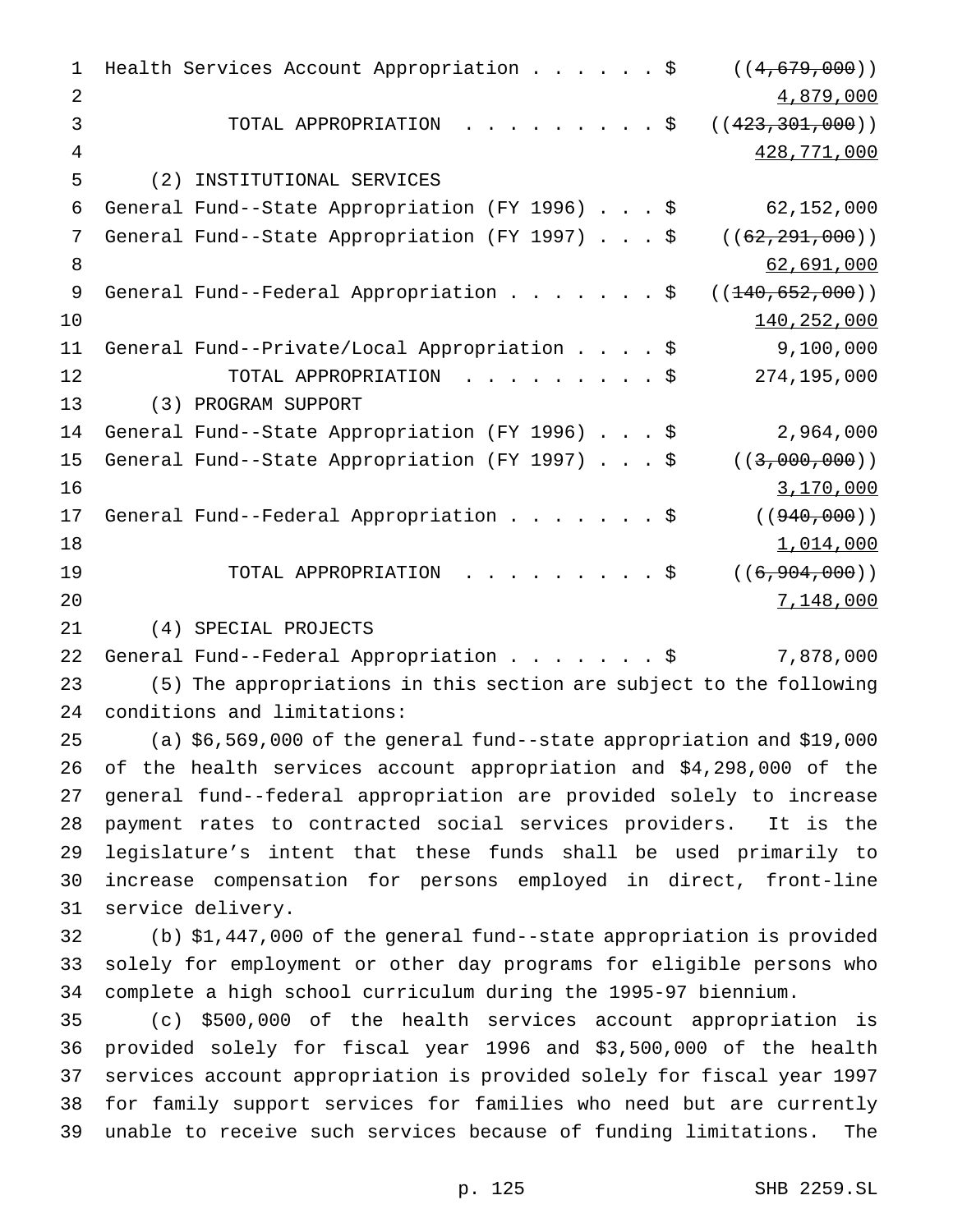fiscal year 1996 amount shall be prioritized for unserved families who have the most critical need for assistance. The fiscal year 1997 amount shall be distributed among unserved families according to priorities developed in consultation with organizations representing families of people with developmental disabilities.

 (d) The secretary of social and health services shall investigate and by November 15, 1995, report to the appropriations committee of the house of representatives and the ways and means committee of the senate on the feasibility of obtaining a federal managed-care waiver under which growth which would otherwise occur in state and federal spending for the medicaid personal care and targeted case management programs is instead capitated and used to provide a flexible array of employment, day program, and in-home supports.

 (e) \$1,015,000 of the program support general fund--state appropriation is provided solely for distribution among the five regional deaf centers for services for the deaf and hard of hearing.

 (f) \$25,000 of the program support general fund--state appropriation is provided solely for a vendor rate increase in fiscal year 1997 for an organization specializing in the provision of case management and support services to persons with both deafness and blindness.

 (6) \$200,000 of the health services account appropriation and the associated general fund--federal match is provided solely for the enrollment in the basic health plan of home care workers below 200 25 percent of the federal poverty level who are employed through state 26 contracts.

 **Sec. 1106.** 1996 c 283 s 206 (uncodified) is amended to read as follows: **FOR THE DEPARTMENT OF SOCIAL AND HEALTH SERVICES--AGING AND ADULT SERVICES PROGRAM** 31 General Fund--State Appropriation (FY 1996) . . . \$ 378,972,000 32 General Fund--State Appropriation (FY 1997) . . . \$ ((<del>385,377,000</del>)) 377,103,000

34 General Fund--Federal Appropriation . . . . . . \$ ((<del>773,530,000</del>)) 763,686,000 36 Health Services Account--State Appropriation . . \$ ((6,858,000))  $1,301,000$ 38 TOTAL APPROPRIATION . . . . . . . . \$ ((<del>1,534,820,000</del>))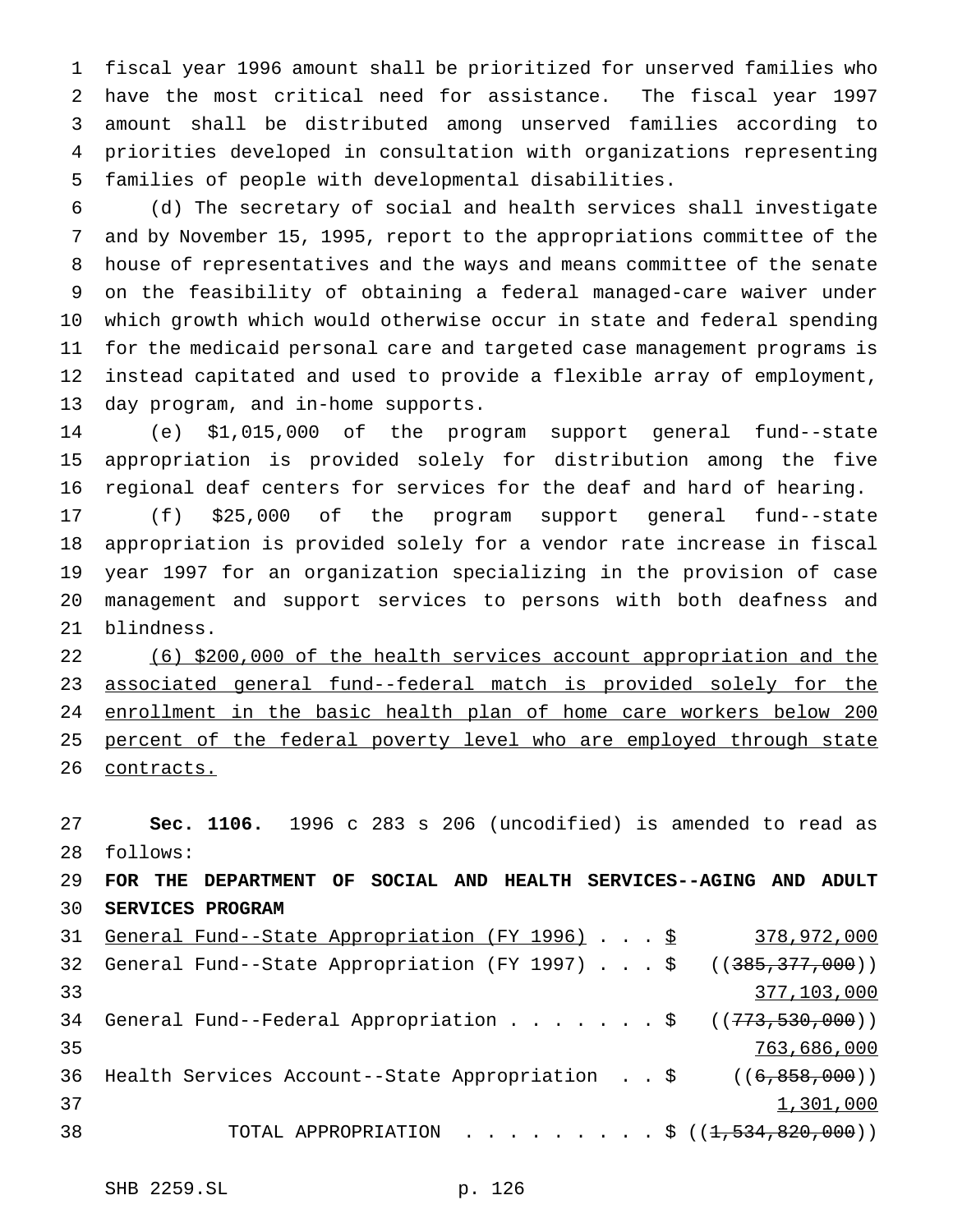The appropriations in this section are subject to the following conditions and limitations:

 (1) \$6,492,000 of the general fund--state appropriation is provided solely to increase payment rates to contracted social services providers. It is the legislature's intent that these funds shall be used primarily to increase compensation for persons employed in direct, front-line service delivery.

 (2) The department shall seek a federal plan amendment to increase the home maintenance needs allowance for unmarried COPES recipients only to 100 percent of the federal poverty level. No changes shall be implemented in COPES home maintenance needs allowances until the amendment has been approved.

 (3) The secretary of social and health services shall transfer funds appropriated under section 207(2) of this act to this section for the purpose of integrating and streamlining programmatic and financial eligibility determination for long-term care services.

 (4) A maximum of \$2,603,000 of the general fund--state appropriation and \$2,670,000 of the general fund--federal appropriation for fiscal year 1996 and \$5,339,000 of the general fund--state appropriation and \$5,380,000 of the general fund--federal appropriation for fiscal year 1997 are provided to fund the medicaid share of any prospective payment rate adjustments as may be necessary in accordance with RCW 74.46.460.

 (5) The entire health services account appropriation and the associated general fund--federal match is provided solely for the enrollment in the basic health plan of home care workers below 200 percent of the federal poverty level who are employed through state contracts. Enrollment for workers with family incomes at or above 200 percent of poverty shall be covered with general fund--state and matching general fund--federal revenues that have previously been appropriated for health benefits coverage, to the extent that these funds have not been contractually obligated prior to March 1, 1996, for worker wage increases.

 (6) By November 1, 1996, the department of social and health services and the health care authority shall report to the appropriate committees of the legislature on (a) the extent, if any, to which previously appropriated general fund--state and matching general fund--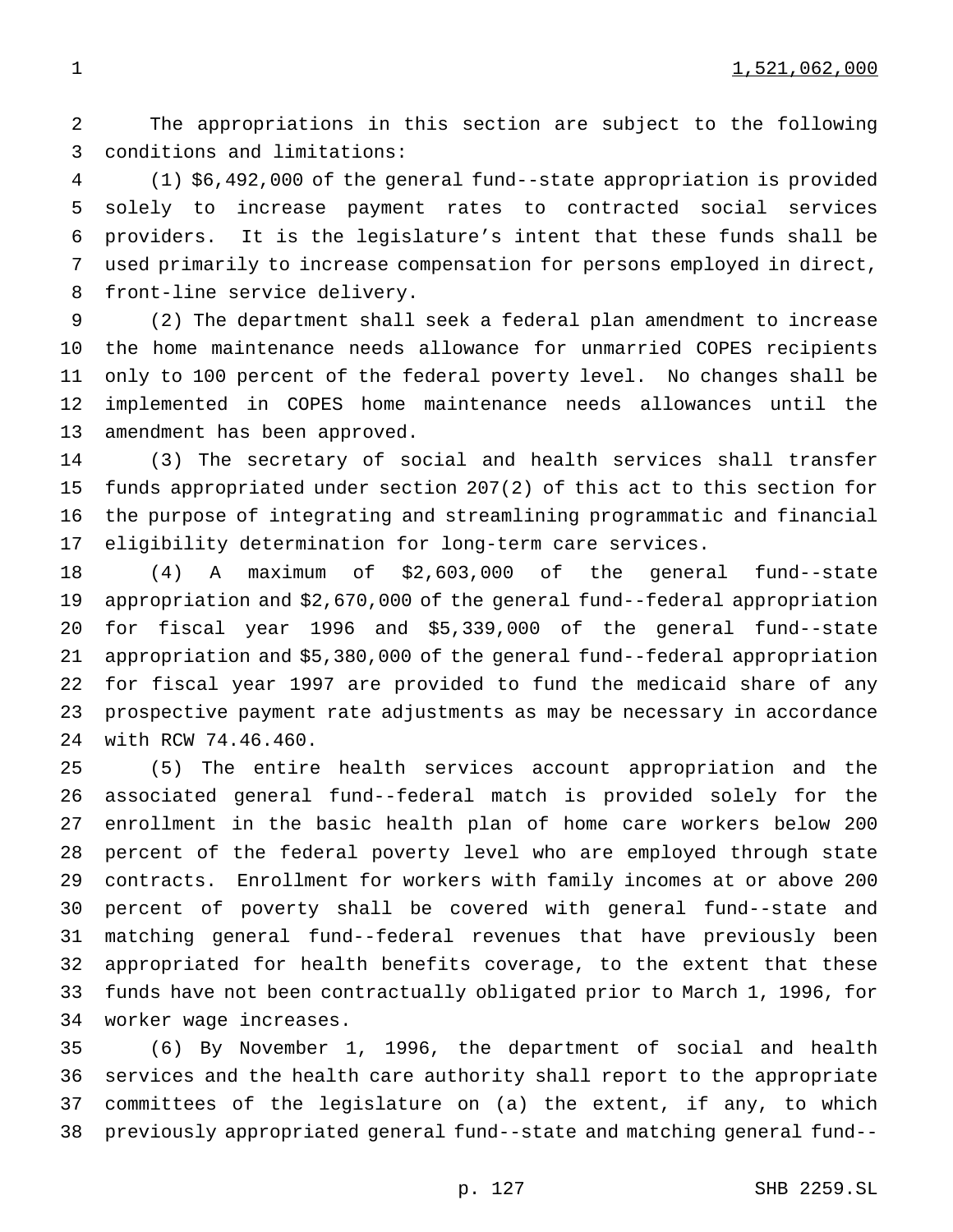federal funds are insufficient to provide basic health plan enrollment coverage for homecare workers above 200 percent of the federal poverty level; and (b) recommended procedural and, if necessary, statutory changes needed to minimize the administrative costs and complexity of basic health plan enrollment by employer groups.

 (7) \$126,000 of the general fund--state appropriation for fiscal year 1997 is provided solely for adult day health services for persons with AIDS. These services shall be provided through a state-only program by a single agency specializing in long-term care for persons with AIDS.

 (8) \$403,000 of the general fund--state appropriation for fiscal year 1996 and \$698,000 of the general fund--state appropriation for fiscal year 1997 are provided solely to reimburse the medical assistance administration for medicaid services used by persons not previously eligible for medical assistance services who become so as a result of transferring from the chore services to the COPES program.

 **Sec. 1107.** 1996 c 283 s 207 (uncodified) is amended to read as follows:

 **FOR THE DEPARTMENT OF SOCIAL AND HEALTH SERVICES--ECONOMIC SERVICES PROGRAM**

 (1) GRANTS AND SERVICES TO CLIENTS General Fund--State Appropriation (FY 1996)...\$ 379,619,000 23 General Fund--State Appropriation (FY 1997) . . . \$ ((389,585,000)) 24 379,393,000 25 General Fund--Federal Appropriation . . . . . . \$ ((636,859,000)) 611,058,000 TOTAL APPROPRIATION .........\$ ((1,406,063,000)) 28 1,370,070,000 1,370,070,000 1,370,070,000 1,370,070,000 1,370,000 1,370,000 1,370,000 1,000 1,000 1,000 1,0

 The appropriations in this subsection are subject to the following conditions and limitations:

31 (a) ((Payment levels in the programs for aid to families with 32 dependent children, general assistance, and refugee assistance shall 33 <del>contain an energy allowance to offset the costs of energy. The</del> allowance shall be excluded from consideration as income for the purpose of determining eligibility and benefit levels of the food stamp program to the maximum extent such exclusion is authorized under federal law and RCW 74.08.046. To this end, up to \$300,000,000 of the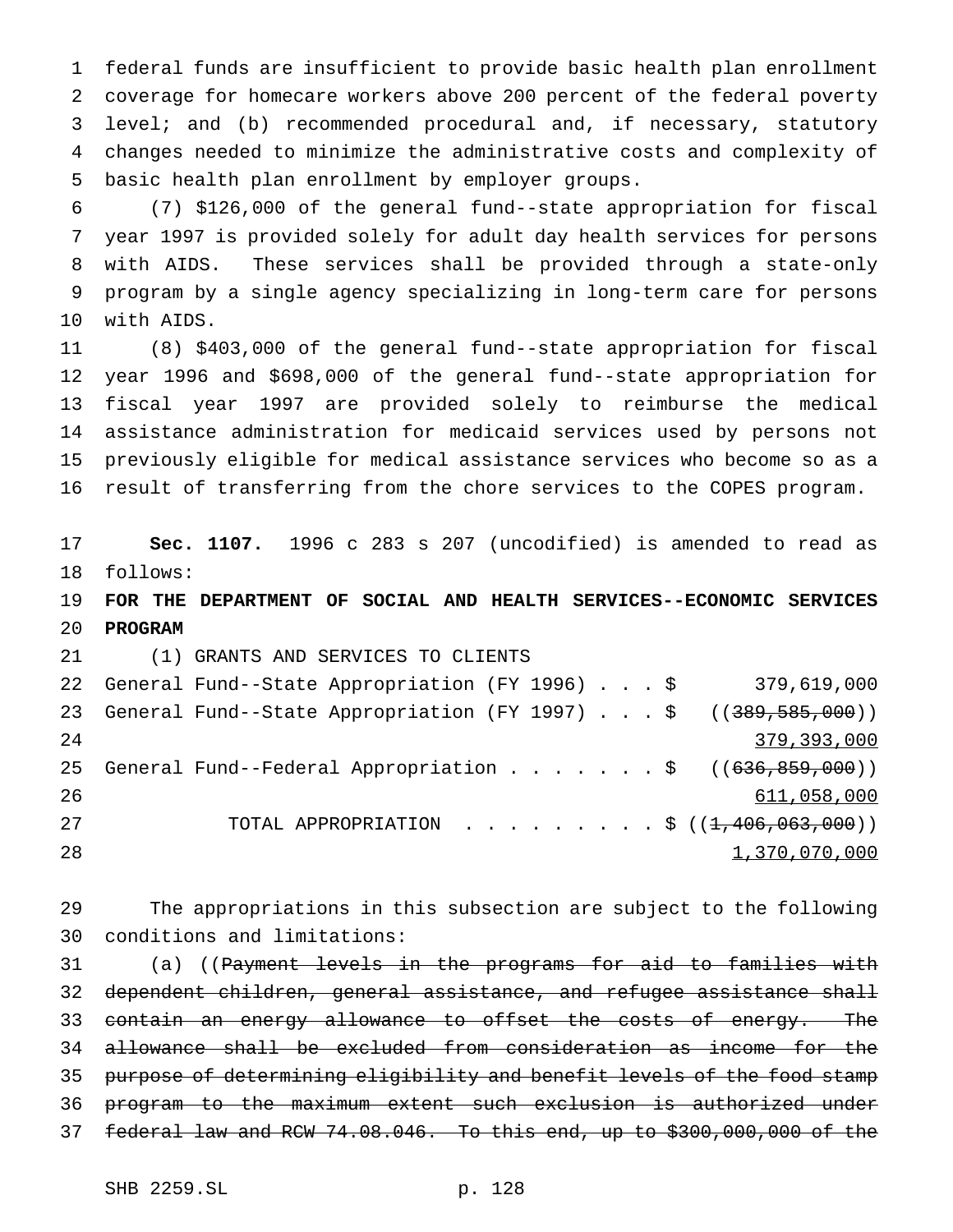income assistance payments is so designated for exemptions of the

2 following amounts:

 Family size: 1 2 3 4 5 6 7 8 or more Exemption: \$55 71 86 102 117 133 154 170

 (b)) \$18,000 of the general fund--state appropriation for fiscal year 1996 and \$37,000 of the general fund--state appropriation for fiscal year 1997 are provided solely to increase payment rates to contracted social services providers. It is the legislature's intent that these funds shall be used primarily to increase compensation for persons employed in direct, front-line service delivery.

 $((e))$  (b) During the 1995-97 fiscal biennium, the department of social and health services shall provide assistance under the general assistance for children program to needy families with legal immigrants permanently residing in the United States under color of law who are not eligible under federal law for aid to families with dependent children benefits solely due to their immigration status. Assistance to needy families shall be in the same amount as benefits under the aid to families with dependent children program. The families must be otherwise eligible for aid to families with dependent children including consideration of the current alien sponsor deeming rules. The department is authorized to use state general funds appropriated in this section to provide such benefits.

(2) PROGRAM SUPPORT

|    | 24 General Fund--State Appropriation (FY 1996) \$                  | 112,427,000   |
|----|--------------------------------------------------------------------|---------------|
| 25 | General Fund--State Appropriation (FY 1997) \$ $((109, 168, 000))$ |               |
| 26 |                                                                    | 113,799,000   |
| 27 | General Fund--Federal Appropriation ( $(200, 555, 000)$ )          |               |
| 28 |                                                                    | 203, 912, 000 |
|    | 29 Health Services Account Appropriation \$                        | 750,000       |
| 30 | TOTAL APPROPRIATION ( $(422,900,000)$ )                            |               |
| 31 |                                                                    | 430,888,000   |

 The appropriations in this subsection are subject to the following conditions and limitations:

 (a) \$16,000 of the general fund--state appropriation for fiscal year 1996 and \$34,000 of the general fund--state appropriation for fiscal year 1997 are provided solely to increase payment rates to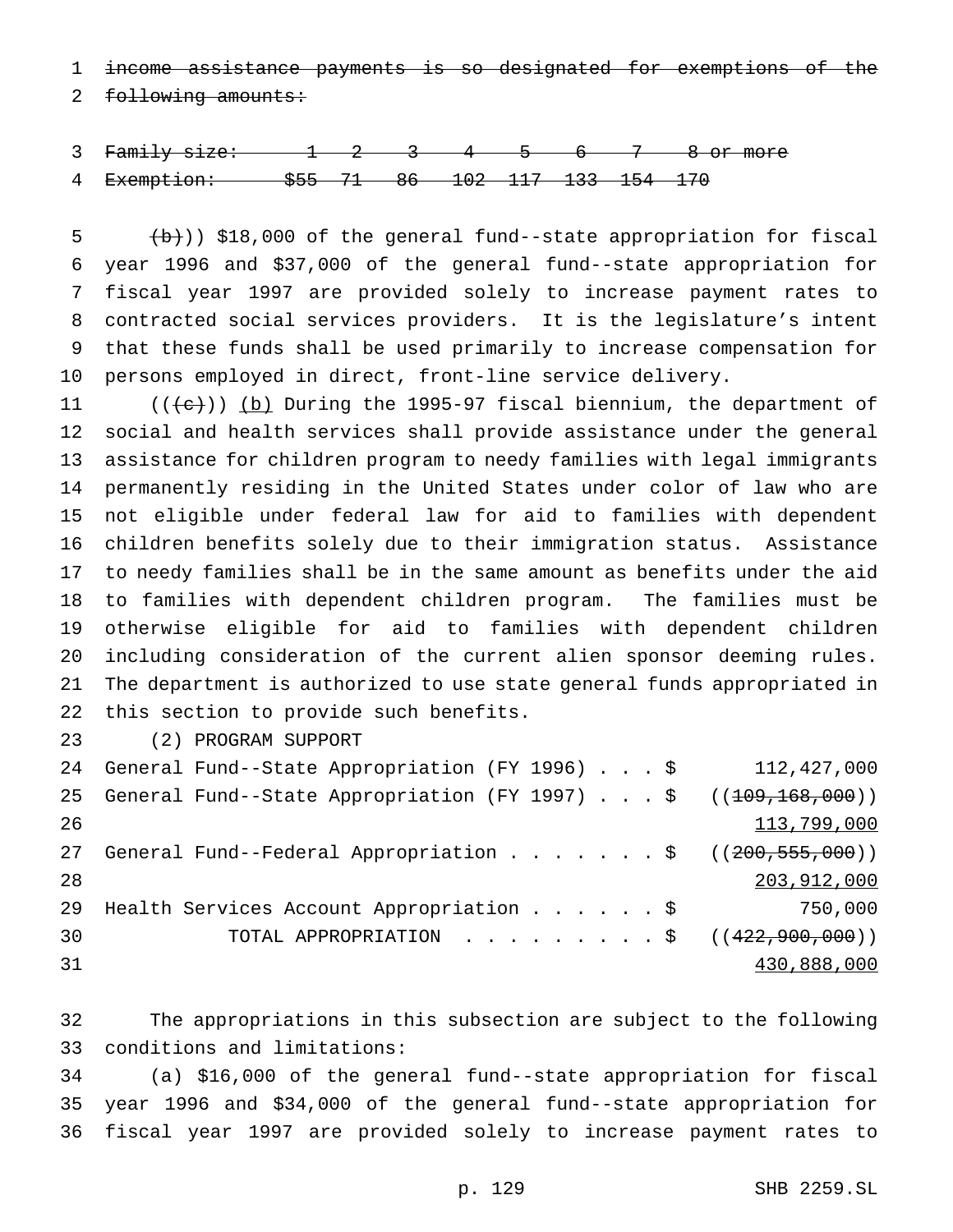contracted social service providers. It is the legislature's intent that these funds shall be used primarily to increase compensation for persons employed in direct, front-line service delivery.

 (b) The department shall report to the fiscal committees of the legislature no later than December 20, 1995, concerning the number and dollar value of contracts for services provided as part of the job opportunities and basic skills program. This report shall indicate the criteria used in the choice of state agencies or private entities for a particular contract, the total value of contracts with state agencies, and the total value of contracts with private entities. The report shall also indicate what, if any, performance criteria are included in job opportunities and basic skills program contracts.

(c) The department shall:

 (i) Coordinate with other state agencies, including but not limited to the employment security department, to ensure that persons receiving federal or state funds are eligible in terms of citizenship and 17 residency status; and

 (ii) Systematically use all processes available to verify eligibility in terms of the citizenship and residency status of applicants and recipients for public assistance.

 **Sec. 1108.** 1996 c 283 s 208 (uncodified) is amended to read as follows:

 **FOR THE DEPARTMENT OF SOCIAL AND HEALTH SERVICES--ALCOHOL AND SUBSTANCE ABUSE PROGRAM**

|    | 25 General Fund--State Appropriation (FY 1996) \$               | 8,199,000        |
|----|-----------------------------------------------------------------|------------------|
| 26 | General Fund--State Appropriation (FY 1997) \$ $((11,990,000))$ |                  |
| 27 |                                                                 | 13,041,000       |
| 28 | General Fund--Federal Appropriation \$                          | ((77, 594, 000)) |
| 29 |                                                                 | 76,848,000       |
| 30 | Violence Reduction and Drug Enforcement Account                 |                  |
| 31 | Appropriation \$                                                | 71,900,000       |
| 32 | Health Services Account Appropriation \$                        | 969,000          |
| 33 | TOTAL APPROPRIATION ( $(170,652,000)$ )                         |                  |
| 34 |                                                                 | 170,957,000      |

 The appropriations in this section are subject to the following conditions and limitations: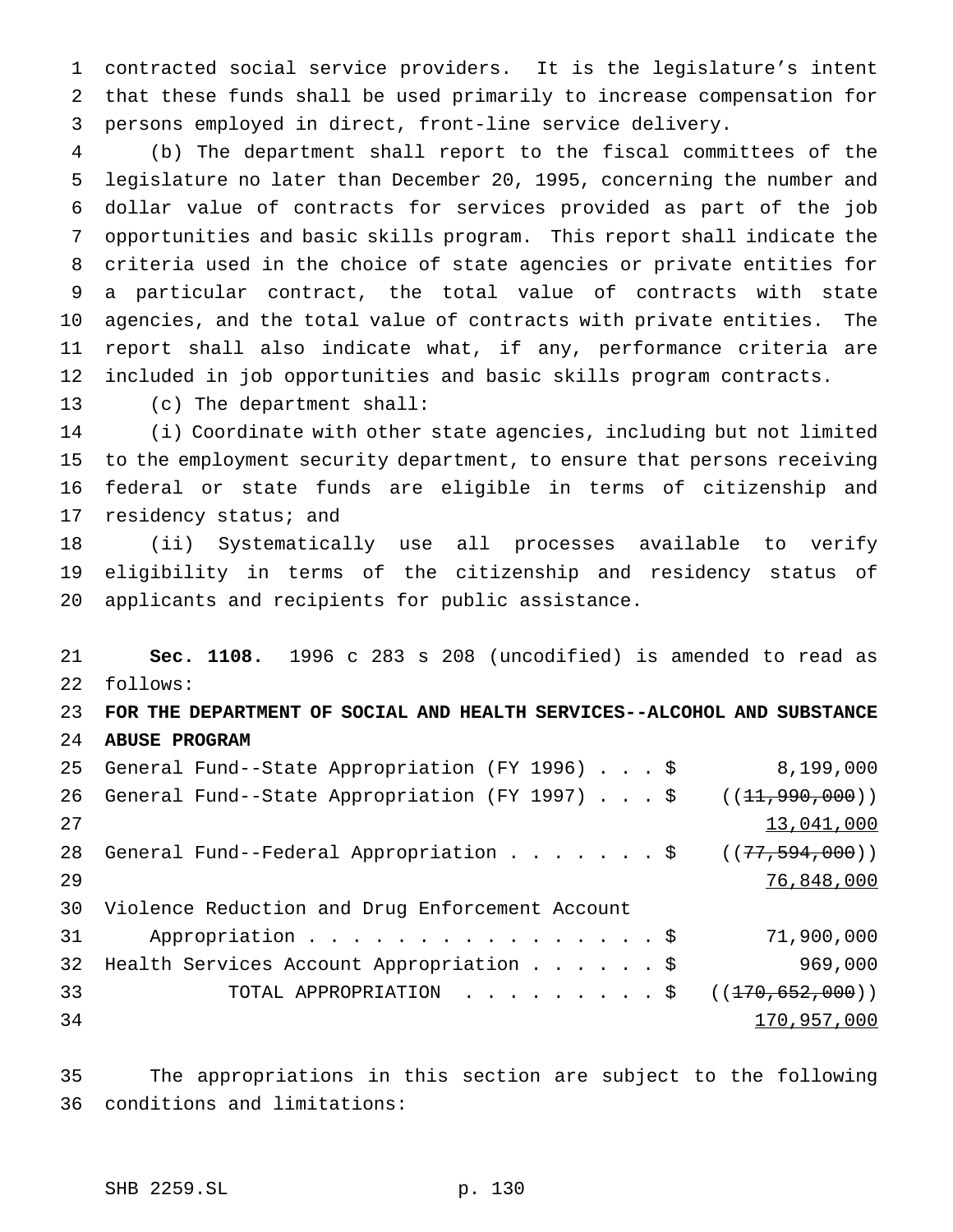(1) \$9,544,000 of the total appropriation is provided solely for the grant programs for school districts and educational service districts set forth in RCW 28A.170.080 through 28A.170.100, including state support activities, as administered through the office of the superintendent of public instruction.

 (2) \$400,000 of the health services account appropriation is provided solely to implement Second Substitute Senate bill No. 5688 (fetal alcohol syndrome). If the bill is not enacted by June 30, 1995, the amount provided in this subsection shall lapse.

 (3) \$502,000 of the general fund--state appropriation and \$435,000 of the violence reduction and drug enforcement account appropriation for fiscal year 1996 and \$1,015,000 of the general fund--state appropriation and \$1,023,000 of the violence reduction and drug enforcement account appropriation for fiscal year 1997 are provided solely to increase payment rates to contracted and subcontract social services providers. It is the legislature's intent that these funds shall be used primarily to increase compensation for persons employed in direct, front-line service delivery.

 (4) \$552,000 of the general fund--state appropriation is provided solely to implement the division's responsibilities under Engrossed Second Substitute Senate Bill No. 5439 (nonoffender at-risk youth).

 (5) \$1,387,000 of the general fund--state appropriation and \$363,000 of the general fund--federal appropriation are provided solely for detoxification and stabilization services, inpatient treatment, and recovery house treatment for at-risk youth. If Second Substitute House Bill No. 2217 (at-risk youth) is not enacted by June 30, 1996, the amount provided in this subsection shall lapse.

 (6) \$1,902,000 of the general fund--state appropriation and \$796,000 of the general fund--federal appropriation are provided solely for alcohol and substance abuse assessment, treatment, and child care services for clients of the division of children and family services. Assessment shall be provided by approved chemical dependency treatment programs as requested by child protective services personnel in the division of children and family services. Treatment shall be outpatient treatment for parents of children who are under investigation by the division of children and family services. Child care shall be provided as deemed necessary by the division of children and family services while parents requiring alcohol and substance abuse treatment are attending treatment programs.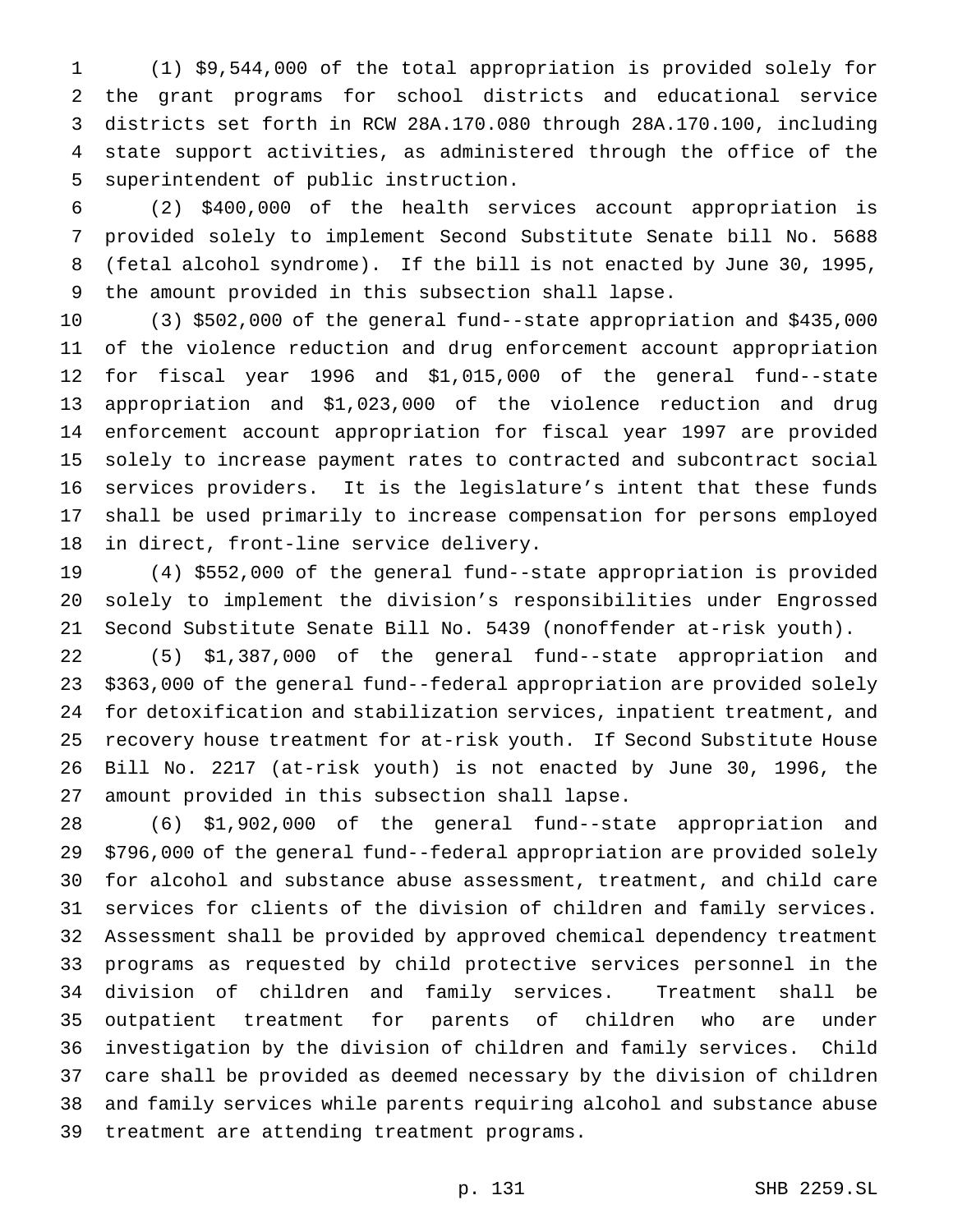**Sec. 1109.** 1996 c 283 s 209 (uncodified) is amended to read as follows: **FOR THE DEPARTMENT OF SOCIAL AND HEALTH SERVICES--MEDICAL ASSISTANCE PROGRAM** General Fund--State Appropriation (FY 1996)...\$ 669,448,000 General Fund--State Appropriation (FY 1997)...\$ ((658,055,000)) 668,440,000 8 General Fund--Federal Appropriation . . . . . . \$ ((1,774,688,000)) 9 1,782,340,000 10 General Fund--Private/Local Appropriation . . . \$ ((<del>199,160,000</del>)) 11 202,067,000 202,067,000 12 Health Services Account Appropriation . . . . . \$ ((207,272,000)) 192,111,000 14 TOTAL APPROPRIATION . . . . . . . . \$ ((3,508,623,000)) 3,514,406,000

 The appropriations in this section are subject to the following conditions and limitations:

 (1) The department shall continue to make use of the special eligibility category created for children through age 18 and in households with incomes below 200 percent of the federal poverty level made eligible for medicaid as of July 1, 1994. The department shall also continue to provide consistent reporting on other medicaid children served through the basic health plan.

 (2) The department shall contract for the services of private debt collection agencies to maximize financial recoveries from third parties where it is not cost-effective for the state to seek the recovery directly.

 (3) It is the intent of the legislature that Harborview medical center continue to be an economically viable component of the health care system and that the state's financial interest in Harborview medical center be recognized.

 (4) \$3,682,000 of the general fund--state appropriation for fiscal year 1996 and \$7,844,000 of the general fund--state appropriation for fiscal year 1997 are provided solely to increase payment rates to contracted medical services providers.

 (5)(a) Pursuant to RCW 74.09.700, the medically needy program shall be limited to include only the following groups: Those persons who, except for income and resources, would be eligible for the medicaid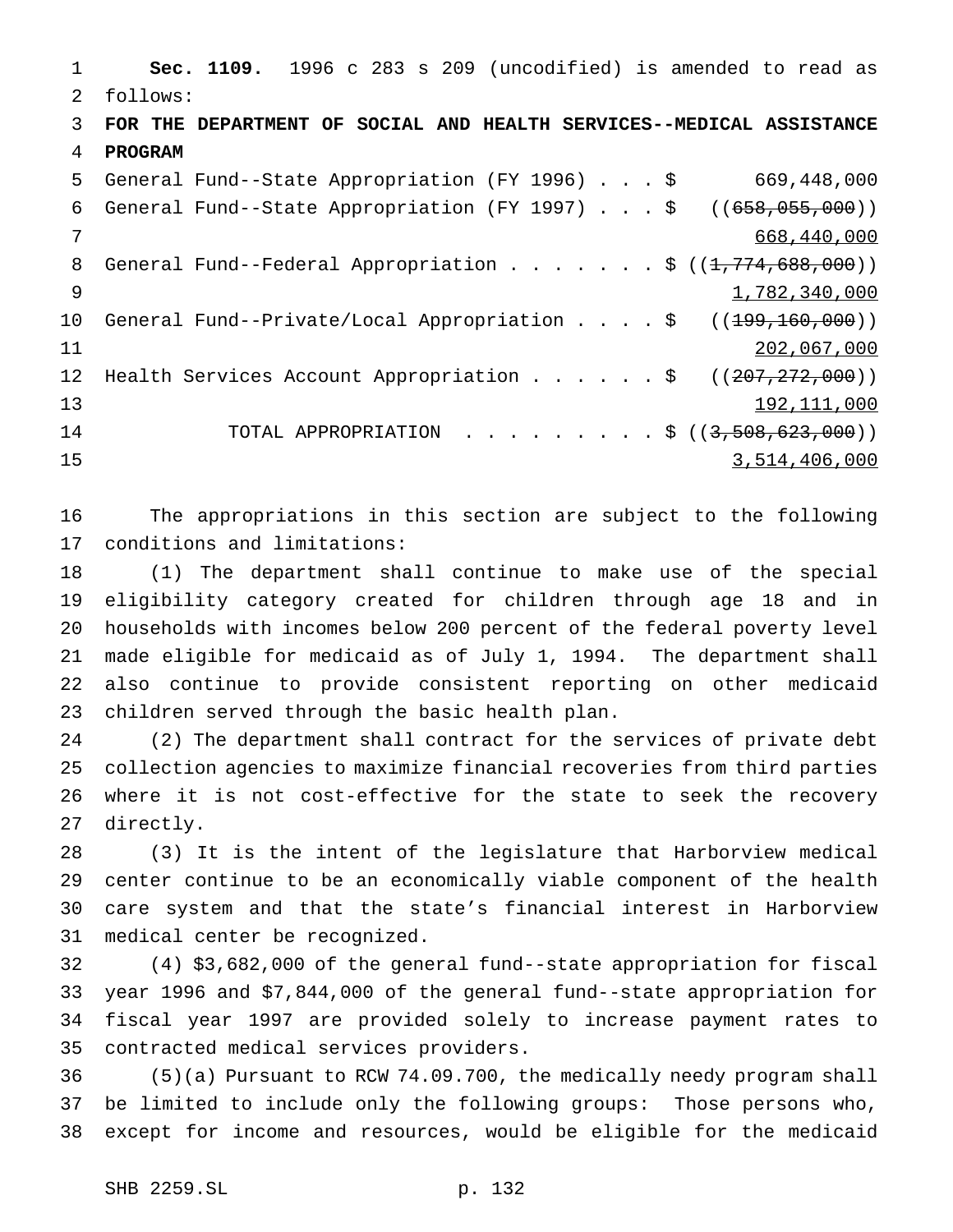categorically needy aged, blind, or disabled programs and medically needy persons under age 21 or over age 65 in institutions for mental diseases or in intermediate care facilities for the mentally retarded. Existing departmental rules concerning income, resources, and other aspects of eligibility for the medically needy program shall continue to apply to these groups. The medically needy program will not provide coverage for caretaker relatives of medicaid-eligible children or for adults in families with dependent children who, except for income and resources, would be eligible for the medicaid categorically needy aid to families with dependent children program.

 (b) Notwithstanding (a) of this subsection, the medically needy program shall provide coverage until December 31, 1995, to those persons who, except for income and resources, would be eligible for the medicaid aid to families with dependent children program.

 (6) These appropriations may not be used for any purpose related to a supplemental discount drug program or agreement created under WAC 388-91-007 and 388-91-010.

 (7) Funding is provided in this section for the adult dental program for Title XIX categorically eligible and medically needy persons and to provide foot care services by podiatric physicians and surgeons.

 (8) \$160,000 of the general fund--state appropriation and \$160,000 of the general fund--federal appropriation are provided solely for the prenatal triage clearinghouse to provide access and outreach to reduce infant mortality.

 (9) \$3,128,000 of the general fund--state appropriation is provided solely for treatment of low-income kidney dialysis patients.

 (10) Funding is provided in this section to fund payment of insurance premiums for persons with human immunodeficiency virus who are not eligible for medicaid.

 (11) Not more than \$11,410,000 of the general fund--state appropriation during fiscal year 1996 and \$11,410,000 of the health services account appropriation during fiscal year 1997 may be expended for the purposes of operating the medically indigent program. Funding is provided solely for emergency transportation and acute emergency hospital services, including emergency room physician services and related inpatient hospital physician services. In any twelve-month period, funding for such services is to be provided to an eligible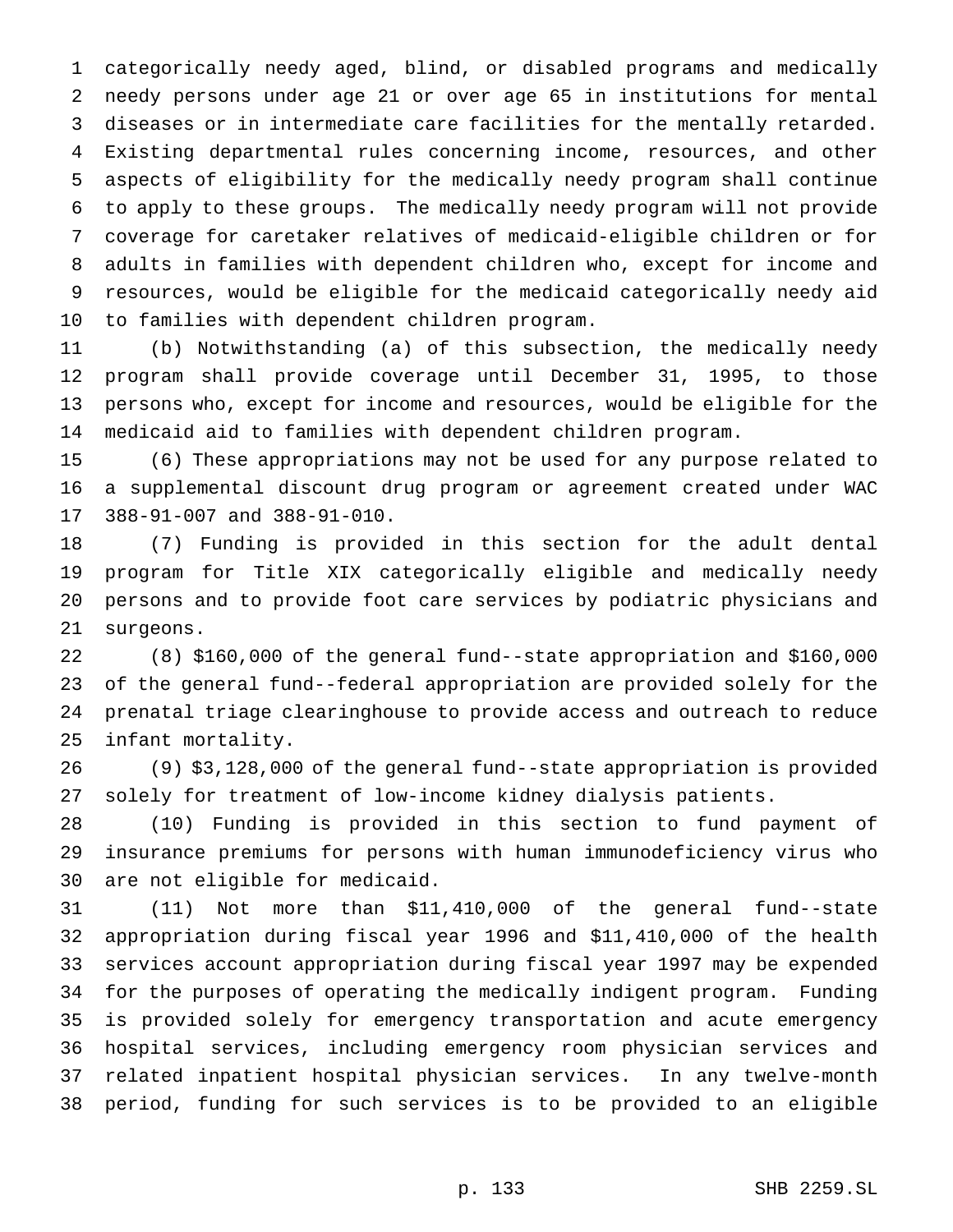individual for a maximum of three months following a hospital admission and only after \$2,000 of emergency medical expenses have been incurred.

 (12) \$21,525,000 of the health services account appropriation and \$21,031,000 of the general fund--federal appropriation are provided solely to increase access to dental services and to increase the use of preventative dental services for title XIX categorically eligible children.

 (13) After considering administrative and cost factors, the department shall adopt measures to realize savings in the purchase of prescription drugs, hearing aids, home health services, wheelchairs and other durable medical equipment, and disposable supplies. Such measures may include, but not be limited to, point-of-sale pharmacy adjudication systems, modification of reimbursement methodologies or payment schedules, selective contracting, and inclusion of such services in managed care rates.

 (14) As part of the long-term care reforms contained in Engrossed Second Substitute House Bill No. 1908, after receiving acute inpatient hospital care, eligible clients shall be transferred from the high cost institutional setting to the least restrictive, least costly, and most appropriate facility as soon as medically reasonable. Physical medicine and rehabilitation services (acute rehabilitation) shall take place in the least restrictive environment, at the least cost and in the most appropriate facility as determined by the department in coordination with appropriate health care professionals and facilities. Facilities providing physical medicine and rehabilitation services must meet the quality care certification standards required of acute rehabilitation hospitals and rehabilitation units of hospitals.

 (15) The department is authorized to provide no more than five chiropractic service visits per person per year for those eligible recipients with acute conditions.

 (16) The department shall achieve an actual reduction in the per capita rates paid to managed care plans in calendar year 1997 by taking actions including but not limited to the following: (a) Selectively contracting with only those managed care plans in a given geographic area that offer the lowest price, while meeting specified standards of service quality and network adequacy; (b) revising program procedures, through a federal waiver if necessary, so that recipients are required to enroll in only one managed care plan during a contract period, except for documented good cause; and (c) disproportionately assigning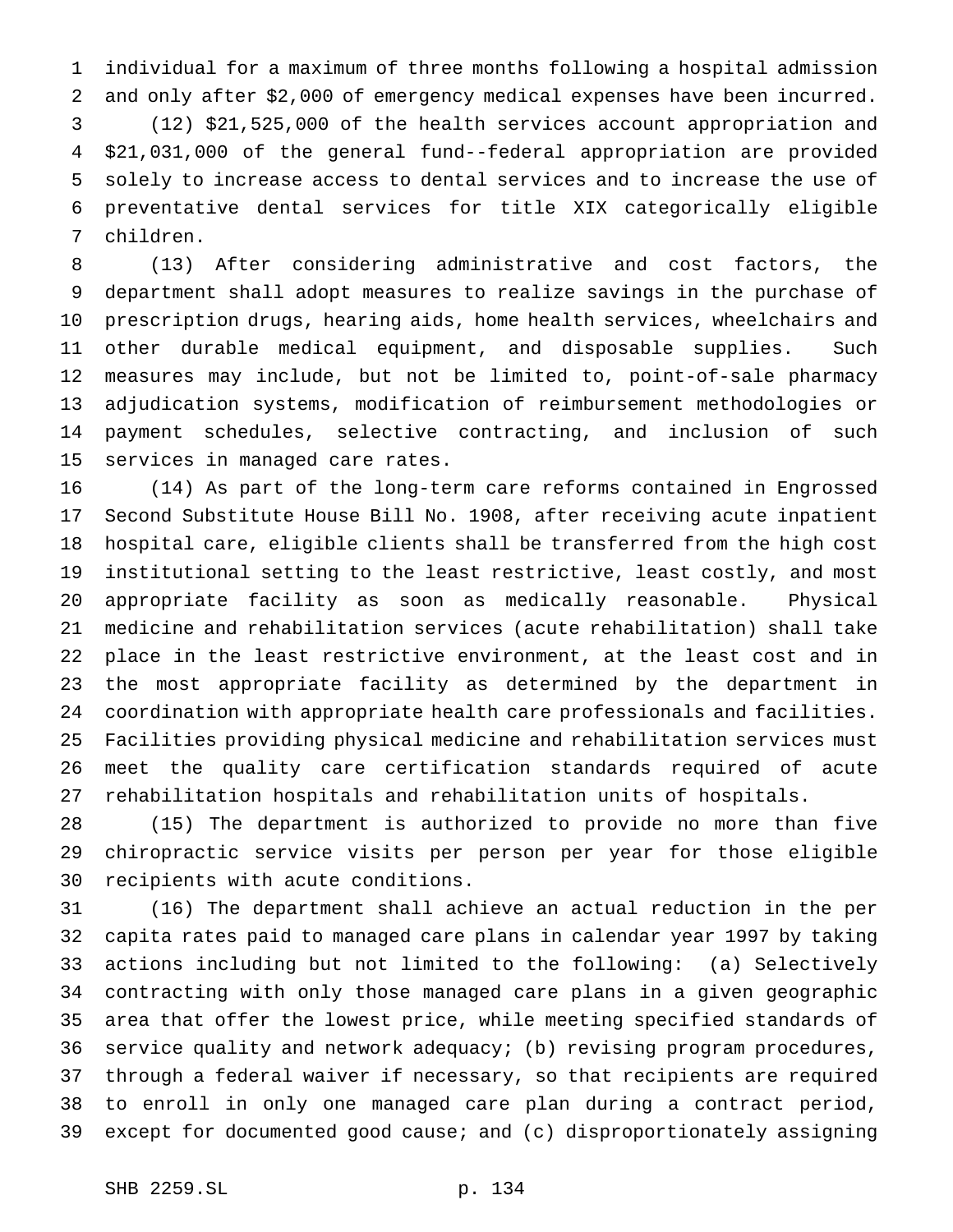recipients who do not designate a plan preference to plans offering more competitive rates.

 (17) By July 1, 1996, the department shall report to the committees on health care and appropriations of the house of representatives, and to the committees on health and long-term care and ways and means of the senate, on the projected costs and benefits of (a) alternative point-of-service copay requirements for recipients with incomes at various percentages of the federal poverty level; and (b) alternative premium-sharing requirements for recipients with incomes at or above 100 percent of the federal poverty level.

 (18) \$4,600,000 of the general fund--state appropriation is provided solely to compensate designated trauma centers for trauma services provided to medically indigent and general assistance clients who have an index of severity score of 16 or higher. Such compensation is to be provided (a) through reimbursement at the medicaid rate; or (b) through a direct payment to governmental hospitals. To be eligible for this higher compensation, the trauma center must (i) be designated a Level I through V trauma center by the department of health; (ii) provide complete trauma care data to the trauma care registry in accordance with WAC 246-976-430; (iii) establish an internal quality assurance trauma program that complies with WAC 246-976-880; and (iv) encourage and assist medically indigent and charity care patients to enroll in the basic health plan.

 **Sec. 1110.** 1995 2nd sp.s. c 18 s 210 (uncodified) is amended to read as follows:

 **FOR THE DEPARTMENT OF SOCIAL AND HEALTH SERVICES--VOCATIONAL REHABILITATION PROGRAM**

|    | 28 General Fund--State Appropriation (FY 1996) \$           | 7,741,000       |
|----|-------------------------------------------------------------|-----------------|
| 29 | General Fund--State Appropriation (FY 1997) \$              | ((7, 846, 000)) |
| 30 |                                                             | 7,853,000       |
| 31 | General Fund--Federal Appropriation $\frac{2}{3,180,000}$ ) |                 |
| 32 |                                                             | 73,206,000      |
| 33 | General Fund--Private/Local Appropriation \$                | 2,904,000       |
| 34 | TOTAL APPROPRIATION \$                                      | ((91,671,000))  |
| 35 |                                                             | 91,704,000      |
|    |                                                             |                 |

 The appropriations in this section are subject to the following conditions and limitations: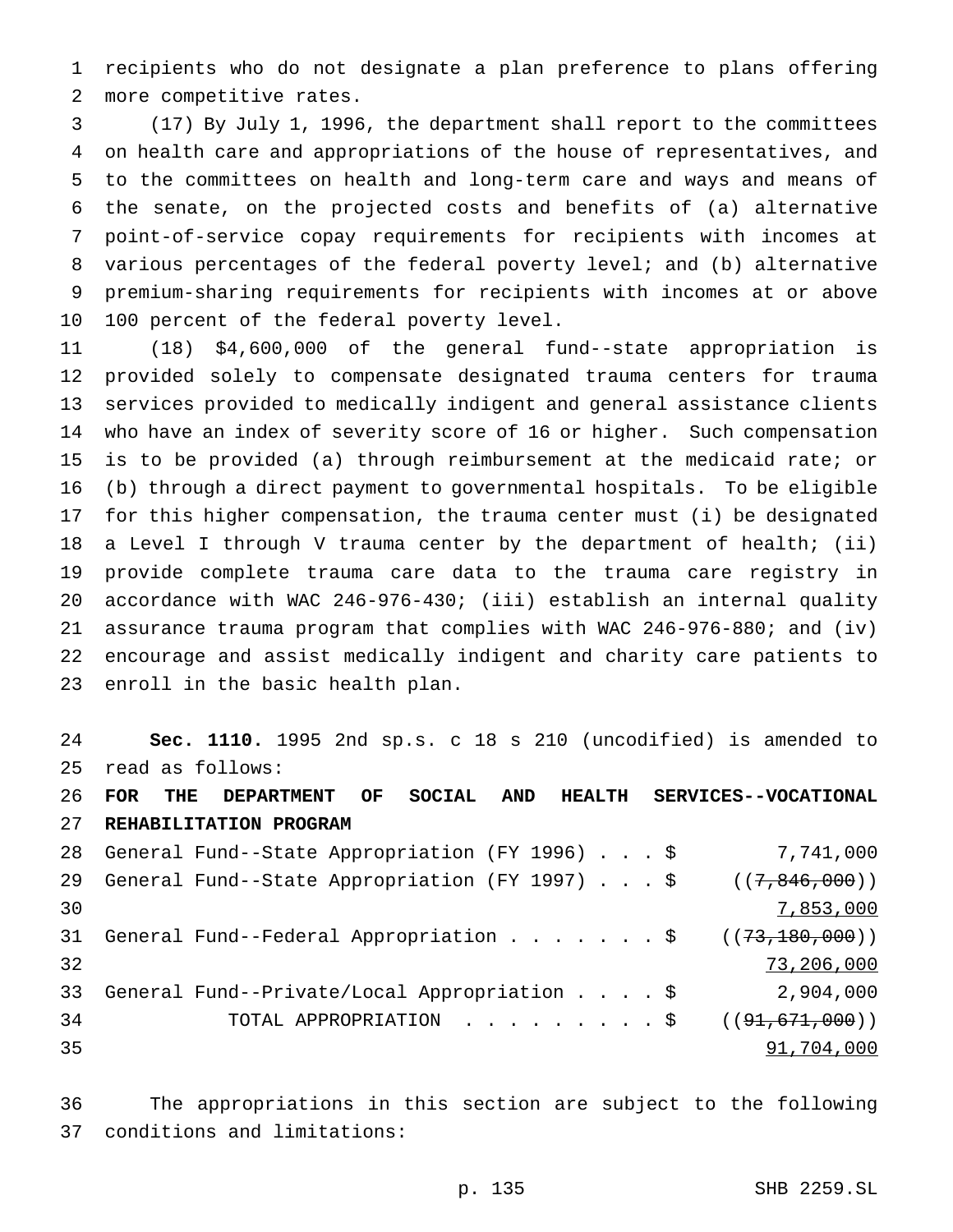(1) \$39,000 of the general fund--state appropriation is provided solely to increase payment rates to contracted social services providers. It is the legislature's intent that these funds shall be used primarily to increase compensation for persons employed in the direct delivery of service to clients.

 (2) The division of vocational rehabilitation shall negotiate cooperative interagency agreements with local organizations, including higher education institutions, mental health regional support networks, and county developmental disabilities programs to improve and expand employment opportunities for people with severe disabilities served by those local agencies.

 (3) \$310,000 of the general fund--state appropriation and \$1,144,000 of the general fund--federal appropriation are provided solely for vocational rehabilitation services for individuals with developmental disabilities who complete a high school curriculum during the 1995-97 biennium.

 **Sec. 1111.** 1996 c 283 s 210 (uncodified) is amended to read as follows:

 **FOR THE DEPARTMENT OF SOCIAL AND HEALTH SERVICES--ADMINISTRATION AND SUPPORTING SERVICES PROGRAM**

|    | 21 General Fund--State Appropriation (FY 1996) \$                | 25,933,000 |
|----|------------------------------------------------------------------|------------|
| 22 | General Fund--State Appropriation (FY 1997) \$ $((25,934,000))$  |            |
| 23 |                                                                  | 26,114,000 |
| 24 | General Fund--Federal Appropriation $\frac{1}{5}$ ((41,503,000)) |            |
| 25 |                                                                  | 41,630,000 |
| 26 | General Fund--Private/Local Appropriation \$                     | 270,000    |
| 27 | TOTAL APPROPRIATION $\ldots$ , \$ ( $(93, 640, 000)$ )           |            |
| 28 |                                                                  | 93,947,000 |

 The appropriations in this section are subject to the following conditions and limitations:

 (1) The secretary of social and health services and the director of labor and industries shall report to the appropriate fiscal and policy committees of the legislature by July 1, 1995, and every six months thereafter, on the measurable changes in employee injury and time-loss rates that have occurred in the state developmental disabilities, juvenile rehabilitation, and mental health institutions as a result of the upfront loss-control discount agreement between the agencies.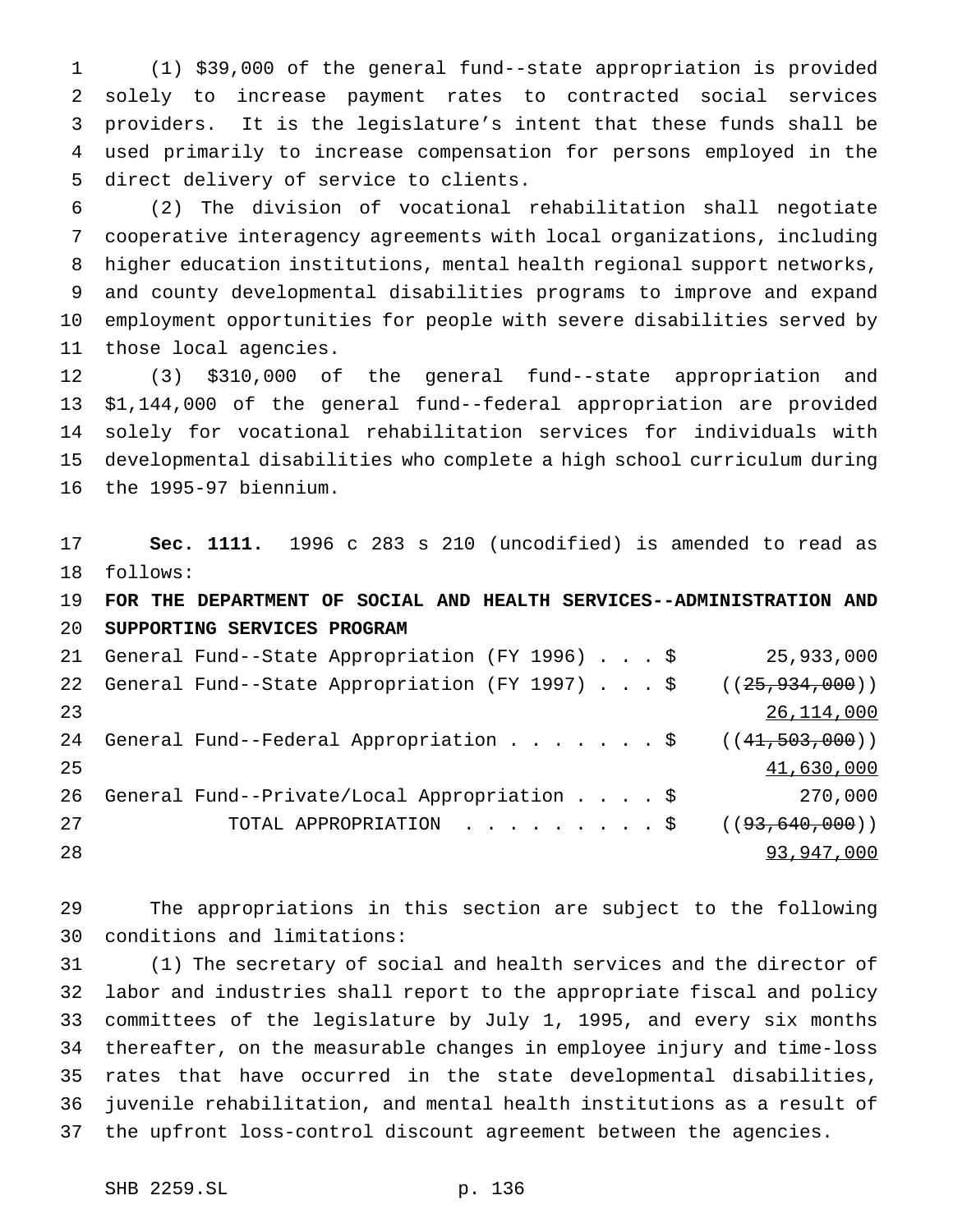(2) \$500,000 of the general fund--state appropriation and \$300,000 of the general fund--federal appropriation are provided solely to implement Engrossed Substitute House Bill No. 1010 (regulatory reform). The department may transfer all or a portion of these amounts to the appropriate divisions of the department for this purpose. If Engrossed Substitute House Bill No. 1010 (regulatory reform) is not enacted by June 30, 1995, the amounts provided in this subsection shall lapse.

 (3) By December 1, 1996, the department of personnel and the department of social and health services shall jointly report to the legislature on strategies for increasing, within existing funds, supported employment opportunities in state government for persons with developmental and other substantial and chronic disabilities. In developing the report, the departments shall consult with employee representatives, organizations involved in job training and placement for persons with severe disabilities, and other state and local governments that have successfully offered supported employment opportunities for their citizens with disabilities.

 **Sec. 1112.** 1996 c 283 s 211 (uncodified) is amended to read as follows:

| 20 | FOR THE DEPARTMENT OF SOCIAL AND HEALTH SERVICES--CHILD SUPPORT PROGRAM                    |  |  |             |
|----|--------------------------------------------------------------------------------------------|--|--|-------------|
| 21 | General Fund--State Appropriation (FY 1996) \$                                             |  |  | 19,019,000  |
| 22 | General Fund--State Appropriation (FY 1997) \$ $((18,820,000))$                            |  |  |             |
| 23 |                                                                                            |  |  | 19,297,000  |
| 24 | General Fund--Federal Appropriation $\frac{1}{5}$ ( $(\frac{139}{220}, \frac{220}{000})$ ) |  |  |             |
| 25 |                                                                                            |  |  | 140,206,000 |
| 26 | General Fund--Local Appropriation \$ $((32,289,000))$                                      |  |  |             |
| 27 |                                                                                            |  |  | 32,563,000  |
| 28 | TOTAL APPROPRIATION \$ $((209,348,000))$                                                   |  |  |             |
| 29 |                                                                                            |  |  | 211,085,000 |

 The appropriations in this section are subject to the following conditions and limitations:

 (1) The department shall contract with private collection agencies to pursue collection of AFDC child support arrearages in cases that might otherwise consume a disproportionate share of the department's collection efforts. The department's child support collection staff shall determine which cases are appropriate for referral to private collection agencies. In determining appropriate contract provisions,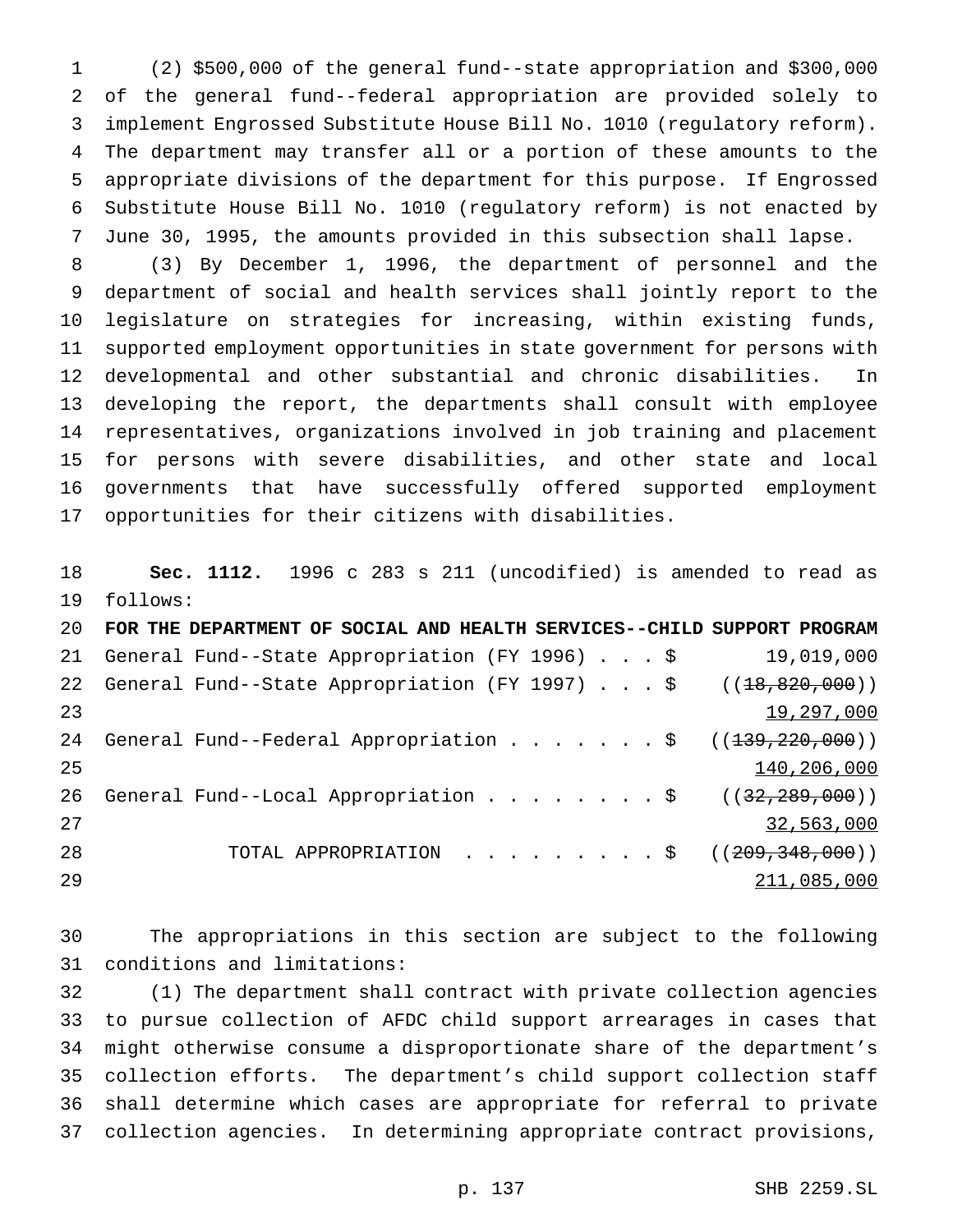the department shall consult with other states that have successfully contracted with private collection agencies to the extent allowed by federal support enforcement regulations.

 (2) The department shall request a waiver from federal support enforcement regulations to replace the current program audit criteria, which is process-based, with performance measures based on program outcomes.

 (3) The amounts appropriated in this section for child support legal services shall only be expended by means of contracts with local prosecutor's offices.

 **Sec. 1113.** 1995 2nd sp.s. c 18 s 213 (uncodified) is amended to read as follows: **FOR THE DEPARTMENT OF SOCIAL AND HEALTH SERVICES--PAYMENTS TO OTHER AGENCIES PROGRAM** General Fund--State Appropriation (FY 1996)...\$ 21,112,000 16 General Fund--State Appropriation (FY 1997)...\$ ((20,668,000)) 22,118,000 18 General Fund--Federal Appropriation . . . . . . \$ 16,281,000 19 TOTAL APPROPRIATION . . . . . . . . \$ ((58,061,000)) 59,511,000

 **Sec. 1114.** 1995 2nd sp.s. c 18 s 214 (uncodified) is amended to read as follows:

## **FOR THE STATE HEALTH CARE POLICY BOARD**

|    | 24 General Fund--Private/Local Appropriation \$               |  |  | 110,000   |
|----|---------------------------------------------------------------|--|--|-----------|
|    | 25 Health Services Account Appropriation $\frac{29}{129,000}$ |  |  |           |
| 26 |                                                               |  |  | 3,913,000 |
| 27 | TOTAL APPROPRIATION \$ $((4,339,000))$                        |  |  |           |
| 28 |                                                               |  |  | 4,023,000 |

 **Sec. 1115.** 1996 c 283 s 212 (uncodified) is amended to read as follows:

## **FOR THE STATE HEALTH CARE AUTHORITY**

|    | 32 General Fund--State Appropriation (FY 1996) \$           | 3,403,000  |
|----|-------------------------------------------------------------|------------|
|    | 33 General Fund--State Appropriation (FY 1997) \$           | 3,403,000  |
|    | 34 State Health Care Authority Administrative               |            |
| 35 | Account Appropriation \$                                    | 15,744,000 |
|    | 36 Health Services Account Appropriation \$ ((247,010,000)) |            |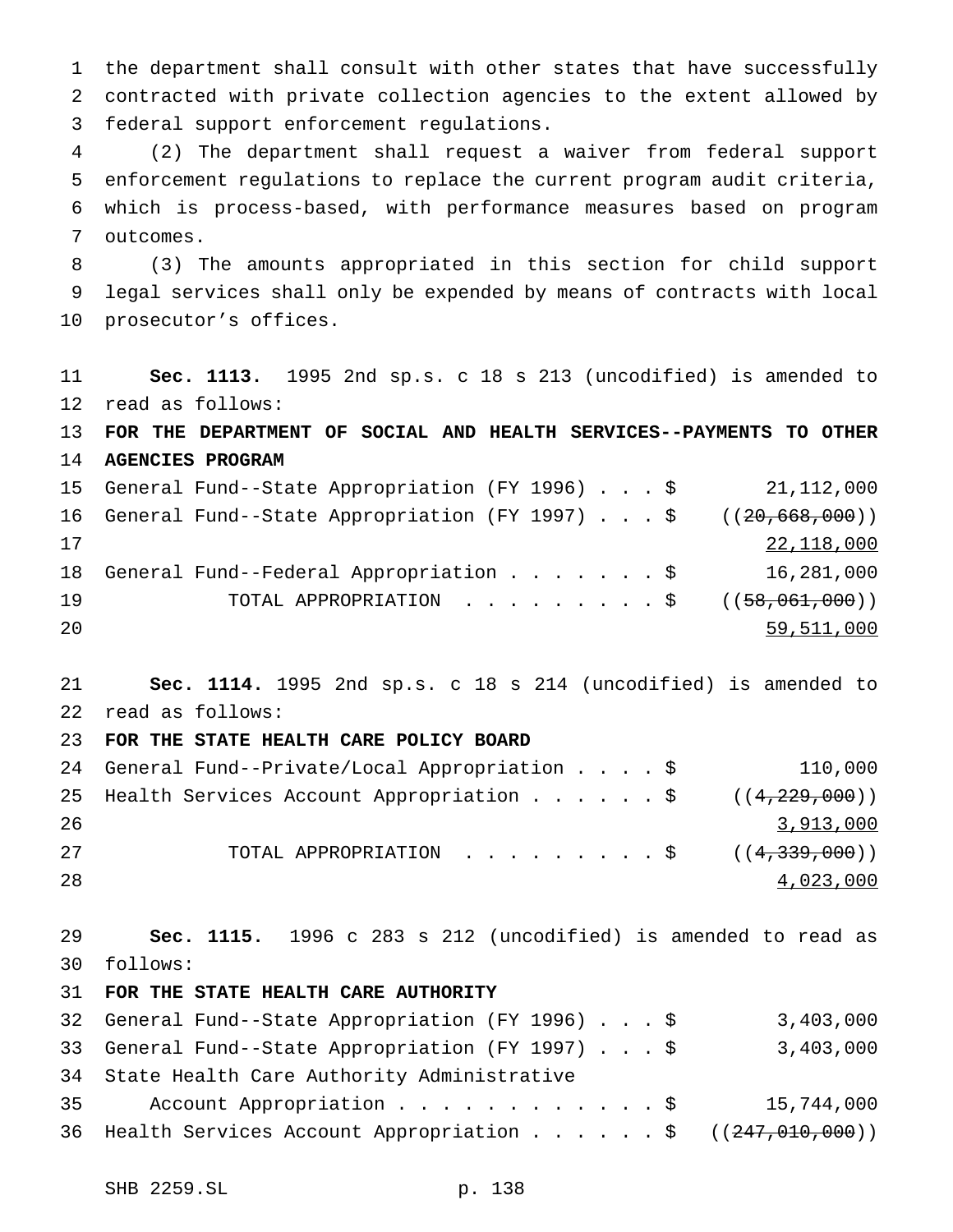The appropriations in this section are subject to the following conditions and limitations:

 (1) \$6,806,000 of the general fund appropriation and \$5,590,000 of the health services account appropriation are provided solely for health care services provided through local community clinics.

 (2) \$1,189,000 of the health care authority administrative fund appropriation is provided to accommodate additional enrollment from school districts that voluntarily choose to purchase employee benefits through public employee benefits board programs. The office of financial management is directed to monitor K-12 enrollment in PEBB plans and to reduce allotments proportionally if the number of K-12 active employees enrolled after January 1995 is less than 11,837.

 (3) By November 1, 1996, the health care authority shall report to the health care and fiscal committees of the legislature on potential program adjustments to the basic health plan to achieve reductions in anticipated health services account expenditures. Options addressed in the report shall include, but not be limited to: (a) Reductions in the maximum income eligibility level; (b) changes in the premium subsidy schedule; (c) increasing required copayments; and (d) reducing the number of contracting health plans. For each option, the report shall describe anticipated 1997-99 savings from the proposed change, and the potential impact on health insurance access and health status.

 (4) The state health care authority administrative account appropriation includes sufficient funds to study options for expanding state and school district retiree access to health benefits purchased through the health care authority and the fiscal impacts of each option. The health care authority shall conduct this study in conjunction with the state actuary, the office of financial management, and the fiscal committees of the legislature.

 (5) \$79,000 of the state health care authority administrative account appropriation is provided to implement Substitute House Bill No. 2186 (public employees long-term care).

 (6) By November 1, 1996, the department of social and health services and the health care authority shall report to the appropriate committees of the legislature on (a) the extent, if any, to which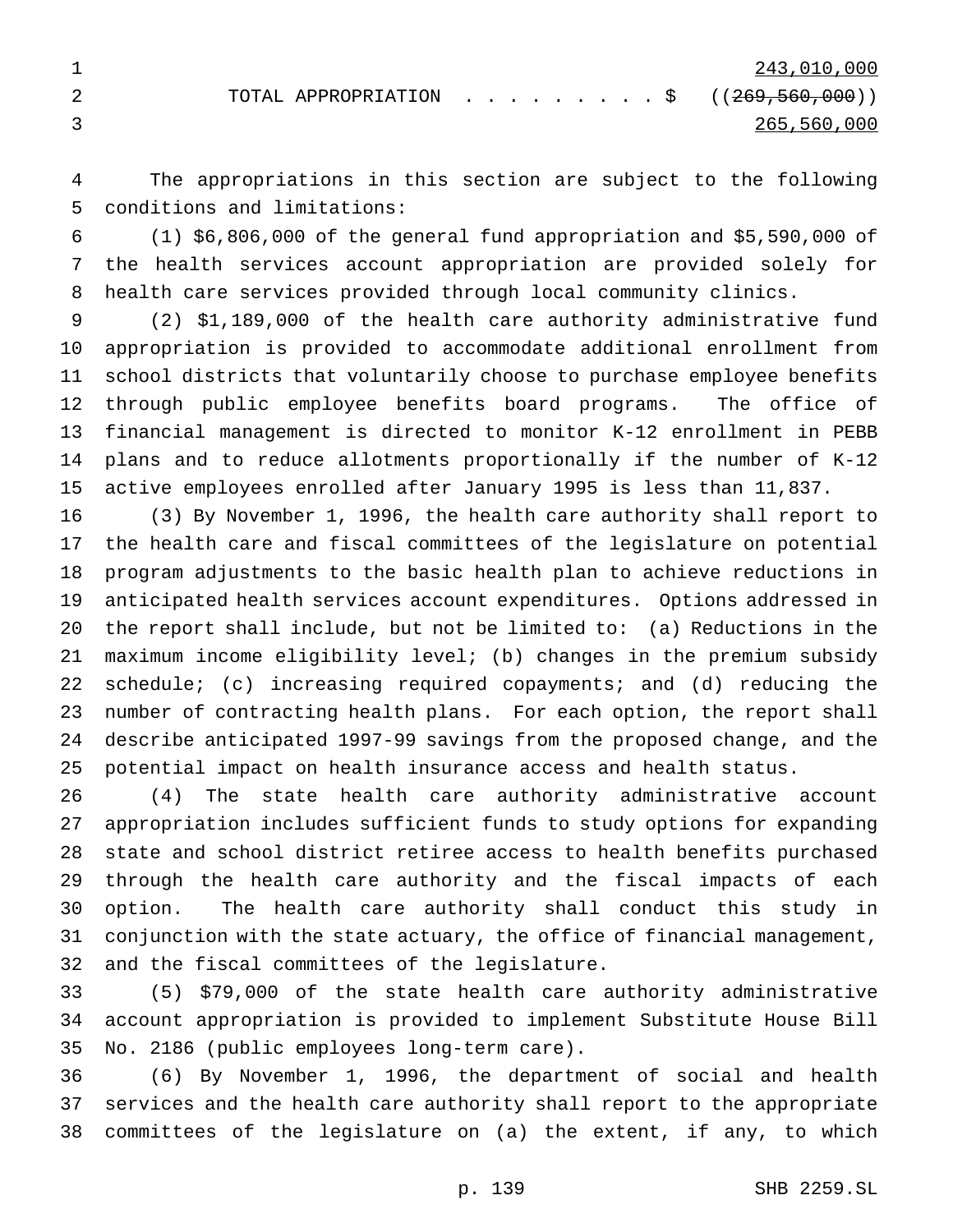previously appropriated general fund--state and matching general fund-- federal funds are insufficient to provide basic health plan enrollment coverage for homecare workers at or above 200 percent of the federal poverty level; and (b) recommended procedural and, if necessary, statutory changes needed to minimize the administrative costs and complexity of basic health plan enrollment by employer groups.

 (7) \$((919,000)) 219,000 of the health services account appropriation is provided for enhanced basic health plan subsidies for foster parents licensed under chapter 74.15 RCW. Under this enhanced subsidy option, foster parents with family incomes below 200 percent of the federal poverty level shall be allowed to enroll in the basic health plan at a cost of \$10 per month per parent. The health care authority shall endeavor to provide this enhanced subsidy to a monthly average of 1,000 foster parents during state fiscal year 1997, and no more than 2,000 shall be enrolled by the end of the 1995-97 biennium.

 **Sec. 1116.** 1996 c 283 s 214 (uncodified) is amended to read as follows:

**FOR THE CRIMINAL JUSTICE TRAINING COMMISSION**

|    | 19 Death Investigations Account Appropriation \$ | 38,000     |
|----|--------------------------------------------------|------------|
| 20 | Public Safety and Education Account              |            |
| 21 |                                                  |            |
| 22 |                                                  | 11,572,000 |
| 23 | Violence Reduction and Drug Enforcement Account  |            |
| 24 | Appropriation $\frac{1}{9}$                      | 344,000    |
|    |                                                  |            |
| 25 |                                                  |            |

 The appropriations in this section are subject to the following conditions and limitations:

 (1) \$28,000 of the public safety and education account is provided solely to implement Engrossed Second Substitute Senate Bill No. 5219 (domestic violence). If the bill is not enacted by June 30, 1995, the amount provided in this subsection shall lapse.

 (2) \$45,000 of the public safety and education account appropriation is provided solely for the implementation of Second Substitute House Bill No. 2323 (law enforcement training). If the bill is not enacted by June 30, 1996, the amount provided in this subsection shall lapse.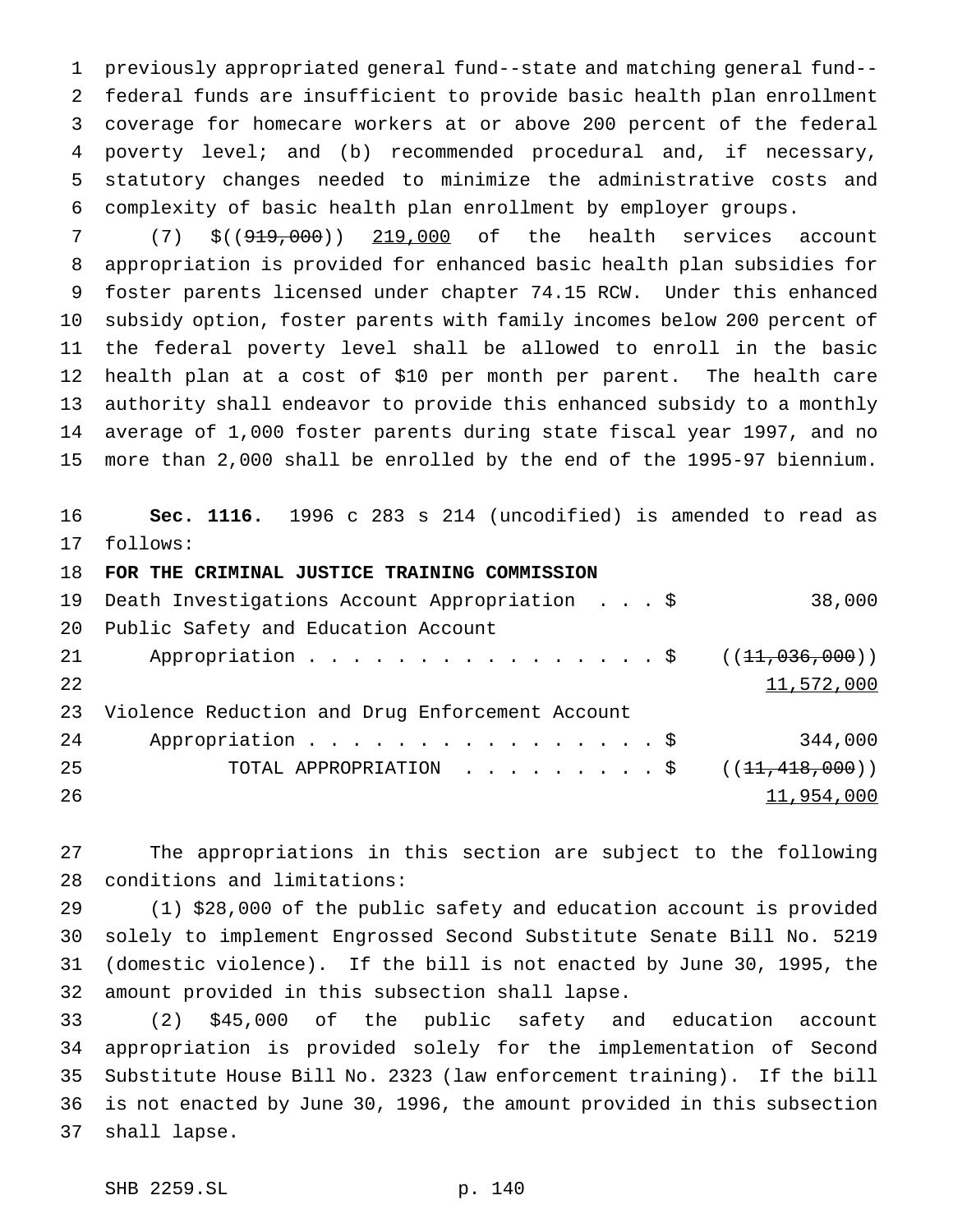(3) \$27,000 of the public safety and education account appropriation is provided solely for the implementation of the reporting requirements contained in section 6 of House Bill No. 2472. If the bill is not enacted by June 30, 1996, the amount provided in this subsection shall lapse.

 **Sec. 1117.** 1996 c 283 s 215 (uncodified) is amended to read as follows:

 **FOR THE DEPARTMENT OF LABOR AND INDUSTRIES** General Fund Appropriation (FY 1996) ......\$ 5,270,000 General Fund Appropriation (FY 1997) ......\$ 5,711,000 Public Safety and Education Account--State 12 Appropriation . . . . . . . . . . . . . . \$ ((<del>19,990,000</del>)) 13 Public Safety and Education Account--Federal 15 Appropriation . . . . . . . . . . . . . . \$ ((6,002,000)) 16 7,024,000 Public Safety and Education Account--Private/Local 18 Appropriation . . . . . . . . . . . . . . \$ ((972,000))  $1,980,000$  Electrical License Account Appropriation ....\$ 20,125,000 Farm Labor Revolving Account--Private/Local 22 Appropriation . . . . . . . . . . . . . . . \$ 28,000 Worker and Community Right-to-Know Account 24 Appropriation . . . . . . . . . . . . . . \$ 2,138,000 Public Works Administration Account Appropriation................\$ 1,928,000 27 Accident Account--State Appropriation . . . . . \$ ((<del>139,991,000</del>)) 28 139,240,000 29 Accident Account--Federal Appropriation . . . . \$ ((9,112,000)) 9,924,000 31 Medical Aid Account--State Appropriation . . . . \$ ((<del>150,284,000</del>))  $150,152,000$ 33 Medical Aid Account--Federal Appropriation . . . \$ ((1,592,000)) 1,734,000 Plumbing Certificate Account Appropriation ...\$ 682,000 Pressure Systems Safety Account Appropriation..\$ 2,053,000 TOTAL APPROPRIATION .........\$ ((365,878,000)) 366,971,000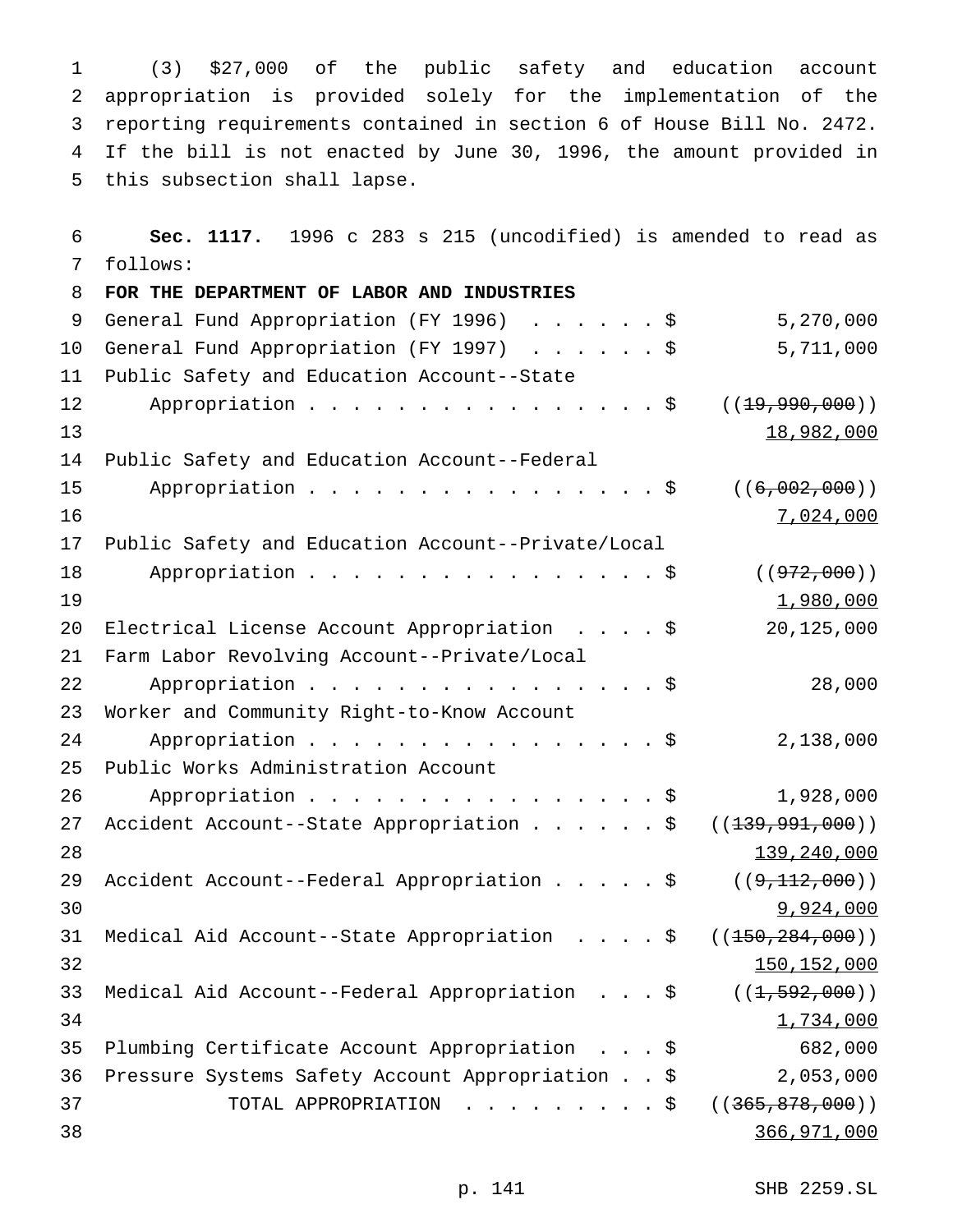The appropriations in this section are subject to the following conditions and limitations:

 (1) Expenditures of funds appropriated in this section for the information systems projects identified in agency budget requests as "crime victims--prime migration" and "document imaging--field offices" are conditioned upon compliance with section 902 of this act. In addition, funds for the "document imaging--field offices" project shall not be released until the required components of a feasibility study are completed and approved by the department of information services. (2) Pursuant to RCW 7.68.015, the department shall operate the crime victims compensation program within the public safety and education account funds appropriated in this section. In the event that cost containment measures are necessary, the department may (a) Institute copayments for services; (b) develop preferred provider and managed care contracts; and (c) coordinate with the department of social and health services to use public safety and education account funds as matching funds for federal Title XIX reimbursement, to the extent this maximizes total funds available for services to crime victims.

 (3) \$108,000 of the general fund appropriation is provided solely for an interagency agreement to reimburse the board of industrial insurance appeals for crime victims appeals.

 (4) The secretary of social and health services and the director of labor and industries shall report to the appropriate fiscal and policy committees of the legislature by July 1, 1995, and every six months thereafter, on the measurable changes in employee injury and time-loss rates that have occurred in the state developmental disabilities, juvenile rehabilitation, and mental health institutions as a result of the upfront loss-control discount agreement between the agencies.

 $((+6))$   $(5)$  \$450,000 of the accident account--state appropriation and \$450,000 of the medical aid account--state appropriation are provided solely to implement an on-line claims data access system that will include all employers in the retrospective rating plan program.

34 ( $(\overline{+7})$ ) (6) Within the appropriations provided in this section, the department shall implement an integrated state-wide on-line verification system for pharmacy providers. The system shall be implemented by means of contracts that are competitively bid. Until this system is implemented, no department rules may take effect that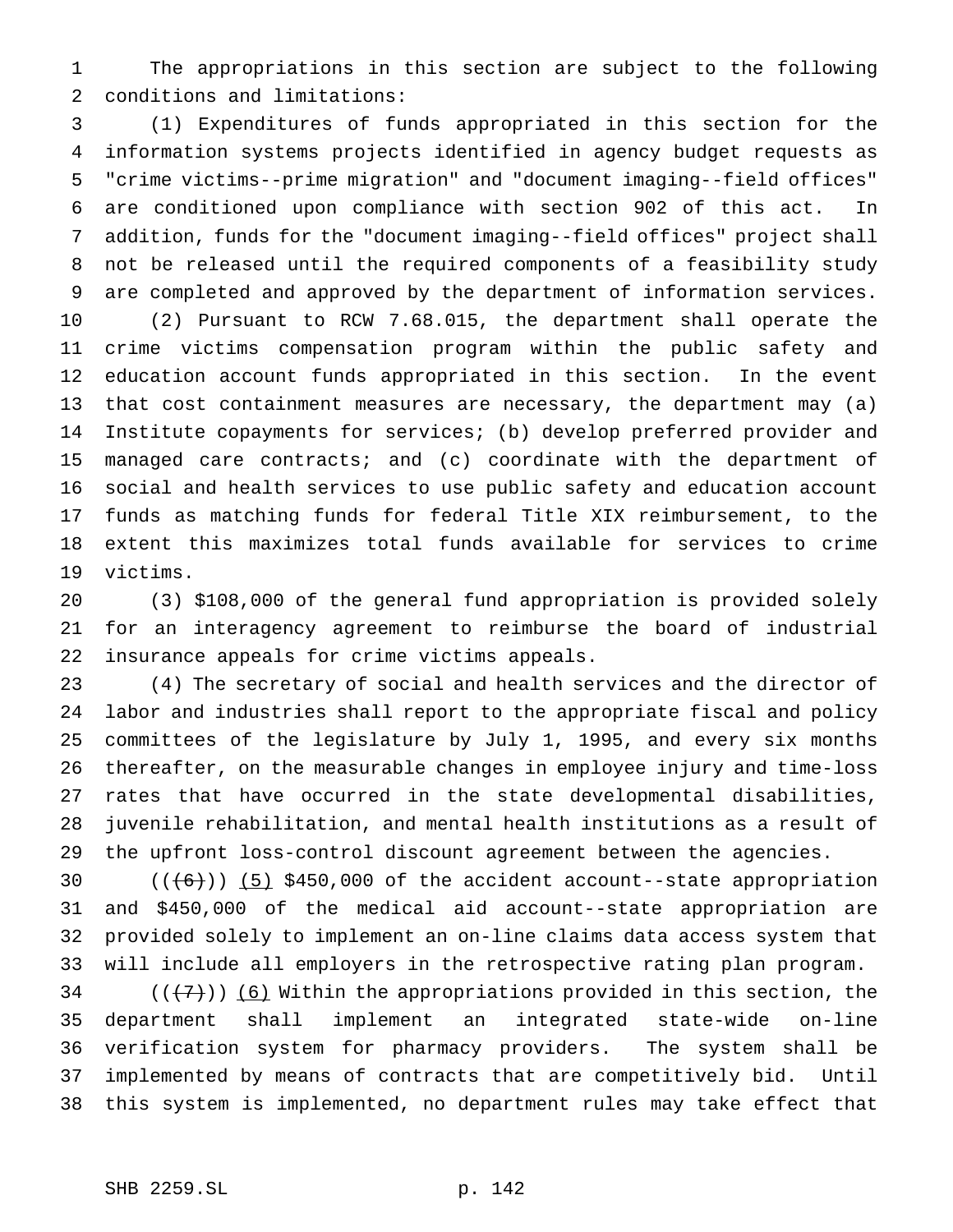reduce the dispensing fee for industrial insurance pharmacy services in effect on January 1, 1995.

 (8) \$4,000 of the accident account--state appropriation and \$4,000 of the medical aid--state appropriation is provided solely for the implementation of Senate Bill No. 6223 or House Bill No. 2498 (construction trade procedures). If neither bill is enacted by June 30, 1996, these amounts shall lapse.

 (9) \$38,000 of the accident account--state appropriation and \$37,000 of the medical aid--state appropriation is provided solely for the implementation of Senate Bill No. 6225 or House Bill No. 2499 (employer assessments). If neither bill is enacted by June 30, 1996, these amounts shall lapse.

 (10) \$7,000 of the accident account--state appropriation and \$6,000 of the medical aid--state appropriation is provided solely for the implementation of Senate Bill No. 6224 or House Bill No. 2496 (disability pilot project). If neither bill is enacted by June 30, 1996, these amounts shall lapse.

 (11) \$443,000 of the public safety and education account appropriation is provided solely for the implementation of Substitute House Bill No. 2358 (crime victim and witness programs). If the bill is not enacted by June 30, 1996, the amount provided in this subsection shall lapse.

 (12) \$121,000 of the accident account--state appropriation and \$121,000 of the medical aid account--state appropriation are provided solely for the implementation of House Bill No. 2322 (family farm exemptions). If the bill is not enacted by June 30, 1996, the amounts provided in this subsection shall lapse.

 (13) \$271,000 of the accident account--state appropriation and \$271,000 of the medical aid account--state appropriation are provided solely for the implementation of Second Substitute Senate Bill No. 5516 (drug free workplaces). If the bill is not enacted by June 30, 1996, the amounts provided in this subsection shall lapse.

 **Sec. 1118.** 1996 c 283 s 216 (uncodified) is amended to read as follows:

## **FOR THE DEPARTMENT OF VETERANS AFFAIRS**

(1) HEADQUARTERS

|  | 37 General Fund Appropriation (FY 1996) \$ |  |  |  |  | 1,227,000                                                  |
|--|--------------------------------------------|--|--|--|--|------------------------------------------------------------|
|  |                                            |  |  |  |  | 38 General Fund Appropriation (FY 1997) \$ $((1,226,000))$ |

p. 143 SHB 2259.SL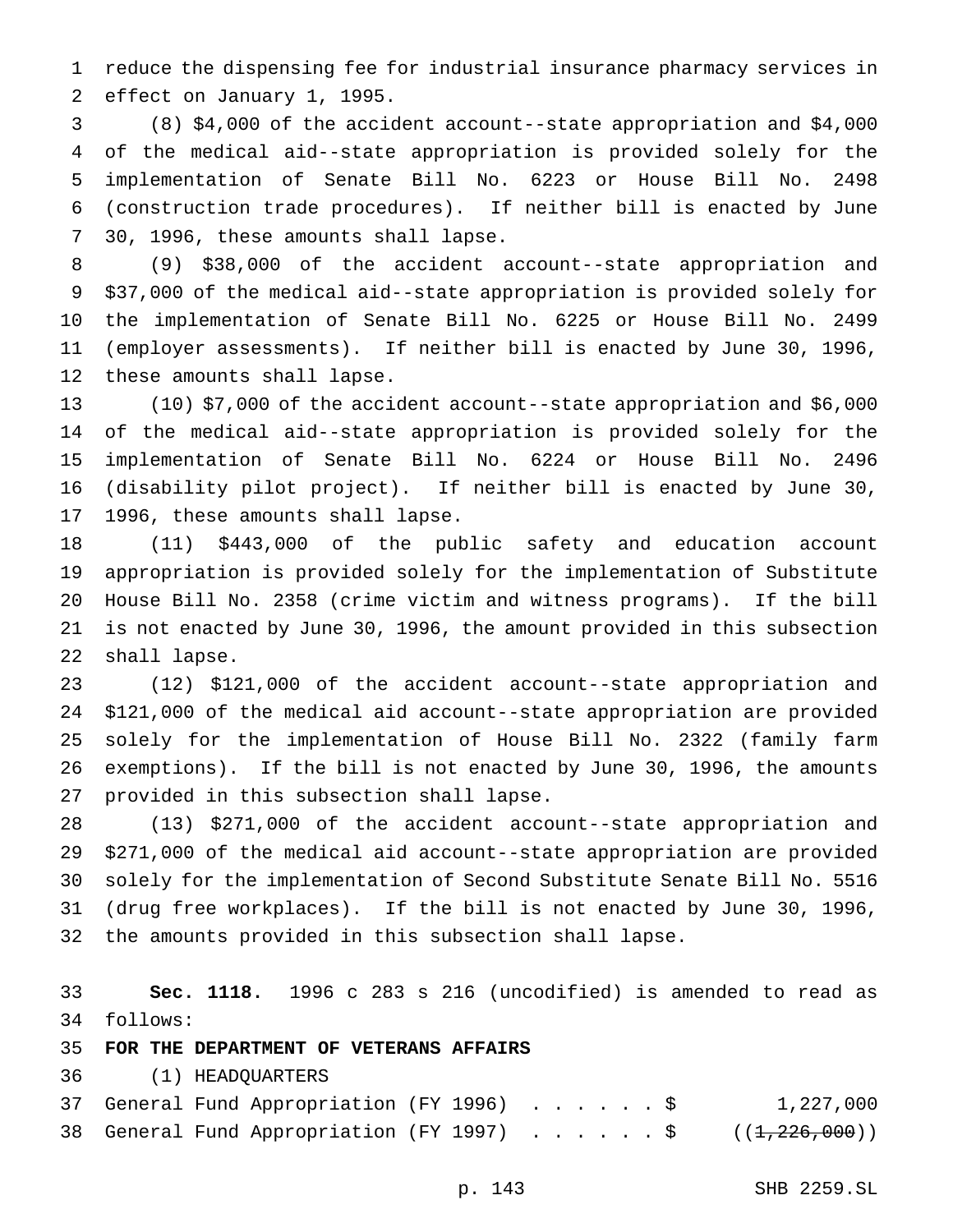$1,249,000$  Industrial Insurance Refund Account 3 Appropriation . . . . . . . . . . . . . . . \$ 25,000 Charitable, Educational, Penal, and Reformatory Institutions Account Appropriation .....\$ 4,000 6 TOTAL APPROPRIATION  $\ldots$ .....\$ ((2,482,000)) 2,505,000 (2) FIELD SERVICES General Fund--State Appropriation (FY 1996)...\$ 1,853,000 General Fund--State Appropriation (FY 1997)...\$ 2,257,000 11 General Fund--Federal Appropriation . . . . . . \$ 381,000 General Fund--Private/Local Appropriation....\$ 85,000 TOTAL APPROPRIATION.......\$ 4,576,000 (3) VETERANS HOME General Fund--State Appropriation (FY 1996)...\$ 3,893,000 16 General Fund--State Appropriation (FY 1997) . . . \$ ((3,788,000)) 2,559,000 18 General Fund--Federal Appropriation . . . . . . \$ ((<del>11,470,000</del>)) 11,469,000 20 General Fund--Private/Local Appropriation . . . \$ ((7,392,000)) 21 8,622,000 TOTAL APPROPRIATION.......\$ 26,543,000 (4) SOLDIERS HOME General Fund--State Appropriation (FY 1996)...\$ 2,927,000 25 General Fund--State Appropriation (FY 1997) . . . \$ ((2,825,000)) 2,541,000 27 General Fund--Federal Appropriation . . . . . . \$ ((5,975,000)) 6,510,000 29 General Fund--Private/Local Appropriation . . . \$ ((5,312,000)) 30 5,061,000 5,061,000 5,061,000 5,061,000 5,061,000 5,061,000 5,061,000 5,061,000 5,061,000 5,061,000 5,000 5,000 5,000 5,000 5,000 5,000 5,000 5,000 5,000 5,000 5,000 5,000 5,000 5,000 5,000 5,000 5,000 5,000 5,000 5,000 TOTAL APPROPRIATION.......\$ 17,039,000 **Sec. 1119.** 1996 c 283 s 217 (uncodified) is amended to read as follows: **FOR THE DEPARTMENT OF HEALTH** General Fund--State Appropriation (FY 1996)...\$ 44,328,000 36 General Fund--State Appropriation (FY 1997) . . . \$ ((44,639,000)) and  $45,912,000$ 38 General Fund--Federal Appropriation . . . . . . \$ ((234,275,000))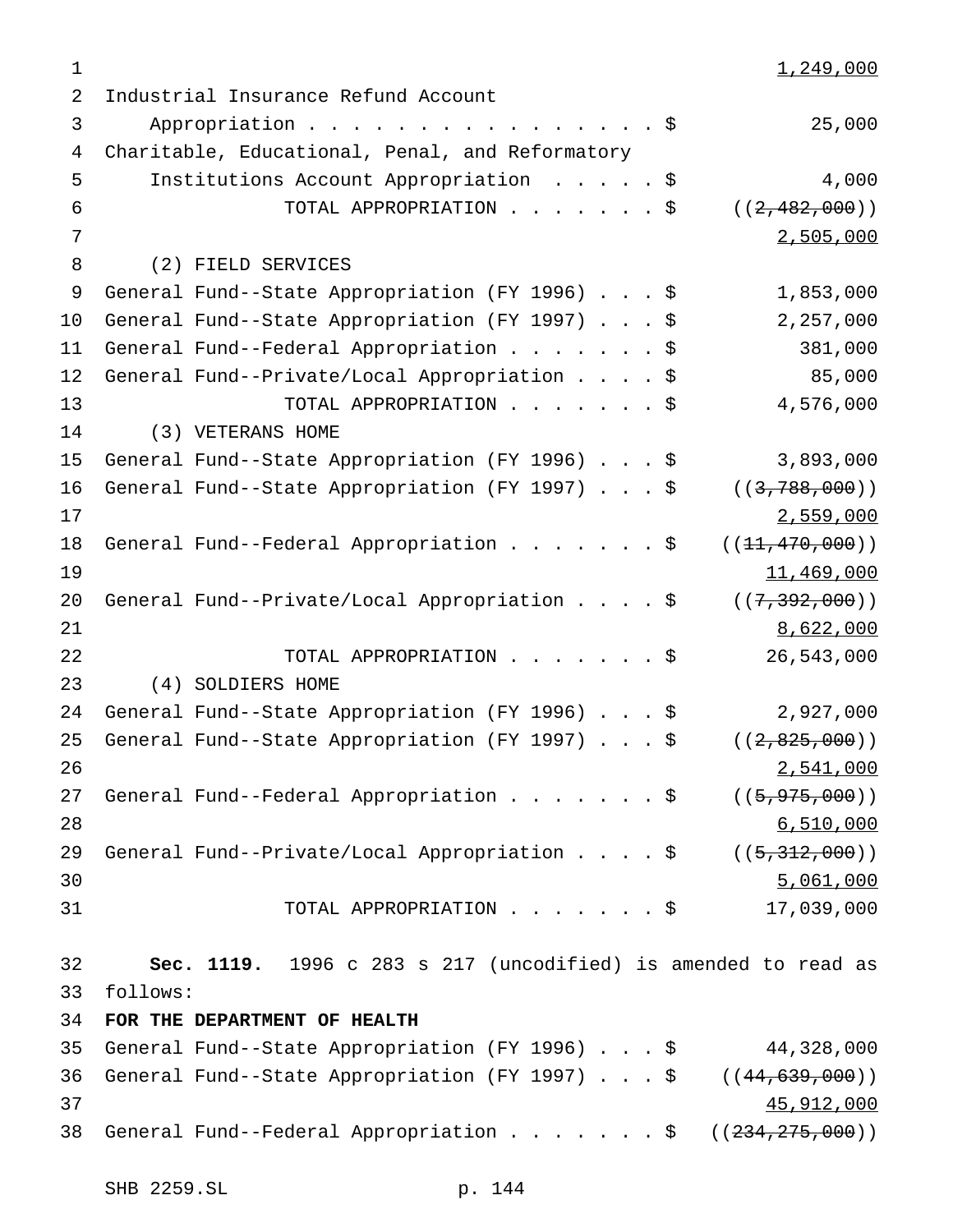| 1  |                                                     |  | 240,075,000       |
|----|-----------------------------------------------------|--|-------------------|
| 2  | General Fund--Private/Local Appropriation \$        |  | 25,476,000        |
| 3  | Hospital Commission Account Appropriation \$        |  | 3,019,000         |
| 4  | Medical Disciplinary Account Appropriation \$       |  | 1,798,000         |
| 5  | Health Professions Account Appropriation \$         |  | 32,964,000        |
| 6  | Industrial Insurance Account Appropriation \$       |  | 62,000            |
| 7  | Safe Drinking Water Account Appropriation \$        |  | 2,751,000         |
| 8  | Public Health Services Account Appropriation \$     |  | 23,753,000        |
| 9  | Waterworks Operator Certification                   |  |                   |
| 10 | Appropriation \$                                    |  | 605,000           |
| 11 | Water Quality Account Appropriation \$              |  | 3,079,000         |
| 12 | State Toxics Control Account Appropriation \$       |  | 2,824,000         |
| 13 | Violence Reduction and Drug Enforcement Account     |  |                   |
| 14 | Appropriation \$                                    |  | 469,000           |
| 15 | Medical Test Site Licensure Account                 |  |                   |
| 16 | Appropriation $\frac{1}{5}$                         |  | 1,822,000         |
| 17 | Youth Tobacco Prevention Account Appropriation . \$ |  | 1,412,000         |
| 18 | Health Services Account Appropriation \$            |  | ((19, 081, 000))  |
| 19 |                                                     |  | 18,081,000        |
| 20 | State and Local Improvements Revolving              |  |                   |
| 21 | Account--Water Supply Facilities                    |  |                   |
| 22 | Appropriation \$                                    |  | 40,000            |
| 23 | TOTAL APPROPRIATION \$                              |  | ((442, 397, 000)) |
| 24 |                                                     |  | 448,470,000       |

 The appropriations in this section are subject to the following conditions and limitations:

 (1) \$2,466,000 of the general fund--state appropriation is provided for the implementation of the Puget Sound water quality management plan.

 (2) \$10,000,000 of the public health services account appropriation is provided solely for distribution to local health departments for distribution on a per capita basis. Prior to distributing these funds, the department shall adopt rules and procedures to ensure that these funds are not used to replace current local support for public health programs.

 (3) \$4,750,000 of the public health account appropriation is provided solely for distribution to local health departments for capacity building and community assessment and mobilization.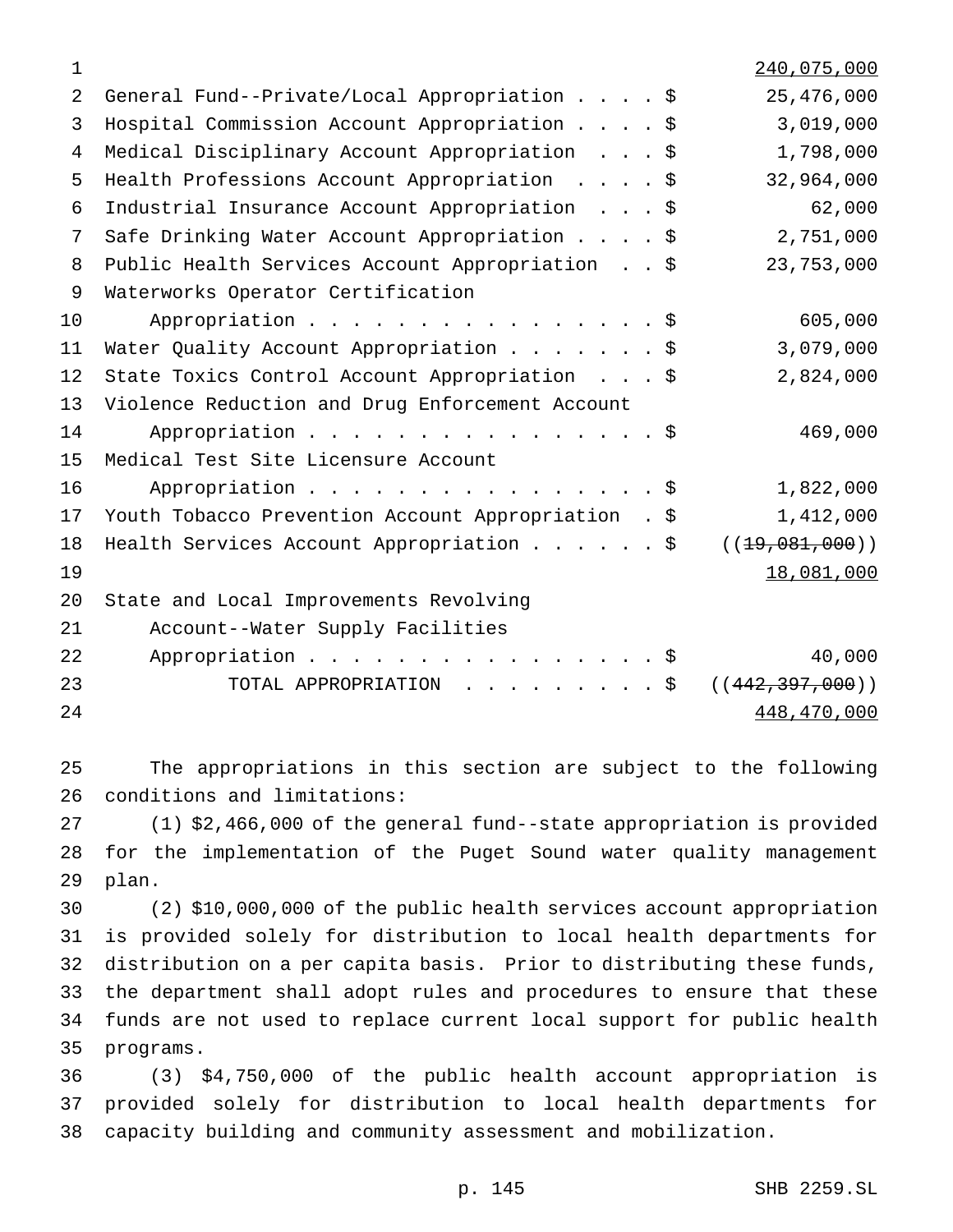(4) \$2,000,000 of the health services account appropriation is provided solely for public health information systems development. Authority to expend this amount is conditioned on compliance with section 902 of this act.

 (5) \$1,000,000 of the health services account appropriation is provided solely for state level capacity building.

 (6) \$1,000,000 of the health services account appropriation is provided solely for training of public health professionals.

 (7) \$200,000 of the health services account appropriation is provided solely for the American Indian health plan.

 (8) \$1,640,000 of the health services account appropriation is provided solely for health care quality assurance and health care data standards activities as required by Engrossed Substitute House Bill No. 1589 (health care quality assurance).

 (9) \$1,000,000 of the health services account appropriation is provided solely for development of a youth suicide prevention program at the state level, including a state-wide public educational campaign to increase knowledge of suicide risk and ability to respond and provision of twenty-four hour crisis hotlines, staffed to provide suicidal youth and caregivers a source of instant help.

 (10) The department of health shall not initiate any services that will require expenditure of state general fund moneys unless expressly authorized in this act or other law. The department may seek, receive, and spend, under RCW 43.79.260 through 43.79.282, federal moneys not anticipated in this act as long as the federal funding does not require expenditure of state moneys for the program in excess of amounts anticipated in this act. If the department receives unanticipated unrestricted federal moneys, those moneys shall be spent for services authorized in this act or in any other legislation that provides appropriation authority, and an equal amount of appropriated state moneys shall lapse. Upon the lapsing of any moneys under this subsection, the office of financial management shall notify the legislative fiscal committees. As used in this subsection, "unrestricted federal moneys" includes block grants and other funds that federal law does not require to be spent on specifically defined projects or matched on a formula basis by state funds.

 (11) \$981,000 of the general fund--state appropriation and \$469,000 of the general fund--private/local appropriation are provided solely for implementing Engrossed Substitute House Bill No. 1010 (regulatory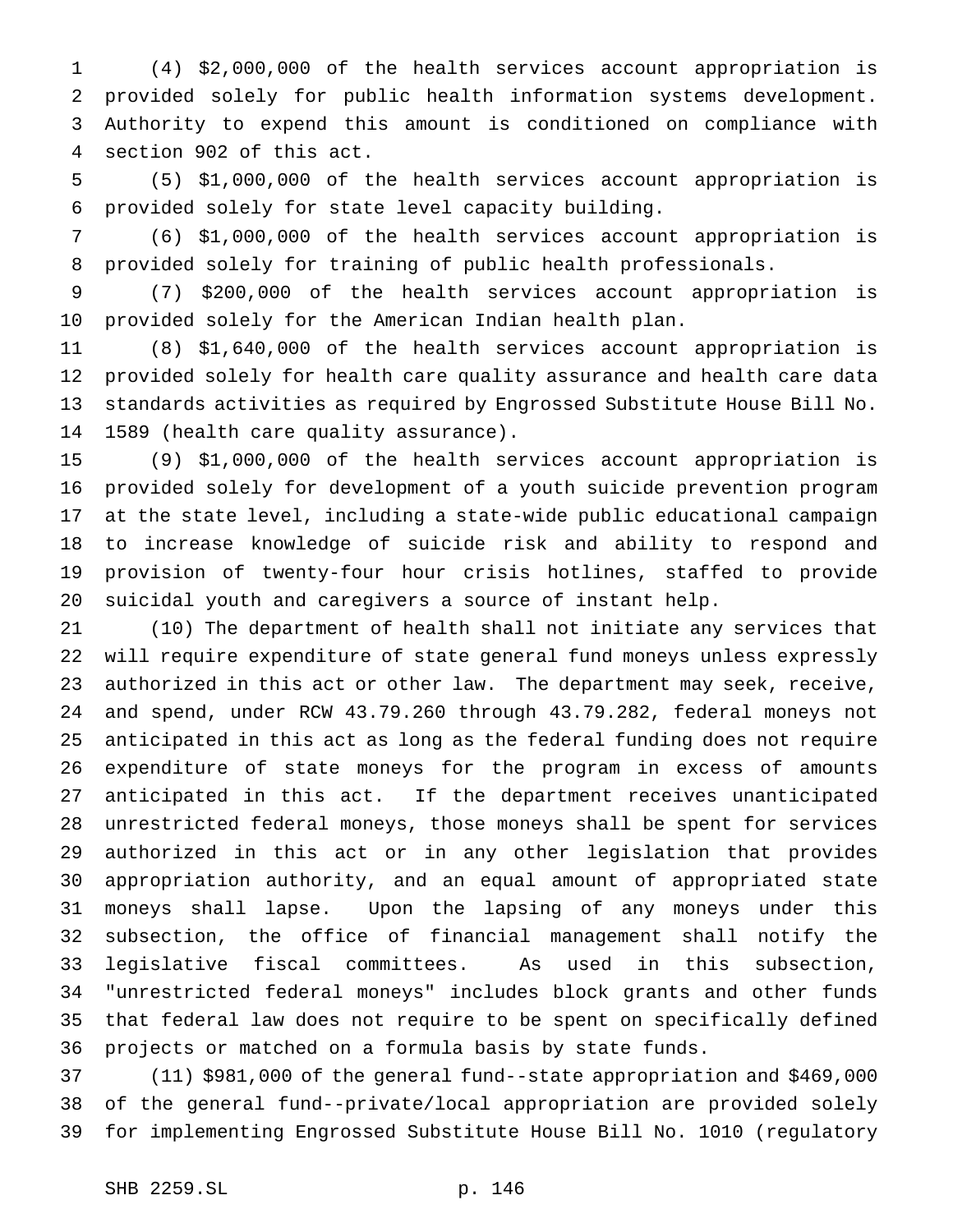reform). If the bill is not enacted by June 30, 1995, the amounts provided in this subsection shall lapse.

 (12) The department is authorized to raise existing fees for nursing assistants and hypnotherapists in excess of the fiscal growth factor established by Initiative 601, if necessary, in order to meet the actual costs of investigative and legal services due to disciplinary activities.

 (13) \$750,000 of the general fund--federal appropriation is provided solely for one-time costs for a health clinic for immigrants to be managed by a local public health entity.

 (14) \$70,000 of the general fund--state appropriation is provided solely for implementing Engrossed Substitute House Bill No. 1908 (chapter 18, Laws of 1995 1st sp. sess., long-term care reform).

 $((+17))$   $(15)(a)$  Within available resources, the department of health may use any of the following strategies for raising public awareness on the causes and nature of osteoporosis, personal risk factors, value of prevention and early detection, and options for diagnosing and treating the disease:

 (i) An outreach campaign utilizing print, radio, and television public service announcements, advertisements, posters, and other materials;

(ii) Community forums;

 (iii) Health information and risk factor assessment at public events;

(iv) Targeting at-risk populations;

(v) Providing reliable information to policy makers;

 (vi) Distributing information through county health departments, schools, area agencies on aging, employer wellness programs, physicians, hospitals and health maintenance organizations, women's groups, nonprofit organizations, community-based organizations, and departmental regional offices.

 (b) The secretary of health may accept grants, services, and property from the federal government, foundations, organizations, medical schools, and other entities as may be available for the purposes of fulfilling the obligations of this program.

 ( $(\overline{+18})$ )  $(16)$  \$8,000 of the general fund--state appropriation is provided for a study to be completed by the board of health on the current and potential use of telemedicine in the state, including recommended changes in rules and statutes. The study shall be

p. 147 SHB 2259.SL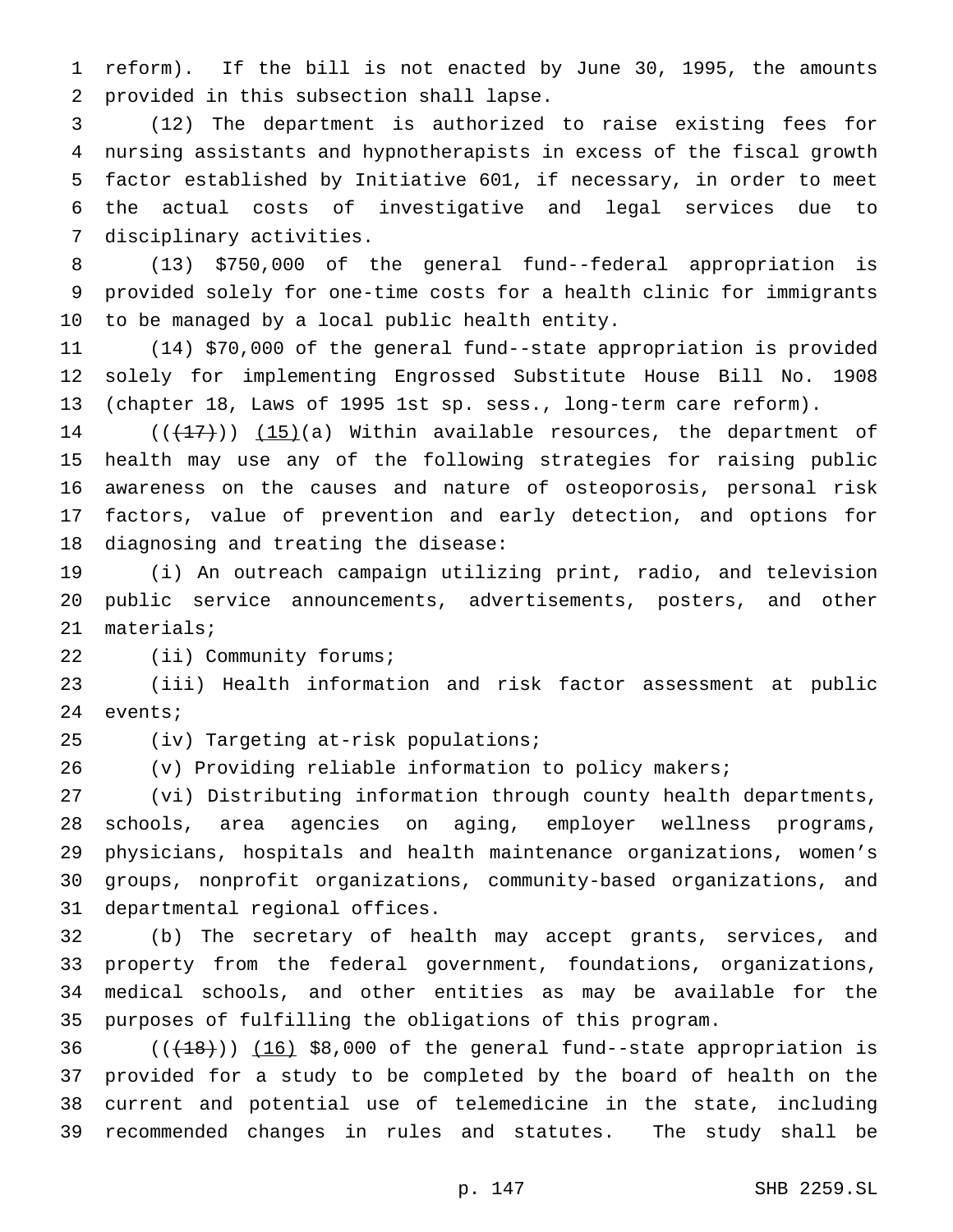completed by November 1, 1997, and a report submitted to the appropriate committees of the legislature.

 (17) \$1,273,000 of the general fund--state appropriation for fiscal year 1997 is provided solely for the HIV/AIDS prescription drug program.

 **Sec. 1120.** 1996 c 283 s 218 (uncodified) is amended to read as follows:

# **FOR THE DEPARTMENT OF CORRECTIONS**

 The appropriations in this section shall be expended for the 10 programs and in the amounts listed. However, after May 1, ((<del>1996</del>)) 11 1997, unless specifically prohibited by this act, the department may 12 transfer ((general fund-state appropriations for fiscal year 1996)) 13 moneys among programs after approval by the director of financial management. The director of financial management shall notify the appropriate fiscal committees of the senate and house of 16 representatives in writing prior to approving any deviations from the 17 appropriation levels.

(1) ADMINISTRATION AND PROGRAM SUPPORT

|    | 19 General Fund Appropriation (FY 1996) \$     | 12,255,000 |
|----|------------------------------------------------|------------|
|    | 20 General Fund Appropriation (FY 1997) \$     | 12,171,000 |
|    | 21 Industrial Insurance Premium Refund Account |            |
| 22 | Appropriation $\frac{1}{5}$                    | 631,000    |
| 23 | TOTAL APPROPRIATION \$                         | 25,057,000 |

 The appropriations in this subsection are subject to the following conditions and limitations:

 (a) The department may expend funds generated by contractual agreements entered into for mitigation of severe overcrowding in local jails. If any funds are generated in excess of actual costs, they shall be deposited in the state general fund. Expenditures shall not exceed revenue generated by such agreements and shall be treated as recovery of costs.

 (b) The department of corrections shall accomplish personnel reductions with the least possible impact on correctional custody staff, community custody staff, and correctional industries. For the purposes of this subsection, correctional custody staff means employees responsible for the direct supervision of offenders.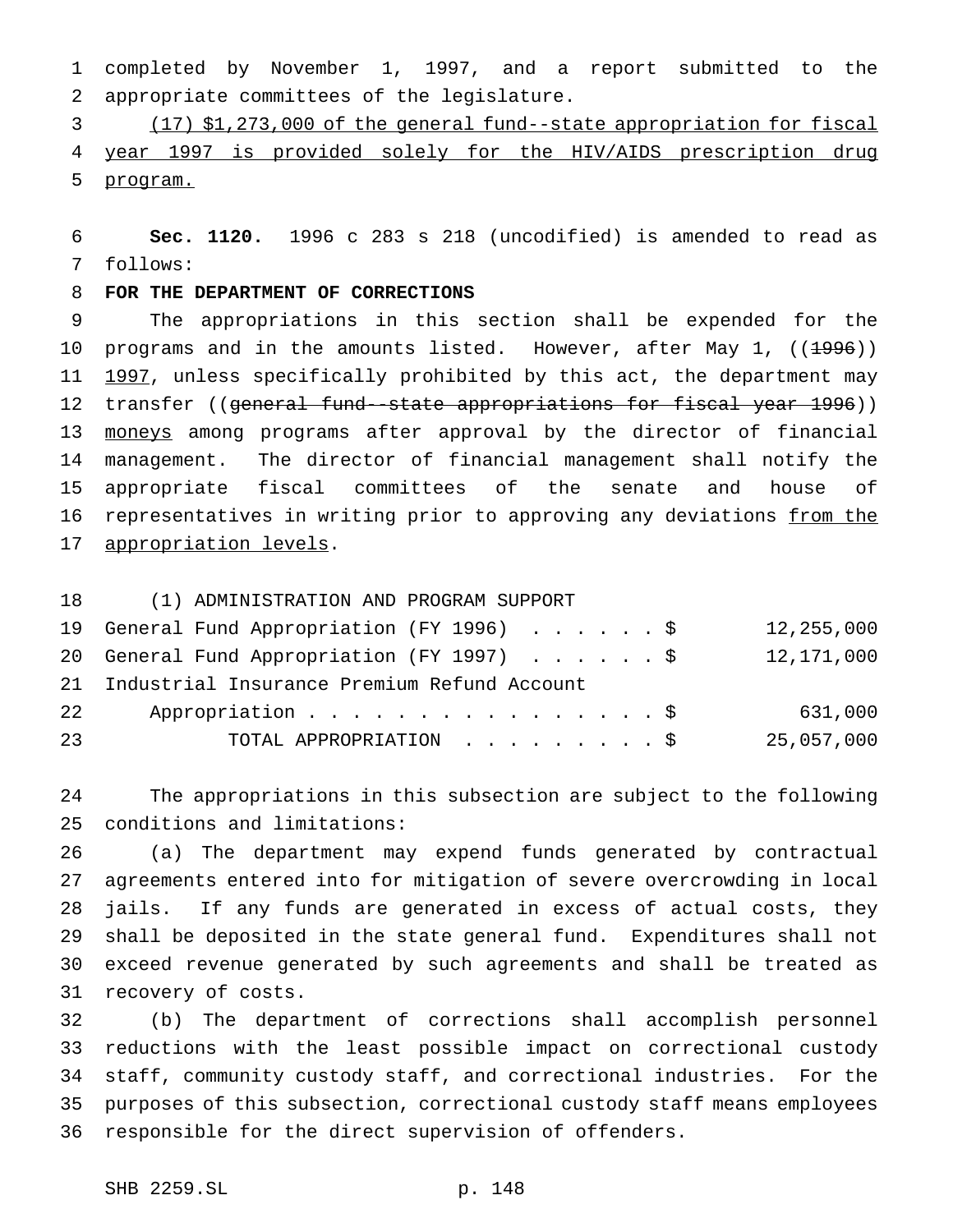(c) Appropriations in this section provide sufficient funds to implement the provisions of Second Engrossed Second Substitute House Bill 2010 (corrections cost-efficiency and inmate responsibility omnibus act).

 (d) In treating sex offenders at the Twin Rivers corrections center, the department of corrections shall prioritize treatment services to reduce recidivism and shall develop and implement an evaluation tool that: (i) States the purpose of the treatment; (ii) measures the amount of treatment provided; (iii) identifies the measure of success; and (iv) determines the level of successful and unsuccessful outcomes. The department shall report to the legislature by December 1, 1995, on how treatment services were prioritized among categories of offenses and provide a description of the evaluation tool and its incorporation into the treatment program.

 (e) \$121,000 of the general fund--state fiscal year 1997 appropriation is provided solely for the department to develop and implement a centralized educational data base (education automation project), pursuant to chapter 19, Laws of 1995 1st sp. sess.

(2) INSTITUTIONAL SERVICES

|    | 20 General Fund--State Appropriation (FY 1996) \$ ((262,352,000)) |               |
|----|-------------------------------------------------------------------|---------------|
| 21 |                                                                   | 262, 343, 000 |
|    | 22 General Fund--State Appropriation (FY 1997) \$ ((270,160,000)) |               |
| 23 |                                                                   | 274,117,000   |
|    |                                                                   | 2,153,000     |
|    | 25 Violence Reduction and Drug Enforcement Account                |               |
| 26 | Appropriation $\frac{1}{5}$                                       | 1,214,000     |
| 27 | TOTAL APPROPRIATION ( $(535, 879, 000)$ )                         |               |
| 28 |                                                                   | 539,827,000   |
|    |                                                                   |               |

 The appropriations in this subsection are subject to the following conditions and limitations:

 $((+a))$  \$196,000 of the general fund--state fiscal year 1997 appropriation is provided solely for costs associated with data entry activities related to the department's efforts at managing health care costs, pursuant to chapter 19, Laws of 1995 1st sp. sess. and chapter 6, Laws of 1994 sp. sess.

36 (((b) \$17,000 of the general fund--state appropriation is provided solely to implement Substitute House Bill No. 2711 (illegal alien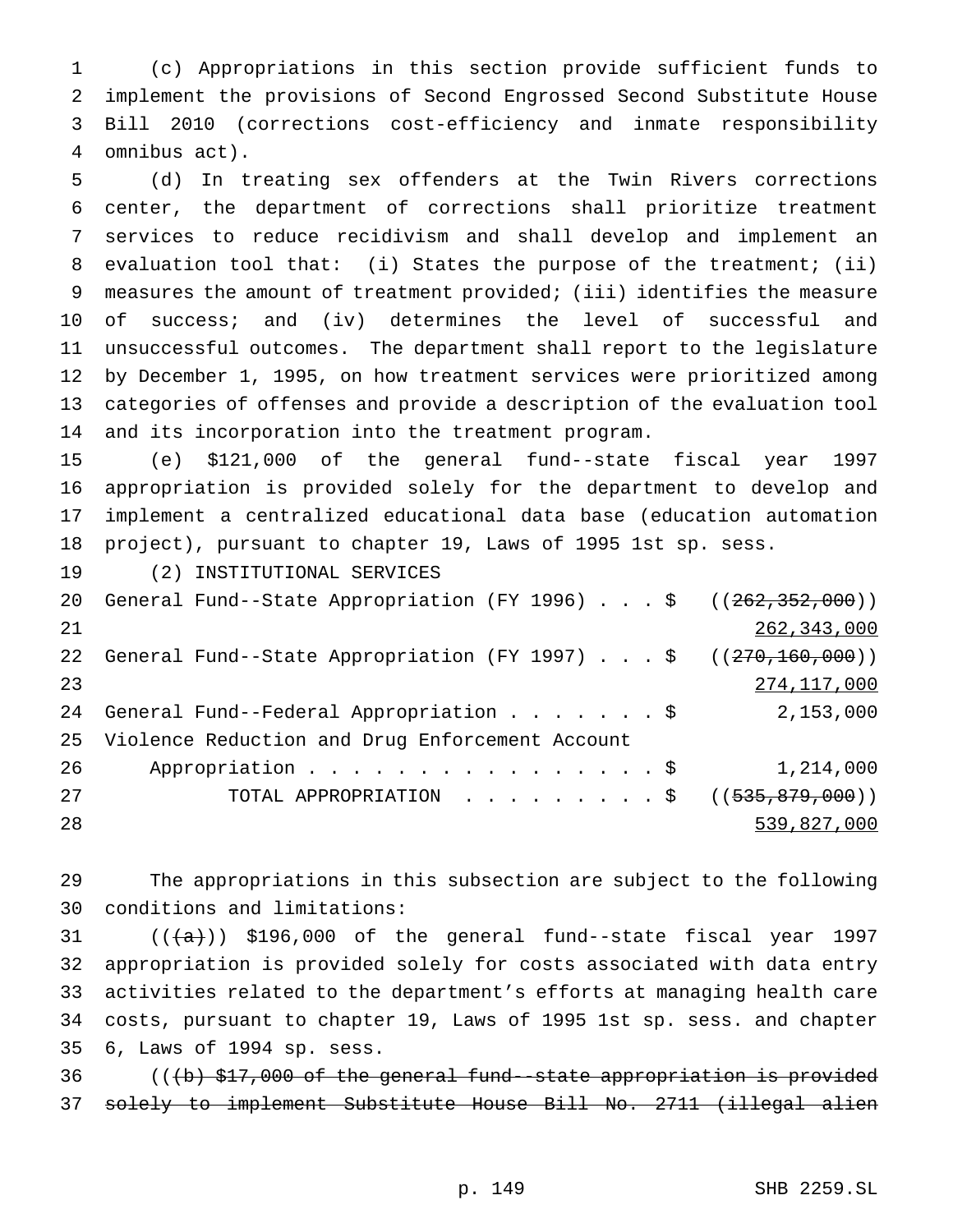offender camps). If the bill is not enacted by June 30, 1996, the 2 amount provided in this subsection shall lapse.)) (3) COMMUNITY CORRECTIONS General Fund Appropriation (FY 1996) ......\$ 78,843,000 5 General Fund Appropriation (FY 1997) . . . . . \$ ((80,290,000)) 79,576,000 Violence Reduction and Drug Enforcement Account 8 Appropriation . . . . . . . . . . . . . . . \$ 400,000 9 TOTAL APPROPRIATION . . . . . . . . \$ ((<del>159,533,000</del>))  $158,819,000$ 

 The appropriations in this subsection are subject to the following conditions and limitations:

 (a) \$72,000 of the general fund--state fiscal year 1997 appropriation is provided solely for the implementation of Substitute House Bill No. 2533 (supervision of misdemeanants). If the bill is not enacted by June 30, 1996, the amount shall lapse.

 (b) \$38,000 of the general fund--state fiscal year 1997 appropriation is provided solely for the implementation of Substitute Senate Bill No. 6274 (supervision of sex offenders). If the bill is not enacted by June 30, 1996, the amount provided in this subsection shall lapse.

(4) CORRECTIONAL INDUSTRIES

23 General Fund Appropriation (FY 1996) . . . . . . \$ 3,330,000 24 General Fund Appropriation (FY 1997) . . . . . \$ 3,603,000 TOTAL APPROPRIATION.......\$ 6,933,000 The appropriations in this subsection are subject to the following conditions and limitations: \$100,000 of the general fund fiscal year 1997 appropriation is provided solely for transfer to the jail industries board. The board shall use the amount specified in this subsection only for administrative expenses, equipment purchases, and technical assistance associated with advising cities and counties in developing, promoting, and implementing consistent, safe, and efficient offender work programs.

(5) INTERAGENCY PAYMENTS

|    |  | 35 General Fund Appropriation (FY 1996) \$ |  |  |  |  | 6,223,000  |
|----|--|--------------------------------------------|--|--|--|--|------------|
|    |  | 36 General Fund Appropriation (FY 1997) \$ |  |  |  |  | 6,223,000  |
| 37 |  | TOTAL APPROPRIATION \$                     |  |  |  |  | 12,446,000 |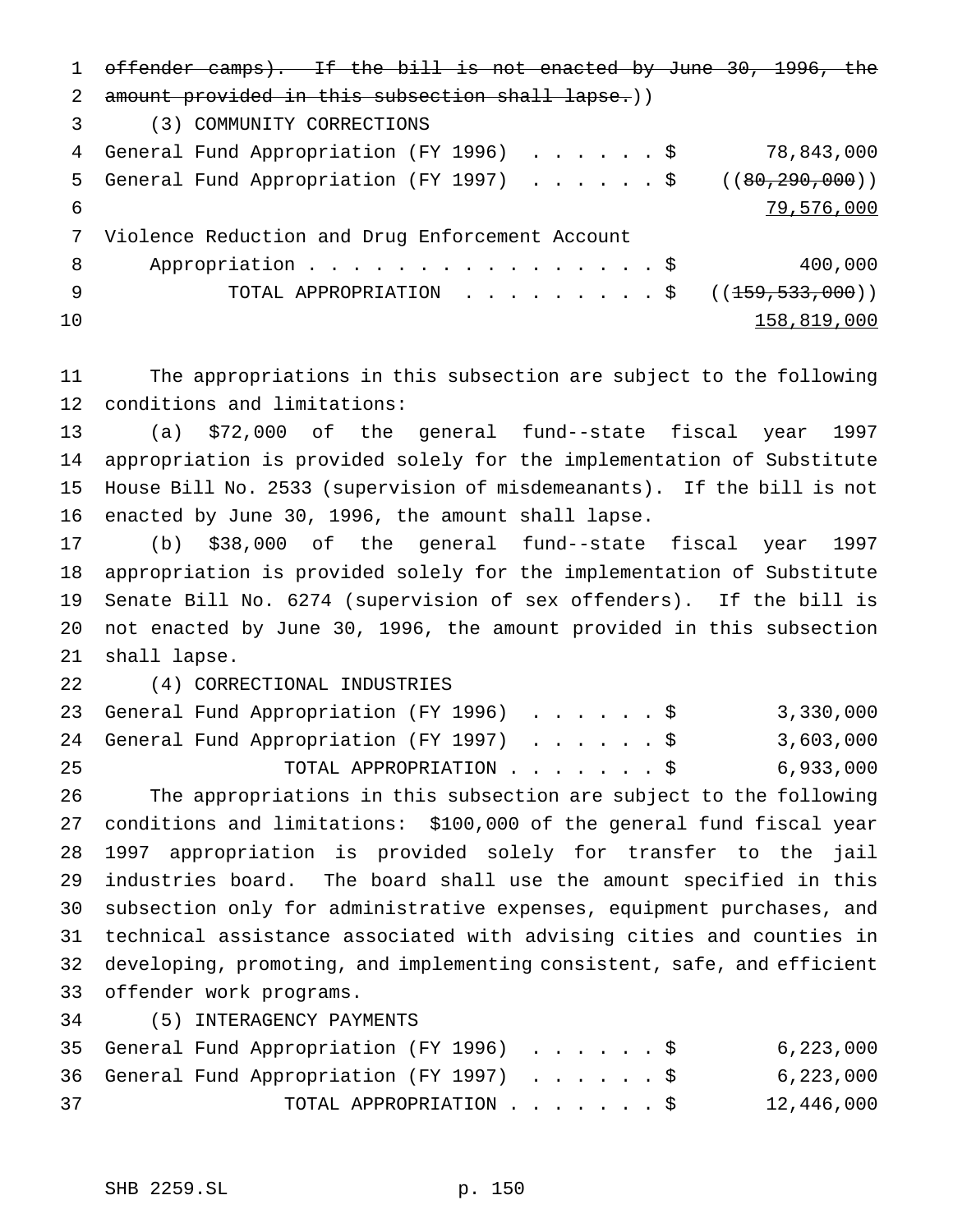**Sec. 1121.** 1996 c 283 s 220 (uncodified) is amended to read as follows:

**FOR THE EMPLOYMENT SECURITY DEPARTMENT**

| 4  | General Fund--State Appropriation (FY 1996) \$ | 834,000           |
|----|------------------------------------------------|-------------------|
| 5  | General Fund--State Appropriation (FY 1997) \$ | 5,279,000         |
| 6  | General Fund--Federal Appropriation \$         | 190,936,000       |
| 7  | General Fund--Private/Local Appropriation \$   | 21,965,000        |
| 8  | Unemployment Compensation Administration       |                   |
| 9  | Account--Federal Appropriation \$              | 177,891,000       |
| 10 | Administrative Contingency Account--State      |                   |
| 11 | Appropriation \$                               | ((8, 735, 000))   |
| 12 |                                                | 9,235,000         |
| 13 | Employment Services Administrative Account--   |                   |
| 14 | State Appropriation \$                         | 12,294,000        |
| 15 | Employment and Training Trust Account          |                   |
| 16 | Appropriation \$                               | 9,294,000         |
| 17 | TOTAL APPROPRIATION \$                         | ((427, 228, 000)) |
| 18 |                                                | 427,728,000       |

 The appropriations in this section are subject to the following conditions and limitations:

 (1) The employment security department shall spend no more than \$25,049,511 of the unemployment compensation administration account-- federal appropriation for the general unemployment insurance 24 development effort (GUIDE) project, except that the department may exceed this amount by up to \$2,600,000 to offset the cost associated with any vendor-caused delay. The additional spending limitation is further conditioned on the department seeking full recovery of these 28 moneys from any vendors failing to perform in full. Authority to expend this amount is conditioned on compliance with section 902 of this act.

 (2) The employment and training trust account appropriation shall not be expended until a plan for such expenditure is reviewed and approved by the workforce training and education coordinating board for consistency with chapter 226, Laws of 1993 (employment and training for unemployed workers), and the comprehensive plan for workforce training provided in RCW 28C.18.060(4).

 (3) \$95,000 of the employment services administrative account-- federal appropriation is provided solely for a study of the financing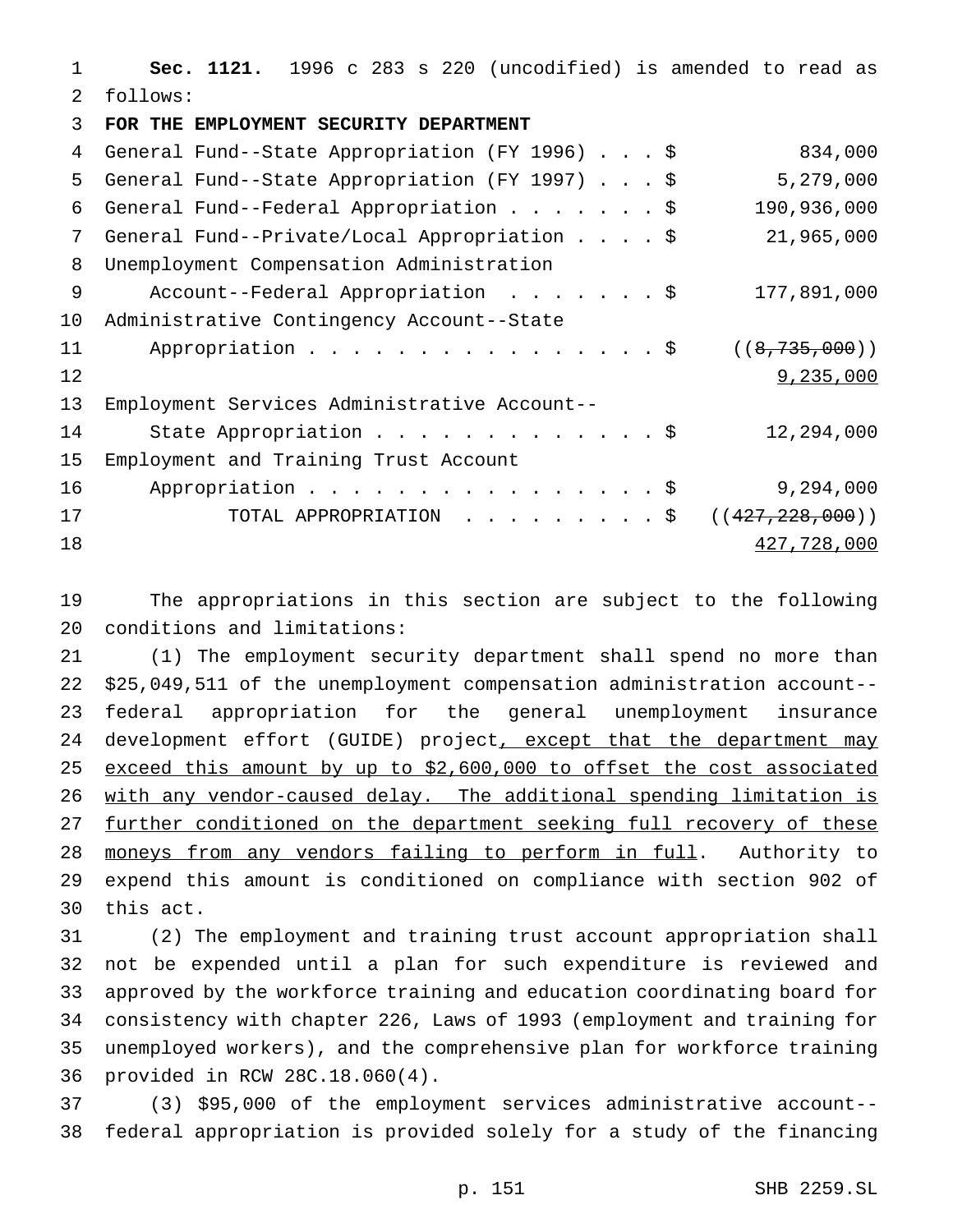provisions of the state's unemployment insurance law pursuant to Engrossed Senate Bill No. 5925.

 (4) \$500,000 of the general fund--state fiscal year 1996 appropriation and \$4,945,000 of the general fund--state fiscal year 1997 appropriation are provided solely for the department to administer a comprehensive set of summer employment and training programs to disadvantaged youth. In administering this program, the department shall adhere to the following guidelines: (a) Coordinate with the work force training and education board and the service delivery areas in program development and implementation; (b) maximize employment and training opportunities for youth, while at the same time minimize state fiscal resources required; (c) adhere to the state's comprehensive plan for work force training; (d) support the state's one-stop approach to 14 service delivery; (e) maintain low administrative overhead; (f) support the school-to-work transition system; and (g) submit an evaluation of the program by February 1, 1997. The evaluation shall identify: (i) 17 The number of participants in the program by service delivery area; (ii) demographic information on the participants; (iii) the benefits to clients participating in employment and training programs; and (iv) recommendations on the merits of continuing the program.

(End of part)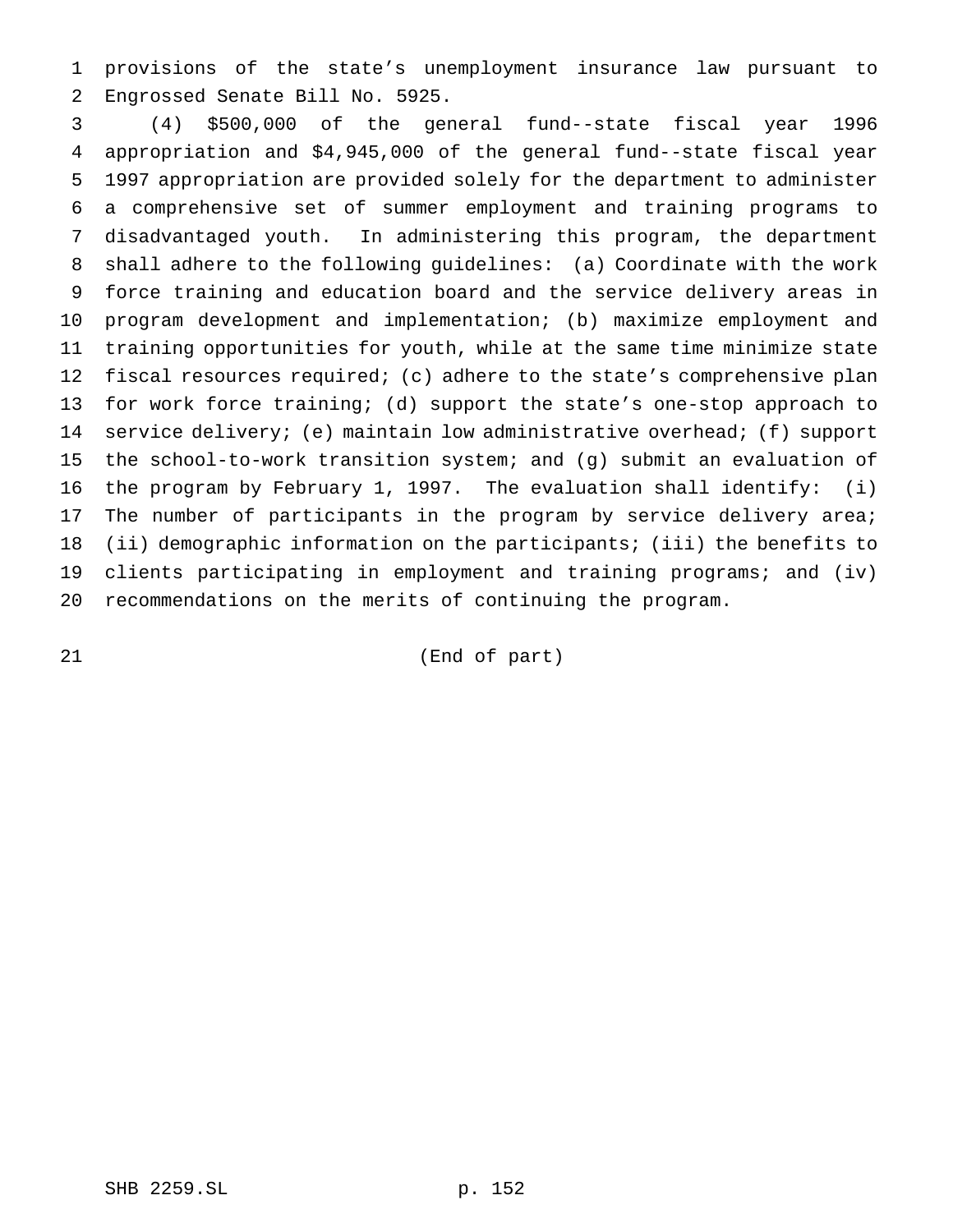| $\mathbf{1}$ | PART XII                                                           |
|--------------|--------------------------------------------------------------------|
| 2            | NATURAL RESOURCES                                                  |
|              |                                                                    |
| 3            | Sec. 1201. 1996 c 283 s 301 (uncodified) is amended to read as     |
| 4            | follows:                                                           |
| 5            | FOR THE DEPARTMENT OF ECOLOGY                                      |
| 6            | General Fund--State Appropriation (FY 1996) \$<br>22,289,000       |
| 7            | General Fund--State Appropriation (FY 1997) \$<br>((21, 409, 000)) |
| 8            | 21,781,000                                                         |
| 9            | General Fund--Federal Appropriation \$<br>41,534,000               |
| 10           | General Fund--Private/Local Appropriation \$<br>1,385,000          |
| 11           | Special Grass Seed Burning Research Account                        |
| 12           | 42,000<br>Appropriation $\frac{1}{5}$                              |
| 13           | 2,664,000<br>Reclamation Revolving Account Appropriation \$        |
| 14           | 10,031,000<br>Flood Control Assistance Account Appropriation . \$  |
| 15           | State Emergency Water Projects Revolving Account                   |
| 16           | Appropriation \$<br>312,000                                        |
| 17           | Industrial Insurance Premium Refund Account                        |
| 18           | ( (189,000))<br>Appropriation $\frac{1}{5}$                        |
| 19           | 273,000                                                            |
| 20           | Waste Reduction, Recycling, and Litter Control                     |
| 21           | Account Appropriation \$<br>5,561,000                              |
| 22           | State and Local Improvements Revolving Account--                   |
| 23           | Waste Disposal Appropriation \$<br>1,000,000                       |
| 24           | State and Local Improvements Revolving Account--                   |
| 25           | Water Supply Facilities Appropriation \$<br>1,344,000              |
| 26           | 182,000<br>Basic Data Account Appropriation \$                     |
| 27           | 5,759,000<br>Vehicle Tire Recycling Account Appropriation \$       |
| 28           | Water Quality Account Appropriation \$<br>3,583,000                |
| 29           | Worker and Community Right to Know Account                         |
| 30           | 408,000<br>Appropriation \$                                        |
| 31           | State Toxics Control Account Appropriation \$<br>((50, 024, 000))  |
| 32           | 50, 129, 000                                                       |
| 33           | 3,842,000<br>Local Toxics Control Account Appropriation \$         |
| 34           | Water Quality Permit Account Appropriation \$<br>19,600,000        |
| 35           | Underground Storage Tank Account                                   |
| 36           | Appropriation \$<br>2,336,000                                      |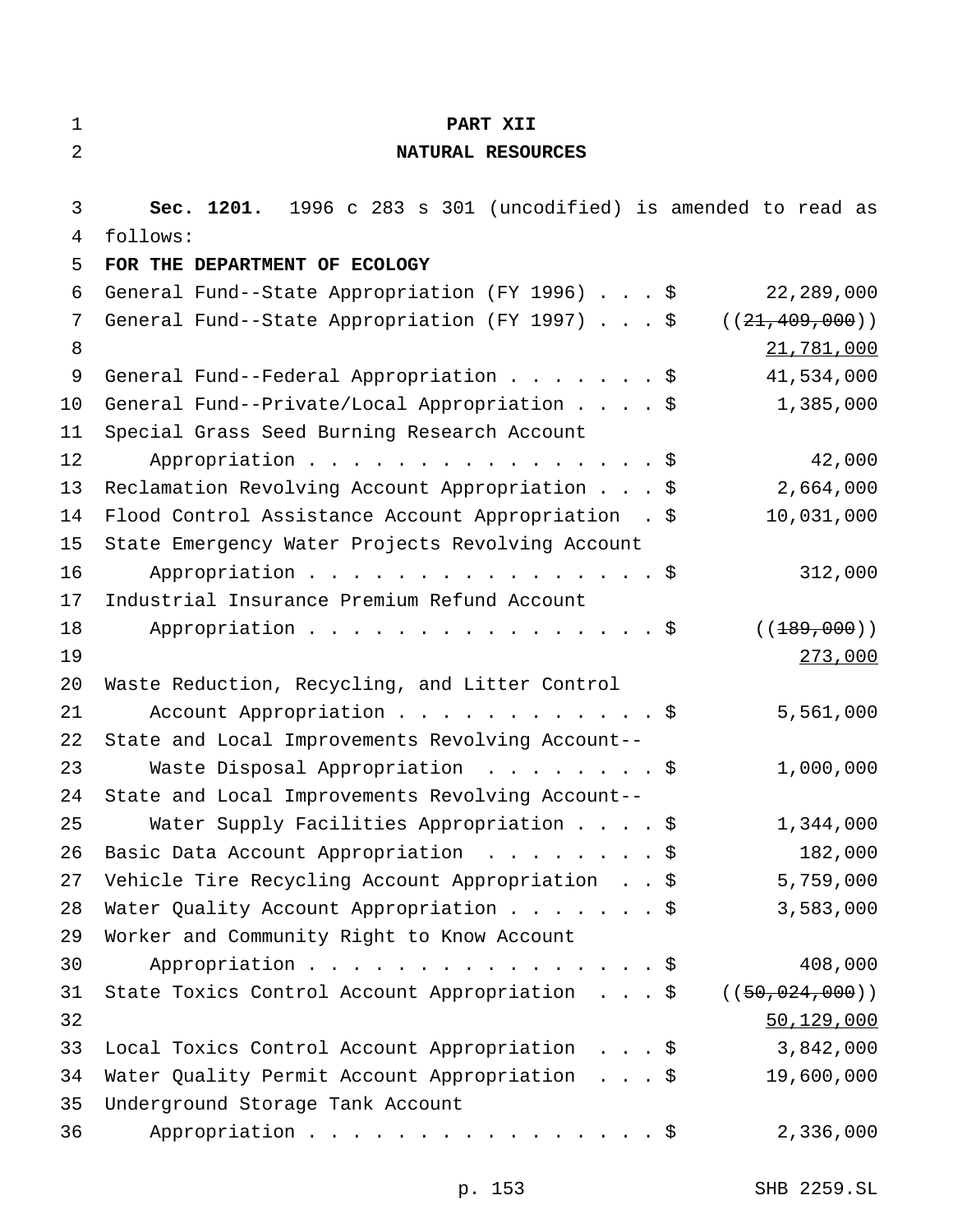1 Solid Waste Management Account Appropriation . . \$ 3,631,000 Hazardous Waste Assistance Account 3 Appropriation . . . . . . . . . . . . . . . \$ 3,476,000 4 Air Pollution Control Account Appropriation . . . \$ ((16,221,000))  $16,421,000$  Oil Spill Administration Account Appropriation . \$ 2,939,000 Water Right Permit Processing Account 8 Appropriation . . . . . . . . . . . . . . . \$ 750,000 9 Wood Stove Education Account Appropriation . . . \$ 1,251,000 10 Air Operating Permit Account Appropriation . . . \$ ((4,548,000)) 4,348,000 12 Freshwater Aquatic Weeds Account Appropriation . \$ ((2,047,000)) 2,497,000 Oil Spill Response Account Appropriation ....\$ 7,060,000 Metals Mining Account Appropriation.......\$ 300,000 Water Pollution Control Revolving Account--State 17 Appropriation . . . . . . . . . . . . . . \$ ((<del>165,000</del>)) 18 18 192,000 Water Pollution Control Revolving Account--Federal 20 Appropriation . . . . . . . . . . . . . . \$ ((<del>1,419,000</del>)) 21  $\frac{1,553,000}{1}$ 22 TOTAL APPROPRIATION . . . . . . \$ ((<del>237,301,000</del>)) 238,473,000

 The appropriations in this section are subject to the following conditions and limitations:

 (1) \$5,933,000 of the general fund--state appropriation is provided solely for the implementation of the Puget Sound water quality management plan. In addition, \$394,000 of the general fund--federal appropriation, \$819,000 of the state toxics control account appropriation, \$3,591,000 of the water quality permit fee account appropriation, and \$2,715,000 of the oil spill administration account appropriation may be used for the implementation of the Puget Sound water quality management plan.

 (2) \$150,000 of the state toxics control account appropriation and \$150,000 of the local toxics control account appropriation are provided solely for implementing Engrossed Substitute House Bill No. 1810 (hazardous substance cleanup). If the bill is not enacted by June 30, 1995, the amount provided in this subsection shall lapse.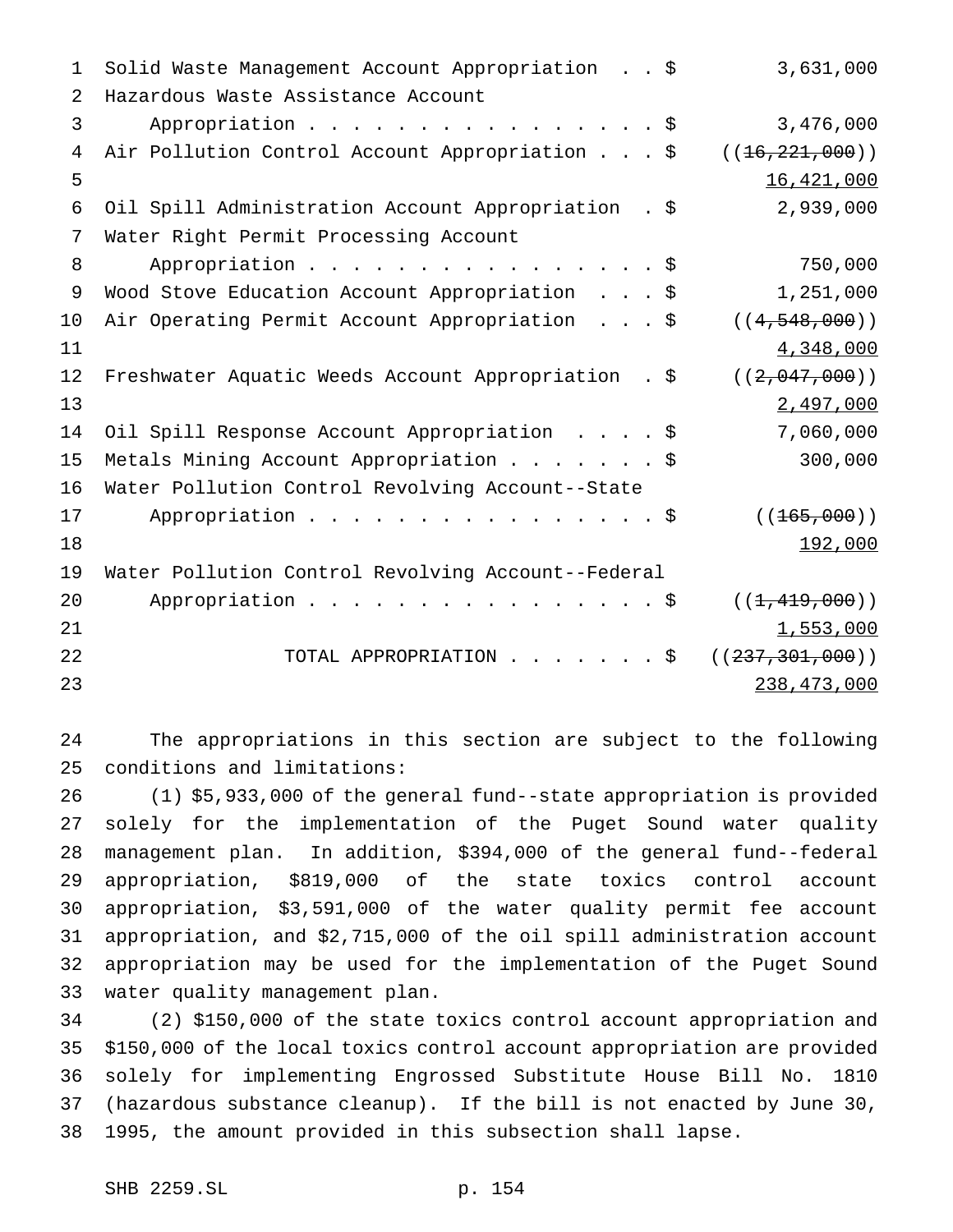(3) \$581,000 of the general fund--state appropriation, \$170,000 of the air operating permit account appropriation, \$80,000 of the water quality permit account appropriation, and \$63,000 of the state toxics control account appropriation are provided solely for implementing Engrossed Substitute House Bill No. 1010 (regulatory reform). If the bill is not enacted by June 30, 1995, the amount provided in this subsection shall lapse.

 (4) \$2,000,000 of the state toxics control account appropriation is provided solely for the following purposes:

 (a) To conduct remedial actions for sites for which there are no potentially liable persons or for which potentially liable persons cannot be found;

 (b) To provide funding to assist potentially liable persons under RCW 70.105D.070(2)(d)(xi) to pay for the cost of the remedial actions; and

 (c) To conduct remedial actions for sites for which potentially liable persons have refused to comply with the orders issued by the department under RCW 70.105D.030 requiring the persons to provide the remedial action.

 (5) \$250,000 of the flood control assistance account is provided solely for a grant or contract to the lead local entity for technical analysis and coordination with the Army Corps of Engineers and local agencies to address the breach in the south jetty at the entrance of Grays Harbor.

 (6) \$70,000 of the general fund--state appropriation, \$90,000 of the state toxics control account appropriation, and \$55,000 of the air pollution control account appropriation are provided solely to implement Engrossed Substitute House Bill No. 1724 (growth management). If the bill is not enacted by June 30, 1995, the amounts provided in this subsection shall lapse.

 (7) If Engrossed Substitute House Bill No. 1125 (dam safety inspections), or substantially similar legislation, is not enacted by June 30, 1995, then the department shall not expend any funds appropriated in this section for any regulatory activity authorized under RCW 90.03.350 with respect to hydroelectric facilities which require a license under the federal power act, 16 ASCUS Sec. 791a et seq. If Engrossed Substitute House Bill No. 1125, or substantially similar legislation, is enacted by June 30, 1995, then the department may apply all available funds appropriated under this section for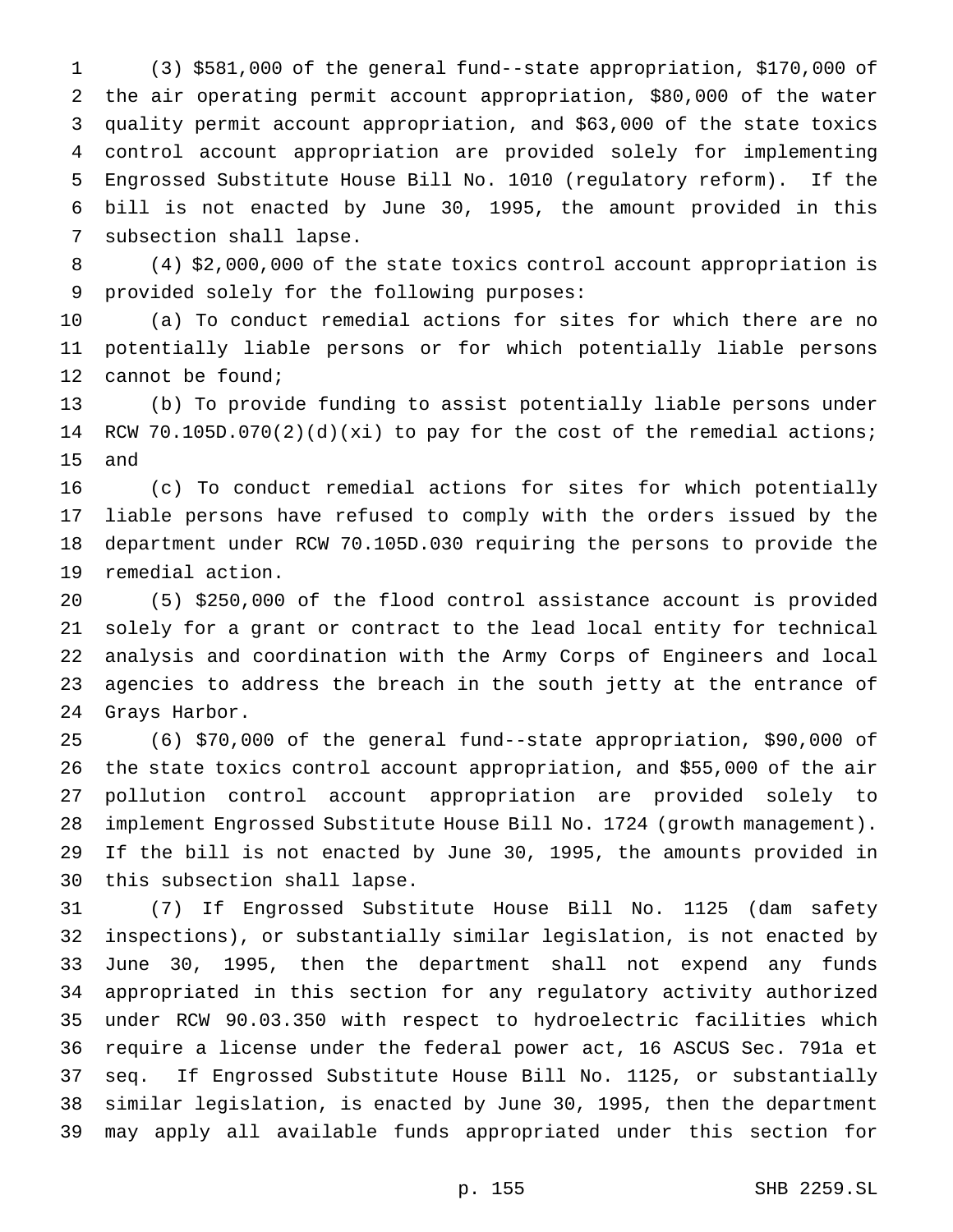regulatory activity authorized under RCW 90.03.350 for the purposes of inspecting and regulating the safety of dams under the exclusive jurisdiction of the state.

 (8) \$425,000 of the general fund--state appropriation and \$525,000 of the general fund--federal appropriation are provided solely for the Padilla Bay national estuarine research reserve and interpretive center.

 (9) The water right permit processing account is hereby created in the state treasury. Moneys in the account may be spent only after appropriation. Expenditures from the account may be used solely for water right permit processing and expenses associated with the Yakima adjudication.

 (10) \$1,298,000 of the general fund--state appropriation, \$188,000 of the general fund--federal appropriation, and \$883,000 of the water quality account appropriation are provided solely to coordinate and implement the activities required by the Puget Sound water quality management plan and to perform the powers and duties under chapter 90.70 RCW.

 $((+12))$   $(11)$  \$331,000 of the flood control assistance account appropriation is provided solely for the implementation of flood reduction plans. Of this amount, \$250,000 is to implement the Mason county flood reduction plan and \$81,000 is to implement the Chelan/Douglas county flood reduction plan.

 $((+13))$   $(12)$  Within the air pollution control account appropriation, the department shall continue monitoring air quality in the Northport area.

 ( $(\frac{14}{14})$ )  $(13)$  \$60,000 of the freshwater aquatic weeds account appropriation is provided solely for a grant to the department of fish and wildlife to control and eradicate purple loosestrife using the most cost-effective methods available, including chemical control where appropriate.

 $((+15))$   $(14)$  Within the funds appropriated in this section, the department shall prepare a report regarding the feasibility of pollution reduction target measures for point source facilities that are based on actual facility outputs rather than technologies used within a facility. In preparing the report the department shall create and seek recommendations from an advisory committee consisting of business, local government, and environmental representatives. The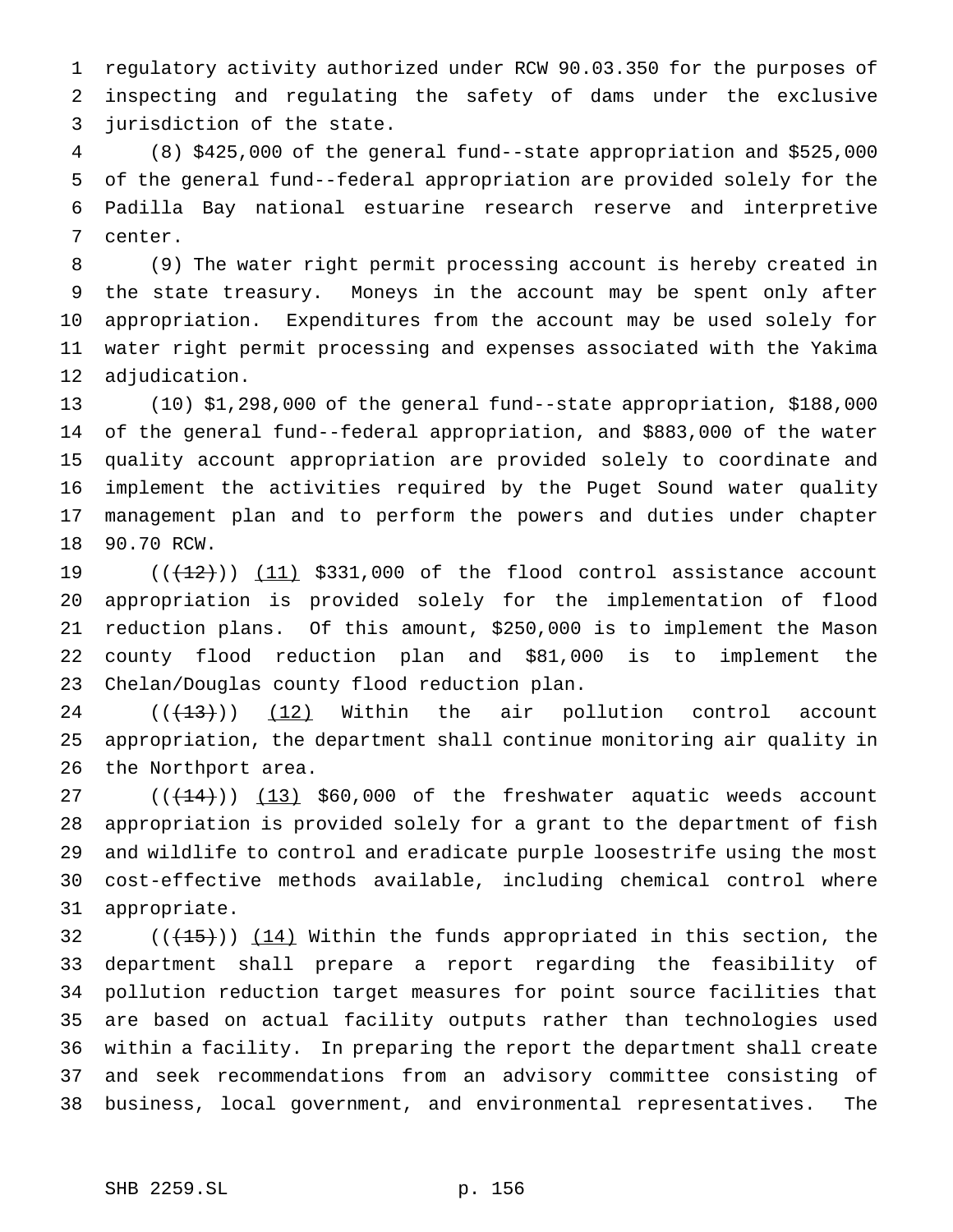department shall submit the report to the appropriate committees of the legislature by November 30, 1996.

  $((+16))$   $(15)$  \$700,000 of the flood control assistance account appropriation is provided solely for the study and abatement of coastal erosion in the region of Willapa bay, Grays Harbor, and the lower Columbia river.

7  $((+17))$   $(16)$  \$5,000,000 of the flood control assistance account appropriation is provided solely for grants to assist local governments 9 in repairing or replacing dikes and levees ((damaged in the November 1995 and February 1996 flood events)) and updating local flood control 11 plans, implementation of local flood control plans, and the development 12 and implementation of public awareness measures.

 $((+18))$   $(17)$  \$500,000 of the local toxics control account appropriation is provided solely to satisfy nonfederal cost-sharing requirements for the Puget Sound confined disposal site feasibility study to be conducted jointly with the United States army corps of engineers. The study will address site design, construction standards, operational requirements, and funding necessary to establish a disposal site for contaminated aquatic sediments.

 $((+19))$   $(18)$  \$1,100,000 of the air pollution control account appropriation is provided solely for grants to local air pollution control authorities to expedite the redesignation of nonattainment areas. These funds shall not be used to supplant existing local funding sources for air pollution control authority programs. Of the amount allocated to the southwest Washington air pollution control authority, \$25,000 is provided solely for the University of Washington to review a study by the southwest air pollution control authority on sources contributing to atmospheric ozone.

 $((+20))$   $(19)$  \$250,000 of the water right permit processing account appropriation is provided solely for additional staff and associated costs to support the Yakima county superior court in adjudicating water rights in the Yakima river basin.

 $((+21))$   $(20)$  \$590,000 of the general fund--state appropriation, \$65,000 of the waste reduction, recycling, and litter control account appropriation, \$65,000 of the state toxics control account appropriation, \$250,000 of the air pollution control account appropriation, and \$130,000 of the water pollution control revolving account--federal appropriation are provided solely for implementation of the department's information integration project.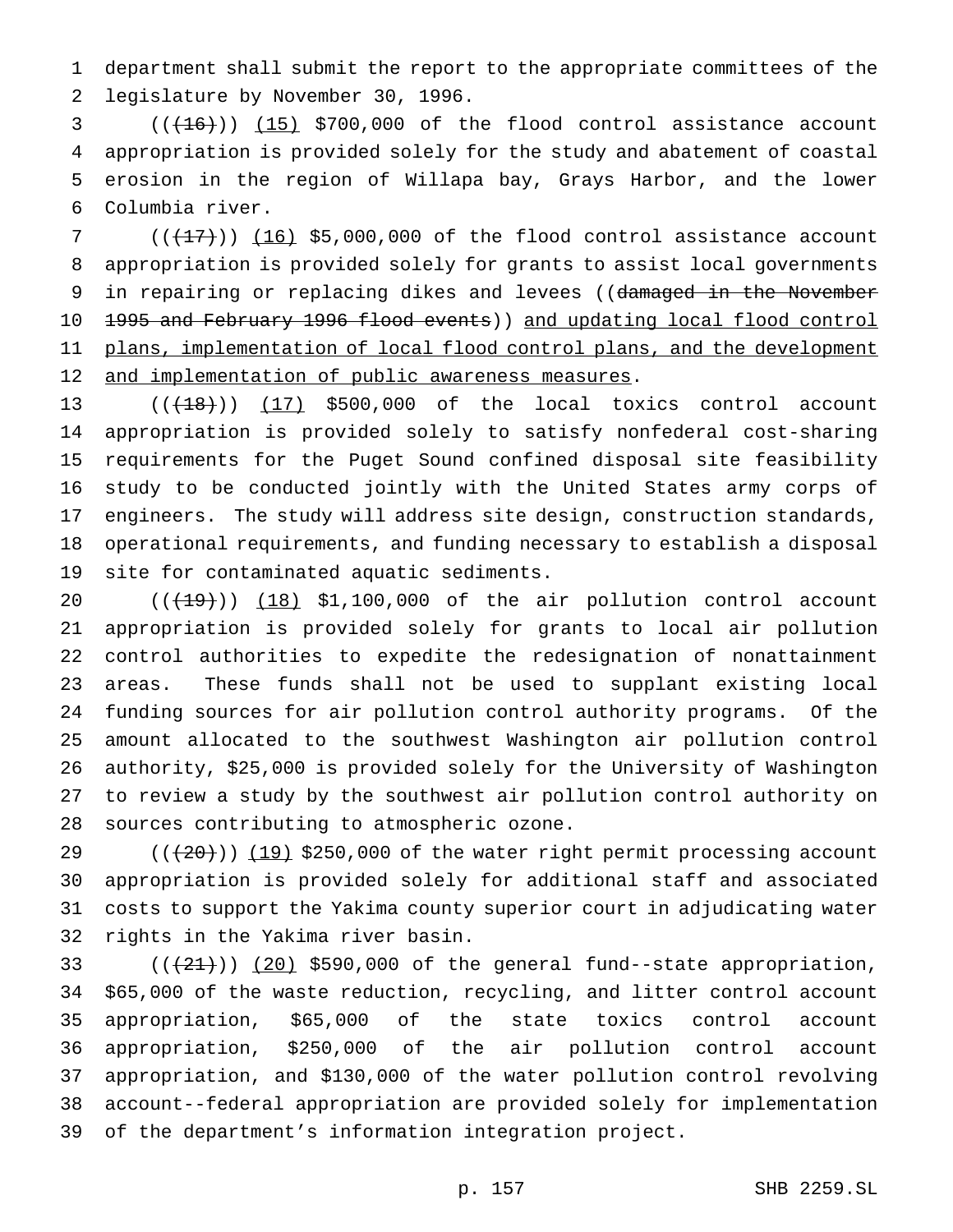1  $((+22))$   $(21)$  \$300,000 of the general fund--state appropriation is provided solely for payment of attorneys' fees pursuant to Rettkowski v. Washington, (cause no. 62718-5).

 **Sec. 1202.** 1996 c 283 s 302 (uncodified) is amended to read as follows:

 **FOR THE STATE PARKS AND RECREATION COMMISSION** General Fund--State Appropriation (FY 1996)...\$ 18,145,000 8 General Fund--State Appropriation (FY 1997) . . . \$ ((18,202,000)) 21,602,000 General Fund--Federal Appropriation.......\$ 1,930,000 General Fund--Private/Local Appropriation....\$ 31,000 Winter Recreation Program Account 13 Appropriation . . . . . . . . . . . . . . \$ 725,000 Off Road Vehicle Account Appropriation .....\$ 241,000 Snowmobile Account Appropriation ........\$ 2,174,000 Aquatic Lands Enhancement Account 17 Appropriation . . . . . . . . . . . . . . . \$ 313,000 Public Safety and Education Account Appropriation................\$ 48,000 Industrial Insurance Premium Refund Account 21 Appropriation . . . . . . . . . . . . . . . \$ 10,000 Waste Reduction, Recycling, and Litter Control 23 Account Appropriation . . . . . . . . . . . \$ 34,000 Water Trail Program Account Appropriation....\$ 26,000 Parks Renewal and Stewardship Account 26 Appropriation . . . . . . . . . . . . . . \$ ((<del>23,893,000</del>)) 27 28 TOTAL APPROPRIATION . . . . . . \$ ((<del>65,772,000</del>)) 66,772,000

 The appropriations in this section are subject to the following conditions and limitations:

 (1) \$189,000 of the aquatic lands enhancement account appropriation is provided solely to implement the Puget Sound water quality plan.

 (2) The general fund--state appropriation and the parks renewal and stewardship account appropriation are provided to maintain full funding and continued operation of all state parks and state parks facilities.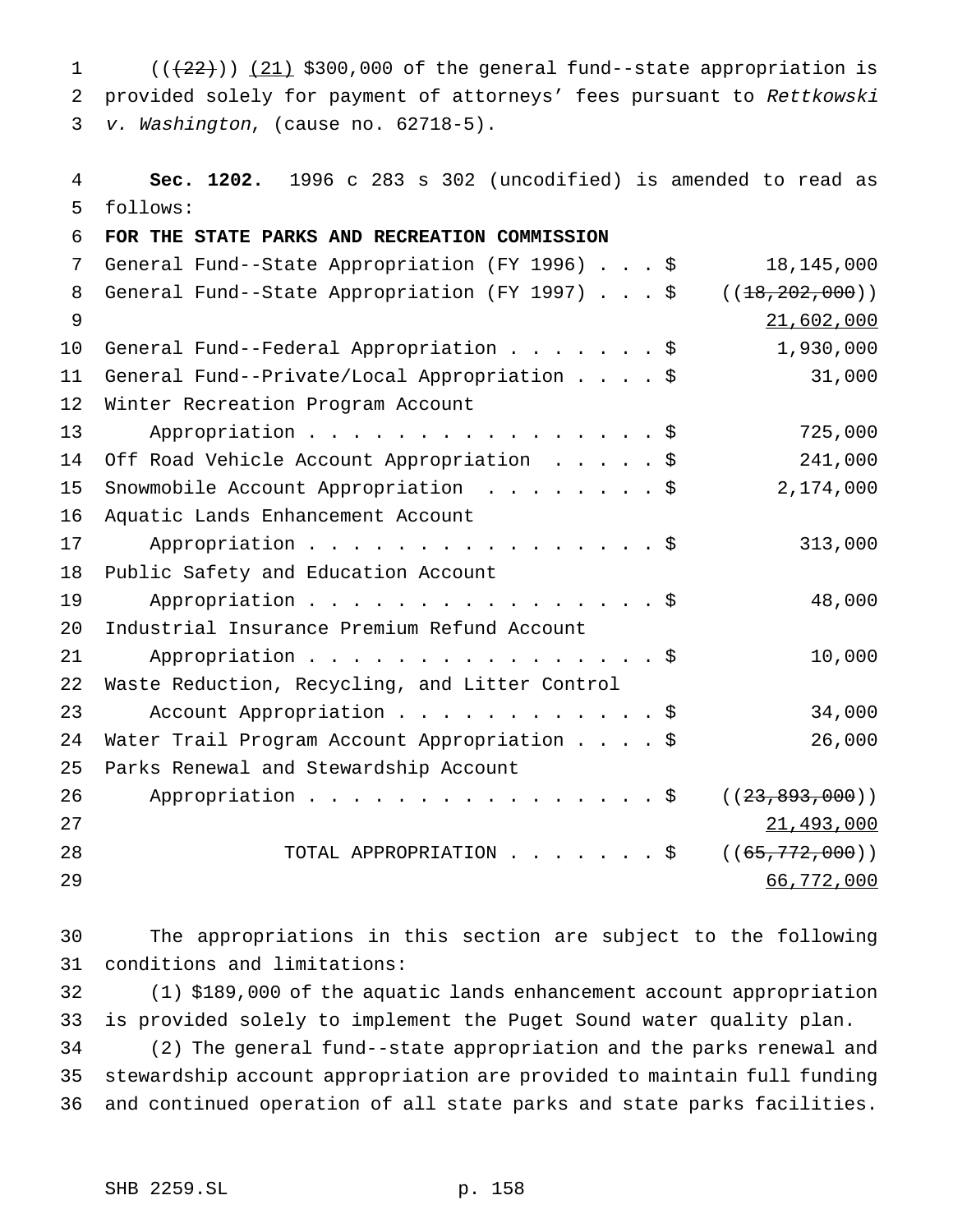(3) \$1,800,000 of the general fund--state appropriation is provided solely for the Washington conservation corps program established under chapter 43.220 RCW.

 (4) \$3,591,000 of the parks renewal and stewardship account appropriation is provided for the operation of a centralized reservation system, to expand marketing, to enhance concession review, and for other revenue generating activities.

8  $($   $($   $($   $+$   $5)$   $$$   $100$ , 000 of the general fund--state appropriation is provided 9 solely for a state match to local funds to prepare a master plan for 10 Mt. Spokane state park.))

 **Sec. 1203.** 1995 2nd sp.s. c 18 s 306 (uncodified) is amended to read as follows:

**FOR THE ENVIRONMENTAL HEARINGS OFFICE**

|    |  | 14 General Fund Appropriation (FY 1996) \$ |  |  |  |  |  | 715,000                                               |
|----|--|--------------------------------------------|--|--|--|--|--|-------------------------------------------------------|
|    |  | 15 General Fund Appropriation (FY 1997) \$ |  |  |  |  |  | ( (713, 000) )                                        |
| 16 |  |                                            |  |  |  |  |  | 738,000                                               |
| 17 |  |                                            |  |  |  |  |  | TOTAL APPROPRIATION $\ldots$ \$ ( $(\pm, 428, 000)$ ) |
| 18 |  |                                            |  |  |  |  |  | 1,453,000                                             |

 **Sec. 1204.** 1996 c 283 s 304 (uncodified) is amended to read as follows:

### **FOR THE DEPARTMENT OF FISH AND WILDLIFE**

| 22 | General Fund--State Appropriation (FY 1996) \$ | 33,187,000       |
|----|------------------------------------------------|------------------|
| 23 | General Fund--State Appropriation (FY 1997) \$ | ((33, 701, 000)) |
| 24 |                                                | 36,019,000       |
| 25 | General Fund--Federal Appropriation \$         | ((54, 098, 000)) |
| 26 |                                                | 57,578,000       |
| 27 | General Fund--Private/Local Appropriation \$   | ((15, 986, 000)) |
| 28 |                                                | 19,837,000       |
| 29 | Off Road Vehicle Account Appropriation \$      | 476,000          |
| 30 | Aquatic Lands Enhancement Account              |                  |
| 31 | Appropriation $\frac{1}{5}$                    | ((5, 412, 000))  |
| 32 |                                                | 5,421,000        |
| 33 | Public Safety and Education Account            |                  |
| 34 | Appropriation \$                               | 590,000          |
| 35 | Industrial Insurance Premium Refund Account    |                  |
| 36 | Appropriation \$                               | ((156,000))      |
| 37 |                                                | 400,000          |
|    |                                                |                  |

p. 159 SHB 2259.SL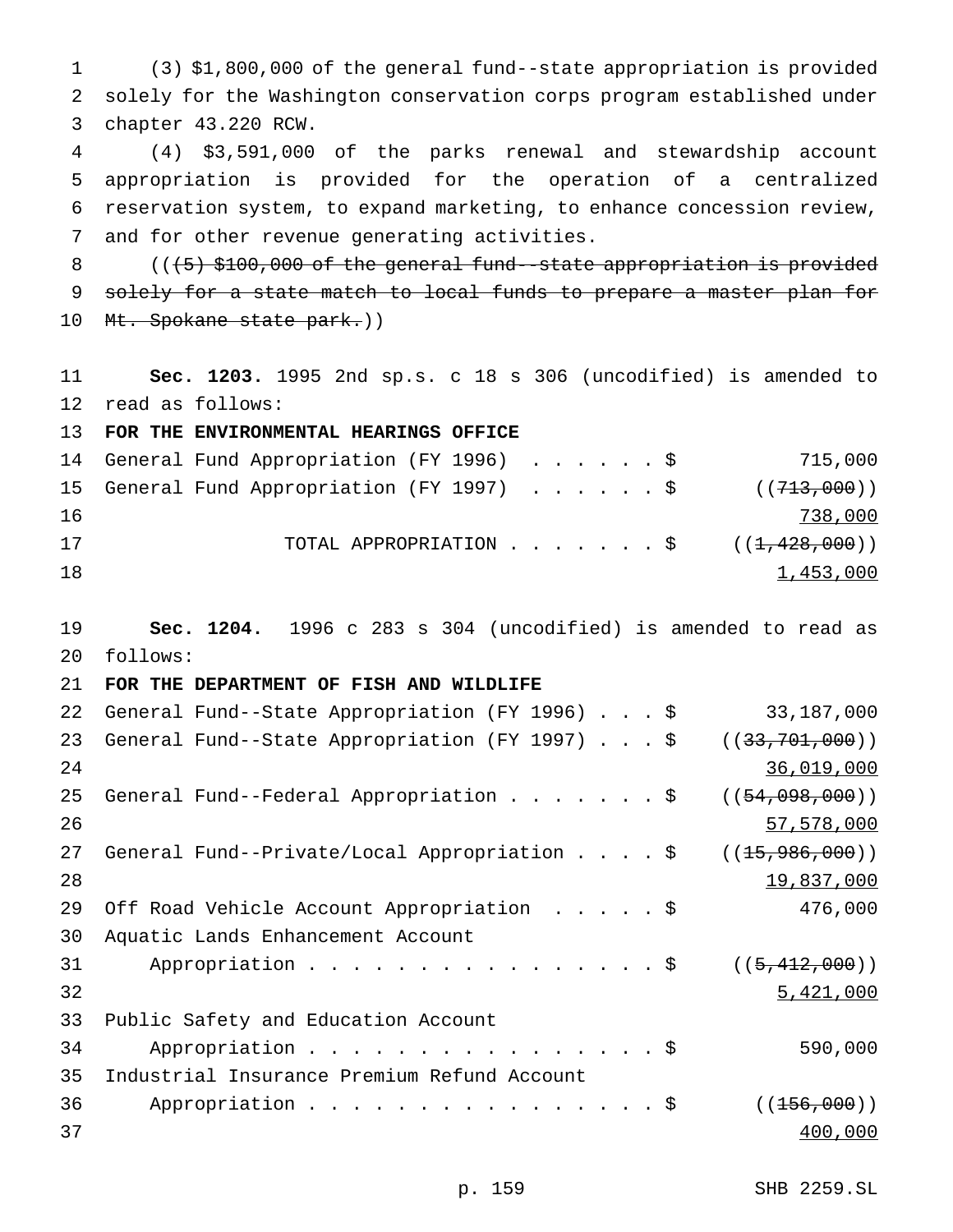Recreational Fisheries Enhancement Account 2 Appropriation . . . . . . . . . . . . . . . \$ 2,217,000 3 Wildlife Account Appropriation . . . . . . . . \$ ((50,003,000)) 50,653,000 5 Special Wildlife Account Appropriation . . . . \$ ((1,884,000)) 2,634,000 Oil Spill Administration Account 8 Appropriation . . . . . . . . . . . . . . . \$ 831,000 9 Warm Water Game Fish Account Appropriation . . . \$ 980,000 10 TOTAL APPROPRIATION . . . . . . \$ ((<del>199,521,000</del>)) 210,823,000

 The appropriations in this section are subject to the following conditions and limitations:

 (1) \$1,532,000 of the general fund--state appropriation is provided solely to implement the Puget Sound water quality management plan.

 (2) \$250,000 of the general fund--state appropriation is provided solely for attorney general costs on behalf of the department of fisheries, department of natural resources, department of health, and the state parks and recreation commission in defending the state and public interests in tribal shellfish litigation (United States v. Washington, subproceeding 89-3). The attorney general costs shall be paid as an interagency reimbursement.

 (3) \$350,000 of the wildlife account appropriation and \$145,000 of the general fund--state appropriation are provided solely for control and eradication of class B designate weeds on department owned and managed lands. The general fund--state appropriation is provided solely for control of spartina. The department shall use the most cost-effective methods available, including chemical control where appropriate, and report to the appropriate committees of the legislature by January 1, 1997, on control methods, costs, and acres treated during the previous year.

 (4) \$250,000 of the general fund--state appropriation is provided solely for costs associated with warm water fish production. Expenditure of this amount shall be consistent with the goals established under RCW 77.12.710 for development of a warm water fish program. No portion of this amount may be expended for any type of feasibility study.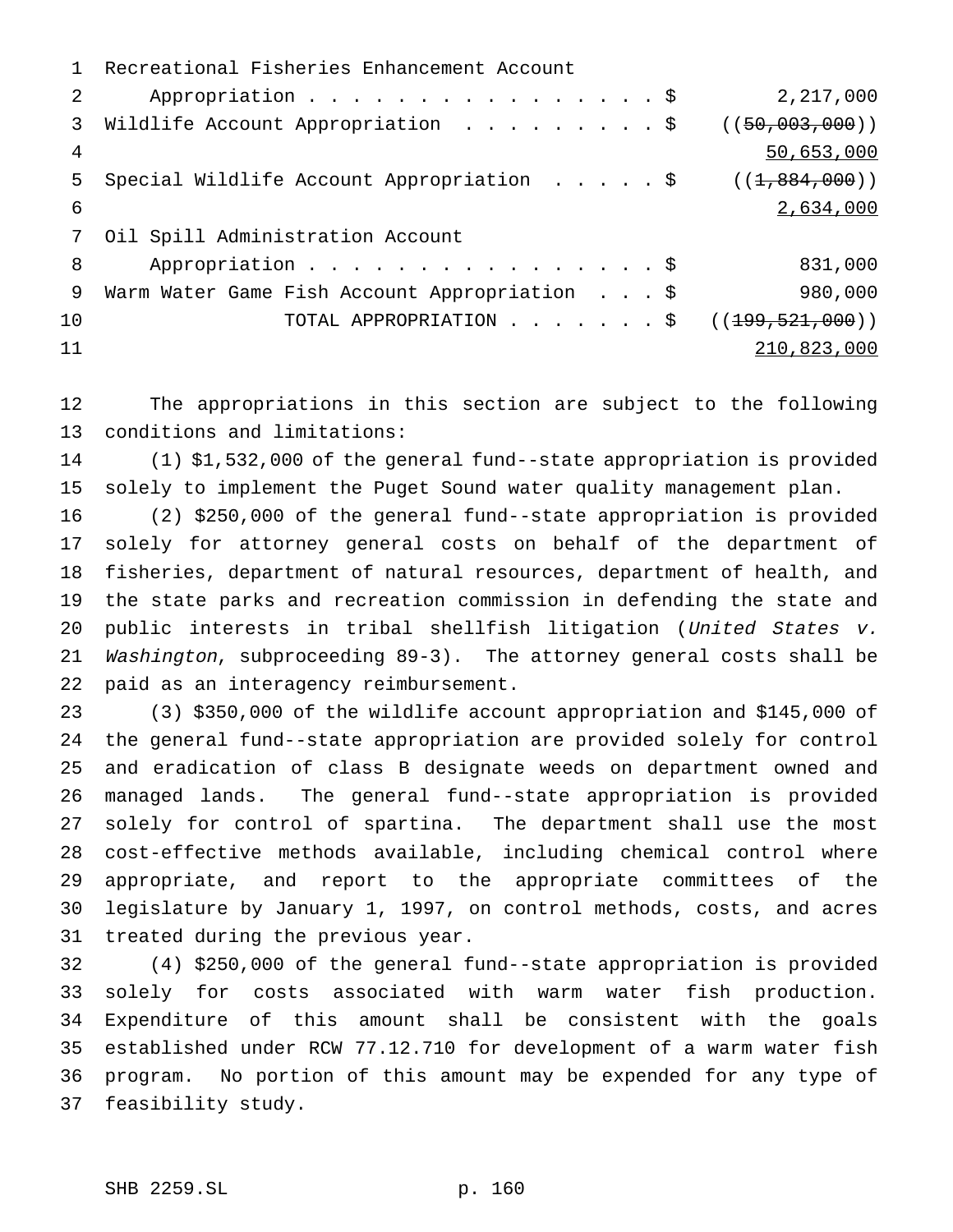(5) \$634,000 of the general fund--state appropriation and \$50,000 of the wildlife account appropriation are provided solely to implement Engrossed Substitute House Bill No. 1010 (regulatory reform). If the bill is not enacted by June 30, 1995, the amount provided in this subsection shall lapse.

 (6) \$2,000,000 of the general fund--state appropriation is provided solely for implementation of Second Substitute Senate Bill No. 5157 (mass marking), chapter 372, Laws of 1995, under the following conditions:

 (a) If, by October 1, 1995, the state reaches agreement with Canada on a marking and detection program, implementation will begin with the 1994 Puget Sound brood coho.

 (b) If, by October 1, 1995, the state does not reach agreement with Canada on a marking and detection program, a pilot project shall be conducted with 1994 Puget Sound brood coho.

(c) Full implementation will begin with the 1995 brood coho.

 (d) \$700,000 of the department's equipment funding and \$300,000 of the department's administration funding will be redirected toward implementation of Second Substitute Senate Bill No. 5157 during the 1995-97 biennium.

 (7) The department shall request a reclassification study be conducted by the personnel resources board for hatchery staff. Any implementation of the study, if approved by the board, shall be pursuant to section 911 of this act.

 (8) Within the appropriations in this section, the department shall maintain the Issaquah hatchery at the current 1993-95 operational level.

 (9) \$140,000 of the wildlife account appropriation is provided solely for a cooperative effort with the department of agriculture for research and eradication of purple loosestrife on state lands. The department shall use the most cost-effective methods available, including chemical control where appropriate, and report to the appropriate committees of the legislature by January 1, 1997, on control methods, costs, and acres treated during the previous year.

 (10) \$110,000 of the aquatic lands enhancement account appropriation may be used for publishing a brochure concerning hydraulic permit application requirements for the control of spartina and purple loosestrife.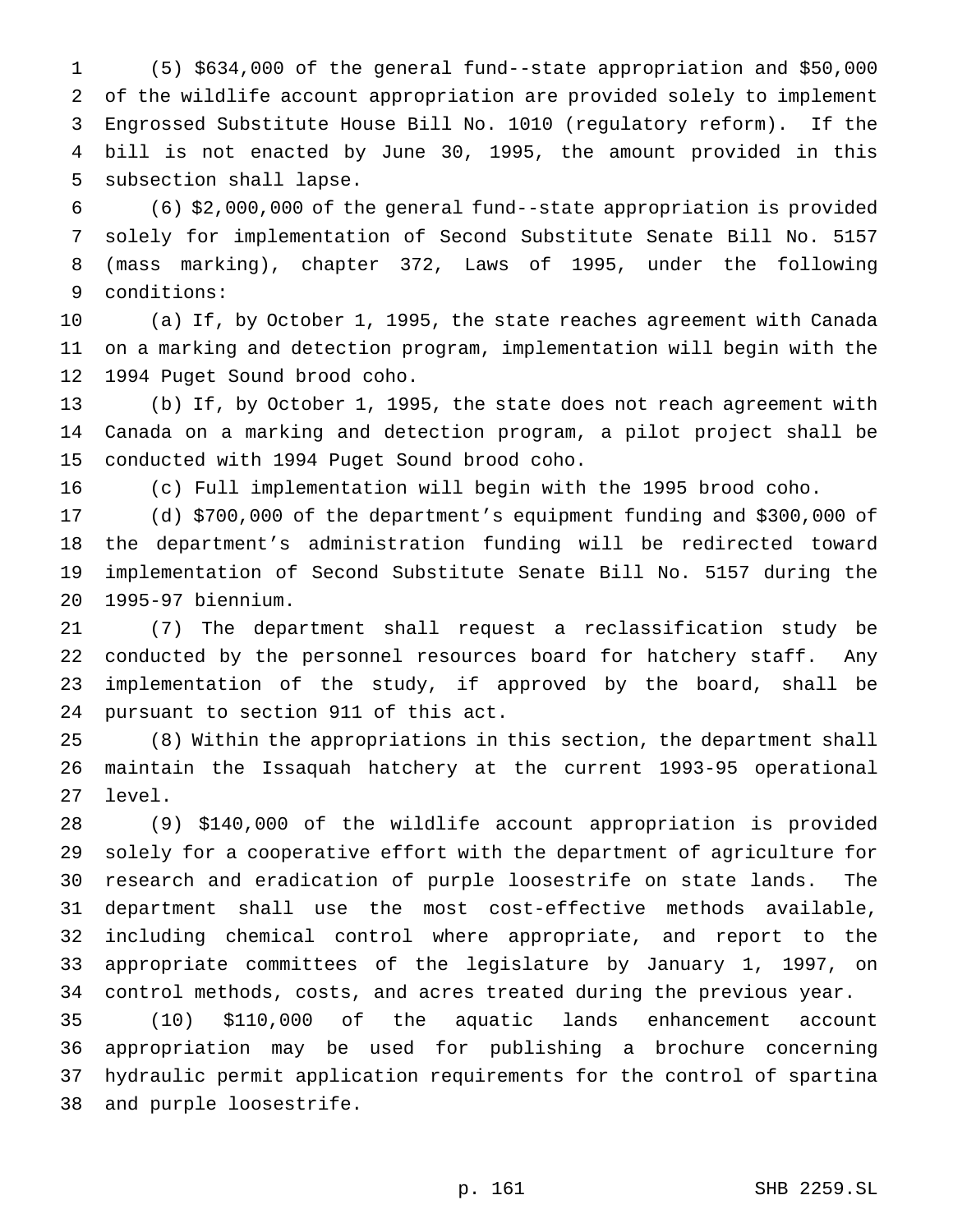(11) \$530,000 of the general fund--state appropriation is provided solely for providing technical assistance to landowners and for reviewing plans submitted to the state pursuant to the forest practices board's proposed rules for the northern spotted owl. If the rules are not adopted by September 1, 1996, the amount provided in this subsection shall lapse.

 (12) \$145,000 of the general fund--state appropriation is provided solely for the fish and wildlife commission to support additional commission meetings, briefings, and other activities necessary to ensure effective implementation of Referendum No. 45 during the 1995-97 biennium.

 (13) \$980,000 of the warm water game fish account appropriation is provided solely for implementation of the warm water game fish enhancement program pursuant to Fourth Substitute Senate Bill No. 5159. If the bill or substantially similar legislation is not enacted by June 30, 1996, the amount provided in this subsection shall lapse.

 (14) \$15,000 of the fiscal year 1997 general fund--state appropriation and \$85,000 of the wildlife account appropriation are provided solely for the payment of claims during fiscal year 1997 arising from damages to crops by wildlife, pursuant to Second Substitute Senate Bill No. 6146 (wildlife claims). If the bill is not enacted by June 30, 1996, the amounts provided in this subsection shall lapse.

24 (15) \$((813,000)) 1,319,000 of the general fund--state appropriation is provided solely to operate Columbia river fish hatcheries for which federal funding has been reduced.

 (16) \$1,438,000 of the fiscal year 1997 general fund--state 28 appropriation is provided solely for the emergency feeding of deer and 29 elk that may be starving and that are posing a risk to private property due to severe winter conditions during the winter of 1996-97.

 (17) Up to \$400,000 of the wildlife account appropriation may be expended for unanticipated unemployment compensation costs to the extent that additional revenues are realized from audits of license 34 vendors.

 **Sec. 1205.** 1996 c 283 s 305 (uncodified) is amended to read as follows:

## **FOR THE DEPARTMENT OF NATURAL RESOURCES**

General Fund--State Appropriation (FY 1996)...\$ 20,325,000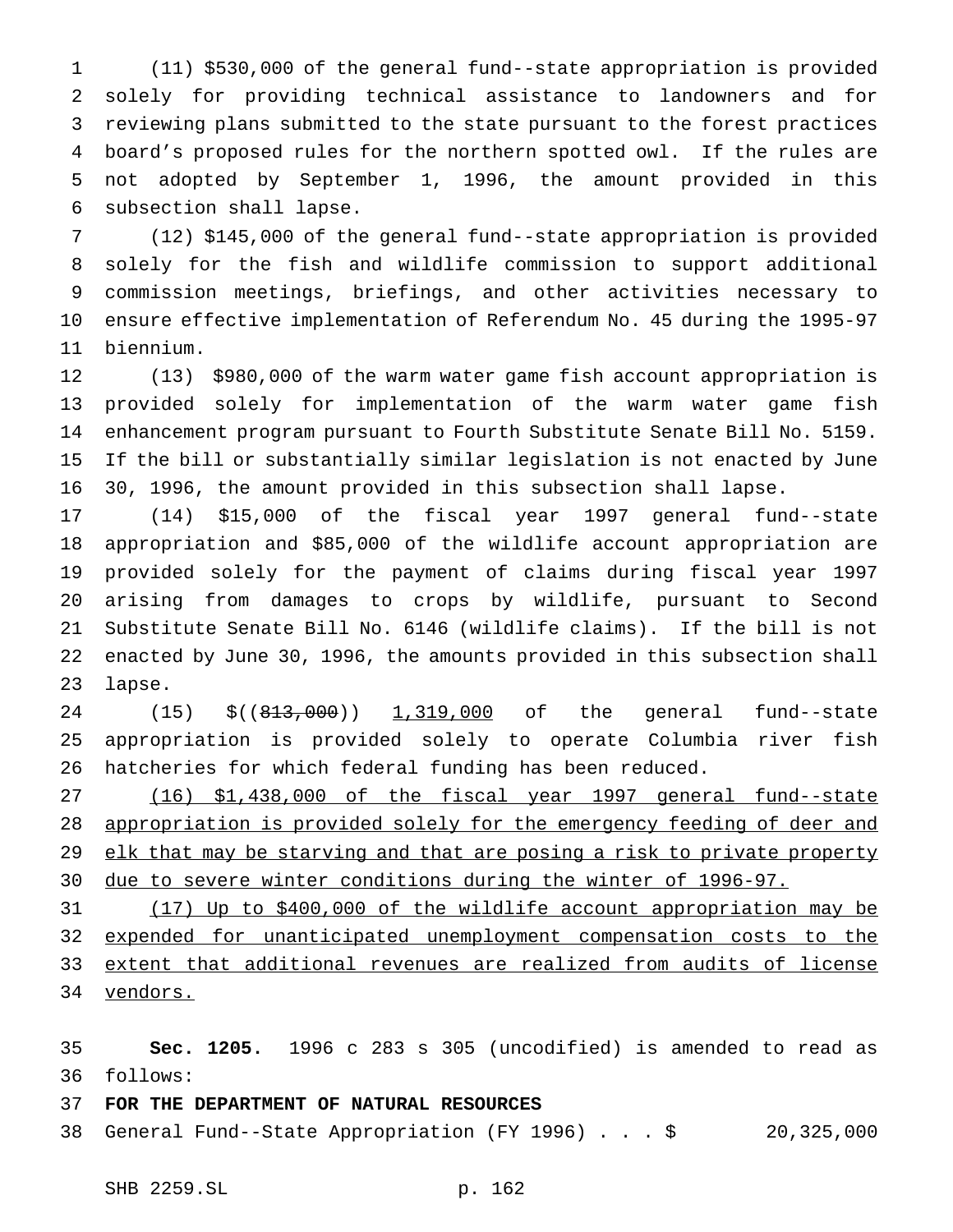| 1  | General Fund--State Appropriation (FY 1997) \$       | ( (20, 424, 000) ) |
|----|------------------------------------------------------|--------------------|
| 2  |                                                      | 28,739,000         |
| 3  | General Fund--Federal Appropriation \$               | 3,024,000          |
| 4  | General Fund--Private/Local Appropriation \$         | 414,000            |
| 5  | Forest Development Account Appropriation \$          | 41,608,000         |
| 6  | Off Road Vehicle Account Appropriation \$            | 3,074,000          |
| 7  | Surveys and Maps Account Appropriation \$            | 1,788,000          |
| 8  | Aquatic Lands Enhancement Account Appropriation . \$ | 2,512,000          |
| 9  | Resource Management Cost Account Appropriation . \$  | 11,624,000         |
| 10 | Waste Reduction, Recycling, and Litter Control       |                    |
| 11 | Account Appropriation \$                             | 440,000            |
| 12 | Surface Mining Reclamation Account                   |                    |
| 13 | Appropriation \$                                     | 1,273,000          |
| 14 | Wildlife Account Appropriation \$                    | 1,300,000          |
| 15 | Water Quality Account Appropriation \$               | 6,000,000          |
| 16 | Aquatic Land Dredged Material Disposal Site          |                    |
| 17 | Account Appropriation \$                             | 734,000            |
| 18 | Natural Resources Conservation Areas Stewardship     |                    |
| 19 | Account Appropriation \$                             | 1,003,000          |
| 20 | Air Pollution Control Account Appropriation \$       | 921,000            |
| 21 | Watershed Restoration Account Appropriation \$       | 1,600,000          |
| 22 | Metals Mining Account Appropriation \$               | 41,000             |
| 23 | Industrial Insurance Premium Refund Account          |                    |
| 24 | Appropriation $\frac{1}{5}$                          | 62,000             |
| 25 | TOTAL APPROPRIATION \$                               | ((118, 167, 000))  |
| 26 |                                                      | 126,482,000        |

 The appropriations in this section are subject to the following conditions and limitations:

29 (1)  $\zeta((7,998,000))$  12,113,000 of the general fund--state appropriation is provided solely for the emergency fire suppression subprogram.

 (2) \$36,000 of the general fund--state appropriations is provided solely for the implementation of the Puget Sound water quality management plan. In addition, \$957,000 of the aquatics lands enhancement account is provided for the implementation of the Puget Sound water quality management plan.

 (3) \$450,000 of the resource management cost account appropriation is provided solely for the control and eradication of class B designate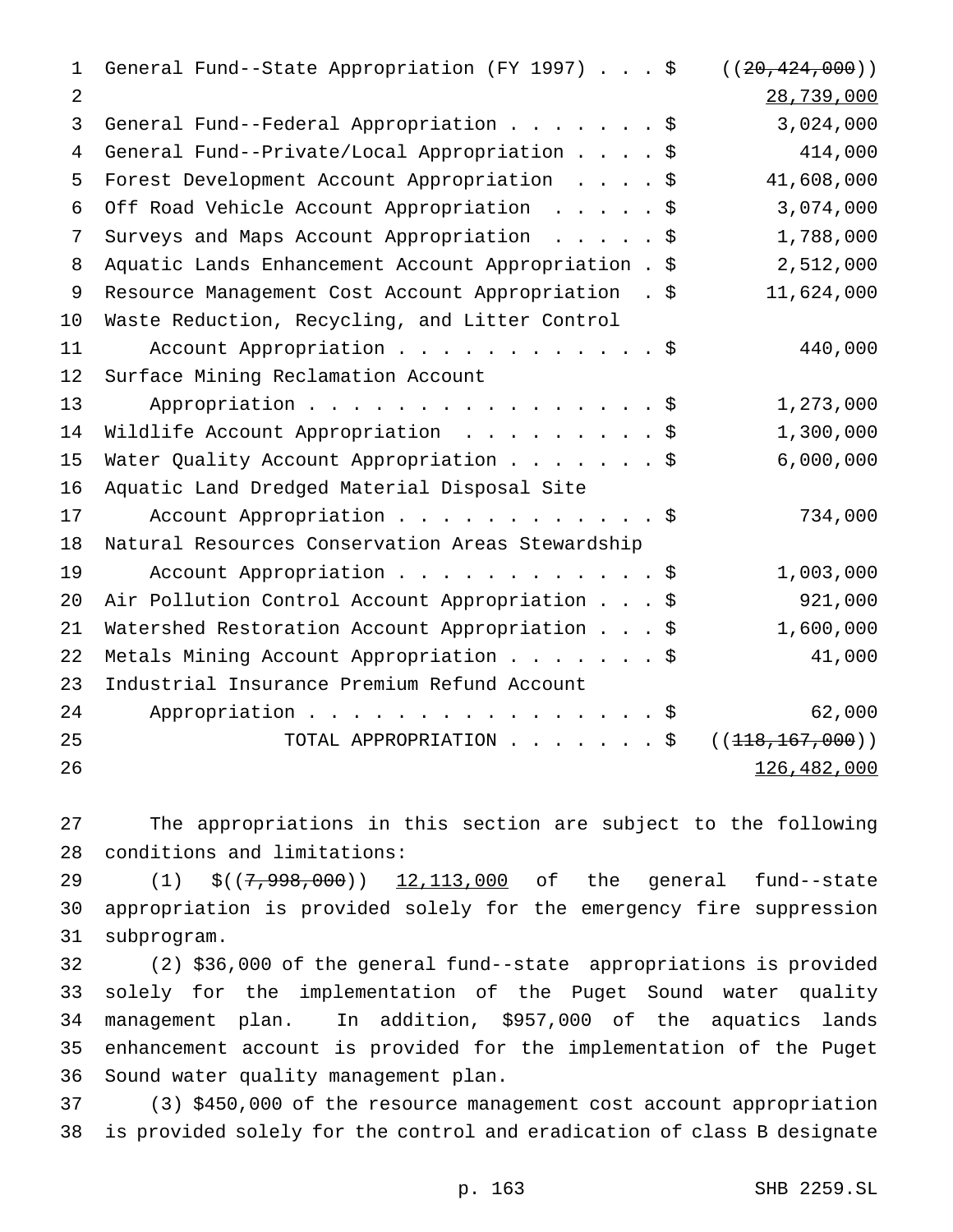weeds on state lands. The department shall use the most cost-effective methods available, including chemical control where appropriate, and report to the appropriate committees of the legislature by January 1, 1997, on control methods, costs, and acres treated during the previous year.

 (4) \$22,000 of the general fund--state appropriation is provided solely to implement Substitute House Bill No. 1437 (amateur radio repeater sites). If the bill is not enacted by June 30, 1995, the amount provided in this subsection shall lapse.

 (5) \$49,000 of the air pollution control account appropriation is provided solely to implement Substitute House Bill No. 1287 (silvicultural burning). If the bill is not enacted by June 30, 1995, the amount provided in this subsection shall lapse.

 (6) \$290,000 of the general fund--state appropriation, \$10,000 of the surface mining reclamation account appropriation, and \$29,000 of the air pollution control account appropriation are provided solely to implement Engrossed Substitute House Bill No. 1010 (regulatory reform). If this bill is not enacted by June 30, 1995, the amounts provided in this subsection shall lapse.

 (7) By September 30, 1995, the agency shall report to the appropriate fiscal committees of the legislature on fire suppression costs incurred during the 1993-95 biennium. The report shall provide the following information: (a) An object breakdown of costs for the 1993-95 fire suppression subprogram; (b) the amount of reimbursement provided for personnel, services, and equipment outside the agency; (c) FTE levels and salary amounts by fund of positions backfilled as a result of the fires; (d) overtime costs paid to agency personnel; (e) equipment replacement costs, and (f) final allocation of costs for the Hatchery and Tyee fires between the United States forest service, local governments, and the state.

 (8) By December 1, 1995, the department shall report to the house committee on natural resources and the senate committee on natural resources on measures taken to improve the health of the Loomis state forest.

 (9) \$13,000 of the general fund--state appropriation is provided solely to pay a portion of the rent charged to nonprofit television reception improvement districts pursuant to chapter 294, Laws of 1994. (10) \$1,200,000 of the general fund--state appropriation is provided solely for cooperative monitoring, evaluation, and research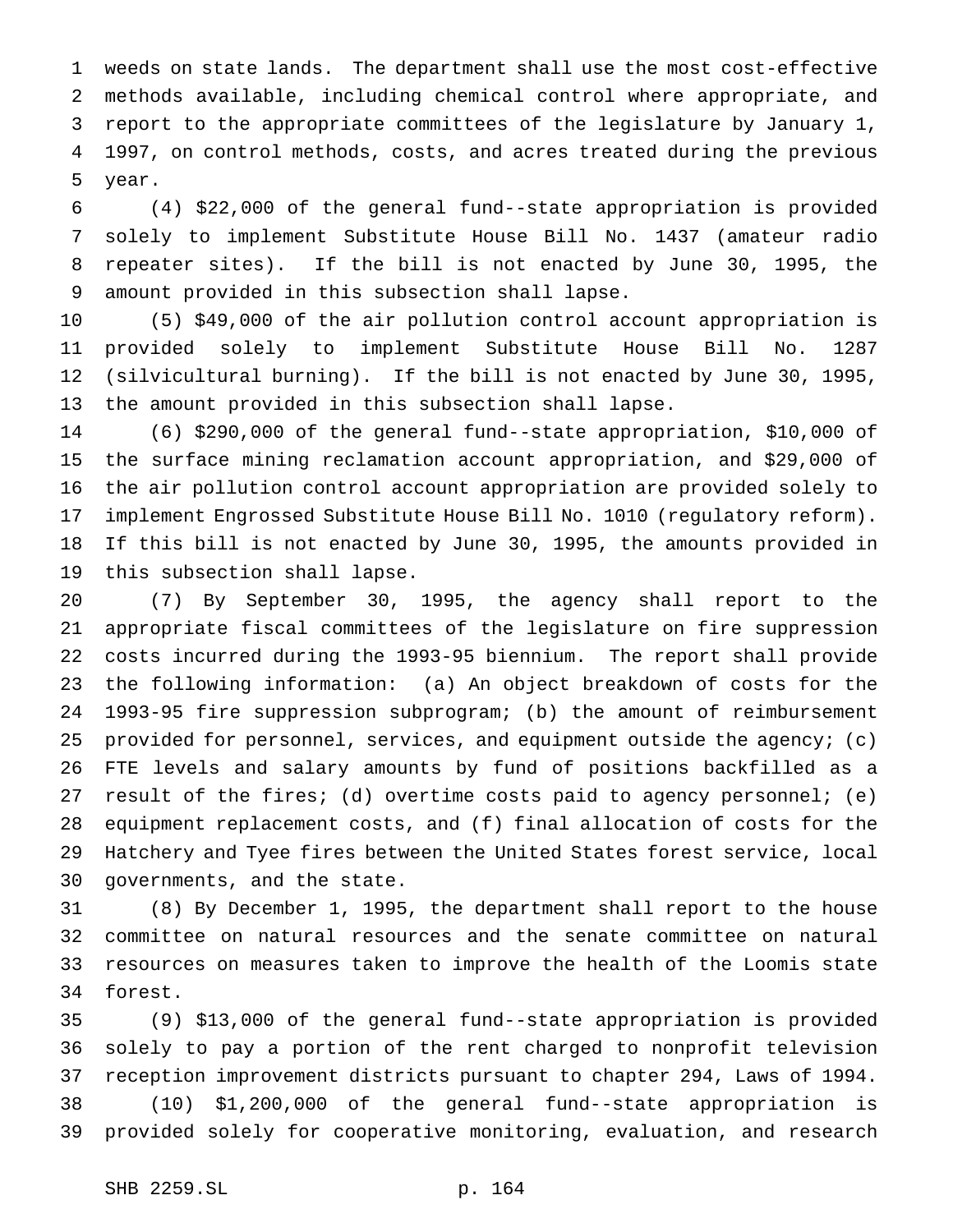projects related to implementation of the timber-fish-wildlife agreement.

 (11) Up to \$572,000 of the general fund--state appropriation may be expended for the natural heritage program.

 (12) \$13,600,000 of which \$1,600,000 is from the watershed restoration account appropriation, \$1,300,000 is from the wildlife account appropriation, \$2,500,000 is from the resource management cost account appropriation, \$500,000 is from the forest development account appropriation, \$6,000,000 is from the water quality account appropriation, and \$1,700,000 is from the general fund--federal appropriation, is provided solely for the jobs in the environment program and/or the watershed restoration partnership program.

(a) These funds shall be used to:

 (i) Restore and protect watersheds in accordance with priorities established to benefit fish stocks in critical or depressed condition as determined by the watershed coordinating council;

 (ii) Conduct watershed restoration and protection projects primarily on state lands in coordination with federal, local, tribal, and private sector efforts; and

 (iii) Create market wage jobs in environmental restoration for displaced natural resource impact area workers, as defined under Second Substitute Senate Bill No. 5342 (rural natural resource impact areas). (b) Except as provided in subsection (c) of this section, these amounts are solely for projects jointly selected by the department of natural resources and the department of fish and wildlife. Funds may be expended for planning, design, and engineering for projects that restore and protect priority watersheds identified by the watershed coordinating council and conform to priorities for fish stock recovery developed through watershed analysis conducted by the department of natural resources and the department of fish and wildlife. Funds expended shall be used for specific projects and not for on-going operational costs. Eligible projects include, but are not limited to, closure or improvement of forest roads, repair of culverts, clean-up of stream beds, removal of fish barriers, installation of fish screens, fencing of streams, and construction and planting of fish cover.

 (c) The department of natural resources and the department of fish and wildlife, in consultation with the watershed coordinating council, the office of financial management, and other appropriate agencies, shall report to the appropriate committees of the legislature on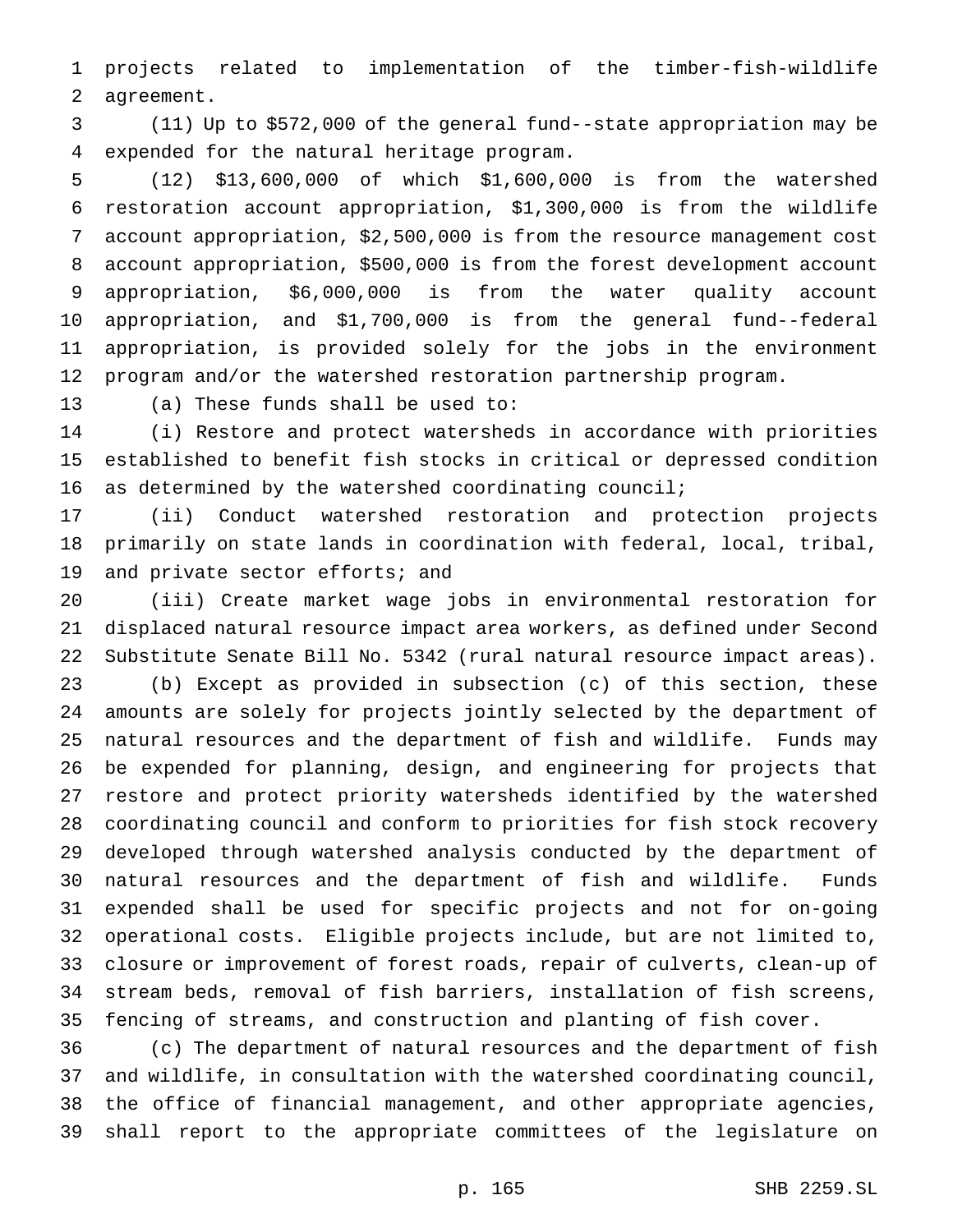January 1, 1996, and annually thereafter, on any expenditures made from these amounts and a plan for future use of the moneys provided in this subsection. The plan shall include a prioritized list of watersheds and future watershed projects. The plan shall also consider future funding needs, the availability of federal funding, and the integration and coordination of existing watershed and protection programs.

 (d) All projects shall be consistent with any development regulations or comprehensive plans adopted under the growth management act for the project areas. No funds shall be expended to acquire land through condemnation.

 (e) Funds from the wildlife account appropriation shall be available only to the extent that the department of fish and wildlife sells surplus property.

 (f) Funds from the resource management cost account appropriation shall only be used for projects on trust lands. Funds from the forest development account shall only be used for projects on county forest board lands.

 (g) Projects under contract as of June 1, 1995 will be given first priority.

 (13) \$3,662,000 of the forest development account appropriation is provided solely to prepare forest board lands for harvest. To the extent possible, the department shall use funds provided in this subsection to hire unemployed timber workers to perform silviculture activities, address forest health concerns, and repair damages on these lands.

 (14) \$375,000 of the water quality account appropriation is provided solely for a grant to the department of ecology for continuing the Washington conservation corps program in fiscal year 1997.

 (15) \$1,306,000 of the resource management cost account appropriation is provided solely for forest-health related management activities at the Loomis state forest.

 (16) \$363,000 of the natural resources conservation areas stewardship account appropriation is provided solely for site-based management of state-owned natural area preserves and natural resource conservation areas.

 **Sec. 1206.** 1996 c 283 s 306 (uncodified) is amended to read as follows:

**FOR THE DEPARTMENT OF AGRICULTURE**

SHB 2259.SL p. 166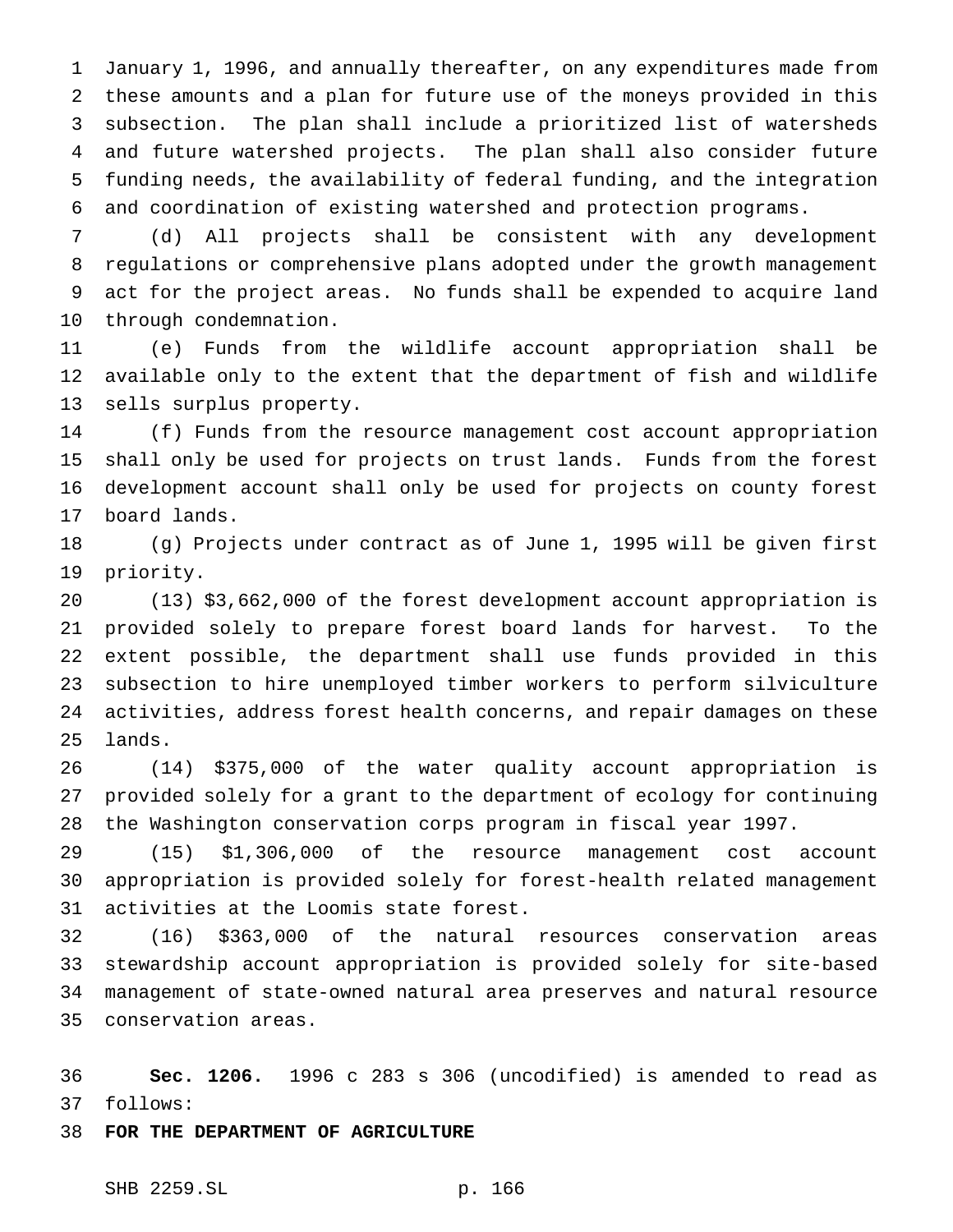| 1             | General Fund--State Appropriation (FY 1996) \$ | 7,100,000        |
|---------------|------------------------------------------------|------------------|
| $\mathcal{L}$ | General Fund--State Appropriation (FY 1997) \$ | ((7, 157, 000))  |
| 3             |                                                | 7,372,000        |
| 4             | General Fund--Federal Appropriation \$         | ((5, 168, 000))  |
| 5             |                                                | 5,343,000        |
| 6             | General Fund--Private/Local Appropriation \$   | 406,000          |
| 7             | Aquatic Lands Enhancement Account              |                  |
| 8             | Appropriation \$                               | 800,000          |
| 9             | Industrial Insurance Premium Refund Account    |                  |
| 10            | Appropriation \$                               | 178,000          |
| 11            | State Toxics Control Account Appropriation \$  | 1,088,000        |
| 12            | TOTAL APPROPRIATION \$                         | ((21, 897, 000)) |
| 13            |                                                | 22, 287, 000     |
|               |                                                |                  |

 The appropriations in this section are subject to the following conditions and limitations:

 (1) \$300,000 of the general fund--state appropriation is provided solely for consumer protection activities of the department's weights and measures program. Moneys provided in this subsection may not be used for device inspection of the weights and measures program.

 (2) \$142,000 of the general fund--state appropriation is provided solely for the implementation of Engrossed Substitute House Bill No. 1010 (regulatory reform). If the bill is not enacted by June 30, 1995, the amount provided in this subsection shall lapse.

 (3) \$100,000 of the general fund--state appropriation is provided solely for grasshopper and mormon cricket control.

 (4) \$200,000 of the general fund--state appropriation is provided solely for the agricultural showcase.

28 (5) \$((724,000)) 939,000 of the general fund--state appropriation 29 and \$((891,000)) 1,066,000 of the general fund--federal appropriation are provided solely to monitor and eradicate the Asian gypsy moth.

 (6) \$71,000 of the general fund--state appropriation is provided solely to implement the Puget Sound water quality management plan.

(End of part)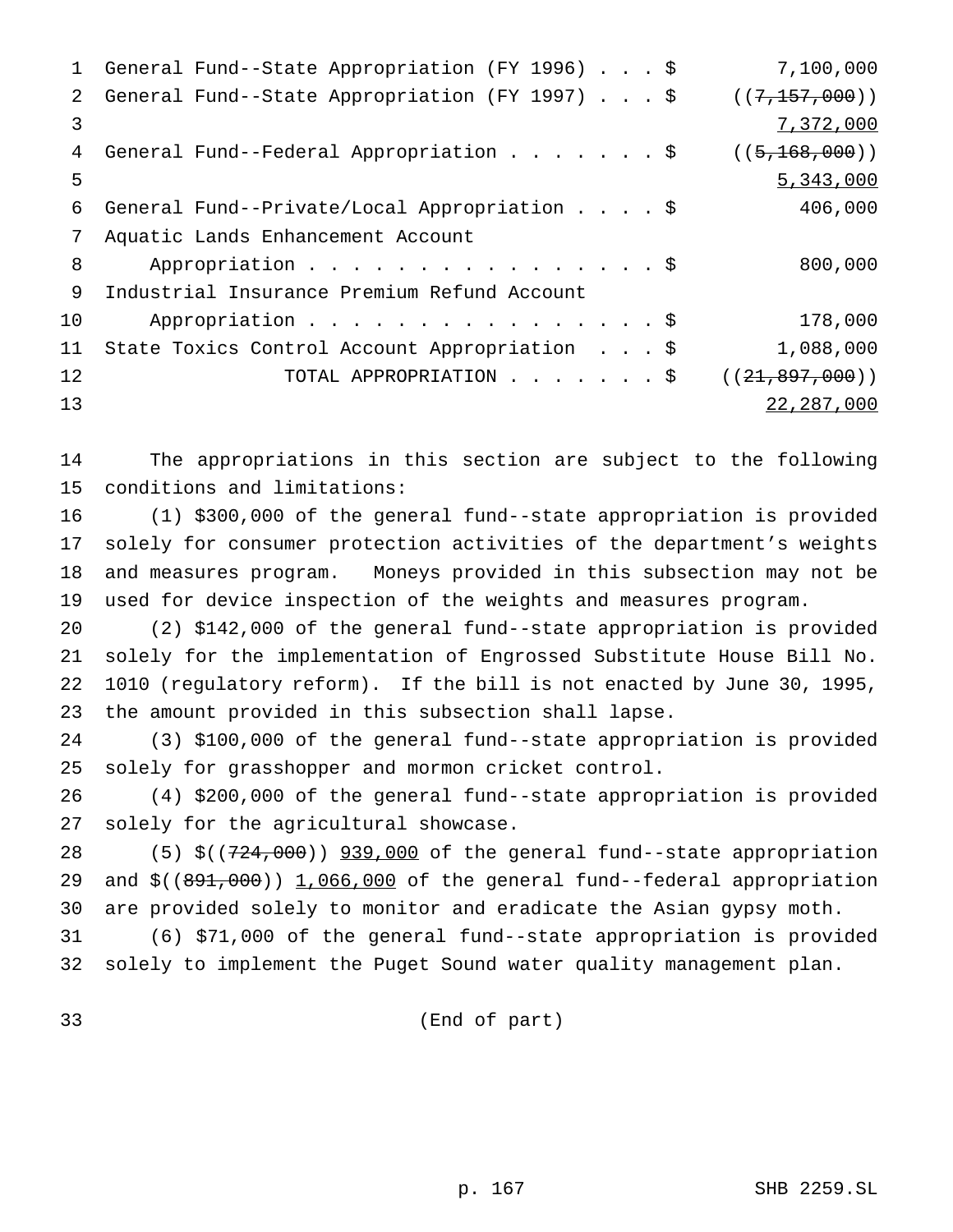| $\mathbf 1$    | PART XIII                                                          |
|----------------|--------------------------------------------------------------------|
| $\overline{2}$ | <b>TRANSPORTATION</b>                                              |
|                |                                                                    |
| 3              | Sec. 1301. 1996 c 283 s 402 (uncodified) is amended to read as     |
| 4              | follows:                                                           |
| 5              | FOR THE STATE PATROL                                               |
| 6              | General Fund--State Appropriation (FY 1996) \$<br>8,011,000        |
| 7              | General Fund--State Appropriation (FY 1997) \$<br>((11, 232, 000)) |
| 8              | 12,321,000                                                         |
| 9              | General Fund--Federal Appropriation \$<br>((1, 035, 000))          |
| 10             | 1,650,000                                                          |
| 11             | General Fund--Private/Local Appropriation \$<br>( (254, 000) )     |
| 12             | 271,000                                                            |
| 13             | Public Safety and Education Account                                |
| 14             | Appropriation \$<br>4,492,000                                      |
| 15             | County Criminal Justice Assistance                                 |
| 16             | Appropriation $\frac{1}{5}$<br>3,572,000                           |
| 17             | Municipal Criminal Justice Assistance Account                      |
| 18             | Appropriation $\frac{1}{5}$<br>1,430,000                           |
| 19             | 90,000<br>Fire Services Trust Account Appropriation \$             |
| 20             | 1,740,000<br>Fire Services Training Account Appropriation \$       |
| 21             | State Toxics Control Account Appropriation \$<br>425,000           |
| 22             | Violence Reduction and Drug Enforcement                            |
| 23             | Account Appropriation \$<br>2,133,000                              |
| 24             | TOTAL APPROPRIATION \$<br>((34, 414, 000))                         |
| 25             | 36,135,000                                                         |
|                |                                                                    |

 The appropriations in this section are subject to the following conditions and limitations:

 (1) Expenditures from the nonappropriated fingerprint identification account for the automation of pre-employment background checks for public and private employers and background checks for firearms dealers and firearm purchasers are subject to office of financial management approval of a completed feasibility study.

 (2) Expenditures from the county criminal justice assistance account appropriation and municipal criminal justice assistance account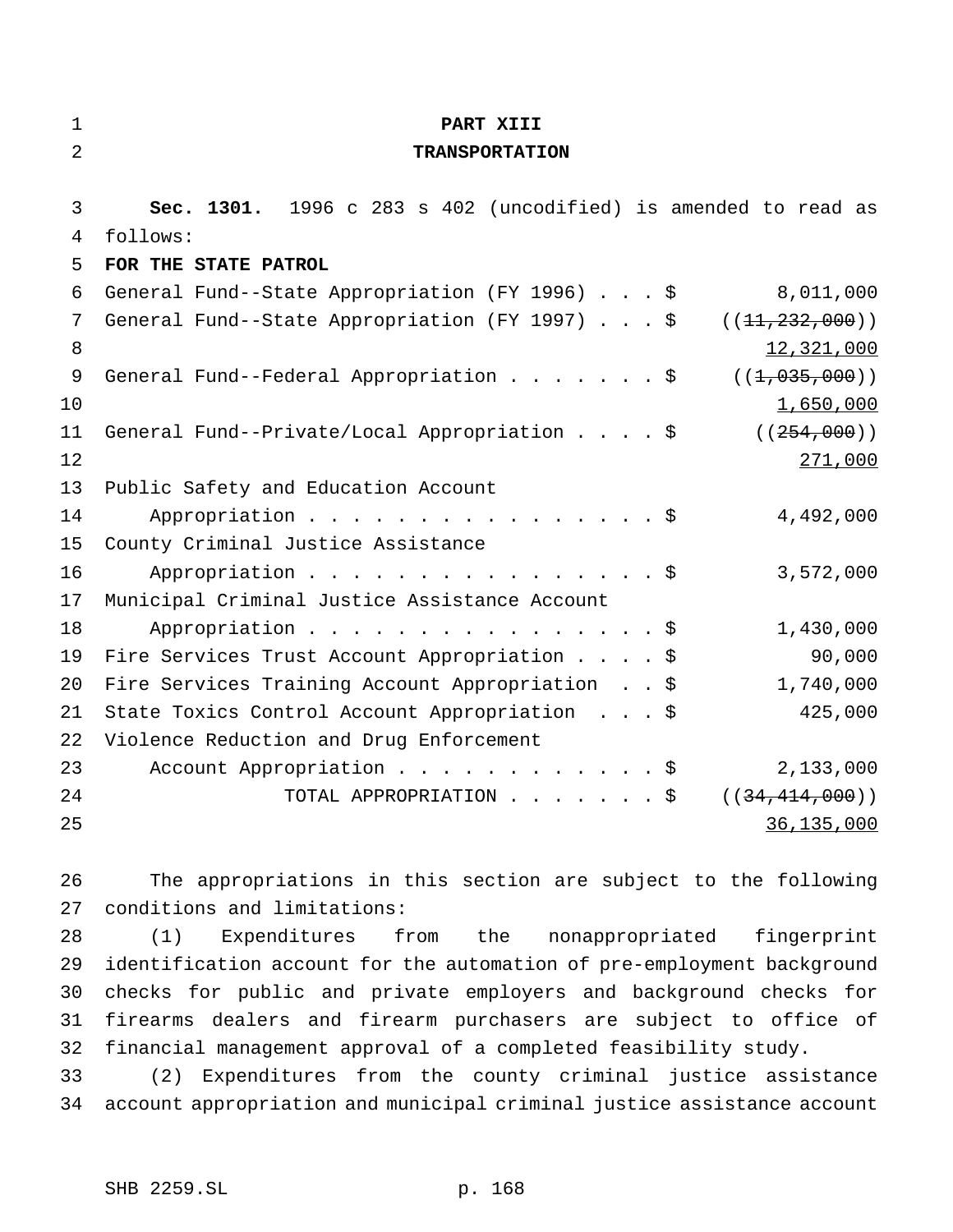appropriation in this section shall be expended solely for enhancements to crime lab services.

 (3) The Washington state patrol shall report to the department of information services and office of financial management by October 30, 1995, on the implementation and financing plan for the state-wide integrated narcotics system.

 (4) \$300,000 of the violence reduction and drug enforcement account appropriation is provided solely for enhancements to the organized crime intelligence unit.

 (5) \$813,000 of the general fund--state fiscal year 1996 11 appropriation and \$((3,247,000)) 4,336,000 of the general fund--state fiscal year 1997 appropriation are provided solely for the implementation of Second Substitute Senate Bill No. 6272 (background checks for school employees). If the bill is not enacted by June 30, 1996, the amounts provided in this subsection shall lapse. Expenditures of the amounts specified in this subsection shall be expended at the following rate: As the state patrol initiates the fingerprint process on a school employee, sixty-six dollars shall be transferred from the amounts specified in this subsection into the fingerprint identification account. Upon completion of the background check, seven dollars of this amount shall be transferred by the state patrol to the superintendent of public instruction for final disposition of the records check.

(End of part)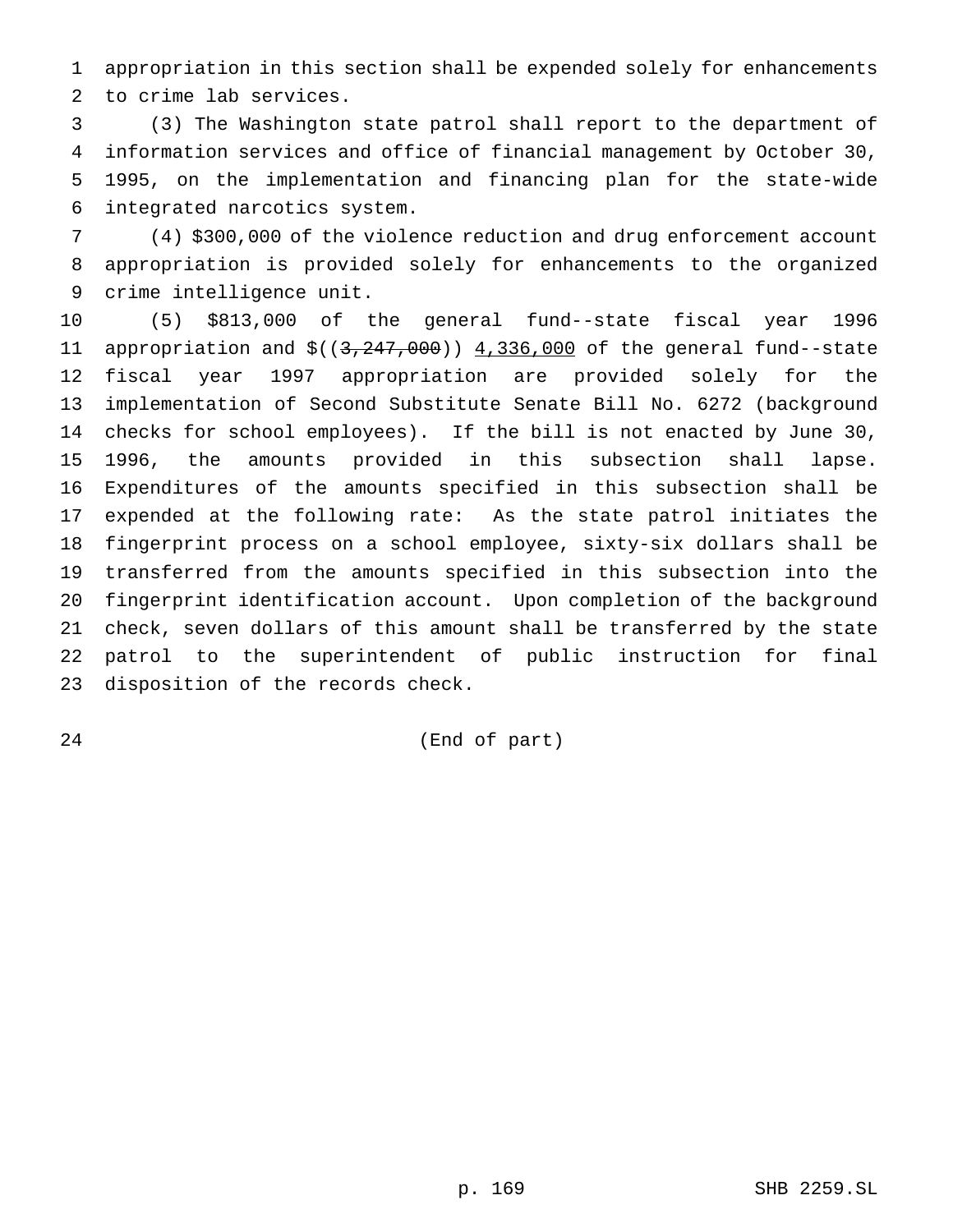| ٠ |  |  |
|---|--|--|
|   |  |  |
|   |  |  |

### **PART XIV**

## **EDUCATION**

 **Sec. 1401.** 1996 c 283 s 501 (uncodified) is amended to read as follows: **FOR THE SUPERINTENDENT OF PUBLIC INSTRUCTION--FOR STATE ADMINISTRATION** General Fund--State Appropriation (FY 1996)...\$ 18,421,000 7 General Fund--State Appropriation (FY 1997) . . . \$ ((37,689,000)) 8 40,014,000 9 General Fund--Federal Appropriation . . . . . . \$ 39,791,000 Health Services Account Appropriation......\$ 850,000 Public Safety and Education Account 12 Appropriation . . . . . . . . . . . . . . \$ 3,138,000 Violence Reduction and Drug Enforcement Account 14 Appropriation . . . . . . . . . . . . . . . \$ 3,122,000 15 TOTAL APPROPRIATION . . . . . . . . \$ ((<del>103,011,000</del>)) 105,336,000

 The appropriations in this section are subject to the following conditions and limitations:

(1) AGENCY OPERATIONS

 (a) \$770,000 of the general fund--state appropriation is provided solely for the operation and expenses of the state board of education, including basic education assistance activities.

 (b) \$659,000 of the general fund--state appropriation is provided solely for investigation activities of the office of professional practices.

 (c) \$1,700,000 of the general fund--state appropriation is provided solely to reprogram computer applications for collecting and processing school fiscal, personnel, and student data and for calculating apportionment payments and to upgrade agency computer hardware. A maximum of \$600,000 of this amount shall be used for computer hardware. By December 15, 1995, and before implementation of a new state-wide data system, the superintendent shall present a plan to the house of representatives and senate education and fiscal committees which identifies state data base uses that could involve potentially sensitive data on students and parents. The plan shall detail methods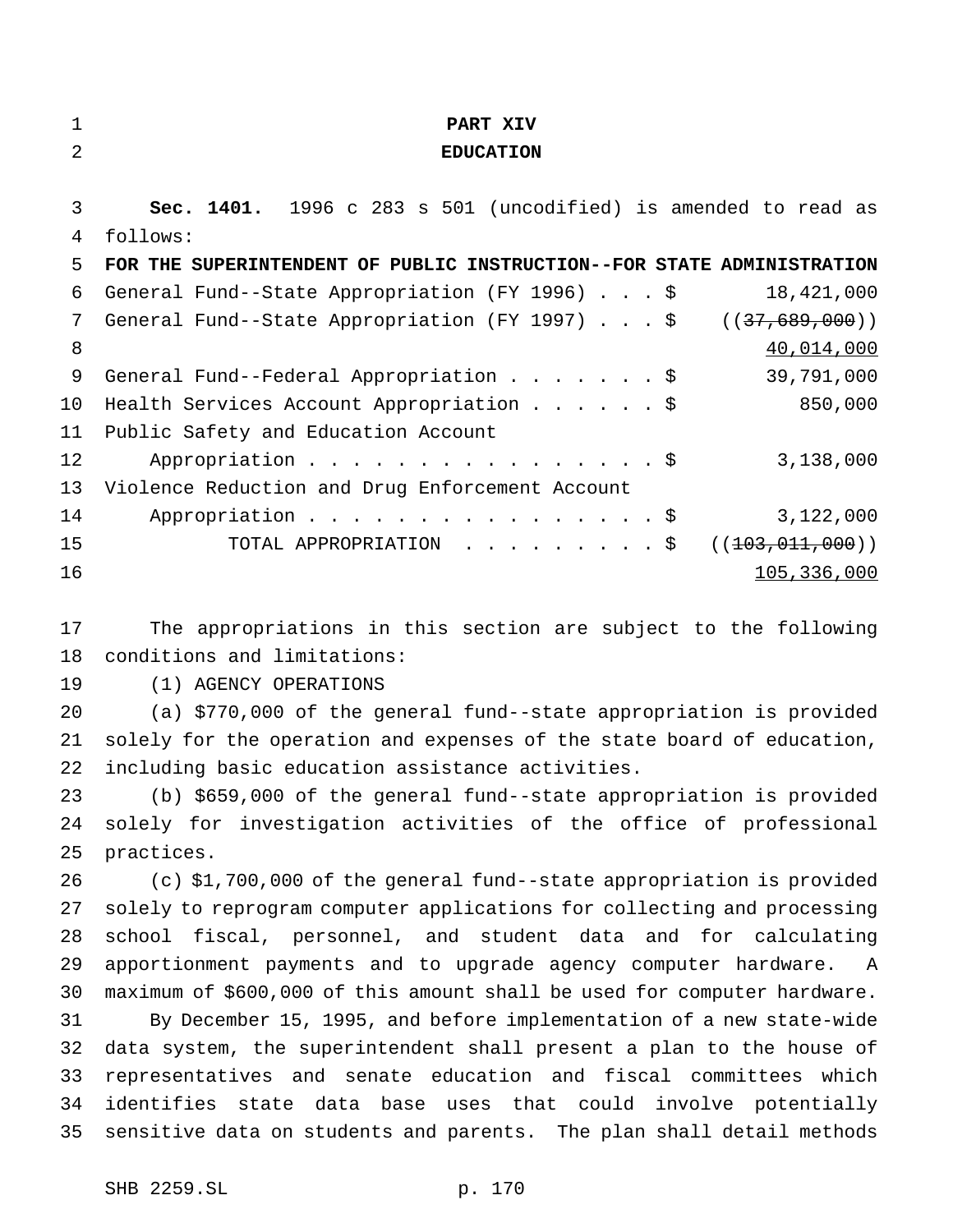that the superintendent shall employ internally and recommend to school organizations to insure integrity and proper use of data in any student data base, with particular attention to eliminating unnecessary and intrusive data about nonschool related information.

 (d) \$338,000 of the public safety and education account appropriation is provided solely for administration of the traffic safety education program, including in-service training related to instruction in the risks of driving while under the influence of alcohol and other drugs.

 (e) The superintendent of public instruction shall develop standards and rules for disposal of surplus technology equipment accounting for proper depreciation and maximum benefit to the district from the disposal.

(2) STATE-WIDE PROGRAMS

 (a) \$2,174,000 of the general fund--state appropriation is provided for in-service training and educational programs conducted by the Pacific Science Center.

 (b) \$63,000 of the general fund--state appropriation is provided for operation of the Cispus environmental learning center.

 (c) \$2,654,000 of the general fund--state appropriation is provided for educational centers, including state support activities.

 (d) \$3,093,000 of the general fund--state appropriation is provided for grants for magnet schools to be distributed as recommended by the superintendent of public instruction pursuant to chapter 232, section 516(13), Laws of 1992.

 (e) \$4,370,000 of the general fund--state appropriation is provided for complex need grants. Grants shall be provided according to funding ratios established in LEAP Document 30C as developed on May 21, 1995, at 23:46 hours.

 (f) \$3,050,000 of the drug enforcement and education account appropriation and \$2,800,000 of the public safety and education account appropriation are provided solely for matching grants to enhance security in schools. Not more than seventy-five percent of a district's total expenditures for school security in any school year may be paid from a grant under this subsection. The grants shall be expended solely for the costs of employing or contracting for building security monitors in schools during school hours and school events. Of the amount provided in this subsection, at least \$2,850,000 shall be spent for grants to districts that, during the 1988-89 school year,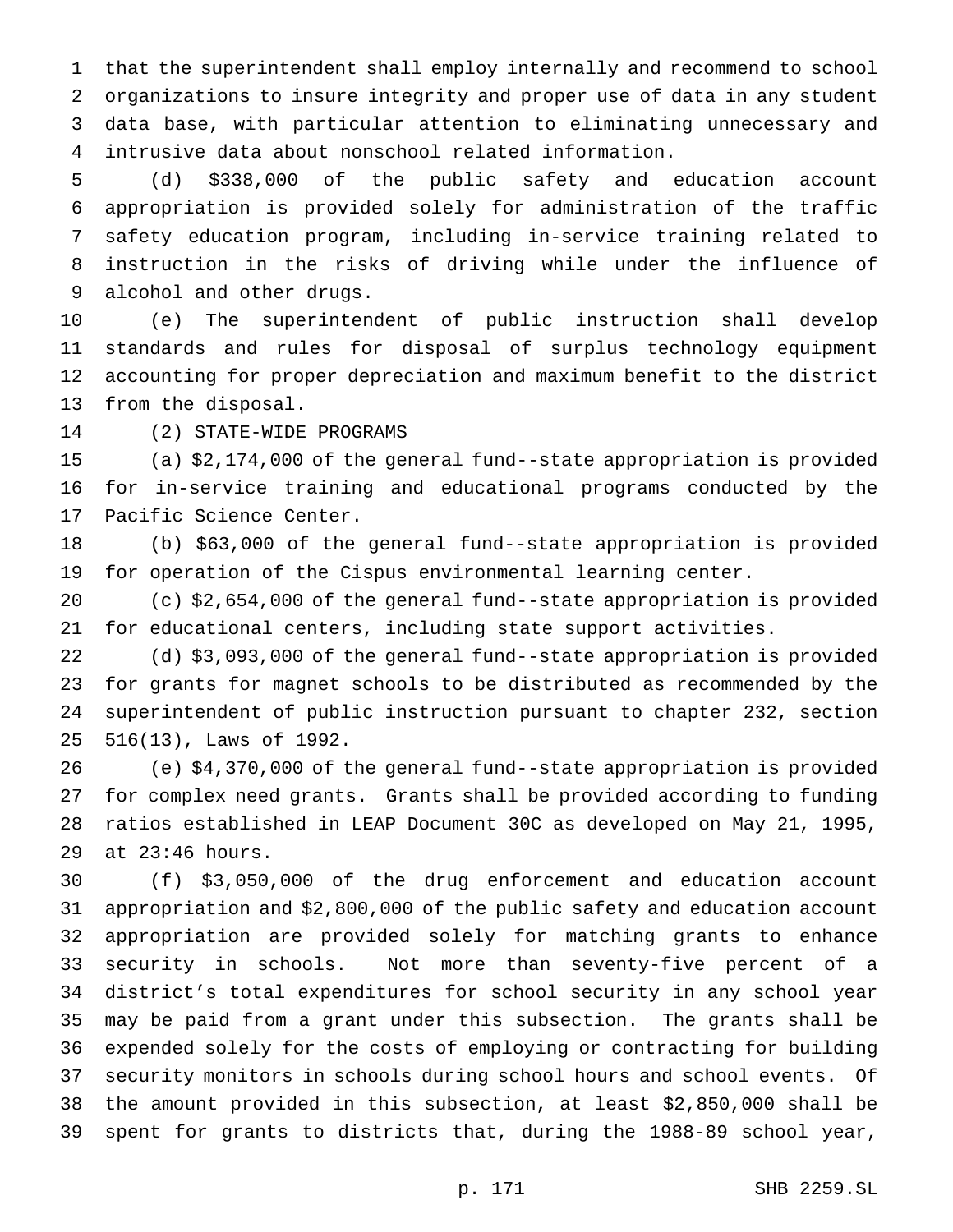employed or contracted for security monitors in schools during school hours. However, these grants may be used only for increases in school district expenditures for school security over expenditure levels for the 1988-89 school year.

 (g) Districts receiving allocations from subsections (2) (d) and (e) of this section shall submit an annual report to the superintendent of public instruction on the use of all district resources to address the educational needs of at-risk students in each school building. The superintendent of public instruction shall make copies of the reports available to the office of financial management and the legislature.

 (h) \$500,000 of the general fund--federal appropriation is provided for plan development and coordination as required by the federal goals 2000: Educate America Act. The superintendent shall collaborate with the commission on student learning for the plan development and coordination and submit quarterly reports on the plan development to the education committees of the legislature.

 (i) \$850,000 of the health services account appropriation is provided solely for media productions by students to focus on issues and consequences of teenage pregnancy and child rearing. The projects shall be consistent with the provisions of Engrossed Second Substitute House Bill No. 2798 as passed by the 1994 legislature, including a local/private or public sector match equal to fifty percent of the 23 state grant; and shall be awarded to schools or consortia not granted funds in 1993-94. \$450,000 of this amount is for costs of new projects not funded in the 1995-96 school year.

 (j) \$7,000 of the general fund--state appropriation is provided to the state board of education to establish teacher competencies in the instruction of braille to legally blind and visually impaired students. (k) \$50,000 of the general fund--state appropriation is provided solely for matching grants to school districts for analysis of budgets for classroom-related activities as specified in chapter 230, Laws of 1995.

 (l) \$3,050,000 of the general fund--state appropriation is provided solely to implement Engrossed Second Substitute Senate Bill No. 5439 (nonoffender at-risk youth). Of that amount, \$50,000 is provided for a contract in fiscal year 1996 to the Washington state institute for public policy to conduct an evaluation and review as outlined in section 81 of Engrossed Second Substitute Senate Bill No. 5439.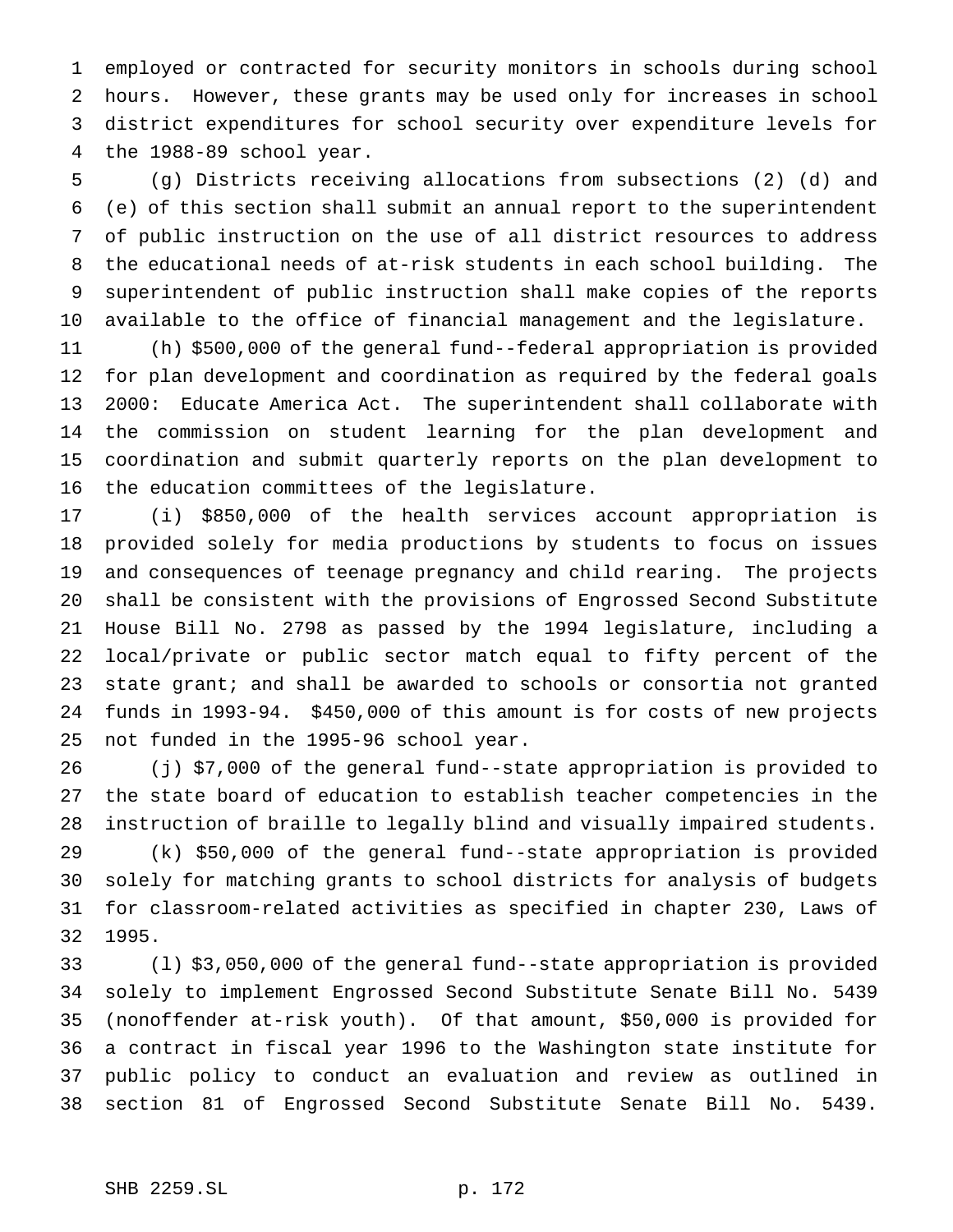Allocation of the remaining amount shall be based on the number of petitions filed in each district.

 (m) \$300,000 of the general fund--state appropriation is provided for alcohol and drug prevention programs pursuant to RCW 66.08.180.

 (n) \$1,500,000 of the general fund--state appropriation is provided for implementation of Engrossed Second Substitute House Bill No. 2909 (reading literacy). Of this amount: (i) \$100,000 is for the center for the improvement of student learning's activities related to identifying effective reading programs, providing information on effective reading programs, and developing training programs for educators on effective reading instruction and assessment; (ii) \$500,000 is for grants as specified in section 2 of the bill to provide incentives for the use of the effective reading programs; and (iii) \$900,000 is for reading instruction and reading assessment training programs for educators as specified in section 3 of the bill.

 (o) \$5,000,000 of the general fund--state appropriation is provided to update high-technology vocational education equipment in the 1996-97 school year. Of this amount, \$303,000 shall be allocated to skill centers. The superintendent shall allocate the remaining funds at a maximum rate of \$91.46 per full-time equivalent vocational education student excluding skill center students. The funds shall be allocated prior to June 30, 1997.

 (p) \$10,000,000 of the general fund--state appropriation is provided solely for technology grants to school districts and for per diem and travel costs of the technology education committee for school years 1995-96 and 1996-97. A district is eligible for a grant if it either has ongoing programs emphasizing specific approaches to learning assisted by technology or it is identified by the center for the improvement of student learning based on best practices; and

 (i) The district is part of a consortium, of at least two school districts, formed to pool resources to maximize technology related acquisitions, to start up new programs or new staff development, and to share advantages of the consortium with other districts;

 (ii) The district will match state funds, on an equal value basis, with a combination of:

 (A) Contributions through partnerships with technology companies, educational service districts, institutions of higher education, community and technical colleges, or any other organization with expertise in applications of technology to learning which are willing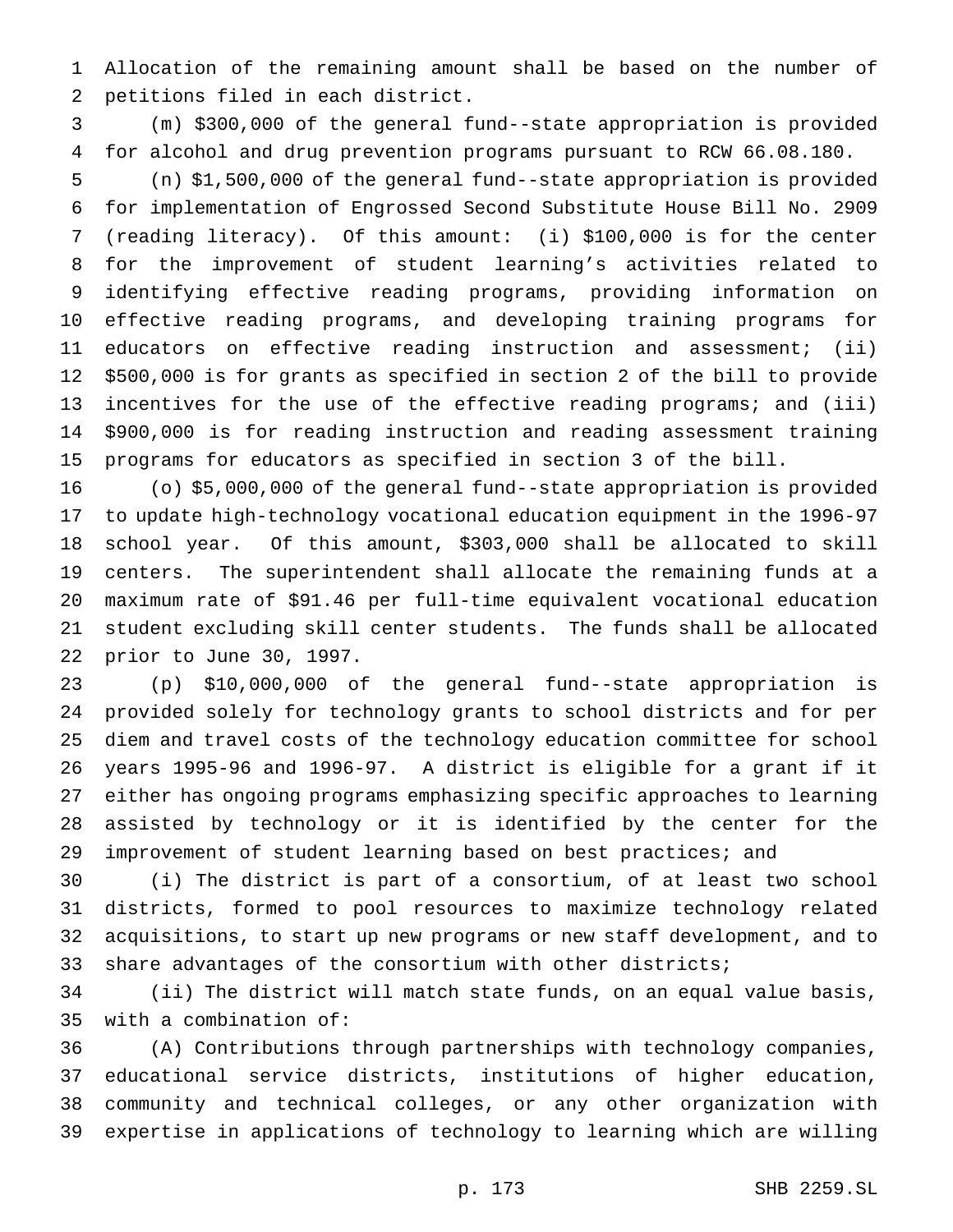to assist school districts in applying technology to the learning process through in-kind assistance; and

(B) School district funds; and

 (iii) The district has plans and means for evaluating the improvement in student learning resulting from the technology-based strategies of the district.

 To the extent that funds are available, school districts that meet the criteria of this subsection shall be provided grants under this subsection in the order they are prioritized by the technology education committee and for no more than \$600 per student in the proposed program.

 The superintendent of public instruction shall appoint a technology education committee to develop an application and review process for awarding the technology grants established in this subsection. The committee shall be appointed by the superintendent and shall consist of five representatives from technology companies, five technology coordinators representing educational service districts, and five school district representatives. Committee members shall serve without additional compensation but shall be eligible for per diem and mileage allowances pursuant to RCW 43.03.050 and 43.03.060. The superintendent shall award the first round of technology grants based on the recommendation of the technology education committee by July 1, 1996. No more than fifty percent of funds provided in this appropriation shall be allocated in the first round of awards.

 (q) \$2,000,000 of the general fund--state appropriation is provided for start-up grants to establish alternative programs for students who have been truant, suspended, or expelled or are subject to other disciplinary actions in accordance with section 10 of Substitute House Bill No. 2640 (changing truancy provisions).

 (r) \$50,000 of the general fund--state appropriation is provided solely for allocation to the primary coordinators of the state geographic alliance for the purpose of improving the teaching of geography in the common school system.

 (s) \$100,000 of the general fund--state appropriation is provided solely for a contract for a feasibility analysis and implementation plan to provide the resources of a skill center for students in the area served by the north central educational service district.

 (t) \$1,000,000 of the general fund--state appropriation is provided for conflict resolution and anger management training.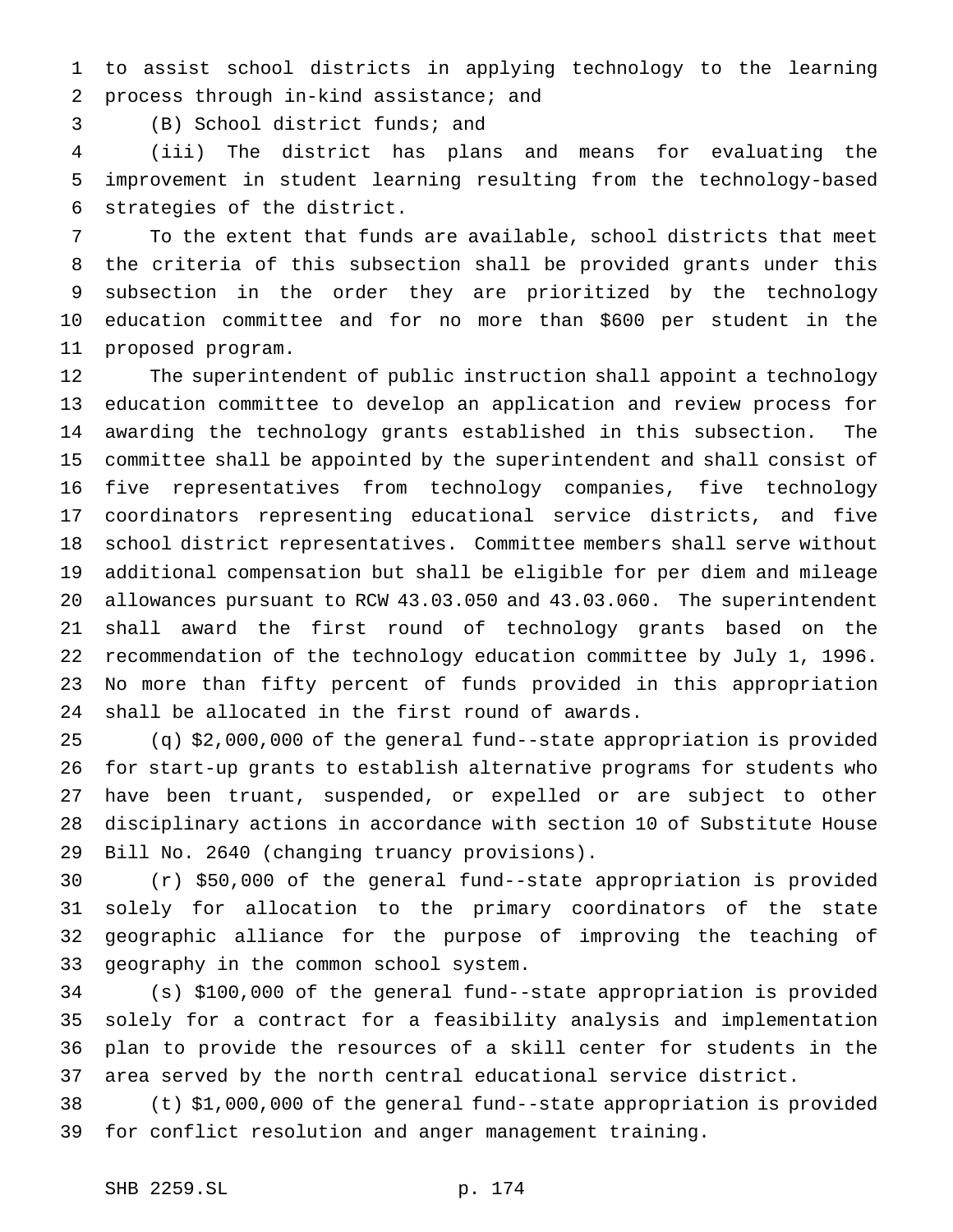(u) \$2,325,000 of the general fund--state appropriation is provided solely for allocation to the north central Washington skills center for 3 payment of long-term leases, remodeling, equipment, supplies, and materials.

 **Sec. 1402.** 1996 c 283 s 502 (uncodified) is amended to read as follows: **FOR THE SUPERINTENDENT OF PUBLIC INSTRUCTION--FOR GENERAL APPORTIONMENT (BASIC EDUCATION)** General Fund Appropriation (FY 1996) ......\$ 3,166,013,000 10 General Fund Appropriation (FY 1997) . . . . . \$ ((3,261,992,000)) 11 3,253,778,000 12 TOTAL APPROPRIATION . . . . . . \$ ((6,428,005,000)) 6,419,791,000

 The appropriations in this section are subject to the following conditions and limitations:

 (1) The appropriation includes such funds as are necessary for the remaining months of the 1994-95 school year.

 (2) Allocations for certificated staff salaries for the 1995-96 and 1996-97 school years shall be determined using formula-generated staff units calculated pursuant to this subsection. Staff allocations for small school enrollments in (d) through (f) of this subsection shall be reduced for vocational full-time equivalent enrollments. Staff allocations for small school enrollments in grades K-6 shall be the greater of that generated under (a) of this subsection, or under (d) and (e) of this subsection. Certificated staffing allocations shall be as follows:

 (a) On the basis of each 1,000 average annual full-time equivalent enrollments, excluding full-time equivalent enrollment otherwise recognized for certificated staff unit allocations under (c) through (f) of this subsection:

 (i) Four certificated administrative staff units per thousand full-time equivalent students in grades K-12;

 (ii) 49 certificated instructional staff units per thousand full-time equivalent students in grades K-3; and

 (iii) An additional 5.3 certificated instructional staff units for grades K-3. Any funds allocated for these additional certificated units shall not be considered as basic education funding;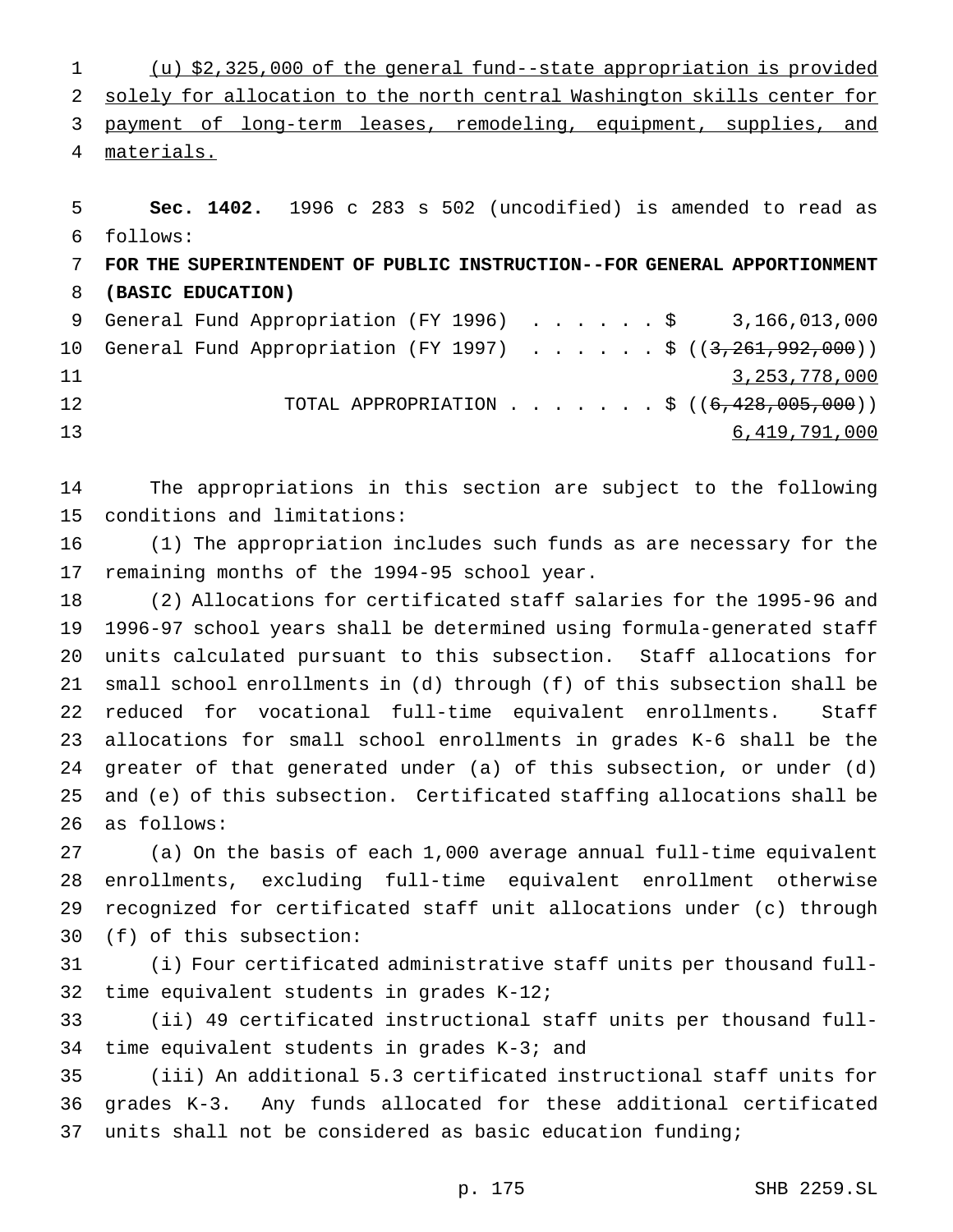(A) Funds provided under this subsection (2)(a)(iii) in excess of the amount required to maintain the statutory minimum ratio established under RCW 28A.150.260(2)(b) shall be allocated only if the district documents an actual ratio equal to or greater than 54.3 certificated instructional staff per thousand full-time equivalent students in grades K-3. For any school district documenting a lower certificated instructional staff ratio, the allocation shall be based on the district's actual grades K-3 certificated instructional staff ratio achieved in that school year, or the statutory minimum ratio established under RCW 28A.150.260(2)(b), if greater;

 (B) Districts at or above 51.0 certificated instructional staff per one thousand full-time equivalent students in grades K-3 may dedicate up to 1.3 of the 54.3 funding ratio to employ additional classified instructional assistants assigned to basic education classrooms in grades K-3. For purposes of documenting a district's staff ratio under this section, funds used by the district to employ additional classified instructional assistants shall be converted to a certificated staff equivalent and added to the district's actual certificated instructional staff ratio. Additional classified instructional assistants, for the purposes of this subsection, shall be determined using the 1989-90 school year as the base year;

 (C) Any district maintaining a ratio equal to or greater than 54.3 certificated instructional staff per thousand full-time equivalent students in grades K-3 may use allocations generated under this subsection (2)(a)(iii) in excess of that required to maintain the minimum ratio established under RCW 28A.150.260(2)(b) to employ additional basic education certificated instructional staff or classified instructional assistants in grades 4-6. Funds allocated under this subsection (2)(a)(iii) shall only be expended to reduce class size in grades K-6. No more than 1.3 of the certificated instructional funding ratio amount may be expended for provision of classified instructional assistants; and

 (iv) Forty-six certificated instructional staff units per thousand full-time equivalent students in grades 4-12; and

 (b) For school districts with a minimum enrollment of 250 full-time equivalent students whose full-time equivalent student enrollment count in a given month exceeds the first of the month full-time equivalent enrollment count by 5 percent, an additional state allocation of 110 percent of the share that such increased enrollment would have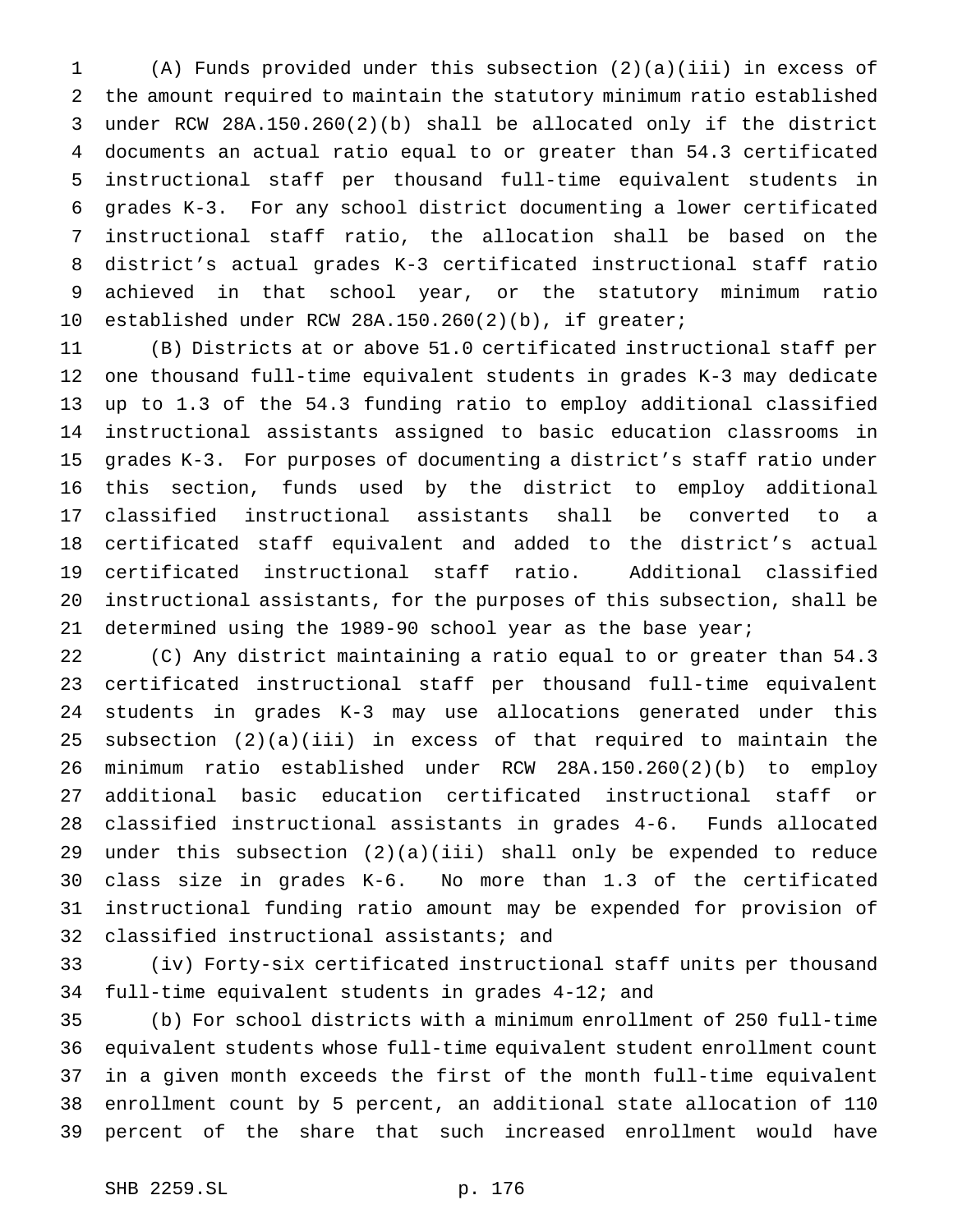generated had such additional full-time equivalent students been included in the normal enrollment count for that particular month;

(c) On the basis of full-time equivalent enrollment in:

 (i) Vocational education programs approved by the superintendent of public instruction, 0.92 certificated instructional staff units and 0.08 certificated administrative staff units for each 18.3 full-time equivalent vocational students;

 (ii) Skills center programs approved by the superintendent of public instruction, 0.92 certificated instructional staff units and 0.08 certificated administrative units for each 16.67 full-time 11 equivalent vocational students; and

 (iii) Indirect cost charges to vocational-secondary programs shall not exceed 10 percent;

 (d) For districts enrolling not more than twenty-five average annual full-time equivalent students in grades K-8, and for small school plants within any school district which have been judged to be remote and necessary by the state board of education and enroll not more than twenty-five average annual full-time equivalent students in grades K-8:

 (i) For those enrolling no students in grades seven and eight, 1.76 certificated instructional staff units and 0.24 certificated administrative staff units for enrollment of not more than five students, plus one-twentieth of a certificated instructional staff unit 24 for each additional student enrolled; and

 (ii) For those enrolling students in grades 7 or 8, 1.68 certificated instructional staff units and 0.32 certificated administrative staff units for enrollment of not more than five students, plus one-tenth of a certificated instructional staff unit for each additional student enrolled;

 (e) For specified enrollments in districts enrolling more than twenty-five but not more than one hundred average annual full-time equivalent students in grades K-8, and for small school plants within any school district which enroll more than twenty-five average annual full-time equivalent students in grades K-8 and have been judged to be remote and necessary by the state board of education:

 (i) For enrollment of up to sixty annual average full-time equivalent students in grades K-6, 2.76 certificated instructional staff units and 0.24 certificated administrative staff units; and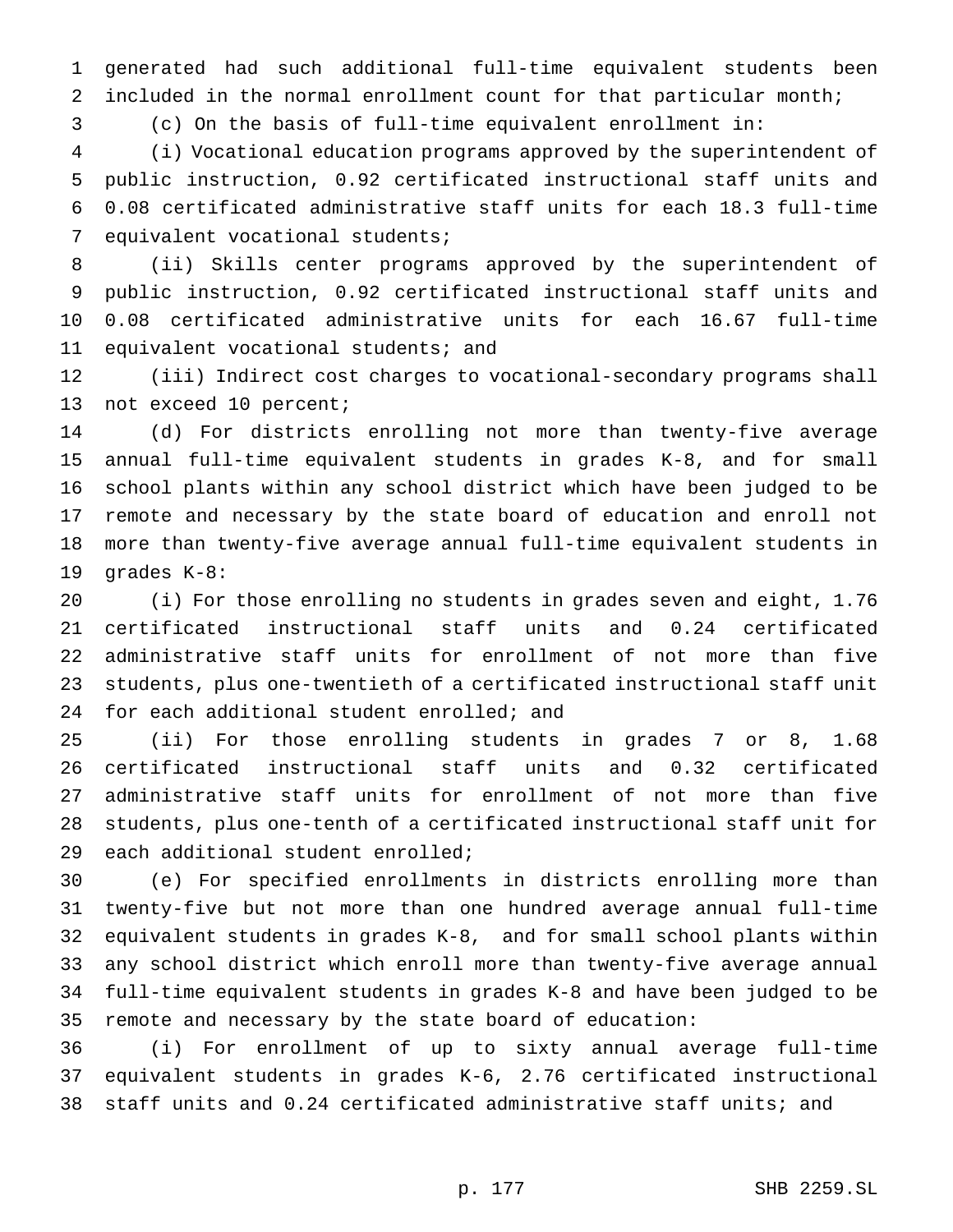(ii) For enrollment of up to twenty annual average full-time equivalent students in grades 7 and 8, 0.92 certificated instructional staff units and 0.08 certificated administrative staff units;

 (f) For districts operating no more than two high schools with enrollments of less than three hundred average annual full-time equivalent students, for enrollment in grades 9-12 in each such school, other than alternative schools:

 (i) For remote and necessary schools enrolling students in any grades 9-12 but no more than twenty-five average annual full-time equivalent students in grades K-12, four and one-half certificated instructional staff units and one-quarter of a certificated administrative staff unit;

 (ii) For all other small high schools under this subsection, nine certificated instructional staff units and one-half of a certificated administrative staff unit for the first sixty average annual full time equivalent students, and additional staff units based on a ratio of 0.8732 certificated instructional staff units and 0.1268 certificated administrative staff units per each additional forty-three and one-half average annual full time equivalent students.

 Units calculated under (f)(ii) of this subsection shall be reduced by certificated staff units at the rate of forty-six certificated instructional staff units and four certificated administrative staff units per thousand vocational full-time equivalent students.

 (g) For each nonhigh school district having an enrollment of more than seventy annual average full-time equivalent students and less than one hundred eighty students, operating a grades K-8 program or a grades 1-8 program, an additional one-half of a certificated instructional staff unit;

 (h) For each nonhigh school district having an enrollment of more than fifty annual average full-time equivalent students and less than one hundred eighty students, operating a grades K-6 program or a grades 1-6 program, an additional one-half of a certificated instructional staff unit.

 (3) Allocations for classified salaries for the 1995-96 and 1996-97 school years shall be calculated using formula-generated classified staff units determined as follows:

 (a) For enrollments generating certificated staff unit allocations under subsection (2) (d) through (h) of this section, one classified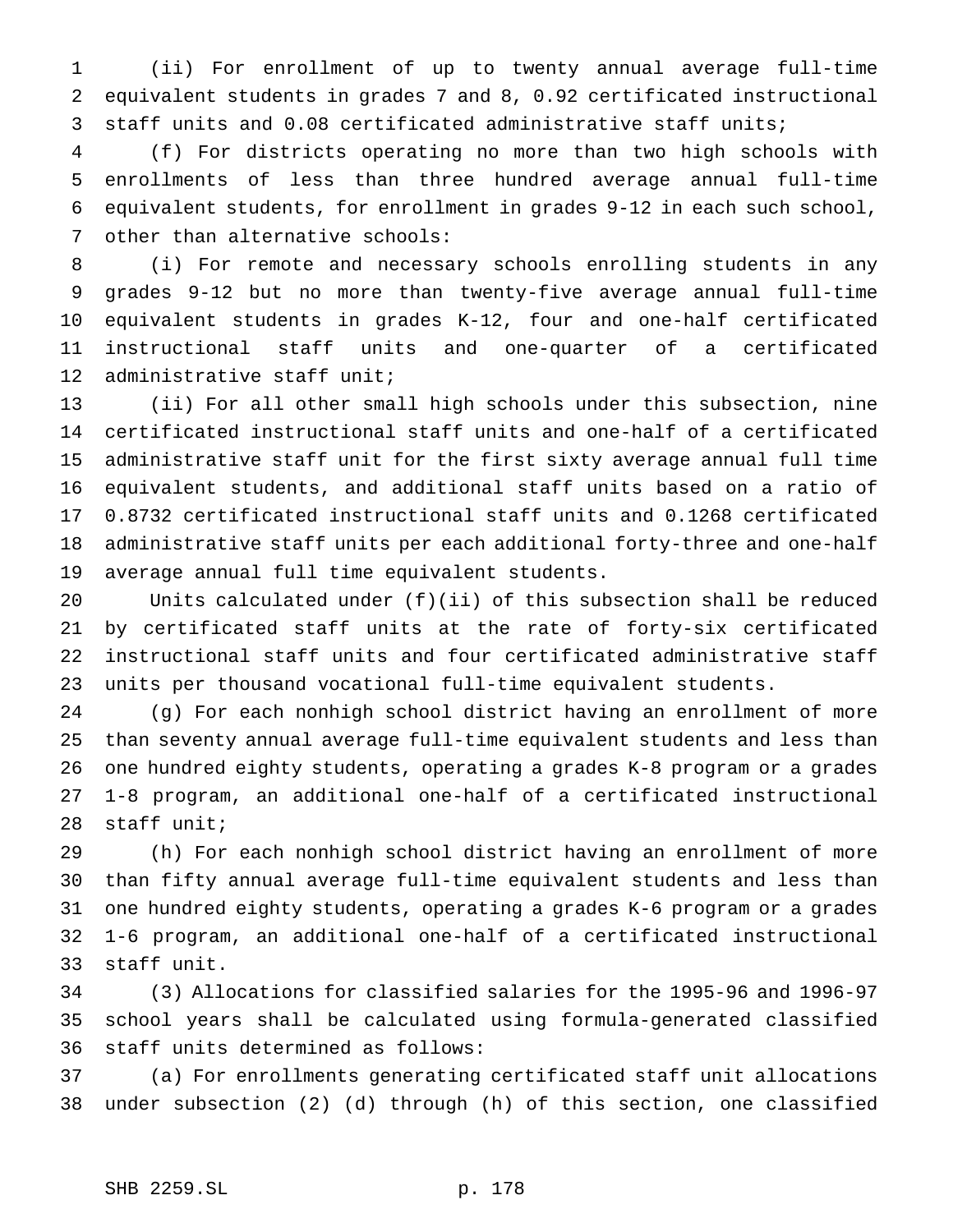staff unit for each three certificated staff units allocated under such 2 subsections;

 (b) For all other enrollment in grades K-12, including vocational full-time equivalent enrollments, one classified staff unit for each sixty average annual full-time equivalent students; and

 (c) For each nonhigh school district with an enrollment of more than fifty annual average full-time equivalent students and less than one hundred eighty students, an additional one-half of a classified staff unit.

 (4) Fringe benefit allocations shall be calculated at a rate of 20.71 percent in the 1995-96 school year and 20.71 percent in the 1996- 97 school year of certificated salary allocations provided under subsection (2) of this section, and a rate of 18.77 percent in the 1995-96 school year and 18.77 percent in the 1996-97 school year of classified salary allocations provided under subsection (3) of this section.

 (5) Insurance benefit allocations shall be calculated at the rates specified in section 504(2) of this act, based on the number of benefit units determined as follows:

 (a) The number of certificated staff units determined in subsection (2) of this section; and

 (b) The number of classified staff units determined in subsection (3) of this section multiplied by 1.152. This factor is intended to adjust allocations so that, for the purposes of distributing insurance benefits, full-time equivalent classified employees may be calculated on the basis of 1440 hours of work per year, with no individual employee counted as more than one full-time equivalent;

 (6)(a) For nonemployee-related costs associated with each 29 certificated staff unit allocated under subsection  $(2)(a)$ ,  $(b)$ , and  $(d)$  through (h) of this section, there shall be provided a maximum of \$7,656 per certificated staff unit in the 1995-96 school year and a maximum of \$7,786 per certificated staff unit in the 1996-97 school year.

 (b) For nonemployee-related costs associated with each vocational certificated staff unit allocated under subsection (2)(c) of this section, there shall be provided a maximum of \$14,587 per certificated staff unit in the 1995-96 school year and a maximum of \$14,835 per certificated staff unit in the 1996-97 school year.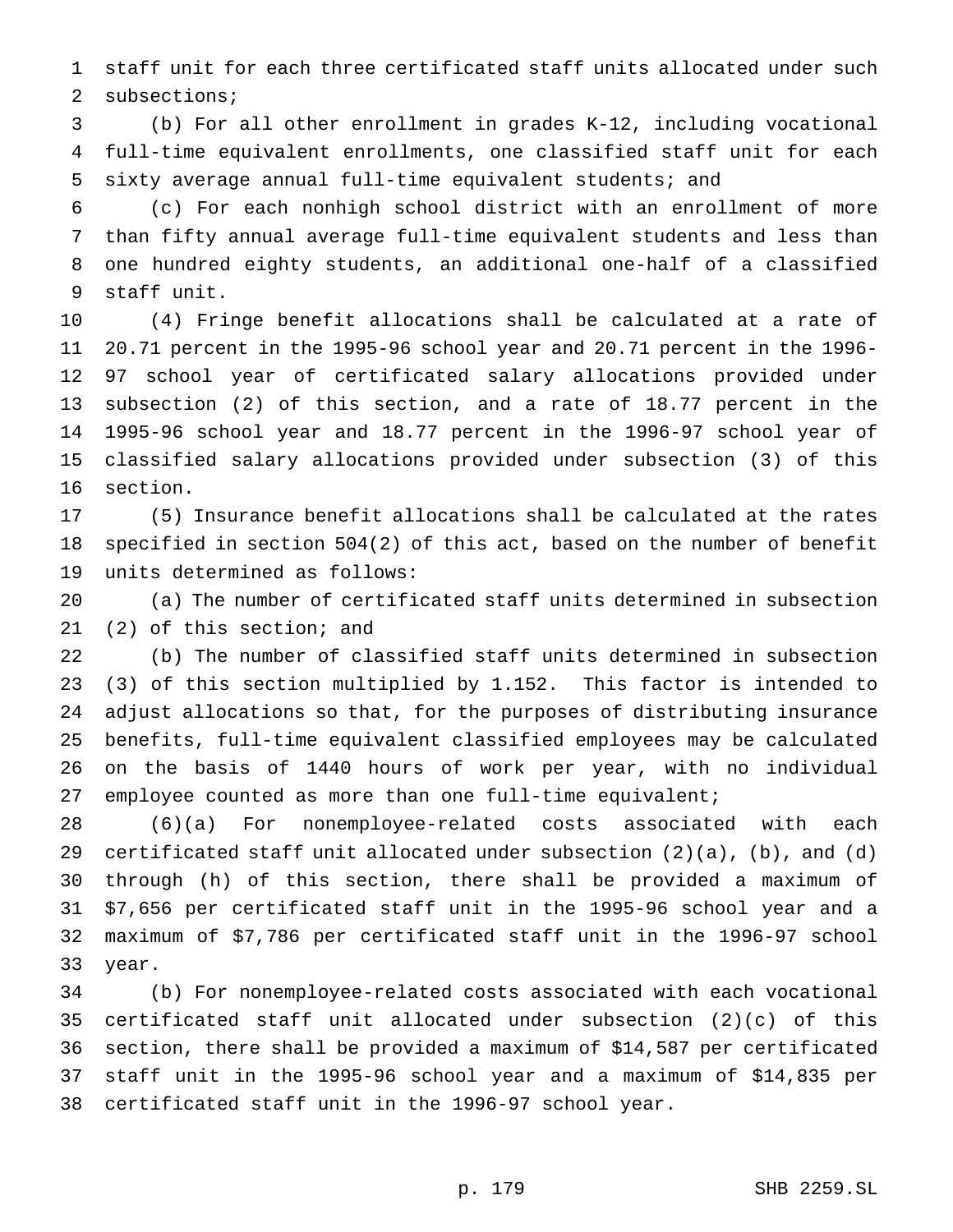(7) Allocations for substitute costs for classroom teachers shall be distributed at a maximum rate of \$341 for the 1995-96 school year and \$341 per year for the 1996-97 school year per allocated classroom teacher excluding salary adjustments made in section 504 of this act. Solely for the purposes of this subsection, allocated classroom teachers shall be equal to the number of certificated instructional staff units allocated under subsection (2) of this section, multiplied by the ratio between the number of actual basic education certificated teachers and the number of actual basic education certificated instructional staff reported state-wide for the 1994-95 school year.

 (8) Any school district board of directors may petition the superintendent of public instruction by submission of a resolution adopted in a public meeting to reduce or delay any portion of its basic education allocation for any school year. The superintendent of public instruction shall approve such reduction or delay if it does not impair the district's financial condition. Any delay shall not be for more than two school years. Any reduction or delay shall have no impact on levy authority pursuant to RCW 84.52.0531 and local effort assistance pursuant to chapter 28A.500 RCW.

 (9) The superintendent may distribute a maximum of \$5,820,000 outside the basic education formula during fiscal years 1996 and 1997 as follows:

 (a) For fire protection for school districts located in a fire protection district as now or hereafter established pursuant to chapter 52.04 RCW, a maximum of \$431,000 may be expended in fiscal year 1996 and a maximum of \$444,000 may be expended in fiscal year 1997;

 (b) For summer vocational programs at skills centers, a maximum of \$1,938,000 may be expended in fiscal year 1996 and a maximum of \$1,948,000 may be expended in fiscal year 1997;

 (c) A maximum of \$309,000 may be expended for school district 31 emergencies; and

 (d) A maximum of \$250,000 may be expended for fiscal year 1996 and a maximum of \$500,000 may be expended for fiscal year 1997 for programs providing skills training for secondary students who are at risk of academic failure or who have dropped out of school and are enrolled in the extended day school-to-work programs, as approved by the superintendent of public instruction. The funds shall be allocated at a rate not to exceed \$500 per full-time equivalent student enrolled in those programs.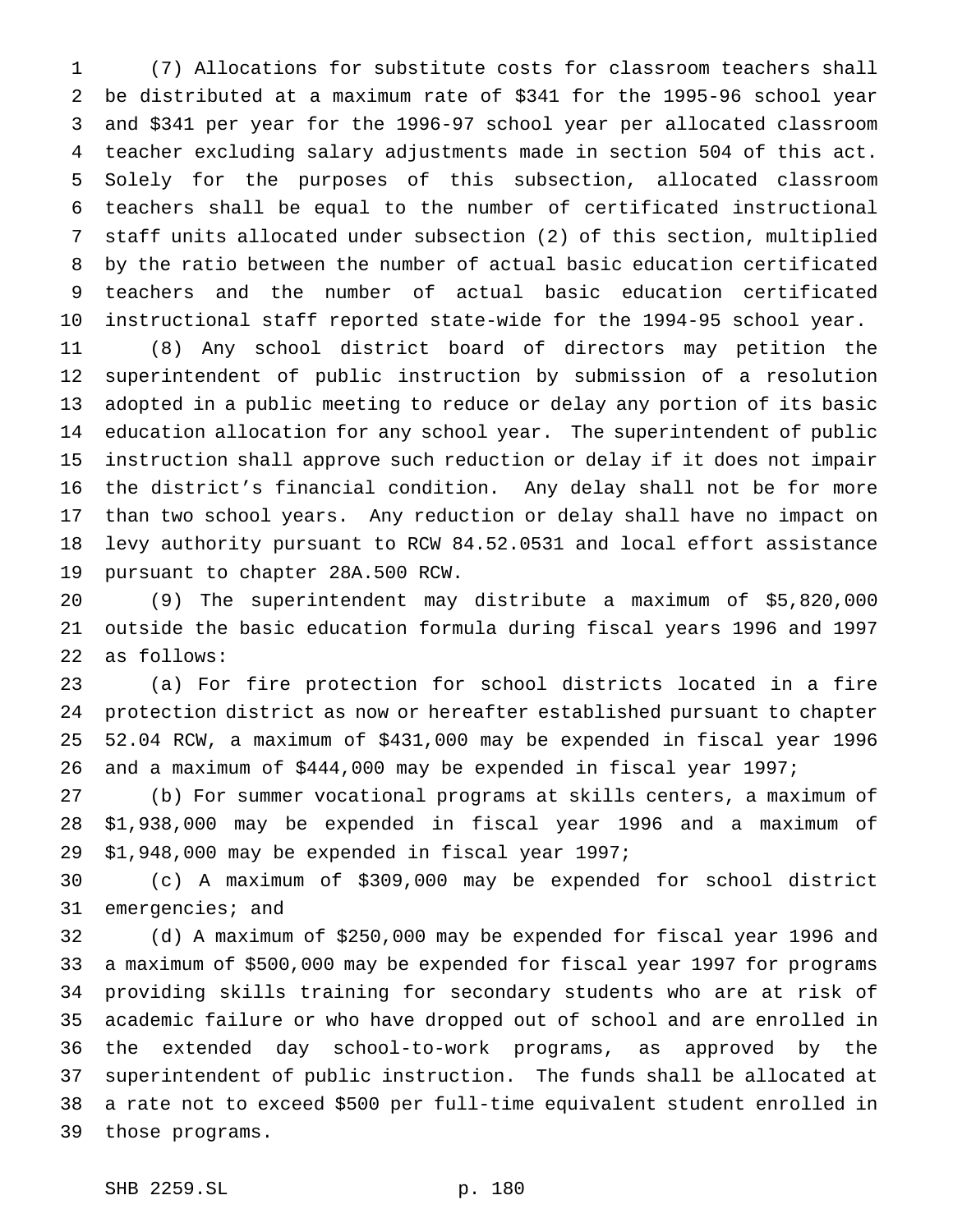(10) For the purposes of RCW 84.52.0531, the increase per full-time equivalent student in state basic education appropriations provided under this act, including appropriations for salary and benefits increases, is 2.2 percent from the 1994-95 school year to the 1995-96 school year, and 1.3 percent from the 1995-96 school year to the 1996-97 school year.

 (11) If two or more school districts consolidate and each district was receiving additional basic education formula staff units pursuant to subsection (2) (b) through (h) of this section, the following shall apply:

 (a) For three school years following consolidation, the number of basic education formula staff units shall not be less than the number of basic education formula staff units received by the districts in the school year prior to the consolidation; and

 (b) For the fourth through eighth school years following consolidation, the difference between the basic education formula staff units received by the districts for the school year prior to consolidation and the basic education formula staff units after consolidation pursuant to subsection (2) (a) through (h) of this section shall be reduced in increments of twenty percent per year.

 **Sec. 1403.** 1996 c 283 s 504 (uncodified) is amended to read as follows: **FOR THE SUPERINTENDENT OF PUBLIC INSTRUCTION--FOR SCHOOL EMPLOYEE COMPENSATION ADJUSTMENTS** General Fund Appropriation (FY 1996) ......\$ 96,201,000 26 General Fund Appropriation (FY 1997) . . . . . \$ ((<del>122,763,000</del>)) 122,394,000

28 TOTAL APPROPRIATION . . . . . . \$ ((<del>218,964,000</del>)) 218,595,000

 The appropriations in this section are subject to the following conditions and limitations:

 (1) \$217,835,000 is provided for cost of living adjustments of 4.0 percent effective September 1, 1995, for state-formula staff units. The appropriation includes associated incremental fringe benefit allocations for both years at rates 20.07 percent for certificated staff and 15.27 percent for classified staff.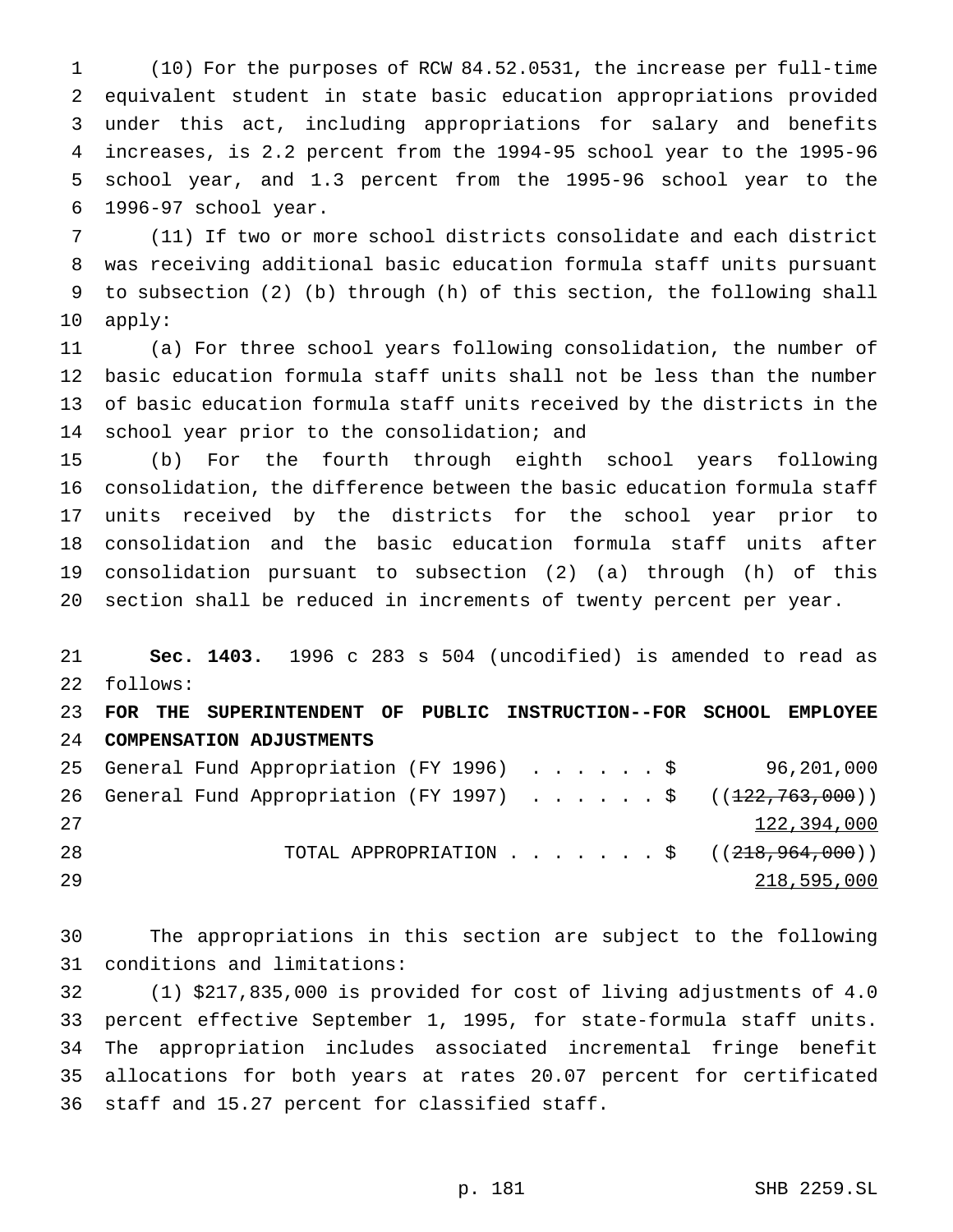(a) The appropriation in this section includes the increased portion of salaries and incremental fringe benefits for all relevant state funded school programs in PART V of this act. Salary adjustments for state employees in the office of superintendent of public instruction and the education reform program are provided in the Special Appropriations sections of this act. Increases for general apportionment (basic education) are based on the salary allocation schedules and methodology in section 503 of this act. Increases for special education result from increases in each district's basic education allocation per student. Increases for educational service districts and institutional education programs are determined by the superintendent of public instruction using the methodology for general apportionment salaries and benefits in section 503 of this act.

 (b) The appropriation in this section provides salary increase and incremental fringe benefit allocations for the following programs based on formula adjustments as follows:

 (i) For pupil transportation, an increase of \$0.77 per weighted pupil-mile for the 1995-96 school year and maintained for the 1996-97 school year;

 (ii) For learning assistance, an increase of \$11.24 per eligible student for the 1995-96 school year and maintained for the 1996-97 school year;

 (iii) For education of highly capable students, an increase of \$8.76 per formula student for the 1995-96 school year and maintained for the 1996-97 school year; and

 (iv) For transitional bilingual education, an increase of \$22.77 per eligible bilingual student for the 1995-96 school year and maintained for the 1996-97 school year.

 (2) The maintenance rate for insurance benefits shall be \$313.95 for the 1995-96 school year and \$314.51 for the 1996-97 school year. Funding for insurance benefits is included within appropriations made in other sections of Part V of this act.

 (3) Effective September 1, 1995, a maximum of \$1,129,000 is provided for a 4 percent increase in the state allocation for substitute teachers in the general apportionment programs.

 (4) The rates specified in this section are subject to revision each year by the legislature.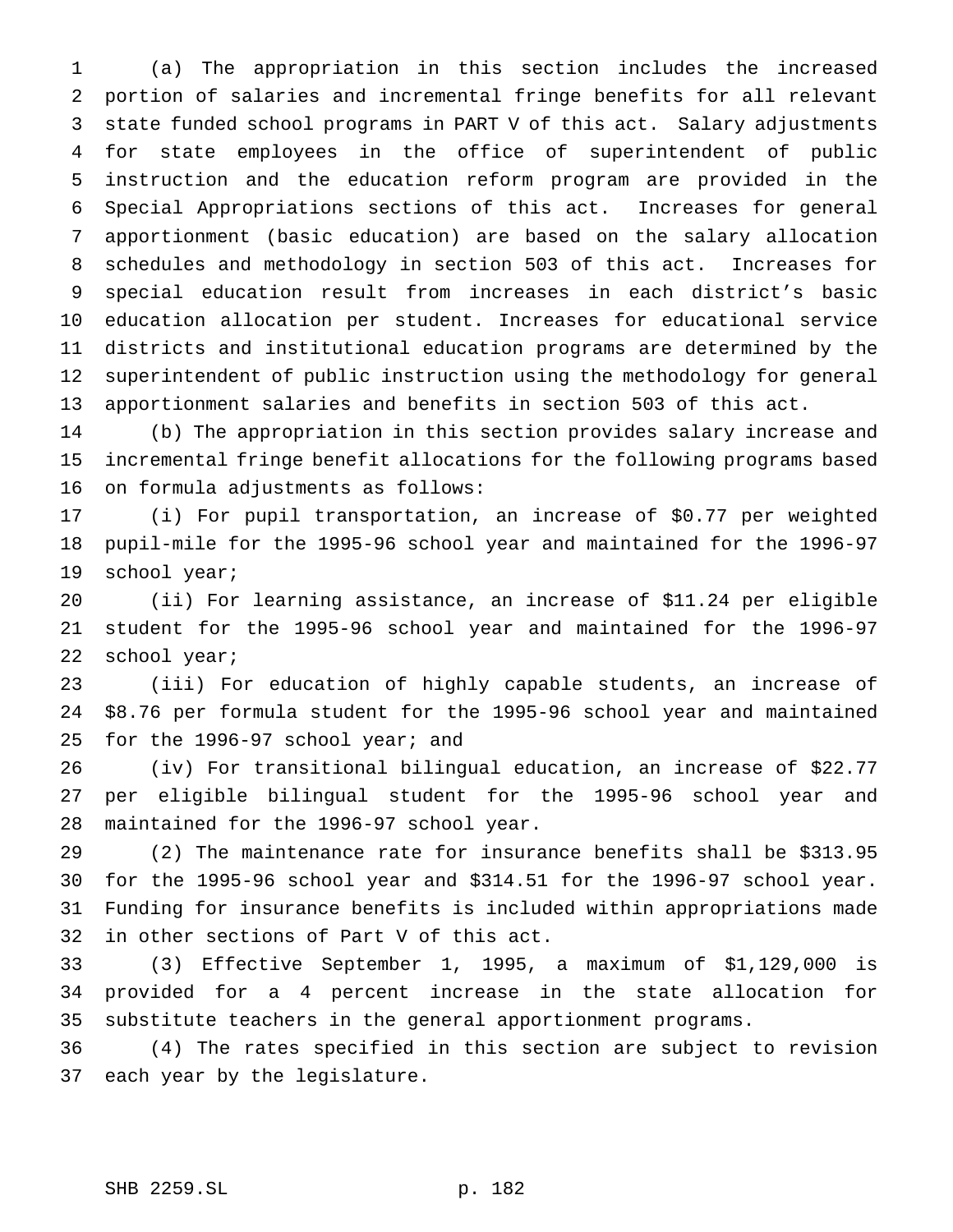**Sec. 1404.** 1996 c 283 s 505 (uncodified) is amended to read as follows: **FOR THE SUPERINTENDENT OF PUBLIC INSTRUCTION--FOR PUPIL TRANSPORTATION** General Fund Appropriation (FY 1996) ......\$ 154,391,000 5 General Fund Appropriation (FY 1997) . . . . . \$ ((<del>174,362,000</del>)) 172,633,000 7 TOTAL APPROPRIATION . . . . . . \$ ((328,753,000)) 327,024,000

 The appropriations in this section are subject to the following conditions and limitations:

 (1) The appropriation includes such funds as are necessary for the remaining months of the 1994-95 school year.

 (2) A maximum of \$1,347,000 may be expended for regional transportation coordinators and related activities. The transportation coordinators shall ensure that data submitted by school districts for state transportation funding shall, to the greatest extent practical, reflect the actual transportation activity of each district. The 1994 travel time to contiguous school district study shall be continued and a report submitted to the fiscal committees of the legislature by December 1, 1995.

 (3) A maximum of \$40,000 is provided to complete the computerized state map project containing school bus routing information. This information and available data on school buildings shall be consolidated. Data formats shall be compatible with the geographic information system (GIS) and included insofar as possible in the GIS system.

 (4) \$180,000 is provided solely for the transportation of students enrolled in "choice" programs. Transportation shall be limited to low- income students who are transferring to "choice" programs solely for educational reasons.

 (5) Beginning with the 1995-96 school year, the superintendent of public instruction shall implement a state bid process for the purchase of school buses pursuant to Engrossed Substitute Senate Bill No. 5408. (6) Of this appropriation, a maximum of \$8,963,000 may be allocated in the 1995-96 school year for hazardous walking conditions. The superintendent shall ensure that the conditions specified in RCW 28A.160.160(4) for state funding of hazardous walking conditions for any district are fully and strictly adhered to, and that no funds are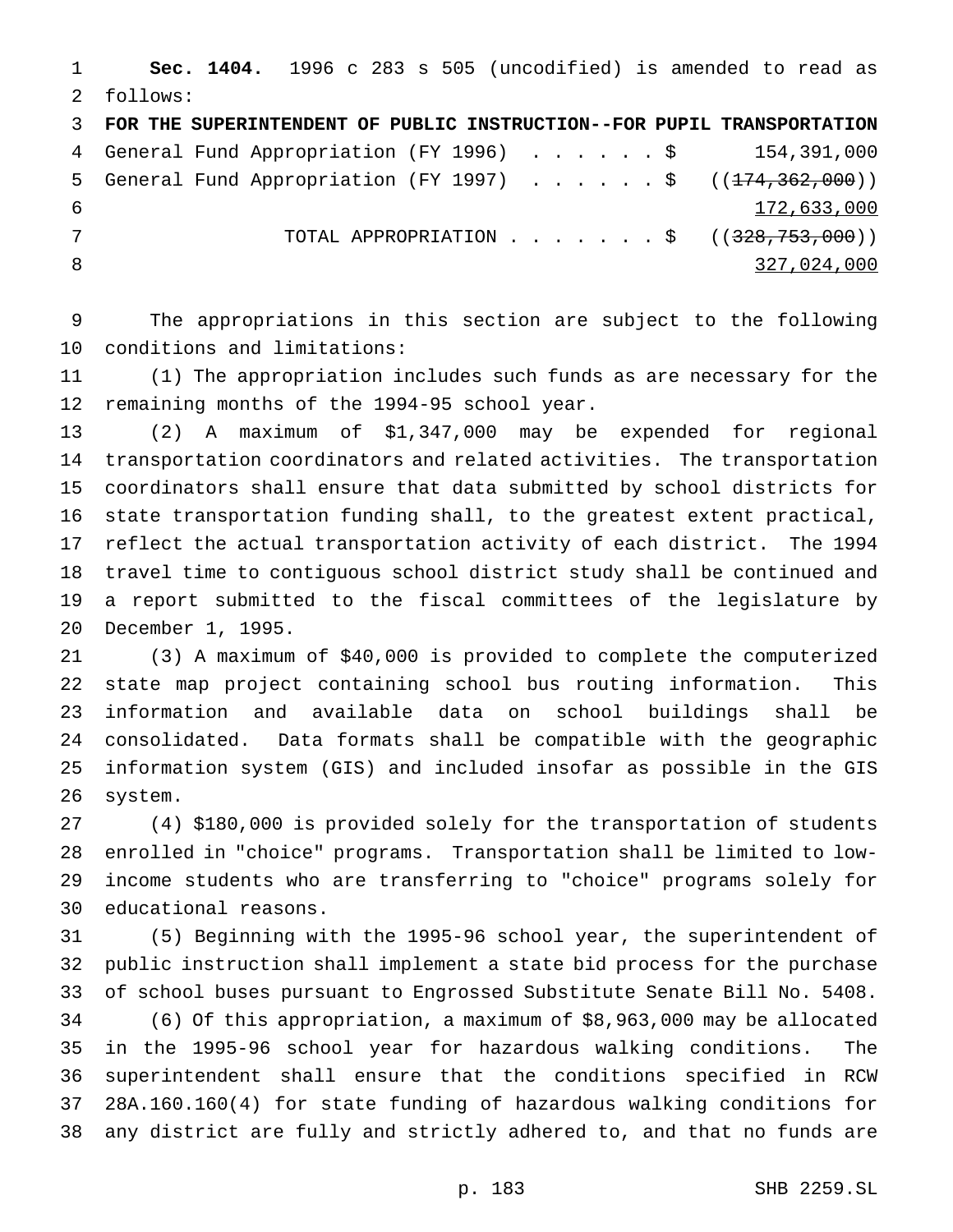allocated in any instance in which a district is not actively and to the greatest extent possible engaged in efforts to mitigate hazardous walking conditions.

 (7) For the 1996-97 school year, a maximum of \$13,546,000 may be allocated for transportation services in accordance with Senate Bill No. 6684 (student safety to and from school). A district's allocation shall be based on the number of enrolled students in grades kindergarten through five living within one radius mile from their assigned school multiplied by 1.29. "Enrolled students in grades kindergarten through five" for purposes of this section means the number of kindergarten through five students, living within one radius mile, who are enrolled during the week that each district's bus ridership count is taken.

 (8) The minimum load factor in the operations formula shall be calculated based on all students transported to and from school.

 (9) For the 1996-97 school year, the superintendent of public instruction shall revise the expected bus lifetimes used for 18 determining bus reimbursement and depreciation payments in the following manner:

 (a) The twenty-year bus category shall be reduced to eighteen years; and

 (b) The fifteen-year bus category shall be reduced to thirteen years.

 **Sec. 1405.** 1996 c 283 s 506 (uncodified) is amended to read as follows:

 **SUPERINTENDENT OF PUBLIC INSTRUCTION--FOR SPECIAL EDUCATION PROGRAMS** General Fund--State Appropriation (FY 1996)...\$ 379,771,000 28 General Fund--State Appropriation (FY 1997) . . . \$ ((<del>368,149,000</del>)) 355,111,000 General Fund--Federal Appropriation.......\$ 98,684,000 31 TOTAL APPROPRIATION . . . . . . . . \$ ((846,604,000)) 833,566,000

 The appropriations in this section are subject to the following conditions and limitations:

 (1) The general fund--state appropriation includes such funds as are necessary for the remaining months of the 1994-95 school year.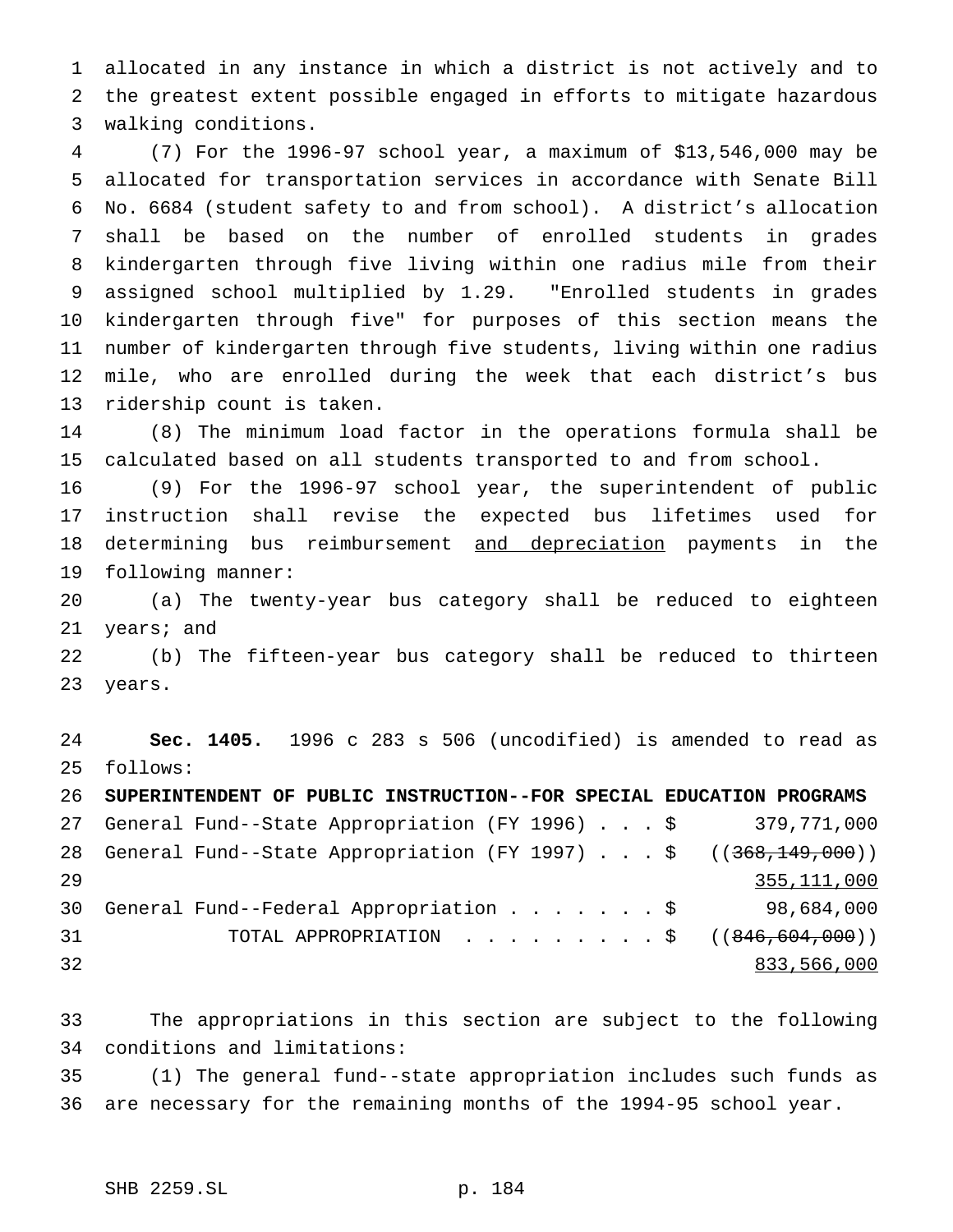(2) In recognition of the need for increased flexibility at the local district level to facilitate the provision of appropriate education to children in need of special education, and the need for substantive educational reform for a significant portion of the school population, the funding formula for special education is modified. These changes result from a 1994 study and recommendations by the institute for public policy and the legislative budget committee, aided by the office of the superintendent of public instruction and the statewide task force for the development of special education funding alternatives. The new formula is for allocation purposes only and is not intended to prescribe or imply any particular pattern of special education service delivery other than that contained in a properly formulated, locally determined, individualized education program.

 (3) The superintendent of public instruction shall distribute state funds to school districts based on two categories, the mandatory special education program for special education students ages three to twenty-one and the optional birth through age two program for developmentally delayed infants and toddlers. The superintendent shall review current state eligibility criteria for the fourteen special education categories and consider changes which would reduce assessment time and administrative costs associated with the special education program.

 (4) For the 1995-96 and 1996-97 school years, the superintendent shall distribute state funds to each district based on the sum of:

 (a) A district's annual average headcount enrollment of developmentally delayed infants and toddlers ages birth through two, times the district's average basic education allocation per full-time equivalent student, times 1.15; and

 (b) A district's annual average full-time equivalent basic education enrollment times the enrollment percent, times the district's average basic education allocation per full-time equivalent student times 0.9309.

 (5) The definitions in this subsection apply throughout this section.

 (a) "Average basic education allocation per full-time equivalent student" for a district shall be based on the staffing ratios required by RCW 28A.150.260 (i.e., 49/1000 certificated instructional staff in grades K-3, and 46/1000 in grades 4-12), and shall not include enhancements for K-3, secondary vocational education, or small schools.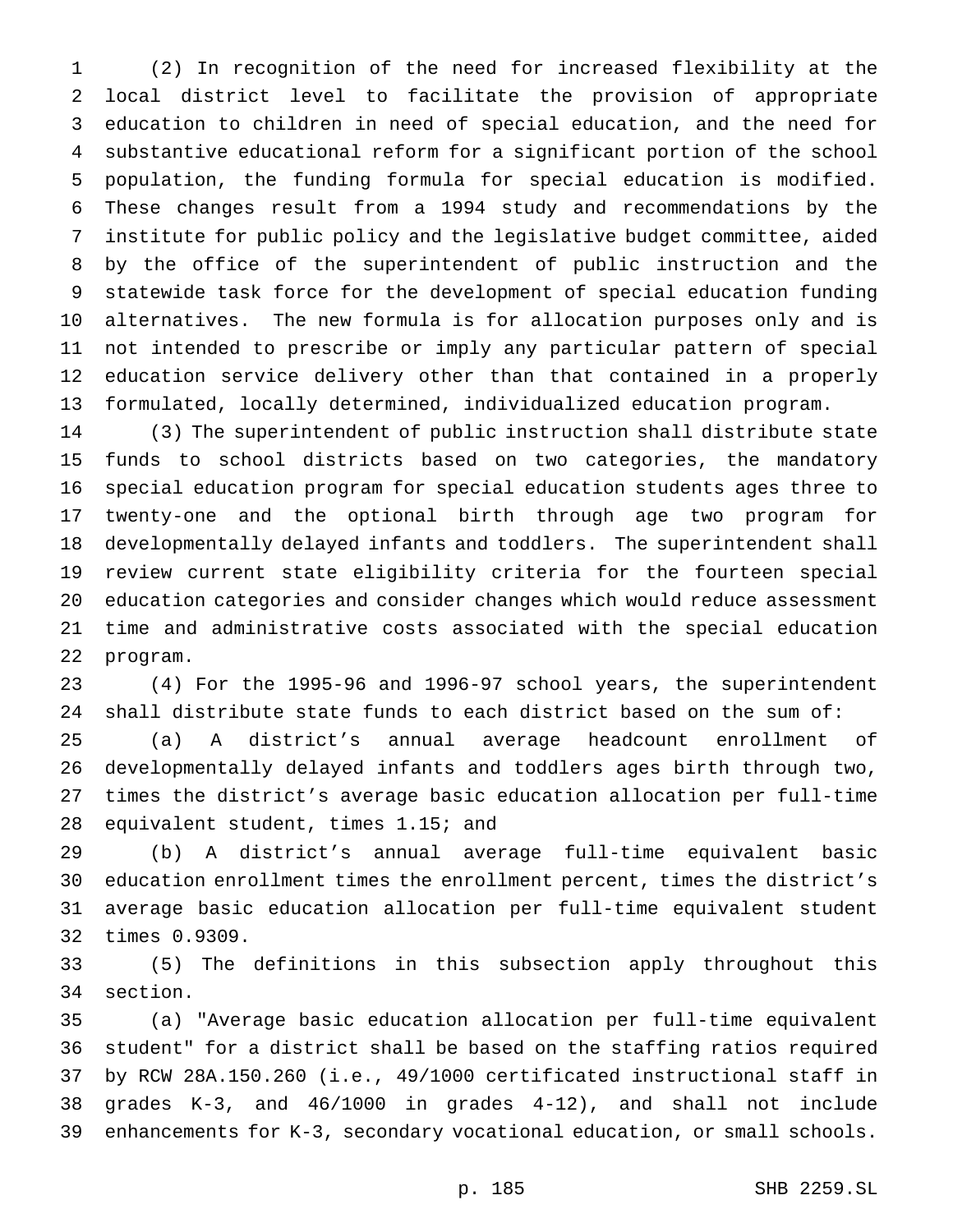(b) "Annual average full-time equivalent basic education enrollment" means the resident enrollment including students enrolled through choice (RCW 28A.225.225) and students from nonhigh districts (RCW 28A.225.210) and excluding students residing in another district enrolled as part of an interdistrict cooperative program (RCW 28A.225.250).

 (c) "Enrollment percent" shall mean the district's resident special education annual average enrollment including those students counted under the special education demonstration projects, excluding the birth through age two enrollment, as a percent of the district's annual average full-time equivalent basic education enrollment. For the 1995- 96 and the 1996-97 school years, each district's enrollment percent shall be:

 (i) For districts whose enrollment percent for 1994-95 was at or below 12.7 percent, the lesser of the district's actual enrollment percent for the school year for which the allocation is being determined or 12.7 percent.

 (ii) For districts whose enrollment percent for 1994-95 was above 12.7 percent, the lesser of:

 (A) The district's actual enrollment percent for the school year for which the special education allocation is being determined; or

 (B) The district's actual enrollment percent for the school year immediately prior to the school year for which the special education allocation is being determined if not less than 12.7 percent; or

 (C) For 1995-96, the 1994-95 enrollment percent reduced by 25 percent of the difference between the district's 1994-95 enrollment percent and 12.7. For 1996-97, the 1994-95 enrollment percent reduced by 50 percent of the difference between the district's 1994-95 enrollment percent and 12.7.

 (6) At the request of any interdistrict cooperative of at least 15 districts in which all excess cost services for special education students of the districts are provided by the cooperative, the maximum enrollment percent shall be 12.7, and shall be calculated in the aggregate rather than individual district units. For purposes of subsection (5) of this section, the average basic education allocation per full-time equivalent student shall be calculated in the aggregate rather than individual district units.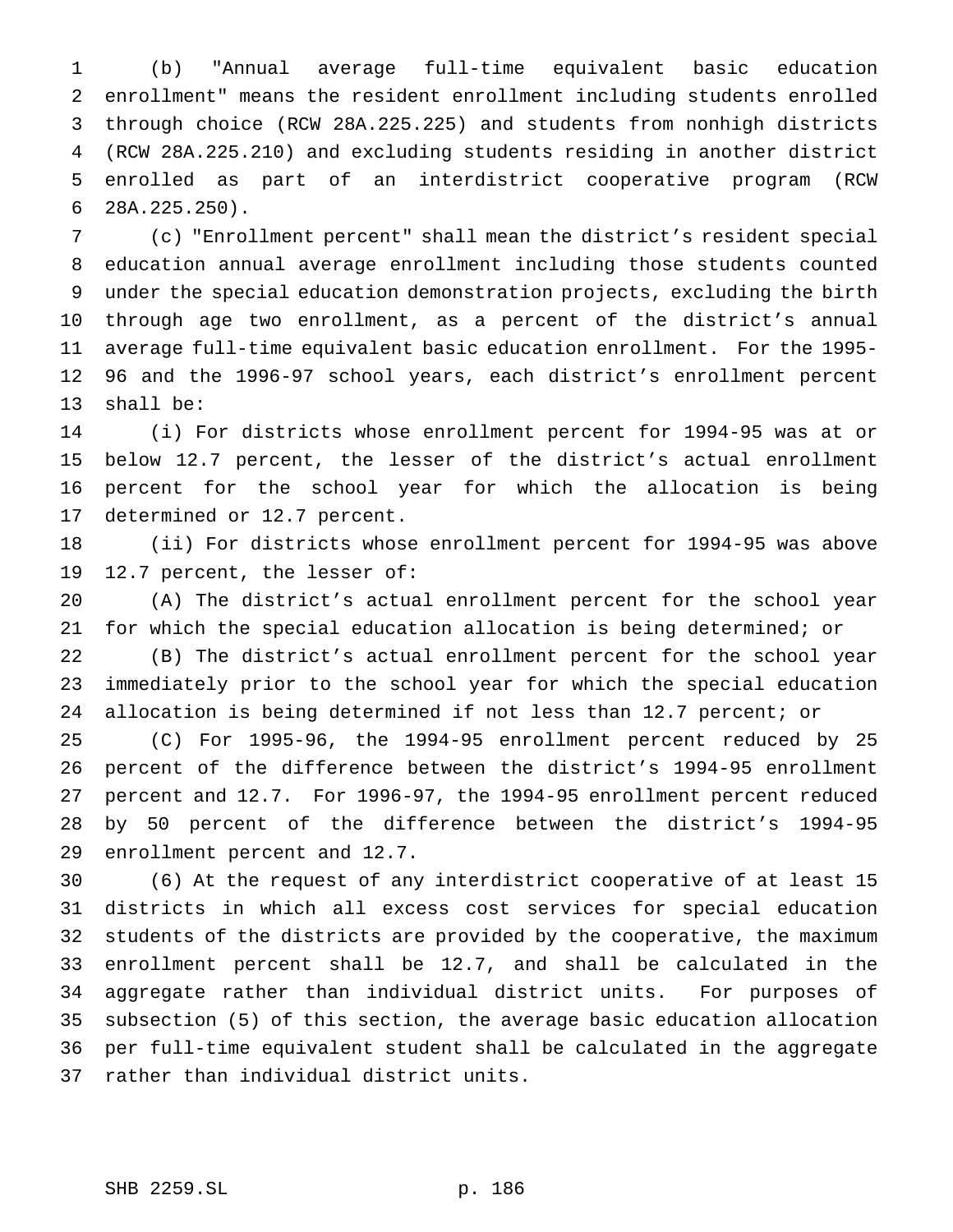(7) A minimum of \$4.5 million of the general fund--federal appropriation shall be expended for safety net funding to meet the extraordinary needs of individual special education students.

 (8) From the general fund--state appropriation, \$14,600,000 is 5 provided for the 1995-96 school year, and  $((\$15,850,000))$  a maximum of \$12,000,000 for the 1996-97 school year, for safety net purposes for districts with demonstrable funding needs for special education beyond the combined amounts provided in subsection (4) of this section. The superintendent of public instruction shall, by rule, establish procedures and standards for allocation of safety net funds. In the 1995-96 school year, school districts shall submit their requests for safety net funds to the appropriate regional committee established by the superintendent of public instruction. Regional committees shall make recommendations to the state oversight committee for approval. For the 1996-97 school year, requests for safety net funds under this subsection shall be submitted to the state oversight committee. The following conditions and limitations shall be applicable to school districts requesting safety net funds:

 (a) For a school district requesting state safety net funds due to special characteristics of the district and costs of providing services which differ significantly from the assumptions contained in the funding formula, the procedures and standards shall permit relief only if a district can demonstrate at a minimum that:

 (i) Individualized education plans are appropriate and are properly 25 and efficiently prepared and formulated;

 (ii) The district is making a reasonable effort to provide appropriate program services for special education students utilizing state funds generated by the apportionment and special education funding formulas;

 (iii) The district's programs are operated in a reasonably efficient manner and that the district has adopted a plan of action to contain or eliminate any unnecessary, duplicative, or inefficient practices;

 (iv) Indirect costs charged to this program do not exceed the allowable percent for the federal special education program;

 (v) Any available federal funds are insufficient to address the additional needs; and

 (vi) The costs of any supplemental contracts are not charged to this program for purposes of making these determinations.

p. 187 SHB 2259.SL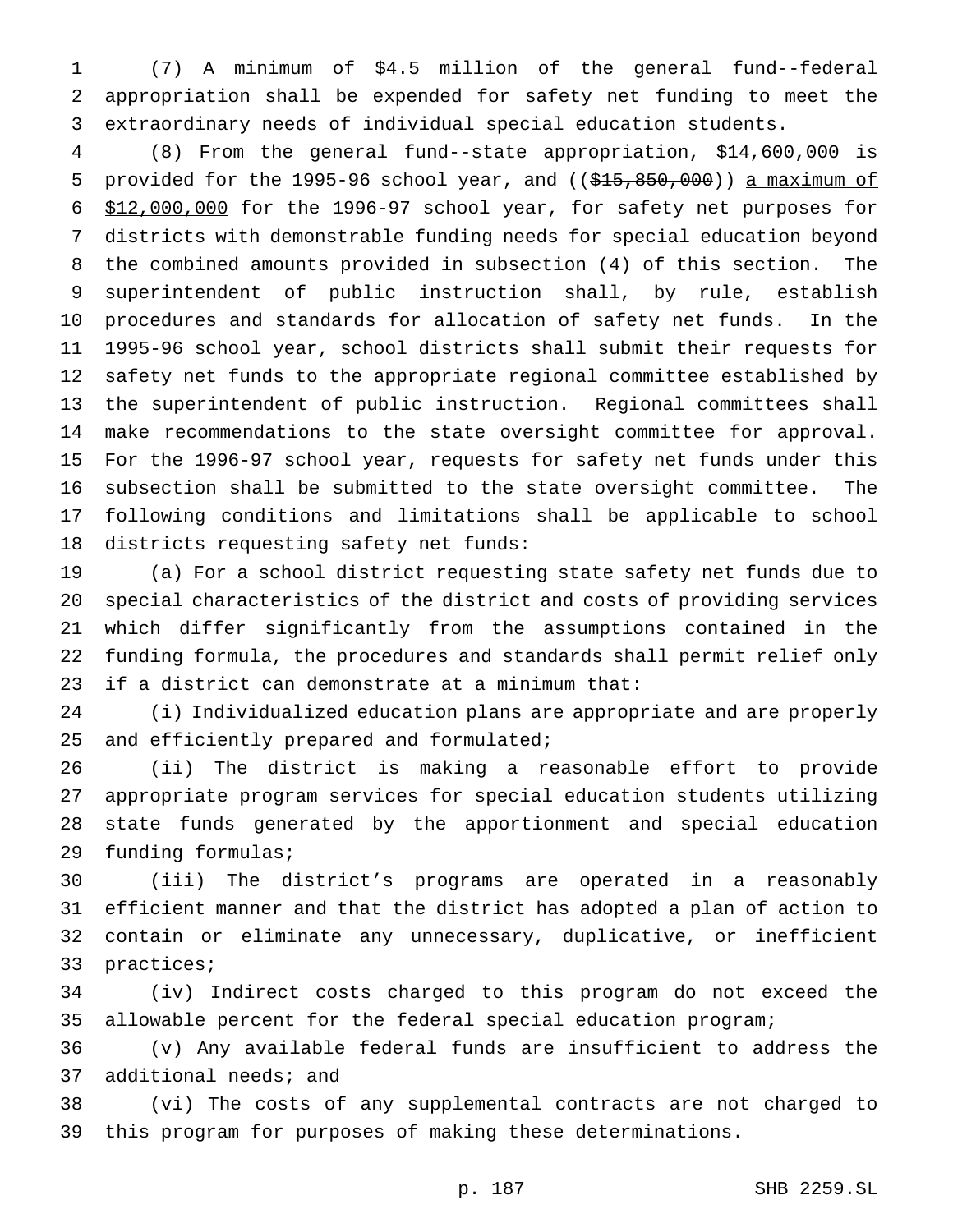(b) For districts requesting safety net funds due to federal maintenance of effort requirements, as a result of changes in the state special education formula, the procedures and standards shall permit relief only if a district can demonstrate at a minimum that:

 (i) Individualized education plans are appropriate and are properly and efficiently prepared and formulated; and

 (ii) The district is making a reasonable effort to provide appropriate program services for special education students utilizing state funds generated by the apportionment and special education funding formulas.

 (c) For districts requesting safety net funds due to federal maintenance of effort requirements as a result in changes in the state special education formula, amounts provided for this purpose shall be calculated by the superintendent of public instruction and adjusted periodically based on the most current information available to the superintendent. The amount provided shall not exceed the lesser of:

 (i) The district's 1994-95 state excess cost allocation for resident special education students minus the relevant school year's state special education formula allocation;

 (ii) The district's 1994-95 state excess cost allocation per resident special education student times the number of formula funded special education students for the relevant school year minus the relevant school year's special education formula allocation;

(iii) The amount requested by the district; or

(iv) The amount awarded by the state oversight committee.

 (9)(a) For purposes of making safety net determinations pursuant to subsection (8) of this section, the superintendent shall make available to each school district, from available data, prior to June 1st of each year:

(i) The district's 1994-95 enrollment percent;

 (ii) For districts with a 1994-95 enrollment percent over 12.7 percent, the maximum 1995-96 enrollment percent, and prior to 1996-97 the maximum 1996-97 enrollment percent;

 (iii) The estimate to be used for purposes of subsection (8) of this section of each district's 1994-95 special education allocation showing the excess cost and the basic education portions; and

 (iv) If necessary, a process for each district to estimate the 1995-96 school year excess cost allocation for special education and the portion of the basic education allocation formerly included in the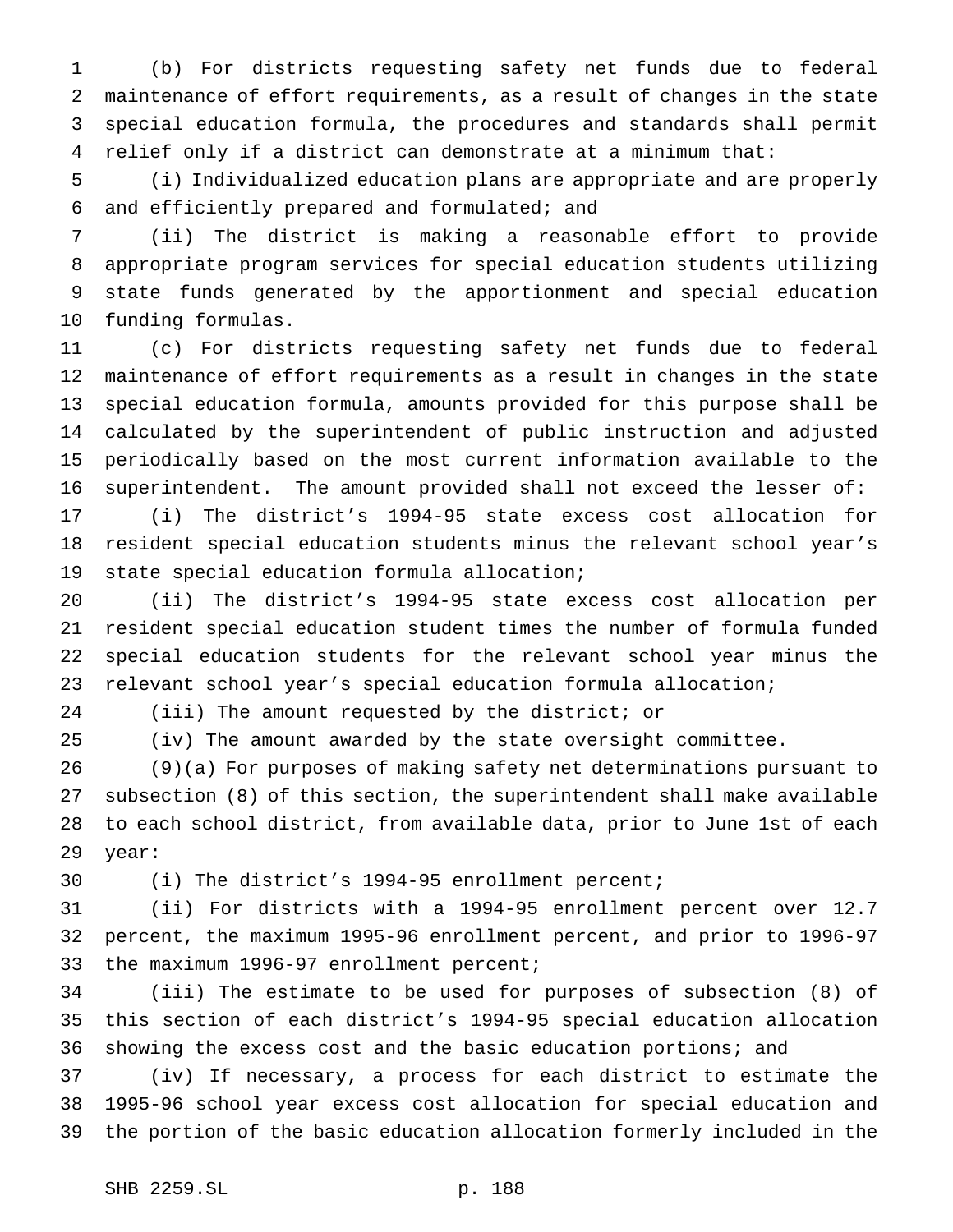special education allocation. This process may utilize the allocations generated pursuant to subsection (4) of this section, each district's 1994-95 estimated basic education backout percent for the 1994-95 school year, and state compensation increases for 1995-96.

 (b) The superintendent, in consultation with the state auditor, shall take all necessary steps to successfully transition to the new formula and minimize paperwork at the district level associated with federal maintenance of effort calculations. The superintendent shall develop such rules and procedures as are necessary to implement this process for the 1995-96 school year, and may use the same process.

 (10) Prior to adopting any standards, procedures, or processes required to implement this section, the superintendent shall consult with the office of financial management and the fiscal committees of the legislature.

 (11) Membership of the regional committees, in the 1995-96 school year, may include, but not be limited to:

 (a) A representative of the superintendent of public instruction; (b) One or more representatives from school districts including board members, superintendents, special education directors, and 20 business managers; and

(c) One or more staff from an educational service district.

 (12) The state oversight committee appointed by the superintendent of public instruction shall consist of:

(a) Staff of the office of superintendent of public instruction;

(b) Staff of the office of the state auditor;

(c) Staff from the office of the financial management; and

 (d) One or more representatives from school districts or educational service districts knowledgeable of special education programs and funding.

 (13) The institute for public policy, in cooperation with the superintendent of public instruction, the office of financial management, and the fiscal committees of the legislature, shall evaluate the operation of the safety nets under subsections (7) and (8) of this section and shall prepare an interim report by December 15, 1995, and a final report on the first school year of operation by October 15, 1996.

 (14) A maximum of \$678,000 may be expended from the general fund-- state appropriation to fund 5.43 full-time equivalent teachers and 2.1 full-time equivalent aides at Children's orthopedic hospital and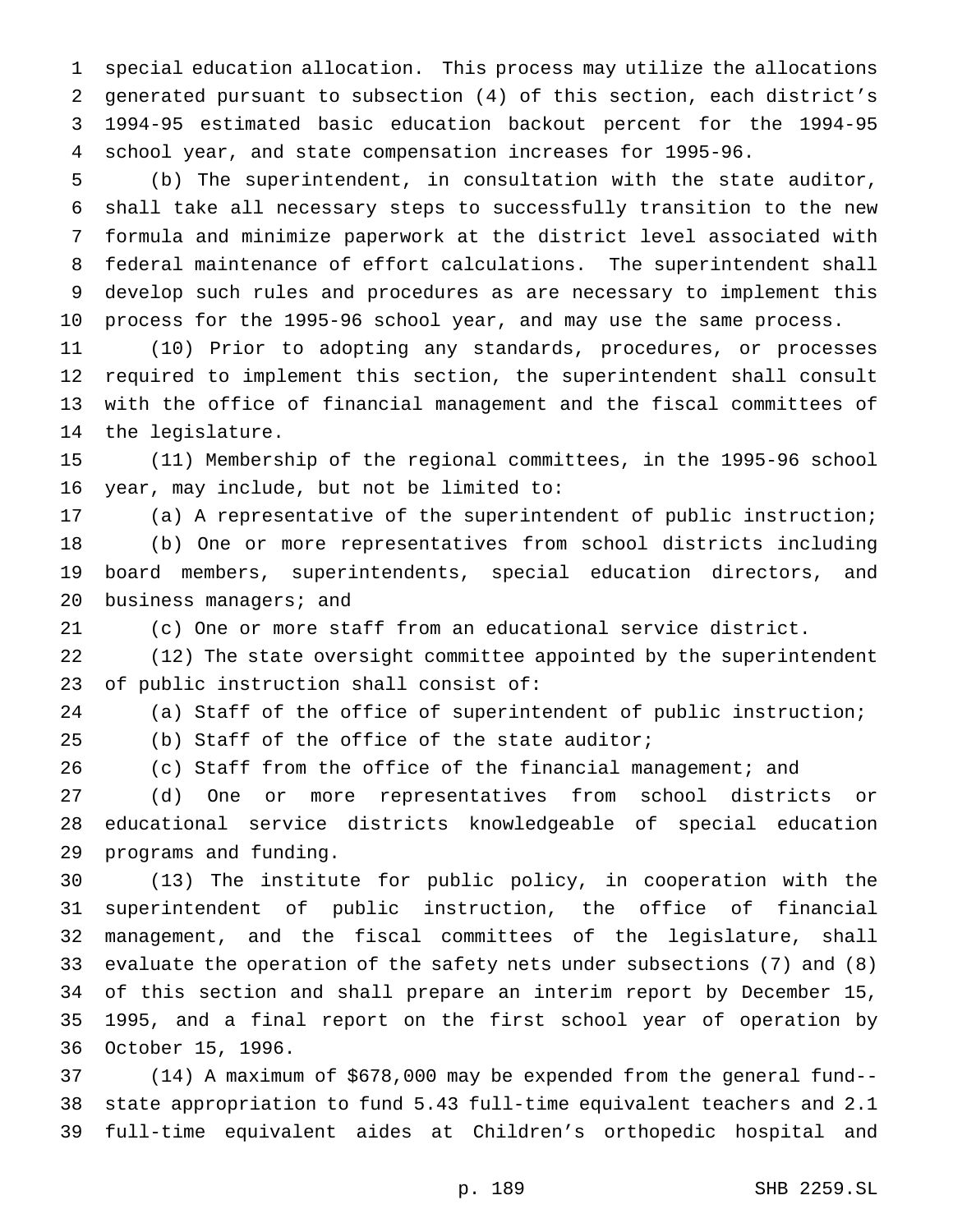medical center. This amount is in lieu of money provided through the home and hospital allocation and the special education program.

 (15) \$1,000,000 of the general fund--federal appropriation is provided solely for projects to provide special education students with appropriate job and independent living skills, including work experience where possible, to facilitate their successful transition out of the public school system. The funds provided by this subsection shall be from federal discretionary grants.

 (16) Not more than \$80,000 of the general fund--federal appropriation shall be expended for development of an inservice training program to identify students with dyslexia who may be in need of special education.

 (17) A maximum of \$933,600 of the general fund--state appropriation in fiscal year 1996 and a maximum of \$933,600 of the general fund-- state appropriation for fiscal year 1997 may be expended for state special education coordinators housed at each of the educational service districts. Employment and functions of the special education coordinators shall be determined in consultation with the superintendent of public instruction.

 **Sec. 1406.** 1996 c 283 s 507 (uncodified) is amended to read as follows: **FOR THE SUPERINTENDENT OF PUBLIC INSTRUCTION--FOR TRAFFIC SAFETY EDUCATION PROGRAMS** Public Safety and Education Account 25 Appropriation . . . . . . . . . . . . . . . \$ ((16,928,000))

16,824,000

 The appropriation in this section is subject to the following conditions and limitations:

 (1) The appropriation includes such funds as are necessary for the remaining months of the 1994-95 school year.

 (2) A maximum of \$507,000 shall be expended for regional traffic safety education coordinators.

 (3) The maximum basic state allocation per student completing the program shall be \$137.16 in the 1995-96 and 1996-97 school years.

 (4) Additional allocations to provide tuition assistance for students from low-income families who complete the program shall be a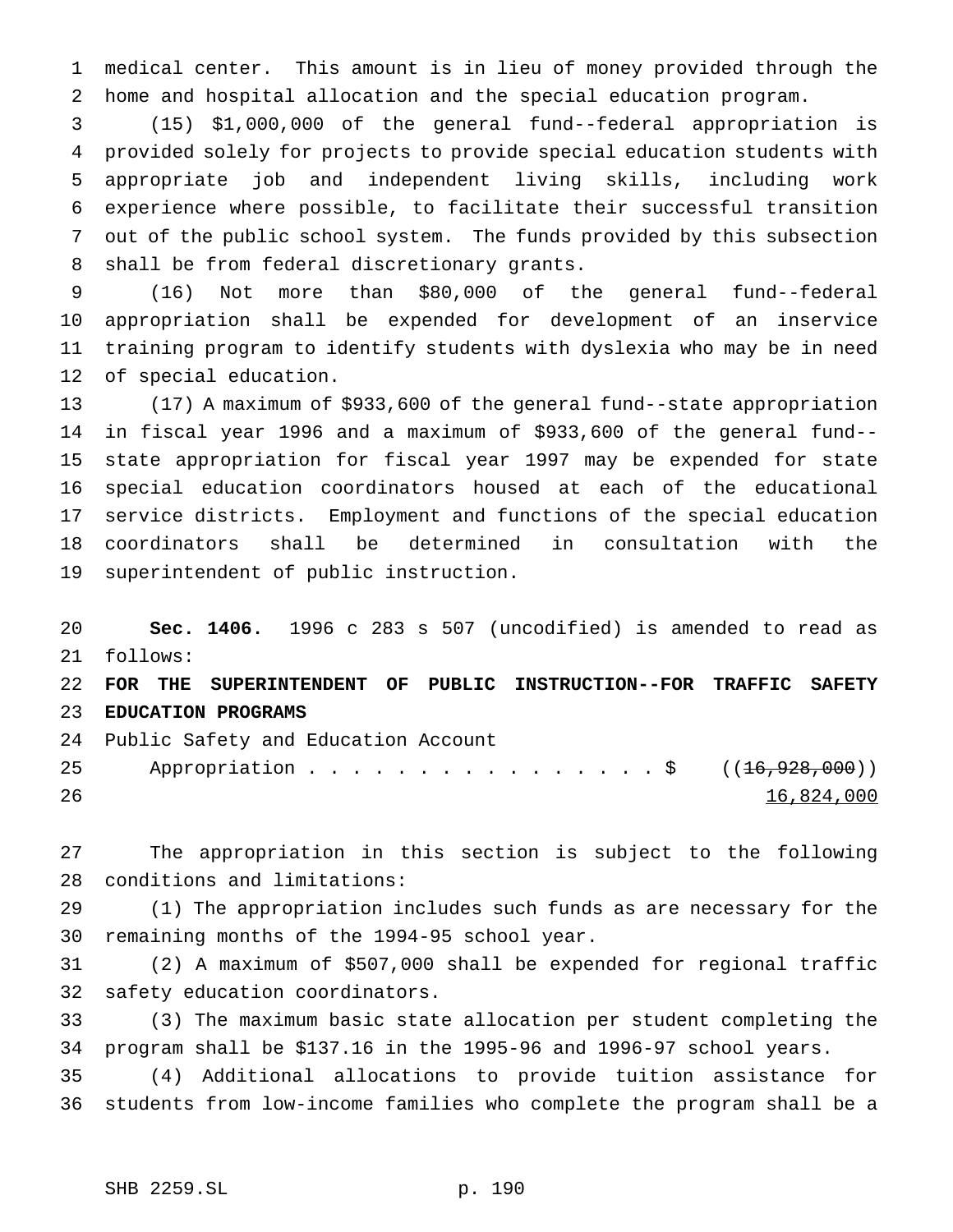maximum of \$66.81 per eligible student in the 1995-96 and 1996-97 school years.

 **Sec. 1407.** 1996 c 283 s 509 (uncodified) is amended to read as follows: **FOR THE SUPERINTENDENT OF PUBLIC INSTRUCTION--FOR LOCAL EFFORT ASSISTANCE** General Fund Appropriation (FY 1996) ......\$ 76,871,000 8 General Fund Appropriation (FY 1997) . . . . . \$ ((82,806,000)) 82,831,000 10 TOTAL APPROPRIATION . . . . . . \$ ((<del>159,677,000</del>)) 11 12 159,702,000 **Sec. 1408.** 1996 c 283 s 511 (uncodified) is amended to read as follows: **FOR THE SUPERINTENDENT OF PUBLIC INSTRUCTION--FOR INSTITUTIONAL EDUCATION PROGRAMS** General Fund--State Appropriation (FY 1996)...\$ 15,798,000 17 General Fund--State Appropriation (FY 1997)...\$ ((<del>17,928,000</del>)) 16,235,000 General Fund--Federal Appropriation.......\$ 8,548,000

20 TOTAL APPROPRIATION . . . . . . . . \$ ((42,274,000)) 40,581,000

 The appropriations in this section are subject to the following conditions and limitations:

 (1) The general fund--state appropriation includes such funds as are necessary for the remaining months of the 1994-95 school year.

 (2) State funding provided under this section is based on salaries and other expenditures for a 220-day school year. The superintendent of public instruction shall monitor school district expenditure plans for institutional education programs to ensure that districts plan for a full-time summer program.

 (3) State funding for each institutional education program shall be based on the institution's annual average full-time equivalent student enrollment. Staffing ratios for each category of institution and other state funding assumptions shall be those specified in the legislative budget notes.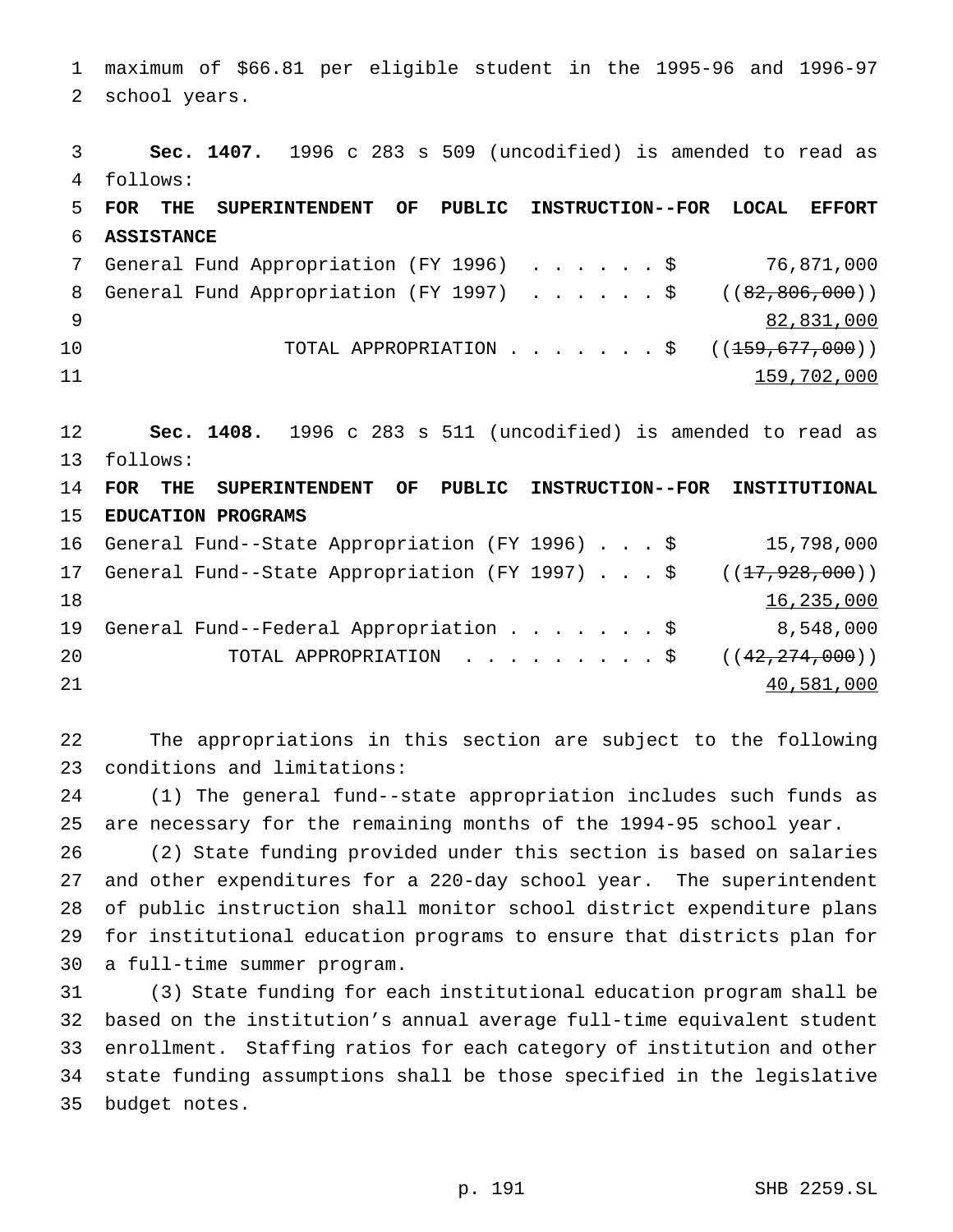**Sec. 1409.** 1996 c 283 s 512 (uncodified) is amended to read as follows: **FOR THE SUPERINTENDENT OF PUBLIC INSTRUCTION--FOR PROGRAMS FOR HIGHLY CAPABLE STUDENTS** General Fund Appropriation (FY 1996) ......\$ 4,200,000 6 General Fund Appropriation (FY 1997)  $\ldots$ ....\$ ((4,254,000)) 4,217,000 8 TOTAL APPROPRIATION . . . . . . \$ ((8,454,000)) 8,417,000

 The appropriation in this section is subject to the following conditions and limitations:

 (1) The appropriation includes such funds as are necessary for the remaining months of the 1994-95 school year.

 (2) Allocations for school district programs for highly capable students shall be distributed for up to one and one-half percent of each district's full-time equivalent basic education act enrollment.

 (3) \$436,000 of the appropriation is for the Centrum program at Fort Worden state park.

 **Sec. 1410.** 1996 c 283 s 514 (uncodified) is amended to read as follows: **FOR THE SUPERINTENDENT OF PUBLIC INSTRUCTION--FOR TRANSITIONAL BILINGUAL PROGRAMS**

 General Fund Appropriation (FY 1996) ......\$ 26,378,000 24 General Fund Appropriation (FY 1997) . . . . . \$ ((28,432,000)) 28,221,000 26 TOTAL APPROPRIATION . . . . . . \$ ((<del>54,810,000</del>)) 54,599,000

 The appropriation in this section is subject to the following conditions and limitations:

 (1) The appropriation provides such funds as are necessary for the remaining months of the 1994-95 school year.

 (2) The superintendent shall distribute a maximum of \$623.21 per eligible bilingual student in the 1995-96 school year and \$623.31 in the 1996-97 school year.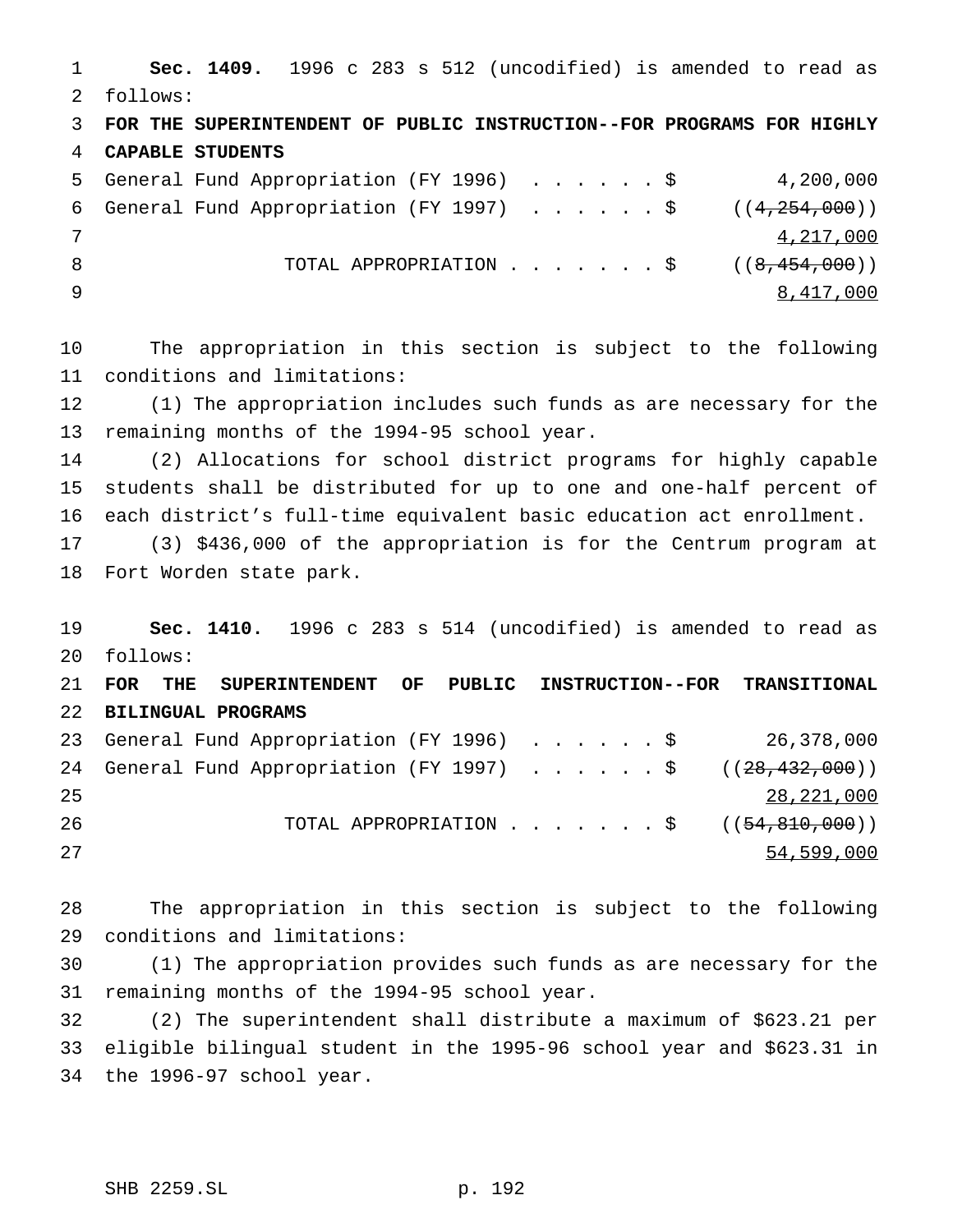**Sec. 1411.** 1996 c 283 s 515 (uncodified) is amended to read as follows:

 **FOR THE SUPERINTENDENT OF PUBLIC INSTRUCTION--FOR THE LEARNING ASSISTANCE PROGRAM** General Fund Appropriation (FY 1996) ......\$ 56,417,000 6 General Fund Appropriation (FY 1997) . . . . . \$ ((58,210,000)) 57,451,000 8 TOTAL APPROPRIATION . . . . . . \$ ((<del>114,627,000</del>))

113,868,000

 The appropriations in this section are subject to the following conditions and limitations:

 (1) The appropriation provides such funds as are necessary for the remaining months of the 1994-95 school year.

 (2) For making the calculation of the percentage of students scoring in the lowest quartile as compared with national norms, beginning with the 1991-92 school year, the superintendent shall multiply each school district's 4th and 8th grade test results by 0.86.

 (3) Funding for school district learning assistance programs shall be allocated at a maximum rate of \$366.74 per unit for the 1995-96 school year and a maximum of \$366.81 per unit in the 1996-97 school year. School districts may carryover up to 10 percent of funds allocated under this program; however, carryover funds shall be expended for the learning assistance program.

 (a) A school district's units for the 1995-96 school year shall be the sum of the following:

 (i) The 1995-96 full-time equivalent enrollment in kindergarten through 6th grade, times the 5-year average 4th grade test result as adjusted pursuant to subsection (2) of this section, times 0.96; and

 (ii) The 1995-96 full-time equivalent enrollment in grades 7 through 9, times the 5-year average 8th grade test result as adjusted pursuant to subsection (2) of this section, times 0.96; and

 (iii) If the district's percentage of October 1994 headcount enrollment in grades K-12 eligible for free and reduced price lunch exceeds the state average, subtract the state average percentage of students eligible for free and reduced price lunch from the district's percentage and multiply the result by the district's 1995-96 K-12 annual average full-time equivalent enrollment times 11.68 percent.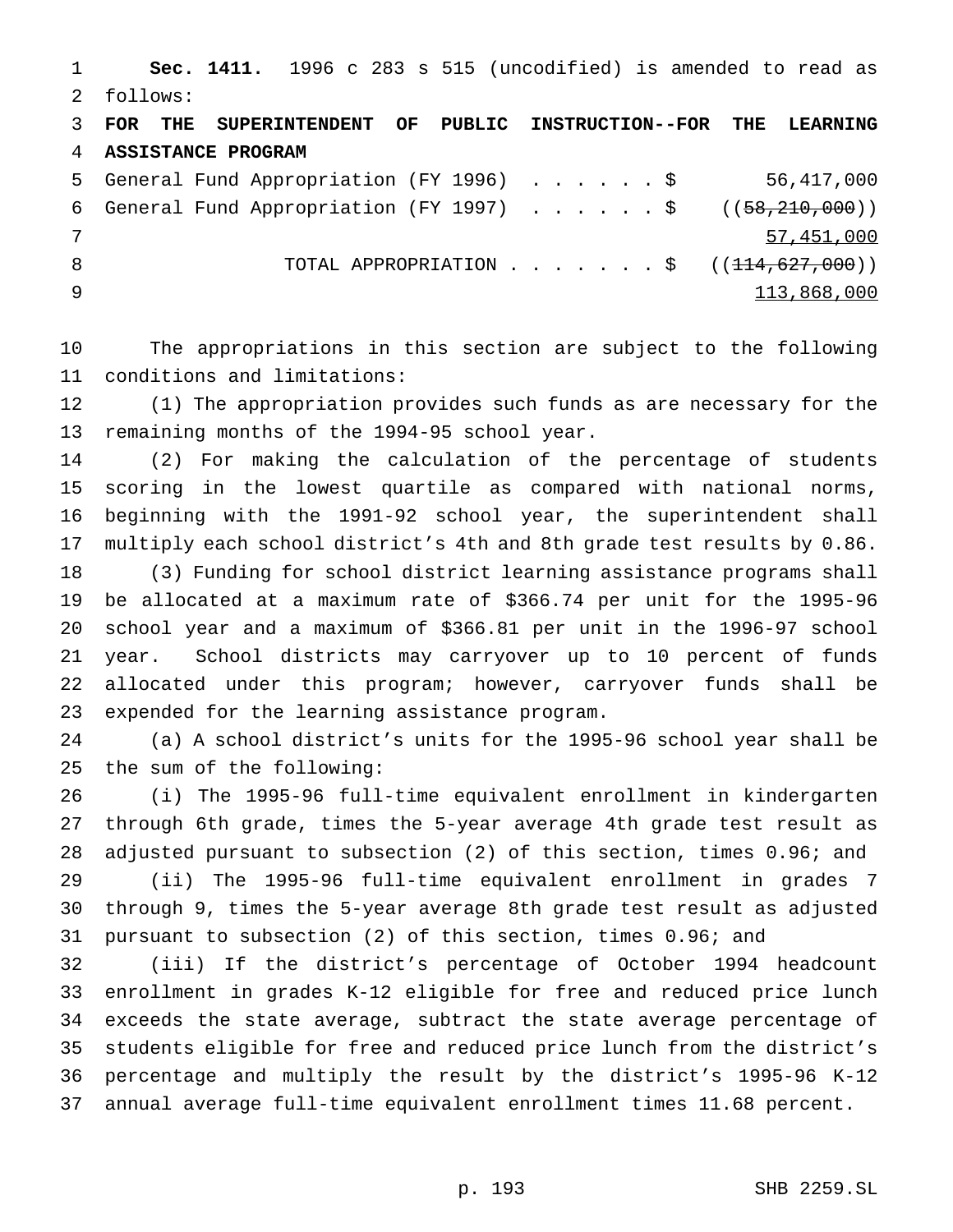(b) A school district's units for the 1996-97 school year shall be the sum of the following:

 (i) The 1996-97 full-time equivalent enrollment in kindergarten through 6th grade, times the 5-year average 4th grade test result as adjusted pursuant to subsection (2) of this section, times 0.92; and (ii) The 1996-97 full-time equivalent enrollment in grades 7 through 9, times the 5-year average 8th grade test result as adjusted pursuant to subsection (2) of this section, times 0.92; and

 (iii) If the district's percentage of October 1995 headcount enrollment in grades K-12 eligible for free and reduced price lunch exceeds the state average, subtract the state average percentage of students eligible for free and reduced price lunch from the district's percentage and multiply the result by the district's 1996-97 K-12 annual average full-time equivalent enrollment times 22.30 percent.

 **Sec. 1412.** 1996 c 283 s 516 (uncodified) is amended to read as follows:

 **FOR THE SUPERINTENDENT OF PUBLIC INSTRUCTION--LOCAL ENHANCEMENT FUNDS** General Fund Appropriation (FY 1996) ...... \$ 56,846,000 19 General Fund Appropriation (FY 1997) . . . . . . \$ ((58,123,000)) 20 58,076,000 58,076,000 58,076,000 58,076,000 58,076,000 58,076,000 58,076,000 58,076,000 58,076,000 58,076,000 58,076,000 58,076,000 58,076,000 58,076,000 58,076,000 58,076,000 58,076,000 58,076,000 58,076,000 58,076,000 21 TOTAL APPROPRIATION . . . . . . \$ ((<del>114,969,000</del>)) and  $114,922,000$ 

 The appropriation in this section is subject to the following conditions and limitations:

 (1) The appropriation provides such funds as are necessary for the remaining months of the 1994-95 school year.

 (2) School districts receiving moneys pursuant to this section shall expend at least fifty-eight percent of such moneys in school buildings for building based planning, staff development, and other activities to improve student learning, consistent with the student learning goals in RCW 28A.150.210 and RCW 28A.630.885. Districts receiving the moneys shall have a policy regarding the involvement of school staff, parents, and community members in instructional decisions. Each school using the moneys shall, by the end of the 1995- 96 school year, develop and keep on file a building plan to attain the student learning goals and essential academic learning requirements and to implement the assessment system as it is developed. The remaining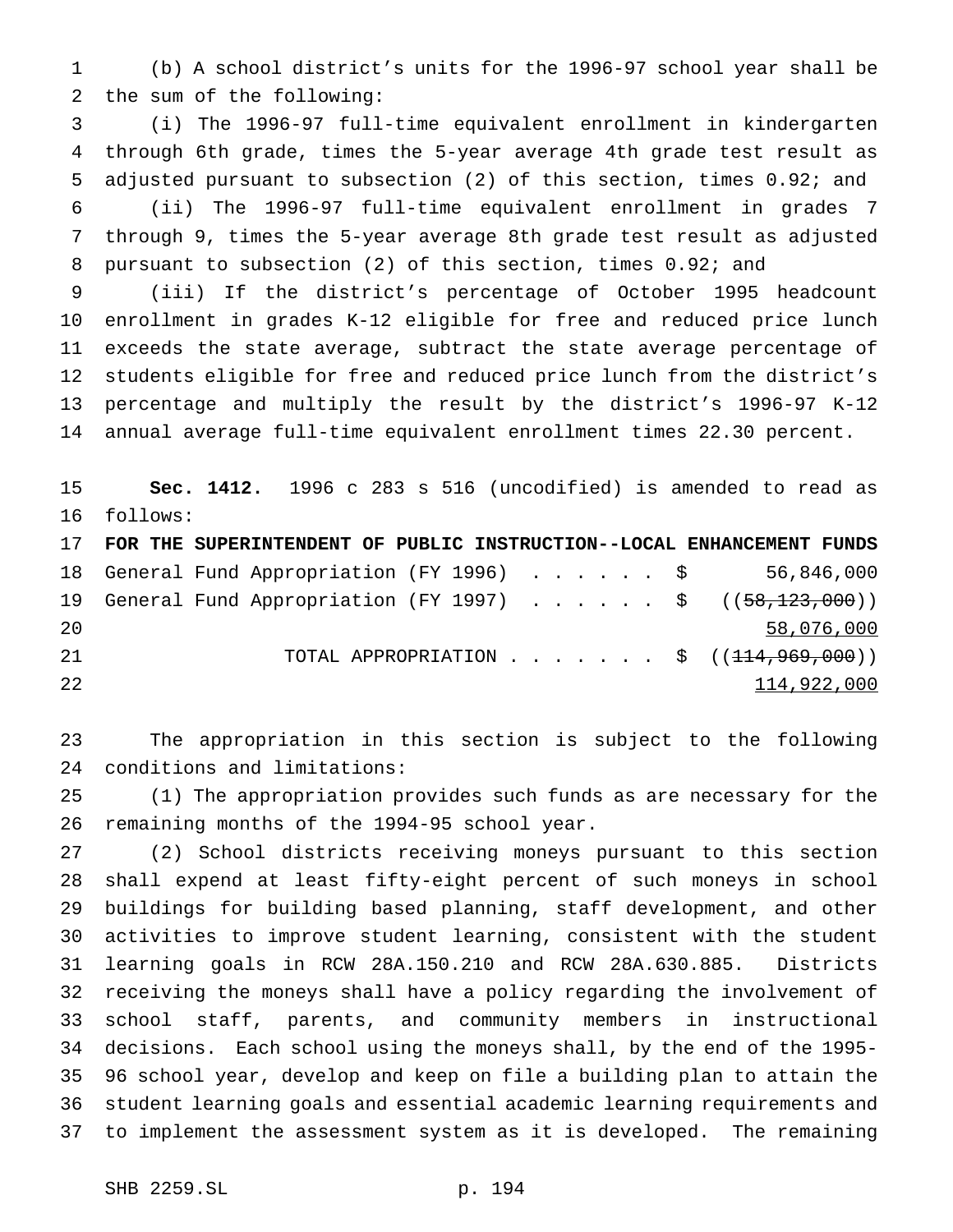forty-two percent of such moneys may be used to meet other educational needs as identified by the school district. Program enhancements funded pursuant to this section do not fall within the definition of basic education for purposes of Article IX of the state Constitution and the state's funding duty thereunder, nor shall such funding constitute levy reduction funds for purposes of RCW 84.52.0531.

 (3) Forty-two percent of the allocations to school districts shall be calculated on the basis of full-time enrollment at an annual rate per student of up to \$26.30 for the 1995-96 and 1996-97 school years. For school districts enrolling not more than one hundred average annual full-time equivalent students, and for small school plants within any school district designated as remote and necessary schools, the allocations shall be as follows:

 (a) Enrollment of not more than 60 average annual full-time equivalent students in grades kindergarten through six shall generate funding based on sixty full-time equivalent students;

 (b) Enrollment of not more than 20 average annual full-time equivalent students in grades seven and eight shall generate funding based on twenty full-time equivalent students; and

 (c) Enrollment of not more than 60 average annual full-time equivalent students in grades nine through twelve shall generate funding based on sixty full-time equivalent students.

 (4) Fifty-eight percent of the allocations to school districts shall be calculated on the basis of full-time enrollment at an annual rate per student of up to \$36.69 for the 1995-96 and 1996-97 fiscal years. The state schools for the deaf and the blind may qualify for allocations of funds under this subsection. For school districts enrolling not more than one hundred average annual full-time equivalent students, and for small school plants within any school district designated as remote and necessary schools, the allocations shall be as follows:

 (a) Enrollment of not more than 60 average annual full-time equivalent students in grades kindergarten through six shall generate funding based on sixty full-time equivalent students;

 (b) Enrollment of not more than 20 average annual full-time equivalent students in grades seven and eight shall generate funding based on twenty full-time equivalent students; and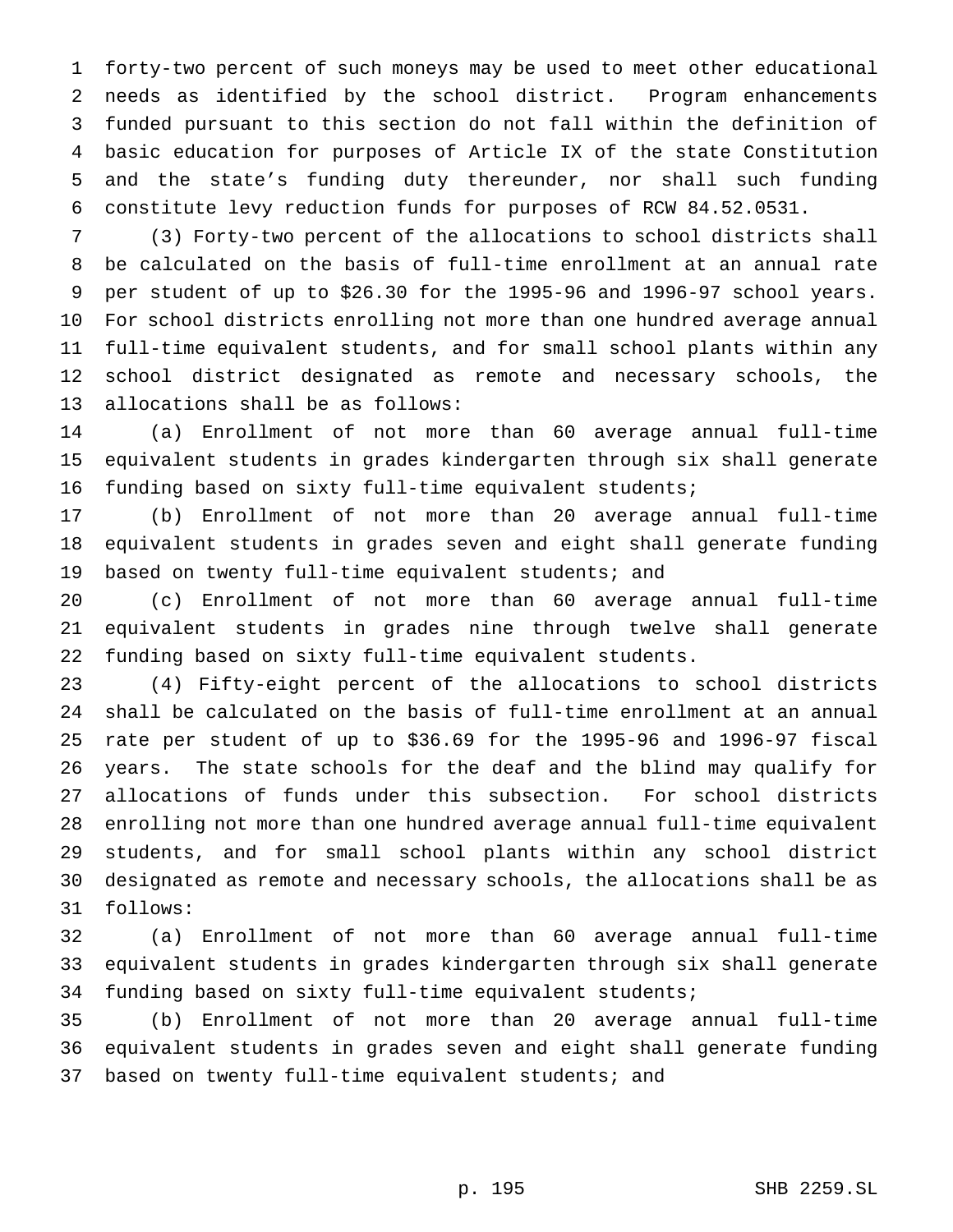(c) Enrollment of not more than 60 average annual full-time equivalent students in grades nine through twelve shall generate funding based on sixty full-time equivalent students.

 (5) Beginning with the 1995-96 school year, to provide parents, the local community, and the legislature with information on the student learning improvement block grants, schools receiving funds for such purpose shall include, in the annual performance report required in RCW 28A.320.205, information on how the student learning improvement block 9 grant moneys were spent and what results were achieved. Each school district shall submit the reports to the superintendent of public instruction and the superintendent shall provide the legislature with an annual report.

 (6) Receipt by a school district of one-fourth of the district's allocation of funds under this section, shall be conditioned on a finding by the superintendent that the district is enrolled as a medicaid service provider and is actively pursuing federal matching funds for medical services provided through special education programs, pursuant to RCW 74.09.5241 through 74.09.5256 (Title XIX funding).

 NEW SECTION. **Sec. 1413.** A new section is added to 1995 2nd sp.s. c 18 (uncodified) to read as follows:

**FOR THE STATE BOARD OF EDUCATION--COMMON SCHOOL CONSTRUCTION**

General Fund Appropriation to the Common

23 School Construction Fund . . . . . . . . . \$ 62,379,000

(End of part)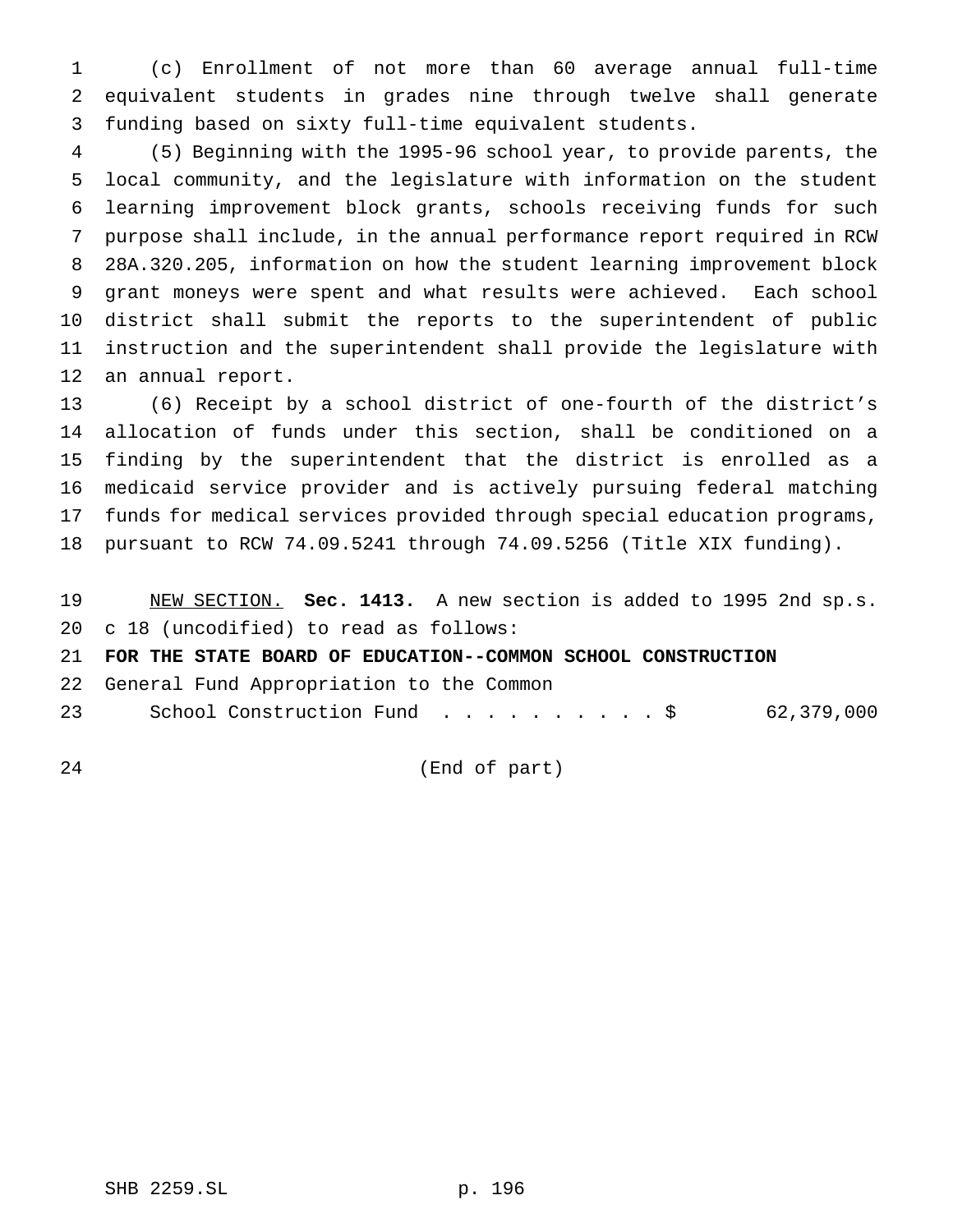| $\mathbf 1$                     | PART XV                                                                                                                                                                                                                                                                                                                                                                                                                               |                                     |
|---------------------------------|---------------------------------------------------------------------------------------------------------------------------------------------------------------------------------------------------------------------------------------------------------------------------------------------------------------------------------------------------------------------------------------------------------------------------------------|-------------------------------------|
| 2                               | HIGHER EDUCATION                                                                                                                                                                                                                                                                                                                                                                                                                      |                                     |
| 3<br>4<br>5<br>6<br>7<br>8<br>9 | Sec. 1501. 1996 c 283 s 602 (uncodified) is amended to read as<br>follows:<br>The appropriations in sections 603 through 609 of this act provide<br>state general fund support or employment and training trust account<br>student full-time equivalent enrollments<br>for<br>support<br>institution of higher education. Listed below are the annual full-time<br>equivalent student enrollments by institution assumed in this act. | at<br>each                          |
| 10<br>11<br>12<br>13<br>14      | $1995 - 96$<br>Annual<br>Average<br>FTE<br>University of Washington                                                                                                                                                                                                                                                                                                                                                                   | 1996-97<br>Annual<br>Average<br>FTE |
| 15<br>16<br>17<br>18            | Main campus 29,857<br>571<br>Evening Degree Program $\dots \dots \dots$<br>Tacoma branch<br>588<br>Bothell branch<br>533                                                                                                                                                                                                                                                                                                              | 30,455<br>617<br>747<br>685         |
| 19<br>20<br>21<br>22<br>23      | Washington State University<br>Main campus<br>16,205<br>Spokane branch 283<br>Tri-Cities branch<br>624<br>Vancouver branch<br>723                                                                                                                                                                                                                                                                                                     | 17,403<br>352<br>724<br>851         |
| 24<br>25<br>26                  | Central Washington University 6,903<br>Eastern Washington University<br>7,656                                                                                                                                                                                                                                                                                                                                                         | 7,256<br>((7, 825))<br>7,739        |
| 27<br>28<br>29                  | The Evergreen State College 3,278<br>Western Washington University 9,483<br>State Board for Community and                                                                                                                                                                                                                                                                                                                             | 3,406<br>10,038                     |
| 30<br>31                        | Technical Colleges 111,986<br>Higher Education Coordinating                                                                                                                                                                                                                                                                                                                                                                           | 114,326                             |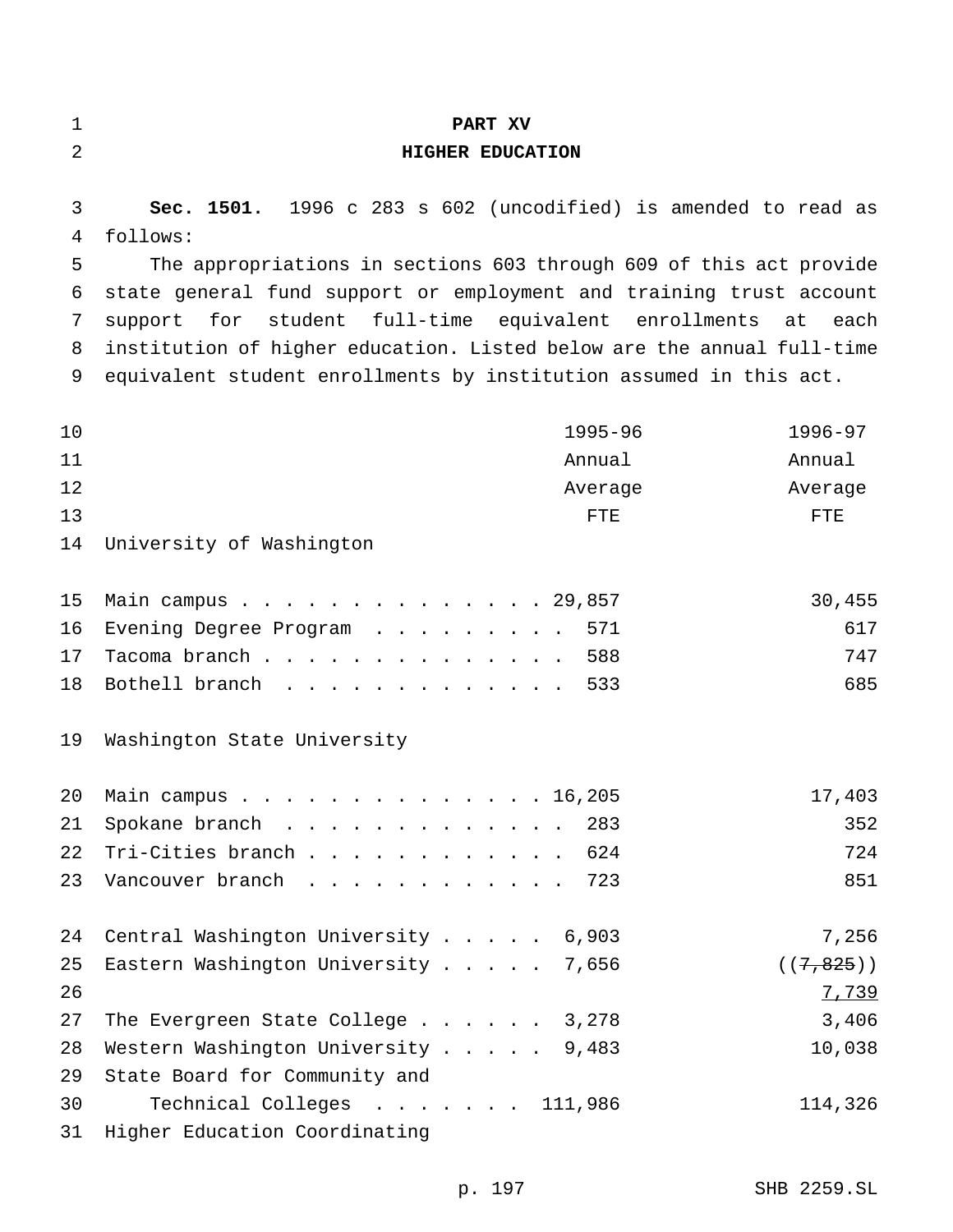1 Board................50 50

 **Sec. 1502.** 1996 c 283 s 603 (uncodified) is amended to read as follows:

**FOR THE STATE BOARD FOR COMMUNITY AND TECHNICAL COLLEGES**

|    | 5 General Fund--State Appropriation (FY 1996) \$                     | 345,763,000   |
|----|----------------------------------------------------------------------|---------------|
|    | 6 General Fund--State Appropriation (FY 1997) \$ $((358, 240, 000))$ |               |
|    |                                                                      | 360, 350, 000 |
|    | 8 General Fund--Federal Appropriation \$                             | 11,404,000    |
| 9  | Employment and Training Trust Account                                |               |
| 10 | Appropriation $\frac{1}{2}$                                          | 58,575,000    |
| 11 | TOTAL APPROPRIATION ( $(773,982,000)$ )                              |               |
| 12 |                                                                      | 776,092,000   |

 The appropriations in this section are subject to the following conditions and limitations:

 (1) \$2,883,000 of the general fund appropriation is provided solely for 500 supplemental FTE enrollment slots to implement RCW 28B.50.259 (timber-dependent communities).

 (2) \$58,575,000 of the employment and training trust account appropriation is provided solely for training and related support services specified in chapter 226, Laws of 1993 (employment and training for unemployed workers). Of this amount:

 (a) \$41,090,000 is to provide enrollment opportunity for 6,100 full-time equivalent students in fiscal year 1996 and 7,200 full-time equivalent students in fiscal year 1997. The state board for community and technical colleges shall submit to the workforce training and education coordinating board for review and approval a plan for the allocation of the full-time equivalents provided in this subsection.

 (b) \$8,403,000 is to provide child care assistance, transportation, and financial aid for the student enrollments funded in (a) of this subsection.

 (c) \$7,632,000 is to provide financial assistance for student enrollments funded in (a) of this subsection in order to enhance program completion for those enrolled students whose unemployment benefit eligibility will be exhausted or reduced before their training program is completed. The state board for community and technical colleges shall submit to the workforce training and education coordinating board for review and approval a plan for eligibility and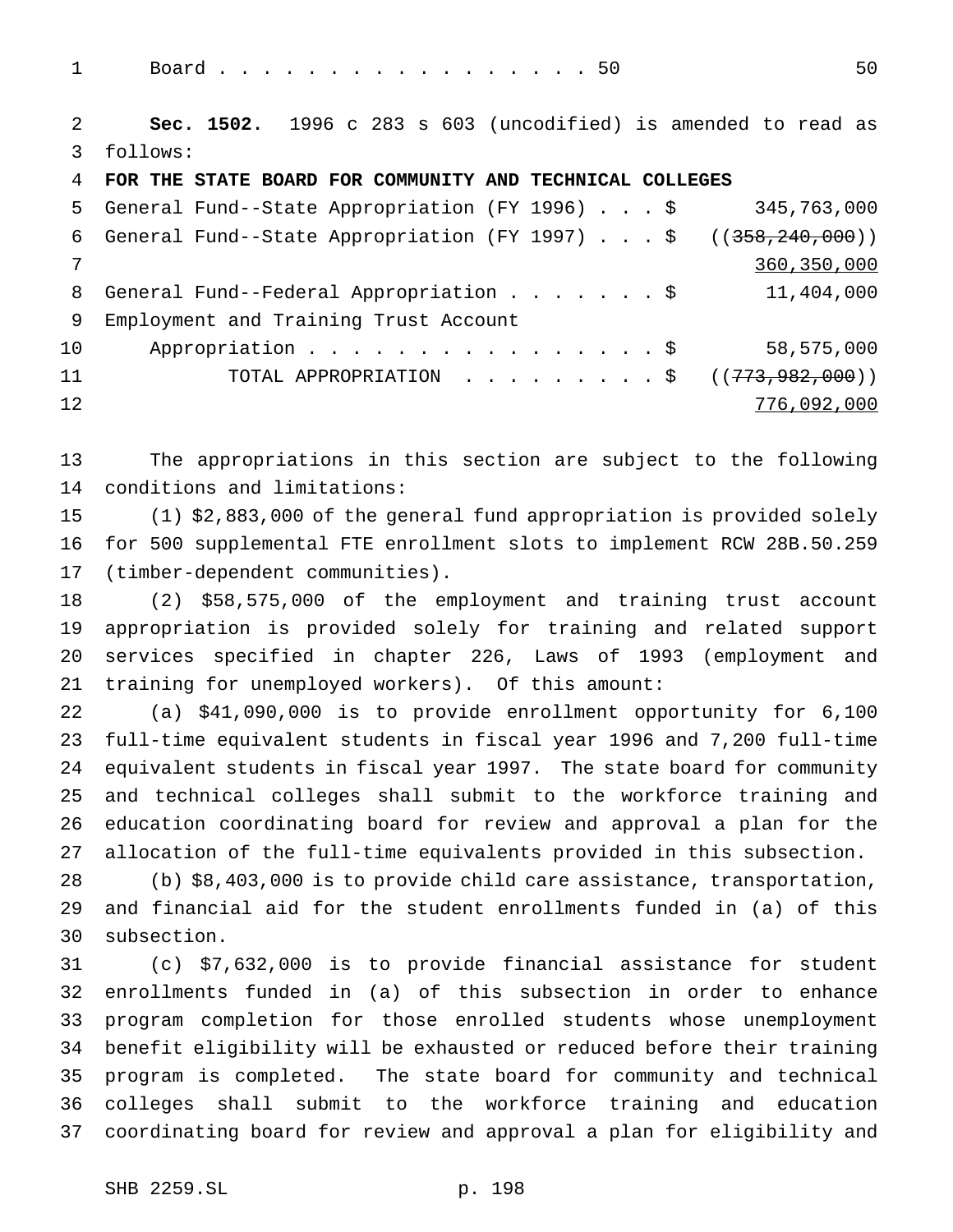disbursement criteria to be used in determining the award of moneys provided in this subsection.

 (d) \$750,000 is provided solely for an interagency agreement with the workforce training and education coordinating board for an independently contracted net-impact study to determine the overall effectiveness and outcomes of retraining and other services provided under chapter 226, Laws of 1993, (employment and training for unemployed workers). The net-impact study shall be completed and delivered to the legislature no later than December 31, 1996.

 (e) \$700,000 is to provide the operating resources for seven employment security department job service centers located on community and technical college campuses.

 (3) \$3,725,000 of the general fund appropriation is provided solely for assessment of student outcomes at community and technical colleges.

 (4) \$1,412,000 of the general fund appropriation is provided solely to recruit and retain minority students and faculty.

 (5) \$3,296,720 of the general fund appropriation is provided solely for instructional equipment.

 (6) \$688,000 of the general fund appropriation is provided for new building operations and maintenance and shall be placed in reserve and expended only pursuant to allotment authority provided by the office of financial management.

 (7) Up to \$4,200,000 of the appropriations in this section may be used in combination with salary and benefit savings from faculty turnover to provide faculty salary increments.

 (8) The technical colleges may increase tuition and fees to conform with the percentage increase in community college operating fees authorized in Substitute Senate Bill No. 5325.

 (9) \$4,200,000 of the general fund--state appropriation is provided solely for transitional costs and accreditation requirements associated with the transfer of the technical colleges to the community college system. Colleges shall apply funding for distance learning and technology resources to address accreditation requirements in a cost- effective manner. Colleges are encouraged to negotiate with accreditation agencies for the acceptance of new educational technologies to meet accreditation standards.

 (10) Up to \$50,000, if matched by an equal amount from private sources, may be used to initiate an international trade education consortium, composed of selected community colleges, to fund and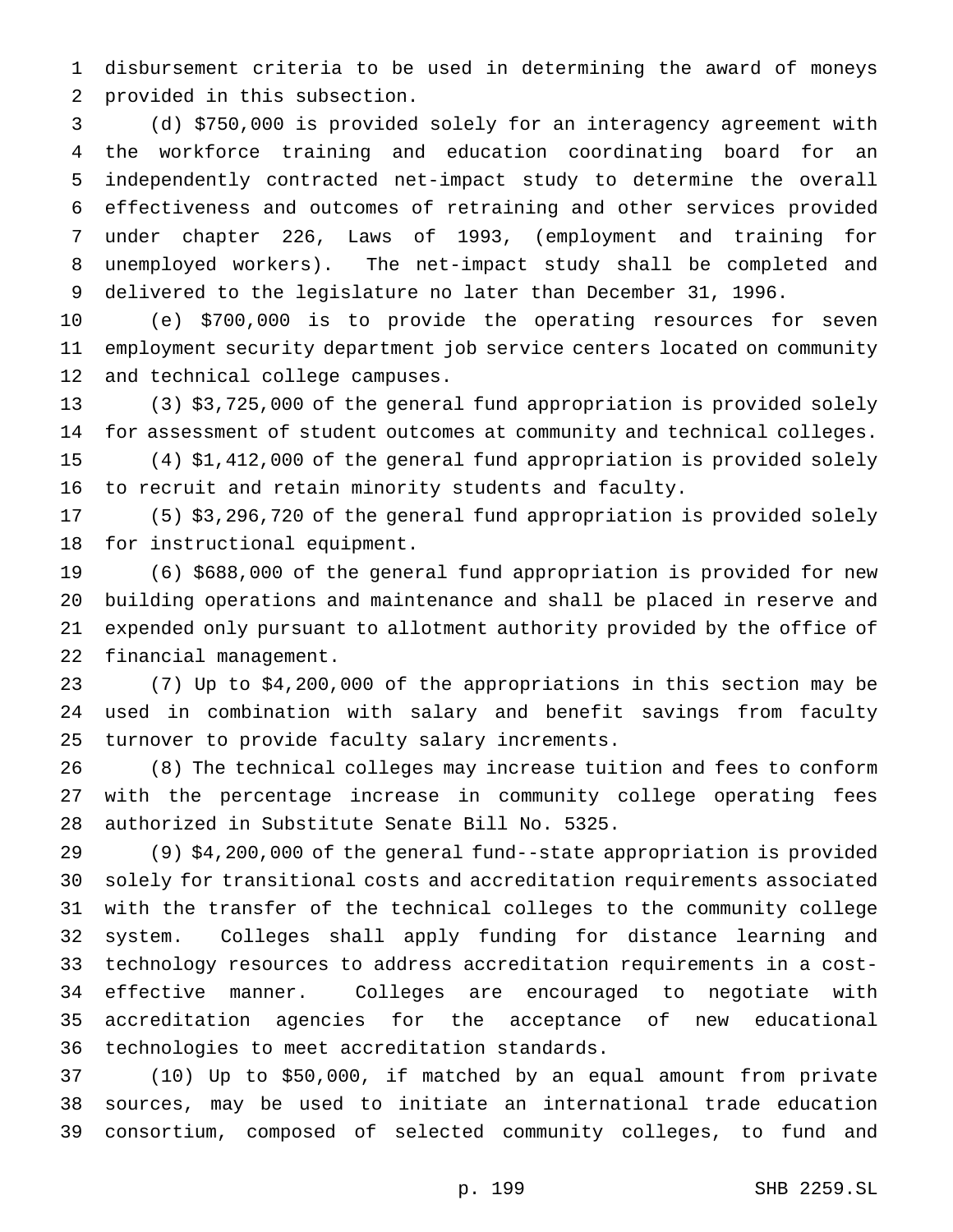promote international trade education and training services in a variety of locations throughout the state, which services shall include specific business skills needed to develop and sustain international business opportunities that are oriented toward vocational, applied skills. The board shall report to appropriate legislative committees on these efforts at each regular session of the legislature.

 (11) \$2,000,000 of the general fund--state appropriation is provided solely for productivity enhancements in student services and instruction that facilitate student progress, and innovation proposals that provide greater student access and learning opportunities. The state board for community and technical colleges shall report to the governor and legislature by October 1, 1997, on implementation of productivity and innovation programs supported by these funds.

 (12) \$1,500,000 of the general fund--state appropriation is provided solely for competitive grants to community and technical colleges to assist the colleges in serving disabled students. The state board for community and technical colleges shall award grants to colleges based on severity of need.

 (13) \$2,700,000 of the general fund--state appropriation is provided solely for the costs associated with standardizing part-time health benefits per Substitute Senate Bill No. 6583.

 (14) By November 15, 1996, the board, in consultation with full- and part-time faculty groups, shall develop a plan and submit recommendations to the legislature to address compensation and staffing issues concerning inter- and intra-institutional salary disparities for full and part-time faculty. The board shall develop and submit to the governor and the legislature a ten-year implementation plan that: (a) Reflects the shared responsibility of the institutions and the legislature to address these issues; (b) reviews recent trends in the use of part-time faculty and makes recommendations to the legislature for appropriate ratios of part-time to full-time faculty staff; and (c) considers educational quality, long-range cost considerations, flexibility in program delivery, employee working conditions, and differing circumstances pertaining to local situations.

 **Sec. 1503.** 1996 c 283 s 604 (uncodified) is amended to read as follows:

## **FOR THE UNIVERSITY OF WASHINGTON**

General Fund Appropriation (FY 1996) ......\$ 259,062,000

SHB 2259.SL p. 200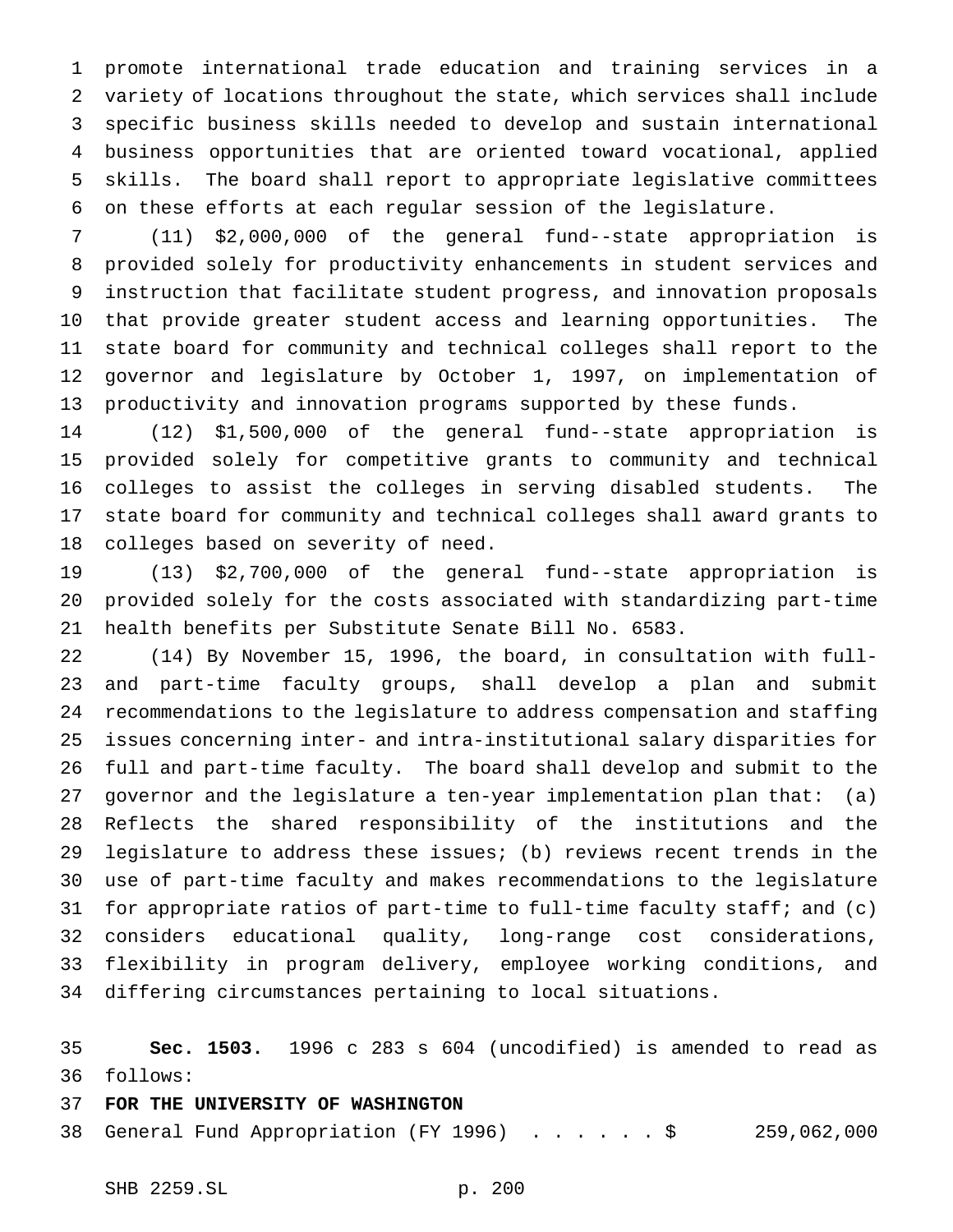|               | 1 General Fund Appropriation (FY 1997) \$ ((267, 933, 000)) |             |
|---------------|-------------------------------------------------------------|-------------|
| $\mathcal{L}$ |                                                             | 268,643,000 |
| 3             | Death Investigations Account Appropriation \$               | 1,685,000   |
| 4             | Accident Account Appropriation \$                           | 4,348,000   |
| 5             | Medical Aid Account Appropriation \$                        | 4,343,000   |
|               | 6 Health Services Account Appropriation \$                  | 6,247,000   |
|               | TOTAL APPROPRIATION ( $(543, 678, 000)$ )                   |             |
| -8            |                                                             | 544,328,000 |

 The appropriations in this section are subject to the following conditions and limitations:

 (1) \$10,501,000 of the general fund--state appropriation is provided solely to operate upper-division and graduate level courses 13 offered at the Tacoma branch campus. Of this amount( $\left(\frac{+}{+}(a)\right)_L$  \$237,000 is provided solely for continuation of the two-plus-two 15 program operated jointly with the Olympic Community College( $\overline{(i \cdot \text{and} \cdot \text{(b)}}$  \$700,000 is provided solely for building maintenance, equipment 17 purchase, and moving costs and shall be placed in reserve and expended 18 only pursuant to allotment authority provided by the office of 19 financial management)).

 (2) \$9,665,000 of the general fund appropriation is provided solely to operate upper-division and graduate level courses offered at the Bothell branch campus.

 (3) \$2,300,000 of the health services account appropriation is provided solely for the implementation of chapter 492, Laws of 1993 (health care reform) to increase the supply of primary health care providers.

 (4) \$300,000 of the health services account appropriation is provided solely to expand community-based training for physician assistants.

 (5) \$300,000 of the health services account appropriation is provided solely for the advanced registered nurse program.

 (6) \$2,909,000 of the health services account appropriation is provided solely for health benefits for teaching and research assistants pursuant to RCW 28B.10.660 (graduate service appointment health insurance).

 (7) \$372,000 of the general fund appropriation is provided solely for assessment of student outcomes.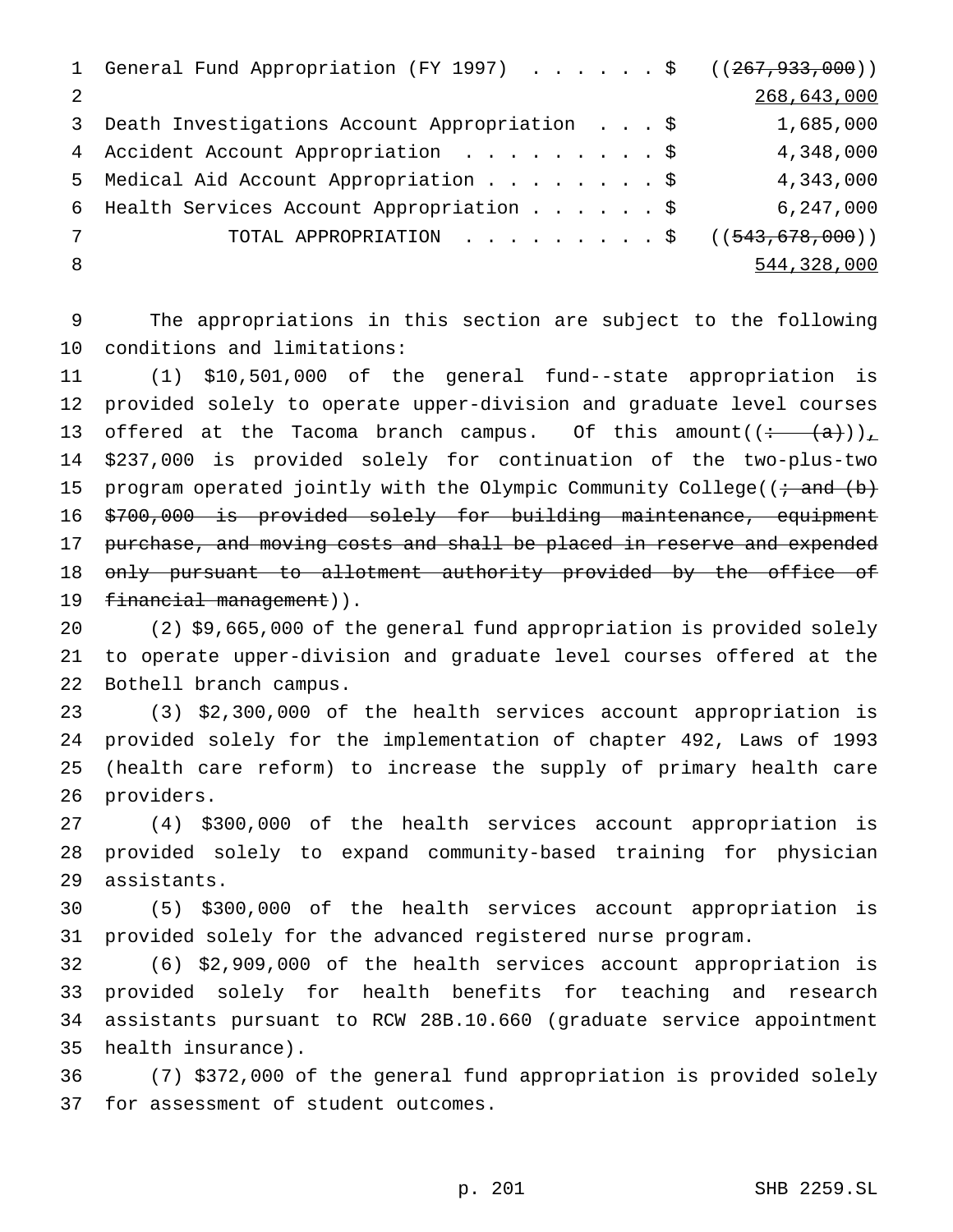(8) \$648,000 of the general fund appropriation is provided solely to recruit and retain minority students and faculty.

 (9) \$1,471,000 of the general fund appropriation is provided for new building operations and maintenance and shall be placed in reserve and expended only pursuant to allotment authority provided by the office of financial management.

 (10) \$500,000 of the general fund appropriation is provided solely for enhancements to the mathematics, engineering and science achievement (MESA) program.

 (11) \$227,000 of the general fund appropriation is provided solely for implementation of the Puget Sound water quality management plan.

 (12) The university shall begin implementation of the professional staff and librarian market gap remedy plan II, which was submitted to the legislature in response to section 603(3), chapter 24, Laws of 1993 sp. sess. and section 603(3), chapter 6, Laws of 1994 sp. sess. As part of the implementation of the plan, an average salary increase of 5.0 percent may be provided to librarians and professional staff on July 1, 1995, to meet salary gaps as described in the plan.

 (13) \$184,000 of the health services account appropriation is provided solely for participation of the University of Washington dental school in migrant/community health centers in the Yakima valley. (14) At least \$50,000 of the general fund appropriation shall be used for research at the Olympic natural resources center.

 (15) \$1,718,000 of the general fund appropriation is provided solely for technological improvements to develop an integrated state- wide library system, of which \$409,000 is for system-wide network costs.

 **Sec. 1504.** 1996 c 283 s 605 (uncodified) is amended to read as follows:

## **FOR WASHINGTON STATE UNIVERSITY**

|    | 31 General Fund Appropriation (FY 1996) \$                              | 150,272,000 |
|----|-------------------------------------------------------------------------|-------------|
|    | 32 General Fund Appropriation (FY 1997) \$ (( <del>159,410,000</del> )) |             |
| 33 |                                                                         | 159,886,000 |
|    | 34 Industrial Insurance Premium Refund Account                          |             |
| 35 | Appropriation $\frac{1}{5}$                                             | 33,000      |
|    | 36 Air Pollution Control Account Appropriation \$                       | 105,000     |
|    | 37 Health Services Account Appropriation \$                             | 1,400,000   |
| 38 | TOTAL APPROPRIATION $\ldots$ , \$ ((311,220,000))                       |             |
|    |                                                                         |             |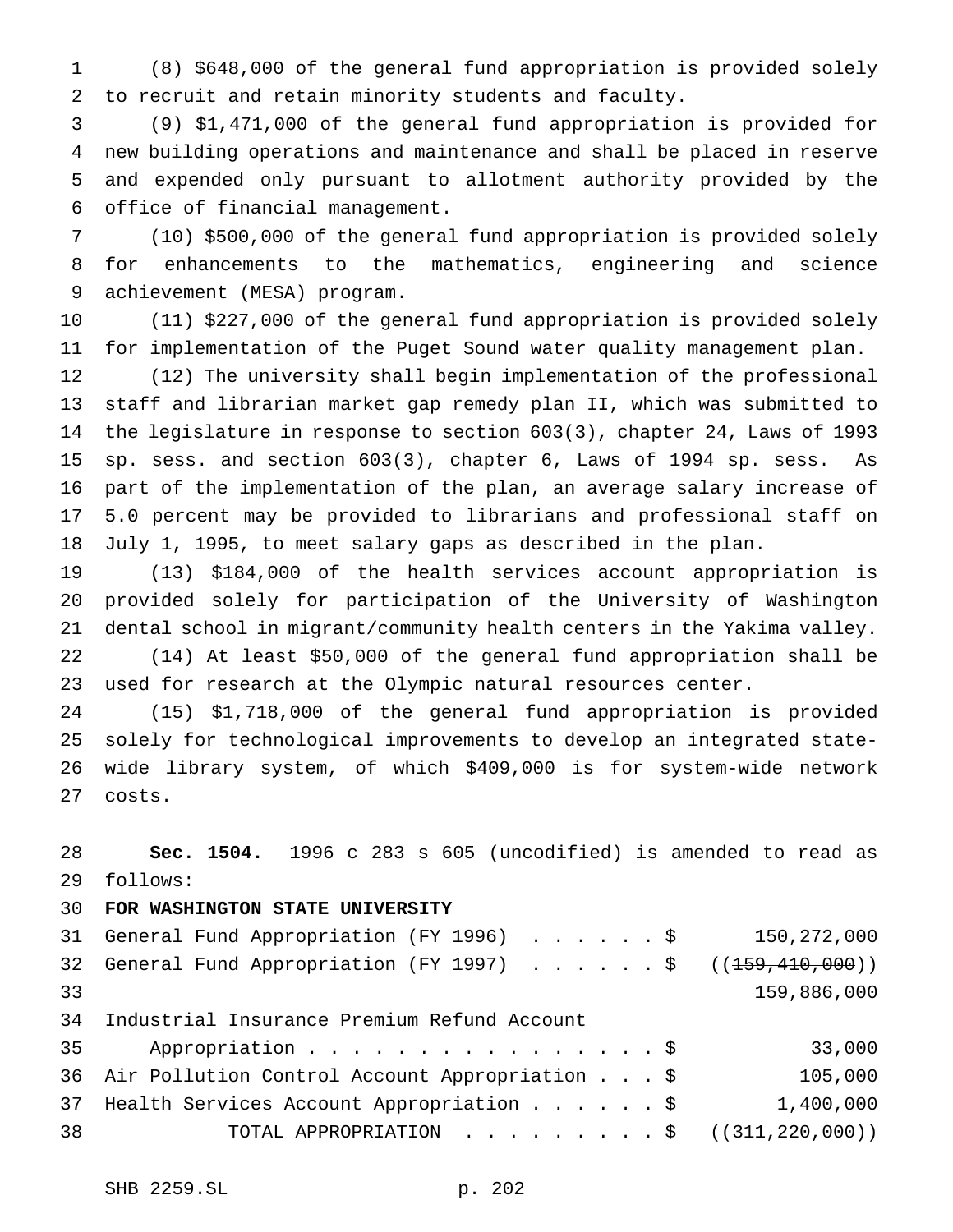The appropriations in this section are subject to the following conditions and limitations:

 (1) \$12,008,000 of the general fund appropriation is provided solely to operate upper-division and graduate level courses and other educational services offered at the Vancouver branch campus. \$1,198,000 of this amount is provided for new building operations and maintenance and shall be placed in reserve and expended only pursuant to allotment authority provided by the office of financial management.

 (2) \$7,646,000 of the general fund appropriation is provided solely to operate upper-division and graduate level courses and other educational services offered at the Tri-Cities branch campus. \$53,000 of this amount is provided for new building operations and maintenance and shall be placed in reserve and expended only pursuant to allotment authority provided by the office of financial management.

 (3) \$8,042,000 of the general fund appropriation is provided solely to operate graduate and professional level courses and other educational services offered at the Spokane branch campus.

 (4) \$372,000 of the general fund appropriation is provided solely for assessment of student outcomes.

 (5) \$280,000 of the general fund appropriation is provided solely to recruit and retain minority students and faculty.

 (6) \$1,400,000 of the health services account appropriation is provided solely for health benefits for teaching and research assistants pursuant to RCW 28B.10.660 (graduate service appointment health insurance).

 (7) \$2,167,000 of the general fund appropriation is provided for new building operations and maintenance on the main campus and shall be placed in reserve and expended only pursuant to allotment authority provided by the office of financial management.

 (8) \$525,000 of the general fund appropriation is provided solely to implement House Bill No. 1741 (wine and wine grape research). If the bill is not enacted by June 30, 1995, the amount provided in this subsection shall lapse.

 (9) ((\$1,000,000 of the general fund appropriation is provided solely to implement Engrossed Second Substitute House Bill No. 1009 (pesticide research). If the bill is not enacted by June 30, 1995, the amount provided in this subsection shall lapse.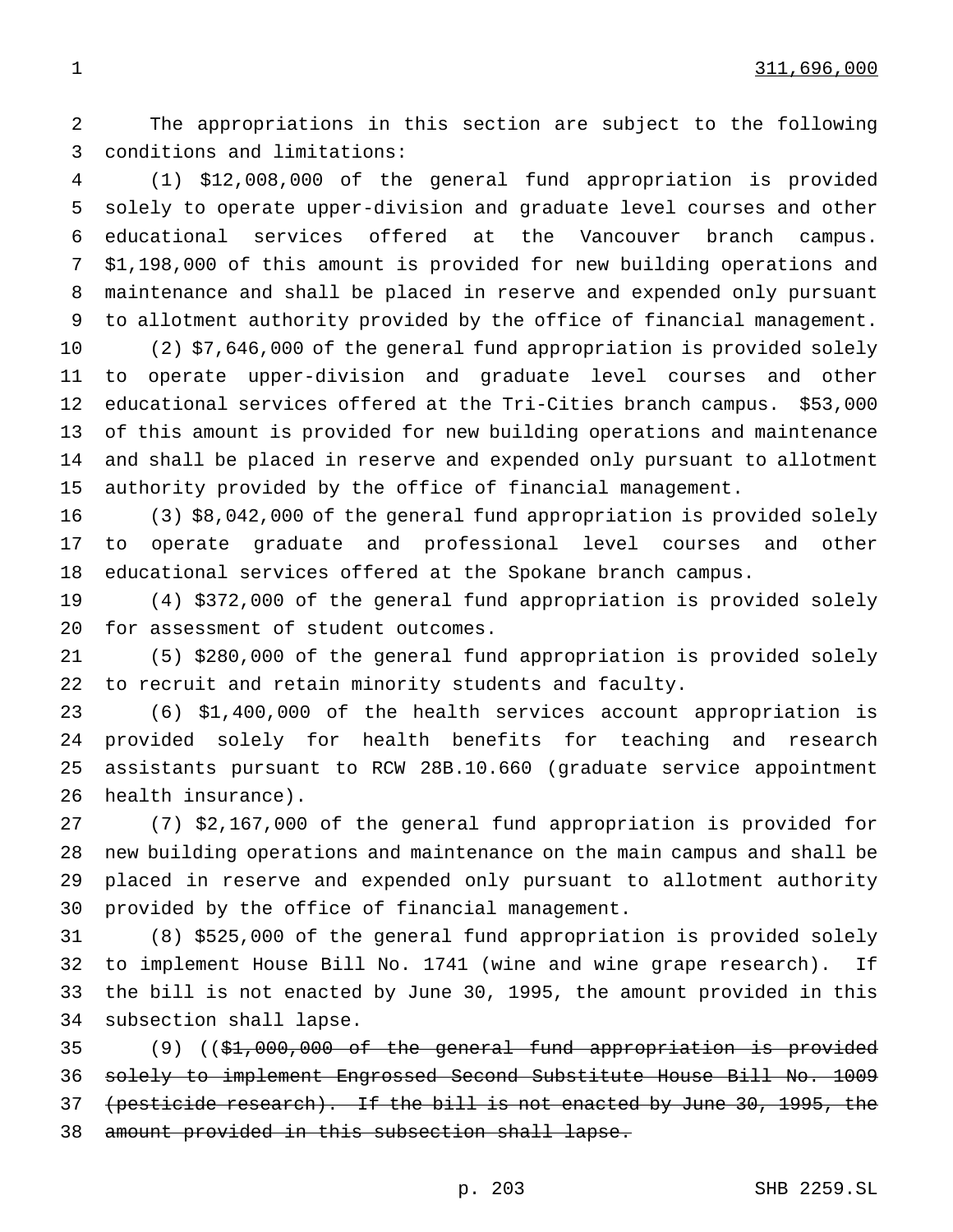(10))) \$314,000 of the general fund appropriation is provided solely for implementation of the Puget Sound water quality management plan.

 ( $(\overline{+11})$ )  $(10)$  \$25,000 of the general fund--state appropriation is provided solely for operation of the energy efficiency programs transferred to Washington State University by House Bill No. 2009. If House Bill No. 2009 is not enacted by June 30, 1996, the amount provided in this subsection shall lapse.

9  $((+12))$   $(11)$  \$450,000 of the general fund--state appropriation is provided solely for equipment, software, and related expenditures to support a state-wide library network.

 **Sec. 1505.** 1996 c 283 s 606 (uncodified) is amended to read as follows:

**FOR EASTERN WASHINGTON UNIVERSITY**

|    | 15 General Fund Appropriation (FY 1996) \$ 37,350,000     |  |  |  |            |
|----|-----------------------------------------------------------|--|--|--|------------|
|    | 16 General Fund Appropriation (FY 1997) \$ ((38,394,000)) |  |  |  |            |
| 17 |                                                           |  |  |  | 38,168,000 |
|    | 18 Health Services Account Appropriation \$ 200,000       |  |  |  |            |
| 19 | TOTAL APPROPRIATION $\frac{1}{5}$ ((75,944,000))          |  |  |  |            |
| 20 |                                                           |  |  |  | 75,718,000 |

 The appropriations in this section are subject to the following conditions and limitations:

 (1) \$372,000 of the general fund appropriation is provided solely for assessment of student outcomes.

 (2) \$186,000 of the general fund appropriation is provided solely to recruit and retain minority students and faculty.

 (3) \$200,000 of the health services account appropriation is provided solely for health benefits for teaching and research assistants pursuant to RCW 28B.10.660 (graduate service appointment health insurance).

 (4) \$166,000 of the general fund--state appropriation is provided solely for new building operations and maintenance and shall be placed in reserve and expended only pursuant to allotment authority provided by the office of financial management.

 (5) \$454,000 of the general fund--state appropriation is provided solely for equipment, software, and related expenditures to support a state-wide library network.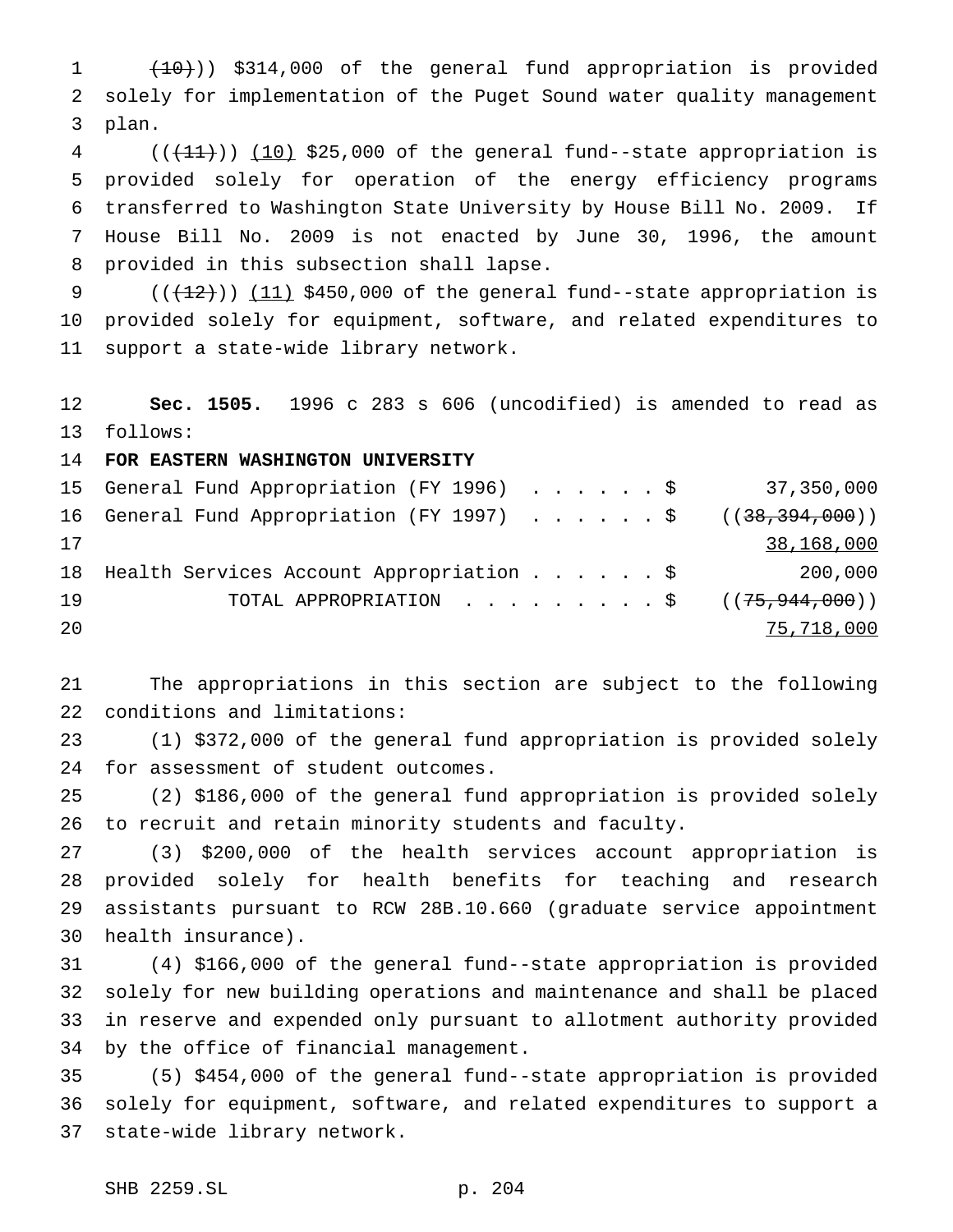**Sec. 1506.** 1996 c 283 s 607 (uncodified) is amended to read as follows: **FOR CENTRAL WASHINGTON UNIVERSITY**

 General Fund Appropriation (FY 1996) ......\$ 33,636,000 5 General Fund Appropriation (FY 1997) . . . . . \$ ((36,250,000)) 36,346,000 Industrial Insurance Premium Refund Account 8 Appropriation . . . . . . . . . . . . . . . \$ 10,000 9 Health Services Account Appropriation . . . . . \$ 140,000 10 TOTAL APPROPRIATION . . . . . . . . \$ ((70,036,000)) 70,132,000

 The appropriations in this section are subject to the following conditions and limitations:

 (1) \$372,000 of the general fund appropriation is provided solely for assessment of student outcomes.

 (2) \$140,000 of the general fund appropriation is provided solely to recruit and retain minority students and faculty.

 (3) \$140,000 of the health services account appropriation is provided solely for health benefits for teaching and research assistants pursuant to RCW 28B.10.660 (graduate service appointment health insurance).

 (4) \$1,293,000 of the general fund appropriation is provided solely for equipment, software, and related expenditures to support a state-wide library network.

 **Sec. 1507.** 1996 c 283 s 608 (uncodified) is amended to read as follows:

## **FOR THE EVERGREEN STATE COLLEGE**

|    |  |  |  |  |  |  | 28 General Fund Appropriation (FY 1996) \$ 18,436,000       |
|----|--|--|--|--|--|--|-------------------------------------------------------------|
|    |  |  |  |  |  |  | 29 General Fund Appropriation (FY 1997) \$ $((19,325,000))$ |
| 30 |  |  |  |  |  |  | 19,385,000                                                  |
| 31 |  |  |  |  |  |  | TOTAL APPROPRIATION $\ldots$ , \$ ((37,761,000))            |
| 32 |  |  |  |  |  |  | 37,821,000                                                  |

 The appropriations in this section are subject to the following conditions and limitations:

 (1) \$372,000 of the general fund appropriation is provided solely for assessment of student outcomes.

p. 205 SHB 2259.SL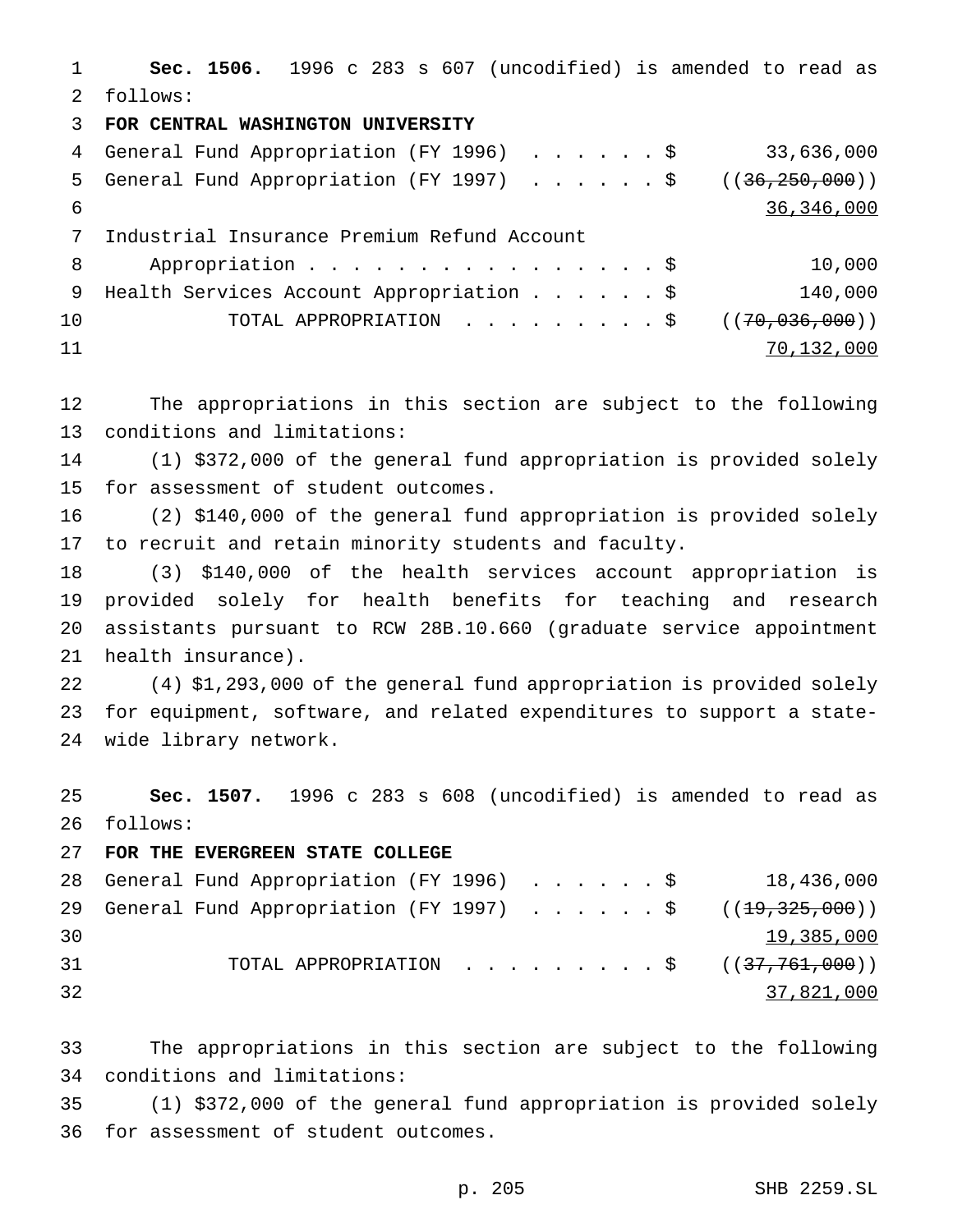(2) \$94,000 of the general fund appropriation is provided solely to recruit and retain minority students and faculty.

 (3) \$58,000 of the general fund appropriation is provided for new building operations and maintenance and shall be placed in reserve and expended only pursuant to allotment authority provided by the office of financial management.

 (4) \$417,000 of the general fund appropriation is provided solely for equipment, software, and related expenditures to support a state-wide library network.

 **Sec. 1508.** 1996 c 283 s 609 (uncodified) is amended to read as follows:

**FOR WESTERN WASHINGTON UNIVERSITY**

|    | 13 General Fund Appropriation (FY 1996) \$ 42,533,000       |  |  |  |            |
|----|-------------------------------------------------------------|--|--|--|------------|
|    | 14 General Fund Appropriation (FY 1997) \$ $((45,709,000))$ |  |  |  |            |
| 15 |                                                             |  |  |  | 45,827,000 |
|    | 16 Health Services Account Appropriation \$                 |  |  |  | 200,000    |
| 17 | TOTAL APPROPRIATION ( $(88,442,000)$ )                      |  |  |  |            |
| 18 |                                                             |  |  |  | 88,560,000 |

 The appropriations in this section are subject to the following conditions and limitations:

 (1) \$372,000 of the general fund appropriation is provided solely for assessment of student outcomes.

 (2) \$186,000 of the general fund appropriation is provided solely to recruit and retain minority students and faculty.

 (3) \$200,000 of the health services account appropriation is provided solely for health benefits for teaching and research assistants pursuant to RCW 28B.10.660 (graduate service appointment health insurance).

 (4) \$275,000 of the general fund appropriation is provided for new building operations and maintenance and shall be placed in reserve and expended only pursuant to allotment authority provided by the office of financial management.

 (5) \$873,000 of the general fund appropriation is provided solely for equipment, software, and related expenditures to support a state-wide library network.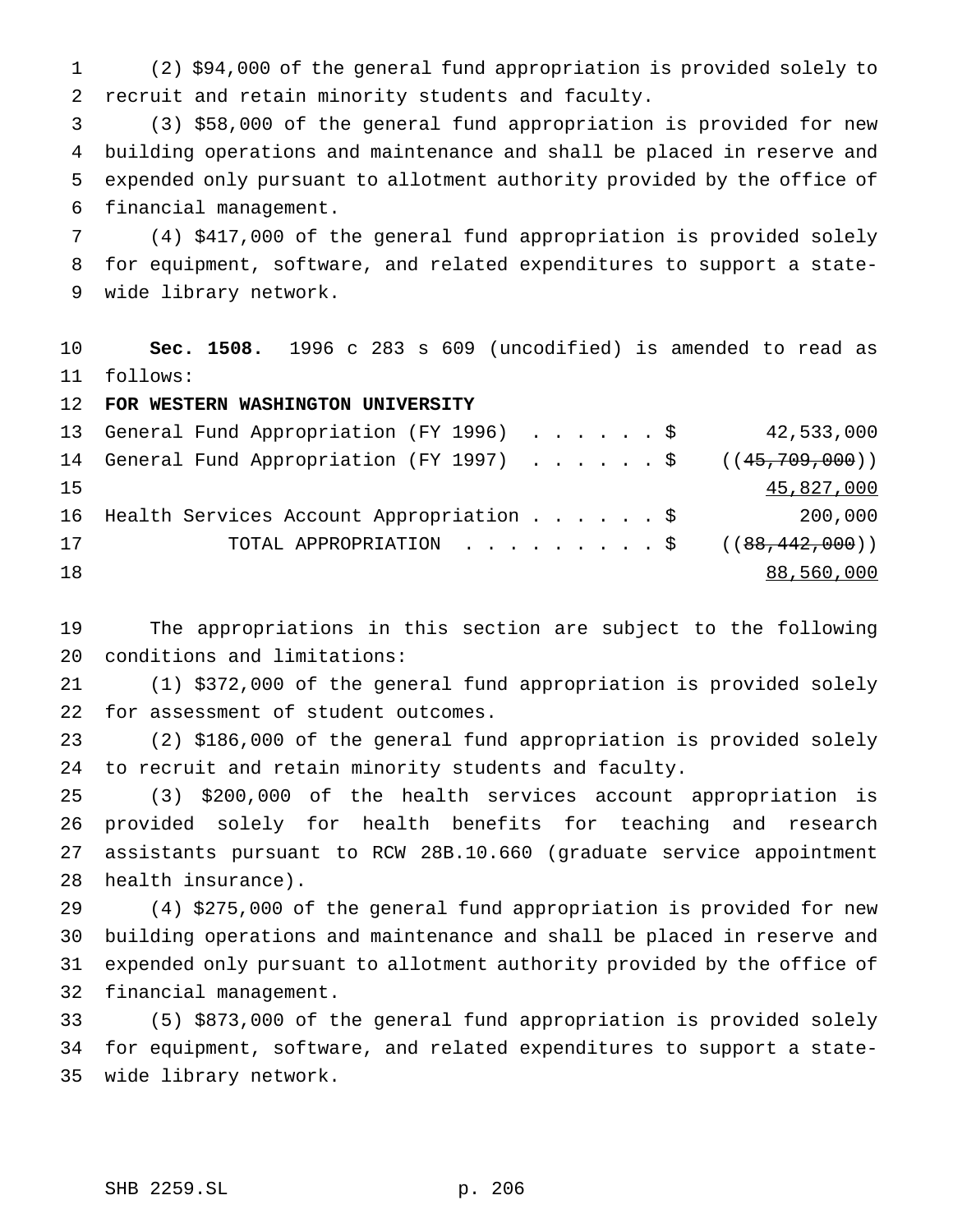**Sec. 1509.** 1996 c 283 s 610 (uncodified) is amended to read as follows: **FOR THE HIGHER EDUCATION COORDINATING BOARD--POLICY COORDINATION AND ADMINISTRATION** General Fund--State Appropriation (FY 1996)...\$ 1,984,000 6 General Fund--State Appropriation (FY 1997)...  $\frac{1}{2}$  ((2,365,000)) 2,370,000 8 General Fund--Federal Appropriation . . . . . . \$ 1,073,000 9 TOTAL APPROPRIATION . . . . . . . . \$ ((5,422,000)) 5,427,000

 (1) The appropriations in this section are provided to carry out the policy coordination, planning, studies, and administrative functions of the board and are subject to the following conditions and limitations: \$560,000 of the general fund--state appropriation is provided solely for enrollment to implement RCW 28B.80.570 through 28B.80.580 (timber dependent communities). The number of students served shall be 50 full-time equivalent students per fiscal year. The higher education coordinating board (HECB) in cooperation with the state board for community and technical college education (SBCTC) shall review the outcomes of the timber program and report to the governor and legislature by November 1, 1995. The review should include programs administered by the HECB and SBCTC. The review should address student satisfaction, academic success, and employment success resulting from expenditure of these funds. The boards should consider a broad range of recommendations, from strengthening the program with existing resources to terminating the program.

 (2) \$150,000 of the general fund--state appropriation is provided solely for a study of higher education needs in North Snohomish/Island/Skagit counties. The board is directed to explore and recommend innovative approaches to providing educational programs. The board shall consider the use of technology and distance education as a means of meeting the higher education needs of the area. The study shall be completed and provided to the appropriate committees of the legislature by November 30, 1996.

 (3) The higher education coordinating board, in conjunction with the office of financial management and public institutions of higher education, shall study institutional student enrollment capacity at each four-year university or college. The higher education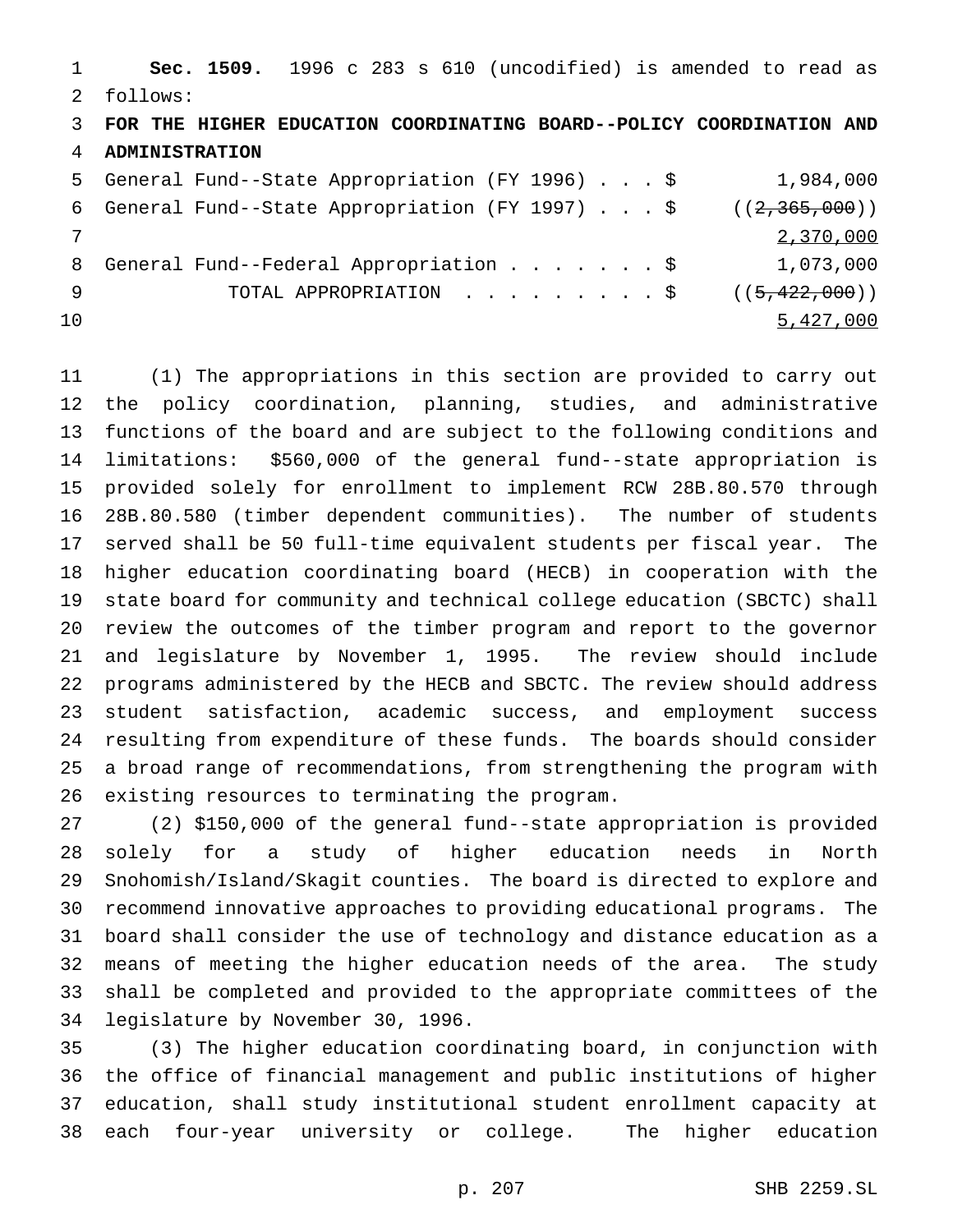coordinating board shall report to the governor and the appropriate committees of the legislature the maximum student enrollment that could be accommodated with existing facilities and those under design or construction as of the 1995-97 biennium. The report shall use national standards as a basis for making comparisons, and the report shall include recommendations for increasing student access by maximizing the efficient use of facilities. The report shall also consider ways the state can encourage potential four-year college students to enroll in schools having excess capacity.

 (4) \$70,000 of the general fund--state appropriation is provided solely to develop a competency-based admissions system for higher education institutions.

 (5) \$50,000 of the general fund--state appropriation is provided solely for attorneys' fees and related expenses needed to defend the equal opportunity grant program.

 (6) \$140,000 of the general fund--state appropriation is provided solely for the design and development of recommendations for the creation of a college tuition prepayment program. A recommended program design and draft legislation shall be submitted to the office of financial management by September 30, 1996, for consideration in the 1997 legislative session. The development of the program shall be conducted in consultation with the state investment board, the state treasurer, the state actuary, the office of financial management, private financial institutions, and other qualified parties with experience in the areas of accounting, actuary, risk management, or investment management.

 (7) \$100,000 of the general fund--state appropriation is provided solely for the implementation of the assessment of prior learning experience program.

 **Sec. 1510.** 1996 c 283 s 613 (uncodified) is amended to read as follows:

## **FOR THE WASHINGTON STATE ARTS COMMISSION**

|    | 33 General Fund--State Appropriation (FY 1996) \$ | 2,236,000 |
|----|---------------------------------------------------|-----------|
|    | 34 General Fund--State Appropriation (FY 1997) \$ | 1,997,000 |
|    | 35 General Fund--Federal Appropriation \$         | 934,000   |
|    | 36 General Fund--Private/Local Appropriation \$   | 7,000     |
|    | 37 Industrial Insurance Premium Refund Account    |           |
| 38 | Appropriation \$                                  | 1,000     |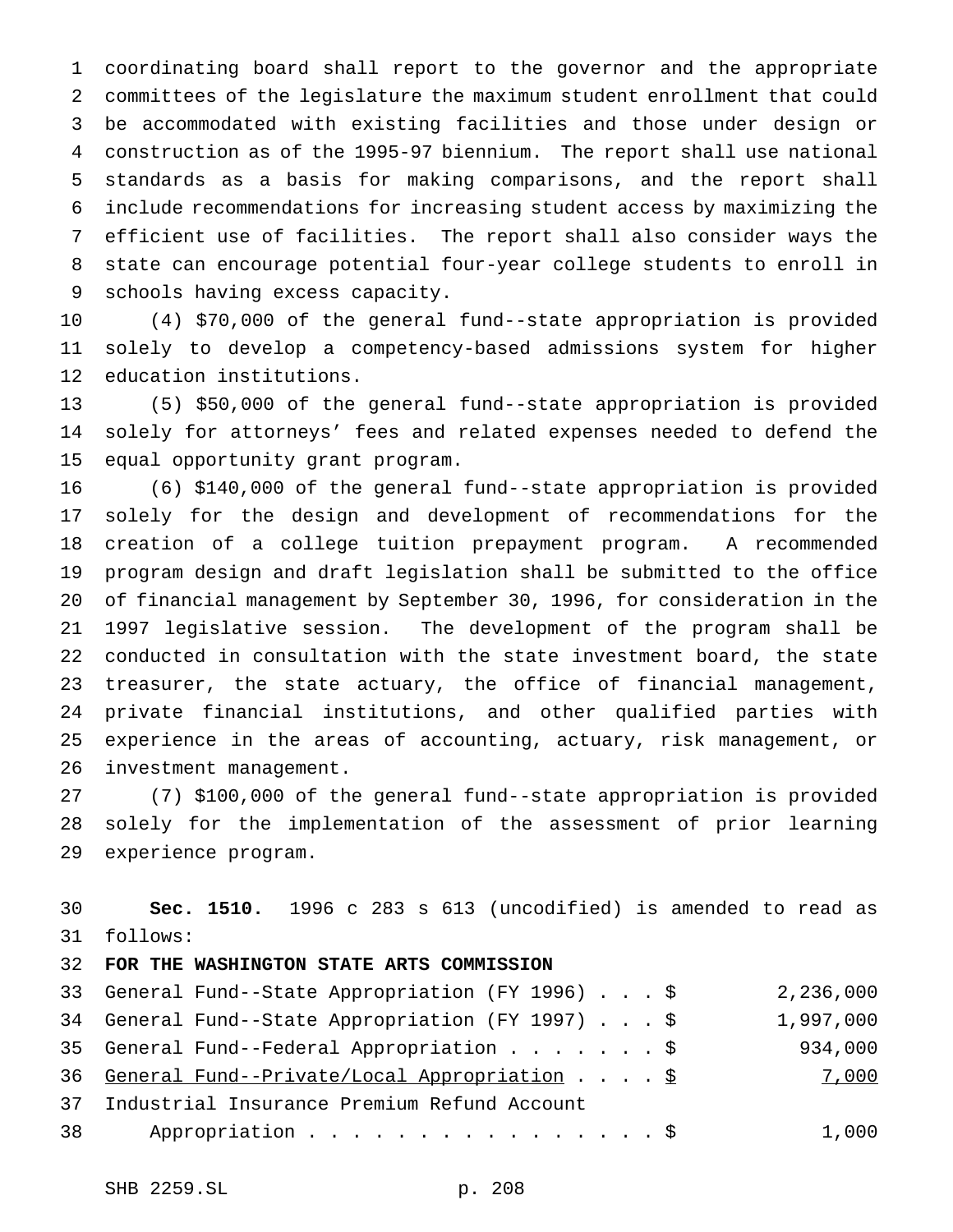|  | TOTAL APPROPRIATION $\ldots$ , \$ ((5,168,000)) |           |
|--|-------------------------------------------------|-----------|
|  |                                                 | 5,175,000 |
|  |                                                 |           |

3 (End of part)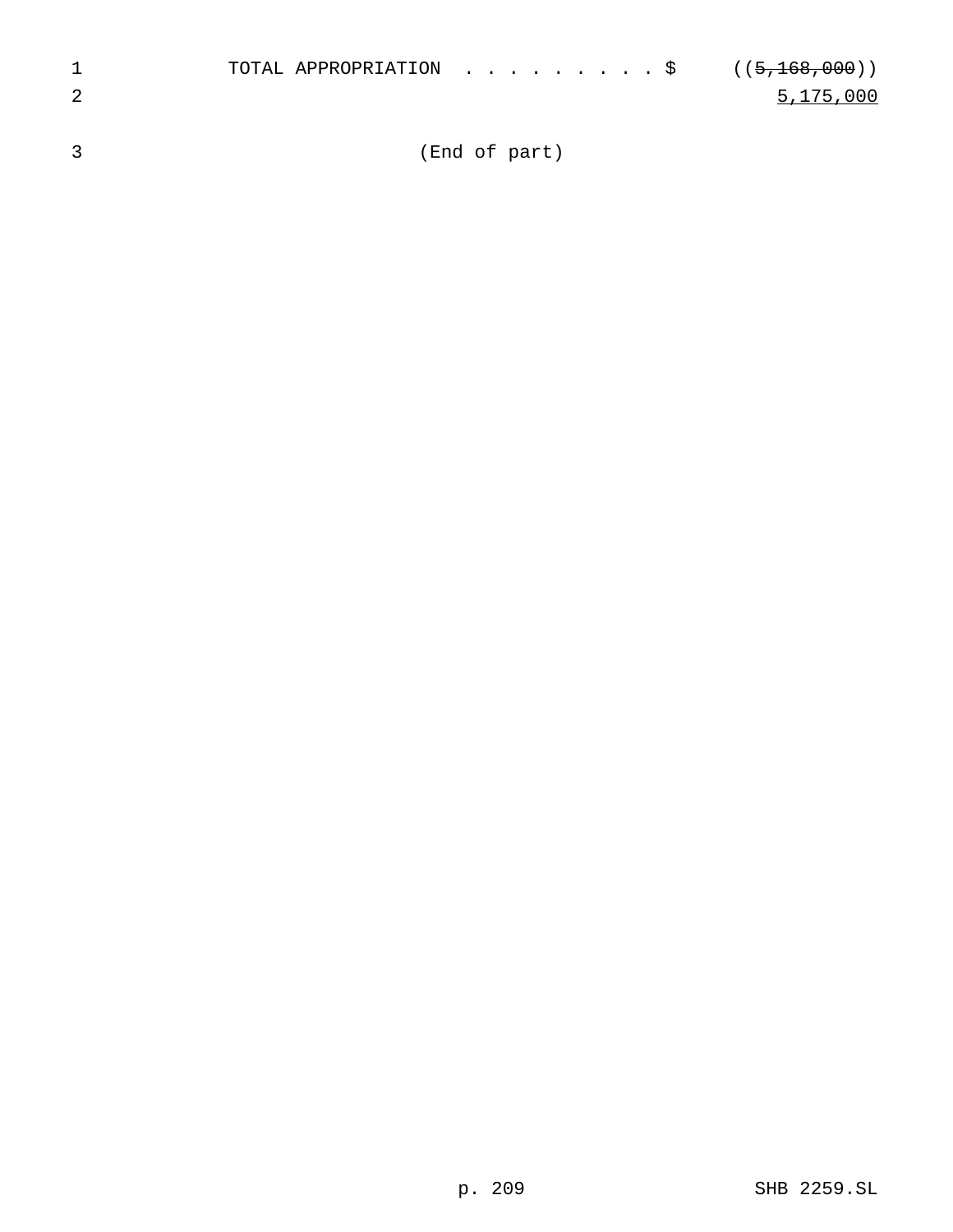| 1        | PART XVI                                                                   |
|----------|----------------------------------------------------------------------------|
| 2        | SPECIAL APPROPRIATIONS                                                     |
| 3<br>4   | Sec. 1601. 1996 c 283 s 701 (uncodified) is amended to read as<br>follows: |
| 5        | FOR THE STATE TREASURER--BOND RETIREMENT AND INTEREST, AND ONGOING BOND    |
| 6        | REGISTRATION AND TRANSFER CHARGES:<br>FOR GENERAL FUND BOND DEBT           |
| 7        | General Fund Appropriation \$<br>( (823, 106, 003))                        |
| 8        | 805,100,003                                                                |
| 9        | State Building and Construction Account                                    |
| 10       | Appropriation \$<br>((21, 500, 000))                                       |
| 11       | 15,000,000                                                                 |
| 12       | Fisheries Bond Retirement Account 1977                                     |
| 13       | Appropriation $\frac{1}{5}$<br>((291, 215))                                |
| 14       | 1,000                                                                      |
| 15       | Community College Capital Improvement Bond                                 |
| 16       | Redemption Fund 1972 Appropriation \$<br>((851, 225))                      |
| 17       | 425,550                                                                    |
| 18       | Waste Disposal Facility Bond Redemption Fund                               |
| 19       | Appropriation $\frac{1}{5}$<br>((19, 592, 375))                            |
| 20       | 3,985,920                                                                  |
| 21       | Water Supply Facility Bond Redemption Fund<br>Appropriation \$             |
| 22<br>23 | ((1, 413, 613))<br>483,000                                                 |
| 24       | Indian Cultural Center Bond Redemption Fund                                |
| 25       | Appropriation \$<br>( (126, 682) )                                         |
| 26       | 63,000                                                                     |
| 27       | Social and Health Service Bond Redemption Fund                             |
| 28       | 1976 Appropriation $\ldots$ \$<br>((2,019,427))                            |
| 29       | $\overline{0}$                                                             |
| 30       | Higher Education Bond Retirement Fund 1977                                 |
| 31       | Appropriation \$<br>((8, 272, 858))                                        |
| 32       | 2,926,261                                                                  |
| 33       | Salmon Enhancement Construction Bond Retirement                            |
| 34       | Fund Appropriation $\ldots$ \$<br>((1, 071, 805))                          |
| 35       | 274,673                                                                    |
| 36       | Fire Service Training Center Bond Retirement Fund                          |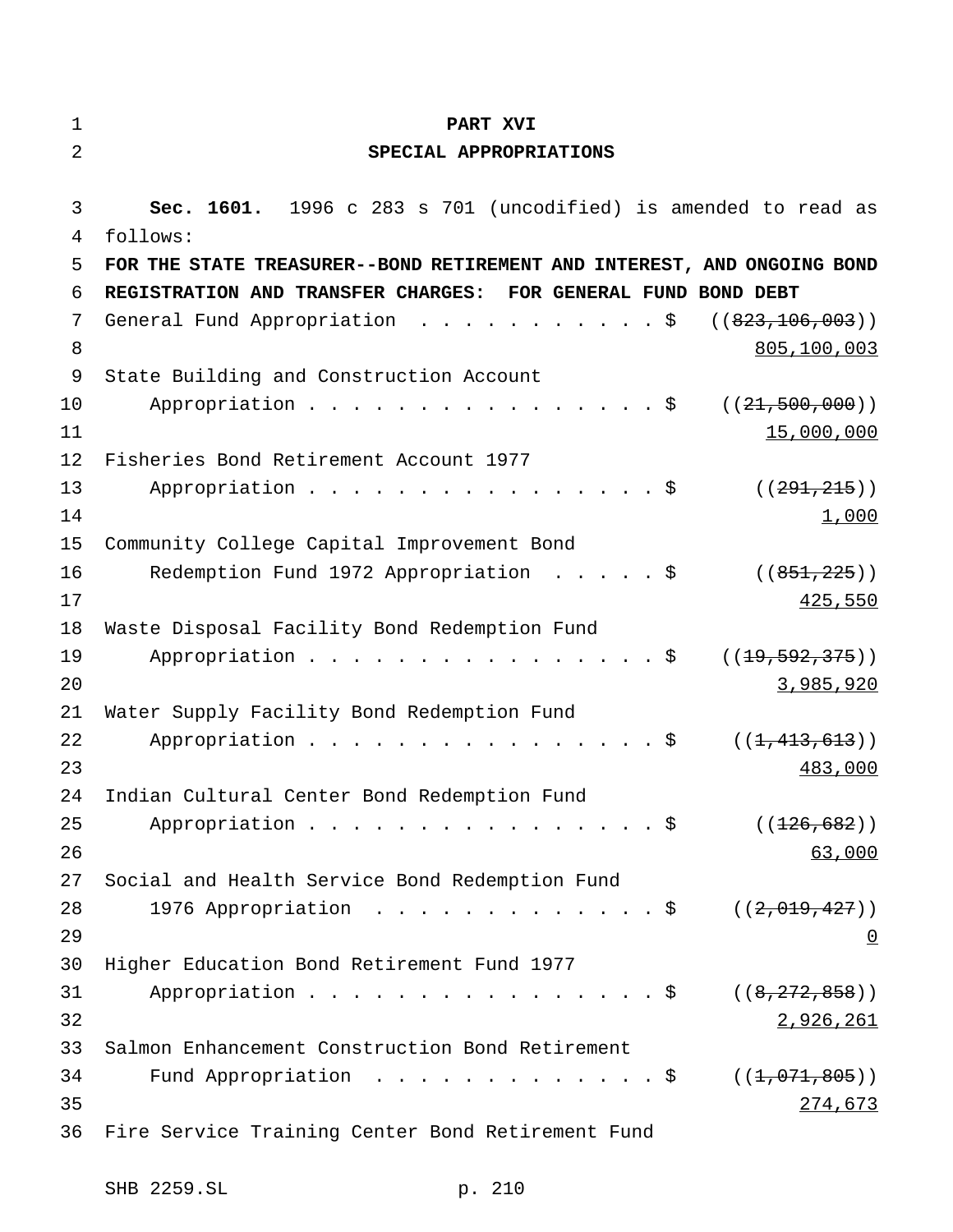1 Appropriation . . . . . . . . . . . . . . \$ ((754,844)) 2 378,000 3 Higher Education Bond Retirement Account 1988 4 Appropriation . . . . . . . . . . . . . . \$ ((4,000,000)) 5 2,000,000 6 State General Obligation Bond Retirement Fund..\$ 788,886,959 7 TOTAL APPROPRIATION . . . . . . \$ ((<del>1,671,887,006</del>)) 8 1,622,132,000 9 The general fund appropriation is for deposit into the account 10 listed in section 801 of this act. 11 **Sec. 1602.** 1996 c 283 s 702 (uncodified) is amended to read as 12 follows: 13 **FOR THE STATE TREASURER--BOND RETIREMENT AND INTEREST, AND ONGOING BOND** 14 **REGISTRATION AND TRANSFER CHARGES: FOR GENERAL OBLIGATION DEBT TO BE** 15 **REIMBURSED BY ENTERPRISE ACTIVITIES** 16 State Convention and Trade Center Account 17 Appropriation . . . . . . . . . . . . . . . \$ ((24,179,295)) 18 24,501,328 19 Higher Education Reimbursement Enterprise Account 20 Appropriation . . . . . . . . . . . . . . . \$ 633,913 21 Accident Account Appropriation . . . . . . . . \$ ((5,548,000)) 22 5,281,997 23 Medical Account Appropriation . . . . . . . . . \$ ((5,548,000)) 24 5,281,997 25 State General Obligation Bond Retirement Fund..\$ 43,940,553 26 TOTAL APPROPRIATION . . . . . . \$ ((<del>79,849,761</del>)) 27 79,639,788 28 **Sec. 1603.** 1996 c 283 s 703 (uncodified) is amended to read as 29 follows: 30 **FOR THE STATE TREASURER--BOND RETIREMENT AND INTEREST, AND ONGOING BOND** 31 **REGISTRATION AND TRANSFER CHARGES: FOR GENERAL OBLIGATION DEBT TO BE** 32 **REIMBURSED AS PRESCRIBED BY STATUTE** 33 General Fund Appropriation ...........\$ 37,031,429 34 Higher Education Reimbursable Construction Account 35 Appropriation . . . . . . . . . . . . . \$ ((<del>197,000</del>)) 36 50,088

p. 211 SHB 2259.SL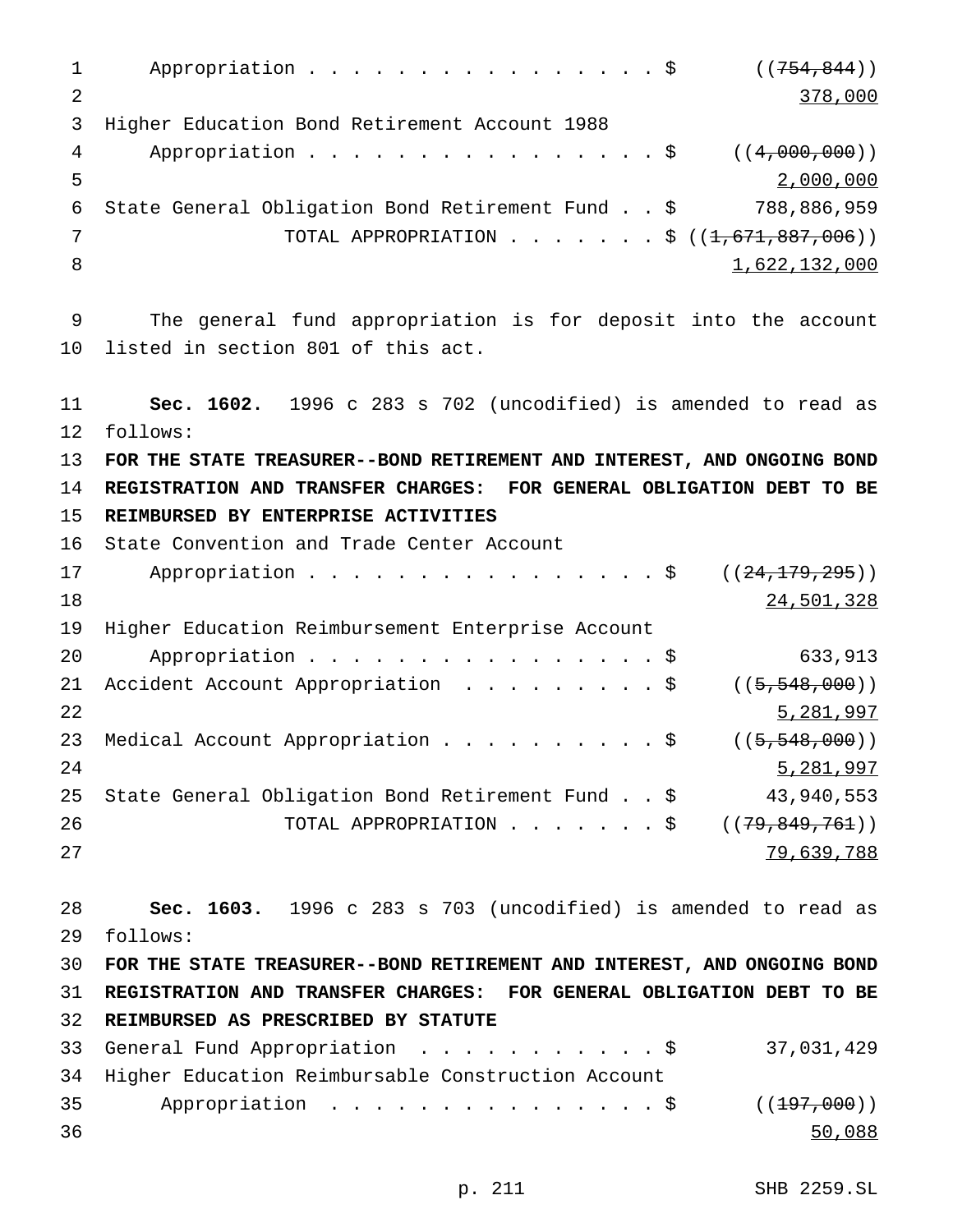Community College Capital Construction Bond Retirement Fund 1975 Appropriation.....\$ 450,000 Higher Education Bond Retirement Fund 1979 4 Appropriation . . . . . . . . . . . . . \$ ((2,887,000)) 2,038,080 State General Obligation Retirement Fund ....\$ 97,323,580 7 TOTAL APPROPRIATION . . . . . . \$ ((<del>137,889,007</del>)) 8 136,893,117 **Sec. 1604.** 1996 c 283 s 705 (uncodified) is amended to read as follows: **FOR THE STATE TREASURER--BOND RETIREMENT AND INTEREST, AND ONGOING BOND REGISTRATION AND TRANSFER CHARGES: FOR BOND SALE EXPENSES** 13 General Fund Appropriation . . . . . . . . . . \$ 1,535,000 State Convention and Trade Center Account 15 Appropriation . . . . . . . . . . . . . . . \$ 15,000 State Building Construction Account 17 Appropriation . . . . . . . . . . . . . . . \$ 1,050,000 Higher Education Reimbursable Construction 19 Account Appropriation . . . . . . . . . . . \$ 3,000 TOTAL APPROPRIATION.......\$ 2,603,000 Total Bond Retirement and Interest Appropriations contained in sections 701 through 704 of this act . . . . . . . . . . . . . . . . . . . . . \$ ((1,901,605,174)) 1,841,268,000 **Sec. 1605.** 1996 c 283 s 709 (uncodified) is amended to read as follows: **FOR SUNDRY CLAIMS.** The following sums, or so much thereof as may be necessary, are appropriated from the general fund, unless otherwise indicated, for relief of various individuals, firms, and corporations for sundry claims. These appropriations are to be disbursed on vouchers approved by the director of general administration, except as otherwise provided, as follows: (1) Reimbursement of criminal defendants acquitted on the basis of self-defense, pursuant to RCW 9A.16.110: (a) Walter Watson, claim number SCJ-92-11.... \$ 6,003.00 (b) Carl L. Decker, claim number SCJ-95-02 . . . \$ 24,948.48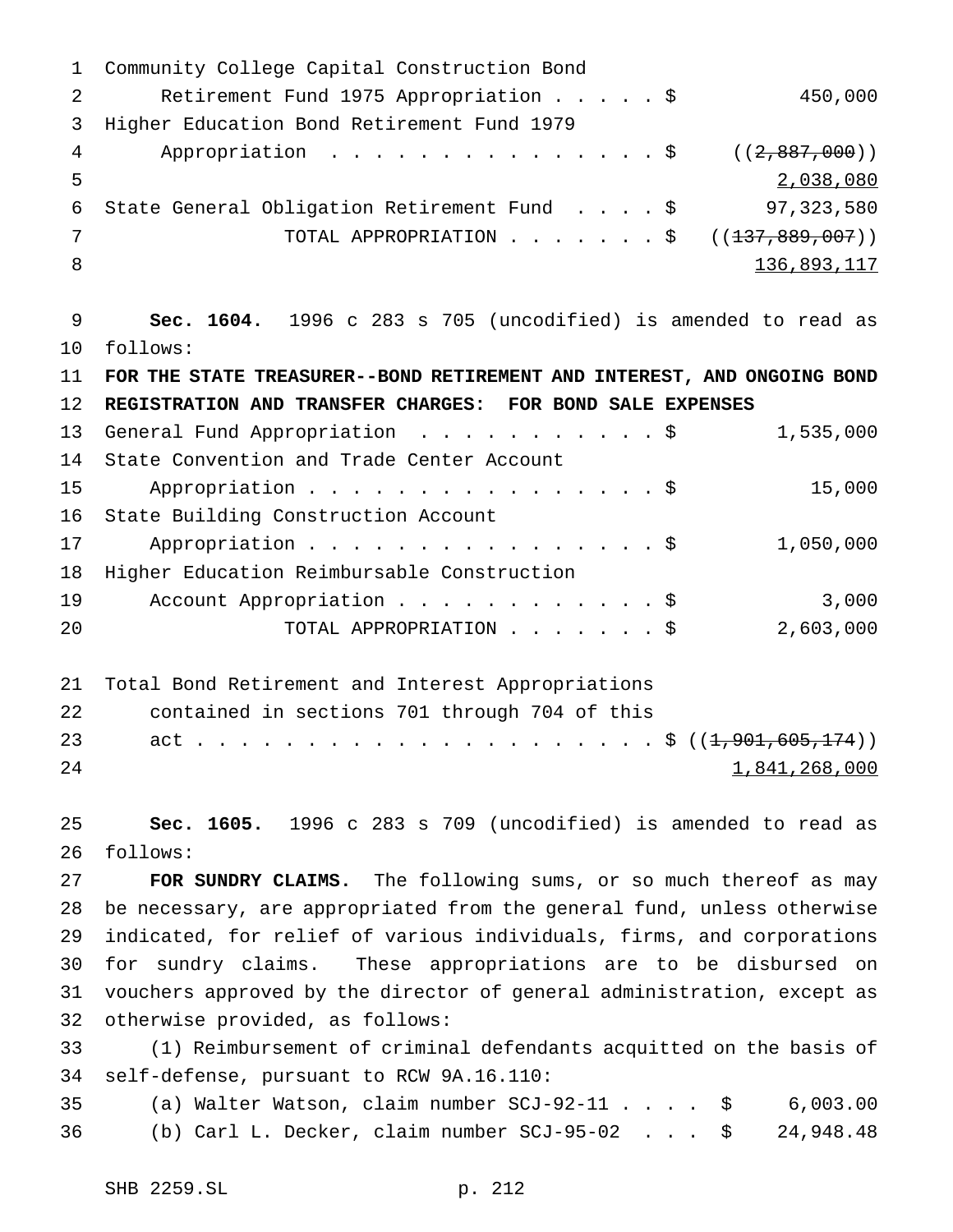| 1  | (c) Bill R. Hood, claim number $SCJ-95-08$ \$                                 |    | 71,698.72   |
|----|-------------------------------------------------------------------------------|----|-------------|
| 2  | (d) Rick Sevela, claim number SCJ-95-09                                       | \$ | 6,937.22    |
| 3  | (e) William V. Pearson, claim number SCJ-95-12. \$                            |    | 5,929.99    |
| 4  | (f) Craig T. Thiessen, claim number SCJ-95-13.                                | \$ | 3,540.24    |
| 5  | (g) Douglas Bauer, claim number SCJ-95-15                                     | \$ | 40,015.86   |
| 6  | (h) Walter A. Whyte, claim number SCJ-96-02                                   | \$ | 2,989.30    |
| 7  | (i) Allen R. Tuller, claim number SCJ-96-05                                   | \$ | 12, 121. 44 |
| 8  | (j) Martial P. McCollum, claim number SCJ-96-07.                              | \$ | 3,000.00    |
| 9  | <u>(k) Jerry Garcia, claim number SCJ-96-11</u>                               | \$ | 61,966.00   |
| 10 | $(1)$ Donald Smith, claim number SCJ-96-13                                    | \$ | 6, 246.11   |
| 11 | (m) Charles H. Williams, claim number SCJ-96-16.                              | \$ | 32,083.77   |
| 12 | Thomas Long, claim number SCJ-96-17<br>(n)                                    | \$ | 4,512.50    |
| 13 | (o) Jeff Fossett, claim number SCJ-96-21                                      | \$ | 10,983.70   |
| 14 | (p) Thomas Bender, claim number SCJ 96-22                                     | \$ | 9,996.94    |
| 15 | (g) Philip Romano, claim number SCO-96-01                                     | \$ | 6,639.48    |
| 16 | $(r)$ Thomas Lee, claim number SCJ-97-01                                      | \$ | 20,934.16   |
| 17 | (s) Timothy Meyers, claim number SCJ-97-02                                    | \$ | 71,600.00   |
| 18 | (t) Robert G. Sullivan, claim number SCJ-97-03.                               | 호  | 22, 156.33  |
| 19 | (u) Gay Dlugosh, claim number SCJ-97-04                                       | \$ | 4,158.87    |
| 20 | (v) Anthony C. Otto, on behalf of Justin Cali                                 |    |             |
| 21 | (claim number SCJ-97-09) and Stephen Posey                                    |    |             |
| 22 |                                                                               |    | 16,961.28   |
| 23 | (2) Payment from the state wildlife account for damage to crops by            |    |             |
| 24 | wildlife, pursuant to RCW 77.12.280:                                          |    |             |
| 25 | (a) Wilson Banner Ranch, claim number SCG-95-01 . \$ 2,800.00                 |    |             |
| 26 | (b) James Koempel, claim number $SCG-95-04$ \$                                |    | 5,291.08    |
| 27 | (c) Mark Kayser, claim number SCG-95-06 \$                                    |    | 4,000.00    |
| 28 | (d) ((Peola Farms, Inc., claim number SCG-95-07. $\frac{\div}{\div}$ 1,046.50 |    |             |
| 29 | $\{\leftrightarrow\}$ ) Bailey's Nursery, claim number SCG-96-01. \$          |    | 125.00      |
| 30 | $((\text{+f}))(e)$ Paul Gibbons, claim number SCG-96-02 \$                    |    | 2,635.73    |
| 31 | $(f)$ Dale Kimmerly, claim number SCG-96-04 \$                                |    | 676.00      |
| 32 | (g) Robert Blank, claim number SCG-97-01 \$                                   |    | 2,166.00    |
| 33 | NEW SECTION. Sec. 1606. A new section is added to 1995 2nd sp.s.              |    |             |
| 34 | c 18 (uncodified) to read as follows:                                         |    |             |
| 35 | FOR THE STATE TREASURER--LOANS                                                |    |             |
| 36 | General Fund Appropriation--For transfer to the                               |    |             |

Community College Capital Projects Account . . . \$ 950,000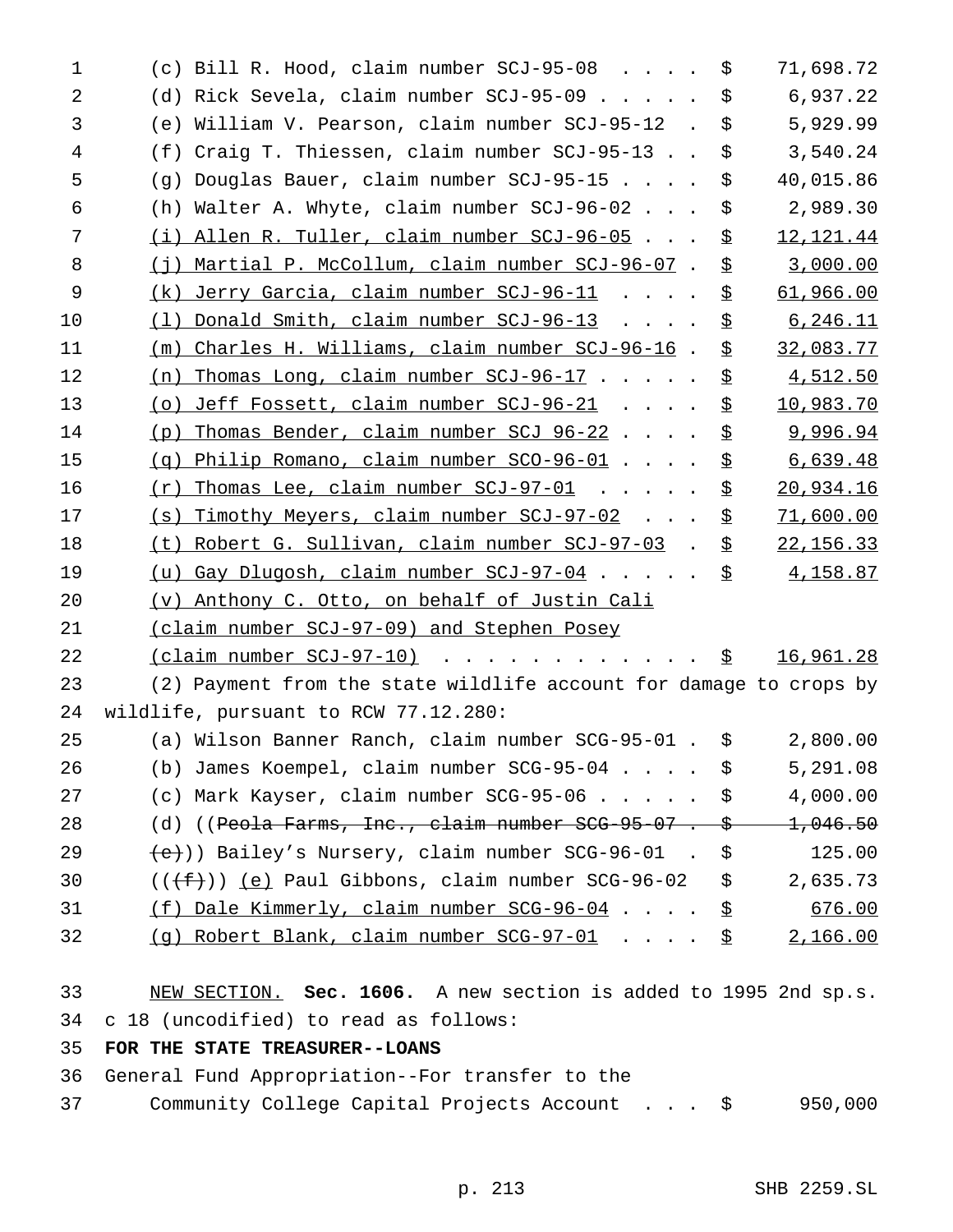NEW SECTION. **Sec. 1607.** A new section is added to 1995 2nd sp.s. c 18 (uncodified) to read as follows:

 The sum of seventy-five million dollars, or so much thereof as may be available on June 30, 1997, from the total amount of unspent fiscal year 1997 state general fund appropriations is appropriated for purposes of Substitute Senate Bill No. 6045 (savings incentive account) in the manner provided in this section.

 (1) Of the total amount appropriated in this section, one-half that portion that is attributable to incentive savings, not to exceed twenty-five million dollars, is appropriated to the savings incentive account for the purpose of improving the quality, efficiency, and effectiveness of agency services and shall be credited to the agency that generated the savings.

 (2) The remainder of the total amount appropriated in this section, not to exceed seventy-five million dollars, is appropriated to the education savings account for purposes of education technology projects.

 (3) For purposes of this section, the total amount of unspent state general fund appropriations does not include either the appropriations made in this section or any amounts included in across-the-board allotment reductions under RCW 43.88.110.

 \*NEW SECTION. **Sec. 1608.** A new section is added to 1995 2nd sp.s. c 18 (uncodified) to read as follows:

| 24 | FOR THE OFFICE OF FINANCIAL MANAGEMENT--YEAR 2000 ALLOCATIONS |               |
|----|---------------------------------------------------------------|---------------|
| 25 | General Fund--State Appropriation (FY 1997) \$                | 5,340,000     |
| 26 | General Fund--Federal Appropriation $\ddot{s}$                | 2,883,000     |
| 27 | Liquor Revolving Account Appropriation $\ddot{s}$             | 131,000       |
| 28 | Health Care Authority Administrative Account                  |               |
| 29 | Appropriation $\ddot{s}$                                      | 631,000       |
| 30 | Accident Account Appropriation \$                             | 1,102,000     |
| 31 | Medical Aid Account Appropriation $\ddot{s}$                  | 1,102,000     |
| 32 | Unemployment Compensation Administration Account--            |               |
| 33 | Federal Appropriation $\frac{1}{5}$                           | 1,313,000     |
| 34 | Administrative Contingency Account Appropriation $\sharp$     | 948,000       |
| 35 | Employment Services Administrative Account                    |               |
| 36 | Appropriation $\ddot{s}$                                      | 500,000       |
| 37 | Forest Development Account Appropriation                      | \$<br>156,000 |
| 38 | Off Road Vehicle Account Appropriation                        | 7,000         |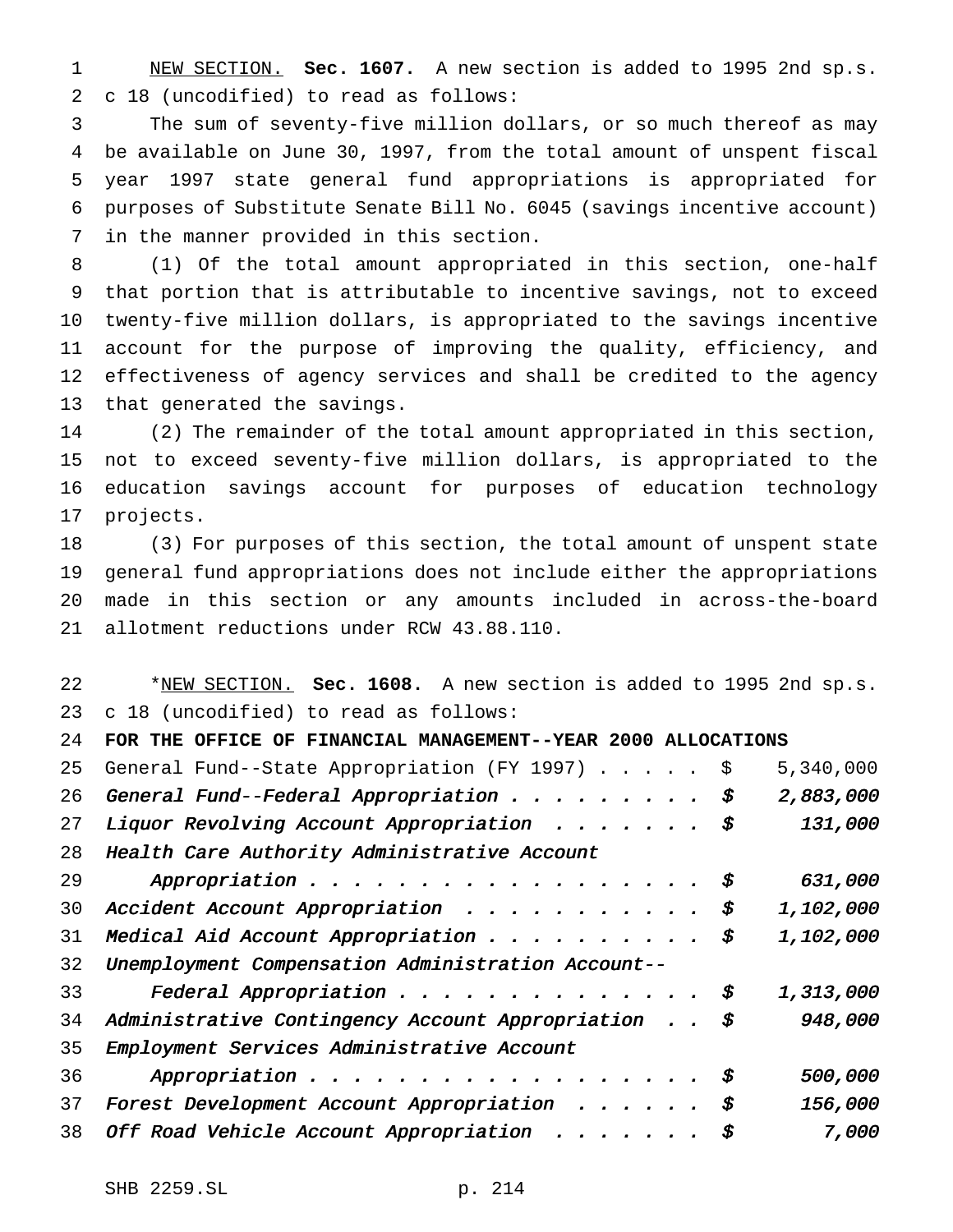|   | 1 Surveys and Maps Account Appropriation $\ddot{s}$                 | 1,000   |
|---|---------------------------------------------------------------------|---------|
|   | 2 Aquatic Lands Enhancement Account Appropriation $\ldots$ \$       | 8,000   |
|   | 3 Resource Management Cost Account Appropriation $\ldots$ , $\circ$ | 348,000 |
| 4 | TOTAL APPROPRIATION $\frac{1}{2}$ 14,470,000                        |         |

 The appropriations in this section are subject to the following conditions and limitations:

 (1) The appropriations in this section shall be deposited in the data processing revolving account for allocation, without appropriation, by the office of financial management to agencies to complete Year 2000 date conversion maintenance on their computer systems. Agencies shall submit their estimated costs of conversion to the office of financial management by July 1, 1997.

 (2) In addition to the appropriations in this section, up to \$10,000,000 of the cash balance of the data processing revolving account may be expended on agency Year 2000 date conversion costs. The \$10,000,000 will be taken from the cash balances of the data processing revolving account's two major users, as follows: \$7,000,000 from the department of information services and \$3,000,000 from the office of financial management. The office of financial management in consultation with the department of information services shall allocate these funds as needed to complete the date conversion projects.

 (3) Agencies receiving these allocations shall report at a minimum to the information services board and to the governor every six months on the progress of Year 2000 maintenance efforts.

**\*Sec. 1608 was partially vetoed. See message at end of chapter.**

(End of part)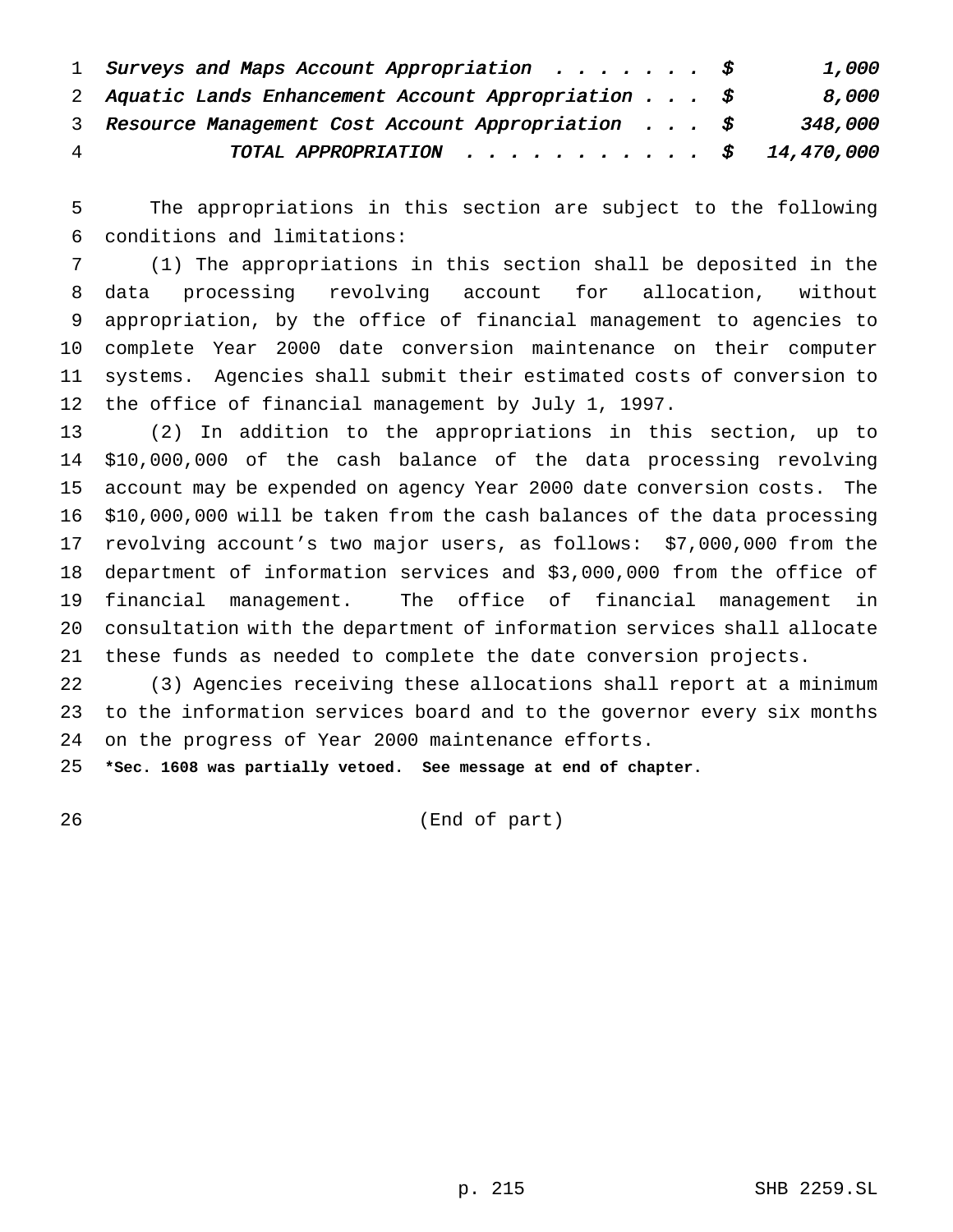# **PART XVII**

# **OTHER TRANSFERS AND APPROPRIATIONS**

| 3  | Sec. 1701. 1996 c 283 s 801 (uncodified) is amended to read as          |
|----|-------------------------------------------------------------------------|
| 4  | follows:                                                                |
| 5  | FOR THE STATE TREASURER--BOND RETIREMENT AND INTEREST, AND ONGOING BOND |
| 6  | REGISTRATION AND TRANSFER CHARGES: FOR GENERAL OBLIGATION DEBT SUBJECT  |
| 7  | TO THE STATUTORY DEBT LIMIT                                             |
| 8  | State General Obligation Bond Retirement Fund 1979                      |
| 9  | Fund Appropriation \$<br>((784, 711, 959))                              |
| 10 | 766,705,959                                                             |
| 11 | Fisheries Bond Retirement Account 1977                                  |
| 12 | Appropriation \$<br>((291, 215))                                        |
| 13 | 1,000                                                                   |
| 14 | Community College Capital Improvement Bond                              |
| 15 | Redemption Fund 1972 Appropriation \$<br>((851, 225))                   |
| 16 | 425,550                                                                 |
| 17 | Waste Disposal Facility Bond Redemption Fund                            |
| 18 | Appropriation $\frac{1}{5}$<br>((19, 592, 375))                         |
| 19 | 3,985,920                                                               |
| 20 | Water Supply Facility Bond Redemption Fund                              |
| 21 | Appropriation $\frac{1}{2}$<br>((1, 413, 613))                          |
| 22 | 483,000                                                                 |
| 23 | Indian Cultural Center Bond Redemption Fund                             |
| 24 | Appropriation \$<br>( (126, 682) )                                      |
| 25 | 63,000                                                                  |
| 26 | Social and Health Service Bond Redemption Fund                          |
| 27 | 1976 Appropriation \$<br>((2,019,427))                                  |
| 28 | $\underline{0}$                                                         |
| 29 | Higher Education Bond Retirement Fund 1977                              |
| 30 |                                                                         |
| 31 | 2,926,261                                                               |
| 32 | Salmon Enhancement Construction Bond Retirement                         |
| 33 | Fund Appropriation $\ldots$ \$<br>((1, 071, 805))                       |
| 34 | 274,673                                                                 |
| 35 | Fire Service Training Center Bond Retirement                            |
| 36 | Fund Appropriation \$<br>((754, 844))                                   |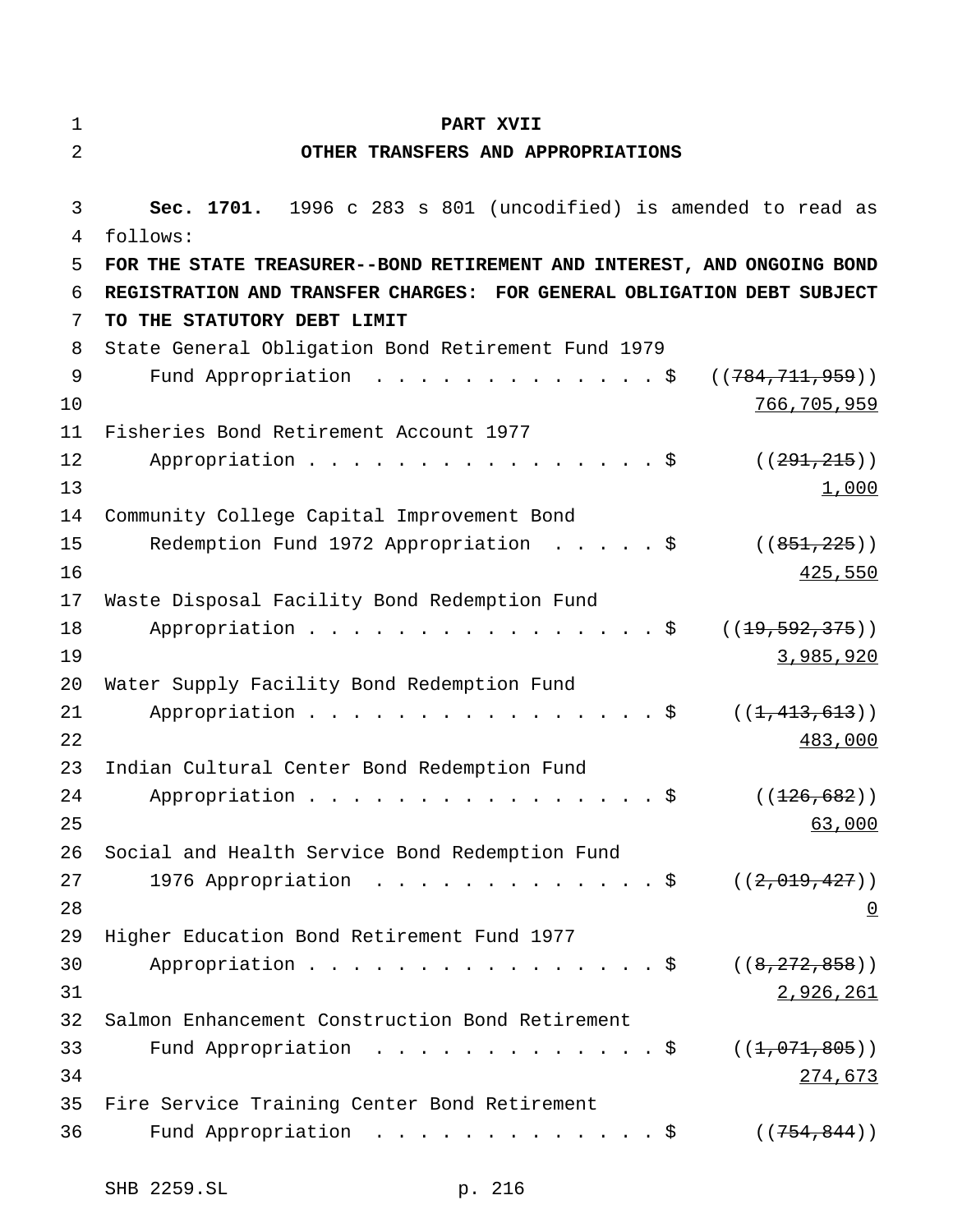1 378,000

 Higher Education Bond Retirement Account 1988 3 Appropriation . . . . . . . . . . . . . . \$ ((4,000,000)) 2,000,000 5 TOTAL APPROPRIATION . . . . . . \$ ((823,106,003)) 777,243,363

 The total expenditures from the state treasury under the appropriation in this section and the general fund appropriation in section 701 of this act shall not exceed the total appropriation in this section.

 **Sec. 1702.** 1996 c 283 s 802 (uncodified) is amended to read as follows: **FOR THE STATE TREASURER--BOND RETIREMENT AND INTEREST, AND ONGOING BOND REGISTRATION AND TRANSFER CHARGES: FOR GENERAL OBLIGATION DEBT TO BE REIMBURSED BY AS PRESCRIBED BY STATUTE** Community College Capital Construction Bond Retirement Account 1975 Appropriation....\$ 450,000 Higher Education Bond Retirement Account 1979 19 Appropriation . . . . . . . . . . . . . . \$ ((2,887,000)) 2,038,080 State General Obligation Bond Retirement Fund 1979 22 Appropriation . . . . . . . . . . . . . . . \$ 134,355,007 23 TOTAL APPROPRIATION . . . . . . \$ ((<del>137,692,007</del>)) 136,843,087

 The total expenditures from the state treasury under the appropriation in this section and the general fund appropriation in section 703 of this act shall not exceed the total appropriation in this section.

 **Sec. 1703.** 1996 c 283 s 803 (uncodified) is amended to read as follows: **FOR THE STATE TREASURER--STATE REVENUES FOR DISTRIBUTION** General Fund Appropriation for fire insurance

33 premiums distribution . . . . . . . . . . . \$ ((5,641,000)) 6,441,066 General Fund Appropriation for public utility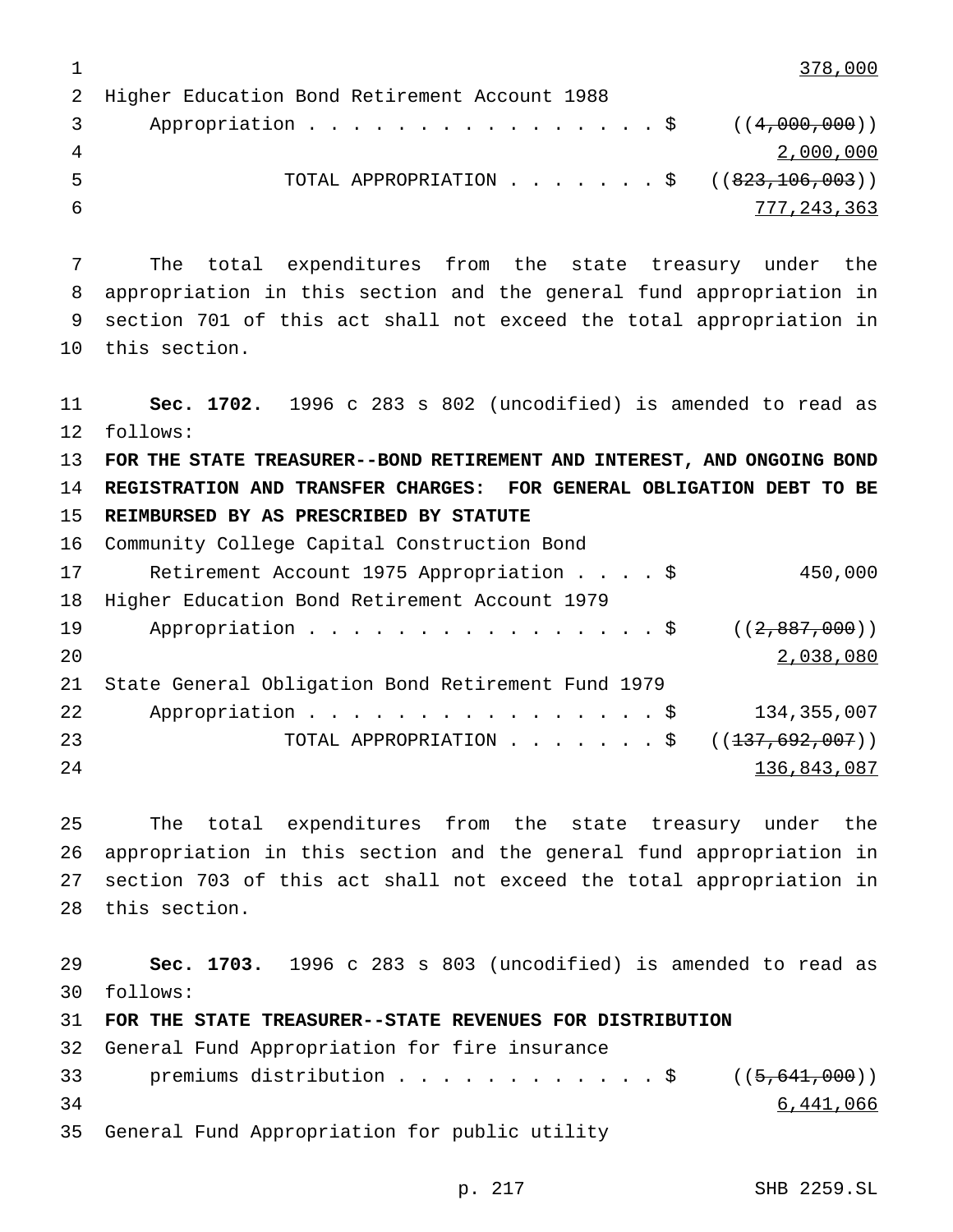```
1 district excise tax distribution . . . . . $ ((31,242,000))
2 30,744,280
3 General Fund Appropriation for prosecuting
4 attorneys salaries . . . . . . . . . . . . $ ((2,800,000))
5 2,776,096
6 General Fund Appropriation for motor vehicle
7 excise tax distribution . . . . . . . . . . $ ((87, 474, 000))8 86,356,053
9 General Fund Appropriation for local mass
10 transit assistance . . . . . . . . . . . . $ ((<del>339,007,000</del>))
11 344,615,340
12 General Fund Appropriation for camper and
13 travel trailer excise tax distribution . . . $ ((3,198,000))
14 3,416,612
15 General Fund Appropriation for boating
16 safety/education and law enforcement
17 distribution . . . . . . . . . . . . . . . $ ((3,365,000))
18 3,438,513
19 Aquatic Lands Enhancement Account Appropriation
20 for harbor improvement revenue
21 distribution . . . . . . . . . . . . . . . $ ((<del>130,000</del>))
22 143,030
23 Liquor Excise Tax Account Appropriation for
24 liquor excise tax distribution \ldots.....$ ((21,500,000))25 22,245,101
26 Liquor Revolving Fund Appropriation for liquor
27 profits distribution . . . . . . . . . . . $ ((40,160,000))
28 41,799,400
29 Timber Tax Distribution Account Appropriation
30 for distribution to "Timber" counties . . . . $ ((<del>118,750,000</del>))
31 112,814,912
32 Municipal Sales and Use Tax Equalization Account
33 Appropriation . . . . . . . . . . . . . . $ ((58,181,000))
34 61,291,408
35 County Sales and Use Tax Equalization Account
36 Appropriation . . . . . . . . . . . . . . $ ((<del>12,940,000</del>))
37 9,208,276
38 Death Investigations Account Appropriation
39 for distribution to counties for publicly
```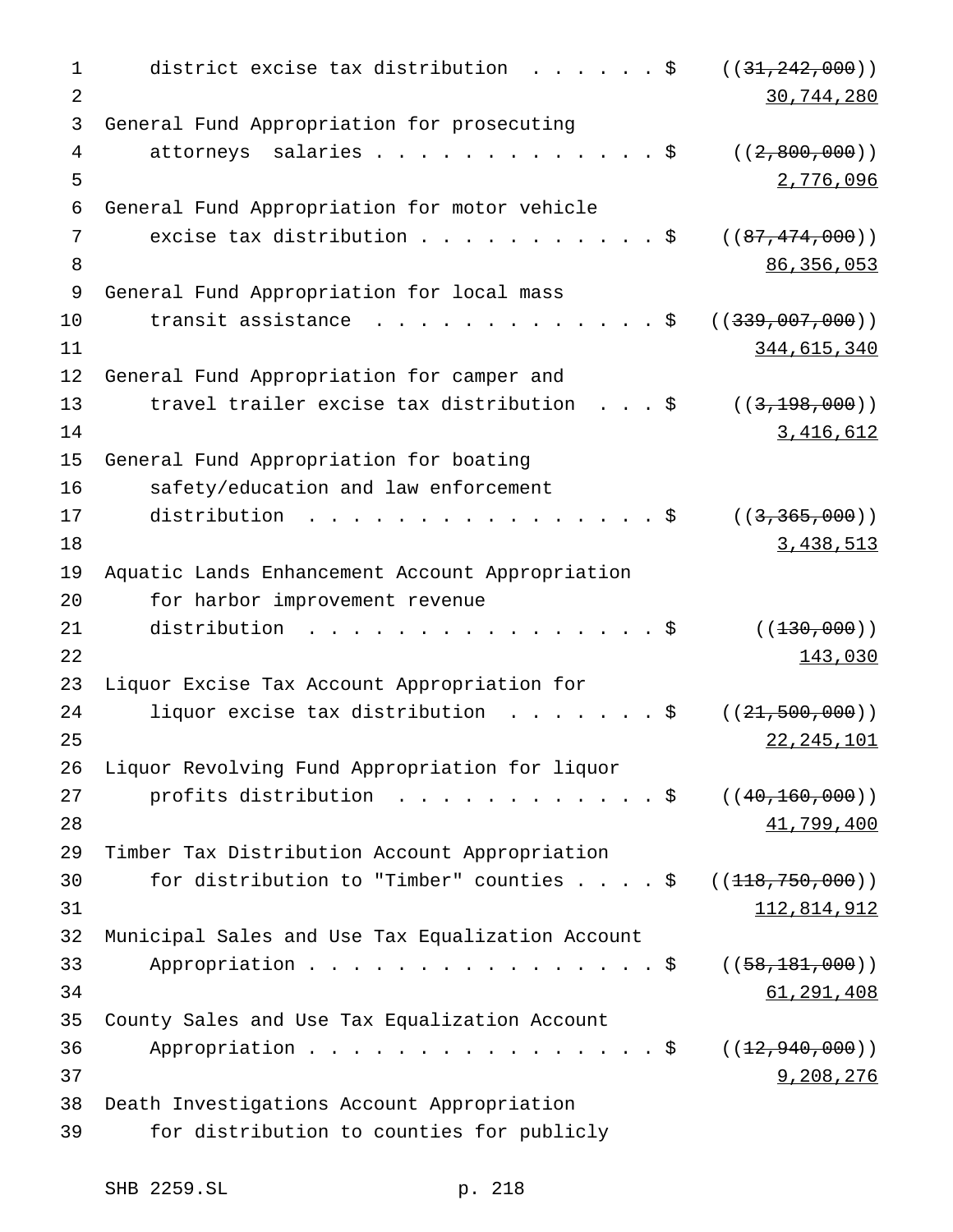| funded autopsies \$                              | ((1, 200, 000))    |
|--------------------------------------------------|--------------------|
|                                                  | 1,180,845          |
| County Criminal Justice Account Appropriation \$ | ( (69, 940, 000) ) |
|                                                  | 71,579,595         |
| Municipal Criminal Justice Account               |                    |
| Appropriation \$                                 | ((27, 972, 000))   |
|                                                  | 28, 196, 587       |
| County Public Health Account Appropriation \$    | ((29, 250, 000))   |
|                                                  | 27, 276, 662       |
| TOTAL APPROPRIATION $\frac{1}{9}$                | ((852, 750, 000))  |
|                                                  | 853, 523, 776      |
|                                                  |                    |

 The appropriations in this section are subject to the following conditions and limitations: The total expenditures from the state treasury under the appropriations in this section shall not exceed the funds available under statutory distributions for the stated purposes.

16 (End of part)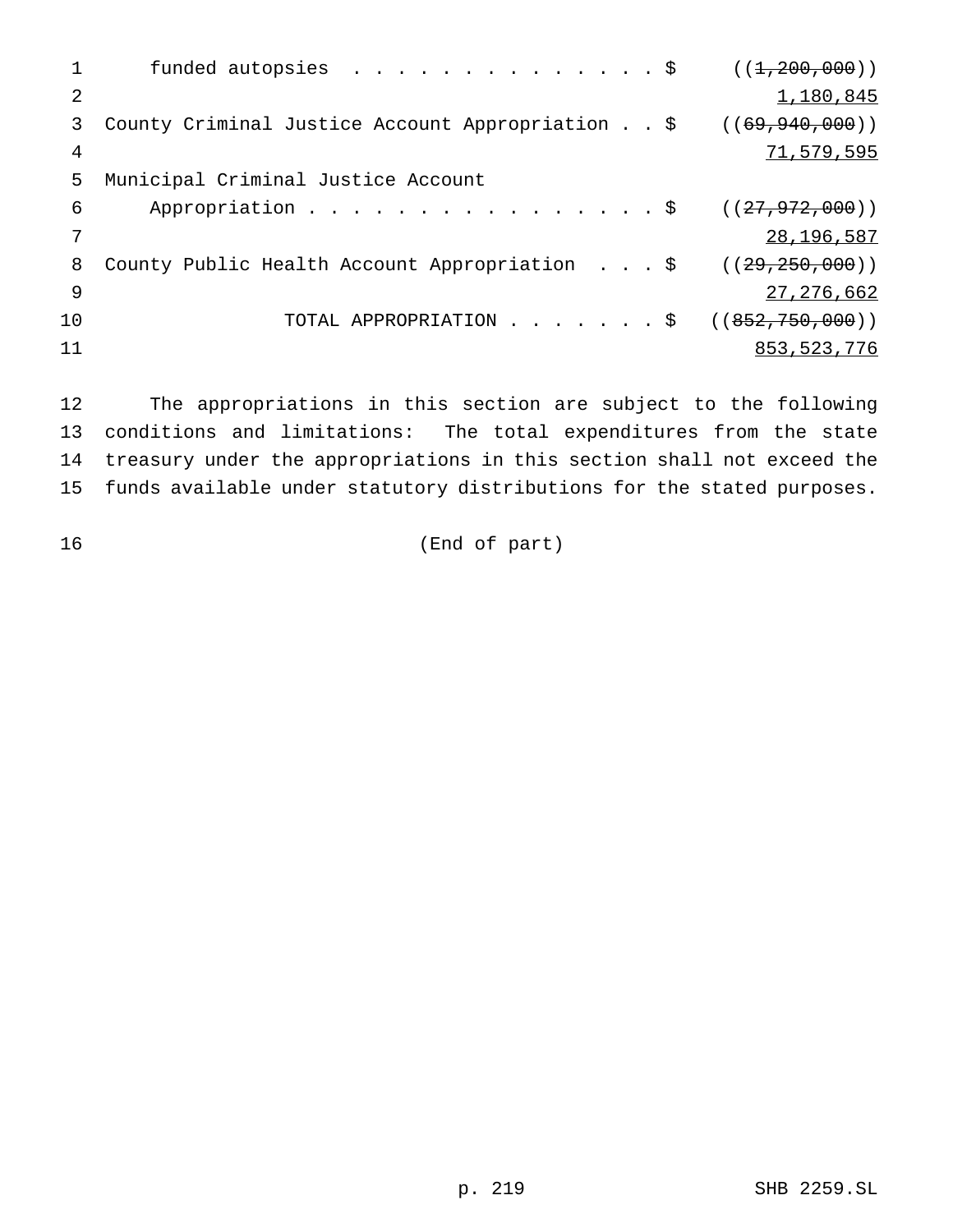|  |  | I |
|--|--|---|
|  |  |   |
|  |  |   |
|  |  |   |
|  |  |   |
|  |  |   |
|  |  |   |
|  |  |   |
|  |  |   |
|  |  |   |
|  |  |   |
|  |  |   |
|  |  |   |
|  |  |   |
|  |  |   |
|  |  |   |
|  |  |   |
|  |  |   |
|  |  |   |
|  |  |   |
|  |  |   |
|  |  |   |
|  |  |   |
|  |  |   |
|  |  |   |
|  |  |   |

### **PART XVIII**

#### **MISCELLANEOUS**

 NEW SECTION. **Sec. 1801.** If any provision of this act or its application to any person or circumstance is held invalid, the remainder of the act or the application of the provision to other persons or circumstances is not affected.

 NEW SECTION. **Sec. 1802.** This act is necessary for the immediate preservation of the public peace, health, or safety, or support of the state government and its existing public institutions, and takes effect immediately.

> Passed the House April 26, 1997. Passed the Senate April 26, 1997. Approved by the Governor May 20, 1997, with the exception of certain items that were vetoed. Filed in Office of Secretary of State May 20, 1997.

Note: Governor's explanation of partial veto is as follows:

 "I am returning herewith, without my approval as to sections 204(1); 204(6)(a); 204(6)(b); 204(6)(c); 204(9)(d); 206(3); 207(2);  $210(5)$ ;  $213(2)(d)$ ;  $302(3)$ ;  $302(4)$ ;  $302(5)$ ;  $302(17)$ ;  $302(22)$ ;  $304(16)$ ,<br>5  $501(1)(e)$ ;  $501(2)(e)(i)$ ;  $503(4)(b)$ ;  $503(5)$ ;  $506(8)$ ;  $507(4)$ ;  $507(5)$ ; 501(1)(e); 501(2)(e)(i); 503(4)(b); 503(5); 506(8); 507(4); 507(5); 6 507(6); 602(2); 611(5)(a)(i); 702; 706; 902, and 1608, page 211, lines<br>7 24-38 and page 212, lines 1-2, Engrossed Substitute House Bill No. 2259 24-38 and page 212, lines 1-2, Engrossed Substitute House Bill No. 2259 entitled:

9 TAN ACT Relating to fiscal matters;"

My reasons for vetoing these sections are as follows:

# **Section 204 (1), page 17, General Assistance-Unemployable (Department of Social and Health Services « Economic Services Program)**

 This subsection requires that General Assistance-Unemployable recipients needing alcohol or drug treatment be assigned a protective payee to serve as a custodian of those recipients' cash assistance payments. While I support the concept of protective payees in this program, I cannot support policy changes that would increase administrative costs when the legislative budget significantly reduces basic cash and medical assistance benefits available to those receiving General Assistance.

## **Sections 204(6)(a), 204(6)(b) and 204(6)(c), Child Care Co-pays (Department of Social and Health Services « Economic Services Program)**

 Affordable child care is a crucial part of successfully moving people from welfare to work. To effectively administer a child care assistance program for low-income families within the amounts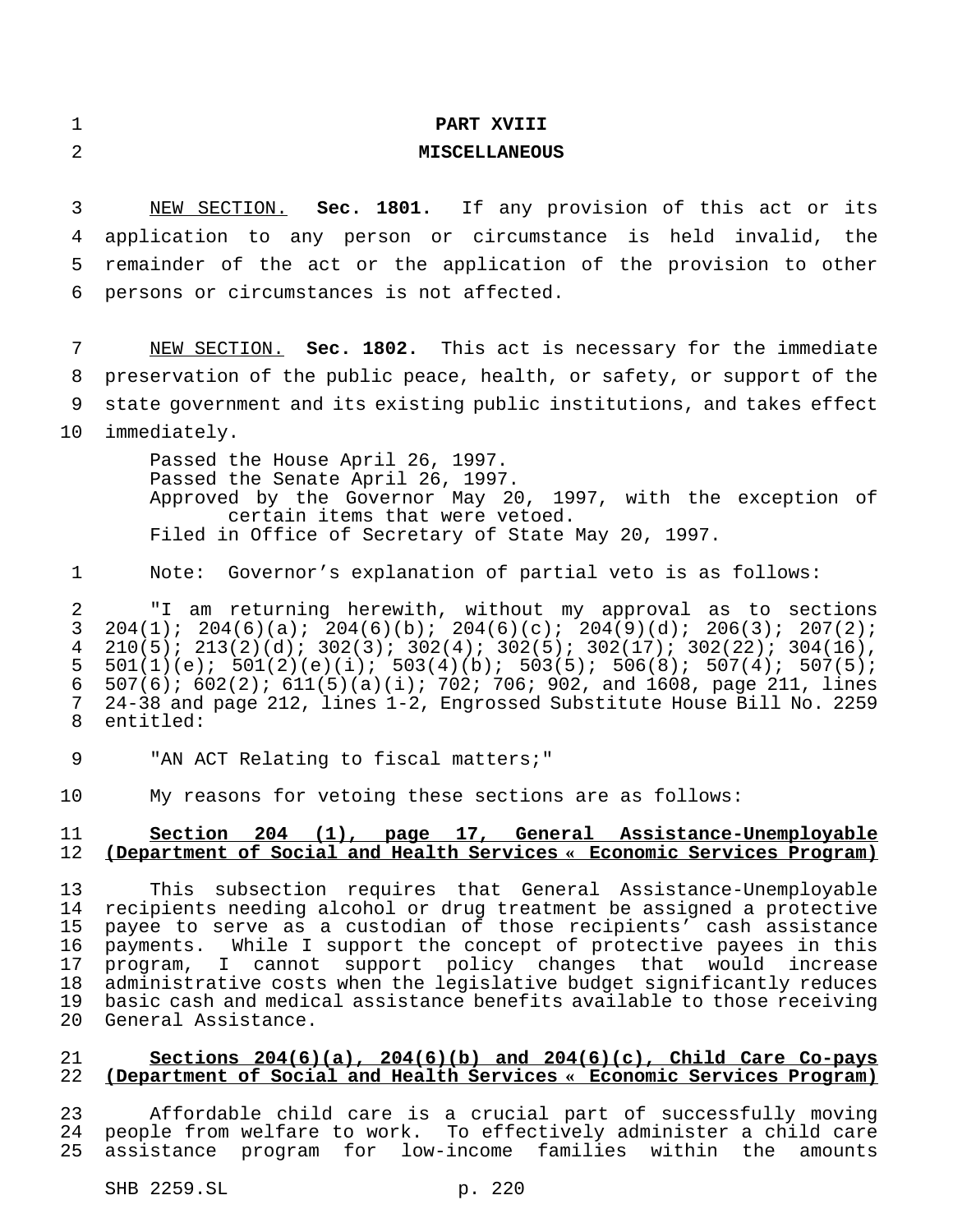appropriated by the Legislature, the Department must have the flexibility to devise a workable co-payment schedule that keeps the program solvent while still providing the assistance necessary to keep low income parents in the work force. Therefore, I have vetoed the co-5 payment schedule outlined in this section, because it does not provide<br>6 the Department with the necessary flexibility and may significantly the Department with the necessary flexibility and may significantly increase the cost of child care for low-income families.

 Instead, I will direct the Department to implement a child care 9 program that supports the goals of the WorkFirst program to make work<br>10 pay. The monthly co-pay required shall be a minimum of ten dollars for 10 pay. The monthly co-pay required shall be a minimum of ten dollars for<br>11 families at or below seventy-four percent of the federal poverty level families at or below seventy-four percent of the federal poverty level adjusted for family size. For families with incomes above seventy-four percent of the federal poverty level adjusted for family size, the 14 monthly co-pay shall be a minimum of twenty dollars or forty-seven<br>15 percent of the family's income above one hundred percent of the federal 15 percent of the family's income above one hundred percent of the federal<br>16 poverty level adjusted for family size. Child care assistance shall 16 poverty level adjusted for family size. Child care assistance shall<br>17 not be provided to families with incomes above one hundred seventy-five 17 not be provided to families with incomes above one hundred seventy-five<br>18 percent of the federal poverty level adjusted for family size. As the percent of the federal poverty level adjusted for family size. As the program develops, we will continue to evaluate the success of this 20 child care schedule in making work pay while holding costs within the<br>21 appropriation level for the Workfirst program. appropriation level for the Workfirst program.

# **Section 204(9)(d), page 20, Child Care (Department of Social and Health Services « Economic Services Program)**

24 I am committed to operating the WorkFirst program within the<br>25 appropriation level as required by Engrossed House Bill 3901. However, appropriation level as required by Engrossed House Bill 3901. However, I believe that requiring the Department of Social and Health Services to remain within a further defined appropriated level specific to child care unnecessarily restricts the administration of the WorkFirst 29 Program. Other states have succeeded in significantly reducing welfare<br>30 dependency by making large investments in child care and other support 30 dependency by making large investments in child care and other support<br>31 services, while making corresponding reductions in their grant services, while making corresponding reductions in their grant programs. I do not want to foreclose that option in Washington State. Therefore I have vetoed this provision so the Department has flexibility in making strategic funding decisions as this program develops.

## **Section 206(3), page 22, Diversity Initiative (Department of Social and Health Services « Administration and Supporting Services)**

38 This proviso would restrict the use of funding for staff or<br>39 publications related to diversity initiatives. I believe agencies must publications related to diversity initiatives. I believe agencies must take an active role in promoting diversity in the workplace, and have therefore vetoed this proviso.

#### **Section 207(2), page 23, Child Support Waiver (Department of Social and Health Services « Child Support Program)**

44 This proviso requires the Department of Social and Health Services<br>45 to request a waiver from federal requlations reqarding child support to request a waiver from federal regulations regarding child support enforcement to allow the Department to replace current program audit criteria with performance measures based on program outcomes. This 48 waiver is unnecessary, because the federal government has already<br>49 replaced its process-based audit criteria with performance-based replaced its process-based audit criteria with performance-based criteria and the Department currently operates under a performance- based agreement with the federal government. Because there is no need for a waiver, I have vetoed this proviso.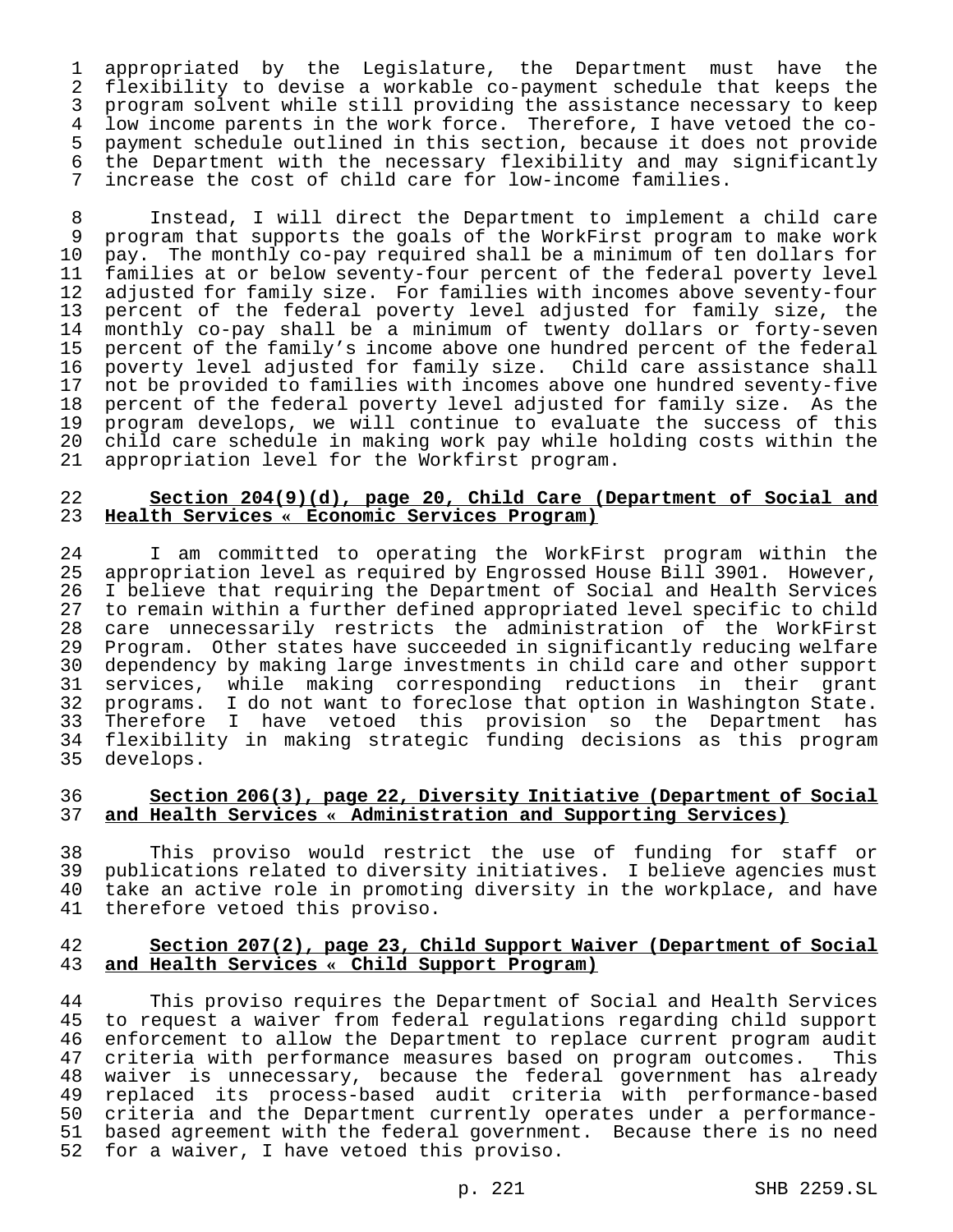# **Section 210(5), page 26, Basic Health Plan Report (State Health Care Authority)**

 This section would require the State Health Care Authority (HCA) to 4 report back to the Legislature by December 1, 1997 on the number of<br>5 Basic Health Plan enrollees who are illegal aliens. Since the HCA does Basic Health Plan enrollees who are illegal aliens. Since the HCA does not currently collect this information, it would require substantial effort and expense to do so in order to report to the Legislature in five months. Because the Legislature provided no funding to collect this information, I have vetoed this proviso. I am also concerned that 10 any plan to ask enrollees about their immigration status will prevent<br>11 many of them from seeking needed health care. many of them from seeking needed health care.

#### **Section 213(2)(d), page 34, Health Care Expenditures (Department of Corrections « Institutional Services)**

 Section 213, Subsection 2(d) states that it is the intent of the Legislature that the Department of Corrections reduce health care expenditures in the 1997-99 Biennium using the scenario identified in the 1996 Health Services Delivery System Study which limited health 18 care costs to \$43 million in Fiscal Year 1998 and \$40.7 million in<br>19 Fiscal Year 1999. I am concerned that this approach sets unrealistic 19 Fiscal Year 1999. I am concerned that this approach sets unrealistic<br>20 and inflexible expectations with regard to health care expenditure and inflexible expectations with regard to health care expenditure reductions in the Department. The scenario referenced in the study suggests specific percentage reductions in certain areas such as out- patient hospitalization, which may not be achievable in the health care 24 market. In addition, although the budget language references a limit<br>25 to health care costs per year as stated in the health services delivery to health care costs per year as stated in the health services delivery 26 system study, it could be interpreted as a lid on total health care<br>27 expenditures for the respective years. This may establish an expenditures for the respective years. This may establish an unrealistic expectation, given recent changes in sentencing law that 29 will further increase the state prison population. While I expect the<br>30 Department will make every effort to reduce health care expenditures, 30 Department will make every effort to reduce health care expenditures,<br>31 it is in the state's interest that the Department have the flexibility it is in the state's interest that the Department have the flexibility to implement health care reductions in a safe and legally defensible manner.

## **Section 302(3), page 40, Funding for Water Right Permit Processing, Water Resources Data Management, and Technical Assistance to Local Watershed Planning (Department of Ecology)**

 This proviso stipulates that funding provided to the Department of Ecology shall lapse if sections 101 through 116 and 701 through 716 of 39 Second Substitute House Bill 2054 are not enacted by June 30, 1997.<br>40 Because I have vetoed some of these sections of Second Substitute House Because I have vetoed some of these sections of Second Substitute House Bill 2054, I have also vetoed Section 302(3) of the appropriations act to lessen the confusion regarding the appropriation authority for the Department of Ecology.

## **Section 302(4), page 40, Grant Funding for Regional Planning (Department of Ecology)**

 Locally developed plans have been found to be an effective tool in managing water resources within a watershed by bringing together interested parties with knowledge and insights specific to the watershed. However, the local planning efforts have also relied « and will continue to rely « on technical expertise and information that state agencies can provide. For this reason, it is essential that the state provide adequate funding for the departments of Health, Fish and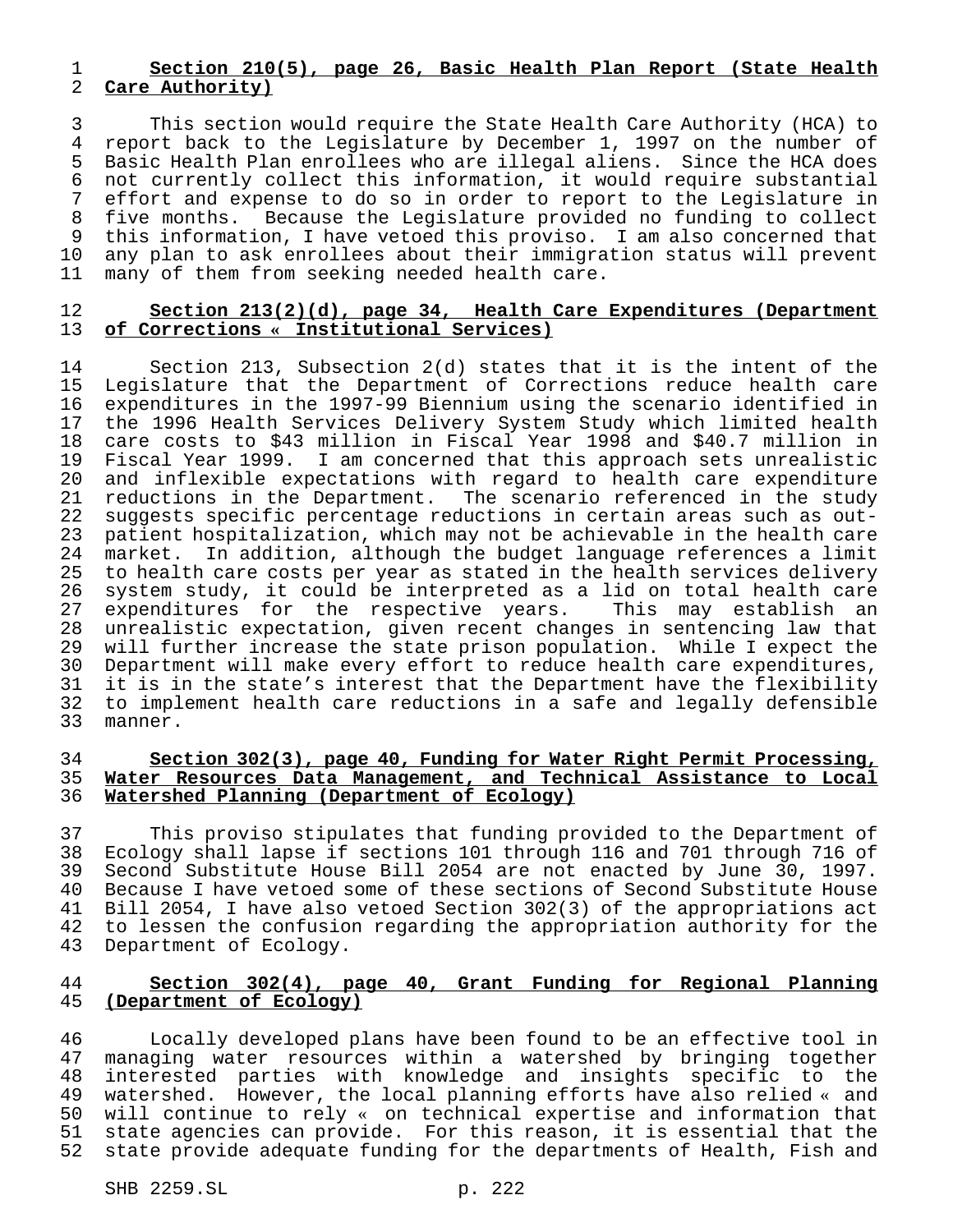Wildlife, Ecology, and Community, Trade, and Economic Development. Therefore, I have vetoed this subsection and directing that the limited funds provided by the Legislature for watershed planning efforts be used in a more balanced and comprehensive fashion.

# **Section 302(5), pages 40-41, Implementation of ESHB 1111, Granting Water Rights (Department of Ecology)**

 This subsection stipulates that the funding provided to implement Engrossed Substitute House Bill 1111 lapses if that bill is not enacted. I have vetoed Substitute House Bill 1111 because I do not believe that its provisions are in the best interest of the state. Therefore, I have also vetoed Section 302(5) of the appropriations act to eliminate confusion regarding the expenditure authority for the Department of Ecology.

# **Section 302(17), page 43, Special Purpose Vehicles (Department of Ecology)**

16 This subsection requires the Department of Ecology to reduce its<br>17 fleet of special purpose vehicles by 50 percent as of June 30, 1999. 17 fleet of special purpose vehicles by 50 percent as of June 30, 1999.<br>18 In addition, the Department is required to replace the special purpose 18 In addition, the Department is required to replace the special purpose<br>19 vehicles with fuel efficient vehicles or not replace them at all, vehicles with fuel efficient vehicles or not replace them at all, depending on the agency's vehicle requirements. I have vetoed this restriction because it would severely impair the Department's ability to reach remote areas to attain water quality samples, respond to oil 23 and other hazardous materials spills, and support the Washington<br>24 Conservation Corps program. Conservation Corps program.

## **Section 302(22), pages 43-44, Implementation of SSB 5030, Lake Water Irrigation (Department of Ecology)**

27 This subsection stipulates that the funding provided to the<br>28 Department of Ecology to implement Substitute House Bill 5030 lapses if Department of Ecology to implement Substitute House Bill 5030 lapses if the bill is not enacted. I have vetoed Substitute House Bill 5030, which provides a water right (contingent on a determination that water is available) to those who have used the water from Lake Washington for 32 irrigation purposes. The water issues facing this state need to be<br>33 addressed through an integrated and comprehensive approach, rather than 33 addressed through an integrated and comprehensive approach, rather than<br>34 the piecemeal fashion advanced by Substitute Senate Bill 5030. I have 34 the piecemeal fashion advanced by Substitute Senate Bill 5030. I have<br>35 vetoed Section 302(22) of the appropriations act to eliminate confusion vetoed Section 302(22) of the appropriations act to eliminate confusion regarding the expenditure authority for the Department of Ecology.

### **Section 304(16), page 48, Implementation of SSB 5120, Remote Site Incubators (Department of Fish and Wildlife)**

 This proviso stipulates that the funding provided to the Department of Fish and Wildlife under Substitute Senate Bill 5120 lapses if this 41 bill is not enacted. I have vetoed Substitute Senate Bill 5120, which<br>42 would require the Department to implement a program supporting remote would require the Department to implement a program supporting remote 43 site incubators across the state. Therefore, I have also vetoed<br>44 Section 304(16) to eliminate confusion regarding the appropriation Section  $304(16)$  to eliminate confusion regarding the appropriation authority for the Department of Fish and Wildlife.

# **Section 501(1)(e), page 53, Goals 2000 (Superintendent of Public Instruction « State Administration); and Section 506(8), page 65, (Superintendent of Public Instruction « Education Reform Programs)**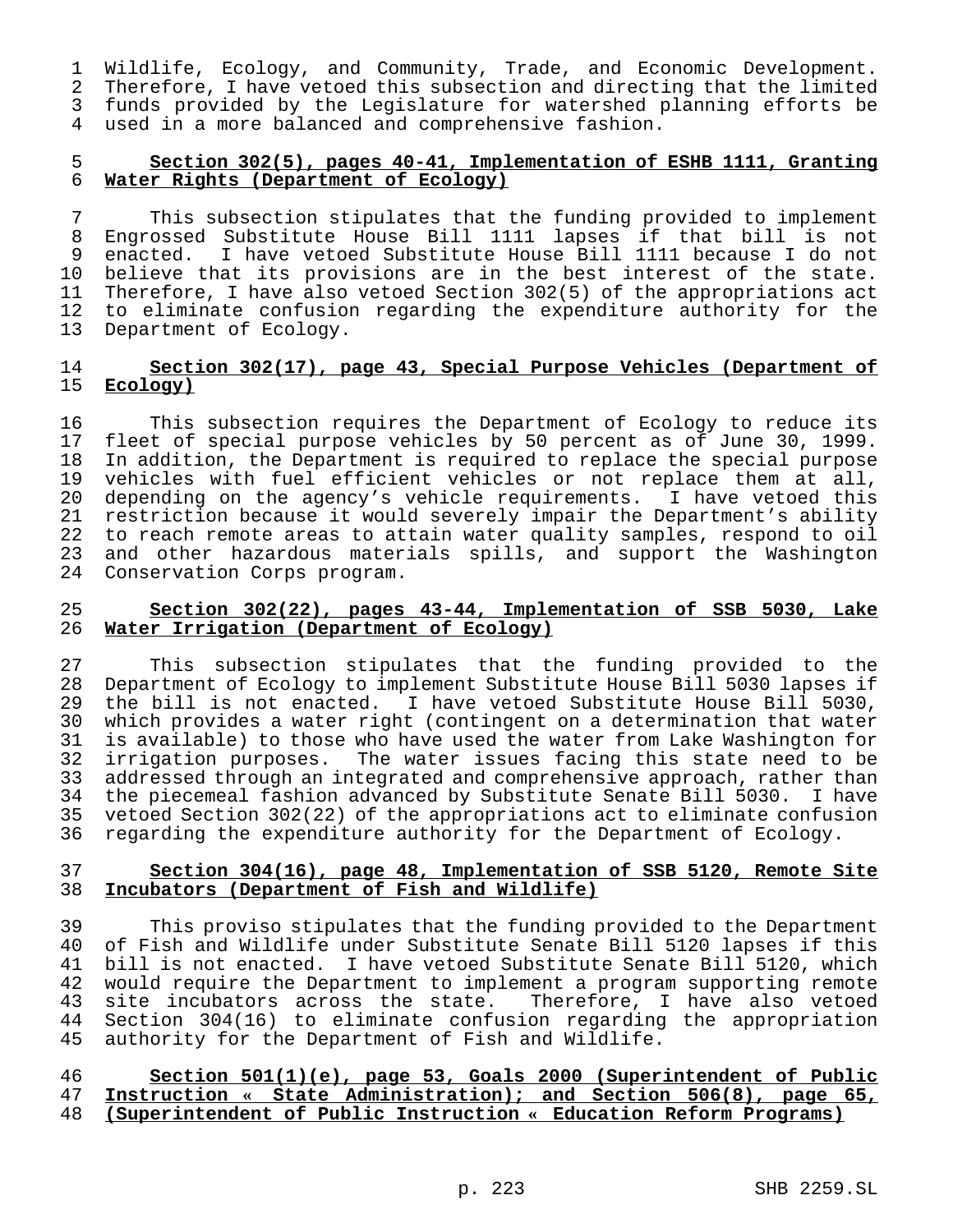I have vetoed two subsections which would prevent the state from accepting federal Goals 2000 funding to support Washington State's education reform initiative. Goals 2000 funding supports development of state and local plans to improve student learning and is helping 5 Washington State realize the goal of improving student achievement as<br>6 envisioned in Washington's Education Reform Act of 1993. envisioned in Washington's Education Reform Act of 1993.

7 Over \$16 million in Goals 2000 funding is expected to be available 8 to Washington State during the 1997-99 Biennium. Of this amount, \$14 9 million will be available for grants to help schools develop and<br>10 implement student learning improvement plans, supplementing \$50.8 10 implement student learning improvement plans, supplementing \$50.8<br>11 million in General Fund-State appropriations approved by the million in General Fund-State appropriations approved by the 12 Legislature for student learning improvement grants. Another \$1.0 13 million in Goals 2000 funding will be used to pay for the development 14 of tests to measure student achievement, and the remaining \$0.7 million 15 will fund state coordination and planning by the Office of Superintendent of Public Instruction.

## 17 **Section 501(2)(e)(i), page 54, Second Substitute Senate Bill 5508** 18 **(Superintendent of Public Instruction « State Administration)**

19 This proviso authorizes \$700,000 for implementation of Second<br>20 Substitute Senate Bill 5508, pertaining to Third Grade Reading Substitute Senate Bill 5508, pertaining to Third Grade Reading 21 Accountability. Because the Legislature did not approve this bill, I 22 have vetoed this subsection of the appropriations act.

## 23 **Section 503(4)(b), page 62, Salary Increase Allocations** 24 **(Superintendent of Public Instruction « Employee Compensation** 25 **Adjustments)**

26 Section 503(4)(b) would reduce allocations for 1998-99 state salary<br>27 increases to districts that appear to be in violation of the state 27 increases to districts that appear to be in violation of the state<br>28 salary limit for teachers and other certificated instructional school 28 salary limit for teachers and other certificated instructional school<br>29 employees (RCW 28A.400.200). 29 employees (RCW 28A.400.200).

30 I understand there have been some concerns about compliance with 31 the state salary limit, and I support Section 503(4)(a) which requires 32 the Superintendent of Public Instruction (SPI) to compare actual and<br>33 allocated salaries in the 1997-98 school year and report results to the 33 allocated salaries in the 1997-98 school year and report results to the<br>34 Legislature. This report will provide valuable information to the 1998 34 Legislature. This report will provide valuable information to the 1998<br>35 Legislature, and will give school districts an opportunity to explain Legislature, and will give school districts an opportunity to explain 36 apparent violations of the salary limit.

37 However, I do not favor imposing penalties without further review 38 of this issue. The proposed comparison of actual and allocated 39 salaries is not synonymous with the salary limit imposed by RCW 40 28A.400.200. The statute limits total actual salary payments at year-41 end, whereas the comparison proposed in this subsection is based on 42 staff employed by a school district at the *beginning of the school year*<br>43 (October 1). Also, the penalty proposed by 503(4)(b) would take money (October 1). Also, the penalty proposed by  $503(4)(b)$  would take money 44 away from school districts in the 1998-99 school year « a year when no<br>45 state salary increase is provided. The result could be pay cuts for state salary increase is provided. The result could be pay cuts for 46 school employees.

47 Therefore, I have vetoed Section 503(4)(b) to provide an<br>48 opportunity for these issues to be carefully considered before imposing opportunity for these issues to be carefully considered before imposing 49 penalties.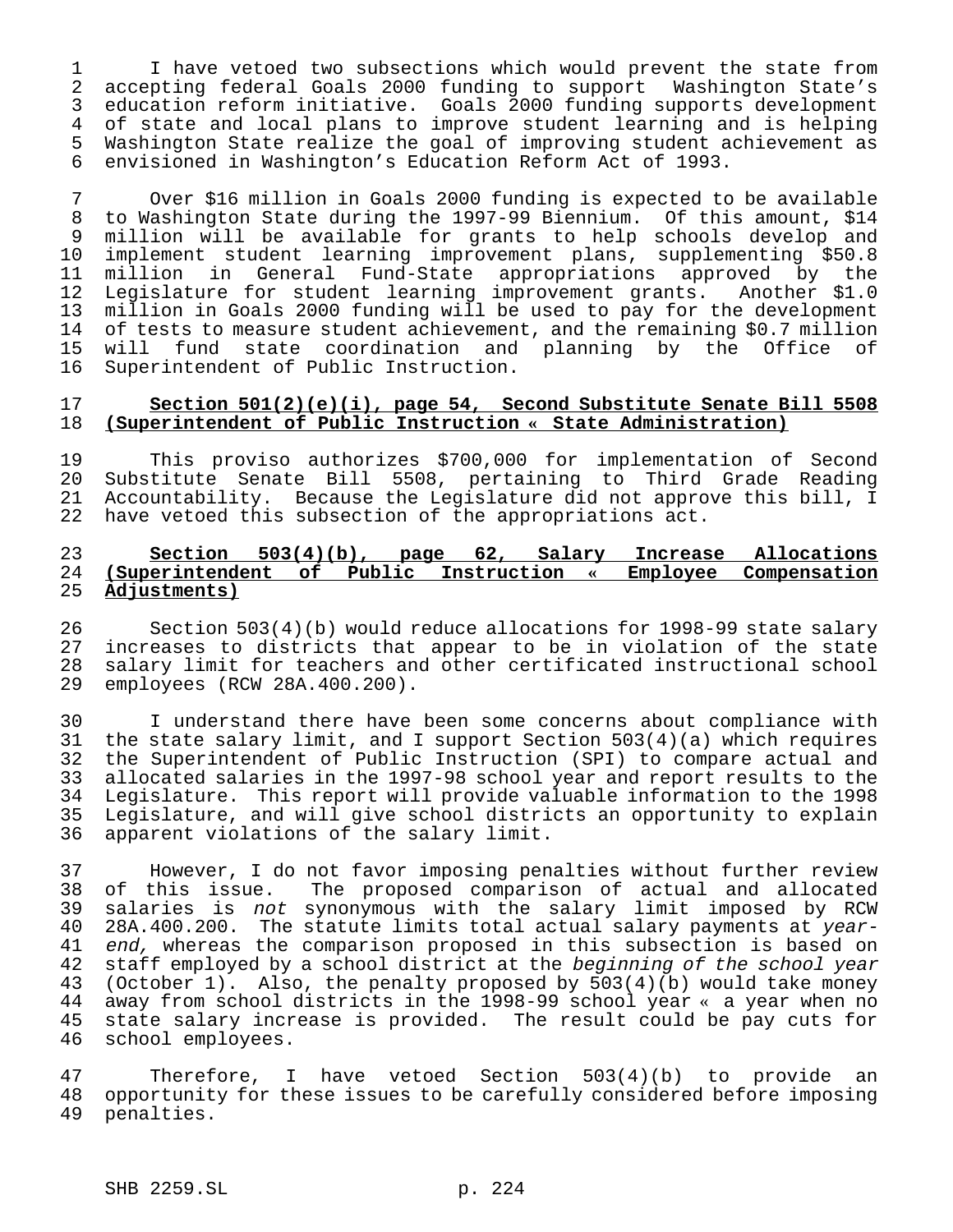## 1 **Section 503(5), page 63, Salary Adjustments for Classified Staff** 2 **(Superintendent of Public Instruction « Employee Compensation** 3 **Adjustments)**

4 Section 503(5) would require that every state-funded classified<br>5 school employee receive a three percent salary adjustment effective school employee receive a three percent salary adjustment effective 6 September 1, 1997.

7 I value the classified school employees who teach in classrooms, 8 drive school buses, serve in cafeterias, and work in offices around<br>9 this state. I believe they deserve more than one three-percent salary this state. I believe they deserve more than one three-percent salary 10 increase in the next two years. But I do not support state<br>11 intervention into school salary negotiations. intervention into school salary negotiations.

12 The salary increase money provided for school employees has been,<br>13 and should continue to be, "for allocation purposes only." Actual 13 and should continue to be, "for allocation purposes only." Actual 14 salaries should be set by school boards through negotiations with 15 employees and their representatives. Section 503(5) would circumvent<br>16 this process and would also burden school districts with needless this process and would also burden school districts with needless 17 paperwork to demonstrate compliance. For these reasons, I have vetoed 18 section 503(5). section  $503(5)$ .

## 19 **Section 507 (4), (5), and (6), pages 65-66, Bilingual Program** 20 **Formula (Superintendent of Public Instruction « Transitional Bilingual** 21 **Programs)**

22 Section 507(4) would eliminate state support for bilingual 23 instruction for preschool students. I have vetoed this section because<br>24 I believe that this instruction serves the best interest of students 24 I believe that this instruction serves the best interest of students<br>25 and the state as a whole. Children growing up in homes where English and the state as a whole. Children growing up in homes where English 26 is not the primary language face a difficult adjustment when entering 27 the public schools. It only makes sense to help these children and<br>28 their parents make this adjustment more successful. I understand there 28 their parents make this adjustment more successful. I understand there<br>29 may be a question about whether state funding can be provided for these 29 may be a question about whether state funding can be provided for these<br>30 students under current law, but my veto of this section allows the students under current law, but my veto of this section allows the 31 legal issue to be resolved independently and leaves open an opportunity 32 for further policy discussion about the merits of this instruction.

33 Section 507(5) and (6) would implement a new "weighted" bilingual 34 funding formula based on each student's grade level and years in bilingual instruction. This may be an excellent idea, but it lacks the 36 supporting analysis necessary for a change in a basic education 37 program. Bilingual instruction is generally accepted as part of the<br>38 program of "basic education" required to meet the state's 38 program of "basic education" required to meet the state's<br>39 constitutional duty to provide for the education of all children in constitutional duty to provide for the education of all children in 40 Washington. While basic education formulas are not cast in stone, they<br>41 should be changed only after careful analysis and based on findings of should be changed only after careful analysis and based on findings of 42 the Legislature. Section 507(2) requires the Superintendent of Public 43 Instruction to study the bilingual funding formula and report to the<br>44 Legislature by January 15, 1998. With the benefit of this study, the Legislature by January 15, 1998. With the benefit of this study, the 45 Legislature will be better prepared to propose and defend changes to<br>46 the bilingual funding formula. Therefore, I have vetoed section 507(5) the bilingual funding formula. Therefore, I have vetoed section 507(5) 47 and (6).

## 48 **Section 602(2), page 73, Higher Education enrollment**

49 In this section, the Legislature states its intent to penalize 50 higher education institutions for falling as little as one full-time 51 equivalent (FTE) student below the FTE enrollments assumed in the 1997-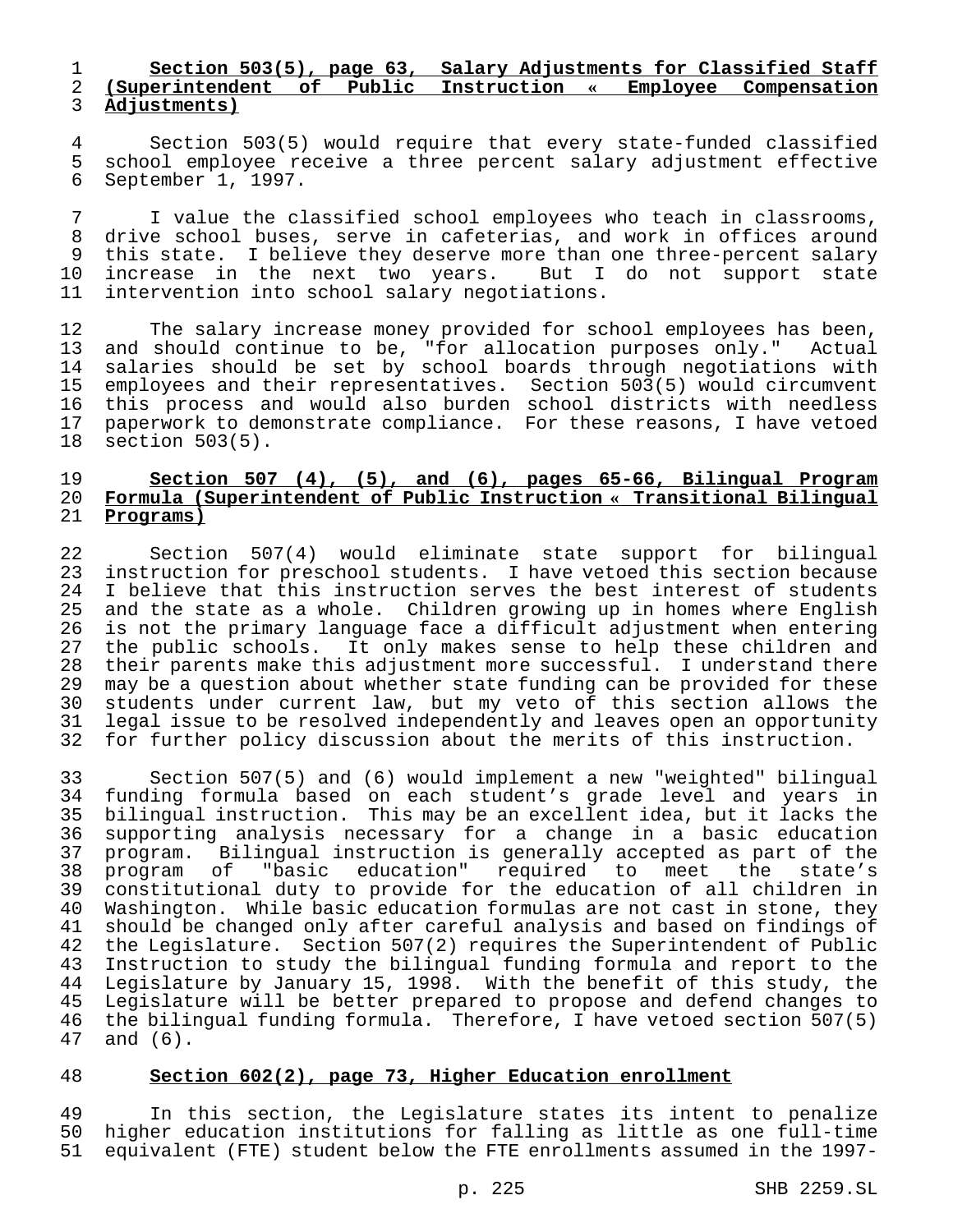99 Operating Budget. Exceptions are allowed only for Eastern Washington University and branch campuses. I fully support the expectation that institutions will operate productively and efficiently. I also proposed a sanction for enrollment under budget 5 targets. However, sanctions for under enrollment should occur only if<br>6 enrollment is below a target range from budgeted levels, not for each 6 enrollment is below a target range from budgeted levels, not for each<br>7 single FTE. Moreover, if the Legislature does intend to impose a single FTE. Moreover, if the Legislature does intend to impose a fiscal penalty for under enrollment, more precise parameters will need to be specified, including the data sources and threshold dates used to calculate enrollment and the dollar sanction per under enrolled FTE. 11 Therefore, I have vetoed this section because it represents an<br>12 unworkable approach to addressing the issue of under enrollment. unworkable approach to addressing the issue of under enrollment.

### **Section 611(5)(a)(i), page 84, Alternative Distribution of State Need Grants. (Higher Education Coordinating Board)**

 Section 611(5)(a)(i) directs the Higher Education Coordinating Board (HECB) to determine eligibility for state need grants for the 1998-99 academic year based on a family income index for independent and dependent students, unless a model is developed to calculate need 19 grant amounts based on the cost of tuition. I have vetoed this<br>20 requirement, because I believe it mandates a significant change in how 20 requirement, because I believe it mandates a significant change in how<br>21 state need grants are distributed in a way that discourages careful 21 state need grants are distributed in a way that discourages careful<br>22 deliberation of the merits of these proposals. Instead, the HECB or deliberation of the merits of these proposals. Instead, the HECB or Legislature must take one action in order to prevent another policy from taking effect. Using a family income index for independent and 25 dependent students would lower the need grant eligibility threshold for<br>26 independent students. This could have a significant impact on certain 26 independent students. This could have a significant impact on certain<br>27 students' access to state financial aid, which has not been adequately 27 students' access to state financial aid, which has not been adequately<br>28 assessed. If the Legislature's intent is to base need grant awards on assessed. If the Legislature's intent is to base need grant awards on the cost of tuition, the HECB can evaluate the effect of this policy 30 change, prepare proposals and present recommendations by the 1998<br>31 Legislative Session. It is not necessary to link the two policies 31 Legislative Session. It is not necessary to link the two policies<br>32 together in a way that could inhibit good debate and sound decisions. together in a way that could inhibit good debate and sound decisions.

# **Section 702, page 87, Year 2000 Allocations**

 This section repeals funding provided for Year 2000 maintenance of computer systems in Substitute Senate Bill 6062 for the 1997-99 Biennium. Section 1608 of Engrossed Substitute House Bill 2259 replaces this funding in the 1997 Supplemental Budget, and requires that the funds be deposited in a nonappropriated account so they can be 39 expended in the 1997-99 Biennium. However, in some cases this approach<br>40 is contrary to federal requirements for use of funds, and creates 40 is contrary to federal requirements for use of funds, and creates<br>41 potential fund imbalances in other dedicated accounts. In order to potential fund imbalances in other dedicated accounts. In order to avoid these technical problems, I have vetoed Section 702 so that the appropriations from dedicated funds originally provided for the 1997-99 Biennium remain in effect. Since this approach creates duplicate 45 General Fund-State appropriations (one in the Fiscal Year 1997<br>46 Supplemental Budget and one in the 1997-99 biennial budget), I will Supplemental Budget and one in the 1997-99 biennial budget), I will place the General Fund-State appropriation for the 1997-99 Biennium in reserve and will request that it be eliminated in the Fiscal Year 1998 Supplemental Budget.

## **Section 706, page 89, Regulatory Reform**

 The 1997 Legislature approved two regulatory reform bills, Engrossed Second Substitute House Bill 1032, and Substitute House Bill 1076, sections of which I am signing into law. Section 706 of